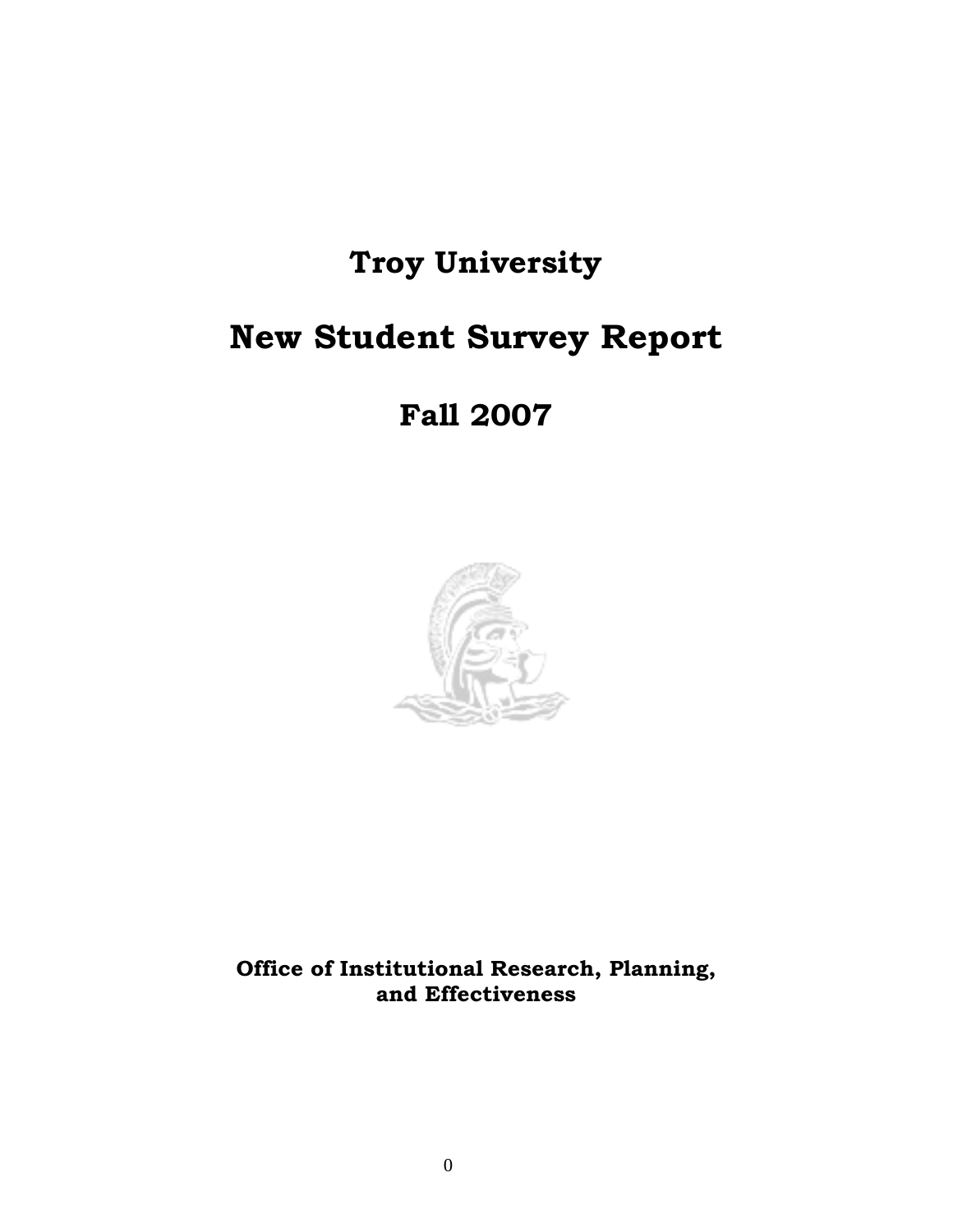# Contents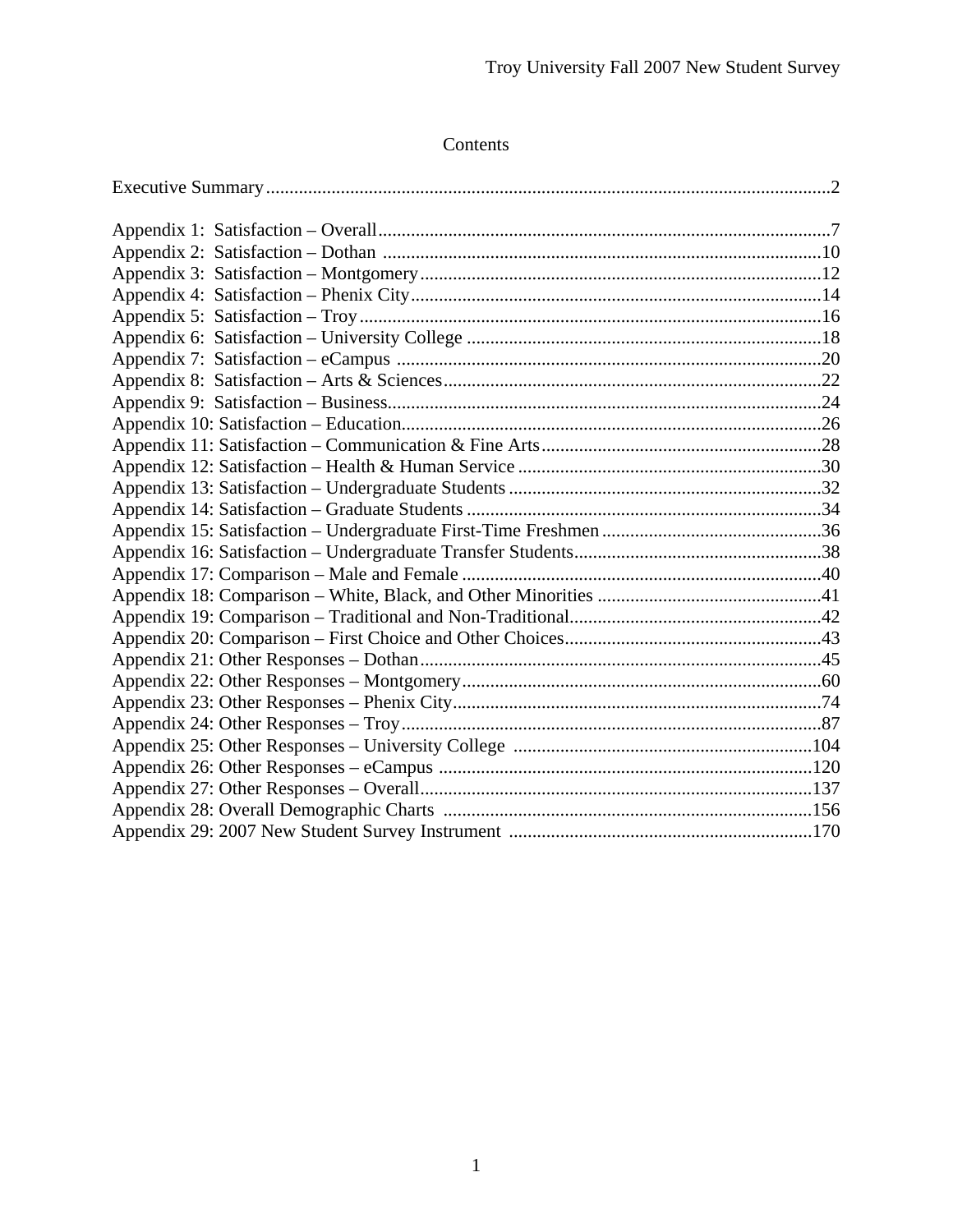#### Executive Summary

 As an annual institutional effectiveness effort, the Office of Institutional Research, Planning, and Effectiveness (IRPE) conducted the *New Student Survey* in Fall 2007. This was the third time that this survey has been conducted. The purpose of the *survey* was to identify the satisfaction of the Fall 2007 new students with their experiences at Troy University and to determine how well the University served their needs as new students.

The *Survey* was administered through an online survey program. The target population was the new students who enrolled at the University for the first time in Fall 2007. In October 2007, the online survey was distributed via email to the first group of 5,617 students who enrolled during the first part of the Fall semester, and in December, the second group of 2,696 students who started in the second half of the Fall Semester were surveyed. After two follow-up emails to each group every two weeks after the first emailing, data collection was completed in the middle of January 2008, and a total of 2,934 responses were received, representing a 35% response rate.

The descriptive method of data analysis was used to identify the areas with which students were most and least satisfied, based on campuses, colleges, and academic levels. Comparative analyses were also conducted to determine if significant differences existed in student satisfaction based on gender, ethnicity, age, and selection of Troy University as first choice. The major findings are reported in "Highlights of the Findings," and more detailed information, including frequencies of the responses, mean comparisons, demographic information and other related information can be found in the appendices. For the 2007 report a column was added to the tables which compared the rankings to those of the prior year.

#### Highlights of the Findings

#### Demographic Information:

 The majority of the respondents were female (69%), white (49%), and non-traditional students (25 years or older) (70%). This distribution reflected the distribution of the new students in Fall 2007; however, because the TROY campuses serve different types of students (Troy serves traditional students and other campuses serve predominantly non-traditional students), the generalization of survey findings should be made with caution.

 Of all the respondents, 63% were undergraduate students (27% first-time freshmen, 34% transfer students, and 2% transient students) and 28% were graduate students (24% new graduate students, 3% transfer, and 1% transient). Overall, 39% were business majors, 28% were Arts & Sciences students, 17% were College of Education students, 13% were Health and Human Services students, and 3% were Communication and Fine Arts students. Additionally, 38% of the students were enrolled on campuses in Alabama (23% in Troy and Phenix City, 9% in Montgomery, 6% in Dothan), 21% were students of University College, and 41% were Distance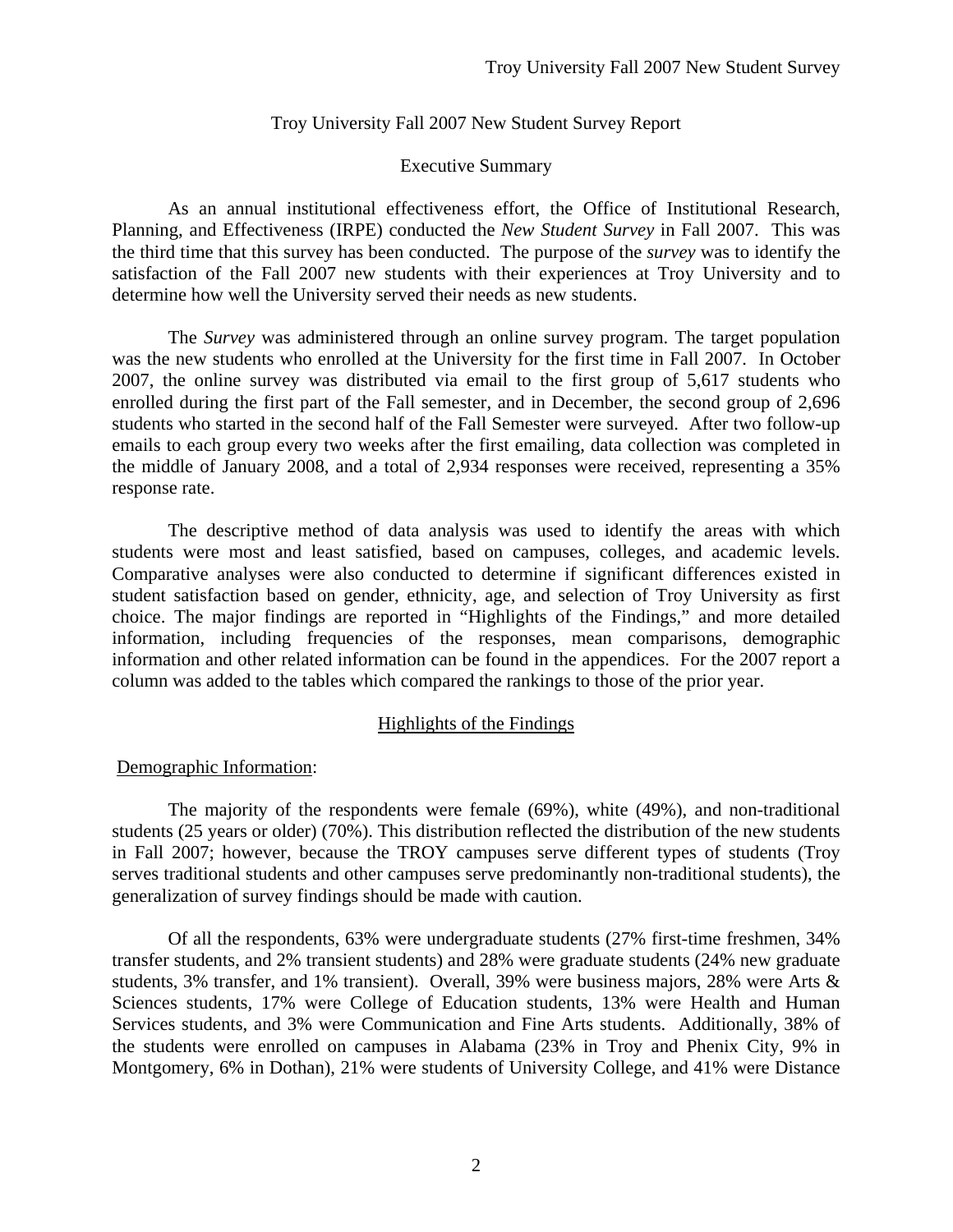Learning students. The percentage of distance learning students responding was up from 34% from the previous year.

#### College Choice and reason for choosing Troy University:

 Of all the new students who responded to the survey, 74% selected Troy University as first choice when applying for college admission and 21% had Troy University as their second choice. The survey also found that approximately 56% of the students selected Troy University because of its flexibility of schedule, 54% because of location, and approximately 46% indicated that they chose Troy University because of its academic programs and affordability. Additionally, approximately 40% of the respondents had visited the Troy campuses before they enrolled at Troy University.

#### Student Satisfaction - Strengths:

As indicated in Appendix 1, overall, new students were satisfied with their experiences at Troy University. The majority of the students (80%) agreed or strongly agreed that they were receiving a quality education at Troy University; 79% indicated that they would recommend Troy University to a friend; and 79% responded that the semester/term format implemented at Troy University accommodated their learning.

Among the top items ranked by agreement level were "Classes are offered at convenient times" (75%), "Registration dates, times, and procedures were made clear to me prior to enrollment." (75%), and "Troy University has a good reputation in their communities" (76%). Furthermore, the survey found that most of the new students were satisfied with the classes they attended (73%), the knowledge and helpfulness of Troy personnel (75%), and care from the faculty (74%).

These were the strengths of the University as a whole, and these strengths were reflected in most of the campuses, colleges, and in different academic levels (Appendix  $2 - 16$ ). Analyses found strong positive correlations between all these areas and the item Q13: "I would recommend Troy University to a friend who is planning to go to college". This item was ranked in second place of all satisfaction items (Appendix 1) and indicates that students might help advertise the University.

#### Student Satisfaction – Weaknesses

 Based on the student agreement levels, the survey identified some areas of weakness. These include the convenience of on-campus bookstore hours, sufficiency of the convenience of tutorial services, purchasing textbooks through Troy Virtual Bookstore, the availability of student organizations, the on-site registration process, and the frequency of students getting the 'run around' when seeking information. In these areas, less than two-thirds of the respondents were satisfied. In particular, 22% of the respondents disagreed that "Students seldom get the 'run around' when seeking information" (18% were neutral; and 53% agreed). These items were also rated low or ranked at the bottom in most locations and colleges. Other areas, such as the registration process, academic advising, and class times, were in need of improvement on some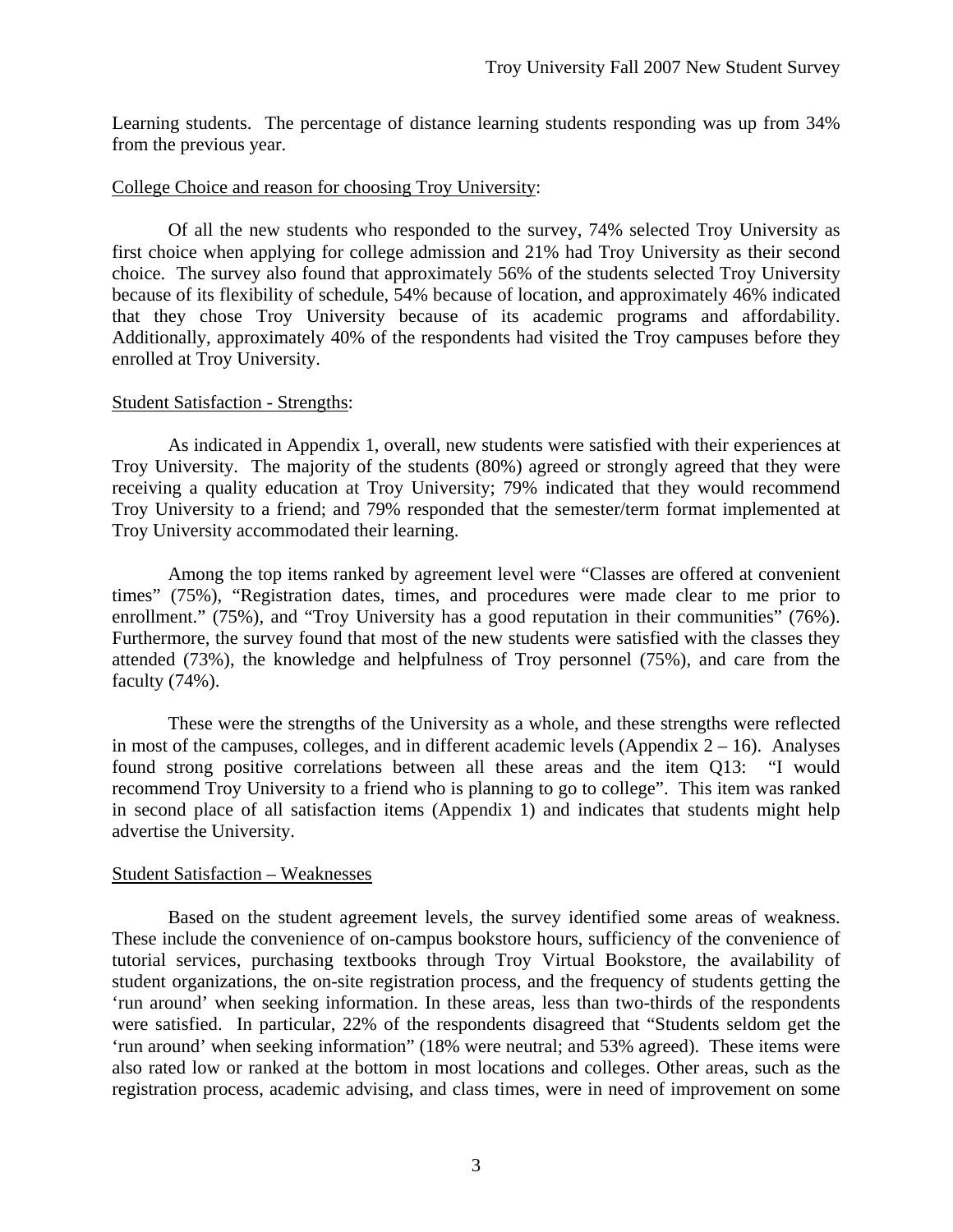campuses. Special attention should be directed to these items and plans to improve should be developed and implemented. (See reports in Appendixes  $1 - 12$ .)

An item which ranked low in student perceptions in 2006 was "Students seldom get the "run around" when seeking information. In 2007 this item was no longer the lowest ranked perception item. It moved from  $25<sup>th</sup>$  to  $21<sup>st</sup>$  showing improvement in this perception.

#### **Comparison**

Group means for students with different characteristics were compared to identify possible significant differences in student satisfaction for these groups. The analyses found that the satisfaction means for males and females were significantly different with males more satisfied for:

- Knowledge and helpfulness of personnel
- Faculty's concern for students as individuals
- Feeling of being able to talk with faculty about academic concerns
- Sufficiency of financial aid options
- User-friendliness of on-site registration
- Students seldom getting the 'run-around' when seeking information
- Benefit of the tuition payment plan
- The University's offering of a variety of majors, and
- Semester/term format accommodating students' learning

(See Appendix 17)

Furthermore, the satisfaction means for students of Other Minorities/Blacks and Whites were significantly different, with Whites more satisfied for:

- Availability of sufficient financial aid options
- Tuition payment plan being beneficial for students
- Sufficiency of tutorial services
- Convenience of on-campus bookstore hours
- Convenience of purchasing textbooks through Troy Virtual Book Store, and
- Availability of student organizations

#### (See Appendix 18)

Additionally, the satisfaction means for non-traditional students (aged 25 or older) and traditional students (under age 25) were significantly different with non-traditional students more satisfied for:

- Availability of sufficient financial aid options
- Classes being offered at convenient times
- Convenience of on-campus bookstore hours, and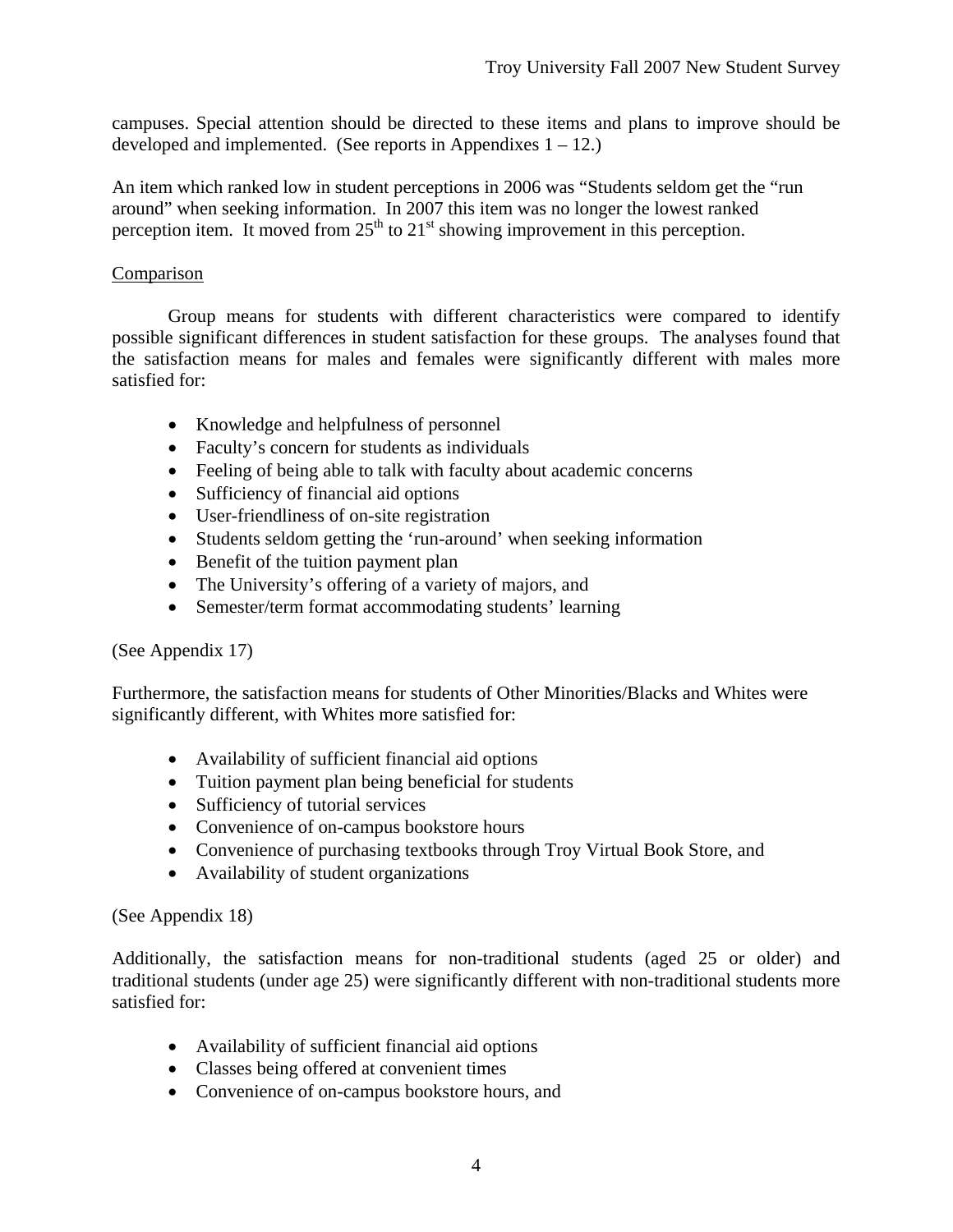• Usefulness of the printed schedule

## (See Appendix 19)

Further analysis found that the satisfaction means for students who selected Troy University as their first choice were significantly different than the means of students who did not select Troy as their first choice for:

- Knowledge and helpfulness of personnel
- Faculty's concern about students as individuals
- Feeling of being able to talk with faculty about academic concerns
- Adequacy of academic advising
- Availability of sufficient financial aid options
- User-friendliness of the online registration process
- Students seldom getting the 'run-around' when seeking information
- Online schedule of classes being informative and easy to follow
- The University offering a variety of majors at student's location
- Troy University having a good reputation in the student's community
- Student recommending Troy University to a friend planning to attend college
- Benefit of the tuition payment program
- Helpfulness of information provided prior to enrollment
- Clarity of registration information
- Organization of courses
- Ouality of education
- Semester/term format accommodating student's learning

#### (See Appendix 20)

Learning about Troy University: 46% of the new students indicated that they learned about Troy University through "Word of Mouth" (Question 12) while 56% learned about the registration dates and times via "Internet" (Question 13). (See Appendix 27)

Best way to advertise Troy University: 45% of the new students thought that "Word of Mouth" was the best way to advertise Troy University and 29% indicated that the best way was through "Internet" (Question 14). (See Appendix 27)

#### New Student Description of Troy University:

67% of the new students described Troy University as "Convenient," 47% thought it was of a "Good Value for the price," 42% considered it to be academically challenging, and 40% believed that the staff of the University were "Friendly" (Question 15). (Appendix 27)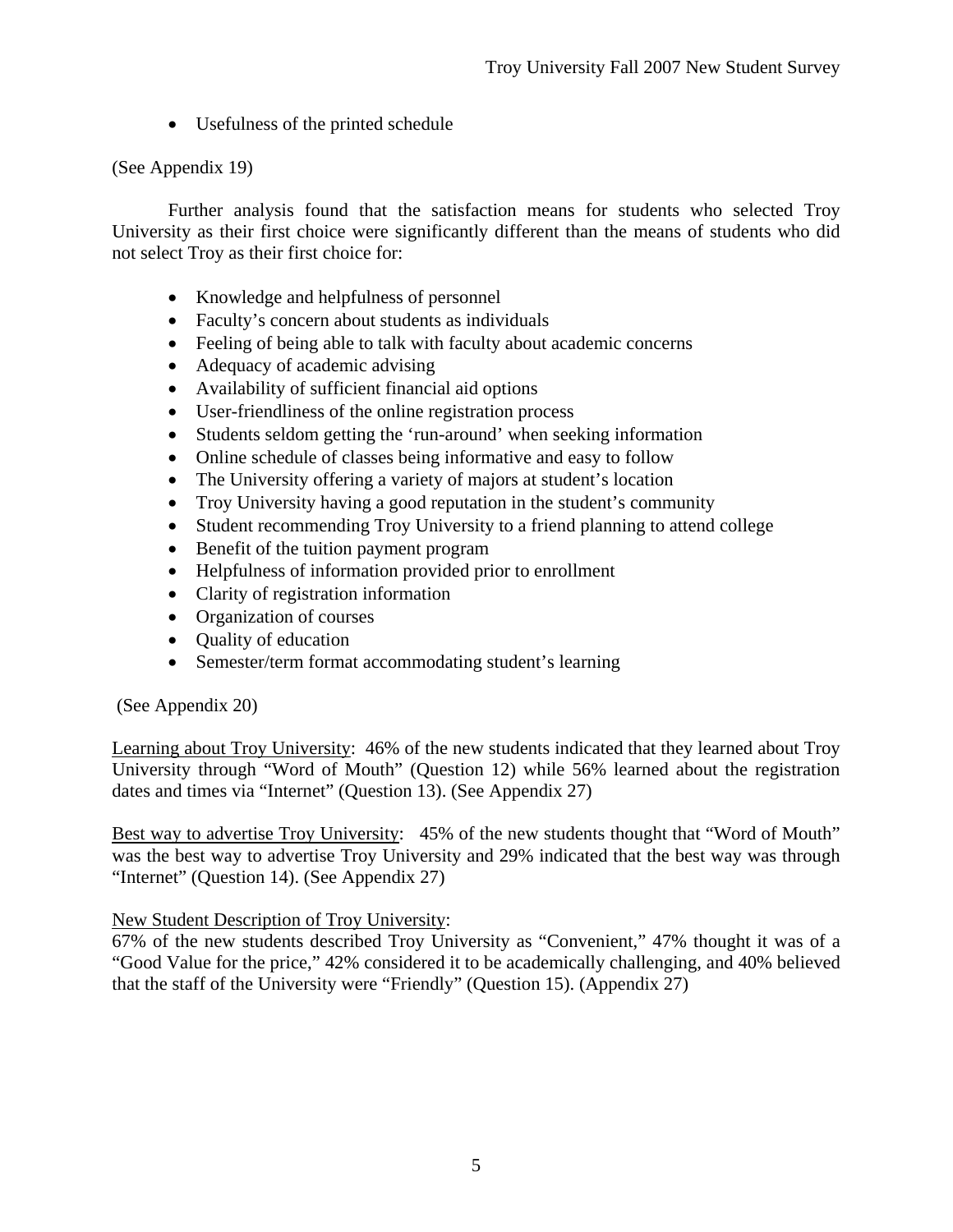### Implications

- 1. Troy University has done a good job in meeting the needs of new students even though there are areas that need to be improved.
- 2. The University might use the following in its recruitment and advancement efforts: - 80% of new students responded that they were receiving a quality education at Troy University;

 -79% of the new students indicated that the semester/term accommodated their learning; -79% of the new students indicated that they would recommend Troy University to a friend;

-67% of the new students described Troy University as convenient;

- -56% of the new students selected Troy University because of its flexibility of schedule.
- 3. New student satisfaction results may be used as information to assist student recruitment efforts.
- 4. Efforts should be made to maintain the strengths of the University and improve areas of weakness.
- 5. Significant differences in satisfaction of students with different characteristics should be considered as student services personnel work to meet the needs of a diverse student population.

Note: In Appendices 1-16 which follow, the instruction for all items was: "Q11: Please rate your agreement with the following statements with regard to academic programs, student services, and administrative procedures at Troy University."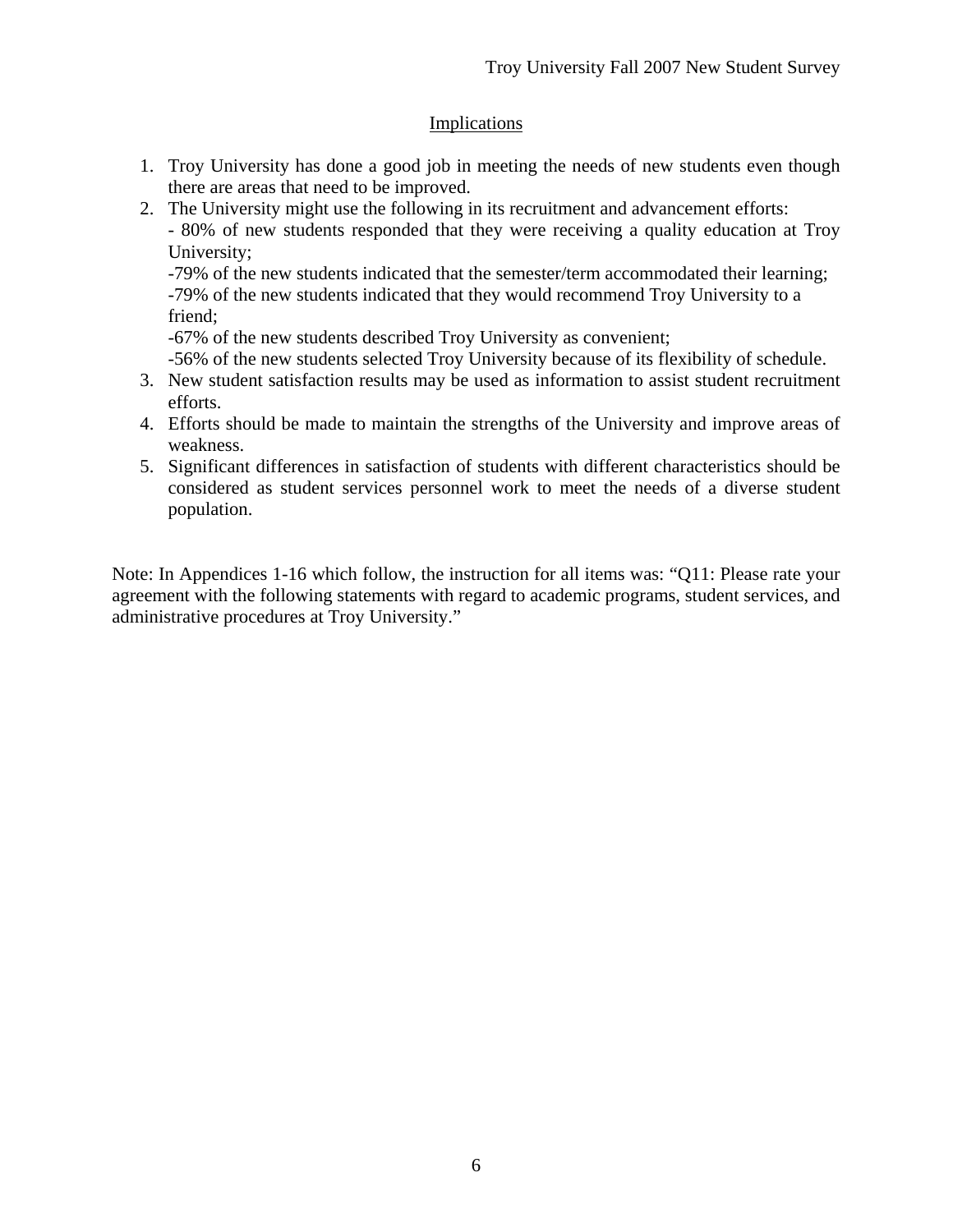#### **Appendix 1. New Student Perceptions about Troy University - Overall**

Ranked by Frequency of Agreement

|                                                                                      |                          | <b>Prior</b>                |        |                |           |       |
|--------------------------------------------------------------------------------------|--------------------------|-----------------------------|--------|----------------|-----------|-------|
|                                                                                      |                          | Year                        |        |                |           |       |
| Academic programs, services, and administration                                      | <b>RANK</b>              | <b>Rank</b>                 | Agree* | <b>Neutral</b> | Disagree* | N     |
| I am receiving a quality education at Troy University.                               | 1                        | $\mathbf{1}$                | 80.2%  | 8.8%           | 4.7%      | 2,821 |
| I would recommend Troy University to a friend who is planning to go to college.      | $\overline{c}$           | $\overline{c}$              | 79.3%  | 8.8%           | 5.7%      | 2,836 |
| The semester/term format at my location accommodates my learning.                    | 3                        | 3                           | 78.5%  | 9.5%           | 4.6%      | 2,823 |
| Troy University has a good reputation in my community.                               | $\overline{\mathcal{A}}$ | 5                           | 75.5%  | 10.9%          | 5.1%      | 2,824 |
| Classes are offered at convenient times.                                             | 5                        | 4                           | 75.3%  | 8.5%           | 6.8%      | 2,826 |
| Registration dates, times, and procedures were made clear to me prior to enrollment. | 6                        | 8                           | 75.1%  | 9.5%           | 10.4%     | 2,835 |
| Troy personnel are knowledgeable and helpful.                                        | $\boldsymbol{7}$         | 7                           | 74.5%  | 12.1%          | 9.9%      | 2,862 |
| Faculty care about students as individuals.                                          | 8                        | 12                          | 74.1%  | 14.8%          | 7.0%      | 2,863 |
| The classes I attend are well organized and well taught.                             | 9                        | 10                          | 73.2%  | 11.0%          | 8.6%      | 2,819 |
| I feel I can talk to faculty about my academic concerns.                             | 10                       | 11                          | 72.7%  | 13.3%          | 8.3%      | 2,834 |
| The online Schedule of Classes is informative and easy to follow.                    | 11                       | 9                           | 71.9%  | 11.5%          | 7.3%      | 2,834 |
| The printed Schedule of Classes is informative and easy to follow.                   | 12                       | 6                           | 70.7%  | 10.4%          | 5.7%      | 2,818 |
| Class information provided prior to enrollment was helpful.                          | 13                       | 15                          | 69.9%  | 13.8%          | 10.7%     | 2,838 |
| The University offers a variety of majors at my location.                            | 14                       | 17                          | 68.2%  | 11.3%          | 10.4%     | 2,827 |
| The tuition payment plan is beneficial for students.                                 | 15                       | 13                          | 65.6%  | 14.4%          | 5.7%      | 2,814 |
| Sufficient financial aid options are available.                                      | 16                       | 16                          | 64.6%  | 13.5%          | 7.6%      | 2,826 |
| Class drop/add procedures are appropriate.                                           | 17                       | 14                          | 64.4%  | 13.4%          | 5.9%      | 2,820 |
| Academic advising is adequate.                                                       | 18                       | 20                          | 63.7%  | 15.8%          | 12.5%     | 2,816 |
| The online registration process is user-friendly.                                    | 19                       | 19                          | 63.4%  | 13.4%          | 8.9%      | 2,839 |
| The on-site registration process is user-friendly.                                   | 20                       | 18                          | 56.4%  | 14.2%          | 7.3%      | 2,808 |
| Students seldom get the "run around" when seeking information.                       | 21                       | 24                          | 53.3%  | 17.6%          | 22.1%     | 2,831 |
| Purchasing textbooks through Troy Virtual Book Store is convenient.                  | 22                       | 21                          | 51.4%  | 17.1%          | 9.5%      | 2,816 |
| On-campus bookstore hours are convenient for students.                               | 23                       | 22                          | 47.7%  | 16.5%          | 5.5%      | 2,812 |
| Tutorial services are sufficient.                                                    | 24                       | 23                          | 43.0%  | 20.2%          | 6.0%      | 2,801 |
| Student organizations are available for my participation.                            | 25                       | 25                          | 41.1%  | 20.3%          | 7.5%      | 2,806 |
| * Note: Agree = Agree + Strong Agree / Disagree = Disagree + Strongly Disagree       |                          | Total respondents $= 2,934$ |        |                |           |       |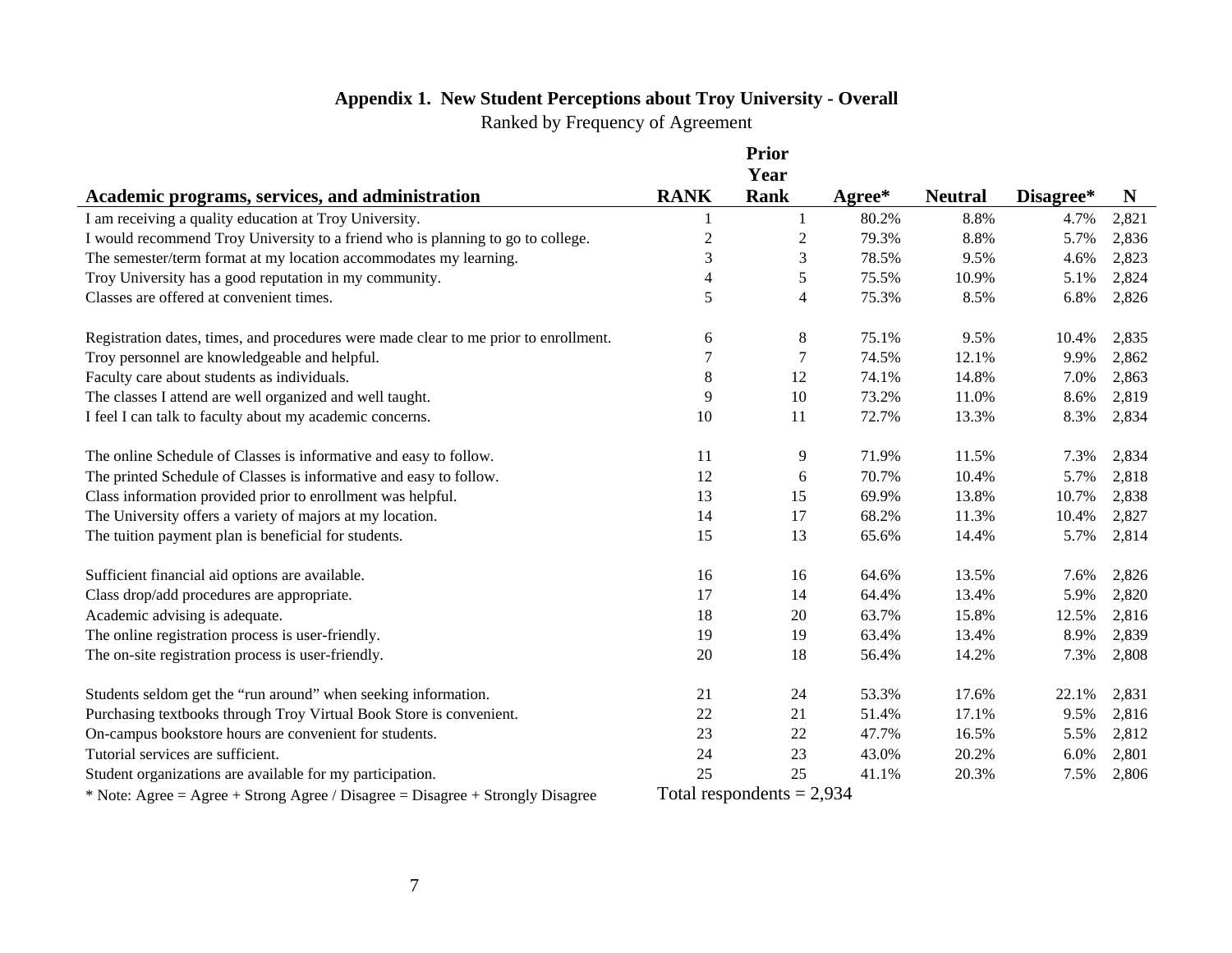# **Appendix 1A. New Student Perceptions about Troy University - Overall**

Ranked by Frequency of Agreement

|                                                                                      |                          | <b>Prior</b>     |                 |       |       |                                        |                 |
|--------------------------------------------------------------------------------------|--------------------------|------------------|-----------------|-------|-------|----------------------------------------|-----------------|
|                                                                                      |                          | Year             | <b>Strongly</b> |       |       |                                        | <b>Strongly</b> |
| Academic programs, services, and administration                                      | <b>RANK</b>              | Rank             | Agree           |       |       | <b>Agree Neutral Disagree Disagree</b> | $\mathbf N$     |
| I am receiving a quality education at Troy University.                               |                          | $\mathbf{1}$     | 43.1%           | 37.1% | 8.8%  | 1.9%                                   | 3.2% 2,821      |
| I would recommend Troy University to a friend who is planning to go to college.      | $\overline{c}$           | $\boldsymbol{2}$ | 45.2%           | 34.1% | 8.8%  | 1.7%                                   | 4.0% 2,836      |
| The semester/term format at my location accommodates my learning.                    | 3                        | 3                | 38.1%           | 40.4% | 9.5%  | 1.6%                                   | 3.0% 2,823      |
| Troy University has a good reputation in my community.                               | $\overline{\mathcal{L}}$ | 5                | 37.6%           | 37.9% | 10.9% | 1.9%                                   | 3.2% 2,824      |
| Classes are offered at convenient times.                                             | 5                        | 4                | 36.9%           | 38.4% | 8.5%  | 3.5%                                   | 3.3% 2,826      |
| Registration dates, times, and procedures were made clear to me prior to enrollment. | 6                        | $8\,$            | 35.8%           | 39.3% | 9.5%  | 5.8%                                   | 4.6% 2,835      |
| Troy personnel are knowledgeable and helpful.                                        | 7                        | $\tau$           | 36.1%           | 38.4% | 12.1% | 5.1%                                   | 4.8% 2,862      |
| Faculty care about students as individuals.                                          | $\,8\,$                  | 12               | 34.8%           | 39.3% | 14.8% | 3.1%                                   | 3.9% 2,863      |
| The classes I attend are well organized and well taught.                             | 9                        | 10               | 35.0%           | 38.2% | 11.0% | 4.1%                                   | 4.5% 2,819      |
| I feel I can talk to faculty about my academic concerns.                             | 10                       | 11               | 32.8%           | 39.9% | 13.3% | 4.1%                                   | 4.2% 2,834      |
| The online Schedule of Classes is informative and easy to follow.                    | 11                       | 9                | 32.7%           | 39.2% | 11.5% | 3.8%                                   | 3.5% 2,834      |
| The printed Schedule of Classes is informative and easy to follow.                   | 12                       | $6\,$            | 32.2%           | 38.5% | 10.4% | 2.4%                                   | 3.3% 2,818      |
| Class information provided prior to enrollment was helpful.                          | 13                       | 15               | 31.4%           | 38.5% | 13.8% | 5.8%                                   | 4.9% 2,838      |
| The University offers a variety of majors at my location.                            | 14                       | 17               | 31.0%           | 37.2% | 11.3% | 6.3%                                   | 4.1% 2,827      |
| The tuition payment plan is beneficial for students.                                 | 15                       | 13               | 32.2%           | 33.4% | 14.4% | 2.2%                                   | 3.5% 2,814      |
| Sufficient financial aid options are available.                                      | 16                       | 16               | 30.9%           | 33.7% | 13.5% | 3.4%                                   | 4.2% 2,826      |
| Class drop/add procedures are appropriate.                                           | 17                       | 14               | 28.1%           | 36.3% | 13.4% | 2.2%                                   | 3.7% 2,820      |
| Academic advising is adequate.                                                       | 18                       | 20               | 26.6%           | 37.1% | 15.8% | 7.1%                                   | 5.4% 2,816      |
| The online registration process is user-friendly.                                    | 19                       | 19               | 30.0%           | 33.4% | 13.4% | 4.7%                                   | 4.2% 2,839      |
| The on-site registration process is user-friendly.                                   | 20                       | 18               | 25.8%           | 30.6% | 14.2% | 3.7%                                   | 3.6% 2,808      |
| Students seldom get the "run around" when seeking information.                       | 21                       | 24               | 23.7%           | 29.6% | 17.6% | 11.6%                                  | 10.5% 2,831     |
| Purchasing textbooks through Troy Virtual Book Store is convenient.                  | 22                       | 21               | 25.4%           | 26.0% | 17.1% | 4.5%                                   | 5.0% 2,816      |
| On-campus bookstore hours are convenient for students.                               | 23                       | 22               | 21.4%           | 26.3% | 16.5% | 2.7%                                   | 2.8% 2,812      |
| Tutorial services are sufficient.                                                    | 24                       | 23               | 17.9%           | 25.1% | 20.2% | 2.9%                                   | 3.1% 2,801      |
| Student organizations are available for my participation.                            | 25                       | 25               | 18.6%           | 22.5% | 20.3% | 3.5%                                   | 4.0% 2,806      |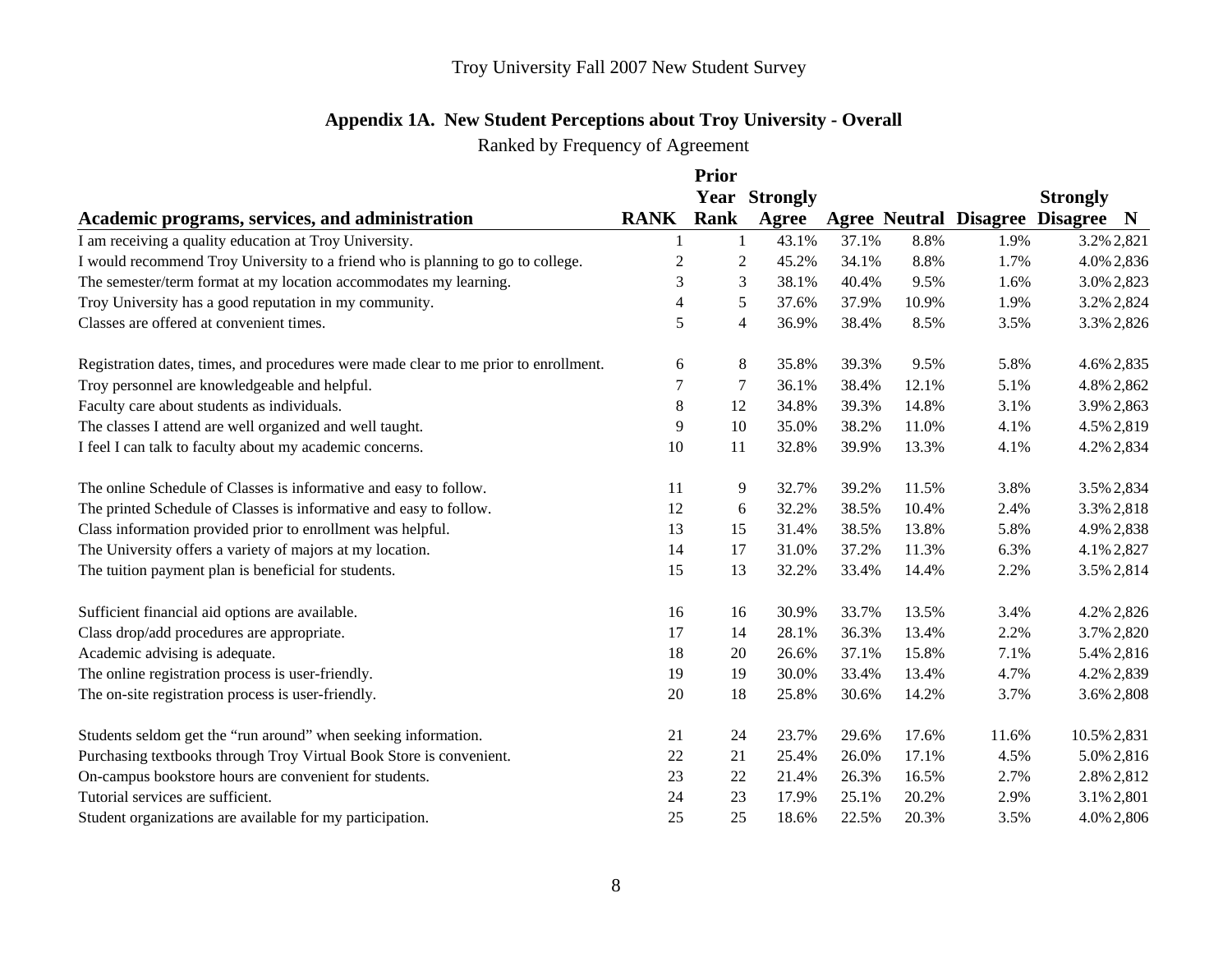#### **Appendix 1.B. New Student Perceptions about Troy University - Overall Comparison**

Fall 2007 vs. Fall 2006 vs. Fall 2005

|                                                                                      |             | Agree*      |             |             |             |             | Disagree*   |             |  |  |
|--------------------------------------------------------------------------------------|-------------|-------------|-------------|-------------|-------------|-------------|-------------|-------------|--|--|
| Academic programs, services, and administration                                      | <b>FA07</b> | <b>FA06</b> | <b>FA05</b> | <b>Diff</b> | <b>FA07</b> | <b>FA06</b> | <b>FA05</b> | <b>Diff</b> |  |  |
|                                                                                      |             |             |             |             |             |             |             |             |  |  |
| I am receiving a quality education at Troy University.                               | 80.2%       | 85.8%       | 85.2%       | $-5.0%$     | 4.7%        | 5.9%        | 5.9%        | $-1.2%$     |  |  |
| I would recommend Troy University to a friend who is planning to go to college.      | 79.3%       | 84.6%       | 83.0%       | $-3.7%$     | 5.7%        | 7.1%        | 7.8%        | $-2.1%$     |  |  |
| The semester/term format at my location accommodates my learning.                    | 78.5%       | 83.3%       | 82.6%       | $-4.1%$     | 4.6%        | 5.5%        | 5.9%        | $-1.3%$     |  |  |
| Classes are offered at convenient times.                                             | 75.3%       | 82.6%       | 79.3%       | $-4.0%$     | 6.8%        | 7.7%        | 9.2%        | $-2.4%$     |  |  |
| Troy University has a good reputation in my community.                               | 75.5%       | 82.6%       | 79.8%       | $-4.3%$     | 5.1%        | 5.7%        | 6.6%        | $-1.5%$     |  |  |
| The printed Schedule of Classes is informative and easy to follow.                   | 70.7%       | 80.5%       | 80.2%       | $-9.5%$     | 5.7%        | 7.4%        | 6.8%        | $-1.1%$     |  |  |
| Troy personnel are knowledgeable and helpful.                                        | 74.5%       | 79.2%       | 77.4%       | $-2.9%$     | 9.9%        | 8.4%        | 10.1%       | $-0.2%$     |  |  |
| Registration dates, times, and procedures were made clear to me prior to enrollment. | 75.1%       | 78.4%       | N/A         | 3.3%        | 10.4%       | 12.0%       | N/A         | 1.6%        |  |  |
| The online Schedule of Classes is informative and easy to follow.                    | 71.9%       | 78.4%       | 74.5%       | $-2.6%$     | 7.3%        | 8.9%        | 9.9%        | $-2.6%$     |  |  |
| The classes I attend are well organized and well taught.                             | 73.2%       | 78.2%       | 77.9%       | $-4.7%$     | 8.6%        | 9.1%        | 9.1%        | $-0.5%$     |  |  |
| I feel I can talk to faculty about my academic concerns.                             | 72.7%       | 77.2%       | 76.7%       | $-4.0%$     | 8.3%        | 9.6%        | 8.7%        | $-0.4%$     |  |  |
| Faculty care about students as individuals.                                          | 74.1%       | 76.8%       | 76.0%       | $-1.9%$     | 7.0%        | 7.3%        | 7.9%        | $-0.9%$     |  |  |
| The tuition payment plan is beneficial for students.                                 | 65.6%       | 75.3%       | 74.6%       | $-9.0%$     | 5.7%        | 6.4%        | 6.8%        | $-1.1%$     |  |  |
| Class drop/add procedures are appropriate.                                           | 64.4%       | 75.3%       | 71.3%       | $-6.9%$     | 5.9%        | 7.7%        | 8.7%        | $-2.8%$     |  |  |
| Class information provided prior to enrollment was helpful.                          | 69.9%       | 75.2%       | N/A         | 5.3%        | 10.7%       | 11.6%       | N/A         | $-0.9%$     |  |  |
| Sufficient financial aid options are available.                                      | 64.6%       | 73.2%       | 69.3%       | $-4.7%$     | 7.6%        | 10.1%       | 11.0%       | $-3.4%$     |  |  |
| The University offers a variety of majors at my location.                            | 68.2%       | 73.2%       | 71.5%       | $-3.3%$     | 10.4%       | 10.8%       | 12.0%       | $-1.6%$     |  |  |
| The on-site registration process is user-friendly.                                   | 56.4%       | 71.6%       | 67.4%       | $-11.0%$    | 7.3%        | 9.7%        | 11.5%       | $-4.2%$     |  |  |
| The online registration process is user-friendly.                                    | 63.4%       | 71.2%       | 67.8%       | $-4.4%$     | 8.9%        | 11.6%       | 12.6%       | $-3.7%$     |  |  |
| Academic advising is adequate.                                                       | 63.7%       | 69.8%       | 67.3%       | $-3.6%$     | 12.5%       | 12.5%       | 14.2%       | $-1.7%$     |  |  |
| Purchasing textbooks through Troy Virtual BookStore is convenient.                   | 51.4%       | 64.7%       | 57.4%       | $-6.0\%$    | 9.5%        | 11.1%       | 12.1%       | $-2.6%$     |  |  |
| On-campus bookstore hours are convenient for students.                               | 47.7%       | 63.2%       | 61.4%       | $-13.7%$    | 5.5%        | 9.9%        | 11.7%       | $-6.2%$     |  |  |
| Tutorial services are sufficient.                                                    | 43.0%       | 61.6%       | 57.2%       | $-14.2%$    | 6.0%        | 8.4%        | 8.2%        | $-2.2%$     |  |  |
| Students seldom get the "run around" when seeking information.                       | 53.3%       | 61.5%       | 56.7%       | $-3.4%$     | 22.1%       | 20.9%       | 24.8%       | $-2.7%$     |  |  |
| Student organizations are available for my participation.                            | 41.1%       | 55.8%       | 55.0%       | $-13.9%$    | 7.5%        | 11.0%       | 12.2%       | $-4.7%$     |  |  |

\* Note: Agree = Agree + Strong Agree Disagree = Disagree + Strongly Disagree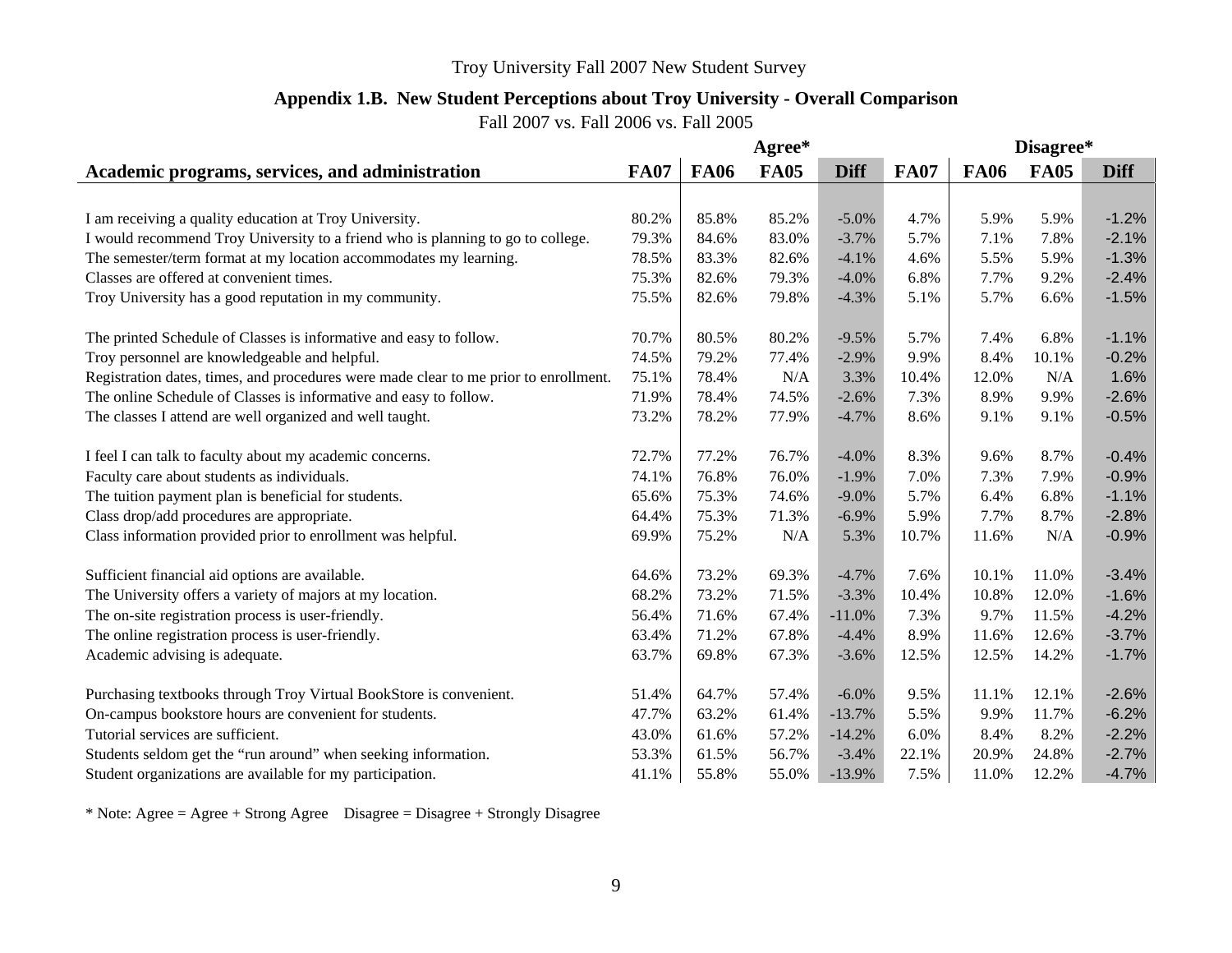# **Appendix 2. New Student Perceptions about Troy University - Dothan**

Ranked by Agreement Level

|                                                                                                                                |                | <b>Prior Year</b>          |        |                |           |             |
|--------------------------------------------------------------------------------------------------------------------------------|----------------|----------------------------|--------|----------------|-----------|-------------|
| Academic programs, services, and administration                                                                                | <b>RANK</b>    | Rank                       | Agree* | <b>Neutral</b> | Disagree* | $\mathbf N$ |
|                                                                                                                                |                |                            |        |                |           |             |
| Troy University has a good reputation in my community.                                                                         |                | 2                          | 85.0%  | 4.2%           | 7.8% 162  |             |
| The printed Schedule of Classes is informative and easy to follow.                                                             | $\overline{c}$ | 3                          | 82.6%  | 7.2%           | 5.4% 163  |             |
| I am receiving a quality education at Troy University.                                                                         | 3              |                            | 80.8%  | 6.6%           | 7.2% 162  |             |
| I would recommend Troy University to a friend who is planning to go to college.                                                | 4              | 4                          | 79.6%  | 7.8%           | 7.8% 162  |             |
| On-campus bookstore hours are convenient for students.                                                                         | 5              | 10                         | 77.2%  | 8.4%           | 4.2% 162  |             |
| The semester/term format at my location accommodates my learning.                                                              | 6              | 6                          | 76.6%  | 11.4%          | 5.6% 162  |             |
| I feel I can talk to faculty about my academic concerns.                                                                       |                | 12                         | 73.6%  | 12.0%          | 10.8% 163 |             |
| Troy personnel are knowledgeable and helpful.                                                                                  | 8              | 5                          | 73.0%  | 10.8%          | 12.0% 162 |             |
| Faculty care about students as individuals.                                                                                    | 9              | $\tau$                     | 72.4%  | 14.4%          | 8.4% 161  |             |
| The University offers a variety of majors at my location.                                                                      | 10             | 16                         | 71.2%  | 12.6%          | 4.8% 163  |             |
| Registration dates, times, and procedures were made clear to me prior to enrollment.                                           | 11             | 15                         | 70.0%  | 9.0%           | 15.6% 163 |             |
| Academic advising is adequate.                                                                                                 | 12             | 17                         | 70.0%  | 13.2%          | 12.6% 162 |             |
| The classes I attend are well organized and well taught.                                                                       | 13             | 9                          | 68.2%  | 15.6%          | 9.6% 161  |             |
| The tuition payment plan is beneficial for students.                                                                           | 14             | 8                          | 66.4%  | 14.4%          | 3.6% 162  |             |
| Sufficient financial aid options are available.                                                                                | 15             | 14                         | 64.6%  | 15.0%          | 9.0% 160  |             |
| Class information provided prior to enrollment was helpful.                                                                    | 16             | 20                         | 63.5%  | 19.2%          | 12.0% 163 |             |
| The online Schedule of Classes is informative and easy to follow.                                                              | 17             | 13                         | 61.6%  | 14.4%          | 6.6% 162  |             |
| Classes are offered at convenient times.                                                                                       | 18             | 18                         | 60.5%  | 16.2%          | 19.2% 163 |             |
| The on-site registration process is user-friendly.                                                                             | 19             | 19                         | 56.9%  | 21.6%          | 9.0% 159  |             |
| Class drop/add procedures are appropriate.                                                                                     | 20             | 11                         | 54.5%  | 16.8%          | 4.6% 163  |             |
| Student organizations are available for my participation.                                                                      | 21             | 21                         | 53.9%  | 18.0%          | 4.2% 159  |             |
| Students seldom get the "run around" when seeking information.                                                                 | 22             | 25                         | 46.7%  | 24.6%          | 24.6% 163 |             |
| The online registration process is user-friendly.                                                                              | 23             | 22                         | 42.0%  | 22.2%          | 4.2% 163  |             |
| Purchasing textbooks through Troy Virtual Book Store is convenient.                                                            | 24             | 24                         | 37.2%  | 18.0%          | 8.4% 162  |             |
| Tutorial services are sufficient.                                                                                              | 25             | 23                         | 34.8%  | 21.6%          | 2.4% 160  |             |
| $\lambda$ and $\lambda$ and $\lambda$ $\Omega$ and $\lambda$ and $\Omega$ $\mathbb{R}^3$ and $\mathbb{R}^3$ and $\mathbb{R}^4$ |                | $Total$ recognation $-167$ |        |                |           |             |

\* Note: Agree = Agree + Strong Agree / Disagree = Disagree + Strongly Disagree Total respondents = 167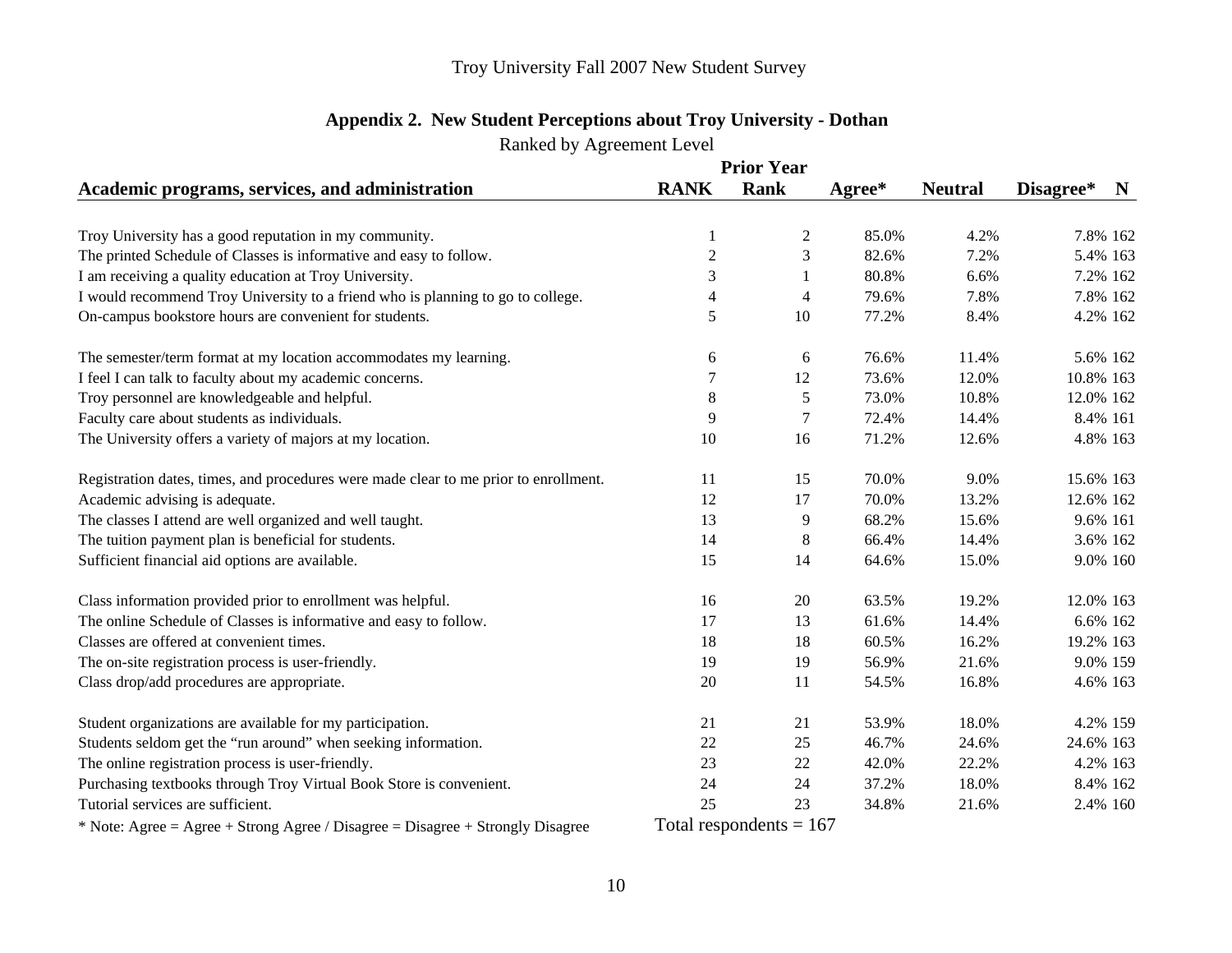# **Appendix 2.1. New Student Perceptions about Troy University - Dothan**

|                                                                                            |             |             | Agree*      | Disagree*   |             |                            |             |
|--------------------------------------------------------------------------------------------|-------------|-------------|-------------|-------------|-------------|----------------------------|-------------|
| Academic programs, services, and administration                                            | <b>FA07</b> | <b>FA06</b> | <b>FA05</b> | <b>Diff</b> | <b>FA07</b> | <b>FA05</b><br><b>FA06</b> | <b>Diff</b> |
|                                                                                            |             |             |             |             |             |                            |             |
| I am receiving a quality education at Troy University.                                     | 80.8%       | 84.4%       | 86.3%       | $-5.5%$     | 7.2%        | 4.7% 5.5%                  | 1.7%        |
| Troy University has a good reputation in my community.                                     | 85.0%       | 83.8%       | 86.1%       | $-1.1%$     | 7.8%        | 4.2%<br>3.8%               | 3.6%        |
| The printed Schedule of Classes is informative and easy to follow.                         | 82.6%       | 82.8%       | 78.5%       | 4.1%        | 5.4%        | 6.9%<br>5.5%               | $-1.5%$     |
| I would recommend Troy University to a friend who is planning to go to college.            | 79.6%       | 82.8%       | 77.8%       | 1.8%        | 7.8%        | 6.9%<br>7.0%               | 0.9%        |
| Troy personnel are knowledgeable and helpful.                                              | 73.0%       | 82.2%       | 72.5%       | 0.5%        | 12.0%       | 5.4% 12.1%                 | $-0.1%$     |
| The semester/term format at my location accommodates my learning.                          | 76.6%       | 80.2%       | 74.3%       | 2.3%        | 5.6%        | 6.3% 6.9%                  | $-1.3%$     |
| Faculty care about students as individuals.                                                | 72.4%       | 79.7%       | 70.9%       | 1.5%        | 8.4%        | 5.5% 13.5%                 | $-5.1%$     |
| The tuition payment plan is beneficial for students.                                       | 66.4%       | 78.0%       | 66.7%       | $-0.3%$     | 3.6%        | 4.2% 10.6%                 | $-7.0%$     |
| The classes I attend are well organized and well taught.                                   | 68.2%       | 75.8%       | 78.1%       | $-9.9%$     | 9.6%        | 7.0% 10.3%                 | $-0.7%$     |
| On-campus bookstore hours are convenient for students.                                     | 77.2%       | 75.8%       | 70.6%       | 6.6%        | 4.2%        | 9.4% 11.9%                 | $-7.7%$     |
| Class drop/add procedures are appropriate.                                                 | 54.5%       | 75.7%       | 62.5%       | $-8.0\%$    | 4.6%        | 9.3% 10.9%                 | $-6.3%$     |
| I feel I can talk to faculty about my academic concerns.                                   | 73.6%       | 75.0%       | 73.5%       | 0.1%        | 10.8%       | 11.7% 10.9%                | $-0.1%$     |
| The online Schedule of Classes is informative and easy to follow.                          | 61.6%       | 72.8%       | 66.2%       | $-4.6%$     | 6.6%        | 7.9% 11.0%                 | $-4.4%$     |
| Sufficient financial aid options are available.                                            | 64.6%       | 70.1%       | 68.1%       | $-3.5%$     | 9.0%        | 9.4% 14.1%                 | $-5.1%$     |
| Registration dates, times, and procedures were made clear to me prior to enrollment. 70.0% |             | 70.0%       |             | 0.0%        | 15.6%       | 14.6%                      | 1.0%        |
| The University offers a variety of majors at my location.                                  | 71.2%       | 70.0%       | 62.3%       | 8.9%        | 4.8%        | 15.4% 15.8%                | $-11.0%$    |
| Academic advising is adequate.                                                             | 70.0%       | 69.0%       | 60.4%       | 9.6%        | 12.6%       | 10.1% 20.1%                | $-7.5%$     |
| Classes are offered at convenient times.                                                   | 60.5%       | 66.9%       | 56.8%       | 3.7%        | 19.2%       | 15.4% 18.9%                | 0.3%        |
| The on-site registration process is user-friendly.                                         | 56.9%       | 65.3%       | 58.6%       | $-1.7%$     | 9.0%        | 17.8% 25.6%                | $-16.6%$    |
| Class information provided prior to enrollment was helpful.                                | 63.5%       | 63.1%       |             | 0.4%        | 12.0%       | 16.2%                      | $-4.2%$     |
| Student organizations are available for my participation.                                  | 53.9%       | 62.7%       | 64.0%       | $-10.1%$    | 4.2%        | 9.8% 9.6%                  | $-5.4%$     |
| The online registration process is user-friendly.                                          | 42.0%       | 61.7%       | 53.9%       | $-11.9%$    | 4.2%        | 9.6% 14.8%                 | $-10.6%$    |
| Tutorial services are sufficient.                                                          | 34.8%       | 57.3%       | 38.2%       | $-3.4%$     | 2.4%        | 8.5% 6.9%                  | $-4.5%$     |
| Purchasing textbooks through Troy Virtual Book Store is convenient.                        | 37.2%       | 54.8%       | 44.4%       | $-7.2%$     | 8.4%        | 9.5% 8.1%                  | 0.3%        |
| Students seldom get the "run around" when seeking information.                             | 46.7%       | 52.0%       | 49.0%       | $-2.3%$     | 24.6%       | 25.6% 31.0%                | $-6.4%$     |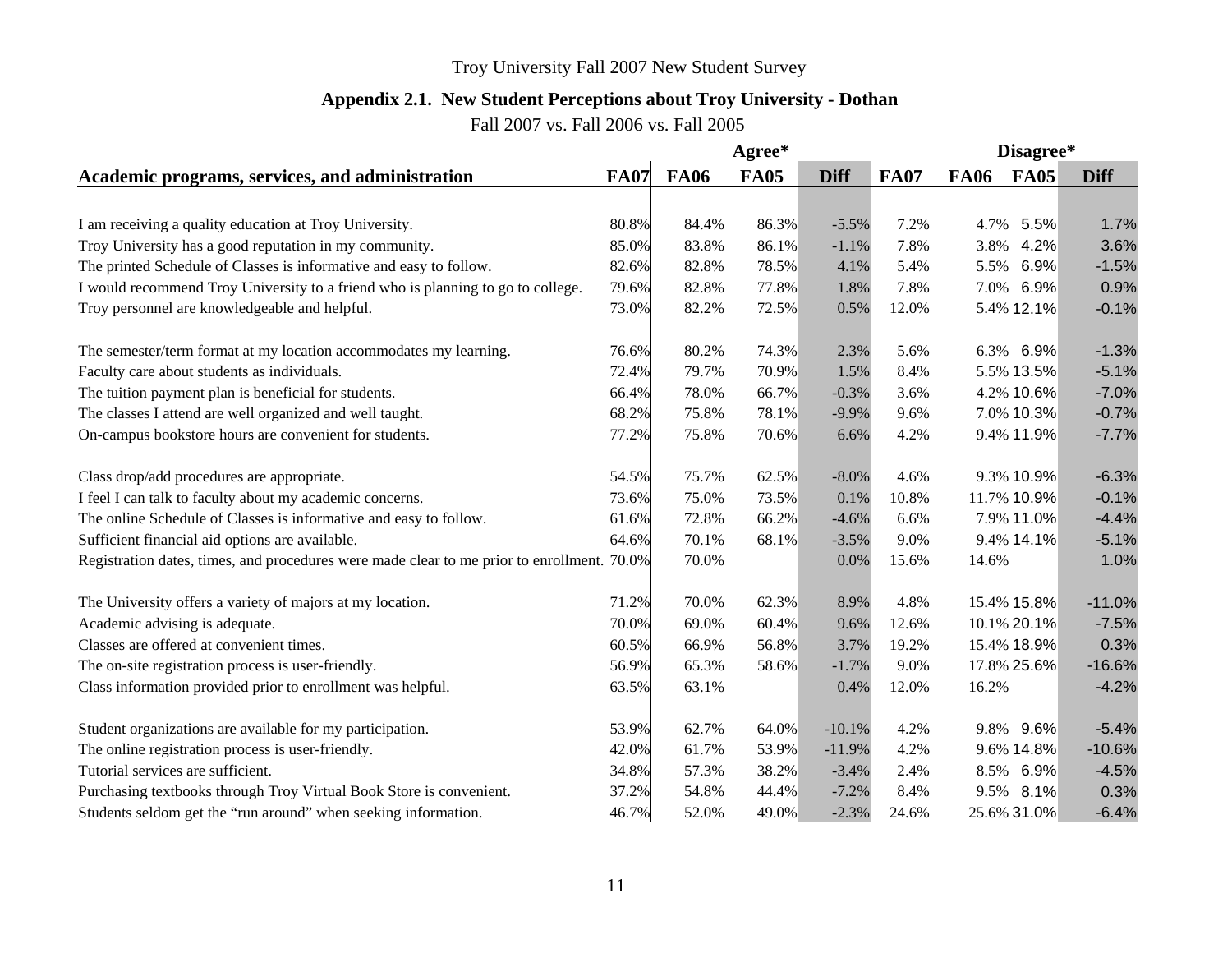# **Appendix 3. New Student Perceptions about Troy University - Montgomery**

Ranked by Agreement

|                                                                                      |                | <b>Prior</b>              |        |                |           |     |
|--------------------------------------------------------------------------------------|----------------|---------------------------|--------|----------------|-----------|-----|
|                                                                                      |                | Year                      |        |                |           |     |
| Academic programs, services, and administration                                      | <b>RANK</b>    | <b>Rank</b>               | Agree* | <b>Neutral</b> | Disagree* | N   |
| The printed Schedule of Classes is informative and easy to follow.                   | -1             | 6                         | 81.7%  | 7.4%           | 7.7%      | 263 |
| Troy University has a good reputation in my community.                               | $\overline{c}$ | 1                         | 81.3%  | 8.5%           | 5.2%      | 258 |
| I am receiving a quality education at Troy University.                               | 3              | $\boldsymbol{2}$          | 80.5%  | 9.9%           | 4.8%      | 259 |
|                                                                                      |                |                           | 80.5%  | 10.3%          |           | 261 |
| The semester/term format at my location accommodates my learning.                    | $\overline{4}$ | 5                         |        |                | 5.1%      |     |
| Classes are offered at convenient times.                                             | 5              | 3                         | 80.2%  | 8.1%           | 8.4%      | 263 |
| I would recommend Troy University to a friend who is planning to go to college.      | 6              | $\overline{\mathcal{A}}$  | 79.0%  | 11.4%          | 4.0%      | 257 |
| Registration dates, times, and procedures were made clear to me prior to enrollment. | $\overline{7}$ | 14                        | 78.3%  | 8.5%           | 9.9%      | 263 |
| The University offers a variety of majors at my location.                            | $\,8\,$        | 16                        | 76.9%  | 7.7%           | 11.4%     | 261 |
| Faculty care about students as individuals.                                          | 9              | 13                        | 75.8%  | 15.4%          | 7.0%      | 267 |
| I feel I can talk to faculty about my academic concerns.                             | 10             | 12                        | 75.0%  | 12.9%          | 9.2%      | 264 |
| The classes I attend are well organized and well taught.                             | 11             | 10                        | 74.2%  | 10.3%          | 10.6%     | 259 |
| The tuition payment plan is beneficial for students.                                 | 12             | 7                         | 73.9%  | 12.1%          | 4.4%      | 246 |
| Troy personnel are knowledgeable and helpful.                                        | 13             | 9                         | 73.9%  | 12.9%          | 11.4%     | 267 |
| Class information provided prior to enrollment was helpful.                          | 14             | 18                        | 72.7%  | 11.4%          | 11.0%     | 259 |
| Sufficient financial aid options are available.                                      | 15             | 8                         | 71.7%  | 11.4%          | 5.5%      | 241 |
| On-campus bookstore hours are convenient for students.                               | 16             | 11                        | 69.8%  | 13.6%          | 7.0%      | 246 |
| The online Schedule of Classes is informative and easy to follow.                    | 17             | 17                        | 67.6%  | 12.1%          | 8.8%      | 241 |
| Class drop/add procedures are appropriate.                                           | 18             | 15                        | 67.3%  | 13.6%          | 5.9%      | 236 |
| The on-site registration process is user-friendly.                                   | 19             | 19                        | 66.6%  | 14.7%          | 8.4%      | 244 |
|                                                                                      | 20             |                           | 65.5%  | 14.3%          | 12.9%     |     |
| Academic advising is adequate.                                                       |                | $20\,$                    |        |                |           | 252 |
| Students seldom get the "run around" when seeking information.                       | 21             | 22                        | 55.6%  | 17.6%          | 22.8%     | 261 |
| The online registration process is user-friendly.                                    | 22             | 21                        | 53.0%  | 15.4%          | 7.7%      | 207 |
| Student organizations are available for my participation.                            | 23             | 25                        | 48.9%  | 21.7%          | 8.8%      | 216 |
| Tutorial services are sufficient.                                                    | 24             | 24                        | 43.4%  | 20.6%          | 8.1%      | 196 |
| Purchasing textbooks through Troy Virtual BookStore is convenient.                   | 25             | 23                        | 42.3%  | 22.8%          | 6.6%      | 195 |
| * Note: Agree = Agree + Strong Agree Disagree = Disagree + Strongly Disagree         |                | Total respondents $= 277$ |        |                |           |     |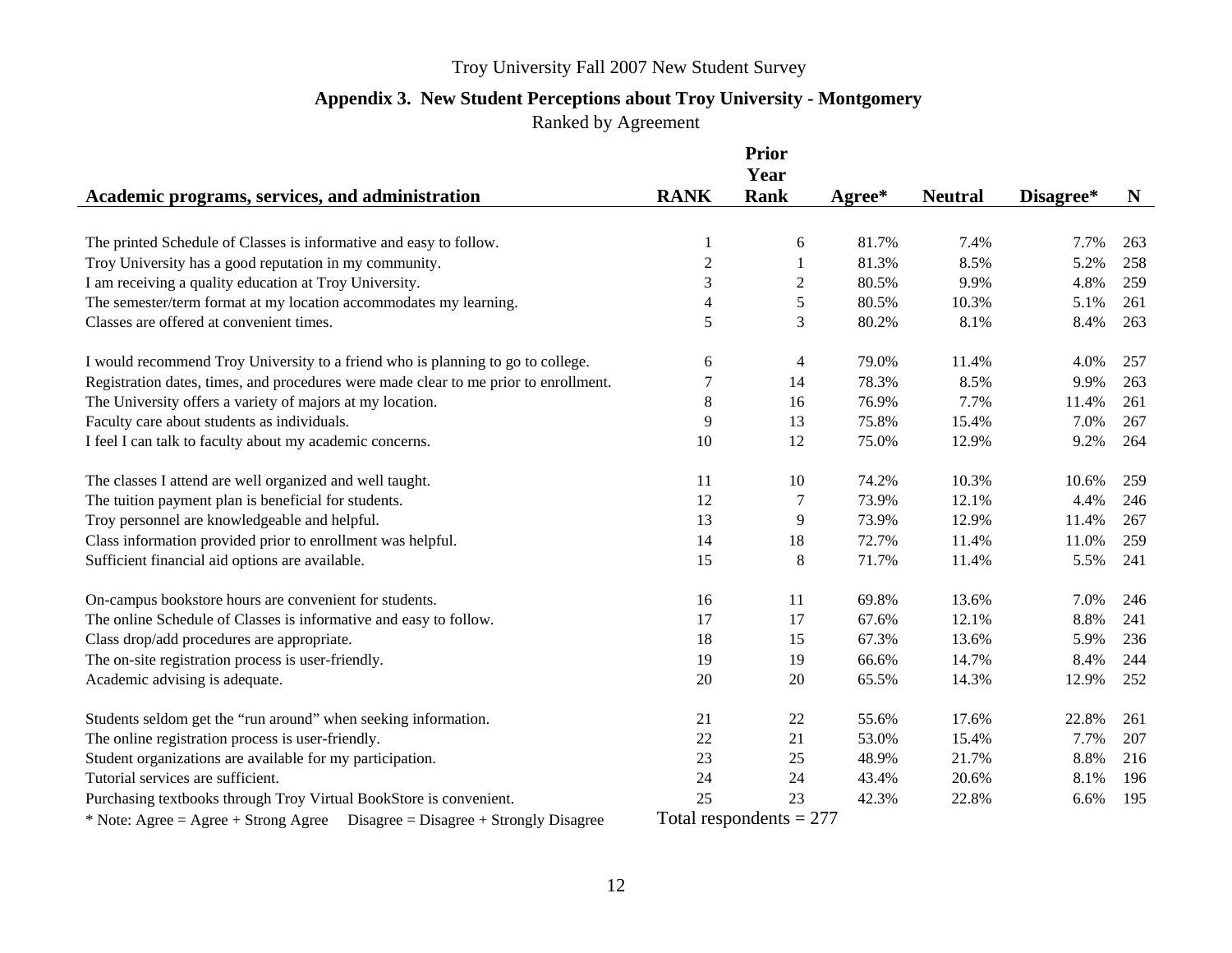# **Appendix 3.1. New Student Perceptions about Troy University - Montgomery**

|                                                                                            |             |             | Agree*      |             |             | Disagree*   |             |             |  |
|--------------------------------------------------------------------------------------------|-------------|-------------|-------------|-------------|-------------|-------------|-------------|-------------|--|
| Academic programs, services, and administration                                            | <b>FA07</b> | <b>FA06</b> | <b>FA05</b> | <b>Diff</b> | <b>FA07</b> | <b>FA06</b> | <b>FA05</b> | <b>Diff</b> |  |
|                                                                                            |             |             |             |             |             |             |             |             |  |
| Troy University has a good reputation in my community.                                     | 81.3%       | 89.5%       | 82.2%       | $-0.9%$     | 5.2%        | 3.9%        | 7.3%        | $-2.1%$     |  |
| I am receiving a quality education at Troy University.                                     | 80.5%       | 85.3%       | 83.6%       | $-3.1%$     | 4.8%        | 5.0%        | 7.0%        | $-2.2%$     |  |
| Classes are offered at convenient times.                                                   | 80.2%       | 83.4%       | 77.5%       | 2.7%        | 8.4%        | 8.5%        | 10.7%       | $-2.3%$     |  |
| I would recommend Troy University to a friend who is planning to go to college.            | 79.0%       | 83.4%       | 81.8%       | $-2.8%$     | 4.0%        | 5.8%        | 8.6%        | $-4.6%$     |  |
| The semester/term format at my location accommodates my learning.                          | 80.5%       | 83.3%       | 80.6%       | $-0.1%$     | 5.1%        | 3.9%        | 7.8%        | $-2.7%$     |  |
| The printed Schedule of Classes is informative and easy to follow.                         | 81.7%       | 82.5%       | 83.5%       | $-1.8%$     | 7.7%        | 4.8%        | 5.2%        | 2.5%        |  |
| The tuition payment plan is beneficial for students.                                       | 73.9%       | 82.2%       | 73.2%       | 0.7%        | 4.4%        | 4.7%        | 7.4%        | $-3.0%$     |  |
| Sufficient financial aid options are available.                                            | 71.7%       | 81.8%       | 68.6%       | 3.1%        | 5.5%        | 7.6%        | 10.9%       | $-5.4%$     |  |
| Troy personnel are knowledgeable and helpful.                                              | 73.9%       | 80.5%       | 73.4%       | 0.5%        | 11.4%       |             | 6.7% 13.0%  | $-1.6%$     |  |
| The classes I attend are well organized and well taught.                                   | 74.2%       | 78.5%       | 72.7%       | 1.5%        | 10.6%       |             | 9.6% 12.8%  | $-2.2%$     |  |
| On-campus bookstore hours are convenient for students.                                     | 69.8%       | 78.4%       | 71.2%       | $-1.4%$     | 7.0%        | 4.9%        | 8.8%        | $-1.8%$     |  |
| I feel I can talk to faculty about my academic concerns.                                   | 75.0%       | 77.5%       | 74.5%       | 0.5%        | 9.2%        |             | 8.1% 10.7%  | $-1.5%$     |  |
| Faculty care about students as individuals.                                                | 75.8%       | 75.7%       | 72.7%       | 3.1%        | 7.0%        | 7.6%        | 9.1%        | $-2.1%$     |  |
| Registration dates, times, and procedures were made clear to me prior to enrollment. 78.3% |             | 75.6%       | N/A         | 2.7%        | 9.9%        | 10.6%       | N/A         | $-0.7%$     |  |
| Class drop/add procedures are appropriate.                                                 | 67.3%       | 75.3%       | 71.7%       | $-4.4%$     | 5.9%        | 8.1%        | 8.1%        | $-2.2%$     |  |
| The University offers a variety of majors at my location.                                  | 76.9%       | 75.2%       | 69.0%       | 7.9%        | 11.4%       |             | 7.9% 12.4%  | $-1.0%$     |  |
| The online Schedule of Classes is informative and easy to follow.                          | 67.6%       | 73.4%       | 73.3%       | $-5.7%$     | 8.8%        | 6.4%        | 7.9%        | 0.9%        |  |
| Class information provided prior to enrollment was helpful.                                | 72.7%       | 73.3%       | N/A         | $-0.6%$     | 11.0%       | 11.0%       | N/A         | 0.0%        |  |
| The on-site registration process is user-friendly.                                         | 66.6%       | 72.5%       | 66.5%       | 0.1%        | 8.4%        |             | 9.0% 13.8%  | $-5.4%$     |  |
| Academic advising is adequate.                                                             | 65.5%       | 69.4%       | 71.7%       | $-6.2%$     | 12.9%       |             | 9.8% 12.4%  | 0.5%        |  |
| The online registration process is user-friendly.                                          | 53.0%       | 67.3%       | 66.7%       | $-13.7%$    | 7.7%        |             | 9.1% 13.6%  | $-5.9%$     |  |
| Students seldom get the "run around" when seeking information.                             | 55.6%       | 59.8%       | 54.5%       | 1.1%        | 22.8%       | 22.0%       | 23.6%       | $-0.8%$     |  |
| Purchasing textbooks through Troy Virtual Book Store is convenient.                        | 42.3%       | 59.5%       | 54.3%       | $-12.0%$    | 6.6%        | 4.9%        | 9.6%        | $-3.0%$     |  |
| Tutorial services are sufficient.                                                          | 43.4%       | 57.6%       | 58.1%       | $-14.7%$    | 8.1%        | 6.6%        | 9.0%        | $-0.9%$     |  |
| Student organizations are available for my participation.                                  | 48.9%       | 50.7%       | 49.4%       | $-0.5%$     | 8.8%        |             | 8.1% 12.1%  | $-3.3%$     |  |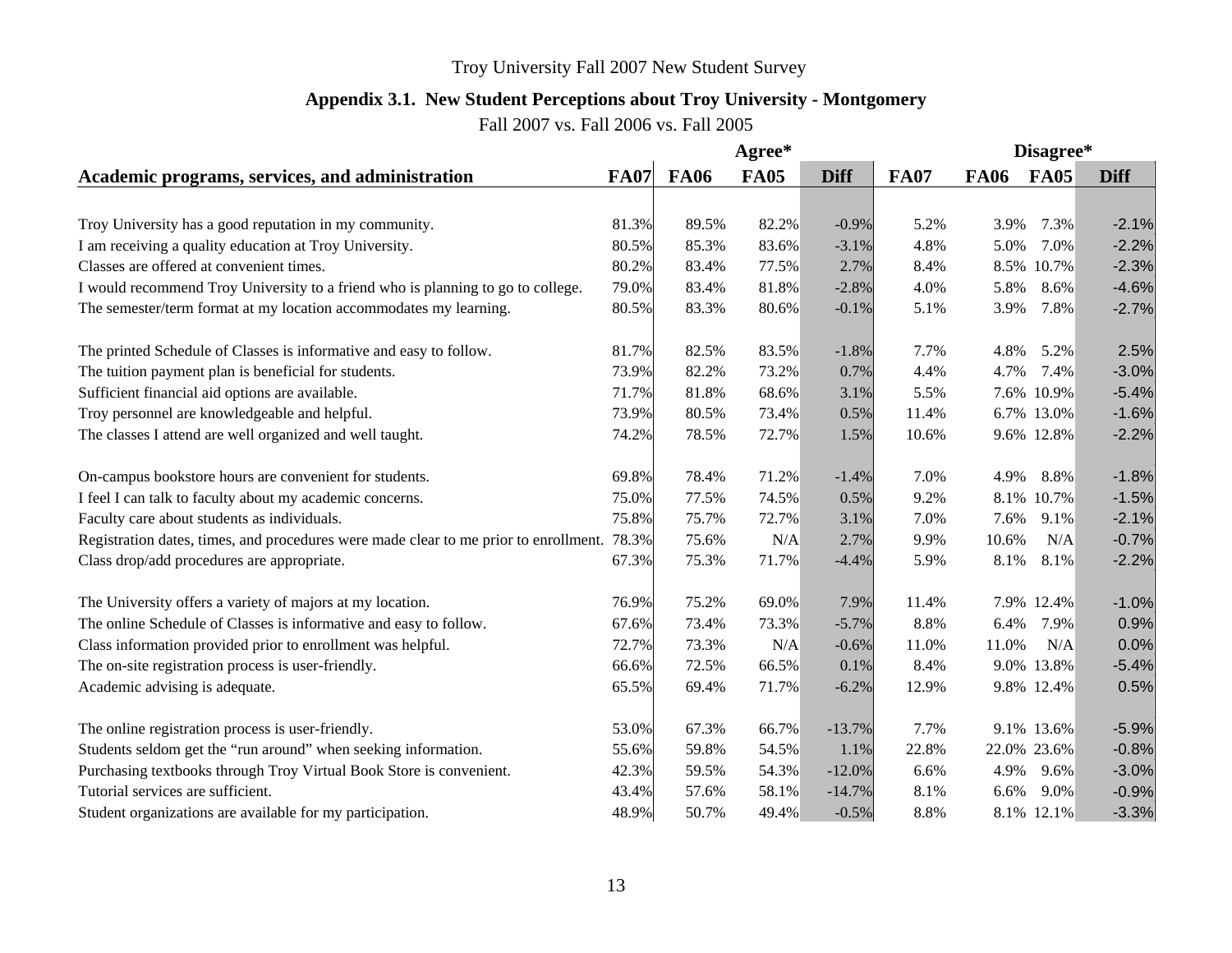#### **Appendix 4. New Student Perceptions about Troy University - Phenix City**

Ranked by Agreement

|                                                                                      |                  | <b>Prior Year</b> |        |                |                          |  |
|--------------------------------------------------------------------------------------|------------------|-------------------|--------|----------------|--------------------------|--|
| Academic programs, services, and administration                                      | <b>RANK</b>      | Rank              | Agree* | <b>Neutral</b> | Disagree*<br>$\mathbf N$ |  |
| The semester/term format at my location accommodates my learning.                    | 1                | 6                 | 86.2%  | 6.1%           | 80.0% 122                |  |
| I would recommend Troy University to a friend who is planning to go to college.      | $\boldsymbol{2}$ | $\mathfrak 2$     | 85.4%  | 3.8%           | 3.0% 121                 |  |
| I am receiving a quality education at Troy University.                               | 3                | 1                 | 84.7%  | 6.1%           | 1.6% 121                 |  |
| Troy University has a good reputation in my community.                               | 4                | 5                 | 83.2%  | 6.9%           | 2.3% 121                 |  |
| The printed Schedule of Classes is informative and easy to follow.                   | 5                | $\mathfrak{Z}$    | 82.5%  | 5.3%           | 3.0% 119                 |  |
| Classes are offered at convenient times.                                             | 6                | 12                | 80.9%  | 5.3%           | 6.1% 121                 |  |
| I feel I can talk to faculty about my academic concerns.                             | 7                | 9                 | 80.1%  | 10.7%          | 3.1% 123                 |  |
| Faculty care about students as individuals.                                          | $8\,$            | 16                | 80.1%  | 12.2%          | 3.0% 125                 |  |
| The classes I attend are well organized and well taught.                             | 9                | 4                 | 77.8%  | 9.2%           | 4.6% 120                 |  |
| The tuition payment plan is beneficial for students.                                 | 10               | 8                 | 77.1%  | 11.5%          | 1.6% 118                 |  |
| Registration dates, times, and procedures were made clear to me prior to enrollment. | 11               | 15                | 75.6%  | 9.2%           | 6.1% 119                 |  |
| Academic advising is adequate.                                                       | 12               | 19                | 74.1%  | 10.7%          | 6.1% 191                 |  |
| Sufficient financial aid options are available.                                      | 13               | 10                | 73.3%  | 9.2%           | 5.4% 115                 |  |
| Troy personnel are knowledgeable and helpful.                                        | 14               | 11                | 73.2%  | 13.0%          | 9.9% 126                 |  |
| The on-site registration process is user-friendly.                                   | 15               | 14                | 73.2%  | 7.6%           | 9.2% 118                 |  |
| The online Schedule of Classes is informative and easy to follow.                    | 16               | 7                 | 71.0%  | 9.2%           | 4.6% 111                 |  |
| Class information provided prior to enrollment was helpful.                          | 17               | 18                | 67.1%  | 16.8%          | 5.4% 117                 |  |
| The University offers a variety of majors at my location.                            | 18               | 17                | 64.1%  | 16.0%          | 7.6% 115                 |  |
| On-campus bookstore hours are convenient for students.                               | 19               | 20                | 64.1%  | 11.5%          | 6.8% 108                 |  |
| Class drop/add procedures are appropriate.                                           | 20               | 13                | 62.6%  | 9.2%           | 3.1% 98                  |  |
| The online registration process is user-friendly.                                    | 21               | 21                | 51.2%  | 11.5%          | 6.8% 91                  |  |
| Students seldom get the "run around" when seeking information.                       | 22               | 23                | 49.7%  | 16.0%          | 23.7% 117                |  |
| Tutorial services are sufficient.                                                    | 23               | 24                | 37.4%  | 20.6%          | 3.8% 81                  |  |
| Purchasing textbooks through Troy Virtual Book Store is convenient.                  | 24               | 22                | 34.4%  | 16.8%          | 9.9% 80                  |  |
| Student organizations are available for my participation.                            | 25               | 25                | 30.5%  | 27.5%          | 7.6% 86                  |  |
|                                                                                      | $\sim$ 1         |                   |        |                |                          |  |

\* Note: Agree = Agree + Strong Agree Disagree = Disagree + Strongly Disagree Total respondents =  $122$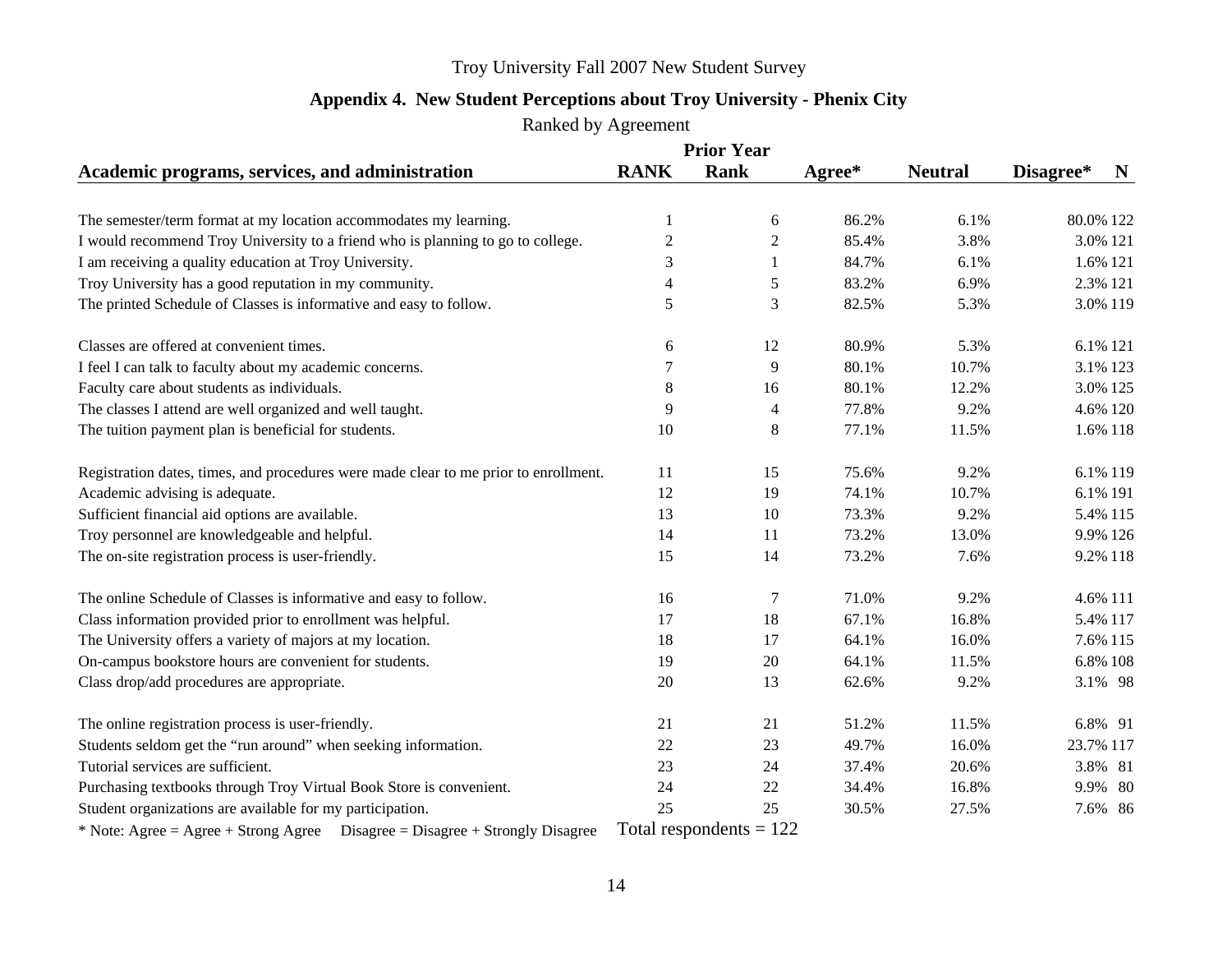# **Appendix 4.1. New Student Perceptions about Troy University - Phenix City**

|                                                                                      |             | Agree*      |             |             |             |             | Disagree*   |             |  |  |
|--------------------------------------------------------------------------------------|-------------|-------------|-------------|-------------|-------------|-------------|-------------|-------------|--|--|
| Academic programs, services, and administration                                      | <b>FA07</b> | <b>FA06</b> | <b>FA05</b> | <b>Diff</b> | <b>FA07</b> | <b>FA06</b> | <b>FA05</b> | <b>Diff</b> |  |  |
|                                                                                      |             |             |             |             |             |             |             |             |  |  |
| I am receiving a quality education at Troy University.                               | 84.7%       | 89.3%       | 83.8%       | 0.9%        | 1.6%        | 6.6%        | 6.2%        | $-4.6%$     |  |  |
| I would recommend Troy University to a friend who is planning to go to college.      | 85.4%       | 88.4%       | 85.3%       | 0.1%        | 3.0%        | 8.3%        | 7.0%        | $-4.0%$     |  |  |
| The printed Schedule of Classes is informative and easy to follow.                   | 82.5%       | 87.6%       | 85.0%       | $-2.5%$     | 3.0%        | 9.1%        | 7.1%        | $-4.1%$     |  |  |
| The classes I attend are well organized and well taught.                             | 77.8%       | 87.4%       | 80.2%       | $-2.4%$     | 4.6%        | 7.6%        | 8.4%        | $-3.8%$     |  |  |
| Troy University has a good reputation in my community.                               | 83.2%       | 87.4%       | 83.8%       | $-0.6%$     | 2.3%        | 6.7%        | 7.0%        | $-4.7%$     |  |  |
| The semester/term format at my location accommodates my learning.                    | 86.2%       | 83.3%       | 91.5%       | $-5.3%$     | 80.0%       | 8.3%        | 6.2%        | 73.8%       |  |  |
| The online Schedule of Classes is informative and easy to follow.                    | 71.0%       | 82.1%       | 75.2%       | $-4.2%$     | 4.6%        | 8.9%        | 12.4%       | $-7.8%$     |  |  |
| The tuition payment plan is beneficial for students.                                 | 77.1%       | 81.4%       | 84.4%       | $-7.3%$     | 1.6%        | 10.6%       | 4.1%        | $-2.5%$     |  |  |
| I feel I can talk to faculty about my academic concerns.                             | 80.1%       | 80.2%       | 75.9%       | 4.2%        | 3.1%        | 9.1%        | 7.1%        | $-4.0%$     |  |  |
| Sufficient financial aid options are available.                                      | 73.3%       | 78.9%       | 67.2%       | 6.1%        | 5.4%        | 10.5%       | 12.5%       | $-7.1%$     |  |  |
| Troy personnel are knowledgeable and helpful.                                        | 73.2%       | 78.7%       | 75.7%       | $-2.5%$     | 9.9%        | 13.1%       | 9.7%        | 0.2%        |  |  |
| Classes are offered at convenient times.                                             | 80.9%       | 78.6%       | 80.7%       | 0.2%        | 6.1%        | 12.0%       | 7.9%        | $-1.8%$     |  |  |
| Class drop/add procedures are appropriate.                                           | 62.6%       | 76.2%       | 74.3%       | $-11.7%$    | 3.1%        | 7.9%        | 5.7%        | $-2.6%$     |  |  |
| The on-site registration process is user-friendly.                                   | 73.2%       | 76.1%       | 63.9%       | 9.3%        | 9.2%        | 10.6%       | 11.5%       | $-2.3%$     |  |  |
| Registration dates, times, and procedures were made clear to me prior to enrollment. | 75.6%       | 74.4%       | N/A         | 1.2%        | 6.1%        | 16.5%       | N/A         | $-10.4%$    |  |  |
| Faculty care about students as individuals.                                          | 80.1%       | 73.0%       | 78.6%       | 1.5%        | 3.0%        | 9.0%        | 7.6%        | $-4.6%$     |  |  |
| The University offers a variety of majors at my location.                            | 64.1%       | 72.9%       | 71.7%       | $-7.6%$     | 7.6%        | 16.1%       | 12.3%       | $-4.7%$     |  |  |
| Class information provided prior to enrollment was helpful.                          | 67.1%       | 72.5%       | N/A         | $-5.4%$     | 5.4%        | 12.5%       | N/A         | $-7.1%$     |  |  |
| Academic advising is adequate.                                                       | 74.1%       | 70.6%       | 64.8%       | 9.3%        | 6.1%        | 15.1%       | 18.4%       | $-12.3%$    |  |  |
| On-campus bookstore hours are convenient for students.                               | 64.1%       | 68.1%       | 75.5%       | $-11.4%$    | 6.8%        | 11.2%       | 12.2%       | $-5.4%$     |  |  |
| The online registration process is user-friendly.                                    | 51.2%       | 64.0%       | 56.4%       | $-5.2%$     | 6.8%        | 11.6%       | 13.7%       | $-6.9%$     |  |  |
| Purchasing textbooks through Troy Virtual BookStore is convenient.                   | 34.4%       | 58.5%       | 51.5%       | $-17.1%$    | 9.9%        | 17.1%       | 11.3%       | $-1.4%$     |  |  |
| Students seldom get the "run around" when seeking information.                       | 49.7%       | 55.4%       | 55.0%       | $-5.3%$     | 23.7%       | 26.4%       | 29.3%       | $-5.6%$     |  |  |
| Tutorial services are sufficient.                                                    | 37.4%       | 54.1%       | 54.7%       | $-17.3%$    | 3.8%        | 10.8%       | 10.5%       | $-6.7%$     |  |  |
| Student organizations are available for my participation.                            | 30.5%       | 51.7%       | 50.5%       | $-20.0\%$   | 7.6%        | 11.2%       | 10.3%       | $-2.7%$     |  |  |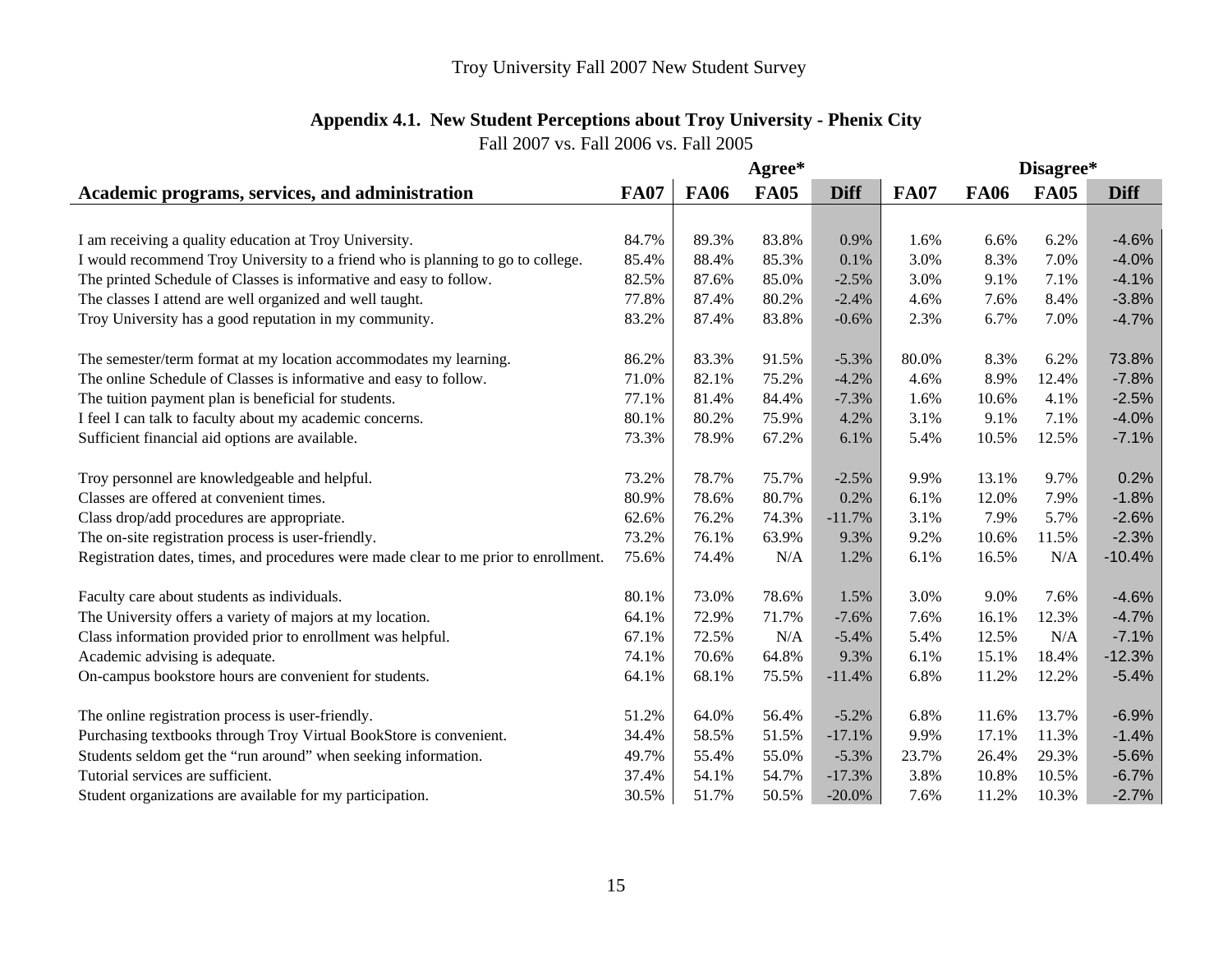#### **Appendix 5. New Student Perceptions about Troy University - Troy**

Ranked by Agreement

|                                                                                      |                           | Prior          |        |                |           |     |
|--------------------------------------------------------------------------------------|---------------------------|----------------|--------|----------------|-----------|-----|
|                                                                                      |                           | Year           |        |                |           |     |
| Academic programs, services, and administration                                      | <b>RANK</b>               | <b>Rank</b>    | Agree* | <b>Neutral</b> | Disagree* | N   |
| I am receiving a quality education at Troy University.                               |                           | -1             | 79.7%  | 7.3%           | 5.0%      | 481 |
| The semester/term format at my location accommodates my learning.                    | $\overline{c}$            | $\sqrt{5}$     | 78.2%  | 10.9%          | 4.4%      | 489 |
|                                                                                      | 3                         |                |        |                |           |     |
| Troy personnel are knowledgeable and helpful.                                        |                           | 6              | 78.0%  | 12.6%          | 6.5%      | 508 |
| I would recommend Troy University to a friend who is planning to go to college.      | 4                         | 4              | 77.7%  | 7.8%           | 5.5%      | 476 |
| Troy University has a good reputation in my community.                               | 5                         | $\overline{2}$ | 77.4%  | 8.8%           | 5.7%      | 481 |
| The University offers a variety of majors at my location.                            | 6                         | $\tau$         | 77.1%  | 7.3%           | 8.2%      | 484 |
| Classes are offered at convenient times.                                             | $\boldsymbol{7}$          | 10             | 76.9%  | 9.9%           | 7.2%      | 492 |
| Faculty care about students as individuals.                                          | $\,8\,$                   | 12             | 75.9%  | 14.0%          | 6.5%      | 504 |
| On-campus bookstore hours are convenient for students.                               | 9                         | 20             | 74.4%  | 8.6%           | 6.7%      | 469 |
| Student organizations are available for my participation.                            | 10                        | 14             | 74.0%  | 9.2%           | 6.1%      | 467 |
| I feel I can talk to faculty about my academic concerns.                             | 11                        | $8\,$          | 73.8%  | 14.5%          | 5.9%      | 493 |
| The printed Schedule of Classes is informative and easy to follow.                   | 12                        | $\mathfrak{Z}$ | 73.2%  | 11.1%          | 6.5%      | 475 |
| The classes I attend are well organized and well taught.                             | 13                        | 9              | 73.2%  | 11.7%          | 8.3%      | 487 |
| Registration dates, times, and procedures were made clear to me prior to enrollment. | 14                        | 11             | 70.1%  | 13.0%          | 10.9%     | 492 |
| The tuition payment plan is beneficial for students.                                 | 15                        | 15             | 69.2%  | 14.9%          | 6.9%      | 476 |
| Sufficient financial aid options are available.                                      | 16                        | 21             | 68.0%  | 14.1%          | 8.6%      | 475 |
| Academic advising is adequate.                                                       | 17                        | 18             | 66.3%  | 16.4%          | 9.4%      | 482 |
|                                                                                      | 18                        | 16             | 64.3%  | 18.5%          |           | 487 |
| Class information provided prior to enrollment was helpful.                          |                           |                |        |                | 10.3%     |     |
| The online Schedule of Classes is informative and easy to follow.                    | 19                        | 13             | 62.3%  | 15.5%          | 7.5%      | 446 |
| Class drop/add procedures are appropriate.                                           | 20                        | 17             | 59.8%  | 15.7%          | 8.4%      | 439 |
| The online registration process is user-friendly.                                    | 21                        | 22             | 59.0%  | 17.2%          | 6.5%      | 433 |
| The on-site registration process is user-friendly.                                   | 22                        | 23             | 58.1%  | 16.3%          | 8.2%      | 432 |
| Tutorial services are sufficient.                                                    | 23                        | 19             | 57.9%  | 13.6%          | 6.1%      | 406 |
| Students seldom get the "run around" when seeking information.                       | 24                        | 24             | 49.0%  | 21.8%          | 19.4%     | 471 |
| Purchasing textbooks through Troy Virtual BookStore is convenient.                   | 25                        | 25             | 38.0%  | 20.5%          | 10.2%     | 359 |
| * Note: Agree = Agree + Strong Agree Disagree = Disagree + Strongly Disagree         | Total respondents $= 432$ |                |        |                |           |     |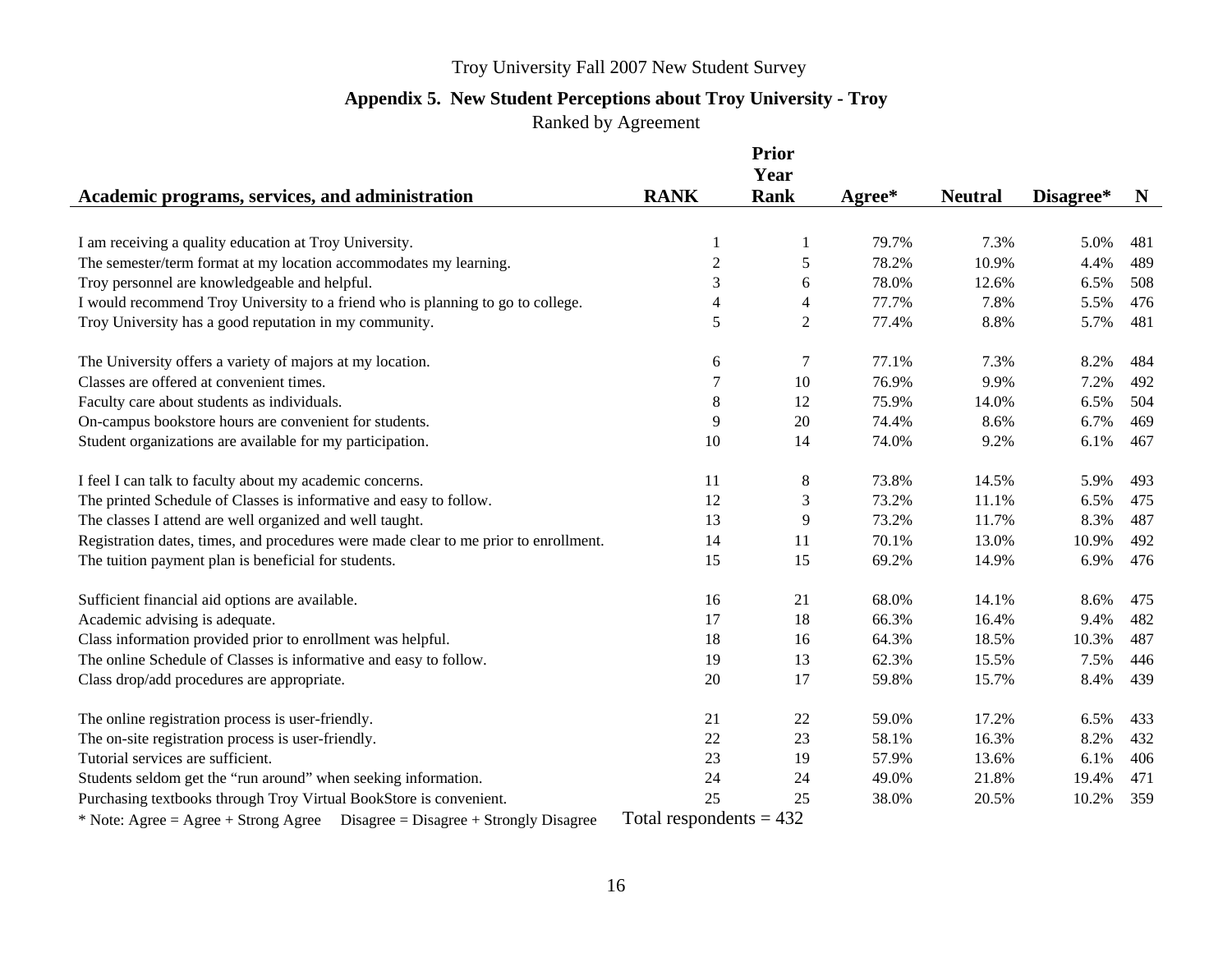# **Appendix 5.1. New Student Perceptions about Troy University - Troy**

|                                                                                      |       |                  | Agree*      | Disagree*   |             |             |             |             |
|--------------------------------------------------------------------------------------|-------|------------------|-------------|-------------|-------------|-------------|-------------|-------------|
| Academic programs, services, and administration                                      |       | <b>FA07 FA06</b> | <b>FA05</b> | <b>Diff</b> | <b>FA07</b> | <b>FA06</b> | <b>FA05</b> | <b>Diff</b> |
|                                                                                      |       |                  |             |             |             |             |             |             |
| I am receiving a quality education at Troy University.                               | 79.7% | 86.8%            | 84.8%       | $-5.1%$     | 5.0%        | 3.7%        | 4.3%        | 0.7%        |
| Troy University has a good reputation in my community.                               | 77.4% | 83.9%            | 77.7%       | $-0.3%$     | 5.7%        | 5.0%        | 8.5%        | $-2.8%$     |
| The printed Schedule of Classes is informative and easy to follow.                   | 73.2% | 83.5%            | 81.4%       | $-8.2%$     | 6.5%        | 5.5%        | 6.0%        | 0.5%        |
| I would recommend Troy University to a friend who is planning to go to college.      | 77.7% | 82.0%            | 79.7%       | $-2.0%$     | 5.5%        | 7.1%        | 10.4%       | $-4.9%$     |
| The semester/term format at my location accommodates my learning.                    | 78.2% | 81.7%            | 79.5%       | $-1.3%$     | 4.4%        | 3.8%        | 4.1%        | 0.3%        |
| Troy personnel are knowledgeable and helpful.                                        | 78.0% | 81.3%            | 73.1%       | 4.9%        | 6.5%        |             | 7.0% 11.6%  | $-5.1%$     |
| The University offers a variety of majors at my location.                            | 77.1% | 79.5%            | 78.4%       | $-1.3%$     | 8.2%        | 6.1%        | 8.1%        | 0.1%        |
| I feel I can talk to faculty about my academic concerns.                             | 73.8% | 79.0%            | 75.0%       | $-1.2%$     | 5.9%        |             | 7.1% 10.2%  | $-4.3%$     |
| The classes I attend are well organized and well taught.                             | 73.2% | 78.5%            | 73.6%       | $-0.4%$     | 8.3%        | 6.9%        | 8.1%        | 0.2%        |
| Classes are offered at convenient times.                                             | 76.9% | 77.5%            | 74.5%       | 2.4%        | 7.2%        |             | 7.4% 10.4%  | $-3.2%$     |
| Registration dates, times, and procedures were made clear to me prior to enrollment. | 70.1% | 76.8%            | N/A         | $-6.7%$     | 10.9%       | 12.1%       | N/A         | $-1.2%$     |
| Faculty care about students as individuals.                                          | 75.9% | 76.6%            | 71.9%       | 4.0%        | 6.5%        | 6.8%        | 8.4%        | $-1.9%$     |
| The online Schedule of Classes is informative and easy to follow.                    | 62.3% | 76.2%            | 70.7%       | $-8.4%$     | 7.5%        | 7.3%        | 9.0%        | $-1.5%$     |
| Student organizations are available for my participation.                            | 74.0% | 75.0%            | 77.6%       | $-3.6%$     | 6.1%        | 6.7%        | 6.2%        | $-0.1%$     |
| The tuition payment plan is beneficial for students.                                 | 69.2% | 73.9%            | 72.1%       | $-2.9%$     | 6.9%        | 5.5%        | 9.2%        | $-2.3%$     |
| Class information provided prior to enrollment was helpful.                          | 64.3% | 73.5%            | N/A         | $-9.2%$     | 10.3%       | 10.0%       | N/A         | 0.3%        |
| Class drop/add procedures are appropriate.                                           | 59.8% | 72.4%            | 70.5%       | $-10.7%$    | 8.4%        |             | 7.7% 10.1%  | $-1.7%$     |
| Academic advising is adequate.                                                       | 66.3% | 71.6%            | 62.5%       | 3.8%        | 9.4%        |             | 9.2% 16.7%  | $-7.3%$     |
| Tutorial services are sufficient.                                                    | 57.9% | 70.4%            | 64.5%       | $-6.6%$     | 6.1%        | 5.1%        | 7.7%        | $-1.6%$     |
| On-campus bookstore hours are convenient for students.                               | 74.4% | 70.1%            | 68.7%       | 5.7%        | 6.7%        |             | 12.0% 12.6% | $-5.9%$     |
| Sufficient financial aid options are available.                                      | 68.0% | 69.3%            | 65.5%       | 2.5%        | 8.6%        |             | 13.8% 15.6% | $-7.0%$     |
| The online registration process is user-friendly.                                    | 59.0% | 69.3%            | 67.1%       | $-8.1%$     | 6.5%        |             | 9.0% 10.1%  | $-3.6%$     |
| The on-site registration process is user-friendly.                                   | 58.1% | 68.6%            | 65.0%       | $-6.9%$     | 8.2%        |             | 8.1% 11.3%  | $-3.1%$     |
| Students seldom get the "run around" when seeking information.                       | 49.0% | 60.7%            | 46.4%       | 2.6%        | 19.4%       |             | 20.1% 30.0% | $-10.6%$    |
| Purchasing textbooks through Troy Virtual Book Store is convenient.                  | 38.0% | 59.2%            | 45.3%       | $-7.3%$     | 10.2%       |             | 11.9% 15.2% | $-5.0%$     |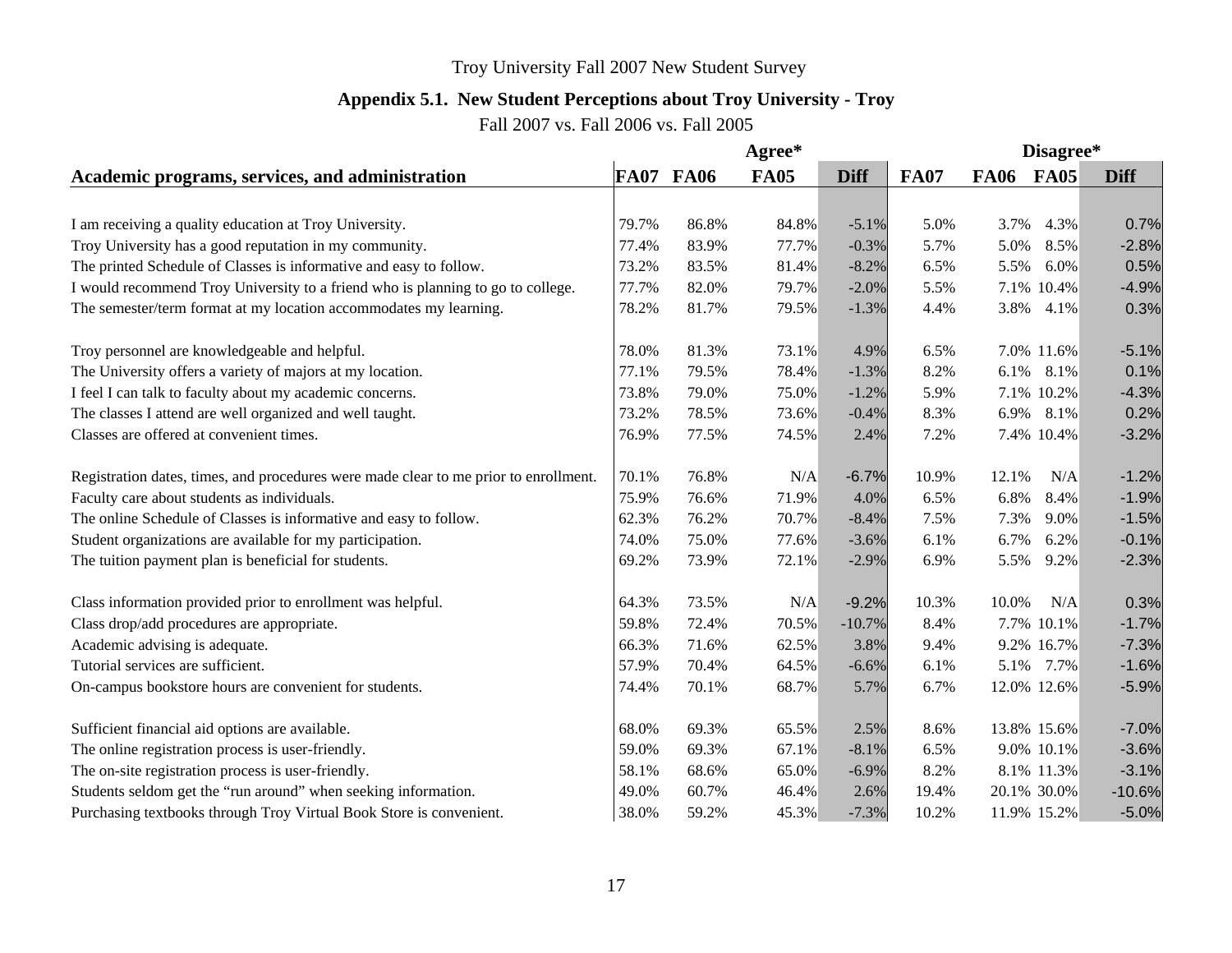### **Appendix 6. New Student Perceptions about Troy University - University College**

Ranked by Agreement

|                                                                                      |                | <b>Prior Year</b> |        |                |             |
|--------------------------------------------------------------------------------------|----------------|-------------------|--------|----------------|-------------|
| Academic programs, services, and administration                                      | <b>RANK</b>    | Rank              | Agree* | <b>Neutral</b> | Disagree* N |
| The semester/term format at my location accommodates my learning.                    | $\mathbf{1}$   | 1                 | 83.2%  | 6.7%           | 4.7% 580    |
| I would recommend Troy University to a friend who is planning to go to college.      | $\overline{c}$ | $\overline{2}$    | 83.2%  | 6.9%           | 5.2% 584    |
| I am receiving a quality education at Troy University.                               | 3              | $\overline{4}$    | 82.2%  | 9.0%           | 4.2% 585    |
| Faculty care about students as individuals.                                          | 4              | 6                 | 81.2%  | 11.3%          | 5.4% 600    |
| Troy personnel are knowledgeable and helpful.                                        | 5              | $\tau$            | 79.9%  | 10.1%          | 7.9% 600    |
| I feel I can talk to faculty about my academic concerns.                             | 6              | $\sqrt{5}$        | 79.6%  | 9.0%           | 7.2% 587    |
| Classes are offered at convenient times.                                             | 7              | 3                 | 79.3%  | 8.8%           | 6.4% 579    |
| Troy University has a good reputation in my community.                               | 8              | 9                 | 78.8%  | 10.4%          | 5.3% 580    |
| Registration dates, times, and procedures were made clear to me prior to enrollment. | 9              | 10                | 77.8%  | 10.1%          | 9.2% 595    |
| The classes I attend are well organized and well taught.                             | 10             | 12                | 76.6%  | 10.0%          | 7.7% 578    |
| Class information provided prior to enrollment was helpful.                          | 11             | 11                | 75.1%  | 11.7%          | 10.0% 593   |
| The printed Schedule of Classes is informative and easy to follow.                   | 12             | 8                 | 74.6%  | 10.9%          | 5.9% 560    |
| The online Schedule of Classes is informative and easy to follow.                    | 13             | 14                | 72.6%  | 12.4%          | 7.4% 566    |
| Academic advising is adequate.                                                       | 14             | 16                | 72.6%  | 12.4%          | 9.8% 581    |
| The on-site registration process is user-friendly.                                   | 15             | 13                | 69.6%  | 11.3%          | 7.8% 544    |
| The tuition payment plan is beneficial for students.                                 | 16             | 15                | 67.4%  | 13.7%          | 5.2% 529    |
| Sufficient financial aid options are available.                                      | 17             | 17                | 66.0%  | 11.1%          | 8.2% 523    |
| Class drop/add procedures are appropriate.                                           | 18             | 18                | 65.9%  | 12.4%          | 4.8% 509    |
| Students seldom get the "run around" when seeking information.                       | 19             | 19                | 65.4%  | 13.9%          | 17.0% 590   |
| The online registration process is user-friendly.                                    | 20             | 20                | 63.5%  | 13.5%          | 8.3% 523    |
| The University offers a variety of majors at my location.                            | 21             | 21                | 59.9%  | 16.3%          | 16.9% 571   |
| Purchasing textbooks through Troy Virtual Book Store is convenient.                  | 22             | 22                | 54.0%  | 17.9%          | 12.4% 517   |
| Tutorial services are sufficient.                                                    | 23             | 23                | 39.3%  | 22.8%          | 7.8% 429    |
| On-campus bookstore hours are convenient for students.                               | 24             | 24                | 37.0%  | 3.9%           | 7.3% 375    |
| Student organizations are available for my participation.                            | 25             | 25                | 31.7%  | 22.2%          | 11.4% 400   |
|                                                                                      |                | $\Omega$          |        |                |             |

\* Note: Agree = Agree + Strong Agree Disagree = Disagree + Strongly Disagree Total respondents =  $385$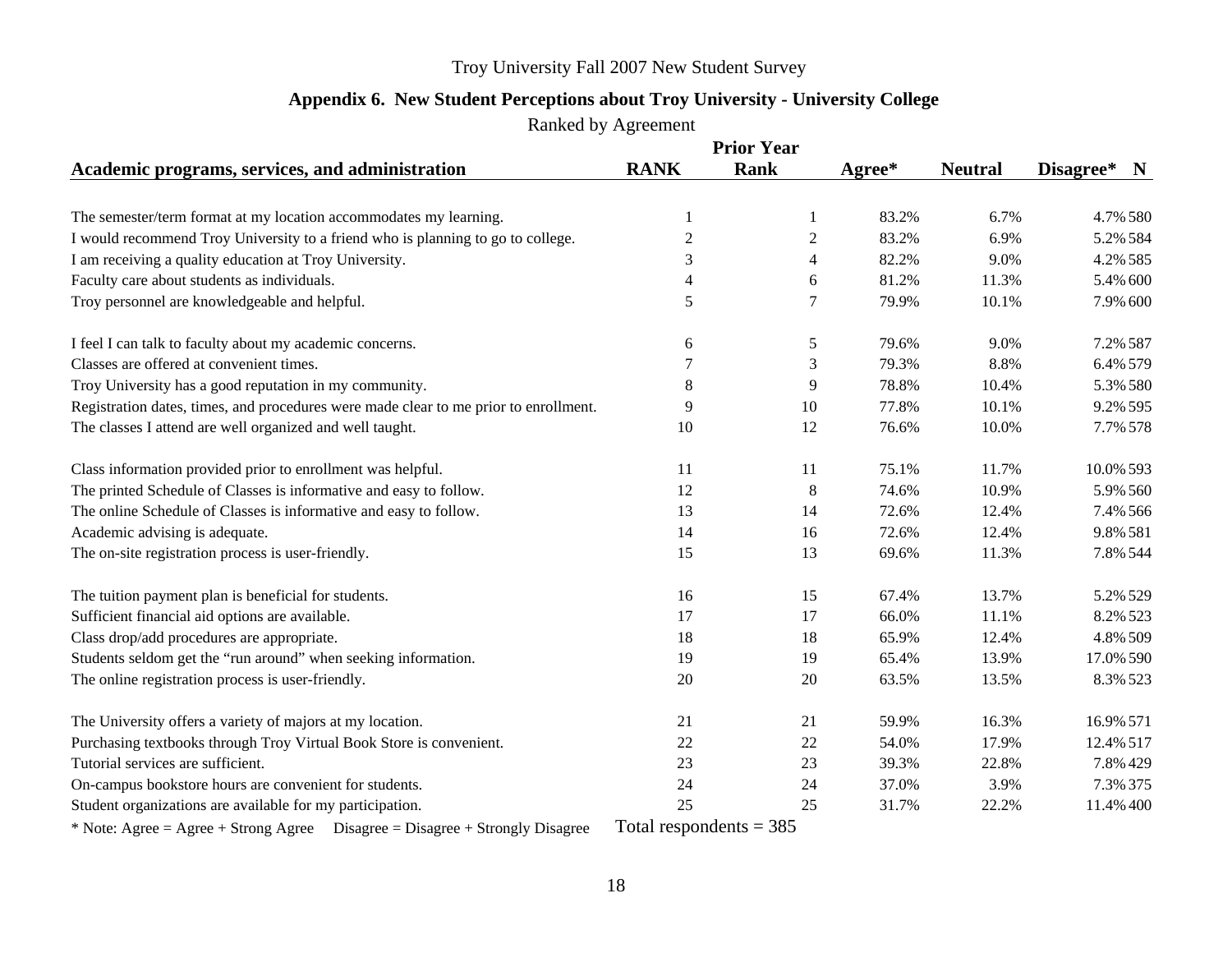# **Appendix 6.1. New Student Perceptions about Troy University - University College**

|                                                                                            |             |             | Agree*      |             |             | Disagree*   |             |             |
|--------------------------------------------------------------------------------------------|-------------|-------------|-------------|-------------|-------------|-------------|-------------|-------------|
| Academic programs, services, and administration                                            | <b>FA07</b> | <b>FA06</b> | <b>FA05</b> | <b>Diff</b> | <b>FA07</b> | <b>FA06</b> | <b>FA05</b> | <b>Diff</b> |
|                                                                                            |             |             |             |             |             |             |             |             |
| The semester/term format at my location accommodates my learning.                          | 83.2%       | 88.0%       | 85.0%       | $-1.8%$     | 4.7%        | 5.2%        | 6.4%        | $-1.7%$     |
| I would recommend Troy University to a friend who is planning to go to college.            | 83.2%       | 87.9%       | 84.6%       | $-1.4%$     | 5.2%        | 5.4%        | 7.1%        | $-1.9%$     |
| Classes are offered at convenient times.                                                   | 79.3%       | 87.1%       | 86.0%       | $-6.7\%$    | 6.4%        | 6.2%        | 6.7%        | $-0.3%$     |
| I am receiving a quality education at Troy University.                                     | 82.2%       | 86.8%       | 85.6%       | $-3.4%$     | 4.2%        | 5.4%        | 7.1%        | $-2.9%$     |
| I feel I can talk to faculty about my academic concerns.                                   | 79.6%       | 85.3%       | 82.8%       | $-3.2%$     | 7.2%        | 5.9%        | 7.7%        | $-0.5%$     |
| Faculty care about students as individuals.                                                | 81.2%       | 84.8%       | 80.2%       | 1.0%        | 5.4%        | 5.3%        | 7.8%        | $-2.4%$     |
| Troy personnel are knowledgeable and helpful.                                              | 79.9%       | 84.6%       | 82.1%       | $-2.2%$     | 7.9%        | 6.9%        | 9.8%        | $-1.9%$     |
| The printed Schedule of Classes is informative and easy to follow.                         | 74.6%       | 83.6%       | 83.2%       | $-8.6%$     | 5.9%        | 6.4%        | 6.0%        | $-0.1%$     |
| Troy University has a good reputation in my community.                                     | 78.8%       | 83.1%       | 77.4%       | 1.4%        | 5.3%        | 5.2%        | 6.3%        | $-1.0%$     |
| Registration dates, times, and procedures were made clear to me prior to enrollment. 77.8% |             | 81.8%       | N/A         | $-4.0%$     | 9.2%        | 9.4%        | N/A         | $-0.2%$     |
| Class information provided prior to enrollment was helpful.                                | 75.1%       | 81.1%       | N/A         | $-6.0\%$    | 10.0%       | 9.3%        | N/A         | 0.7%        |
| The classes I attend are well organized and well taught.                                   | 76.6%       | 79.9%       | 82.6%       | $-6.0%$     | 7.7%        | 8.4%        | 9.3%        | $-1.6%$     |
| The on-site registration process is user-friendly.                                         | 69.6%       | 78.3%       | 75.4%       | $-5.8%$     | 7.8%        | 8.0%        | 9.5%        | $-1.7%$     |
| The online Schedule of Classes is informative and easy to follow.                          | 72.6%       | 77.5%       | 76.6%       | $-4.0%$     | 7.4%        | 8.7%        | 9.4%        | $-2.0%$     |
| The tuition payment plan is beneficial for students.                                       | 67.4%       | 77.0%       | 79.2%       | $-11.8%$    | 5.2%        | 5.8%        | 4.3%        | 0.9%        |
| Academic advising is adequate.                                                             | 72.6%       | 76.3%       | 71.0%       | 1.6%        | 9.8%        |             | 9.5% 12.1%  | $-2.3%$     |
| Sufficient financial aid options are available.                                            | 66.0%       | 75.5%       | 71.5%       | $-5.5%$     | 8.2%        | 8.2%        | 9.5%        | $-1.3%$     |
| Class drop/add procedures are appropriate.                                                 | 65.9%       | 73.4%       | 68.4%       | $-2.5%$     | 4.8%        | 6.6%        | 9.4%        | $-4.6%$     |
| Students seldom get the "run around" when seeking information.                             | 65.4%       | 70.1%       | 61.3%       | 4.1%        | 17.0%       |             | 15.7% 24.2% | $-7.2%$     |
| The online registration process is user-friendly.                                          | 63.5%       | 68.7%       | 67.3%       | $-3.8%$     | 8.3%        |             | 11.7% 11.7% | $-3.4%$     |
| The University offers a variety of majors at my location.                                  | 59.9%       | 67.7%       | 66.2%       | $-6.3%$     | 16.9%       |             | 17.0% 16.9% | 0.0%        |
| Purchasing textbooks through Troy Virtual Book Store is convenient.                        | 54.0%       | 60.3%       | 62.4%       | $-8.4%$     | 12.4%       |             | 12.5% 14.9% | $-2.5%$     |
| Tutorial services are sufficient.                                                          | 39.3%       | 50.2%       | 47.7%       | $-8.4%$     | 7.8%        | 10.0%       | 9.0%        | $-1.2%$     |
| On-campus bookstore hours are convenient for students.                                     | 37.0%       | 43.1%       | 39.5%       | $-2.5%$     | 7.3%        |             | 13.9% 17.1% | $-9.8%$     |
| Student organizations are available for my participation.                                  | 31.7%       | 37.7%       | 36.5%       | $-4.8%$     | 11.4%       |             | 21.3% 24.6% | $-13.2%$    |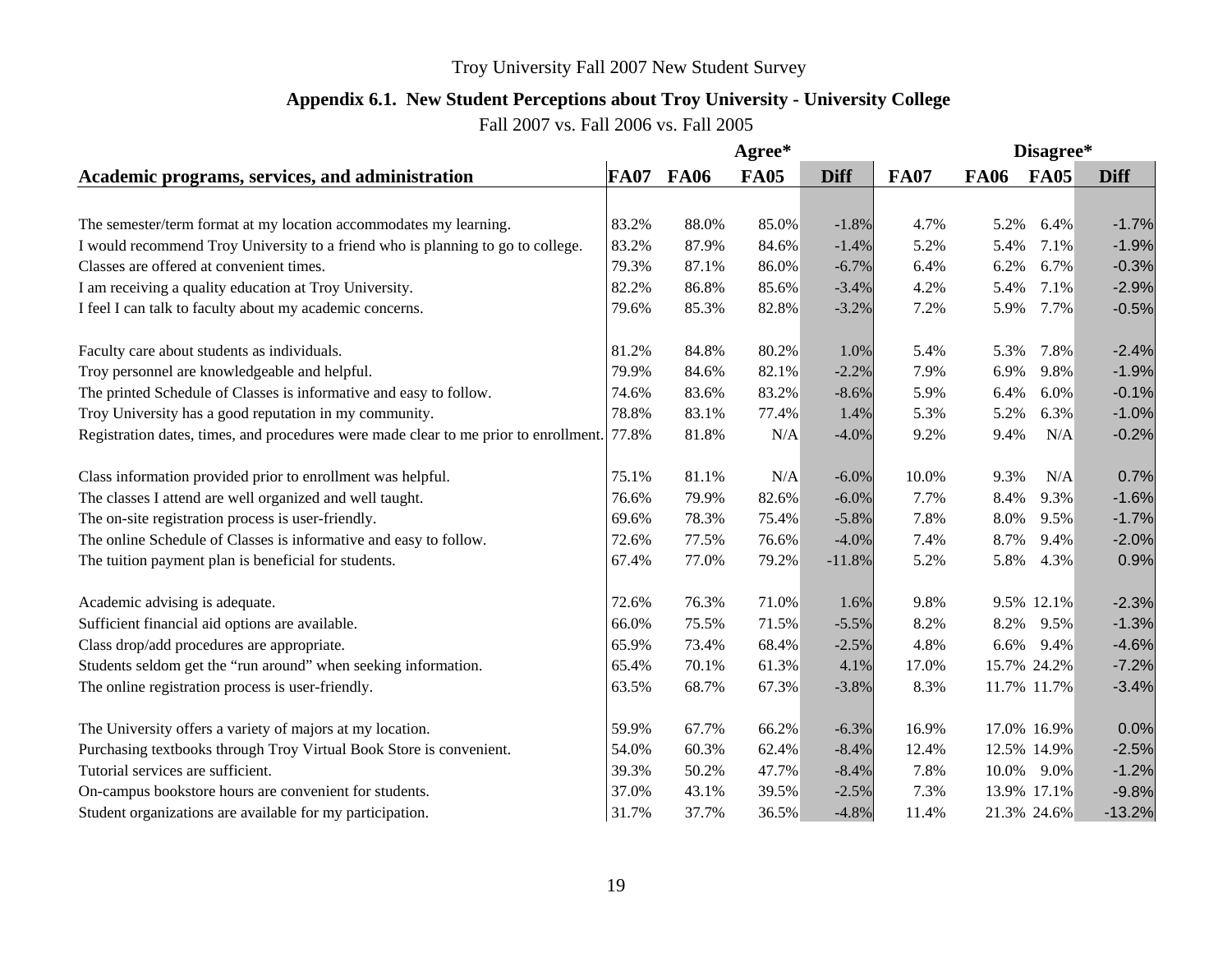#### **Appendix 7. New Student Perceptions about Troy University - eCampus**

Ranked by Agreement

|                                                                                      |                | <b>Prior Year</b> |        |                |                |  |  |
|--------------------------------------------------------------------------------------|----------------|-------------------|--------|----------------|----------------|--|--|
| Academic programs, services, and administration                                      | <b>RANK</b>    | <b>Rank</b>       | Agree* | <b>Neutral</b> | Disagree*<br>N |  |  |
|                                                                                      |                |                   |        |                |                |  |  |
| I am receiving a quality education at Troy University.                               | -1             | $\overline{c}$    | 79.8%  | 9.8%           | 4.8% 1135      |  |  |
| The online Schedule of Classes is informative and easy to follow.                    | $\mathfrak{2}$ | 5                 | 79.1%  | 9.1%           | 7.5% 1149      |  |  |
| I would recommend Troy University to a friend who is planning to go to college.      | 3              | 3                 | 78.3%  | 10.4%          | 6.5% 1144      |  |  |
| Registration dates, times, and procedures were made clear to me prior to enrollment. | $\overline{4}$ | 6                 | 76.5%  | 8.2%           | 11.0% 1149     |  |  |
| The semester/term format at my location accommodates my learning.                    | 5              | 4                 | 76.2%  | 10.4%          | 4.9% 1098      |  |  |
| Classes are offered at convenient times.                                             | 6              | 1                 | 74.1%  | 7.2%           | 4.9% 1035      |  |  |
| The online registration process is user-friendly.                                    | 7              | 14                | 72.9%  | 10.2%          | 11.5% 1137     |  |  |
| The classes I attend are well organized and well taught.                             | $\,8\,$        | 9                 | 72.1%  | 11.1%          | 9.3% 1113      |  |  |
| Troy personnel are knowledgeable and helpful.                                        | 9              | 11                | 71.9%  | 12.7%          | 12.0% 1159     |  |  |
| Class information provided prior to enrollment was helpful.                          | 10             | 12                | 71.3%  | 12.3%          | 11.9% 1147     |  |  |
| Troy University has a good reputation in my community.                               | 11             | 7                 | 70.4%  | 14.2%          | 4.8% 1074      |  |  |
| Faculty care about students as individuals.                                          | 12             | 13                | 69.9%  | 17.3%          | 8.4% 1148      |  |  |
| I feel I can talk to faculty about my academic concerns.                             | 13             | 15                | 68.1%  | 15.7%          | 10.1% 1128     |  |  |
| The University offers a variety of majors at my location.                            | 14             | 16                | 67.5%  | 10.8%          | 9.1% 1050      |  |  |
| Class drop/add procedures are appropriate.                                           | 15             | 8                 | 67.2%  | 13.2%          | 6.2% 1040      |  |  |
| The printed Schedule of Classes is informative and easy to follow.                   | 16             | 10                | 63.0%  | 11.7%          | 5.4% 963       |  |  |
| Purchasing textbooks through Troy Virtual Book Store is convenient.                  | 17             | 19                | 62.4%  | 14.2%          | 8.6% 1022      |  |  |
| Sufficient financial aid options are available.                                      | 18             | 18                | 60.8%  | 15.4%          | 7.7% 1007      |  |  |
| The tuition payment plan is beneficial for students.                                 | 19             | 17                | 60.6%  | 15.6%          | 6.7% 995       |  |  |
| Academic advising is adequate.                                                       | 20             | 21                | 56.4%  | 18.8%          | 16.0% 1096     |  |  |
| Students seldom get the "run around" when seeking information.                       | 21             | 23                | 50.4%  | 17.1%          | 25.7% 1118     |  |  |
| The on-site registration process is user-friendly.                                   | 22             | 20                | 45.2%  | 14.8%          | 6.2% 795       |  |  |
| Tutorial services are sufficient.                                                    | 23             | 22                | 40.4%  | 21.9%          | 5.4% 812       |  |  |
| On-campus bookstore hours are convenient for students.                               | 24             | 24                | 33.2%  | 20.4%          | 3.9% 690       |  |  |
| Student organizations are available for my participation.                            | 25             | 25                | 29.7%  | 23.8%          | 6.3% 719       |  |  |

\* Note: Agree = Agree + Strong Agree Disagree = Disagree + Strongly Disagree Total respondents =  $1,175$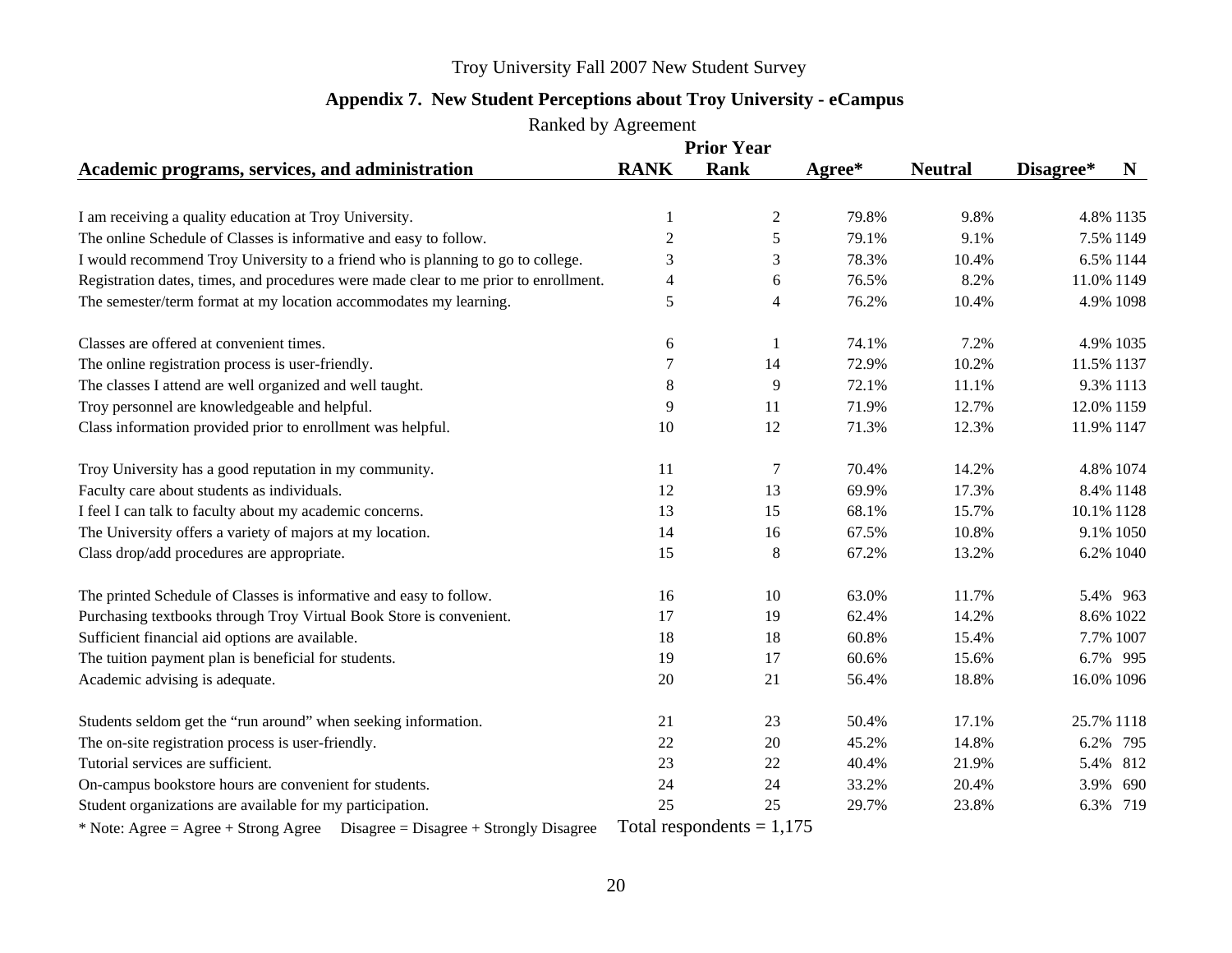# **Appendix 7.1. New Student Perceptions about Troy University - eCampus**

|                                                                                      |             |             | Agree*      |             | Disagree*   |             |             |             |
|--------------------------------------------------------------------------------------|-------------|-------------|-------------|-------------|-------------|-------------|-------------|-------------|
| Academic programs, services, and administration                                      | <b>FA07</b> | <b>FA06</b> | <b>FA05</b> | <b>Diff</b> | <b>FA07</b> | <b>FA06</b> | <b>FA05</b> | <b>Diff</b> |
|                                                                                      |             |             |             |             |             |             |             |             |
| Classes are offered at convenient times.                                             | 74.1%       | 85.3%       | 83.9%       | $-9.8%$     | 4.9%        | 6.8%        | 7.4%        | $-2.5%$     |
| I am receiving a quality education at Troy University.                               | 79.8%       | 85.1%       | 85.8%       | $-6.0\%$    | 4.8%        | 7.0%        | 5.8%        | $-1.0%$     |
| I would recommend Troy University to a friend who is planning to go to college.      | 78.3%       | 84.6%       | 84.9%       | $-6.6%$     | 6.5%        | 7.8%        | 6.7%        | $-0.2%$     |
| The semester/term format at my location accommodates my learning.                    | 76.2%       | 82.7%       | 83.8%       | $-7.6%$     | 4.9%        | 6.1%        | 5.8%        | $-0.9%$     |
| The online Schedule of Classes is informative and easy to follow.                    | 79.1%       | 80.7%       | 77.5%       | 1.6%        | 7.5%        | 10.1%       | 11.0%       | $-3.5%$     |
| Registration dates, times, and procedures were made clear to me prior to enrollment. | 76.5%       | 79.8%       | N/A         | $-3.3%$     | 11.0%       | 12.2%       | N/A         | $-1.2%$     |
| Troy University has a good reputation in my community.                               | 70.4%       | 79.6%       | 79.0%       | $-8.6%$     | 4.8%        | 6.6%        | 5.8%        | $-1.0%$     |
| Class drop/add procedures are appropriate.                                           | 67.2%       | 76.8%       | 74.3%       | $-7.1%$     | 6.2%        | 7.6%        | 7.9%        | $-1.7%$     |
| The classes I attend are well organized and well taught.                             | 72.1%       | 76.7%       | 79.6%       | $-7.5%$     | 9.3%        | 10.3%       | 8.0%        | 1.3%        |
| The printed Schedule of Classes is informative and easy to follow.                   | 63.0%       | 76.4%       | 75.0%       | $-12.0%$    | 5.4%        | 9.2%        | 8.4%        | $-3.0%$     |
| Troy personnel are knowledgeable and helpful.                                        | 71.9%       | 76.0%       | 80.4%       | $-8.5%$     | 12.0%       | 9.5%        | 8.0%        | 4.0%        |
| Class information provided prior to enrollment was helpful.                          | 71.3%       | 76.0%       | N/A         | $-4.7%$     | 11.9%       | 12.4%       | N/A         | $-0.5%$     |
| Faculty care about students as individuals.                                          | 69.9%       | 74.7%       | 78.0%       | $-8.1%$     | 8.4%        | 8.1%        | 6.1%        | 2.3%        |
| The online registration process is user-friendly.                                    | 72.9%       | 74.7%       | 72.9%       | 0.0%        | 11.5%       | 13.1%       | 13.7%       | $-2.2%$     |
| I feel I can talk to faculty about my academic concerns.                             | 68.1%       | 73.7%       | 76.0%       | $-7.9%$     | 10.1%       | 11.8%       | 7.5%        | 2.6%        |
| The University offers a variety of majors at my location.                            | 67.5%       | 72.7%       | 73.0%       | $-5.5%$     | 9.1%        | 10.0%       | 10.9%       | $-1.8%$     |
| The tuition payment plan is beneficial for students.                                 | 60.6%       | 72.2%       | 73.9%       | $-13.3%$    | 6.7%        | 7.1%        | 5.9%        | 0.8%        |
| Sufficient financial aid options are available.                                      | 60.8%       | 71.5%       | 71.5%       | $-10.7%$    | 7.7%        | 9.9%        | 7.8%        | $-0.1%$     |
| Purchasing textbooks through Troy Virtual BookStore is convenient.                   | 62.4%       | 70.8%       | 65.8%       | $-3.4%$     | 8.6%        | 11.2%       | 10.6%       | $-2.0%$     |
| The on-site registration process is user-friendly.                                   | 45.2%       | 70.4%       | 66.7%       | $-21.5%$    | 6.2%        | 9.9%        | 8.1%        | $-1.9%$     |
| Academic advising is adequate.                                                       | 56.4%       | 66.9%       | 68.2%       | $-11.8%$    | 16.0%       |             | 15.4% 12.7% | 3.3%        |
| Tutorial services are sufficient.                                                    | 40.4%       | 63.8%       | 60.6%       | $-20.2%$    | 5.4%        | 9.3%        | 7.7%        | $-2.3%$     |
| Students seldom get the "run around" when seeking information.                       | 50.4%       | 61.0%       | 62.9%       | $-12.5%$    | 25.7%       |             | 21.6% 20.5% | 5.2%        |
| On-campus bookstore hours are convenient for students.                               | 33.2%       | 56.4%       | 51.5%       | $-18.3%$    | 3.9%        | 9.1%        | 9.9%        | $-6.0%$     |
| Student organizations are available for my participation.                            | 29.7%       | 52.6%       | 46.9%       | $-17.2%$    | 6.3%        |             | 10.6% 12.2% | $-5.9%$     |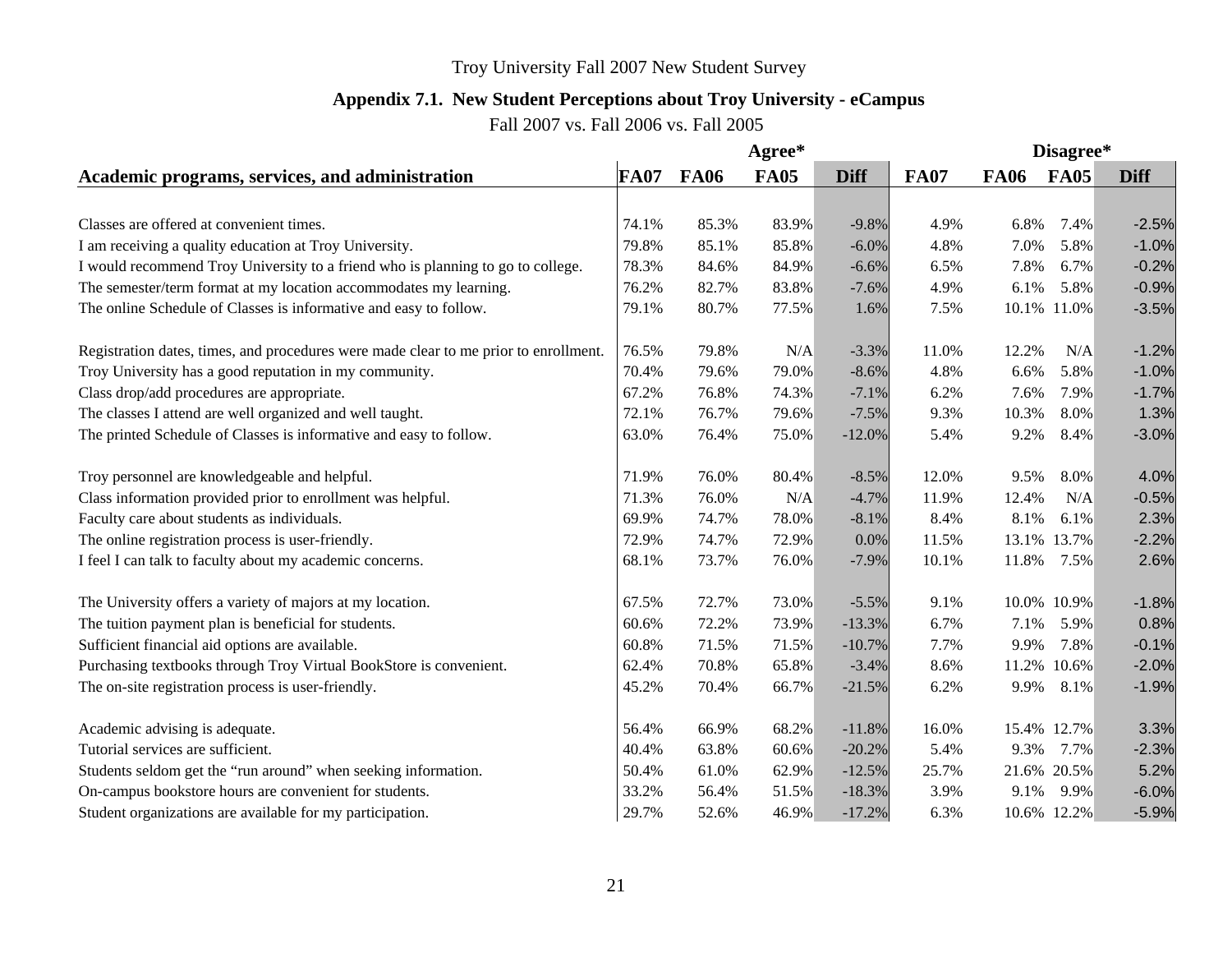# **Appendix 8. New Student Perceptions about Troy University - College of Arts & Sciences**

Ranked by Agreement

|                                                                                      |                | <b>Prior Year</b>         |        |                |                |
|--------------------------------------------------------------------------------------|----------------|---------------------------|--------|----------------|----------------|
| Academic programs, services, and administration                                      | <b>RANK</b>    | <b>Rank</b>               | Agree* | <b>Neutral</b> | Disagree*<br>N |
|                                                                                      |                |                           |        |                |                |
| I would recommend Troy University to a friend who is planning to go to college.      | 1              | 3                         | 83.4%  | 8.3%           | 3.9% 738       |
| I am receiving a quality education at Troy University.                               | $\overline{2}$ | $\mathbf{1}$              | 83.0%  | 8.8%           | 3.3% 735       |
| The semester/term format at my location accommodates my learning.                    | 3              | $\overline{2}$            | 80.8%  | 8.9%           | 3.7% 722       |
| Registration dates, times, and procedures were made clear to me prior to enrollment. | 4              | 11                        | 80.0%  | 8.9%           | 8.1% 748       |
| The online Schedule of Classes is informative and easy to follow.                    | 5              | 10                        | 78.0%  | 11.3%          | 4.6% 725       |
| Classes are offered at convenient times.                                             | 6              | $\overline{\mathcal{L}}$  | 77.3%  | 8.0%           | 4.9% 697       |
| Troy University has a good reputation in my community.                               | 7              | 5                         | 77.1%  | 12.8%          | 3.1% 718       |
| Troy personnel are knowledgeable and helpful.                                        | 8              | 7                         | 76.9%  | 12.4%          | 8.6% 757       |
| The classes I attend are well organized and well taught.                             | 9              | 8                         | 76.7%  | 9.5%           | 8.1% 728       |
| Class information provided prior to enrollment was helpful.                          | 10             | 15                        | 74.5%  | 12.7%          | 9.5% 746       |
| Faculty care about students as individuals.                                          | 11             | 12                        | 74.3%  | 16.6%          | 6.4% 751       |
| I feel I can talk to faculty about my academic concerns.                             | 12             | 9                         | 73.7%  | 12.7%          | 8.4% 732       |
| The University offers a variety of majors at my location.                            | 13             | 16                        | 71.9%  | 9.3%           | 10.0% 704      |
| The printed Schedule of Classes is informative and easy to follow.                   | 14             | 6                         | 70.0%  | 11.3%          | 3.9% 658       |
| Class drop/add procedures are appropriate.                                           | 15             | 14                        | 69.0%  | 12.6%          | 4.1% 654       |
| The online registration process is user-friendly.                                    | 16             | 17                        | 68.1%  | 13.6%          | 8.5% 697       |
| Academic advising is adequate.                                                       | 17             | 19                        | 64.6%  | 16.2%          | 12.9% 723      |
| The tuition payment plan is beneficial for students.                                 | 18             | 13                        | 64.1%  | 14.9%          | 4.9% 648       |
| Sufficient financial aid options are available.                                      | 19             | 18                        | 63.1%  | 13.2%          | 7.4% 646       |
| Purchasing textbooks through Troy Virtual Book Store is convenient.                  | 20             | 21                        | 55.7%  | 15.5%          | 9.5% 623       |
| Students seldom get the "run around" when seeking information.                       | 21             | 23                        | 54.4%  | 18.8%          | 20.9% 726      |
| The on-site registration process is user-friendly.                                   | $22\,$         | 20                        | 52.3%  | 14.5%          | 5.4% 558       |
| On-campus bookstore hours are convenient for students.                               | 23             | 24                        | 43.8%  | 15.7%          | 4.0% 490       |
| Tutorial services are sufficient.                                                    | 24             | 22                        | 42.6%  | 18.7%          | 6.1% 520       |
| Student organizations are available for my participation.                            | 25             | 25                        | 37.2%  | 19.7%          | 7.6% 498       |
| * Note: Agree = Agree + Strong Agree Disagree = Disagree + Strongly Disagree         |                | Total respondents $= 692$ |        |                |                |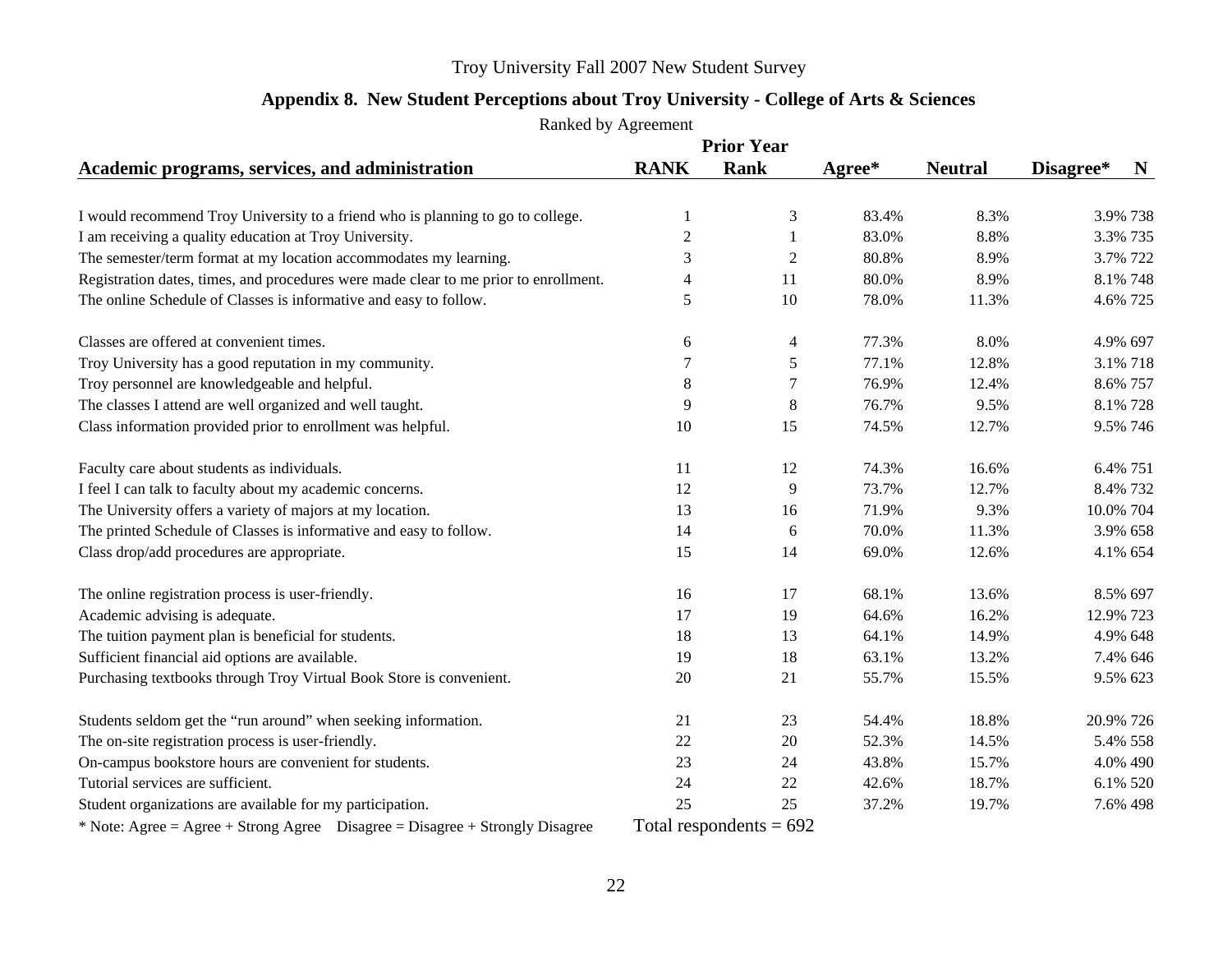# **Appendix 8.1. New Student Perceptions about Troy University - College of Arts & Sciences**

|                                                                                      |             |             | Agree*      |             |             |             | Disagree*   |             |
|--------------------------------------------------------------------------------------|-------------|-------------|-------------|-------------|-------------|-------------|-------------|-------------|
| Academic programs, services, and administration                                      | <b>FA07</b> | <b>FA06</b> | <b>FA05</b> | <b>Diff</b> | <b>FA07</b> | <b>FA06</b> | <b>FA05</b> | <b>Diff</b> |
|                                                                                      |             |             |             |             |             |             |             |             |
| I am receiving a quality education at Troy University.                               | 83.0%       | 86.3%       | 84.1%       | $-1.1%$     | 3.3%        | 5.1%        | 6.6%        | $-3.3%$     |
| The semester/term format at my location accommodates my learning.                    | 80.8%       | 86.1%       | 80.8%       | 0.0%        | 3.7%        | 5.4%        | 7.2%        | $-3.5%$     |
| I would recommend Troy University to a friend who is planning to go to college.      | 83.4%       | 85.5%       | 82.1%       | 1.3%        | 3.9%        | 6.6%        | 9.0%        | $-5.1%$     |
| Classes are offered at convenient times.                                             | 77.3%       | 84.5%       | 76.5%       | 0.8%        | 4.9%        | 7.2%        | 11.0%       | $-6.1%$     |
| Troy University has a good reputation in my community.                               | 77.1%       | 83.4%       | 80.0%       | $-2.9%$     | 3.1%        | 4.4%        | 6.5%        | $-3.4%$     |
| The printed Schedule of Classes is informative and easy to follow.                   | 70.0%       | 81.8%       | 80.2%       | $-10.2%$    | 3.9%        | 6.3%        | 7.2%        | $-3.3%$     |
| Troy personnel are knowledgeable and helpful.                                        | 76.9%       | 81.5%       | 78.8%       | $-1.9%$     | 8.6%        | 6.7%        | 9.8%        | $-1.2%$     |
| The classes I attend are well organized and well taught.                             | 76.7%       | 80.9%       | 77.2%       | $-0.5%$     | 8.1%        | 8.4%        | 9.6%        | $-1.5%$     |
| I feel I can talk to faculty about my academic concerns.                             | 73.7%       | 80.6%       | 76.9%       | $-3.2%$     | 8.4%        | 7.6%        | 9.1%        | $-0.7%$     |
| The online Schedule of Classes is informative and easy to follow.                    | 78.0%       | 80.2%       | 75.2%       | 2.8%        | 4.6%        | 8.4%        | 10.7%       | $-6.1%$     |
| Registration dates, times, and procedures were made clear to me prior to enrollment. | 80.0%       | 79.8%       | N/A         | 0.2%        | 8.1%        | 9.4%        | N/A         | $-1.3%$     |
| Faculty care about students as individuals.                                          | 74.3%       | 78.6%       | 75.2%       | $-0.9%$     | 6.4%        | 6.2%        | 8.0%        | $-1.6%$     |
| The tuition payment plan is beneficial for students.                                 | 64.1%       | 77.4%       | 74.6%       | $-10.5%$    | 4.9%        | 5.2%        | 7.0%        | $-2.1%$     |
| Class drop/add procedures are appropriate.                                           | 69.0%       | 77.1%       | 71.2%       | $-2.2%$     | 4.1%        | 7.4%        | 10.5%       | $-6.4%$     |
| Class information provided prior to enrollment was helpful.                          | 74.5%       | 76.8%       | N/A         | $-2.3%$     | 9.5%        | 9.8%        | N/A         | $-0.3%$     |
| The University offers a variety of majors at my location.                            | 71.9%       | 75.0%       | 71.7%       | 0.2%        | 10.0%       | 9.9%        | 14.0%       | $-4.0%$     |
| The online registration process is user-friendly.                                    | 68.1%       | 74.8%       | 67.6%       | 0.5%        | 8.5%        | 10.0%       | 14.3%       | $-5.8%$     |
| Sufficient financial aid options are available.                                      | 63.1%       | 72.9%       | 71.3%       | $-8.2%$     | 7.4%        | 8.7%        | 11.0%       | $-3.6%$     |
| Academic advising is adequate.                                                       | 64.6%       | 72.8%       | 67.0%       | $-2.4%$     | 12.9%       | 10.5%       | 16.0%       | $-3.1%$     |
| The on-site registration process is user-friendly.                                   | 52.3%       | 72.5%       | 67.8%       | $-15.5%$    | 5.4%        | 11.0%       | 11.7%       | $-6.3%$     |
| Purchasing textbooks through Troy Virtual BookStore is convenient.                   | 55.7%       | 70.4%       | 58.8%       | $-3.1%$     | 9.5%        | 9.4%        | 13.1%       | $-3.6%$     |
| Tutorial services are sufficient.                                                    | 42.6%       | 65.7%       | 59.7%       | $-17.1%$    | 6.1%        | 6.8%        | 10.5%       | $-4.4%$     |
| Students seldom get the "run around" when seeking information.                       | 54.4%       | 65.3%       | 58.2%       | $-3.8%$     | 20.9%       | 17.4%       | 22.8%       | $-1.9%$     |
| On-campus bookstore hours are convenient for students.                               | 43.8%       | 65.2%       | 59.2%       | $-15.4%$    | 4.0%        | 10.4%       | 11.9%       | $-7.9%$     |
| Student organizations are available for my participation.                            | 37.2%       | 58.0%       | 54.1%       | $-16.9%$    | 7.6%        | 11.5%       | 12.8%       | $-5.2%$     |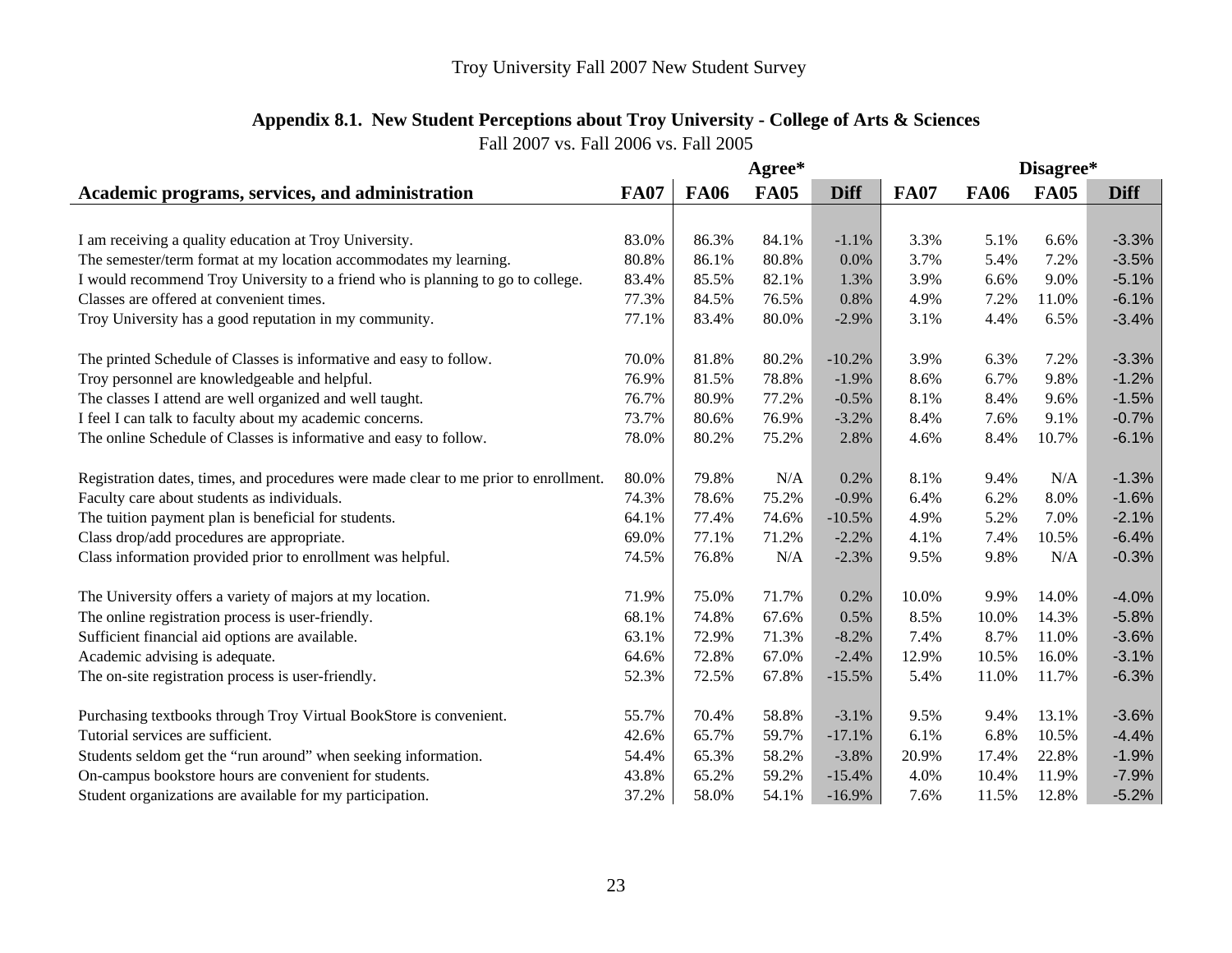|  |  | Appendix 9. New Student Perceptions about Troy University - College of Business |
|--|--|---------------------------------------------------------------------------------|
|  |  |                                                                                 |

Ranked by Agreement

|                                                                                      |                | <b>PriorYear</b>          |        |                |           |      |
|--------------------------------------------------------------------------------------|----------------|---------------------------|--------|----------------|-----------|------|
| Academic programs, services, and administration                                      | <b>RANK</b>    | Rank                      | Agree* | <b>Neutral</b> | Disagree* | N    |
|                                                                                      |                |                           |        |                |           |      |
| I am receiving a quality education at Troy University.                               |                |                           | 79.1%  | 9.6%           | 5.5%      | 1001 |
| The semester/term format at my location accommodates my learning.                    | $\overline{c}$ | 4                         | 78.2%  | 8.9%           | 5.8%      | 987  |
| I would recommend Troy University to a friend who is planning to go to college.      | 3              | 3                         | 77.8%  | 10.0%          | 6.5%      | 1002 |
| Classes are offered at convenient times.                                             | $\overline{4}$ | $\overline{2}$            | 75.7%  | 7.9%           | 7.4%      | 967  |
| Registration dates, times, and procedures were made clear to me prior to enrollment. | 5              | $\tau$                    | 75.4%  | 8.9%           | 11.1%     | 1014 |
| Troy University has a good reputation in my community.                               | 6              | 5                         | 73.8%  | 11.4%          | 6.5%      | 974  |
| Troy personnel are knowledgeable and helpful.                                        | $\tau$         | $\overline{9}$            | 72.9%  | 12.4%          | 11.0%     | 1024 |
| Faculty care about students as individuals.                                          | $8\,$          | 14                        | 72.7%  | 15.4%          | 7.9%      | 1021 |
| The online Schedule of Classes is informative and easy to follow.                    | 9              | 8                         | 72.4%  | 10.9%          | 9.5%      | 986  |
| The classes I attend are well organized and well taught.                             | 10             | 12                        | 72.4%  | 12.0%          | 8.7%      | 988  |
| I feel I can talk to faculty about my academic concerns.                             | 11             | 15                        | 71.5%  | 14.7%          | 8.9%      | 1010 |
| The printed Schedule of Classes is informative and easy to follow.                   | 12             | 6                         | 69.6%  | 10.2%          | 7.3%      | 925  |
| The University offers a variety of majors at my location.                            | 13             | 17                        | 66.9%  | 11.6%          | 11.4%     | 955  |
| Class drop/add procedures are appropriate.                                           | 14             | 10                        | 66.1%  | 12.5%          | 7.1%      | 911  |
| The tuition payment plan is beneficial for students.                                 | 15             | 13                        | 65.5%  | 14.6%          | 7.2%      | 927  |
| The online registration process is user-friendly.                                    | 16             | 19                        | 64.4%  | 14.0%          | 9.7%      | 935  |
| Sufficient financial aid options are available.                                      | 17             | 16                        | 64.1%  | 13.5%          | 8.4%      | 913  |
| Academic advising is adequate.                                                       | 18             | 20                        | 61.4%  | 16.6%          | 14.0%     | 978  |
| The on-site registration process is user-friendly.                                   | 19             | 18                        | 58.9%  | 13.8%          | 7.8%      | 856  |
| Students seldom get the "run around" when seeking information.                       | 20             | 23                        | 54.3%  | 17.0%          | 23.4%     | 1007 |
| Purchasing textbooks through Troy Virtual BookStore is convenient.                   | 21             | 21                        | 52.5%  | 17.9%          | 10.3%     | 857  |
| Class information provided prior to enrollment was helpful.                          | $22\,$         | 11                        | 50.8%  | 12.7%          | 11.3%     | 1013 |
| On-campus bookstore hours are convenient for students.                               | 23             | 24                        | 44.5%  | 18.0%          | 7.6%      | 743  |
| Tutorial services are sufficient.                                                    | 24             | 22                        | 41.0%  | 21.1%          | 8.4%      | 749  |
| Student organizations are available for my participation.                            | 25             | 25                        | 39.2%  | 21.9%          | 9.2%      | 746  |
| * Note: Agree = $Agree + Strong$ Agree<br>$Disagree = Disagree + Strongly Disagree$  |                | Total respondents $= 772$ |        |                |           |      |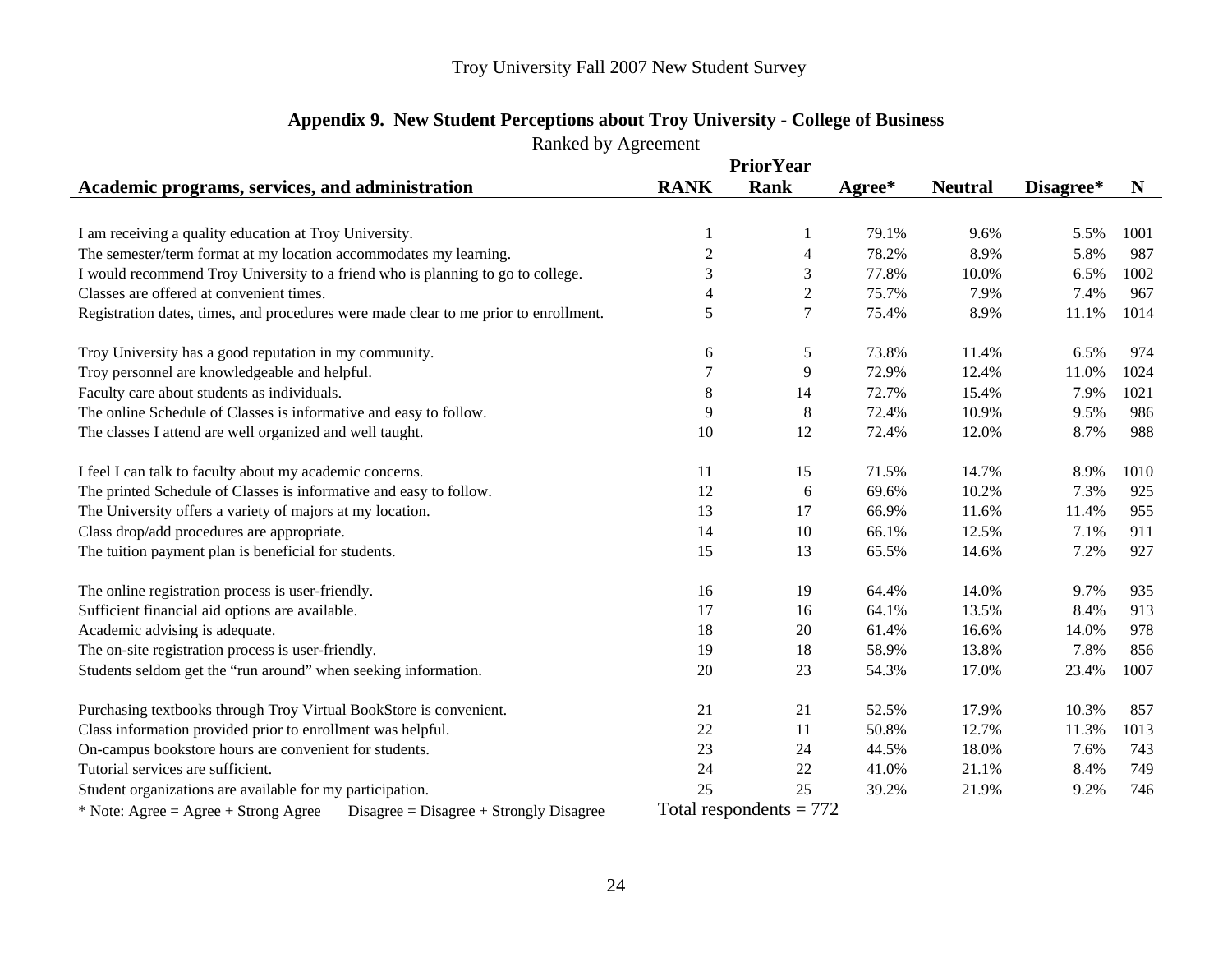# **Appendix 9.1. New Student Perceptions about Troy University - College of Business**

|                                                                                      |             |             | Agree*      |             |             | Disagree*   |             |             |  |
|--------------------------------------------------------------------------------------|-------------|-------------|-------------|-------------|-------------|-------------|-------------|-------------|--|
| Academic programs, services, and administration                                      | <b>FA07</b> | <b>FA06</b> | <b>FA05</b> | <b>Diff</b> | <b>FA07</b> | <b>FA06</b> | <b>FA05</b> | <b>Diff</b> |  |
|                                                                                      |             |             |             |             |             |             |             |             |  |
| I am receiving a quality education at Troy University.                               | 79.1%       | 85.3%       | 85.4%       | $-6.3%$     | 5.5%        | 6.6%        | 5.1%        | 0.4%        |  |
| Classes are offered at convenient times.                                             | 75.7%       | 83.5%       | 83.1%       | $-7.4%$     | 7.4%        | 8.1%        | 7.2%        | 0.2%        |  |
| I would recommend Troy University to a friend who is planning to go to college.      | 77.8%       | 83.1%       | 84.3%       | $-6.5%$     | 6.5%        | 7.9%        | 7.3%        | $-0.8%$     |  |
| The semester/term format at my location accommodates my learning.                    | 78.2%       | 81.6%       | 82.5%       | $-4.3%$     | 5.8%        | 5.7%        | 5.8%        | 0.0%        |  |
| Troy University has a good reputation in my community.                               | 73.8%       | 81.1%       | 80.2%       | $-6.4%$     | 6.5%        | 6.4%        | 6.7%        | $-0.2%$     |  |
| The printed Schedule of Classes is informative and easy to follow.                   | 69.6%       | 78.9%       | 79.1%       | $-9.5%$     | 7.3%        | 8.7%        | 7.0%        | 0.3%        |  |
| Registration dates, times, and procedures were made clear to me prior to enrollment. | 75.4%       | 78.8%       | N/A         | $-3.4%$     | 11.1%       | 12.7%       | N/A         | $-1.6%$     |  |
| The online Schedule of Classes is informative and easy to follow.                    | 72.4%       | 78.2%       | 74.0%       | $-1.6%$     | 9.5%        | 10.0%       | 9.5%        | 0.0%        |  |
| Troy personnel are knowledgeable and helpful.                                        | 72.9%       | 76.7%       | 78.6%       | $-5.7%$     | 11.0%       | 10.1%       | 8.8%        | 2.2%        |  |
| Class drop/add procedures are appropriate.                                           | 66.1%       | 76.2%       | 72.8%       | $-6.7%$     | 7.1%        | 9.0%        | 7.6%        | $-0.5%$     |  |
| Class information provided prior to enrollment was helpful.                          | 50.8%       | 75.8%       | N/A         | $-25.0%$    | 11.3%       | 12.5%       | N/A         | $-1.2%$     |  |
| The classes I attend are well organized and well taught.                             | 72.4%       | 75.5%       | 77.8%       | $-5.4%$     | 8.7%        | 10.6%       | 9.0%        | $-0.3%$     |  |
| The tuition payment plan is beneficial for students.                                 | 65.5%       | 74.7%       | 73.9%       | $-8.4%$     | 7.2%        | 7.1%        | 6.5%        | 0.7%        |  |
| Faculty care about students as individuals.                                          | 72.7%       | 74.3%       | 78.1%       | $-5.4%$     | 7.9%        | 8.7%        | 7.2%        | 0.7%        |  |
| I feel I can talk to faculty about my academic concerns.                             | 71.5%       | 73.3%       | 77.1%       | $-5.6%$     | 8.9%        | 12.5%       | 8.0%        | 0.9%        |  |
| Sufficient financial aid options are available.                                      | 64.1%       | 72.7%       | 67.0%       | $-2.9%$     | 8.4%        | 11.4%       | 10.5%       | $-2.1%$     |  |
| The University offers a variety of majors at my location.                            | 66.9%       | 72.7%       | 71.3%       | $-4.4%$     | 11.4%       | 11.3%       | 10.8%       | 0.6%        |  |
| The on-site registration process is user-friendly.                                   | 58.9%       | 71.6%       | 69.7%       | $-10.8%$    | 7.8%        | 9.7%        | 11.2%       | $-3.4%$     |  |
| The online registration process is user-friendly.                                    | 64.4%       | 70.1%       | 70.1%       | $-5.7%$     | 9.7%        | 14.6%       | 12.1%       | $-2.4%$     |  |
| Academic advising is adequate.                                                       | 61.4%       | 68.6%       | 67.7%       | $-6.3%$     | 14.0%       | 14.8%       | 13.7%       | 0.3%        |  |
| Purchasing textbooks through Troy Virtual Book Store is convenient.                  | 52.5%       | 63.8%       | 59.2%       | $-6.7%$     | 10.3%       | 13.7%       | 12.1%       | $-1.8%$     |  |
| Tutorial services are sufficient.                                                    | 41.0%       | 59.5%       | 54.7%       | $-13.7%$    | 8.4%        | 10.1%       | 9.5%        | $-1.1%$     |  |
| Students seldom get the "run around" when seeking information.                       | 54.3%       | 59.4%       | 57.8%       | $-3.5%$     | 23.4%       | 22.6%       | 24.6%       | $-1.2%$     |  |
| On-campus bookstore hours are convenient for students.                               | 44.5%       | 59.1%       | 59.0%       | $-14.5%$    | 7.6%        | 9.7%        | 12.6%       | $-5.0%$     |  |
| Student organizations are available for my participation.                            | 39.2%       | 50.9%       | 49.9%       | $-10.7%$    | 9.2%        | 12.5%       | 15.6%       | $-6.4%$     |  |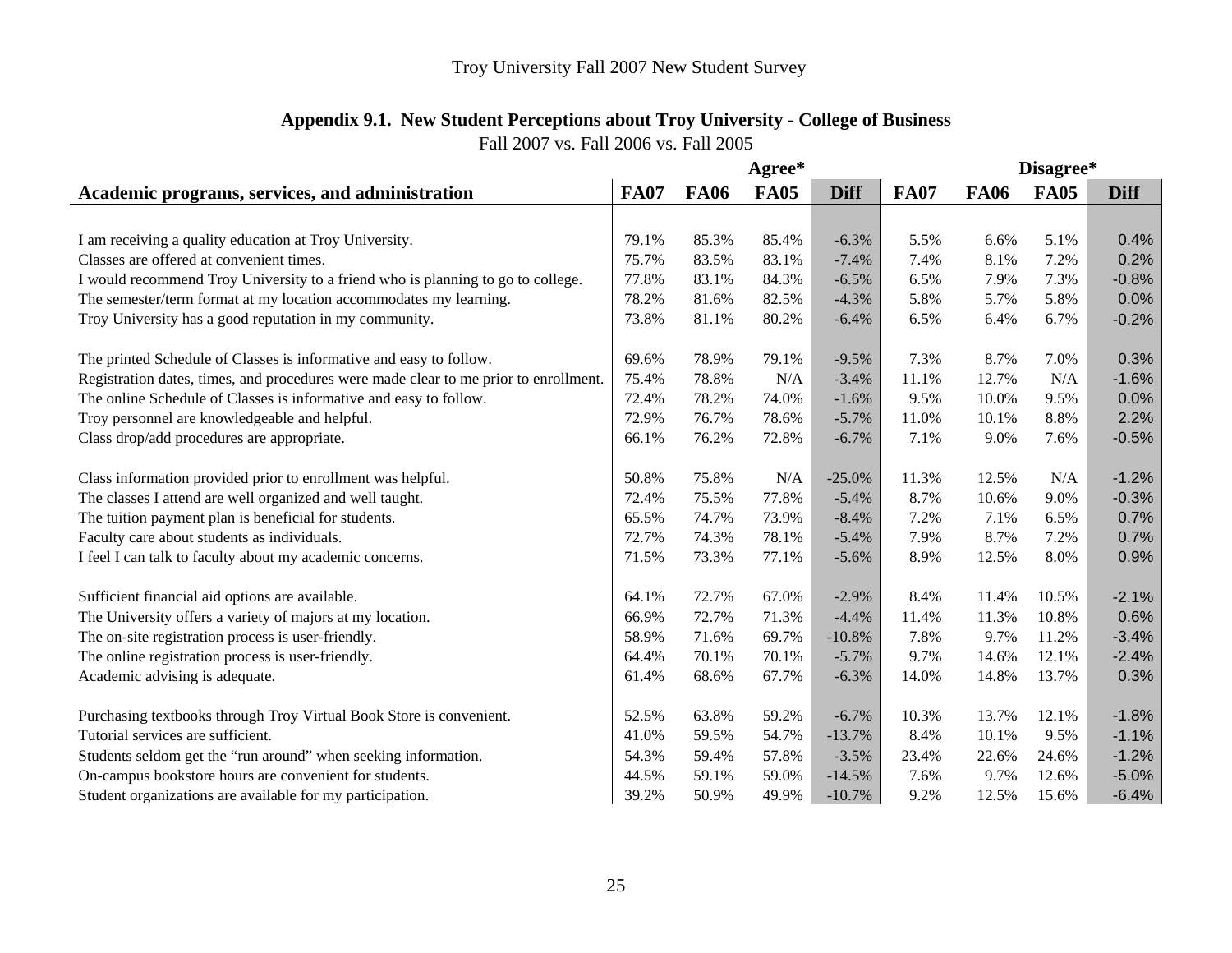| Ranked by Agreement                                                                  |                          |                  |        |                |           |             |
|--------------------------------------------------------------------------------------|--------------------------|------------------|--------|----------------|-----------|-------------|
|                                                                                      |                          | <b>PriorYear</b> |        |                |           |             |
| Academic programs, services, and administration                                      | <b>RANK</b>              | <b>Rank</b>      | Agree* | <b>Neutral</b> | Disagree* | $\mathbf N$ |
|                                                                                      |                          |                  |        |                |           |             |
| I am receiving a quality education at Troy University.                               | 1                        | $\overline{c}$   | 81.4%  | 8.1%           | 5.9%      | 435         |
| I would recommend Troy University to a friend who is planning to go to college.      | $\sqrt{2}$               |                  | 79.8%  | 7.7%           | 7.6%      | 434         |
| The semester/term format at my location accommodates my learning.                    | 3                        | 5                | 79.6%  | 9.6%           | 5.5%      | 432         |
| I feel I can talk to faculty about my academic concerns.                             | $\overline{\mathcal{L}}$ | 8                | 77.2%  | 10.7%          | 8.3%      | 439         |
| Troy University has a good reputation in my community.                               | 5                        | 3                | 76.9%  | 9.9%           | 6.4%      | 425         |
| Faculty care about students as individuals.                                          | 6                        | 7                | 76.8%  | 12.7%          | 7.7%      | 443         |
| The printed Schedule of Classes is informative and easy to follow.                   | 7                        | 9                | 75.2%  | 10.7%          | 5.5%      | 417         |
| Troy personnel are knowledgeable and helpful.                                        | 8                        | 6                | 74.6%  | 11.8%          | 11.2%     | 445         |
| The classes I attend are well organized and well taught.                             | 9                        | 10               | 72.4%  | 12.9%          | 10.1%     | 435         |
| Registration dates, times, and procedures were made clear to me prior to enrollment. | 10                       | 12               | 71.3%  | 10.7%          | 13.6%     | 436         |
| Classes are offered at convenient times.                                             | 11                       | 4                | 70.4%  | 11.6%          | 11.2%     | 425         |
| Academic advising is adequate.                                                       | 12                       | 17               | 70.4%  | 12.9%          | 12.5%     | 437         |
| The tuition payment plan is beneficial for students.                                 | 13                       | 11               | 69.8%  | 13.8%          | 5.1%      | 404         |
| Sufficient financial aid options are available.                                      | 14                       | 15               | 68.4%  | 13.6%          | 7.8%      | 410         |
| The online Schedule of Classes is informative and easy to follow.                    | 15                       | 13               | 66.9%  | 12.7%          | 7.4%      | 397         |
| Class information provided prior to enrollment was helpful.                          | 16                       | 14               | 66.4%  | 17.1%          | 11.6%     | 434         |
| The University offers a variety of majors at my location.                            | 17                       | 19               | 65.6%  | 14.3%          | 11.6%     | 417         |
| Class drop/add procedures are appropriate.                                           | 18                       | 16               | 60.8%  | 13.2%          | 5.9%      | 364         |
| The on-site registration process is user-friendly.                                   | 19                       | 18               | 58.4%  | 16.0%          | 9.6%      | 383         |
| The online registration process is user-friendly.                                    | 20                       | 20               | 57.4%  | 13.4%          | 7.3%      | 356         |
| On-campus bookstore hours are convenient for students.                               | 21                       | 21               | 55.0%  | 17.3%          | 3.9%      | 348         |
| Students seldom get the "run around" when seeking information.                       | 22                       | 22               | 52.0%  | 19.7%          | 21.5%     | 425         |
| Tutorial services are sufficient.                                                    | 23                       | 24               | 44.1%  | 20.6%          | 4.4%      | 315         |
| Purchasing textbooks through Troy Virtual Book Store is convenient.                  | 24                       | 23               | 43.4%  | 20.0%          | 10.7%     | 338         |
| Student organizations are available for my participation.                            | 25                       | 25               | 43.2%  | 22.1%          | 6.3%      | 327         |

#### **Appendix 10. New Student Perceptions about Troy University - College of Education**

\* Note: Agree = Agree + Strong Agree Disagree = Disagree + Strongly Disagree Total respondents = 439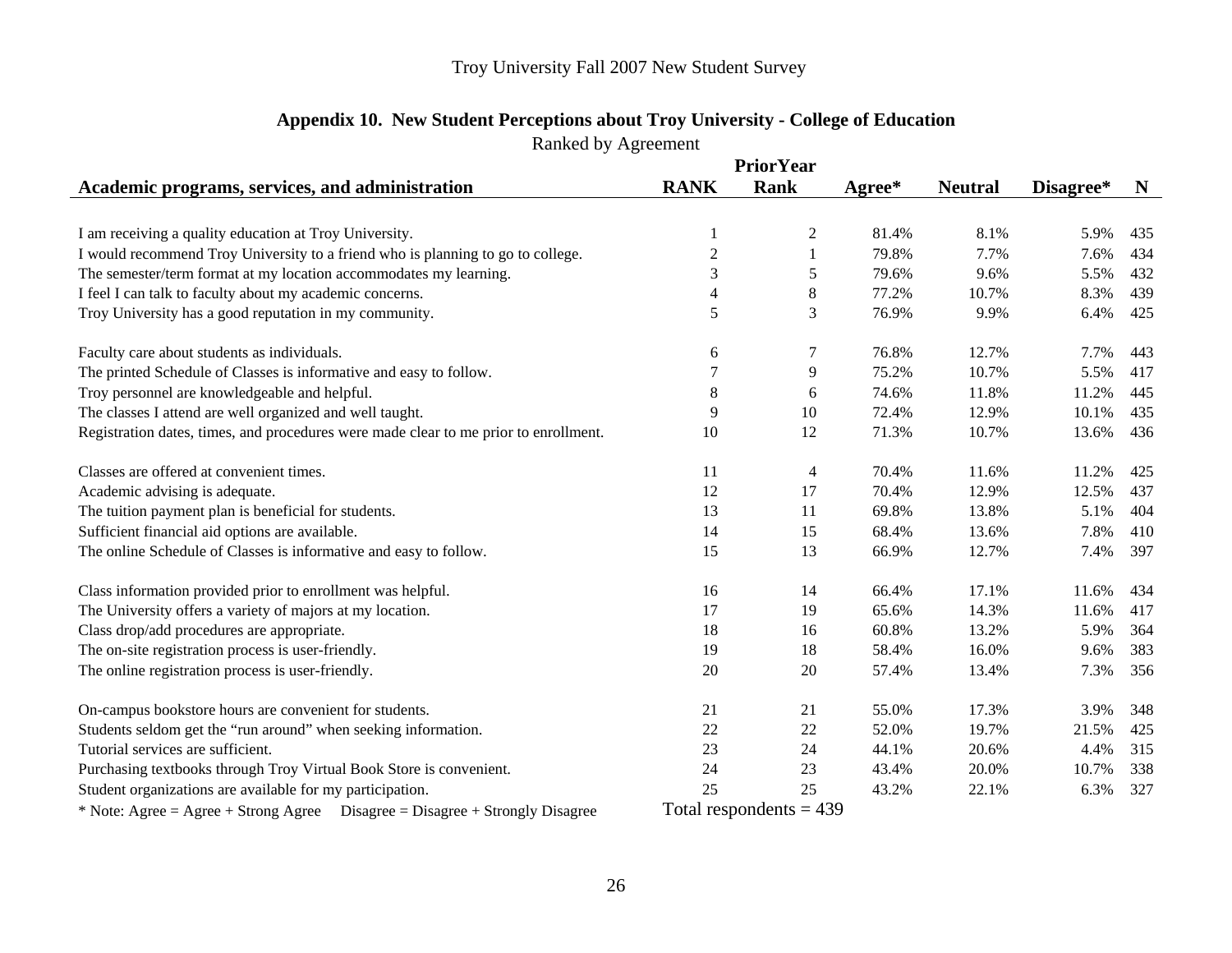# **Appendix 10.1. New Student Perceptions about Troy University - College of Education**

|                                                                                      |             |             | Agree*      |             |             | Disagree*   |             |             |  |
|--------------------------------------------------------------------------------------|-------------|-------------|-------------|-------------|-------------|-------------|-------------|-------------|--|
| Academic programs, services, and administration                                      | <b>FA07</b> | <b>FA06</b> | <b>FA05</b> | <b>Diff</b> | <b>FA07</b> | <b>FA06</b> | <b>FA05</b> | <b>Diff</b> |  |
|                                                                                      |             |             |             |             |             |             |             |             |  |
| I would recommend Troy University to a friend who is planning to go to college.      | 79.8%       | 88.5%       | 80.5%       | $-0.7%$     | 7.6%        | 5.0%        | 6.8%        | 0.8%        |  |
| I am receiving a quality education at Troy University.                               | 81.4%       | 88.2%       | 85.3%       | $-3.9%$     | 5.9%        | 5.0%        | 6.3%        | $-0.4%$     |  |
| Troy University has a good reputation in my community.                               | 76.9%       | 86.4%       | 81.1%       | $-4.2%$     | 6.4%        | 4.1%        | 6.3%        | 0.1%        |  |
| Classes are offered at convenient times.                                             | 70.4%       | 84.5%       | 81.3%       | $-10.9%$    | 11.2%       | 7.3%        | 8.7%        | 2.5%        |  |
| The semester/term format at my location accommodates my learning.                    | 79.6%       | 84.5%       | 86.7%       | $-7.1%$     | 5.5%        | 4.6%        | 4.7%        | 0.8%        |  |
| Troy personnel are knowledgeable and helpful.                                        | 74.6%       | 83.6%       | 72.5%       | 2.1%        | 11.2%       | 5.6%        | 12.5%       | $-1.3%$     |  |
| Faculty care about students as individuals.                                          | 76.8%       | 83.1%       | 74.5%       | 2.3%        | 7.7%        | 5.2%        | 8.3%        | $-0.6%$     |  |
| I feel I can talk to faculty about my academic concerns.                             | 77.2%       | 82.0%       | 76.1%       | 1.1%        | 8.3%        | 5.7%        | 8.4%        | $-0.1%$     |  |
| The printed Schedule of Classes is informative and easy to follow.                   | 75.2%       | 82.0%       | 83.8%       | $-8.6%$     | 5.5%        | 4.8%        | 4.7%        | 0.8%        |  |
| The classes I attend are well organized and well taught.                             | 72.4%       | 80.6%       | 81.0%       | $-8.6%$     | 10.1%       | 6.7%        | 9.2%        | 0.9%        |  |
| The tuition payment plan is beneficial for students.                                 | 69.8%       | 78.2%       | 77.7%       | $-7.9%$     | 5.1%        | 6.3%        | 6.0%        | $-0.9%$     |  |
| Registration dates, times, and procedures were made clear to me prior to enrollment. | 71.3%       | 78.2%       | N/A         | $-6.9%$     | 13.6%       | 11.1%       | N/A         | 2.5%        |  |
| The online Schedule of Classes is informative and easy to follow.                    | 66.9%       | 78.1%       | 75.5%       | $-8.6%$     | 7.4%        | 6.9%        | 10.0%       | $-2.6%$     |  |
| Class information provided prior to enrollment was helpful.                          | 66.4%       | 76.6%       | N/A         | $-10.2%$    | 11.6%       | 9.3%        | N/A         | 2.3%        |  |
| Sufficient financial aid options are available.                                      | 68.4%       | 76.2%       | 73.4%       | $-5.0%$     | 7.8%        | 7.8%        | 10.8%       | $-3.0%$     |  |
| Class drop/add procedures are appropriate.                                           | 60.8%       | 73.4%       | 67.2%       | $-6.4%$     | 5.9%        | 4.8%        | 8.0%        | $-2.1%$     |  |
| Academic advising is adequate.                                                       | 70.4%       | 72.5%       | 67.4%       | 3.0%        | 12.5%       | 9.7%        | 13.0%       | $-0.5%$     |  |
| The on-site registration process is user-friendly.                                   | 58.4%       | 71.7%       | 65.7%       | $-7.3%$     | 9.6%        | 8.0%        | 14.3%       | $-4.7%$     |  |
| The University offers a variety of majors at my location.                            | 65.6%       | 70.8%       | 69.7%       | $-4.1%$     | 11.6%       | 11.4%       | 14.5%       | $-2.9%$     |  |
| The online registration process is user-friendly.                                    | 57.4%       | 70.3%       | 61.4%       | $-4.0%$     | 7.3%        | 7.1%        | 13.9%       | $-6.6%$     |  |
|                                                                                      |             |             |             |             |             |             |             |             |  |
| On-campus bookstore hours are convenient for students.                               | 55.0%       | 67.0%       | 66.7%       | $-11.7%$    | 3.9%        | 7.4%        | 10.4%       | $-6.5%$     |  |
| Students seldom get the "run around" when seeking information.                       | 52.0%       | 63.4%       | 53.6%       | $-1.6%$     | 21.5%       | 17.9%       | 29.5%       | $-8.0%$     |  |
| Purchasing textbooks through Troy Virtual Book Store is convenient.                  | 43.4%       | 60.4%       | 54.1%       | $-10.7%$    | 10.7%       | 8.4%        | 9.9%        | 0.8%        |  |
| Tutorial services are sufficient.                                                    | 44.1%       | 57.2%       | 56.0%       | $-11.9%$    | 4.4%        | 7.6%        | 4.6%        | $-0.2%$     |  |
| Student organizations are available for my participation.                            | 43.2%       | 56.2%       | 59.3%       | $-16.1%$    | 6.3%        | 8.0%        | 8.1%        | $-1.8%$     |  |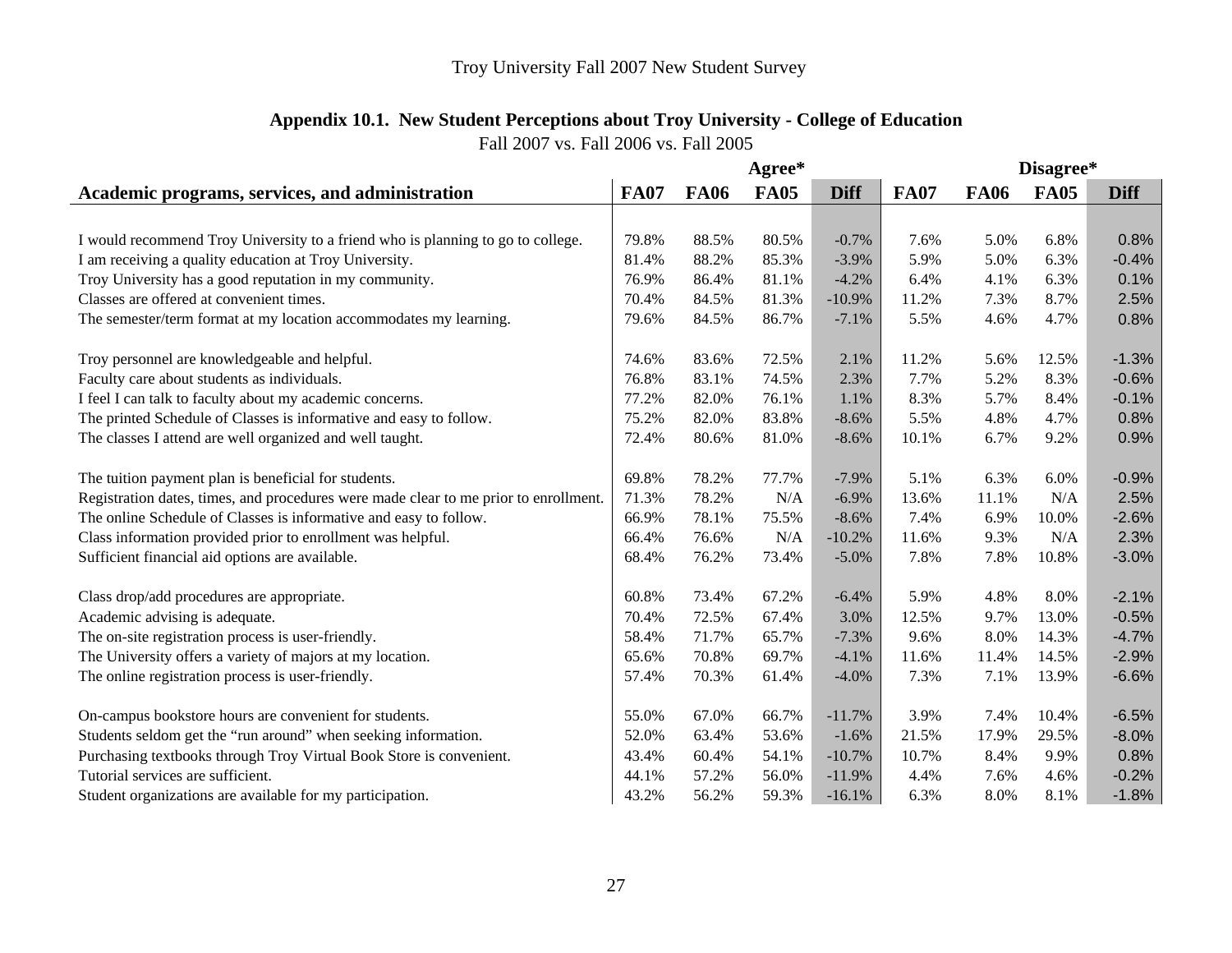|                                                                                      |                  | <b>Prior Year</b>        |        |                |           |    |
|--------------------------------------------------------------------------------------|------------------|--------------------------|--------|----------------|-----------|----|
| Academic programs, services, and administration                                      | <b>RANK</b>      | <b>Rank</b>              | Agree* | <b>Neutral</b> | Disagree* | N  |
|                                                                                      |                  |                          |        |                |           |    |
| I am receiving a quality education at Troy University.                               | 1                | 3                        | 83.2%  | 6.0%           | 2.4%      | 76 |
| Faculty care about students as individuals.                                          | $\boldsymbol{2}$ | 4                        | 80.7%  | 12.0%          | 2.4%      | 79 |
| Troy personnel are knowledgeable and helpful.                                        | 3                | 12                       | 78.4%  | 15.7%          | 2.4%      | 80 |
| The semester/term format at my location accommodates my learning.                    | 4                | $\mathbf{1}$             | 75.9%  | 15.7%          | 0.0%      | 76 |
| The University offers a variety of majors at my location.                            | 5                | $\overline{c}$           | 73.5%  | 7.2%           | 6.0%      | 72 |
| The classes I attend are well organized and well taught.                             | 6                | 5                        | 73.5%  | 15.7%          | 4.8%      | 78 |
| Troy University has a good reputation in my community.                               | $\overline{7}$   | 6                        | 73.5%  | 8.4%           | 3.6%      | 71 |
| Classes are offered at convenient times.                                             | 8                | 19                       | 73.5%  | 13.3%          | 6.3%      | 75 |
| The printed Schedule of Classes is informative and easy to follow.                   | 9                | $\tau$                   | 72.3%  | 15.7%          | 1.2%      | 74 |
| I feel I can talk to faculty about my academic concerns.                             | 10               | 11                       | 72.3%  | 16.9%          | 1.2%      | 75 |
| I would recommend Troy University to a friend who is planning to go to college.      | 11               | 10                       | 71.1%  | 19.3%          | 1.2%      | 76 |
| The online Schedule of Classes is informative and easy to follow.                    | 12               | 15                       | 68.7%  | 14.5%          | 7.2%      | 75 |
| Registration dates, times, and procedures were made clear to me prior to enrollment. | 13               | 8                        | 67.4%  | 14.5%          | 13.3%     | 79 |
| Student organizations are available for my participation.                            | 14               | 9                        | 65.0%  | 12.0%          | 1.2%      | 65 |
| The tuition payment plan is beneficial for students.                                 | 15               | 21                       | 65.0%  | 20.5%          | 2.4%      | 73 |
| Class drop/add procedures are appropriate.                                           | 16               | 16                       | 63.9%  | 16.9%          | 3.6%      | 70 |
| Sufficient financial aid options are available.                                      | 17               | 17                       | 63.9%  | 20.5%          | 2.4%      | 72 |
| The online registration process is user-friendly.                                    | 18               | 18                       | 63.9%  | 18.1%          | 6.0%      | 73 |
| Class information provided prior to enrollment was helpful.                          | 19               | 23                       | 61.5%  | 20.5%          | 9.6%      | 76 |
| The on-site registration process is user-friendly.                                   | 20               | 20                       | 59.0%  | 19.3%          | 6.0%      | 70 |
| On-campus bookstore hours are convenient for students.                               | 21               | 22                       | 57.8%  | 19.3%          | 2.4%      | 66 |
| Academic advising is adequate.                                                       | 22               | 14                       | 51.8%  | 27.7%          | 4.8%      | 70 |
| Students seldom get the "run around" when seeking information.                       | 23               | 24                       | 50.6%  | 14.5%          | 24.0%     | 74 |
| Tutorial services are sufficient.                                                    | 24               | 13                       | 47.0%  | 21.7%          | 1.2%      | 58 |
| Purchasing textbooks through Troy Virtual Book Store is convenient.                  | 25               | 25                       | 44.6%  | 16.9%          | 6.0%      | 56 |
| * Note: Agree = Agree + Strong Agree Disagree = Disagree + Strongly Disagree         |                  | Total respondents $= 52$ |        |                |           |    |

# **Appendix 11. New Student Perceptions about Troy University - College of Communication & Fine Arts**  Ranked by Agreement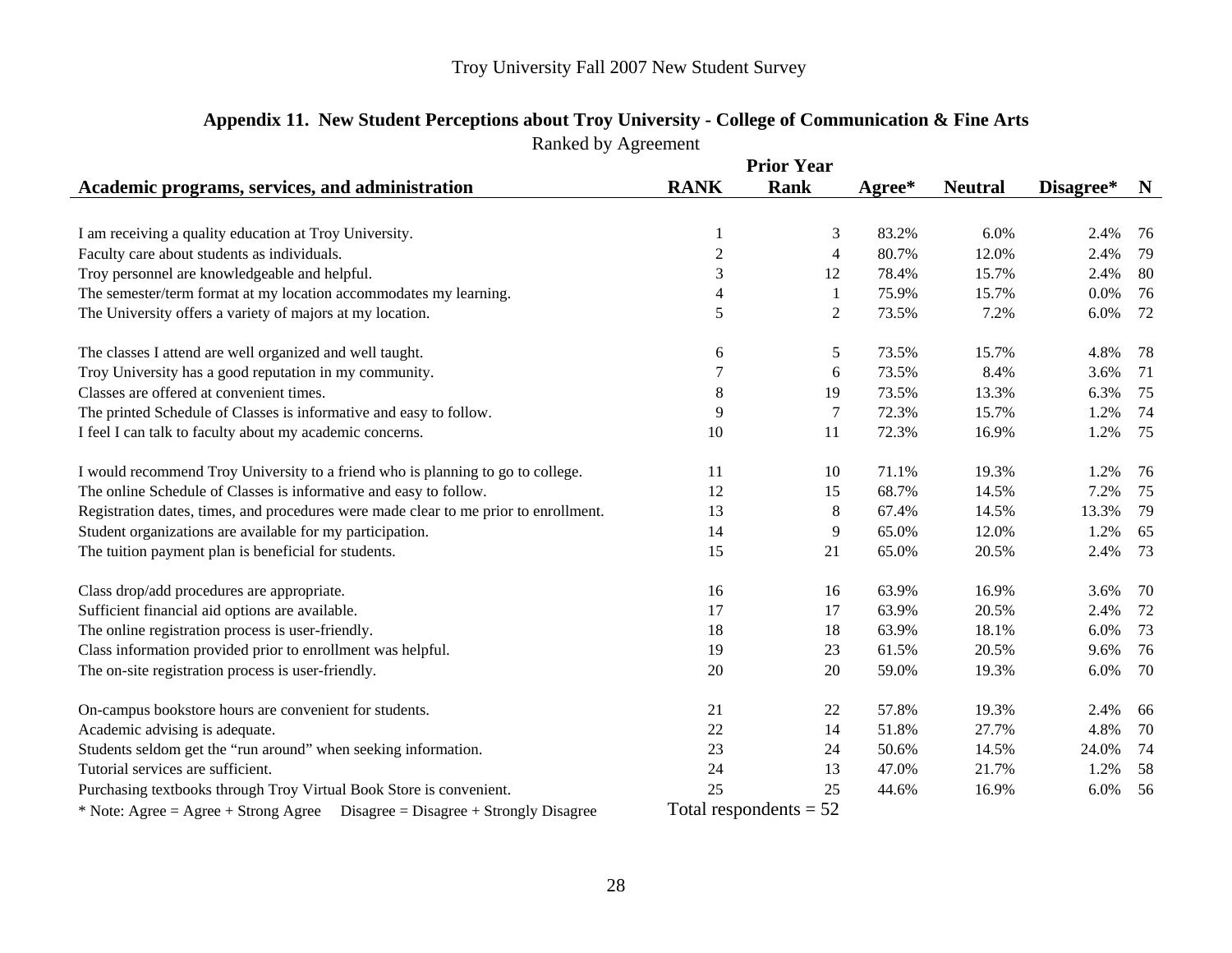|                                                                                      | Agree*      |             |             |             |             | Disagree*   |             |             |  |
|--------------------------------------------------------------------------------------|-------------|-------------|-------------|-------------|-------------|-------------|-------------|-------------|--|
| Academic programs, services, and administration                                      | <b>FA07</b> | <b>FA06</b> | <b>FA05</b> | <b>Diff</b> | <b>FA07</b> | <b>FA06</b> | <b>FA05</b> | <b>Diff</b> |  |
|                                                                                      |             |             |             |             |             |             |             |             |  |
| The semester/term format at my location accommodates my learning.                    | 75.9%       | 87.5%       | 77.4%       | $-1.5%$     | $0.0\%$     | 4.2%        | 3.8%        | $-3.8%$     |  |
| The University offers a variety of majors at my location.                            | 73.5%       | 87.2%       | 74.1%       | $-0.6%$     | 6.0%        | 6.4%        | 11.1%       | $-5.1%$     |  |
| I am receiving a quality education at Troy University.                               | 83.2%       | 84.1%       | 85.7%       | $-2.5%$     | 2.4%        | 6.8%        | 3.6%        | $-1.2%$     |  |
| Faculty care about students as individuals.                                          | 80.7%       | 83.3%       | 72.7%       | 8.0%        | 2.4%        | 8.3%        | 10.9%       | $-8.5%$     |  |
| The classes I attend are well organized and well taught.                             | 73.5%       | 81.6%       | 80.7%       | $-7.2%$     | 4.8%        | 6.1%        | 7.0%        | $-2.2%$     |  |
| Troy University has a good reputation in my community.                               | 73.5%       | 80.4%       | 77.8%       | $-4.3%$     | 3.6%        | 10.9%       | 9.3%        | $-5.7%$     |  |
| The printed Schedule of Classes is informative and easy to follow.                   | 72.3%       | 80.0%       | 78.6%       | $-6.3%$     | 1.2%        | 8.9%        | 8.9%        | $-7.7%$     |  |
| Registration dates, times, and procedures were made clear to me prior to enrollment. | 67.4%       | 79.2%       | N/A         | $-11.8%$    | 13.3%       | 14.6%       | N/A         | $-1.3%$     |  |
| Student organizations are available for my participation.                            | 65.0%       | 79.1%       | 71.4%       | $-6.4%$     | 1.2%        | 9.3%        | 4.1%        | $-2.9%$     |  |
| I would recommend Troy University to a friend who is planning to go to college.      | 71.1%       | 78.3%       | 85.7%       | $-14.6%$    | 1.2%        | 10.9%       | 3.6%        | $-2.4%$     |  |
| I feel I can talk to faculty about my academic concerns.                             | 72.3%       | 76.1%       | 77.2%       | $-4.9\%$    | 1.2%        | 8.7%        | 10.5%       | $-9.3%$     |  |
| Troy personnel are knowledgeable and helpful.                                        | 78.4%       | 74.0%       | 71.9%       | 6.5%        | 2.4%        | 12.0%       | 14.0%       | $-11.6%$    |  |
| Tutorial services are sufficient.                                                    | 47.0%       | 73.5%       | 56.8%       | $-9.8%$     | 1.2%        | 8.8%        | 4.5%        | $-3.3%$     |  |
| Academic advising is adequate.                                                       | 51.8%       | 73.3%       | 60.0%       | $-8.2%$     | 4.8%        | 8.9%        | 16.0%       | $-11.2%$    |  |
| The online Schedule of Classes is informative and easy to follow.                    | 68.7%       | 72.7%       | 62.3%       | 6.4%        | 7.2%        | 11.4%       | 5.7%        | 1.5%        |  |
| Class drop/add procedures are appropriate.                                           | 63.9%       | 72.5%       | 72.3%       | $-8.4\%$    | 3.6%        | 7.5%        | 6.4%        | $-2.8%$     |  |
| Sufficient financial aid options are available.                                      | 63.9%       | 72.2%       | 71.2%       | $-7.3%$     | 2.4%        | 13.9%       | 5.8%        | $-3.4%$     |  |
| The online registration process is user-friendly.                                    | 63.9%       | 71.1%       | 54.7%       | 9.2%        | 6.0%        | 13.2%       | 13.2%       | $-7.2%$     |  |
| Classes are offered at convenient times.                                             | 73.5%       | 70.2%       | 69.6%       | 3.9%        | 6.3%        | 10.6%       | 8.9%        | $-2.6%$     |  |
| The on-site registration process is user-friendly.                                   | 59.0%       | 67.5%       | 51.1%       | 7.9%        | 6.0%        | 7.5%        | 17.0%       | $-11.0%$    |  |
| The tuition payment plan is beneficial for students.                                 | 65.0%       | 65.0%       | 73.5%       | $-8.5%$     | 2.4%        | 2.5%        | 6.1%        | $-3.7%$     |  |
| On-campus bookstore hours are convenient for students.                               | 57.8%       | 62.8%       | 60.8%       | $-3.0\%$    | 2.4%        | 18.6%       | 13.7%       | $-11.3%$    |  |
| Class information provided prior to enrollment was helpful.                          | 61.5%       | 60.9%       | N/A         | 0.6%        | 9.6%        | 23.9%       | N/A         | $-14.3%$    |  |
| Students seldom get the "run around" when seeking information.                       | 50.6%       | 50.0%       | 37.5%       | 13.1%       | 24.0%       | 37.5%       | 33.9%       | $-9.9%$     |  |
| Purchasing textbooks through Troy Virtual BookStore is convenient.                   | 44.6%       | 44.8%       | 36.1%       | 8.5%        | 6.0%        | 13.8%       | 5.6%        | 0.4%        |  |

# **Appendix 11.1. New Student Perceptions about Troy University - College of Communication & Fine Arts**  Fall 2007 vs. Fall 2006 vs. Fall 2005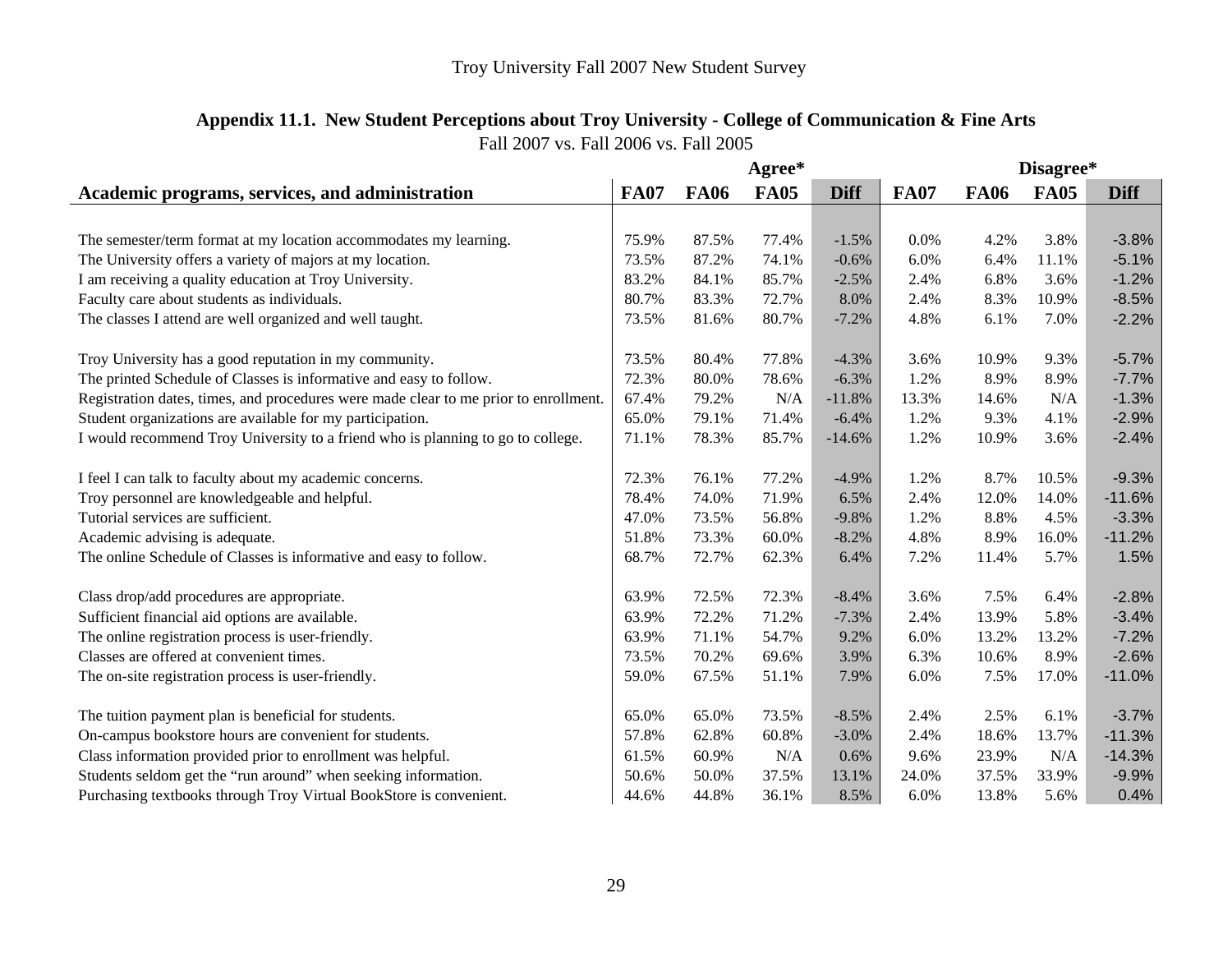|                                                                                      |                | <b>Prior Year</b>         |        |                |           |     |
|--------------------------------------------------------------------------------------|----------------|---------------------------|--------|----------------|-----------|-----|
| Academic programs, services, and administration                                      | <b>RANK</b>    | <b>Rank</b>               | Agree* | <b>Neutral</b> | Disagree* | N   |
|                                                                                      |                |                           |        |                |           |     |
| I am receiving a quality education at Troy University.                               |                | 1                         | 78.8%  | 9.0%           | 4.4%      | 339 |
| I would recommend Troy University to a friend who is planning to go to college.      | $\overline{c}$ | 3                         | 78.8%  | 6.2%           | 6.8%      | 338 |
| Classes are offered at convenient times.                                             | 3              | $\tau$                    | 78.3%  | 6.8%           | 5.7%      | 334 |
| The semester/term format at my location accommodates my learning.                    | $\overline{4}$ | $\overline{2}$            | 77.2%  | 12.5%          | 3.0%      | 341 |
| Troy University has a good reputation in my community.                               | 5              | 5                         | 76.9%  | 8.7%           | 4.6%      | 332 |
| Faculty care about students as individuals.                                          | 6              | 18                        | 76.0%  | 12.2%          | 7.3%      | 352 |
| Troy personnel are knowledgeable and helpful.                                        | 7              | 8                         | 75.6%  | 9.0%           | 12.0%     | 355 |
| Registration dates, times, and procedures were made clear to me prior to enrollment. | 8              | 11                        | 73.4%  | 9.2%           | 10.9%     | 344 |
| The printed Schedule of Classes is informative and easy to follow.                   | 9              | $\overline{4}$            | 72.9%  | 9.0%           | 6.2%      | 324 |
| I feel I can talk to faculty about my academic concerns.                             | 10             | 10                        | 70.4%  | 13.9%          | 9.2%      | 345 |
| Sufficient financial aid options are available.                                      | 11             | 12                        | 69.8%  | 12.8%          | 7.1%      | 330 |
| The University offers a variety of majors at my location.                            | 12             | 13                        | 69.3%  | 11.4%          | 8.7%      | 329 |
| The classes I attend are well organized and well taught.                             | 13             | 9                         | 69.1%  | 9.2%           | 10.3%     | 326 |
| The tuition payment plan is beneficial for students.                                 | 14             | 16                        | 68.8%  | 13.3%          | 4.6%      | 319 |
| The online Schedule of Classes is informative and easy to follow.                    | 15             | 6                         | 67.3%  | 13.3%          | 7.0%      | 323 |
| Class information provided prior to enrollment was helpful.                          | 16             | 14                        | 64.9%  | 16.0%          | 12.5%     | 344 |
| Academic advising is adequate.                                                       | 17             | 22                        | 64.2%  | 16.0%          | 11.4%     | 337 |
| Class drop/add procedures are appropriate.                                           | 18             | 15                        | 62.2%  | 17.7%          | 6.2%      | 317 |
| The online registration process is user-friendly.                                    | 19             | 19                        | 60.0%  | 12.0%          | 11.2%     | 306 |
| The on-site registration process is user-friendly.                                   | 20             | 17                        | 57.9%  | 12.8%          | 9.0%      | 293 |
| On-campus bookstore hours are convenient for students.                               | 21             | 20                        | 54.0%  | 15.2%          | 5.7%      | 276 |
| Students seldom get the "run around" when seeking information.                       | 22             | 25                        | 53.5%  | 14.9%          | 22.8%     | 336 |
| Purchasing textbooks through Troy Virtual BookStore is convenient.                   | 23             | 21                        | 50.8%  | 16.8%          | 8.4%      | 280 |
| Tutorial services are sufficient.                                                    | 24             | 23                        | 46.5%  | 21.5%          | 3.5%      | 263 |
| Student organizations are available for my participation.                            | 25             | 24                        | 46.2%  | 19.3%          | 7.1%      | 267 |
| * Note: Agree = Agree + Strong Agree Disagree = Disagree + Strongly Disagree         |                | Total respondents $=$ 339 |        |                |           |     |

# **Appendix 12. New Student Perceptions about Troy University - College of Health & Human Service**  Ranked by Agreement Level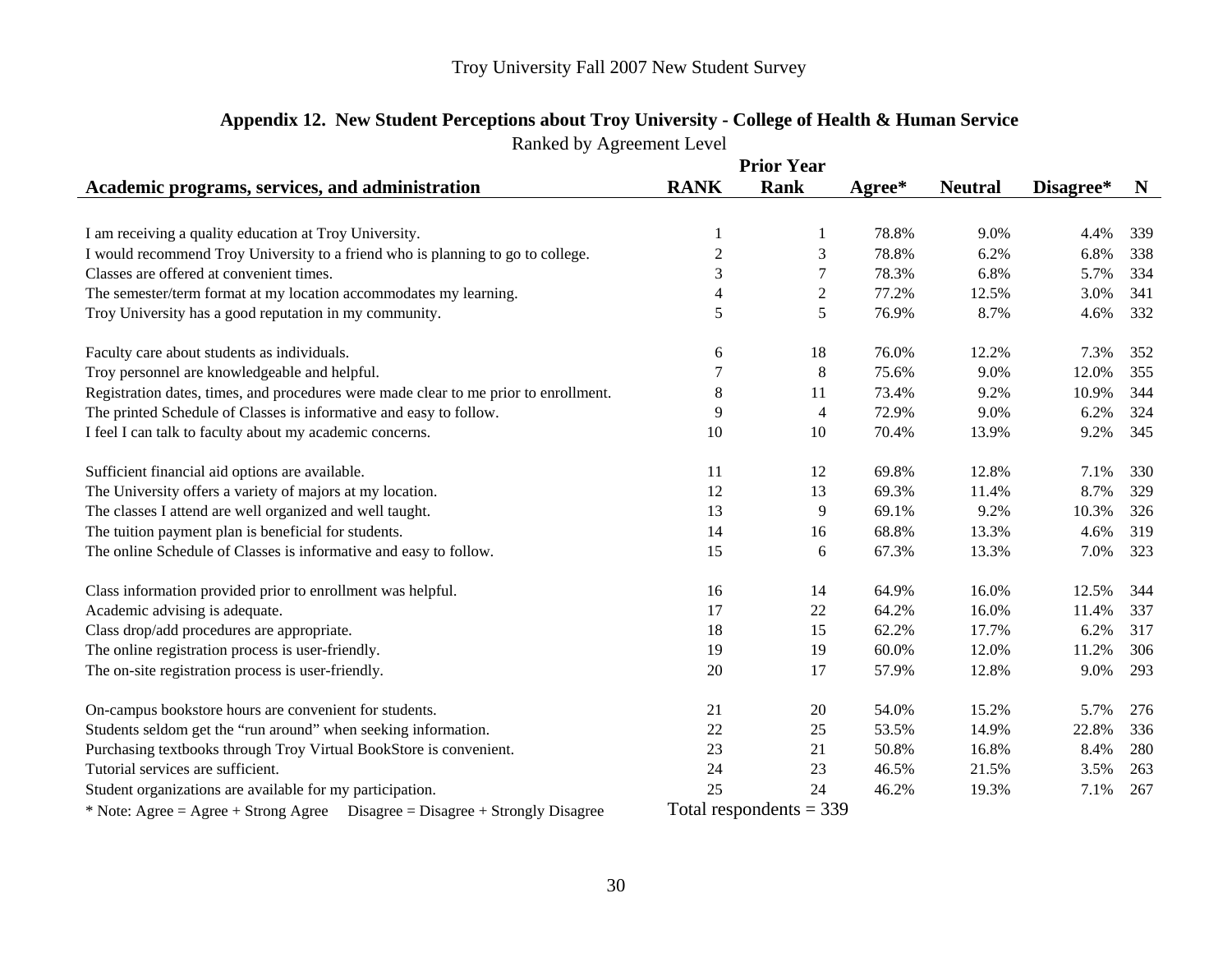|                                                                                      | Agree*      |             |             |             |             | Disagree*   |             |             |  |  |
|--------------------------------------------------------------------------------------|-------------|-------------|-------------|-------------|-------------|-------------|-------------|-------------|--|--|
| Academic programs, services, and administration                                      | <b>FA07</b> | <b>FA06</b> | <b>FA05</b> | <b>Diff</b> | <b>FA07</b> | <b>FA06</b> | <b>FA05</b> | <b>Diff</b> |  |  |
|                                                                                      |             |             |             |             |             |             |             |             |  |  |
| I am receiving a quality education at Troy University.                               | 78.8%       | 81.4%       | 87.6%       | $-8.8%$     | 4.4%        | 8.2%        | 6.2%        | $-1.8%$     |  |  |
| The semester/term format at my location accommodates my learning.                    | 77.2%       | 80.6%       | 82.8%       | $-5.6%$     | 3.0%        | 7.4%        | 6.4%        | $-3.4%$     |  |  |
| I would recommend Troy University to a friend who is planning to go to college.      | 78.8%       | 79.7%       | 84.6%       | $-5.8%$     | 6.8%        | 9.8%        | 8.7%        | $-1.9%$     |  |  |
| The printed Schedule of Classes is informative and easy to follow.                   | 72.9%       | 78.3%       | 79.0%       | $-6.1%$     | 6.2%        | 9.9%        | 7.9%        | $-1.7%$     |  |  |
| Troy University has a good reputation in my community.                               | 76.9%       | 78.2%       | 79.5%       | $-2.6%$     | 4.6%        | 8.4%        | 5.9%        | $-1.3%$     |  |  |
| The online Schedule of Classes is informative and easy to follow.                    | 67.3%       | 77.2%       | 75.2%       | $-7.9%$     | 7.0%        | 10.4%       | 10.3%       | $-3.3%$     |  |  |
| Classes are offered at convenient times.                                             | 78.3%       | 77.2%       | 74.8%       | 3.5%        | 5.7%        | 8.4%        | 11.6%       | $-5.9%$     |  |  |
| Troy personnel are knowledgeable and helpful.                                        | 75.6%       | 75.2%       | 78.5%       | $-2.9%$     | 12.0%       | 10.9%       | 11.0%       | 1.0%        |  |  |
| The classes I attend are well organized and well taught.                             | 69.1%       | 74.4%       | 75.6%       | $-6.5%$     | 10.3%       | 11.2%       | 8.6%        | 1.7%        |  |  |
| I feel I can talk to faculty about my academic concerns.                             | 70.4%       | 74.1%       | 78.0%       | $-7.6%$     | 9.2%        | 12.0%       | 9.4%        | $-0.2%$     |  |  |
| Registration dates, times, and procedures were made clear to me prior to enrollment. | 73.4%       | 72.8%       | N/A         | 0.6%        | 10.9%       | 16.7%       | N/A         | $-5.8%$     |  |  |
| Sufficient financial aid options are available.                                      | 69.8%       | 71.3%       | 63.0%       | 6.8%        | 7.1%        | 12.9%       | 14.1%       | $-7.0%$     |  |  |
| The University offers a variety of majors at my location.                            | 69.3%       | 71.2%       | 74.9%       | $-5.6%$     | 8.7%        | 13.4%       | 9.0%        | $-0.3%$     |  |  |
| Class information provided prior to enrollment was helpful.                          | 64.9%       | 70.8%       | N/A         | $-5.9%$     | 12.5%       | 14.3%       | N/A         | $-1.8%$     |  |  |
| Class drop/add procedures are appropriate.                                           | 62.2%       | 70.8%       | 73.4%       | $-11.2%$    | 6.2%        | 9.7%        | 9.5%        | $-3.3%$     |  |  |
| The tuition payment plan is beneficial for students.                                 | 68.8%       | 70.5%       | 74.3%       | $-5.5%$     | 4.6%        | 8.1%        | 7.6%        | $-3.0%$     |  |  |
| The on-site registration process is user-friendly.                                   | 57.9%       | 70.3%       | 67.7%       | $-9.8%$     | 9.0%        | 10.8%       | 8.6%        | 0.4%        |  |  |
| Faculty care about students as individuals.                                          | 76.0%       | 69.0%       | 76.4%       | $-0.4%$     | 7.3%        | 9.6%        | 7.8%        | $-0.5%$     |  |  |
| The online registration process is user-friendly.                                    | 60.0%       | 66.8%       | 71.6%       | $-11.6%$    | 11.2%       | 14.5%       | 11.3%       | $-0.1%$     |  |  |
| On-campus bookstore hours are convenient for students.                               | 54.0%       | 64.7%       | 66.0%       | $-12.0%$    | 5.7%        | 10.7%       | 9.7%        | $-4.0%$     |  |  |
| Purchasing textbooks through Troy Virtual BookStore is convenient.                   | 50.8%       | 63.3%       | 59.4%       | $-8.6%$     | 8.4%        | 11.7%       | 13.4%       | $-5.0%$     |  |  |
| Academic advising is adequate.                                                       | 64.2%       | 62.2%       | 67.6%       | $-3.4%$     | 11.4%       | 15.4%       | 13.3%       | $-1.9%$     |  |  |
| Tutorial services are sufficient.                                                    | 46.5%       | 60.7%       | 63.2%       | $-16.7%$    | 3.5%        | 9.5%        | 7.3%        | $-3.8%$     |  |  |
| Student organizations are available for my participation.                            | 46.2%       | 57.4%       | 61.1%       | $-14.9%$    | 7.1%        | 11.2%       | 9.2%        | $-2.1%$     |  |  |
| Students seldom get the "run around" when seeking information.                       | 53.5%       | 57.3%       | 57.0%       | $-3.5%$     | 22.8%       | 26.3%       | 23.6%       | $-0.8%$     |  |  |

# **Appendix 12.1. New Student Perceptions about Troy University - College of Health & Human Service**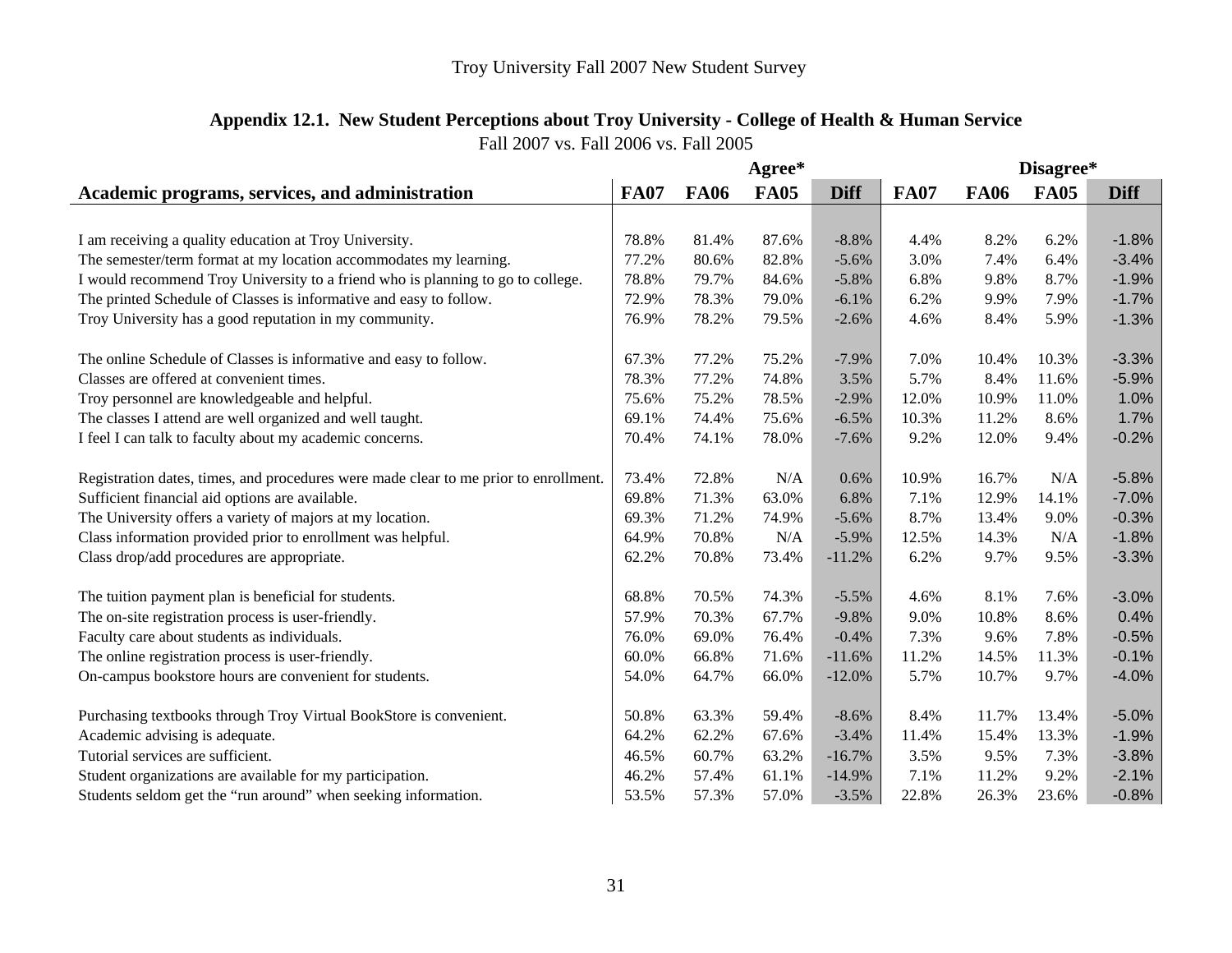|                                                                                      |                                                              | <b>Prior Year</b>           |        |                |           |       |  |  |
|--------------------------------------------------------------------------------------|--------------------------------------------------------------|-----------------------------|--------|----------------|-----------|-------|--|--|
| Academic programs, services, and administration                                      | <b>RANK</b>                                                  | Rank                        | Agree* | <b>Neutral</b> | Disagree* | N     |  |  |
|                                                                                      |                                                              |                             |        |                |           |       |  |  |
| I am receiving a quality education at Troy University.                               | 1                                                            | 1                           | 80.2%  | 8.8%           | 4.4%      | 1,705 |  |  |
| I would recommend Troy University to a friend who is planning to go to college.      | $\mathfrak{2}% =\mathfrak{2}\left( \mathfrak{2}\right) ^{2}$ | $\overline{c}$              | 79.4%  | 8.7%           | 5.5%      | 1,707 |  |  |
| The semester/term format at my location accommodates my learning.                    | 3                                                            | 4                           | 78.7%  | 10.1%          | 4.1%      | 1,694 |  |  |
| Troy University has a good reputation in my community.                               | 4                                                            | 3                           | 76.2%  | 10.6%          | 4.4%      | 1,664 |  |  |
| Registration dates, times, and procedures were made clear to me prior to enrollment. | 5                                                            | 10                          | 75.5%  | 9.9%           | 10.1%     | 1,743 |  |  |
| Classes are offered at convenient times.                                             | 6                                                            | 6                           | 74.8%  | 9.1%           | 6.8%      | 1,655 |  |  |
| The classes I attend are well organized and well taught.                             | 7                                                            | 8                           | 74.0%  | 11.2%          | 8.4%      | 1,707 |  |  |
| Troy personnel are knowledgeable and helpful.                                        | 8                                                            | 9                           | 74.0%  | 12.5%          | 10.2%     | 1,763 |  |  |
| The printed Schedule of Classes is informative and easy to follow.                   | 9                                                            | 5                           | 72.9%  | 9.6%           | 5.4%      | 1,605 |  |  |
| Faculty care about students as individuals.                                          | 10                                                           | 15                          | 72.8%  | 15.5%          | 7.7%      | 1,752 |  |  |
| The online Schedule of Classes is informative and easy to follow.                    | 11                                                           | 7                           | 72.7%  | 11.0%          | 6.5%      | 1,647 |  |  |
| The University offers a variety of majors at my location.                            | 12                                                           | 14                          | 71.8%  | 9.9%           | 8.2%      | 1,656 |  |  |
| I feel I can talk to faculty about my academic concerns.                             | 13                                                           | 13                          | 71.3%  | 13.7%          | 9.1%      | 1,717 |  |  |
| Class information provided prior to enrollment was helpful.                          | 14                                                           | 17                          | 68.7%  | 15.0%          | 10.9%     | 1,724 |  |  |
| Class drop/add procedures are appropriate.                                           | 15                                                           | 11                          | 66.5%  | 12.8%          | 5.6%      | 1,549 |  |  |
| The tuition payment plan is beneficial for students.                                 | 16                                                           | 12                          | 66.3%  | 14.5%          | 5.2%      | 1,571 |  |  |
| Sufficient financial aid options are available.                                      | 17                                                           | 16                          | 66.2%  | 13.1%          | 7.0%      | 1,575 |  |  |
| The online registration process is user-friendly.                                    | 18                                                           | 19                          | 63.5%  | 13.2%          | 8.6%      | 1,556 |  |  |
| Academic advising is adequate.                                                       | 19                                                           | 20                          | 62.8%  | 16.5%          | 13.2%     | 1,688 |  |  |
| The on-site registration process is user-friendly.                                   | 20                                                           | 18                          | 56.3%  | 15.2%          | 7.2%      | 1,438 |  |  |
| On-campus bookstore hours are convenient for students.                               | 21                                                           | 22                          | 53.6%  | 15.7%          | 5.2%      | 1,358 |  |  |
| Purchasing textbooks through Troy Virtual Book Store is convenient.                  | 22                                                           | 21                          | 52.0%  | 16.8%          | 9.2%      | 1,423 |  |  |
| Students seldom get the "run around" when seeking information.                       | 23                                                           | 25                          | 51.4%  | 18.7%          | 23.4%     | 1,704 |  |  |
| Tutorial services are sufficient.                                                    | 24                                                           | 23                          | 47.4%  | 20.0%          | 5.3%      | 1,324 |  |  |
| Student organizations are available for my participation.                            | 25                                                           | 24                          | 46.7%  | 19.4%          | 6.7%      | 1,329 |  |  |
| * Note: Agree = Agree + Strong Agree Disagree = Disagree + Strongly Disagree         |                                                              | Total respondents $= 2,540$ |        |                |           |       |  |  |

# **Appendix 1. New Student Perceptions about Troy University - Undergraduate Students**

Ranked by Frequency of Agreement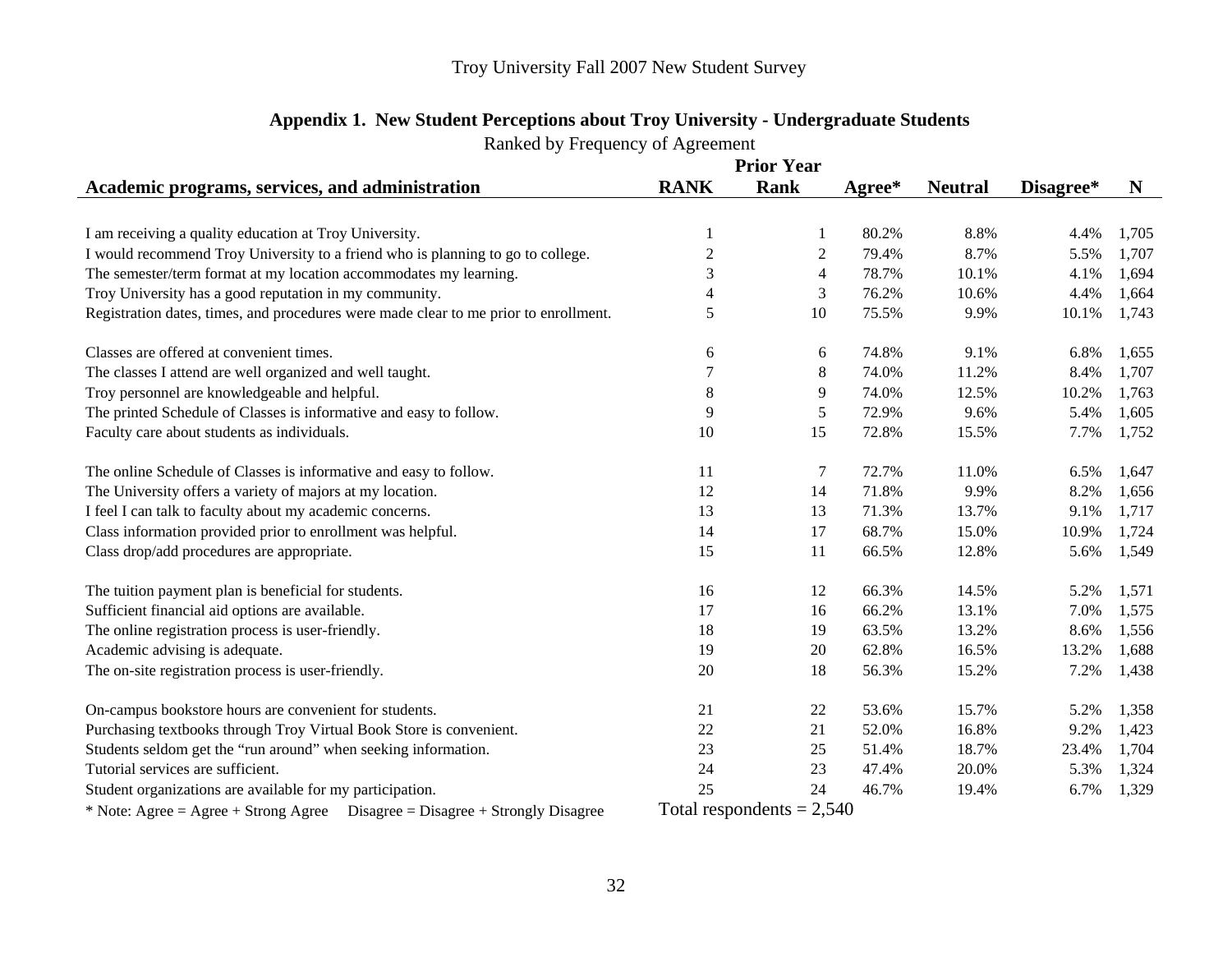# **Appendix 13.1. New Student Perceptions about Troy University - Undergraduate Students**

|                                                                                      |             |             | Agree*      |             |             |             | Disagree*   |             |
|--------------------------------------------------------------------------------------|-------------|-------------|-------------|-------------|-------------|-------------|-------------|-------------|
| Academic programs, services, and administration                                      | <b>FA07</b> | <b>FA06</b> | <b>FA05</b> | <b>Diff</b> | <b>FA07</b> | <b>FA06</b> | <b>FA05</b> | <b>Diff</b> |
|                                                                                      |             |             |             |             |             |             |             |             |
| I am receiving a quality education at Troy University.                               | 80.2%       | 85.8%       | 85.4%       | $-5.2%$     | 4.4%        | 6.0%        | 5.3%        | $-0.9%$     |
| I would recommend Troy University to a friend who is planning to go to college.      | 79.4%       | 84.3%       | 82.3%       | $-2.9%$     | 5.5%        | 7.6%        | 7.4%        | $-1.9%$     |
| Troy University has a good reputation in my community.                               | 76.2%       | 83.4%       | 80.7%       | $-4.5%$     | 4.4%        | 5.8%        | 6.0%        | $-1.6%$     |
| The semester/term format at my location accommodates my learning.                    | 78.7%       | 82.1%       | 81.5%       | $-2.8%$     | 4.1%        | 5.8%        | 5.4%        | $-1.3%$     |
| The printed Schedule of Classes is informative and easy to follow.                   | 72.9%       | 81.1%       | 79.7%       | $-6.8%$     | 5.4%        | 7.5%        | 6.7%        | $-1.3%$     |
| Classes are offered at convenient times.                                             | 74.8%       | 80.5%       | 78.1%       | $-3.3%$     | 6.8%        | 8.5%        | 10.0%       | $-3.2%$     |
| The online Schedule of Classes is informative and easy to follow.                    | 72.7%       | 78.9%       | 74.8%       | $-2.1%$     | 6.5%        | 8.9%        | 9.0%        | $-2.5%$     |
| The classes I attend are well organized and well taught.                             | 74.0%       | 77.7%       | 75.9%       | $-1.9%$     | 8.4%        | 9.0%        | 9.0%        | $-0.6%$     |
| Troy personnel are knowledgeable and helpful.                                        | 74.0%       | 77.1%       | 75.7%       | $-1.7%$     | 10.2%       | 9.6%        | 10.6%       | $-0.4%$     |
| Registration dates, times, and procedures were made clear to me prior to enrollment. | 75.5%       | 76.9%       | N/A         | $-1.4%$     | 10.1%       | 12.4%       | N/A         | $-2.3%$     |
| Class drop/add procedures are appropriate.                                           | 66.5%       | 76.0%       | 72.8%       | $-6.3%$     | 5.6%        | 7.8%        | 7.6%        | $-2.0%$     |
| The tuition payment plan is beneficial for students.                                 | 66.3%       | 75.1%       | 74.1%       | $-7.8%$     | 5.2%        | 6.6%        | 7.2%        | $-2.0%$     |
| I feel I can talk to faculty about my academic concerns.                             | 71.3%       | 74.9%       | 75.0%       | $-3.7%$     | 9.1%        | 11.1%       | 9.5%        | $-0.4%$     |
| The University offers a variety of majors at my location.                            | 71.8%       | 74.6%       | 74.4%       | $-2.6%$     | 8.2%        | 9.3%        | 10.6%       | $-2.4%$     |
| Faculty care about students as individuals.                                          | 72.8%       | 74.3%       | 74.6%       | $-1.8%$     | 7.7%        | 8.5%        | 8.0%        | $-0.3%$     |
| Sufficient financial aid options are available.                                      | 66.2%       | 73.2%       | 70.0%       | $-3.8%$     | 7.0%        | 10.7%       | 11.5%       | $-4.5%$     |
| Class information provided prior to enrollment was helpful.                          | 68.7%       | 73.1%       | N/A         | $-4.4%$     | 10.9%       | 12.2%       | N/A         | $-1.3%$     |
| The on-site registration process is user-friendly.                                   | 56.3%       | 71.4%       | 67.0%       | $-10.7%$    | 7.2%        | 9.9%        | 11.2%       | $-4.0%$     |
| The online registration process is user-friendly.                                    | 63.5%       | 71.2%       | 67.9%       | $-4.4%$     | 8.6%        | 11.5%       | 12.2%       | $-3.6%$     |
| Academic advising is adequate.                                                       | 62.8%       | 68.3%       | 66.8%       | $-4.0%$     | 13.2%       | 14.0%       | 14.6%       | $-1.4%$     |
| Purchasing textbooks through Troy Virtual Book Store is convenient.                  | 52.0%       | 65.7%       | 57.3%       | $-5.3%$     | 9.2%        | 10.9%       | 10.8%       | $-1.6%$     |
| On-campus bookstore hours are convenient for students.                               | 53.6%       | 65.5%       | 67.5%       | $-13.9%$    | 5.2%        | 10.7%       | 10.6%       | $-5.4%$     |
| Tutorial services are sufficient.                                                    | 47.4%       | 64.7%       | 61.3%       | $-13.9%$    | 5.3%        | 8.4%        | 7.8%        | $-2.5%$     |
| Student organizations are available for my participation.                            | 46.7%       | 60.1%       | 61.5%       | $-14.8%$    | 6.7%        | 9.9%        | 9.8%        | $-3.1%$     |
| Students seldom get the "run around" when seeking information.                       | 51.4%       | 59.3%       | 54.2%       | $-2.8%$     | 23.4%       | 22.6%       | 25.4%       | $-2.0%$     |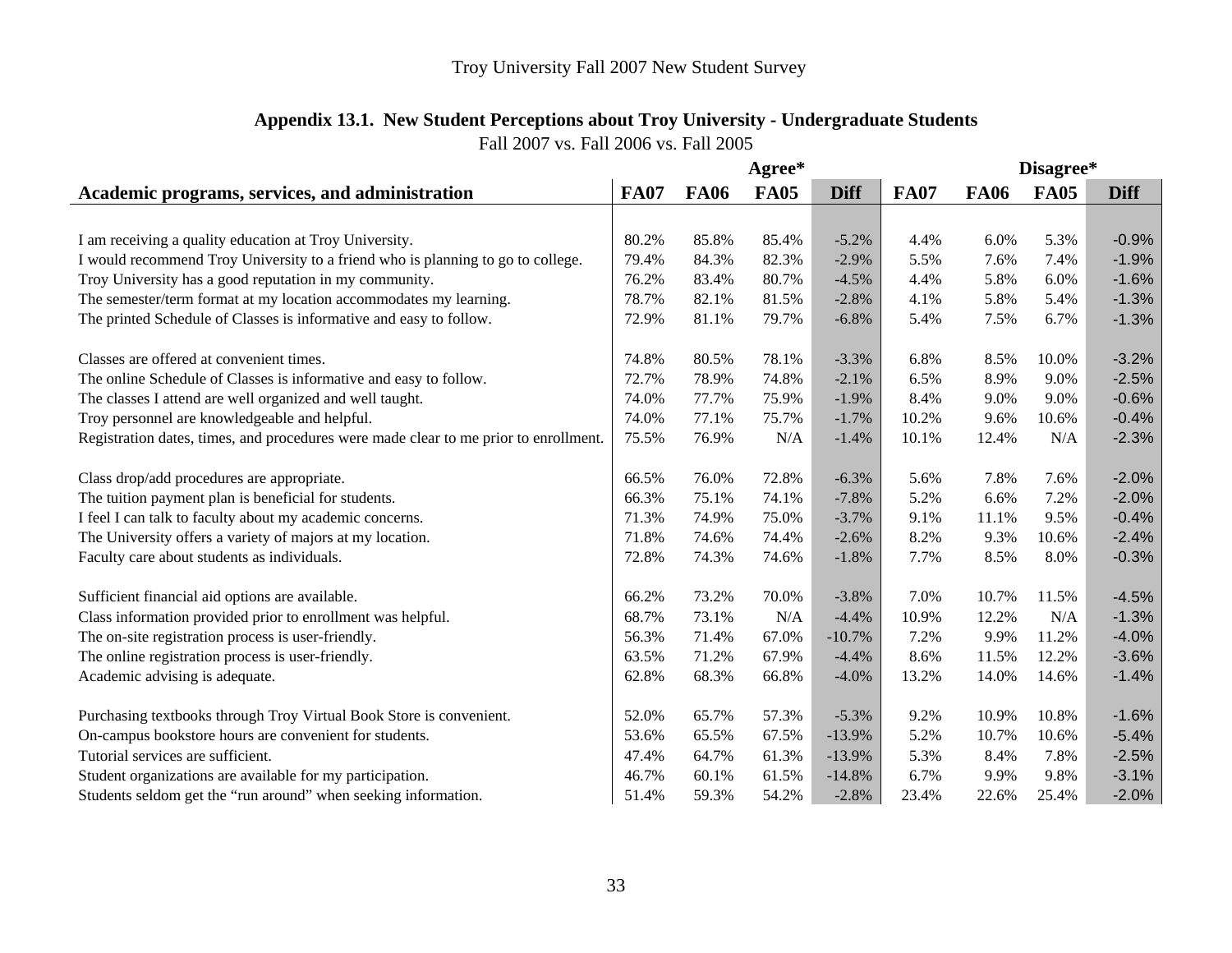|                                                                                                                                                                                                                                                                                                                                                                                                                                                                                                                                                                                                                                                                                                                                                                                                                                                                                                                                                                                                                                                                                                                                                                                                                                                                                                                                                                                                                                                                                                                                                                          | <b>Prior Year</b>                    |                           |       |       |       |     |  |
|--------------------------------------------------------------------------------------------------------------------------------------------------------------------------------------------------------------------------------------------------------------------------------------------------------------------------------------------------------------------------------------------------------------------------------------------------------------------------------------------------------------------------------------------------------------------------------------------------------------------------------------------------------------------------------------------------------------------------------------------------------------------------------------------------------------------------------------------------------------------------------------------------------------------------------------------------------------------------------------------------------------------------------------------------------------------------------------------------------------------------------------------------------------------------------------------------------------------------------------------------------------------------------------------------------------------------------------------------------------------------------------------------------------------------------------------------------------------------------------------------------------------------------------------------------------------------|--------------------------------------|---------------------------|-------|-------|-------|-----|--|
| Academic programs, services, and administration<br>I am receiving a quality education at Troy University.<br>I would recommend Troy University to a friend who is planning to go to college.<br>The semester/term format at my location accommodates my learning.<br>Classes are offered at convenient times.<br>Faculty care about students as individuals.<br>I feel I can talk to faculty about my academic concerns.<br>Registration dates, times, and procedures were made clear to me prior to enrollment.<br>Troy personnel are knowledgeable and helpful.<br>Troy University has a good reputation in my community.<br>The online Schedule of Classes is informative and easy to follow.<br>Class information provided prior to enrollment was helpful.<br>The classes I attend are well organized and well taught.<br>The printed Schedule of Classes is informative and easy to follow.<br>Academic advising is adequate.<br>The online registration process is user-friendly.<br>The tuition payment plan is beneficial for students.<br>The University offers a variety of majors at my location.<br>Sufficient financial aid options are available.<br>Class drop/add procedures are appropriate.<br>Students seldom get the "run around" when seeking information.<br>The on-site registration process is user-friendly.<br>Purchasing textbooks through Troy Virtual BookStore is convenient.<br>On-campus bookstore hours are convenient for students.<br>Tutorial services are sufficient.<br>Student organizations are available for my participation. | <b>RANK</b><br><b>Rank</b><br>Agree* |                           |       |       |       |     |  |
|                                                                                                                                                                                                                                                                                                                                                                                                                                                                                                                                                                                                                                                                                                                                                                                                                                                                                                                                                                                                                                                                                                                                                                                                                                                                                                                                                                                                                                                                                                                                                                          |                                      |                           |       |       |       |     |  |
|                                                                                                                                                                                                                                                                                                                                                                                                                                                                                                                                                                                                                                                                                                                                                                                                                                                                                                                                                                                                                                                                                                                                                                                                                                                                                                                                                                                                                                                                                                                                                                          | 1                                    | 3                         | 80.9% | 8.4%  | 5.8%  | 861 |  |
|                                                                                                                                                                                                                                                                                                                                                                                                                                                                                                                                                                                                                                                                                                                                                                                                                                                                                                                                                                                                                                                                                                                                                                                                                                                                                                                                                                                                                                                                                                                                                                          | $\mathfrak 2$                        | 4                         | 80.5% | 8.5%  | 6.4%  | 863 |  |
|                                                                                                                                                                                                                                                                                                                                                                                                                                                                                                                                                                                                                                                                                                                                                                                                                                                                                                                                                                                                                                                                                                                                                                                                                                                                                                                                                                                                                                                                                                                                                                          | 3                                    | $\overline{c}$            | 79.4% | 7.5%  | 5.9%  | 839 |  |
|                                                                                                                                                                                                                                                                                                                                                                                                                                                                                                                                                                                                                                                                                                                                                                                                                                                                                                                                                                                                                                                                                                                                                                                                                                                                                                                                                                                                                                                                                                                                                                          | 4                                    | 1                         | 77.9% | 6.5%  | 6.5%  | 822 |  |
|                                                                                                                                                                                                                                                                                                                                                                                                                                                                                                                                                                                                                                                                                                                                                                                                                                                                                                                                                                                                                                                                                                                                                                                                                                                                                                                                                                                                                                                                                                                                                                          | 5                                    | 5                         | 77.8% | 12.6% | 6.5%  | 877 |  |
|                                                                                                                                                                                                                                                                                                                                                                                                                                                                                                                                                                                                                                                                                                                                                                                                                                                                                                                                                                                                                                                                                                                                                                                                                                                                                                                                                                                                                                                                                                                                                                          | 6                                    | 8                         | 76.3% | 11.5% | 7.5%  | 862 |  |
|                                                                                                                                                                                                                                                                                                                                                                                                                                                                                                                                                                                                                                                                                                                                                                                                                                                                                                                                                                                                                                                                                                                                                                                                                                                                                                                                                                                                                                                                                                                                                                          | 7                                    | 9                         | 75.8% | 8.5%  | 11.0% | 862 |  |
|                                                                                                                                                                                                                                                                                                                                                                                                                                                                                                                                                                                                                                                                                                                                                                                                                                                                                                                                                                                                                                                                                                                                                                                                                                                                                                                                                                                                                                                                                                                                                                          | 8                                    | 7                         | 75.6% | 11.5% | 10.5% | 883 |  |
|                                                                                                                                                                                                                                                                                                                                                                                                                                                                                                                                                                                                                                                                                                                                                                                                                                                                                                                                                                                                                                                                                                                                                                                                                                                                                                                                                                                                                                                                                                                                                                          | 9                                    | 6                         | 75.2% | 11.3% | 6.2%  | 838 |  |
|                                                                                                                                                                                                                                                                                                                                                                                                                                                                                                                                                                                                                                                                                                                                                                                                                                                                                                                                                                                                                                                                                                                                                                                                                                                                                                                                                                                                                                                                                                                                                                          | 10                                   | 13                        | 74.9% | 10.3% | 8.2%  | 844 |  |
|                                                                                                                                                                                                                                                                                                                                                                                                                                                                                                                                                                                                                                                                                                                                                                                                                                                                                                                                                                                                                                                                                                                                                                                                                                                                                                                                                                                                                                                                                                                                                                          | 11                                   | 11                        | 74.1% | 10.4% | 11.6% | 868 |  |
|                                                                                                                                                                                                                                                                                                                                                                                                                                                                                                                                                                                                                                                                                                                                                                                                                                                                                                                                                                                                                                                                                                                                                                                                                                                                                                                                                                                                                                                                                                                                                                          | 12                                   | 12                        | 72.8% | 10.0% | 9.7%  | 836 |  |
|                                                                                                                                                                                                                                                                                                                                                                                                                                                                                                                                                                                                                                                                                                                                                                                                                                                                                                                                                                                                                                                                                                                                                                                                                                                                                                                                                                                                                                                                                                                                                                          | 13                                   | 10                        | 68.3% | 11.1% | 6.2%  | 774 |  |
|                                                                                                                                                                                                                                                                                                                                                                                                                                                                                                                                                                                                                                                                                                                                                                                                                                                                                                                                                                                                                                                                                                                                                                                                                                                                                                                                                                                                                                                                                                                                                                          | 14                                   | 18                        | 66.2% | 13.8% | 12.7% | 838 |  |
|                                                                                                                                                                                                                                                                                                                                                                                                                                                                                                                                                                                                                                                                                                                                                                                                                                                                                                                                                                                                                                                                                                                                                                                                                                                                                                                                                                                                                                                                                                                                                                          | 15                                   | 19                        | 66.0% | 12.2% | 9.8%  | 795 |  |
|                                                                                                                                                                                                                                                                                                                                                                                                                                                                                                                                                                                                                                                                                                                                                                                                                                                                                                                                                                                                                                                                                                                                                                                                                                                                                                                                                                                                                                                                                                                                                                          | 16                                   | 14                        | 64.3% | 13.6% | 6.6%  | 765 |  |
|                                                                                                                                                                                                                                                                                                                                                                                                                                                                                                                                                                                                                                                                                                                                                                                                                                                                                                                                                                                                                                                                                                                                                                                                                                                                                                                                                                                                                                                                                                                                                                          | 17                                   | 20                        | 63.9% | 12.6% | 13.3% | 812 |  |
|                                                                                                                                                                                                                                                                                                                                                                                                                                                                                                                                                                                                                                                                                                                                                                                                                                                                                                                                                                                                                                                                                                                                                                                                                                                                                                                                                                                                                                                                                                                                                                          | 18                                   | 16                        | 63.3% | 13.9% | 8.1%  | 772 |  |
|                                                                                                                                                                                                                                                                                                                                                                                                                                                                                                                                                                                                                                                                                                                                                                                                                                                                                                                                                                                                                                                                                                                                                                                                                                                                                                                                                                                                                                                                                                                                                                          | 19                                   | 15                        | 62.2% | 14.2% | 6.3%  | 747 |  |
|                                                                                                                                                                                                                                                                                                                                                                                                                                                                                                                                                                                                                                                                                                                                                                                                                                                                                                                                                                                                                                                                                                                                                                                                                                                                                                                                                                                                                                                                                                                                                                          | 20                                   | 21                        | 57.4% | 14.0% | 22.0% | 845 |  |
|                                                                                                                                                                                                                                                                                                                                                                                                                                                                                                                                                                                                                                                                                                                                                                                                                                                                                                                                                                                                                                                                                                                                                                                                                                                                                                                                                                                                                                                                                                                                                                          | 21                                   | 17                        | 56.9% | 12.3% | 7.7%  | 695 |  |
|                                                                                                                                                                                                                                                                                                                                                                                                                                                                                                                                                                                                                                                                                                                                                                                                                                                                                                                                                                                                                                                                                                                                                                                                                                                                                                                                                                                                                                                                                                                                                                          | 22                                   | 22                        | 51.7% | 17.3% | 9.8%  | 712 |  |
|                                                                                                                                                                                                                                                                                                                                                                                                                                                                                                                                                                                                                                                                                                                                                                                                                                                                                                                                                                                                                                                                                                                                                                                                                                                                                                                                                                                                                                                                                                                                                                          | 23                                   | 23                        | 34.8% | 18.5% | 5.4%  | 530 |  |
|                                                                                                                                                                                                                                                                                                                                                                                                                                                                                                                                                                                                                                                                                                                                                                                                                                                                                                                                                                                                                                                                                                                                                                                                                                                                                                                                                                                                                                                                                                                                                                          | 24                                   | 24                        | 34.0% | 20.9% | 6.9%  | 558 |  |
|                                                                                                                                                                                                                                                                                                                                                                                                                                                                                                                                                                                                                                                                                                                                                                                                                                                                                                                                                                                                                                                                                                                                                                                                                                                                                                                                                                                                                                                                                                                                                                          | 25                                   | 25                        | 27.7% | 22.5% | 8.8%  | 532 |  |
| * Note: Agree = Agree + Strong Agree Disagree = Disagree + Strongly Disagree                                                                                                                                                                                                                                                                                                                                                                                                                                                                                                                                                                                                                                                                                                                                                                                                                                                                                                                                                                                                                                                                                                                                                                                                                                                                                                                                                                                                                                                                                             |                                      | Total respondents $= 800$ |       |       |       |     |  |

# **Appendix 14. New Student Perceptions about Troy University - Graduate Students**

Ranked by Agreement Level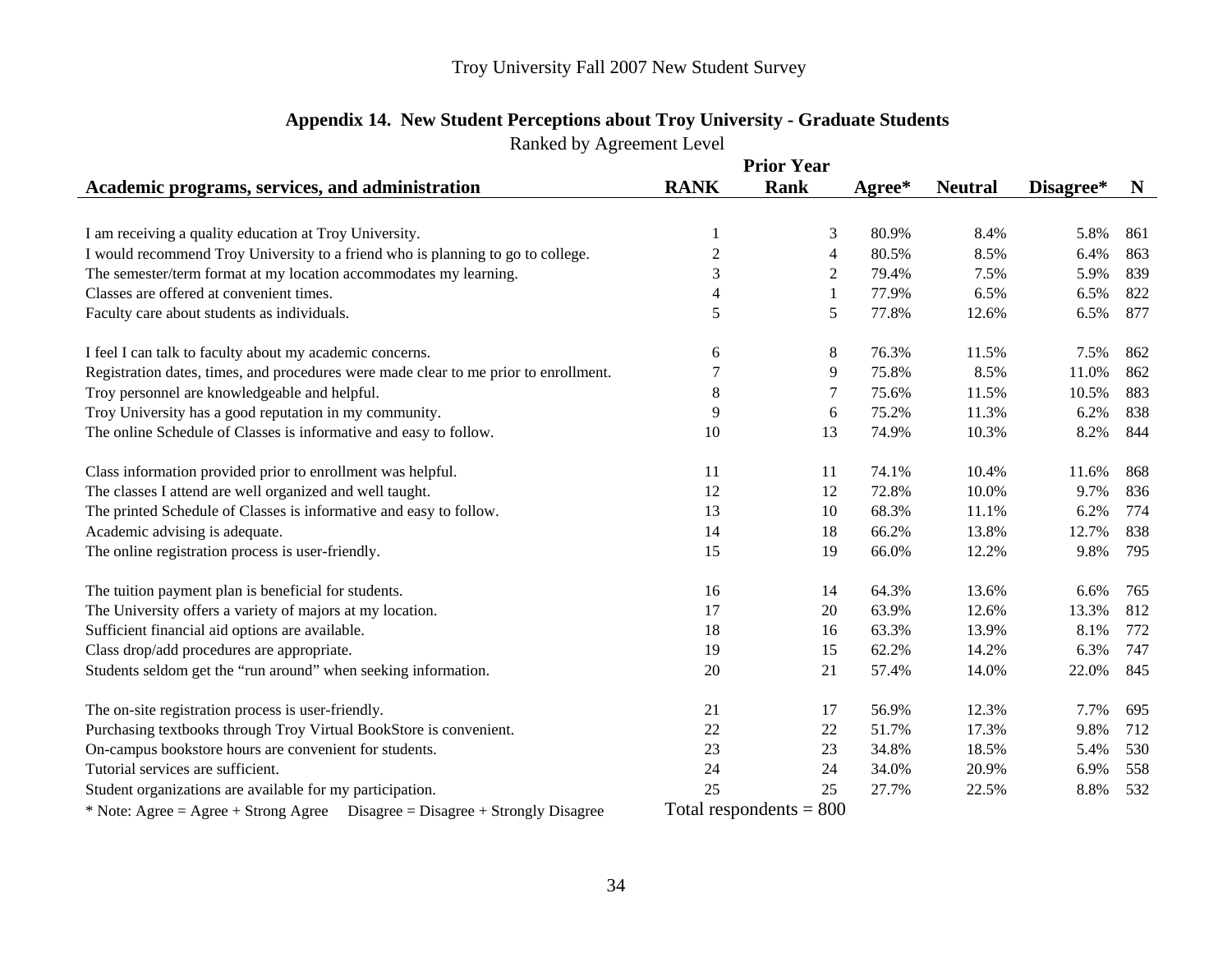# **Appendix 14.1. New Student Perceptions about Troy University - Graduate Students**

|                                                                                                                                                          |                         |                         | Agree*                  |                                  |                      |                       | Disagree*              |                               |
|----------------------------------------------------------------------------------------------------------------------------------------------------------|-------------------------|-------------------------|-------------------------|----------------------------------|----------------------|-----------------------|------------------------|-------------------------------|
| Academic programs, services, and administration                                                                                                          | <b>FA07</b>             | <b>FA06</b>             | <b>FA05</b>             | <b>Diff</b>                      | <b>FA07</b>          | <b>FA06</b>           | <b>FA05</b>            | <b>Diff</b>                   |
|                                                                                                                                                          |                         |                         |                         |                                  |                      |                       |                        |                               |
| Classes are offered at convenient times.                                                                                                                 | 77.9%                   | 86.3%                   | 82.2%                   | $-4.3%$                          | 6.5%                 | 6.6%                  | 8.2%                   | $-1.7%$                       |
| The semester/term format at my location accommodates my learning.                                                                                        | 79.4%                   | 86.1%                   | 84.4%                   | $-5.0%$                          | 5.9%                 | 5.5%                  | 7.0%                   | $-1.1%$                       |
| I am receiving a quality education at Troy University.                                                                                                   | 80.9%                   | 86.1%                   | 85.3%                   | $-4.4%$                          | 5.8%                 | 5.7%                  | 7.3%                   | $-1.5%$                       |
| I would recommend Troy University to a friend who is planning to go to college.                                                                          | 80.5%                   | 85.1%                   | 84.1%                   | $-3.6%$                          | 6.4%                 | 6.7%                  | 8.6%                   | $-2.2%$                       |
| Faculty care about students as individuals.                                                                                                              | 77.8%                   | 81.1%                   | 78.4%                   | $-0.6%$                          | 6.5%                 | 5.3%                  | 8.5%                   | $-2.0%$                       |
| Troy University has a good reputation in my community.                                                                                                   | 75.2%                   | 81.1%                   | 79.7%                   | $-4.5%$                          | 6.2%                 | 5.8%                  | 7.8%                   | $-1.6%$                       |
| Troy personnel are knowledgeable and helpful.                                                                                                            | 75.6%                   | 80.9%                   | 80.3%                   | $-4.7%$                          | 10.5%                | 7.2%                  | 9.7%                   | 0.8%                          |
| I feel I can talk to faculty about my academic concerns.                                                                                                 | 76.3%                   | 80.6%                   | 79.6%                   | $-3.3%$                          | 7.5%                 | 7.4%                  | 7.8%                   | $-0.3%$                       |
| Registration dates, times, and procedures were made clear to me prior to enrollment.                                                                     | 75.8%                   | 80.3%                   | N/A                     | $-4.5%$                          | 11.0%                | 11.9%                 | N/A                    | $-0.9%$                       |
| The printed Schedule of Classes is informative and easy to follow.                                                                                       | 68.3%                   | 79.6%                   | 81.9%                   | $-13.6%$                         | 6.2%                 | 7.6%                  | 7.6%                   | $-1.4%$                       |
| Class information provided prior to enrollment was helpful.                                                                                              | 74.1%                   | 79.4%                   | N/A                     | $-5.3%$                          | 11.6%                | 11.1%                 | N/A                    | 0.5%                          |
| The classes I attend are well organized and well taught.                                                                                                 | 72.8%                   | 79.4%                   | 81.3%                   | $-8.5%$                          | 9.7%                 | 9.2%                  | 9.6%                   | 0.1%                          |
| The online Schedule of Classes is informative and easy to follow.                                                                                        | 74.9%                   | 77.2%                   | 75.0%                   | $-0.1%$                          | 8.2%                 | 9.1%                  | 11.1%                  | $-2.9%$                       |
| The tuition payment plan is beneficial for students.                                                                                                     | 64.3%                   | 76.8%                   | 76.1%                   | $-11.8%$                         | 6.6%                 | 6.7%                  | 6.6%                   | 0.0%                          |
| Class drop/add procedures are appropriate.                                                                                                               | 62.2%                   | 74.8%                   | 68.7%                   | $-6.5%$                          | 6.3%                 | 7.6%                  | 10.8%                  | $-4.5%$                       |
| Sufficient financial aid options are available.                                                                                                          | 63.3%                   | 73.3%                   | 70.0%                   | $-6.7%$                          | 8.1%                 | 10.1%                 | 10.1%                  | $-2.0%$                       |
| The on-site registration process is user-friendly.                                                                                                       | 56.9%                   | 72.1%                   | 68.7%                   | $-11.8%$                         | 7.7%                 | 9.3%                  | 12.0%                  | $-4.3%$                       |
| Academic advising is adequate.                                                                                                                           | 66.2%                   | 71.9%                   | 68.8%                   | $-2.6%$                          | 12.7%                | 10.6%                 | 14.1%                  | $-1.4%$                       |
| The online registration process is user-friendly.                                                                                                        | 66.0%                   | 71.3%                   | 67.6%                   | $-1.6%$                          | 9.8%                 | 12.1%                 | 14.2%                  | $-4.4%$                       |
| The University offers a variety of majors at my location.                                                                                                | 63.9%                   | 71.3%                   | 68.3%                   | $-4.4%$                          | 13.3%                | 13.8%                 | 14.5%                  | $-1.2%$                       |
| Students seldom get the "run around" when seeking information.                                                                                           | 57.4%                   | 64.6%                   | 61.8%                   | $-4.4%$                          | 22.0%                | 19.4%                 | 24.5%                  | $-2.5%$                       |
|                                                                                                                                                          | 51.7%                   | 62.2%                   | 58.7%                   | $-7.0%$                          | 9.8%                 | 12.8%                 | 14.0%                  | $-4.2%$                       |
| Purchasing textbooks through Troy Virtual Book Store is convenient.                                                                                      |                         |                         |                         |                                  |                      |                       |                        |                               |
|                                                                                                                                                          |                         |                         |                         |                                  |                      |                       |                        |                               |
|                                                                                                                                                          |                         |                         |                         |                                  |                      |                       |                        |                               |
| On-campus bookstore hours are convenient for students.<br>Tutorial services are sufficient.<br>Student organizations are available for my participation. | 34.8%<br>34.0%<br>27.7% | 57.8%<br>55.4%<br>48.2% | 50.8%<br>51.4%<br>42.7% | $-16.0%$<br>$-17.4%$<br>$-15.0%$ | 5.4%<br>6.9%<br>8.8% | 9.1%<br>9.1%<br>14.3% | 13.8%<br>8.9%<br>17.6% | $-8.4%$<br>$-2.0%$<br>$-8.8%$ |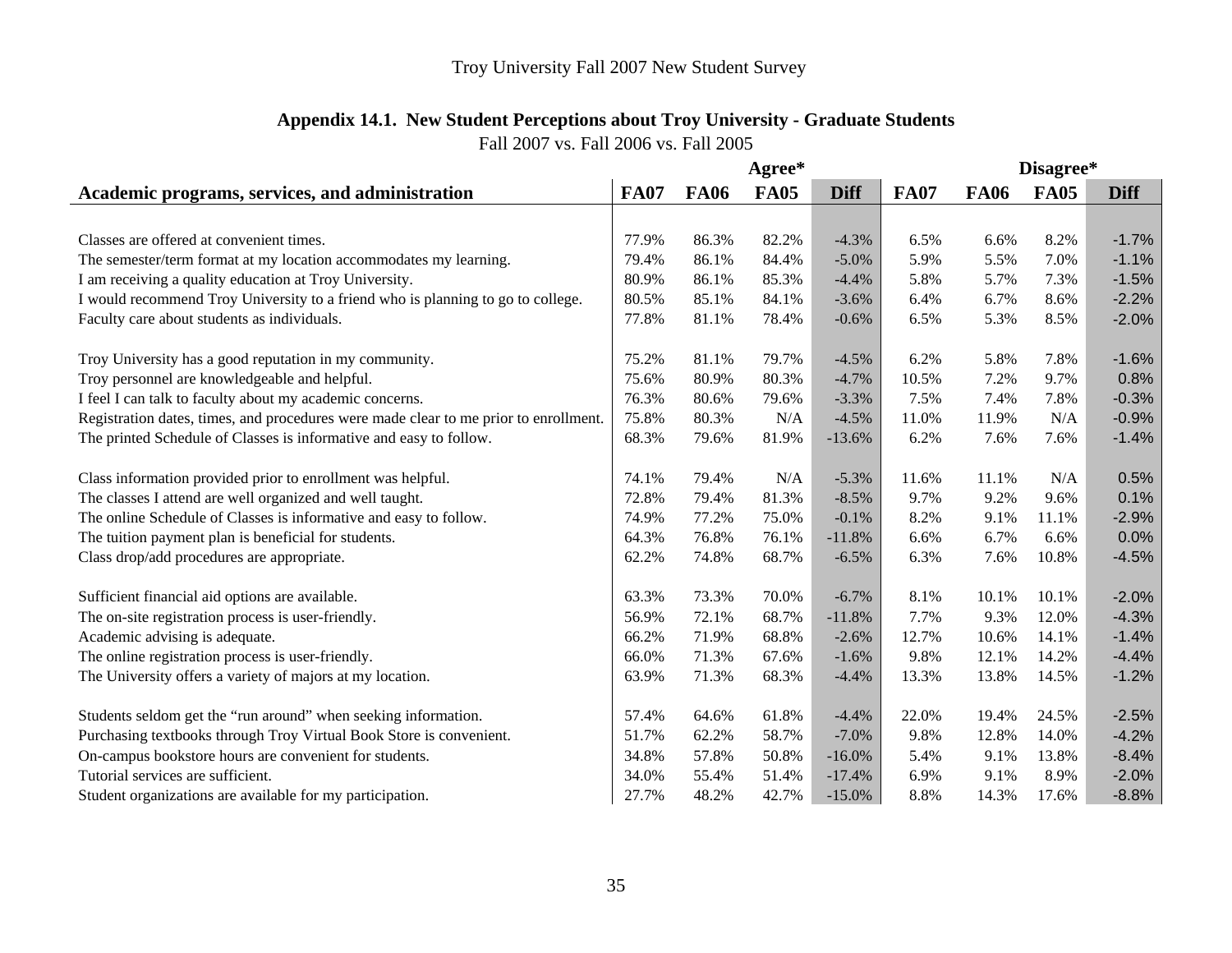|                                                                                      |                | <b>Prior Year</b>         |        |                |           |     |
|--------------------------------------------------------------------------------------|----------------|---------------------------|--------|----------------|-----------|-----|
| Academic programs, services, and administration                                      | <b>RANK</b>    | <b>Rank</b>               | Agree* | <b>Neutral</b> | Disagree* | N   |
|                                                                                      |                |                           |        |                |           |     |
| I am receiving a quality education at Troy University.                               | 1              |                           | 81.3%  | 8.3%           | 3.7%      | 729 |
| I would recommend Troy University to a friend who is planning to go to college.      | $\overline{2}$ | 3                         | 80.8%  | 8.3%           | 5.0%      | 735 |
| Troy University has a good reputation in my community.                               | 3              | $\mathbf{2}$              | 79.2%  | 8.8%           | 4.6%      | 723 |
| Classes are offered at convenient times.                                             | 4              | 7                         | 78.5%  | 9.2%           | 5.4%      | 727 |
| The semester/term format at my location accommodates my learning.                    | 5              | 5                         | 78.2%  | 11.8%          | 4.2%      | 736 |
| Troy personnel are knowledgeable and helpful.                                        | 6              | 6                         | 77.8%  | 11.1%          | 8.1%      | 758 |
| The printed Schedule of Classes is informative and easy to follow.                   | 7              | 4                         | 77.0%  | 9.5%           | 6.1%      | 723 |
| The University offers a variety of majors at my location.                            | $\,$ 8 $\,$    | 13                        | 76.5%  | 8.1%           | 8.7%      | 729 |
| Faculty care about students as individuals.                                          | 9              | 9                         | 76.4%  | 13.4%          | 6.5%      | 753 |
| The classes I attend are well organized and well taught.                             | 10             | $\,8\,$                   | 75.7%  | 11.3%          | 7.1%      | 735 |
| Registration dates, times, and procedures were made clear to me prior to enrollment. | 11             | 12                        | 74.9%  | 11.3%          | 9.6%      | 748 |
| I feel I can talk to faculty about my academic concerns.                             | 12             | 11                        | 73.8%  | 14.1%          | 6.9%      | 740 |
| Sufficient financial aid options are available.                                      | 13             | 17                        | 72.5%  | 13.1%          | 6.0%      | 715 |
| The tuition payment plan is beneficial for students.                                 | 14             | 14                        | 69.9%  | 15.2%          | 4.9%      | 703 |
| Academic advising is adequate.                                                       | 15             | 18                        | 69.4%  | 15.7%          | 8.2%      | 729 |
| On-campus bookstore hours are convenient for students.                               | 16             | 22                        | 68.5%  | 12.2%          | 5.7%      | 675 |
| Class information provided prior to enrollment was helpful.                          | 17             | 16                        | 68.4%  | 16.9%          | 8.6%      | 733 |
| The online Schedule of Classes is informative and easy to follow.                    | 18             | 10                        | 68.0%  | 12.8%          | 7.2%      | 687 |
| Class drop/add procedures are appropriate.                                           | 19             | 15                        | 66.1%  | 14.0%          | 5.1%      | 665 |
| Student organizations are available for my participation.                            | 20             | 23                        | 63.5%  | 13.7%          | 6.4%      | 653 |
| The on-site registration process is user-friendly.                                   | 21             | 20                        | 61.1%  | 14.6%          | 6.4%      | 641 |
| The online registration process is user-friendly.                                    | 22             | 19                        | 61.0%  | 14.3%          | 7.0%      | 644 |
| Tutorial services are sufficient.                                                    | 23             | 21                        | 55.6%  | 15.1%          | 5.5%      | 595 |
| Students seldom get the "run around" when seeking information.                       | 24             | 25                        | 53.0%  | 22.3%          | 17.8%     | 727 |
| Purchasing textbooks through Troy Virtual Book Store is convenient.                  | 25             | 24                        | 48.5%  | 17.3%          | 9.4%      | 588 |
| * Note: Agree = Agree + Strong Agree Disagree = Disagree + Strongly Disagree         |                | Total respondents $= 612$ |        |                |           |     |

# **Appendix 15. New Student Perceptions about Troy University - Undergraduate First-Time Freshmen**

Ranked by Agreement Level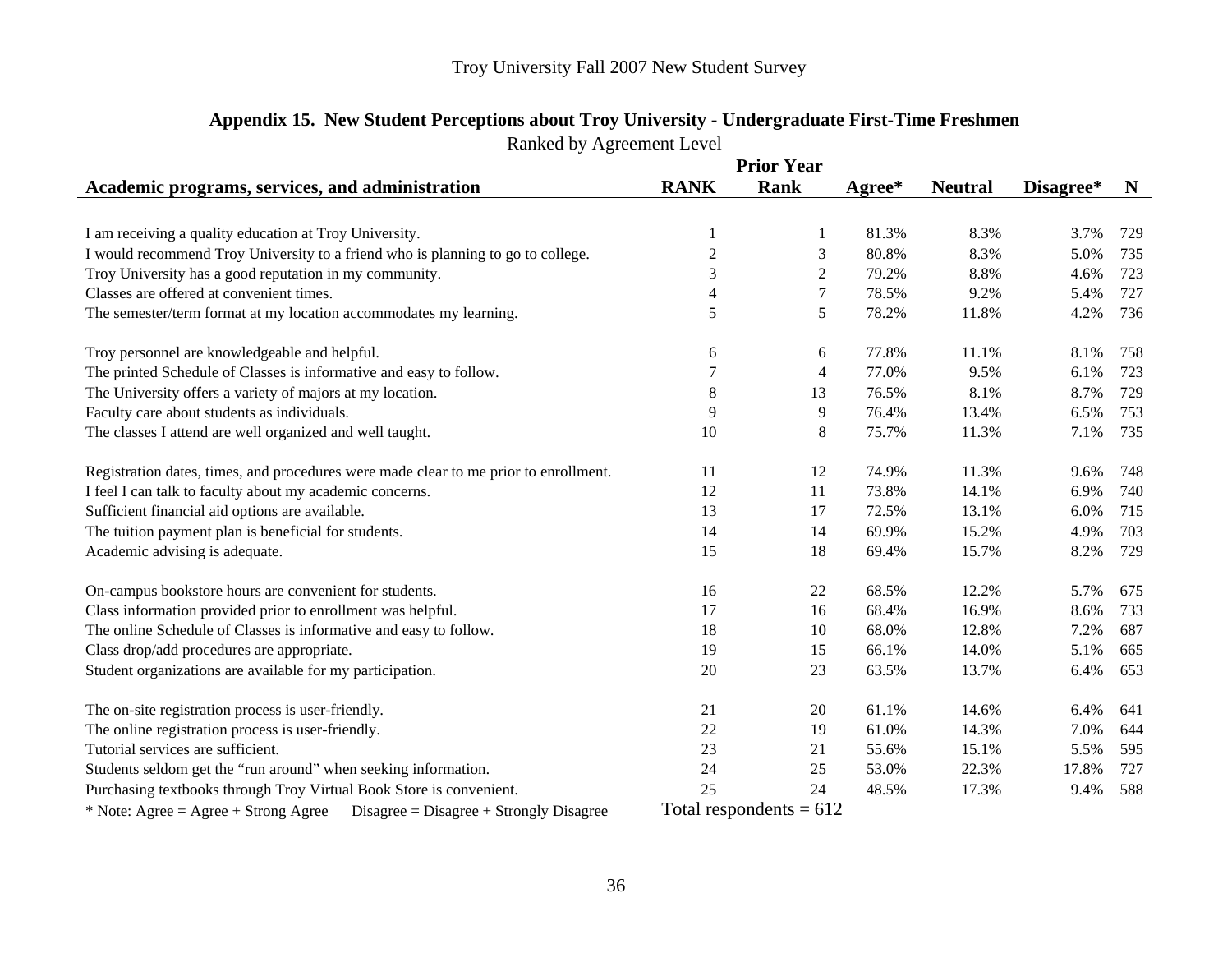# **Appendix 15.1. New Student Perceptions about Troy University - Undergraduate First-Time Freshmen**

Fall 2007 vs. Fall 2006 vs. Fall 2005

|                                                                                      | Agree*      |             |             |             | Disagree*   |             |             |             |
|--------------------------------------------------------------------------------------|-------------|-------------|-------------|-------------|-------------|-------------|-------------|-------------|
| Academic programs, services, and administration                                      | <b>FA07</b> | <b>FA06</b> | <b>FA05</b> | <b>Diff</b> | <b>FA07</b> | <b>FA06</b> | <b>FA05</b> | <b>Diff</b> |
|                                                                                      |             |             |             |             |             |             |             |             |
| I am receiving a quality education at Troy University.                               | 81.3%       | 87.3%       | 86.0%       | $-4.7%$     | 3.7%        | 5.4%        | 4.3%        | $-0.6%$     |
| Troy University has a good reputation in my community.                               | 79.2%       | 86.0%       | 80.4%       | $-1.2%$     | 4.6%        | 6.1%        | 6.1%        | $-1.5%$     |
| I would recommend Troy University to a friend who is planning to go to college.      | 80.8%       | 85.2%       | 83.4%       | $-2.6%$     | 5.0%        | 7.2%        | 6.7%        | $-1.7%$     |
| The printed Schedule of Classes is informative and easy to follow.                   | 77.0%       | 83.5%       | 79.6%       | $-2.6%$     | 6.1%        | 6.4%        | 6.3%        | $-0.2%$     |
| The semester/term format at my location accommodates my learning.                    | 78.2%       | 82.9%       | 80.7%       | $-2.5%$     | 4.2%        | 5.5%        | 4.8%        | $-0.6%$     |
| Troy personnel are knowledgeable and helpful.                                        | 77.8%       | 82.0%       | 75.9%       | 1.9%        | 8.1%        | 6.3%        | 9.0%        | $-0.9%$     |
| Classes are offered at convenient times.                                             | 78.5%       | 80.3%       | 77.4%       | 1.1%        | 5.4%        | 8.4%        | 8.1%        | $-2.7%$     |
| The classes I attend are well organized and well taught.                             | 75.7%       | 79.7%       | 74.4%       | 1.3%        | 7.1%        | 7.4%        | 9.5%        | $-2.4%$     |
| Faculty care about students as individuals.                                          | 76.4%       | 79.1%       | 76.3%       | 0.1%        | 6.5%        | 6.4%        | 5.7%        | 0.8%        |
| The online Schedule of Classes is informative and easy to follow.                    | 68.0%       | 78.9%       | 75.0%       | $-7.0%$     | 7.2%        | 7.5%        | 8.4%        | $-1.2%$     |
| I feel I can talk to faculty about my academic concerns.                             | 73.8%       | 78.8%       | 73.5%       | 0.3%        | 6.9%        | 7.4%        | 8.6%        | $-1.7%$     |
| Registration dates, times, and procedures were made clear to me prior to enrollment. | 74.9%       | 78.3%       | N/A         | $-3.4%$     | 9.6%        | 11.1%       | N/A         | $-1.5%$     |
| The University offers a variety of majors at my location.                            | 76.5%       | 78.1%       | 74.8%       | 1.7%        | 8.7%        | 8.0%        | 9.3%        | $-0.6%$     |
| The tuition payment plan is beneficial for students.                                 | 69.9%       | 76.2%       | 73.0%       | $-3.1%$     | 4.9%        | 7.2%        | 7.4%        | $-2.5%$     |
| Class drop/add procedures are appropriate.                                           | 66.1%       | 76.2%       | 73.9%       | $-7.8%$     | 5.1%        | 7.1%        | 5.8%        | $-0.7%$     |
| Class information provided prior to enrollment was helpful.                          | 68.4%       | 75.7%       | N/A         | $-7.3%$     | 8.6%        | 9.9%        | N/A         | $-1.3%$     |
| Sufficient financial aid options are available.                                      | 72.5%       | 75.1%       | 73.1%       | $-0.6%$     | 6.0%        | 11.4%       | 10.4%       | $-4.4%$     |
| Academic advising is adequate.                                                       | 69.4%       | 74.2%       | 66.6%       | 2.8%        | 8.2%        | 9.8%        | 12.8%       | $-4.6%$     |
| The online registration process is user-friendly.                                    | 61.0%       | 73.7%       | 70.5%       | $-9.5%$     | 7.0%        | 9.6%        | 9.3%        | $-2.3%$     |
| The on-site registration process is user-friendly.                                   | 61.1%       | 72.7%       | 68.3%       | $-7.2%$     | 6.4%        | 8.0%        | 8.3%        | $-1.9%$     |
| Tutorial services are sufficient.                                                    | 55.6%       | 69.9%       | 66.4%       | $-10.8%$    | 5.5%        | 7.7%        | 7.4%        | $-1.9%$     |
| On-campus bookstore hours are convenient for students.                               | 68.5%       | 69.9%       | 70.5%       | $-2.0%$     | 5.7%        | 11.2%       | 10.0%       | $-4.3%$     |
| Student organizations are available for my participation.                            | 63.5%       | 68.8%       | 68.4%       | $-4.9%$     | 6.4%        | 8.4%        | 7.7%        | $-1.3%$     |
| Purchasing textbooks through Troy Virtual Book Store is convenient.                  | 48.5%       | 65.7%       | 53.9%       | $-5.4%$     | 9.4%        | 9.1%        | 11.3%       | $-1.9%$     |
| Students seldom get the "run around" when seeking information.                       | 53.0%       | 63.9%       | 53.1%       | $-0.1%$     | 17.8%       | 18.5%       | 22.8%       | $-5.0%$     |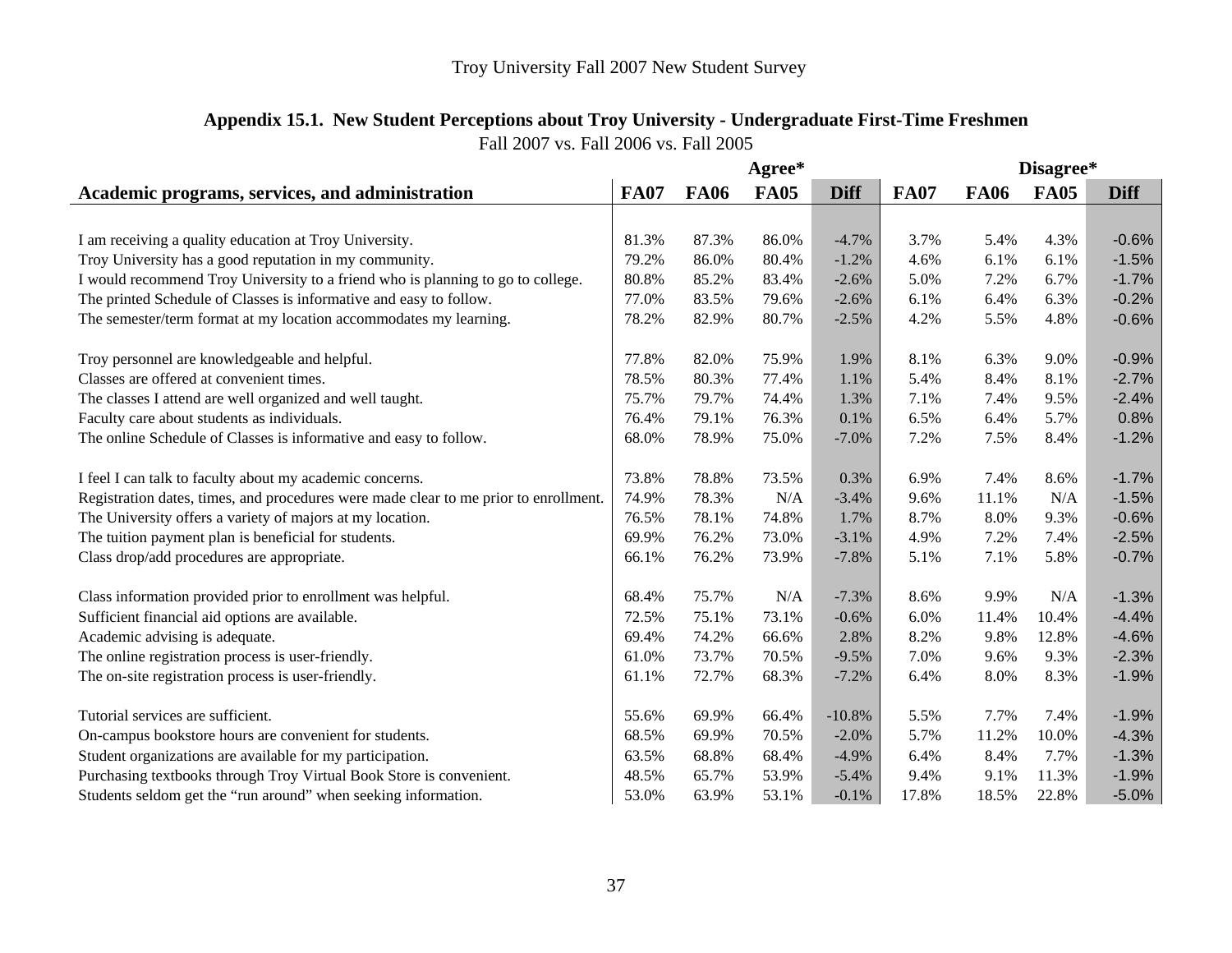| Kalikeu by Agreement Level                                                           |                |                           |        |                |           |             |
|--------------------------------------------------------------------------------------|----------------|---------------------------|--------|----------------|-----------|-------------|
|                                                                                      |                | <b>Prior Year</b>         |        |                |           |             |
| Academic programs, services, and administration                                      | <b>RANK</b>    | <b>Rank</b>               | Agree* | <b>Neutral</b> | Disagree* | $\mathbf N$ |
|                                                                                      |                |                           |        |                |           |             |
| I am receiving a quality education at Troy University.                               |                | 1                         | 80.6%  | 9.0%           | 4.2%      | 930         |
| I would recommend Troy University to a friend who is planning to go to college.      | $\overline{c}$ | 2                         | 79.6%  | 8.6%           | 5.0%      | 924         |
| The semester/term format at my location accommodates my learning.                    | 3              | 4                         | 79.4%  | 9.1%           | 3.5%      | 912         |
| Registration dates, times, and procedures were made clear to me prior to enrollment. | $\overline{4}$ | 8                         | 75.8%  | 9.0%           | 10.3%     | 943         |
| Troy University has a good reputation in my community.                               | 5              | 3                         | 75.6%  | 11.0%          | 3.9%      | 898         |
| The online Schedule of Classes is informative and easy to follow.                    | 6              | 7                         | 75.3%  | 10.2%          | 5.7%      | 904         |
| The classes I attend are well organized and well taught.                             | $\overline{7}$ | 9                         | 73.6%  | 11.5%          | 7.8%      | 921         |
| Troy personnel are knowledgeable and helpful.                                        | $\,$ 8 $\,$    | 12                        | 72.5%  | 13.6%          | 10.2%     | 954         |
| Classes are offered at convenient times.                                             | 9              | 5                         | 72.3%  | 9.2%           | 7.6%      | 884         |
| I feel I can talk to faculty about my academic concerns.                             | 10             | 13                        | 71.1%  | 13.4%          | 9.7%      | 933         |
| Faculty care about students as individuals.                                          | 11             | 18                        | 71.1%  | 17.0%          | 7.8%      | 951         |
| The printed Schedule of Classes is informative and easy to follow.                   | 12             | 6                         | 70.6%  | 10.0%          | 4.5%      | 844         |
| Class information provided prior to enrollment was helpful.                          | 13             | 16                        | 70.3%  | 13.7%          | 11.3%     | 945         |
| The University offers a variety of majors at my location.                            | 14             | 15                        | 68.6%  | 11.3%          | 9.8%      | 889         |
| Class drop/add procedures are appropriate.                                           | 15             | 10                        | 67.1%  | 12.2%          | 5.2%      | 838         |
| The tuition payment plan is beneficial for students.                                 | 16             | 11                        | 65.7%  | 14.3%          | 5.1%      | 844         |
| The online registration process is user-friendly.                                    | 17             | 19                        | 65.0%  | 13.5%          | 8.6%      | 864         |
| Sufficient financial aid options are available.                                      | 18             | 14                        | 62.7%  | 13.0%          | 8.1%      | 831         |
| Academic advising is adequate.                                                       | 19             | 21                        | 60.2%  | 16.6%          | 15.8%     | 918         |
| Purchasing textbooks through Troy Virtual BookStore is convenient.                   | 20             | 20                        | 55.3%  | 16.1%          | 8.4%      | 793         |
| The on-site registration process is user-friendly.                                   | 21             | 17                        | 54.1%  | 14.8%          | 7.1%      | 754         |
| Students seldom get the "run around" when seeking information.                       | 22             | 24                        | 51.8%  | 17.5%          | 24.8%     | 932         |
| On-campus bookstore hours are convenient for students.                               | 23             | 22                        | 46.9%  | 16.5%          | 4.8%      | 677         |
| Tutorial services are sufficient.                                                    | 24             | 23                        | 43.6%  | 21.7%          | 5.3%      | 700         |
| Student organizations are available for my participation.                            | 25             | 25                        | 38.9%  | 21.8%          | 7.3%      | 674         |
| * Note: Agree = Agree + Strong Agree Disagree = Disagree + Strongly Disagree         |                | Total respondents $= 836$ |        |                |           |             |

# **Appendix 16. New Student Perceptions about Troy University - Undergraduate Transfer Students**

Ranked by Agreement Level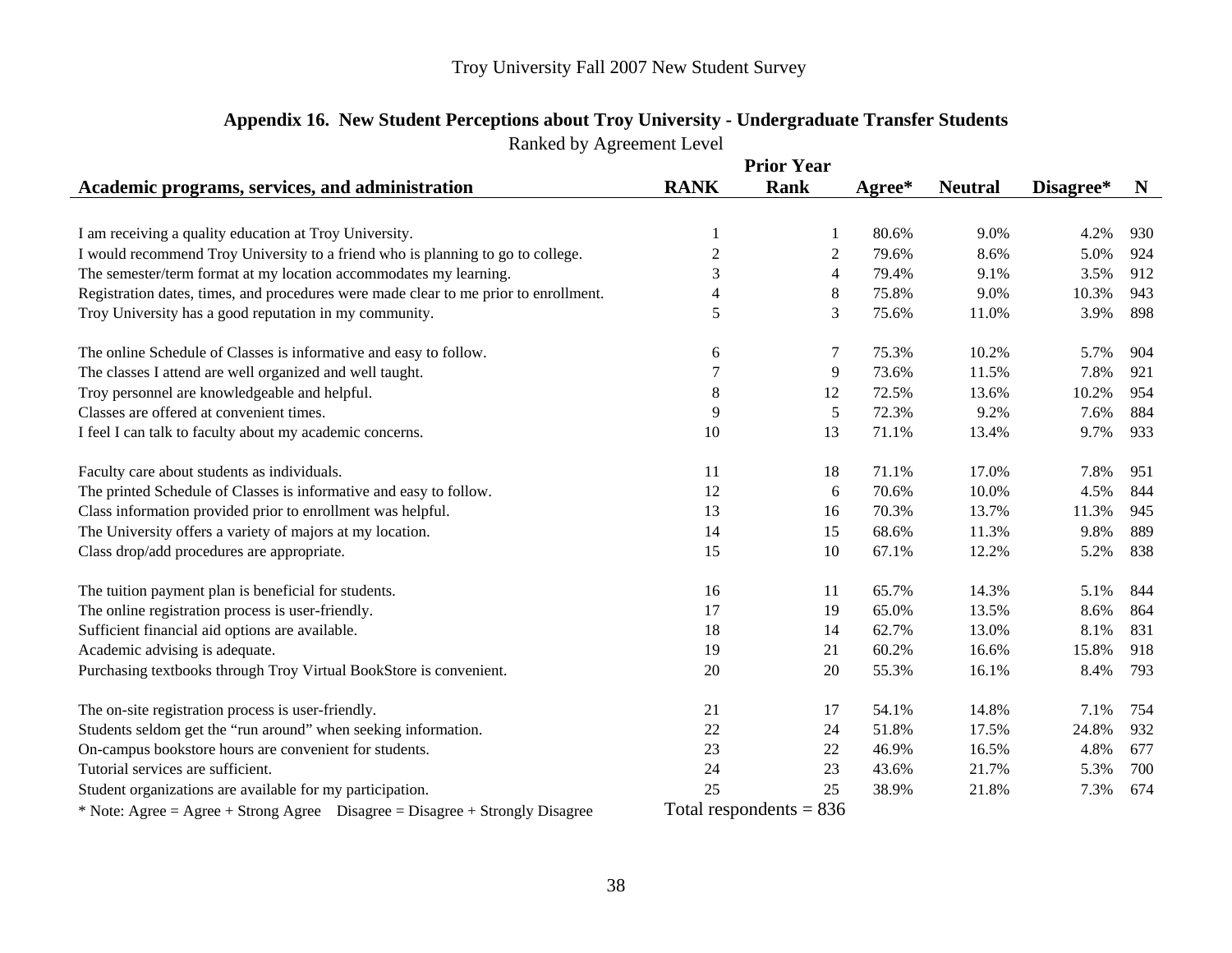# **Appendix 16.1. New Student Perceptions about Troy University - Undergraduate Transfer Students**

Fall 2007 vs. Fall 2006 vs. Fall 2005

|                                                                                      | Agree*      |             |             |             | Disagree*   |             |             |             |
|--------------------------------------------------------------------------------------|-------------|-------------|-------------|-------------|-------------|-------------|-------------|-------------|
| Academic programs, services, and administration                                      | <b>FA07</b> | <b>FA06</b> | <b>FA05</b> | <b>Diff</b> | <b>FA07</b> | <b>FA06</b> | <b>FA05</b> | <b>Diff</b> |
|                                                                                      |             |             |             |             |             |             |             |             |
| I am receiving a quality education at Troy University.                               | 80.6%       | 85.1%       | 86.0%       | $-5.4%$     | 4.2%        | 6.0%        | 5.4%        | $-1.2%$     |
| I would recommend Troy University to a friend who is planning to go to college.      | 79.6%       | 84.3%       | 82.6%       | $-3.0%$     | 5.0%        | 7.3%        | 7.5%        | $-2.5%$     |
| Troy University has a good reputation in my community.                               | 75.6%       | 82.7%       | 81.7%       | $-6.1%$     | 3.9%        | 5.4%        | 5.7%        | $-1.8%$     |
| The semester/term format at my location accommodates my learning.                    | 79.4%       | 82.4%       | 82.8%       | $-3.4%$     | 3.5%        | 5.6%        | 5.7%        | $-2.2%$     |
| Classes are offered at convenient times.                                             | 72.3%       | 80.7%       | 78.3%       | $-6.0%$     | 7.6%        | 8.6%        | 11.5%       | $-3.9%$     |
| The printed Schedule of Classes is informative and easy to follow.                   | 70.6%       | 80.1%       | 80.0%       | $-9.4%$     | 4.5%        | 7.4%        | 7.0%        | $-2.5%$     |
| The online Schedule of Classes is informative and easy to follow.                    | 75.3%       | 79.6%       | 75.0%       | 0.3%        | 5.7%        | 9.2%        | 9.2%        | $-3.5%$     |
| Registration dates, times, and procedures were made clear to me prior to enrollment. | 75.8%       | 77.1%       | N/A         | $-1.3%$     | 10.3%       | 12.8%       | N/A         | $-2.5%$     |
| The classes I attend are well organized and well taught.                             | 73.6%       | 76.9%       | 77.6%       | $-4.0%$     | 7.8%        | 9.8%        | 8.4%        | $-0.6%$     |
| Class drop/add procedures are appropriate.                                           | 67.1%       | 76.3%       | 72.3%       | $-5.2%$     | 5.2%        | 8.3%        | 8.6%        | $-3.4%$     |
| The tuition payment plan is beneficial for students.                                 | 65.7%       | 74.9%       | 75.5%       | $-9.8%$     | 5.1%        | 6.2%        | 6.7%        | $-1.6%$     |
| Troy personnel are knowledgeable and helpful.                                        | 72.5%       | 74.1%       | 75.8%       | $-3.3%$     | 10.2%       | 11.5%       | 11.5%       | $-1.3%$     |
| I feel I can talk to faculty about my academic concerns.                             | 71.1%       | 72.9%       | 75.8%       | $-4.7%$     | 9.7%        | 13.6%       | 10.2%       | $-0.5%$     |
| Sufficient financial aid options are available.                                      | 62.7%       | 72.9%       | 68.4%       | $-5.7%$     | 8.1%        | 10.2%       | 12.5%       | $-4.4%$     |
| The University offers a variety of majors at my location.                            | 68.6%       | 72.5%       | 75.1%       | $-6.5%$     | 9.8%        | 10.7%       | 10.5%       | $-0.7%$     |
|                                                                                      |             |             |             |             |             |             |             |             |
| Class information provided prior to enrollment was helpful.                          | 70.3%       | 71.8%       | N/A         | $-1.5%$     | 11.3%       | 13.2%       | N/A         | $-1.9%$     |
| The on-site registration process is user-friendly.                                   | 54.1%       | 71.4%       | 65.9%       | $-11.8%$    | 7.1%        | 10.6%       | 13.2%       | $-6.1%$     |
| Faculty care about students as individuals.                                          | 71.1%       | 71.3%       | 73.4%       | $-2.3%$     | 7.8%        | 9.3%        | 9.2%        | $-1.4%$     |
| The online registration process is user-friendly.                                    | 65.0%       | 70.2%       | 66.3%       | $-1.3%$     | 8.6%        | 12.1%       | 13.8%       | $-5.2%$     |
| Purchasing textbooks through Troy Virtual Book Store is convenient.                  | 55.3%       | 66.6%       | 60.5%       | $-5.2%$     | 8.4%        | 12.3%       | 10.4%       | $-2.0%$     |
| Academic advising is adequate.                                                       | 60.2%       | 64.8%       | 67.2%       | $-7.0%$     | 15.8%       | 16.9%       | 16.0%       | $-0.2%$     |
| On-campus bookstore hours are convenient for students.                               | 46.9%       | 62.4%       | 65.7%       | $-18.8%$    | 4.8%        | 10.3%       | 10.9%       | $-6.1%$     |
| Tutorial services are sufficient.                                                    | 43.6%       | 60.9%       | 57.3%       | $-13.7%$    | 5.3%        | 8.9%        | 8.2%        | $-2.9%$     |
| Students seldom get the "run around" when seeking information.                       | 51.8%       | 56.2%       | 54.8%       | $-3.0%$     | 24.8%       | 25.0%       | 27.5%       | $-2.7%$     |
| Student organizations are available for my participation.                            | 38.9%       | 54.2%       | 55.9%       | $-17.0%$    | 7.3%        | 11.4%       | 11.5%       | $-4.2%$     |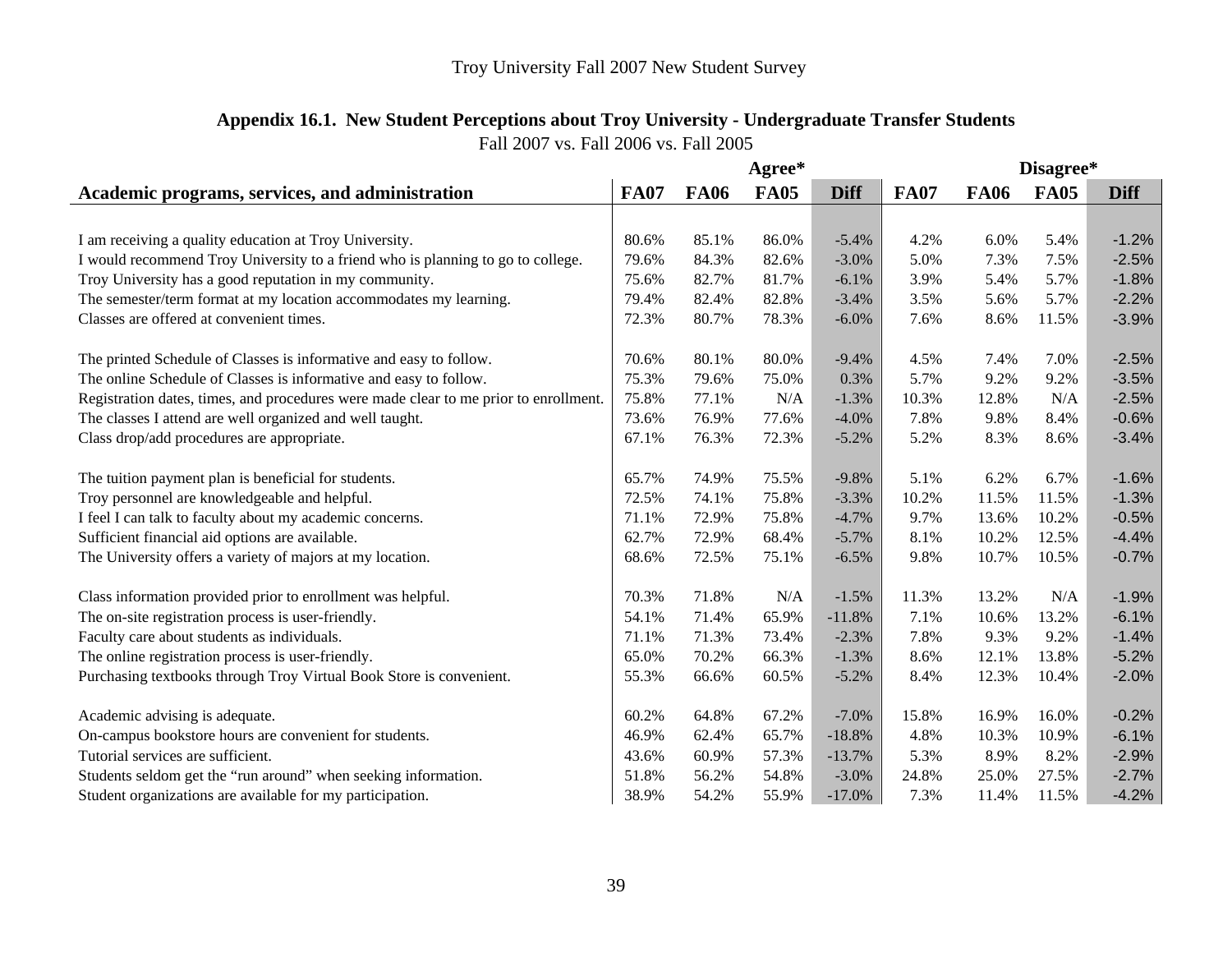#### **Appendix 17. 2007 New Student Perceptions about Troy University**

Mean Comparison: Male vs. Female

5=Strongly Agree 4=Agree 3=Neutral 2=Disagree 1=Strongly Disagree

| ACADEMIC PROGRAMS, SERVICES, AND ADMINISTRATION                                      | <b>Male</b> |           | <b>Female</b> | SIG.* |       |
|--------------------------------------------------------------------------------------|-------------|-----------|---------------|-------|-------|
|                                                                                      | <b>MEAN</b> | <b>SD</b> | <b>MEAN</b>   | SD    |       |
| Troy personnel are knowledgeable and helpful.                                        | 4.11        | 1.02      | 3.97          | 1.11  | 0.002 |
| Faculty care about students as individuals.                                          | 4.13        | 0.99      | 4.03          | 1.04  | 0.013 |
| I feel I can talk to faculty about my academic concerns.                             | 4.12        | 0.99      | 3.99          | 1.09  | 0.003 |
| Academic advising is adequate.                                                       | 3.94        | 1.15      | 3.85          | 1.19  | 0.069 |
| Sufficient financial aid options are available.                                      | 4.29        | 1.21      | 4.16          | 1.16  | 0.009 |
| The tuition payment plan is beneficial for students.                                 | 4.38        | 1.13      | 4.18          | 1.12  | 0.000 |
| Class information provided prior to enrollment was helpful.                          | 3.98        | 1.11      | 3.94          | 1.12  | 0.404 |
| Registration dates, times, and procedures were made clear to me prior to enrollment. | 4.10        | 1.04      | 4.02          | 1.11  | 0.059 |
| The online registration process is user-friendly.                                    | <u>4.09</u> | 1.17      | 4.21          | 1.21  | 0.021 |
| The on-site registration process is user-friendly.                                   | 4.37        | 1.21      | 4.27          | 1.26  | 0.040 |
| Students seldom get the "run around" when seeking information.                       | 3.66        | 1.31      | 3.53          | 1.38  | 0.025 |
| The online Schedule of Classes is informative and easy to follow.                    | 4.11        | 1.09      | 4.17          | 1.07  | 0.188 |
| The printed Schedule of Classes is informative and easy to follow.                   | 4.26        | 1.10      | 4.27          | 1.07  | 0.842 |
| Class drop/add procedures are appropriate.                                           | 4.25        | 1.12      | 4.25          | 1.19  | 0.940 |
| Classes are offered at convenient times.                                             | 4.25        | 1.04      | 4.23          | 1.05  | 0.738 |
| The classes I attend are well organized and well taught.                             | 4.11        | 1.09      | 4.08          | 1.09  | 0.431 |
| The University offers a variety of majors at my location.                            | 4.16        | 1.07      | 4.04          | 1.19  | 0.013 |
| Tutorial services are sufficient.                                                    | 4.39        | 1.30      | 4.36          | 1.35  | 0.565 |
| On-campus bookstore hours are convenient for students.                               | 4.52        | 1.29      | 4.42          | 1.28  | 0.065 |
| Purchasing textbooks through Troy Virtual Book Store is convenient.                  | 4.21        | 1.33      | 4.21          | 1.34  | 0.972 |
| Student organizations are available for my participation.                            | 4.40        | 1.36      | 4.31          | 1.40  | 0.132 |
| The semester/term format at my location accommodates my learning.                    | 4.30        | 0.93      | 4.22          | 0.98  | 0.048 |
| Troy University has a good reputation in my community.                               | 4.27        | 1.02      | 4.22          | 0.99  | 0.241 |
| I am receiving a quality education at Troy University.                               | 4.31        | 0.95      | 4.25          | 0.97  | 0.116 |
| I would recommend Troy University to a friend who is planning to go to college.      | 4.30        | 0.99      | 4.27          | 1.03  | 0.524 |

Notes: 1. Mean differences were found significant at the significance level  $= 0.05$ 

2. The bold and italian values underlined indicate that there is a significant difference between the two means.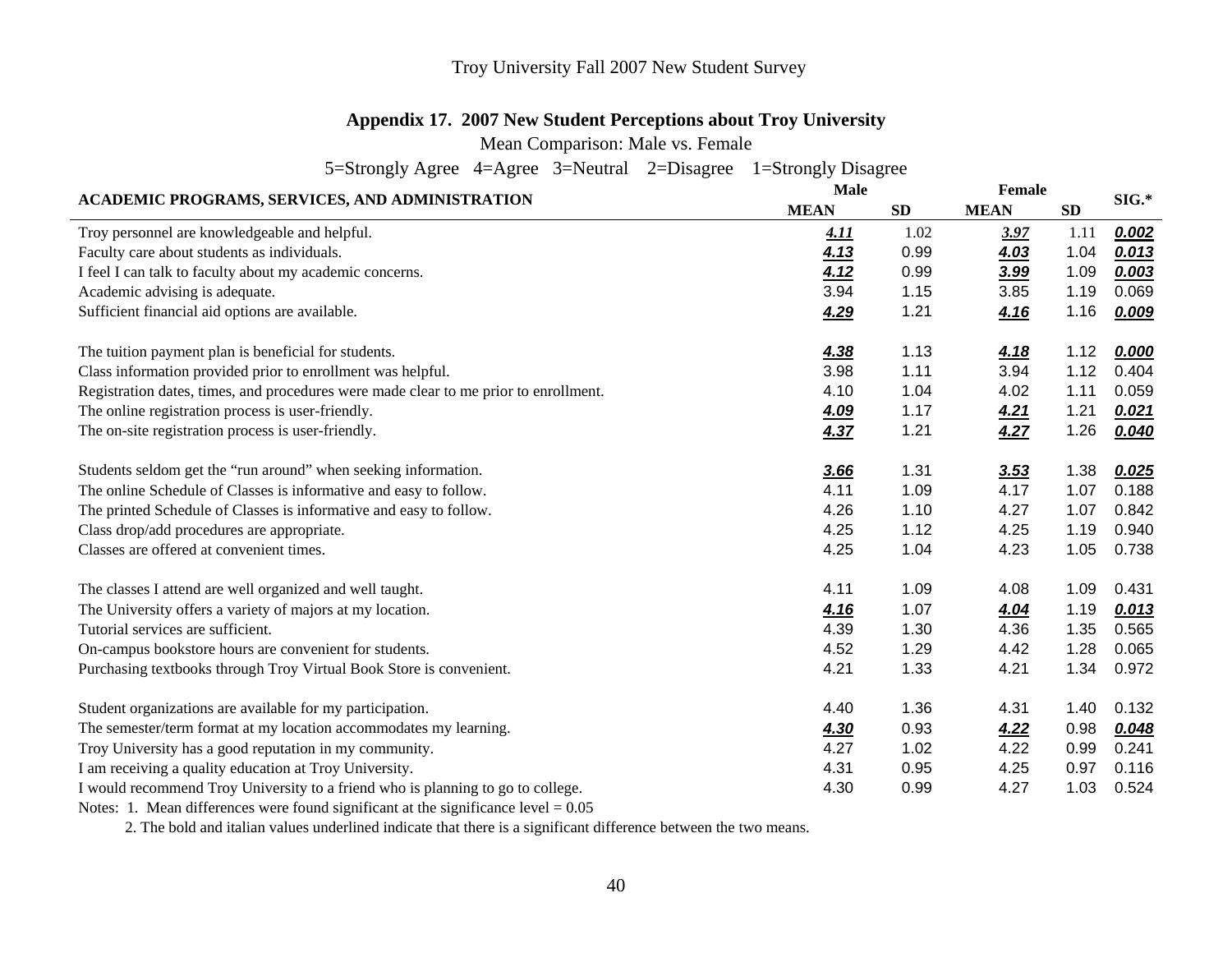# **Appendix 18. 2007 New Student Perceptions about Troy University**

Mean Comparison: White vs. Black vs. Other Minorities

5=Strongly Agree 4=Agree 3=Neutral 2=Disagree 1=Strongly Disagree

| ACADEMIC PROGRAMS, SERVICES, AND ADMINISTRATION                                 |             | White     | <b>Black</b> |      | <b>Other Minor</b> |           | $SIG.*$ |  |
|---------------------------------------------------------------------------------|-------------|-----------|--------------|------|--------------------|-----------|---------|--|
|                                                                                 | <b>MEAN</b> | <b>SD</b> | <b>MEAN</b>  | SD   | <b>MEAN</b>        | <b>SD</b> |         |  |
| Troy personnel are knowledgeable and helpful.                                   | 4.02        | 1.07      | 4.02         | 1.12 | 4.03               | 0.91      | 0.988   |  |
| Faculty care about students as individuals.                                     | 4.06        | 1.00      | 4.07         | 1.06 | 4.02               | 0.92      | 0.855   |  |
| I feel I can talk to faculty about my academic concerns.                        | 4.04        | 1.03      | 4.03         | 1.11 | 4.02               | 0.94      | 0.956   |  |
| Academic advising is adequate.                                                  | 3.83        | 1.22      | 3.94         | 1.15 | 3.86               | 0.94      | 0.038   |  |
| Sufficient financial aid options are available.                                 | 4.28        | 1.16      | 4.13         | 1.18 | 3.97               | 1.18      | 0.001   |  |
| The tuition payment plan is beneficial for students.                            | 4.33        | 1.10      | <u>4.17</u>  | 1.16 | 4.04               | 0.97      | 0.001   |  |
| Class information provided prior to enrollment was helpful.                     | 3.89        | 1.12      | 4.04         | 1.13 | 3.89               | 1.04      | 0.002   |  |
| Registration dates, times and procedures were made clear to me at enrollment    | 3.99        | 1.10      | 4.13         | 1.09 | 3.94               | 0.95      | 0.003   |  |
| The online registration process is user-friendly.                               | 4.19        | 1.22      | 4.18         | 1.20 | 3.98               | 1.13      | 0.048   |  |
| The on-site registration process is user-friendly.                              | 4.35        | 1.28      | 4.27         | 1.22 | 4.15               | 1.13      | 0.046   |  |
| Students seldom get the "run around" when seeking information.                  | 3.50        | 1.37      | 3.64         | 1.36 | 3.68               | 1.20      | 0.012   |  |
| The online Schedule of Classes is informative and easy to follow.               | 4.15        | 1.07      | 4.19         | 1.09 | 3.94               | 1.02      | 0.008   |  |
| The printed Schedule of Classes is informative and easy to follow.              | 4.29        | 1.09      | 4.25         | 1.08 | 4.11               | 1.06      | 0.087   |  |
| Class drop/add procedures are appropriate.                                      | 4.32        | 1.15      | <u>4.21</u>  | 1.16 | 3.98               | 1.07      | 0.001   |  |
| Classes are offered at convenient times.                                        | 4.25        | 1.04      | 4.25         | 1.07 | 4.10               | 1.03      | 0.127   |  |
| The classes I attend are well organized and well taught.                        | 4.06        | 1.11      | 4.15         | 1.10 | 4.05               | 0.90      | 0.104   |  |
| The University offers a variety of majors at my location.                       | 4.14        | 1.13      | 4.06         | 1.19 | 3.86               | 1.10      | 0.004   |  |
| Tutorial services are sufficient.                                               | 4.49        | 1.32      | 4.27         | 1.35 | 4.04               | 1.26      | 0.001   |  |
| On-campus bookstore hours are convenient for students.                          | 4.59        | 1.22      | 4.34         | 1.35 | 4.11               | 1.25      | 0.001   |  |
| Purchasing textbooks through Troy Virtual Book Store is convenient.             | 4.34        | 1.38      | <u>4.11</u>  | 1.28 | 3.89               | 1.29      | 0.001   |  |
| Student organizations are available for my participation.                       | 4.51        | 1.35      | 4.22         | 4.42 | 3.90               | 1.31      | 0.001   |  |
| The semester/term format at my location accommodates my learning.               | 4.29        | 0.90      | 4.22         | 1.04 | 4.11               | 0.92      | 0.015   |  |
| Troy University has a good reputation in my community.                          | 4.28        | 0.96      | 4.23         | 1.06 | 4.06               | 0.98      | 0.011   |  |
| I am receiving a quality education at Troy University.                          | 4.29        | 0.94      | 4.27         | 1.03 | 4.19               | 0.83      | 0.419   |  |
| I would recommend Troy University to a friend who is planning to go to college. | 4.30        | 0.99      | 4.28         | 1.06 | 4.18               | 0.91      | 0.278   |  |

Notes: 1. Mean differences were found significant at the significance level  $= 0.05$ 

2. The bold and italian values undelined indicate that there is a significant difference between the means.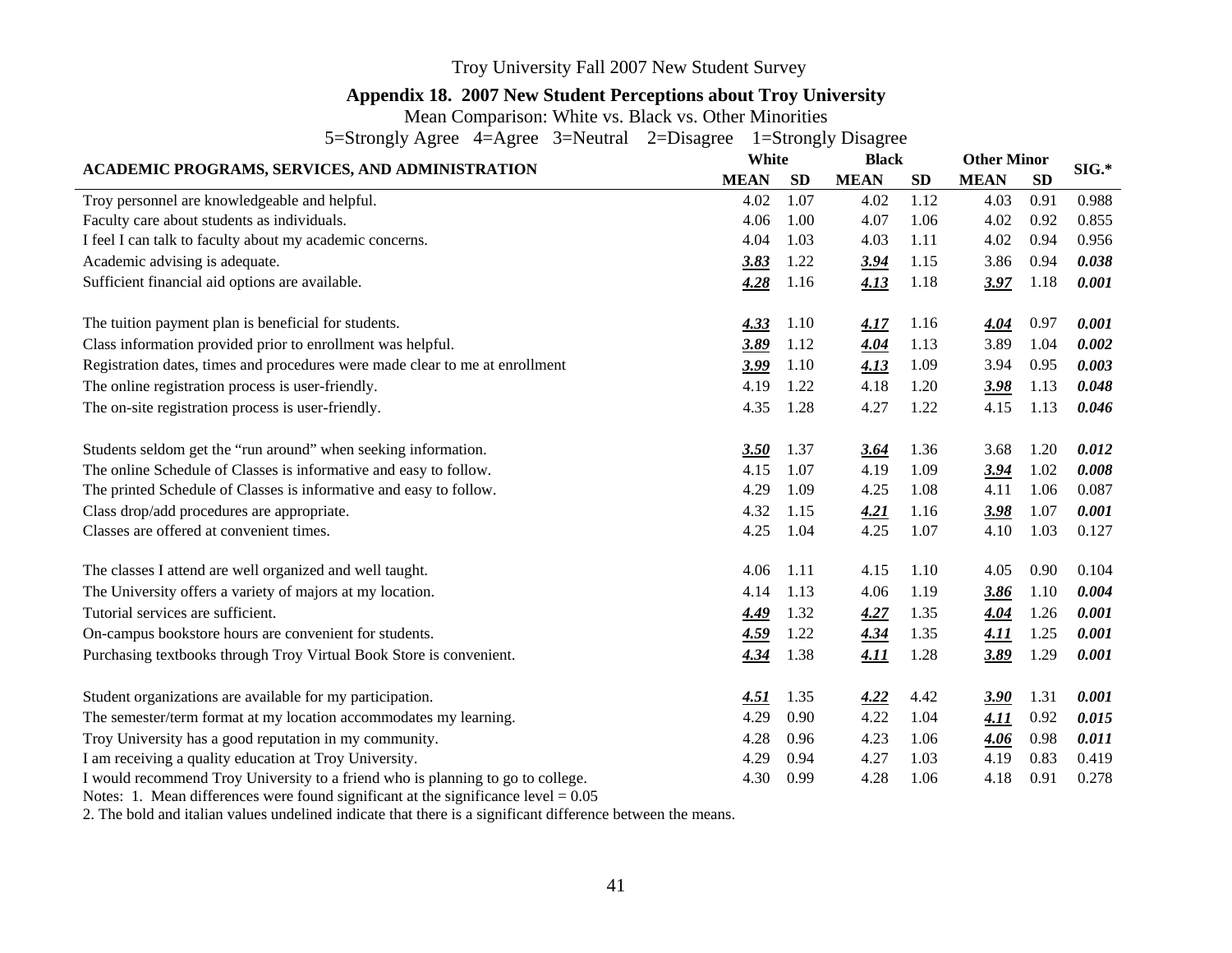#### **Appendix 19. 2007 New Student Perceptions about Troy University**

Mean Comparison: Traditional vs. Non-Traditional

5=Strongly Agree 4=Agree 3=Neutral 2=Disagree 1=Strongly Disagree

| ACADEMIC PROGRAMS, SERVICES, AND ADMINISTRATION                                      | <b>Traditional</b> |           | <b>Non-Traditional</b> | $SIG.*$   |       |
|--------------------------------------------------------------------------------------|--------------------|-----------|------------------------|-----------|-------|
|                                                                                      | <b>MEAN</b>        | <b>SD</b> | <b>MEAN</b>            | <b>SD</b> |       |
| Troy personnel are knowledgeable and helpful.                                        | 4.08               | 0.96      | 3.98                   | 1.15      | 0.013 |
| Faculty care about students as individuals.                                          | 4.08               | 0.91      | 4.04                   | 1.08      | 0.358 |
| I feel I can talk to faculty about my academic concerns.                             | 4.06               | 0.96      | 4.02                   | 1.10      | 0.243 |
| Academic advising is adequate.                                                       | 3.96               | 1.02      | 3.83                   | 1.24      | 0.006 |
| Sufficient financial aid options are available.                                      | 4.10               | 1.10      | 4.24                   | 1.21      | 0.002 |
| The tuition payment plan is beneficial for students.                                 | 4.18               | 1.01      | 4.27                   | 1.18      | 0.024 |
| Class information provided prior to enrollment was helpful.                          | 3.91               | 1.01      | 3.97                   | 1.17      | 0.131 |
| Registration dates, times and procedures were made clear to me prior to enrollment.  | 4.00               | 1.02      | 4.06                   | 1.13      | 0.217 |
| The online registration process is user-friendly.                                    | 4.22               | 1.15      | 4.15                   | 1.24      | 0.14  |
| The on-site registration process is user-friendly.                                   | 4.24               | 1.12      | 4.33                   | 1.31      | 0.061 |
| Students seldom get the "run around" when seeking information.                       | 3.57               | 1.29      | 3.56                   | 1.39      | 0.899 |
| The online Schedule of Classes is informative and easy to follow.                    | 4.16               | 1.07      | 4.14                   | 1.08      | 0.708 |
| The printed Schedule of Classes is informative and easy to follow.                   | 4.20               | 0.97      | 4.29                   | 1.13      | 0.035 |
| Class drop/add procedures are appropriate.                                           | 4.24               | 1.08      | 4.25                   | 1.19      | 0.747 |
| Classes are offered at convenient times.                                             | 4.14               | 0.96      | 4.28                   | 1.09      | 0.001 |
| The classes I attend are well organized and well taught.                             | 4.11               | 0.97      | 4.08                   | 1.15      | 0.416 |
| The University offers a variety of majors at my location.                            | 4.09               | 1.07      | 4.07                   | 1.20      | 0.572 |
| Tutorial services are sufficient.                                                    | 4.35               | 1.21      | 4.37                   | 1.39      | 0.623 |
| On-campus bookstore hours are convenient for students.                               | 4.34               | 1.11      | 4.51                   | 1.37      | 0.001 |
| Purchasing textbooks through Troy Virtual Book Store is convenient.                  | 4.29               | 1.35      | 4.17                   | 1.34      | 0.021 |
| Student organizations are available for my participation.                            | 4.30               | 1.20      | 4.36                   | 1.47      | 0.304 |
| The semester/term format at my location accommodates my learning.                    | 4.20               | 0.85      | 4.26                   | 1.02      | 0.086 |
| Troy University has a good reputation in my community.                               | 4.28               | 0.92      | 4.22                   | 1.05      | 0.124 |
| I am receiving a quality education at Troy University.                               | 4.35               | 0.85      | 4.23                   | 1.02      | 0.002 |
| I would recommend Troy University to a friend who is planning to go to college.      | 4.35               | 0.91      | 4.24                   | 1.07      | 0.006 |
| Notes: 1. Mean differences were found significant at the significance level $= 0.05$ |                    |           |                        |           |       |

2. The bold and italian values underlined indicate that there is a significant difference between the two means.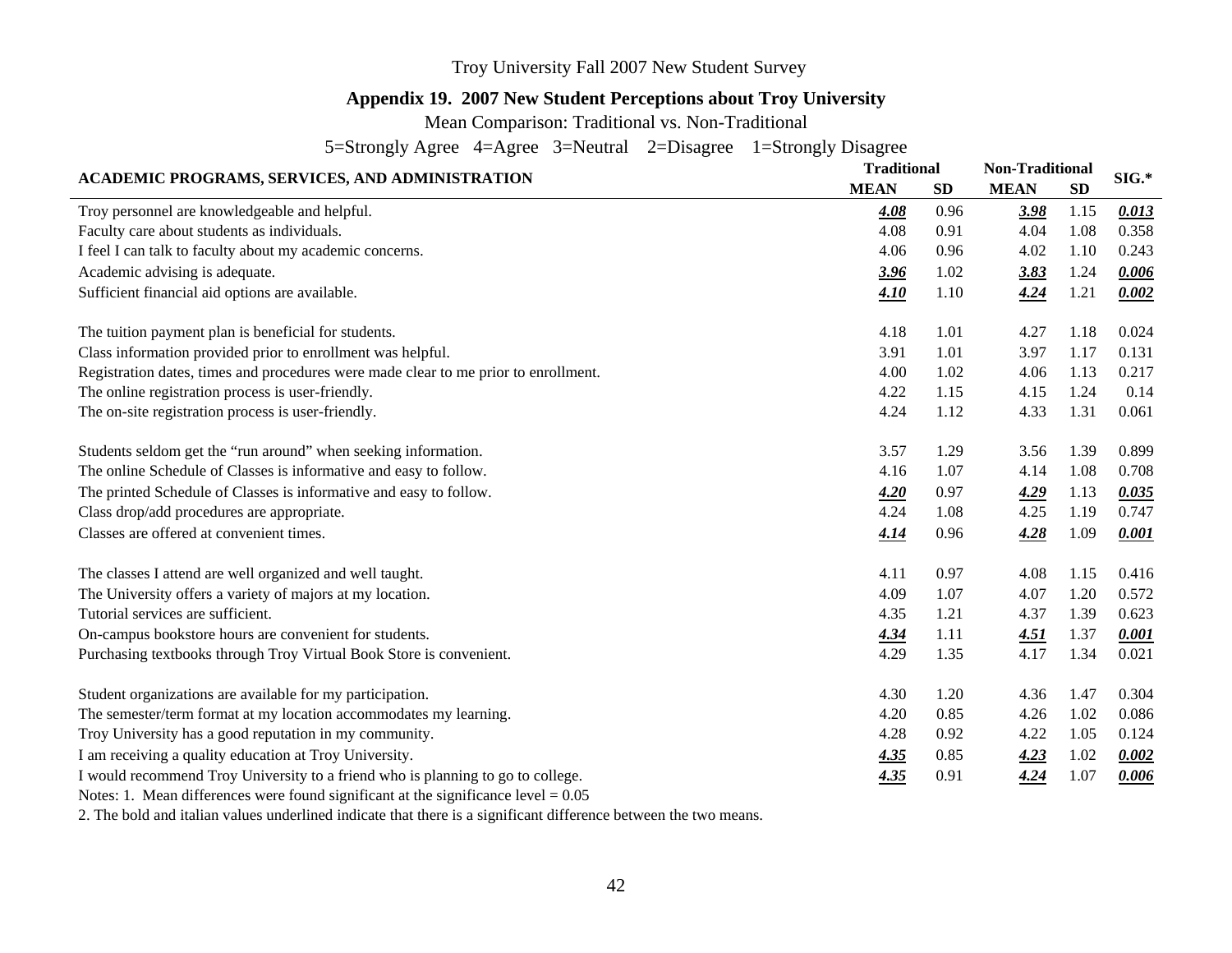#### **Appendix 20. 2--7 New Student Perceptions about Troy University**

Mean Comparison: First Choice vs. Other Choices

5=Strongly Agree 4=Agree 3=Neutral 2=Disagree 1=Strongly Disagree

| ACADEMIC PROGRAMS, SERVICES, AND ADMINISTRATION                                      |             | <b>First Choice</b> | <b>Other Choices</b> |           | $SIG.*$ |  |
|--------------------------------------------------------------------------------------|-------------|---------------------|----------------------|-----------|---------|--|
|                                                                                      | <b>MEAN</b> | <b>SD</b>           | <b>MEAN</b>          | <b>SD</b> |         |  |
| Troy personnel are knowledgeable and helpful.                                        | 4.05        | 1.09                | 3.89                 | 1.09      | 0.001   |  |
| Faculty care about students as individuals.                                          | 4.09        | 1.02                | 3.94                 | 1.05      | 0.001   |  |
| I feel I can talk to faculty about my academic concerns.                             | 4.06        | 1.05                | 3.95                 | 1.08      | 0.014   |  |
| Academic advising is adequate.                                                       | 3.9         | 1.18                | 3.78                 | 1.17      | 0.021   |  |
| Sufficient financial aid options are available.                                      | 4.22        | 1.17                | 4.08                 | 1.20      | 0.006   |  |
| The tuition payment plan is beneficial for students.                                 | 4.26        | 1.11                | <u>4.16</u>          | 1.16      | 0.037   |  |
| Class information provided prior to enrollment was helpful                           | 3.99        | 1.11                | 3.84                 | 1.14      | 0.002   |  |
| Registration dates, times and procedures were made clear to me prior to enrollment   | 4.07        | 1.07                | 3.95                 | 1.13      | 0.015   |  |
| The online registration process is user-friendly.                                    | 4.2         | 1.21                | 4.08                 | 1.20      | 0.019   |  |
| The on-site registration process is user-friendly.                                   | 4.32        | 1.24                | 4.23                 | 1.26      | 0.128   |  |
|                                                                                      |             |                     |                      |           |         |  |
| Students seldom get the "run around" when seeking information.                       | 3.59        | 1.36                | 3.45                 | 1.34      | 0.014   |  |
| The online Schedule of Classes is informative and easy to follow.                    | 4.17        | 1.07                | 4.06                 | 1.09      | 0.014   |  |
| The printed Schedule of Classes is informative and easy to follow.                   | 4.27        | 1.07                | 4.21                 | 1.12      | 0.249   |  |
| Class drop/add procedures are appropriate.                                           | 4.25        | 1.14                | 4.21                 | 1.17      | 0.427   |  |
| Classes are offered at convenient times.                                             | 4.24        | 1.05                | 4.20                 | 1.05      | 0.424   |  |
| The classes I attend are well organized and well taught.                             | 4.12        | 1.09                | 4.01                 | 1.10      | 0.023   |  |
| The University offers a variety of majors at my location.                            | 4.1         | 1.13                | 3.99                 | 1.21      | 0.022   |  |
| Tutorial services are sufficient.                                                    | 4.39        | 1.31                | 4.27                 | 1.39      | 0.059   |  |
| On-campus bookstore hours are convenient for students.                               | 4.46        | 1.28                | 4.39                 | 1.32      | 0.249   |  |
| Purchasing textbooks through Troy Virtual Book Store is convenient.                  | 4.23        | 1.33                | 4.12                 | 1.38      | 0.071   |  |
|                                                                                      | 4.33        |                     |                      |           |         |  |
| Student organizations are available for my participation.                            |             | 1.39                | 4.32                 | 1.39      | 0.916   |  |
| The semester/term format at my location accommodates my learning.                    | 4.27        | 0.96                | 4.16                 | 0.97      | 0.017   |  |
| Troy University has a good reputation in my community.                               | 4.27        | 1.00                | 4.15                 | 1.03      | 0.011   |  |
| I am receiving a quality education at Troy University.                               | 4.29        | 0.97                | 4.2                  | 0.98      | 0.025   |  |
| I would recommend Troy University to a friend who is planning to go to college.      | 4.31        | 1.00                | 4.17                 | 1.06      | 0.002   |  |
| Notes: 1. Mean differences were found significant at the significance level $= 0.05$ |             |                     |                      |           |         |  |

2. The bold and italian values undelined indicate that there is a significant difference between the two means.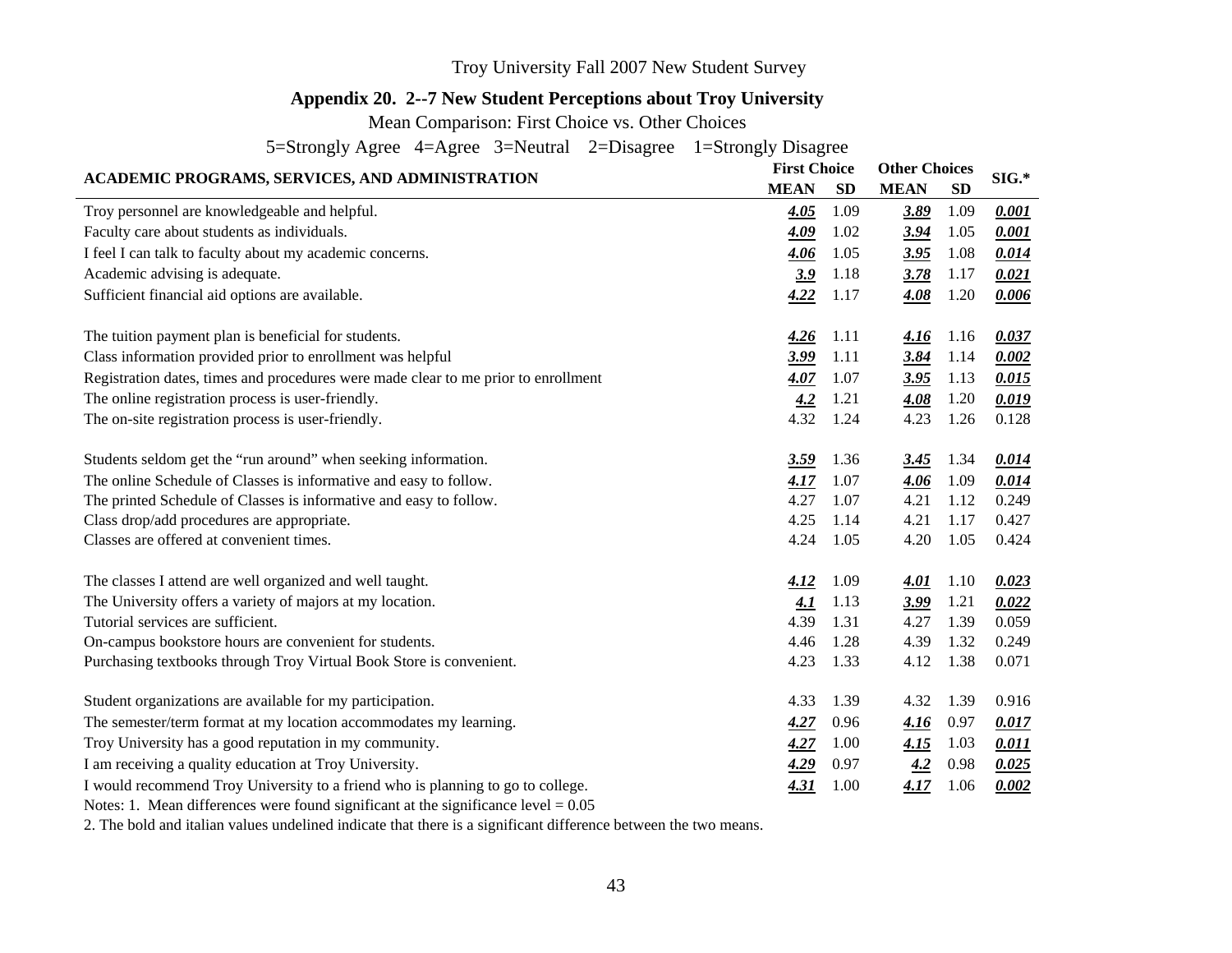# **Frequencies by Campus**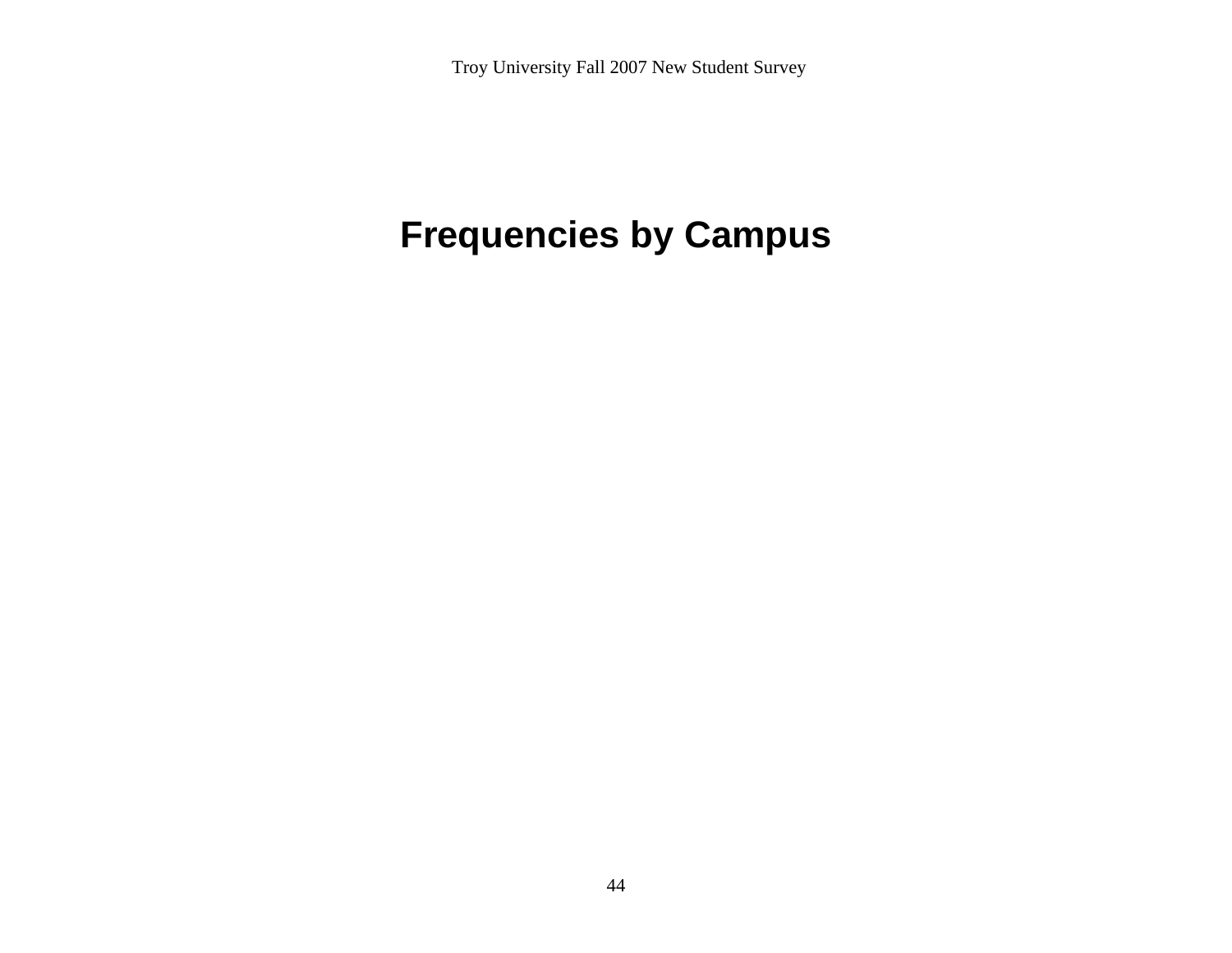# **Appendix 21. Troy University Fall 2007 New Student Survey Responses - Dothan**

# **Frequency Table**

|       | Gender |           |         |               |                       |  |  |  |  |  |  |
|-------|--------|-----------|---------|---------------|-----------------------|--|--|--|--|--|--|
|       |        | Frequency | Percent | Valid Percent | Cumulative<br>Percent |  |  |  |  |  |  |
| Valid | Female | 123       | 73.7    | 73.7          | 73.7                  |  |  |  |  |  |  |
|       | Male   | 44        | 26.3    | 26.3          | 100.0                 |  |  |  |  |  |  |
|       | Total  | 167       | 100.0   | 100.0         |                       |  |  |  |  |  |  |

|       | <b>Ethnicity</b>       |           |         |                      |                       |  |  |  |  |  |  |
|-------|------------------------|-----------|---------|----------------------|-----------------------|--|--|--|--|--|--|
|       |                        | Frequency | Percent | <b>Valid Percent</b> | Cumulative<br>Percent |  |  |  |  |  |  |
| Valid | Black, non-Hispanic    | 27        | 16.2    | 16.2                 | 16.2                  |  |  |  |  |  |  |
|       | Hispanic               |           | .6      | $.6\,$               | 16.8                  |  |  |  |  |  |  |
|       | Nonresident Alien      |           | .6      | .6                   | 17.4                  |  |  |  |  |  |  |
|       | Race/ethnicity unknown | 3         | 1.8     | 1.8                  | 19.2                  |  |  |  |  |  |  |
|       | White, non-Hispanic    | 135       | 80.8    | 80.8                 | 100.0                 |  |  |  |  |  |  |
|       | Total                  | 167       | 100.0   | 100.0                |                       |  |  |  |  |  |  |

|       |                |           |         |               | Cumulative |
|-------|----------------|-----------|---------|---------------|------------|
|       |                | Frequency | Percent | Valid Percent | Percent    |
| Valid | [Not Answered] |           | .6      | .6            | .6         |
|       | 18-19          | 28        | 16.8    | 16.8          | 17.4       |
|       | $20 - 21$      | 20        | 12.0    | 12.0          | 29.3       |
|       | $21 - 24$      | 32        | 19.2    | 19.2          | 48.5       |
|       | 25-29          | 34        | 20.4    | 20.4          | 68.9       |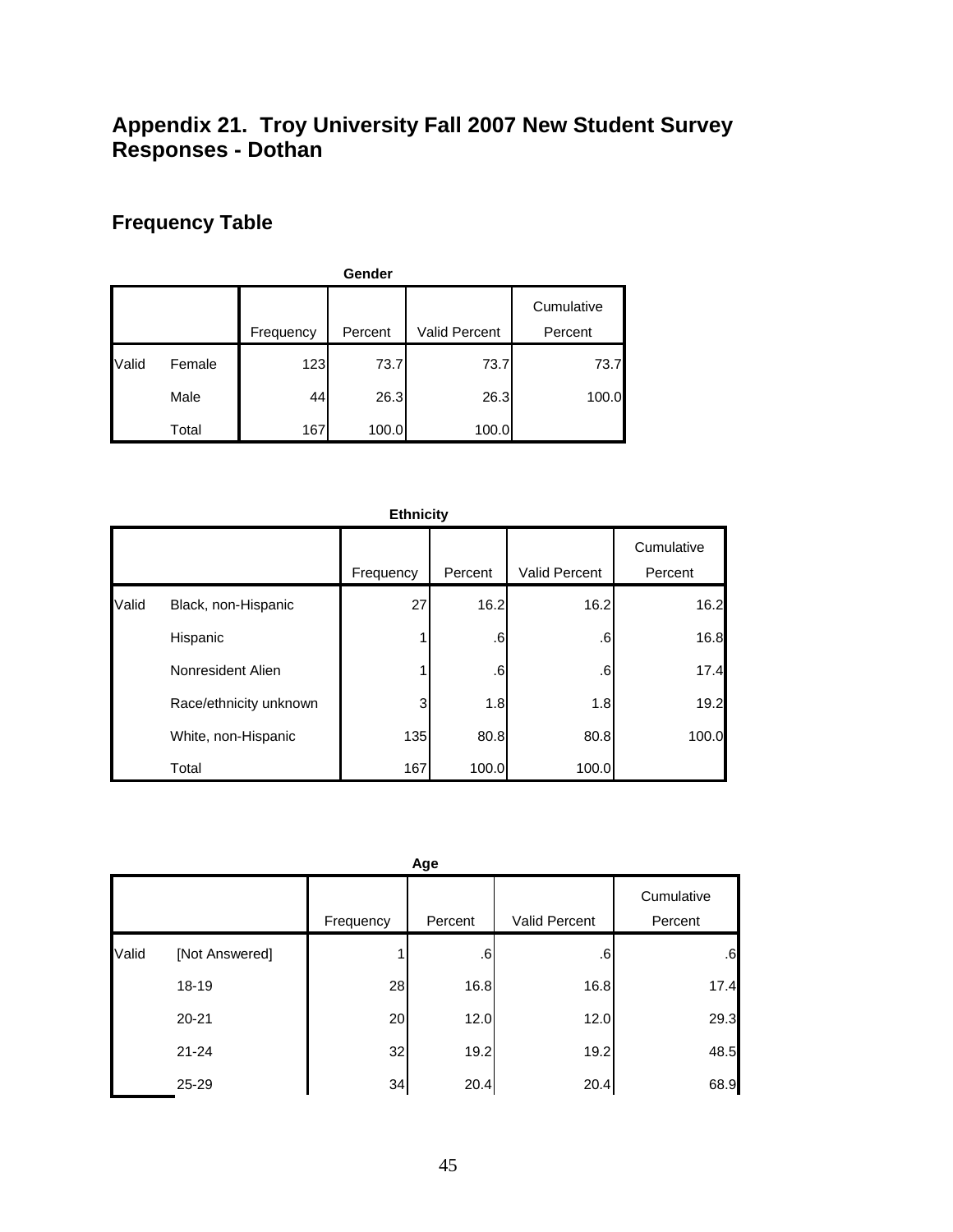| 30-34 | 17  | 10.2  | 10.2  | 79.0  |
|-------|-----|-------|-------|-------|
| 35-39 | 5   | 3.0   | 3.0   | 82.0  |
| 40-49 | 23  | 13.8  | 13.8  | 95.8  |
| 50-64 |     | 4.2   | 4.2   | 100.0 |
| Total | 167 | 100.0 | 100.0 |       |

**Campus**

|              |        |           |         |                      | Cumulative |
|--------------|--------|-----------|---------|----------------------|------------|
|              |        | Frequency | Percent | <b>Valid Percent</b> | Percent    |
| <b>Valid</b> | Dothan | 167       | 100.0   | 100.0                | 100.0      |

| пе<br>u. |
|----------|
|----------|

|       |                 | Frequency | Percent | Valid Percent | Cumulative<br>Percent |
|-------|-----------------|-----------|---------|---------------|-----------------------|
| Valid | [Not Answered]  | 131       | 78.4    | 78.4          | 78.4                  |
|       | Dothan, Alabama | 36        | 21.6    | 21.6          | 100.0                 |
|       | Total           | 167       | 100.0   | 100.0         |                       |

|       | College                            |           |         |               |                       |  |  |  |
|-------|------------------------------------|-----------|---------|---------------|-----------------------|--|--|--|
|       |                                    | Frequency | Percent | Valid Percent | Cumulative<br>Percent |  |  |  |
| Valid | [Not Answered]                     |           | 1.2     | 1.2           | 1.2                   |  |  |  |
|       | Arts & Sciences                    | 32        | 19.2    | 19.2          | 20.4                  |  |  |  |
|       | <b>Business</b>                    | 59        | 35.3    | 35.3          | 55.7                  |  |  |  |
|       | <b>Communication and Fine Arts</b> |           | .6      | .6            | 56.3                  |  |  |  |
|       | Education                          | 68        | 40.7    | 40.7          | 97.0                  |  |  |  |
|       | <b>Health and Human Services</b>   | 5         | 3.0     | 3.0           | 100.0                 |  |  |  |
|       | Total                              | 167       | 100.0   | 100.0         |                       |  |  |  |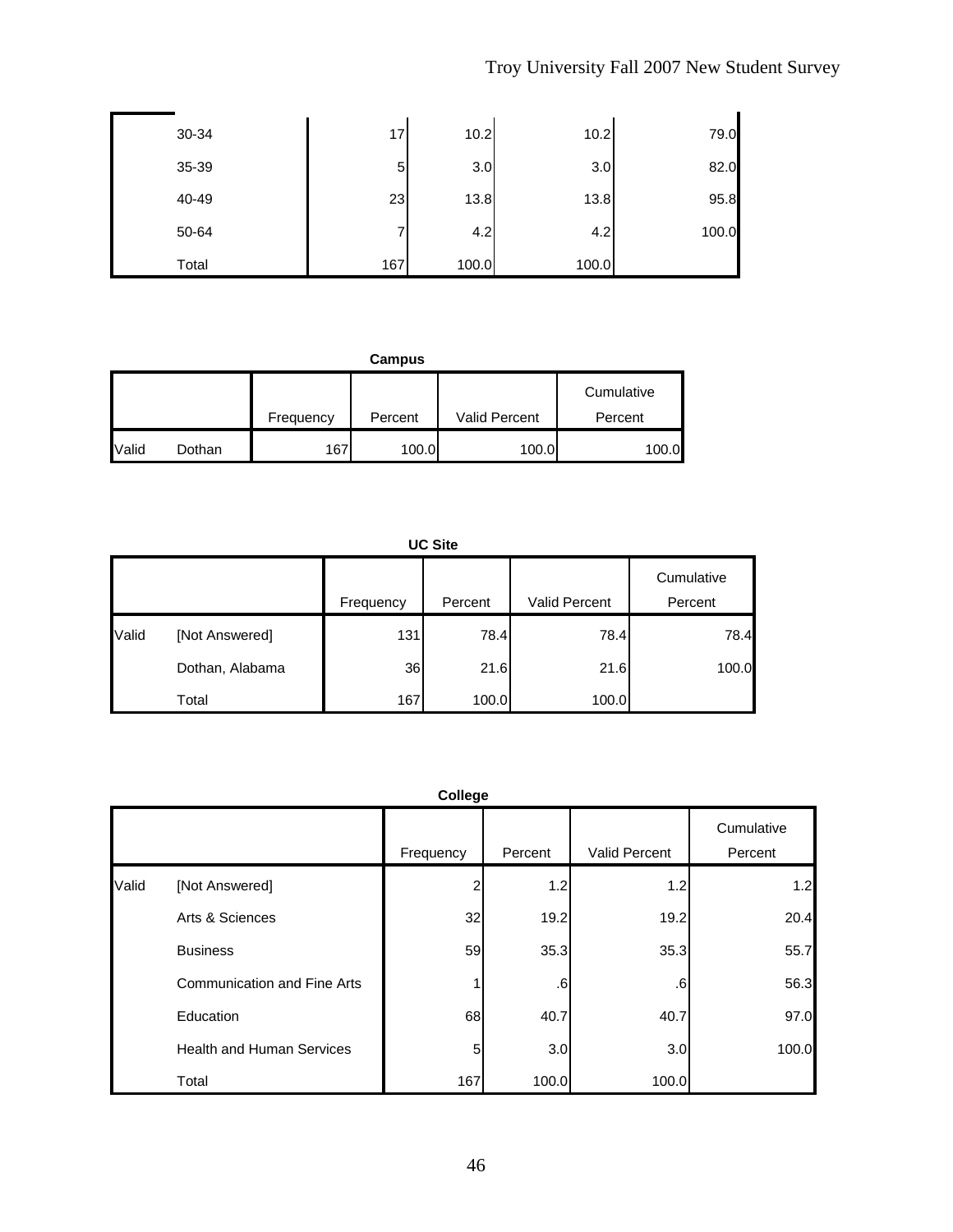|       | Degree Program              |           |         |               |                       |  |  |  |
|-------|-----------------------------|-----------|---------|---------------|-----------------------|--|--|--|
|       |                             | Frequency | Percent | Valid Percent | Cumulative<br>Percent |  |  |  |
| Valid | Associate                   | 14        | 8.4     | 8.4           | 8.4                   |  |  |  |
|       | Bachelor's                  | 120       | 71.9    | 71.9          | 80.2                  |  |  |  |
|       | <b>Education Specialist</b> |           | .6      | .6            | 80.8                  |  |  |  |
|       | Master's                    | 30        | 18.0    | 18.0          | 98.8                  |  |  |  |
|       | Other                       | 2         | 1.2     | 1.2           | 100.0                 |  |  |  |
|       | Total                       | 167       | 100.0   | 100.0         |                       |  |  |  |

|       | <b>Major</b>                       |                |           |               |                       |  |  |  |  |
|-------|------------------------------------|----------------|-----------|---------------|-----------------------|--|--|--|--|
|       |                                    | Frequency      | Percent   | Valid Percent | Cumulative<br>Percent |  |  |  |  |
| Valid | [Not Answered]                     |                | .6        | .6            | .6                    |  |  |  |  |
|       | Accounting                         | 28             | 16.8      | 16.8          | 17.4                  |  |  |  |  |
|       | <b>Applied Computer Science</b>    | 9              | 5.4       | 5.4           | 22.8                  |  |  |  |  |
|       | Biology                            | 5              | 3.0       | 3.0           | 25.7                  |  |  |  |  |
|       | <b>Biology Education</b>           | $\overline{c}$ | 1.2       | 1.2           | 26.9                  |  |  |  |  |
|       | Chemistry                          | 1              | $\cdot 6$ | $\cdot 6$     | 27.5                  |  |  |  |  |
|       | <b>Computer Science</b>            | 2              | 1.2       | 1.2           | 28.7                  |  |  |  |  |
|       | <b>Criminal Justice</b>            | 7              | 4.2       | 4.2           | 32.9                  |  |  |  |  |
|       | Early Childhood Education          | 7              | 4.2       | 4.2           | 37.1                  |  |  |  |  |
|       | <b>Elementary Education</b>        | 27             | 16.2      | 16.2          | 53.3                  |  |  |  |  |
|       | English                            | 6              | 3.6       | 3.6           | 56.9                  |  |  |  |  |
|       | English Language Arts<br>Education | 7              | 4.2       | 4.2           | 61.1                  |  |  |  |  |
|       | Finance                            | 3              | 1.8       | 1.8           | 62.9                  |  |  |  |  |
|       | <b>General Business</b>            | 9              | 5.4       | 5.4           | 68.3                  |  |  |  |  |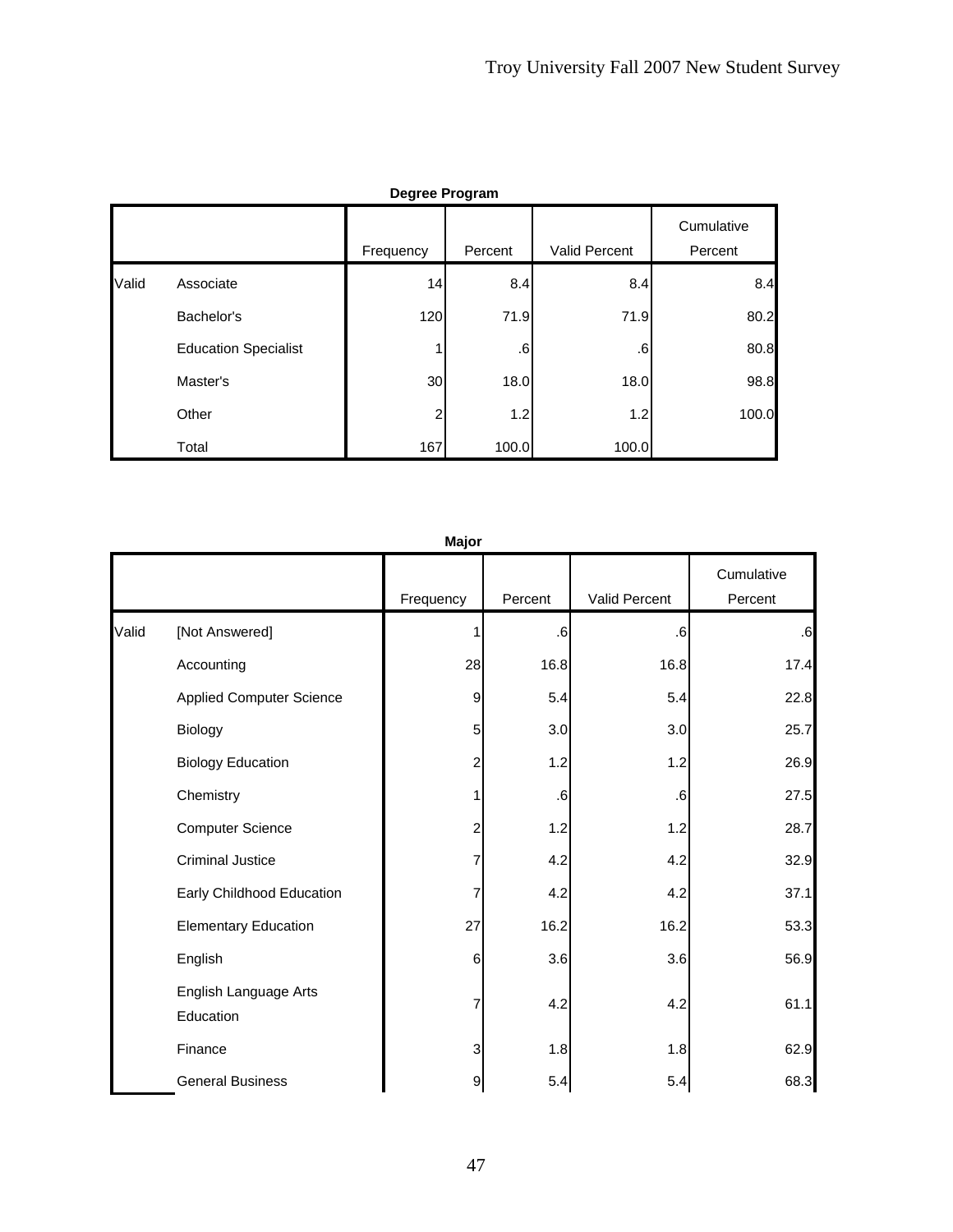|       | <b>General Education</b>                    | 8              | 4.8   | 4.8   | 73.1  |
|-------|---------------------------------------------|----------------|-------|-------|-------|
|       | History                                     | 1              | .6    | .6    | 73.7  |
|       | <b>History Education</b>                    | 5              | 3.0   | 3.0   | 76.6  |
|       | Human Resource Management                   | 8              | 4.8   | 4.8   | 81.4  |
|       | Management                                  | 3              | 1.8   | 1.8   | 83.2  |
|       | Marketing                                   | $\overline{c}$ | 1.2   | 1.2   | 84.4  |
|       | <b>Master of Business</b><br>Administration | 3              | 1.8   | 1.8   | 86.2  |
|       | <b>Mathematics</b>                          | 2              | 1.2   | 1.2   | 87.4  |
|       | Physical Education                          | 1              | .6    | .6    | 88.0  |
|       | Psychology                                  | 11             | 6.6   | 6.6   | 94.6  |
|       | <b>Public Administration</b>                | $\overline{c}$ | 1.2   | 1.2   | 95.8  |
|       | <b>Rehabilitation Counseling</b>            | 1              | .6    | .6    | 96.4  |
|       | Secondary Education                         | 2              | 1.2   | 1.2   | 97.6  |
|       | Social Science Education                    | 1              | .6    | .6    | 98.2  |
|       | Sociology                                   | 2              | 1.2   | 1.2   | 99.4  |
|       | Undecided                                   |                | .6    | .6    | 100.0 |
| Total |                                             | 167            | 100.0 | 100.0 |       |

**Choice**

|       |                | Frequency | Percent | Valid Percent | Cumulative<br>Percent |
|-------|----------------|-----------|---------|---------------|-----------------------|
| Valid | W              |           | .6      | .6            | $.6\,$                |
|       | [Not Answered] | 3         | 1.8     | 1.8           | 2.4                   |
|       | First choice   | 139       | 83.2    | 83.2          | 85.6                  |
|       | Second choice  | 22        | 13.2    | 13.2          | 98.8                  |
|       | Third choice   | 2         | 1.2     | 1.2           | 100.0                 |
|       | Total          | 167       | 100.0   | 100.0         |                       |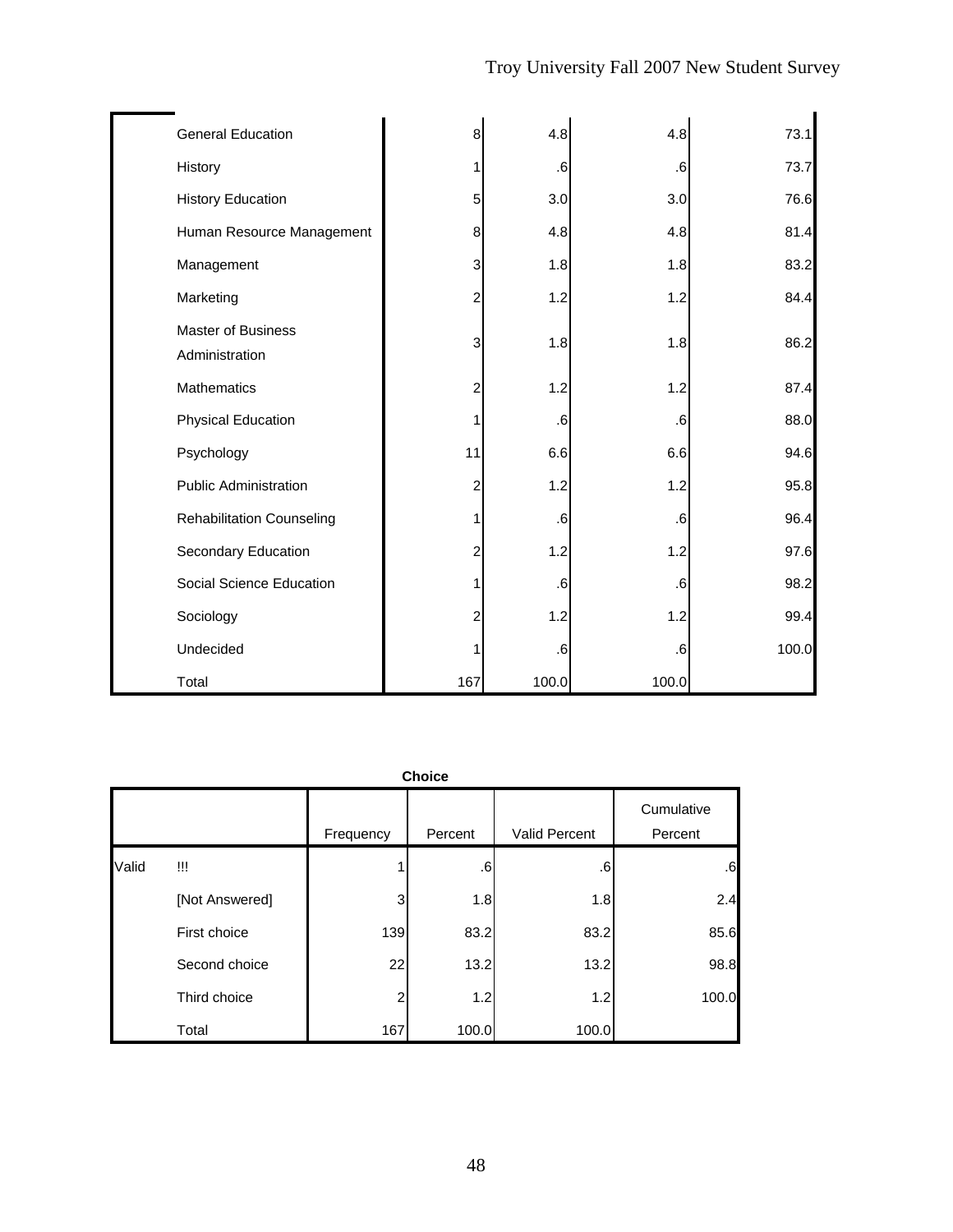| <b>Visit Campus?</b> |                |           |         |               |                       |  |  |  |
|----------------------|----------------|-----------|---------|---------------|-----------------------|--|--|--|
|                      |                | Frequency | Percent | Valid Percent | Cumulative<br>Percent |  |  |  |
| Valid                | $\mathbf{III}$ |           | .6      | .6            | .6                    |  |  |  |
|                      | [Not Answered] | 1         | .6      | .6            | 1.2                   |  |  |  |
|                      | No             | 70        | 41.9    | 41.9          | 43.1                  |  |  |  |
|                      | Yes            | 95        | 56.9    | 56.9          | 100.0                 |  |  |  |
|                      | Total          | 167       | 100.0   | 100.0         |                       |  |  |  |

|       |                          | Frequency | Percent | Valid Percent | Cumulative<br>Percent |
|-------|--------------------------|-----------|---------|---------------|-----------------------|
| Valid | !!!                      |           | .6      | .6            | .6                    |
|       | [Not Selected]           | 89        | 53.3    | 53.3          | 53.9                  |
|       | Good academic repulation | 77        | 46.1    | 46.1          | 100.0                 |
|       | Total                    | 167       | 100.0   | 100.0         |                       |

### **Why Select Troy**

|       |                                          | Frequency | Percent | Valid Percent | Cumulative<br>Percent |
|-------|------------------------------------------|-----------|---------|---------------|-----------------------|
| Valid | !!!                                      |           | .6      | .6            | .6                    |
|       | [Not Selected]                           | 157       | 94.0    | 94.0          | 94.6                  |
|       | Good reputation for social<br>activities | 9         | 5.4     | 5.4           | 100.0                 |
|       | Total                                    | 167       | 100.0   | 100.0         |                       |

|           |         |                      | Cumulative |
|-----------|---------|----------------------|------------|
| Frequency | Percent | <b>Valid Percent</b> | Percent    |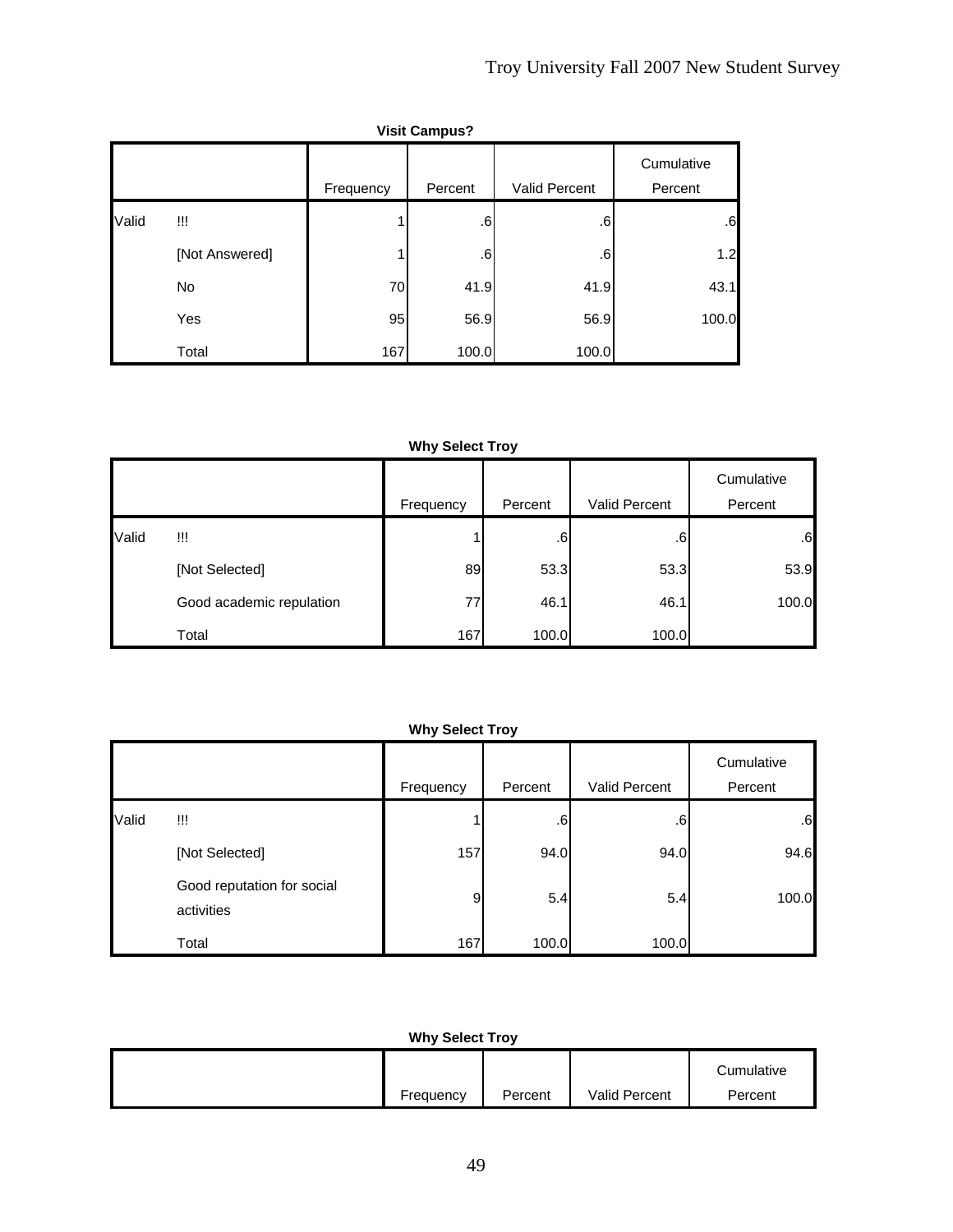| Valid | w                              |                 | .6    | .6    | .6    |
|-------|--------------------------------|-----------------|-------|-------|-------|
|       | [Not Selected]                 | 156             | 93.4  | 93.4  | 94.0  |
|       | Rankings in national magazines | 10 <sub>1</sub> | 6.0   | 6.0   | 100.0 |
|       | Total                          | 167             | 100.0 | 100.0 |       |

|       |                         | Frequency | Percent | Valid Percent | Cumulative<br>Percent |
|-------|-------------------------|-----------|---------|---------------|-----------------------|
|       |                         |           |         |               |                       |
| Valid | !!!                     |           | .6      | .6            | .6                    |
|       | [Not Selected]          | 140       | 83.8    | 83.8          | 84.4                  |
|       | Graduates get good jobs | 26        | 15.6    | 15.6          | 100.0                 |
|       | Total                   | 167       | 100.0   | 100.0         |                       |

**Why Select Troy**

|       |                | Frequency | Percent | Valid Percent | Cumulative<br>Percent |
|-------|----------------|-----------|---------|---------------|-----------------------|
| Valid | !!!            |           | .6      | .6            | .6                    |
|       |                |           |         |               |                       |
|       | [Not Selected] | 110       | 65.9    | 65.9          | 66.5                  |
|       | Size of campus | 56        | 33.5    | 33.5          | 100.0                 |
|       | Total          | 167       | 100.0   | 100.0         |                       |

**Why Select Troy**

|       |                |           |         |               | Cumulative |
|-------|----------------|-----------|---------|---------------|------------|
|       |                | Frequency | Percent | Valid Percent | Percent    |
| Valid | w              |           | $.6\,$  | .6            | .6         |
|       | [Not Selected] | 12        | 7.2     | 7.2           | 7.8        |
|       | Location       | 154       | 92.2    | 92.2          | 100.0      |
|       | Total          | 167       | 100.0   | 100.0         |            |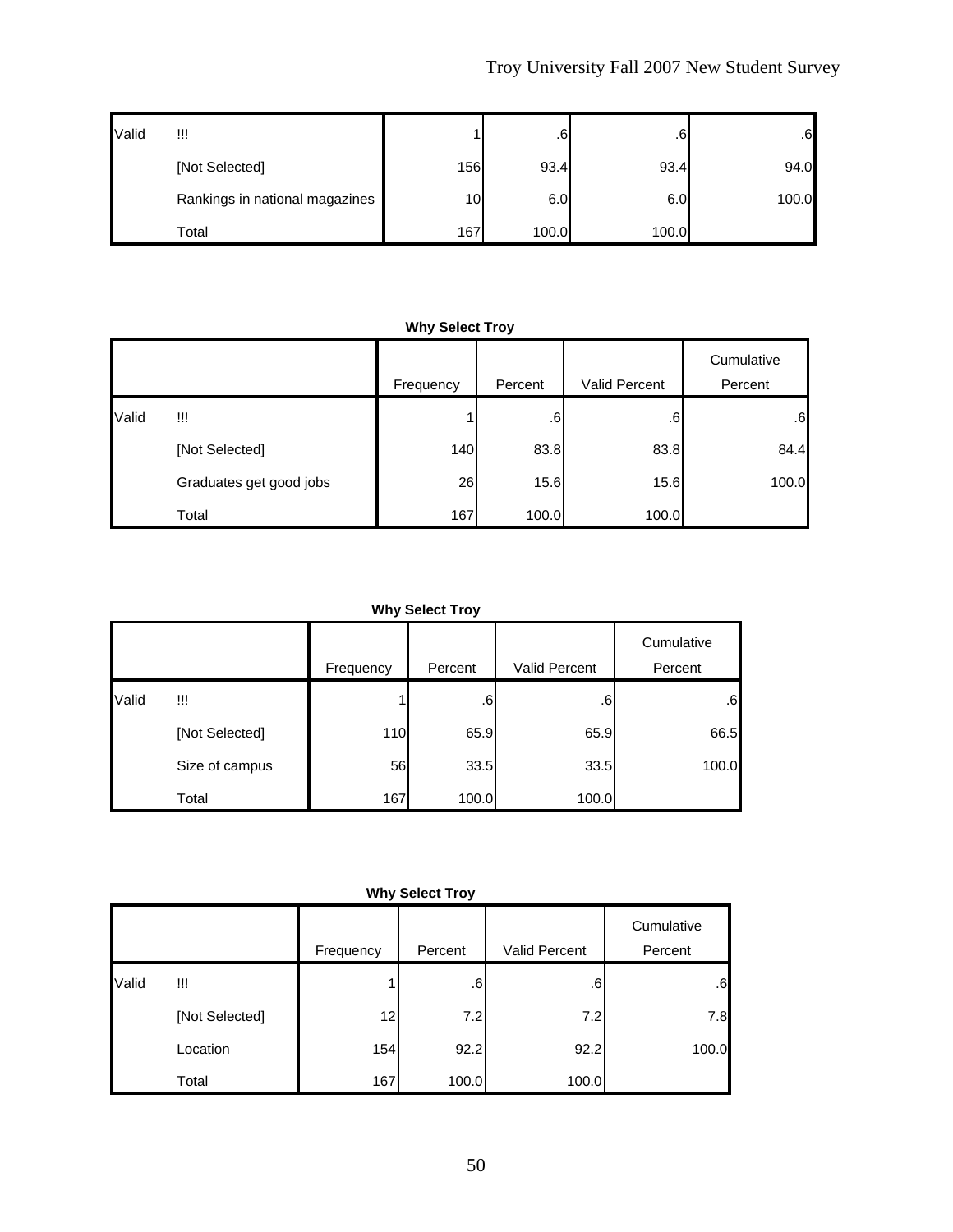|       | <b>Why Select Troy</b> |           |         |                      |                       |  |  |  |
|-------|------------------------|-----------|---------|----------------------|-----------------------|--|--|--|
|       |                        | Frequency | Percent | <b>Valid Percent</b> | Cumulative<br>Percent |  |  |  |
| Valid | Ш                      |           | .6      | .6                   | .6                    |  |  |  |
|       | [Not Selected]         | 105       | 62.9    | 62.9                 | 63.5                  |  |  |  |
|       | Affordability          | 61        | 36.5    | 36.5                 | 100.0                 |  |  |  |
|       | Total                  | 167       | 100.0   | 100.0                |                       |  |  |  |

|       |                               | Frequency | Percent | Valid Percent | Cumulative<br>Percent |
|-------|-------------------------------|-----------|---------|---------------|-----------------------|
| Valid | !!!                           |           | .6      | .6            | .6                    |
|       | [Not Selected]                | 119       | 71.3    | 71.3          | 71.9                  |
|       | Availability of financial aid | 47        | 28.1    | 28.1          | 100.0                 |
|       | Total                         | 167       | 100.0   | 100.0         |                       |

# **Why Select Troy**

|       |                     | Frequency | Percent      | Valid Percent | Cumulative<br>Percent |
|-------|---------------------|-----------|--------------|---------------|-----------------------|
| Valid | !!!                 |           | $.6^{\circ}$ | .6            | .6                    |
|       | [Not Selected]      | 146       | 87.4         | 87.4          | 88.0                  |
|       | Admission standards | 20        | 12.0         | 12.0          | 100.0                 |
|       | Total               | 167       | 100.0        | 100.0         |                       |

|           |         |                      | Cumulative |
|-----------|---------|----------------------|------------|
| Frequency | Percent | <b>Valid Percent</b> | Percent    |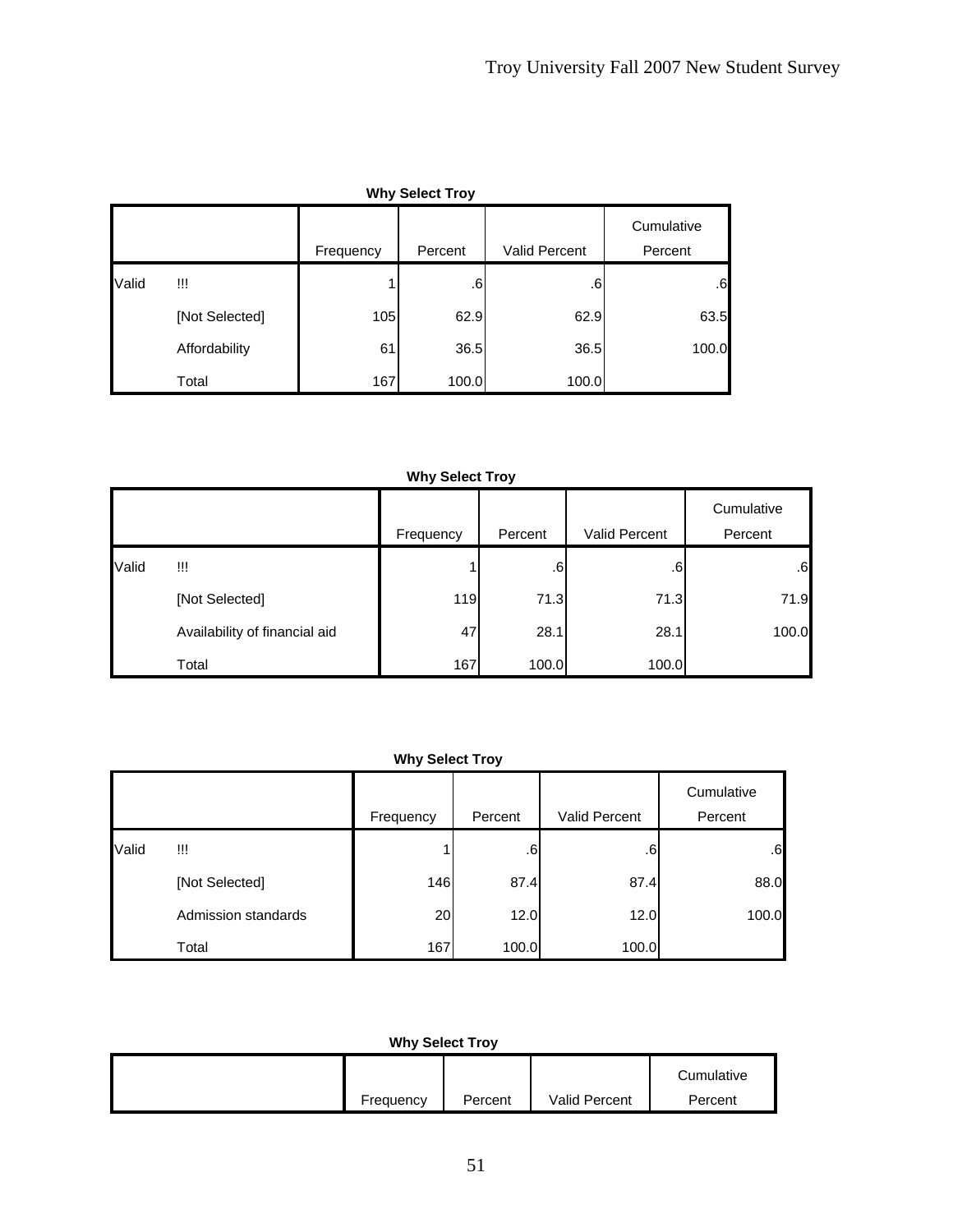| Valid | Ш                 |     | .6    | .6    | $.6\,$ |
|-------|-------------------|-----|-------|-------|--------|
|       | [Not Selected]    | 118 | 70.7  | 70.7  | 71.3   |
|       | Academic programs | 48  | 28.7  | 28.7  | 100.0  |
|       | Total             | 167 | 100.0 | 100.0 |        |

**Why Select Troy**

|       |                         |           |              |               | Cumulative |
|-------|-------------------------|-----------|--------------|---------------|------------|
|       |                         | Frequency | Percent      | Valid Percent | Percent    |
| Valid | w                       |           | $.6^{\circ}$ | .6            | .6         |
|       | [Not Selected]          | 96        | 57.5         | 57.5          | 58.1       |
|       | Flexibility of schedule | 70        | 41.9         | 41.9          | 100.0      |
|       | Total                   | 167       | 100.0        | 100.0         |            |

**Why Select Troy**

|       |                   | Frequency | Percent      | Valid Percent | Cumulative<br>Percent |
|-------|-------------------|-----------|--------------|---------------|-----------------------|
| Valid | w                 |           | $.6^{\circ}$ | .6            | .6                    |
|       | [Not Selected]    | 159       | 95.2         | 95.2          | 95.8                  |
|       | Social atmosphere |           | 4.2          | 4.2           | 100.0                 |
|       | Total             | 167       | 100.0        | 100.0         |                       |

**Why Select Troy**

|       |                           | Frequency | Percent | Valid Percent | Cumulative<br>Percent |
|-------|---------------------------|-----------|---------|---------------|-----------------------|
| Valid | W                         |           | .6      | $.6^{\circ}$  | .6                    |
|       | [Not Selected]            | 156       | 93.4    | 93.4          | 94.0                  |
|       | Diversity of student body | 10        | 6.0     | 6.0           | 100.0                 |
|       | Total                     | 167       | 100.0   | 100.0         |                       |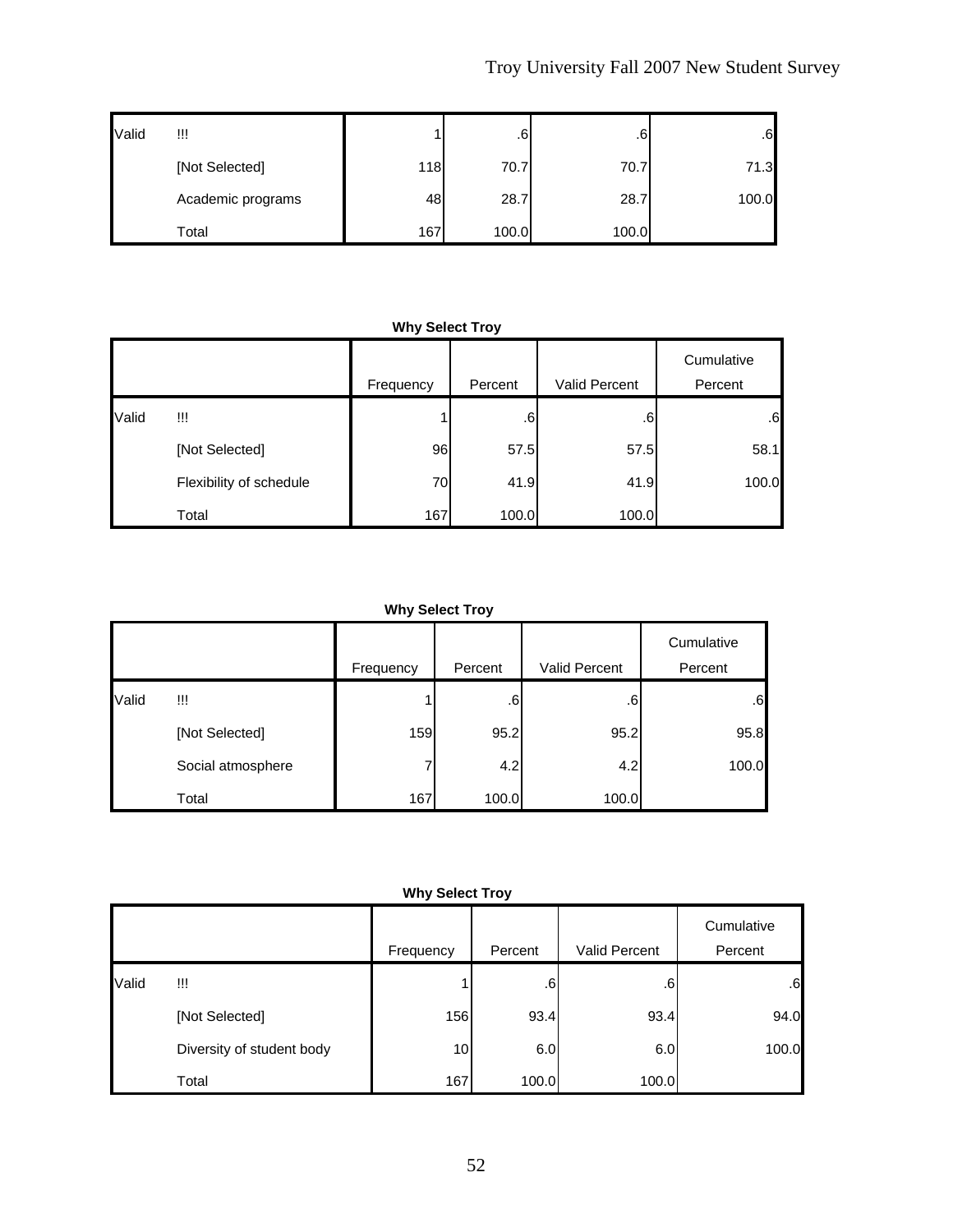|       | <b>Why Select Troy</b> |           |         |                      |                       |  |  |  |
|-------|------------------------|-----------|---------|----------------------|-----------------------|--|--|--|
|       |                        | Frequency | Percent | <b>Valid Percent</b> | Cumulative<br>Percent |  |  |  |
| Valid | w                      |           | .6      | .6                   | .6                    |  |  |  |
|       | [Not Selected]         | 165       | 98.8    | 98.8                 | 99.4                  |  |  |  |
|       | <b>Athletics</b>       |           | .6      | .6                   | 100.0                 |  |  |  |
|       | Total                  | 167       | 100.0   | 100.0                |                       |  |  |  |

|  | <b>Why Select Troy</b> |  |
|--|------------------------|--|
|--|------------------------|--|

|       |                                                            | Frequency | Percent         | Valid Percent | Cumulative<br>Percent |
|-------|------------------------------------------------------------|-----------|-----------------|---------------|-----------------------|
| Valid | !!!                                                        |           | .6              | .6            | .6                    |
|       | [Not Selected]                                             | 165       | 98.8            | 98.8          | 99.4                  |
|       | Performing arts (band, collegiate<br>singers, drama, etc.) |           | .6 <sub>1</sub> | .6            | 100.0                 |
|       | Total                                                      | 167       | 100.0           | 100.0         |                       |

|  | Why Select Troy |  |
|--|-----------------|--|
|--|-----------------|--|

|       |                                            | Frequency | Percent | Valid Percent | Cumulative<br>Percent |
|-------|--------------------------------------------|-----------|---------|---------------|-----------------------|
| Valid | !!!                                        |           | .6      | .6            | .6                    |
|       | [Not Selected]                             | 163       | 97.6    | 97.6          | 98.2                  |
|       | Recommendation of high school<br>counselor | 3         | 1.8     | 1.8           | 100.0                 |
|       | Total                                      | 167       | 100.0   | 100.0         |                       |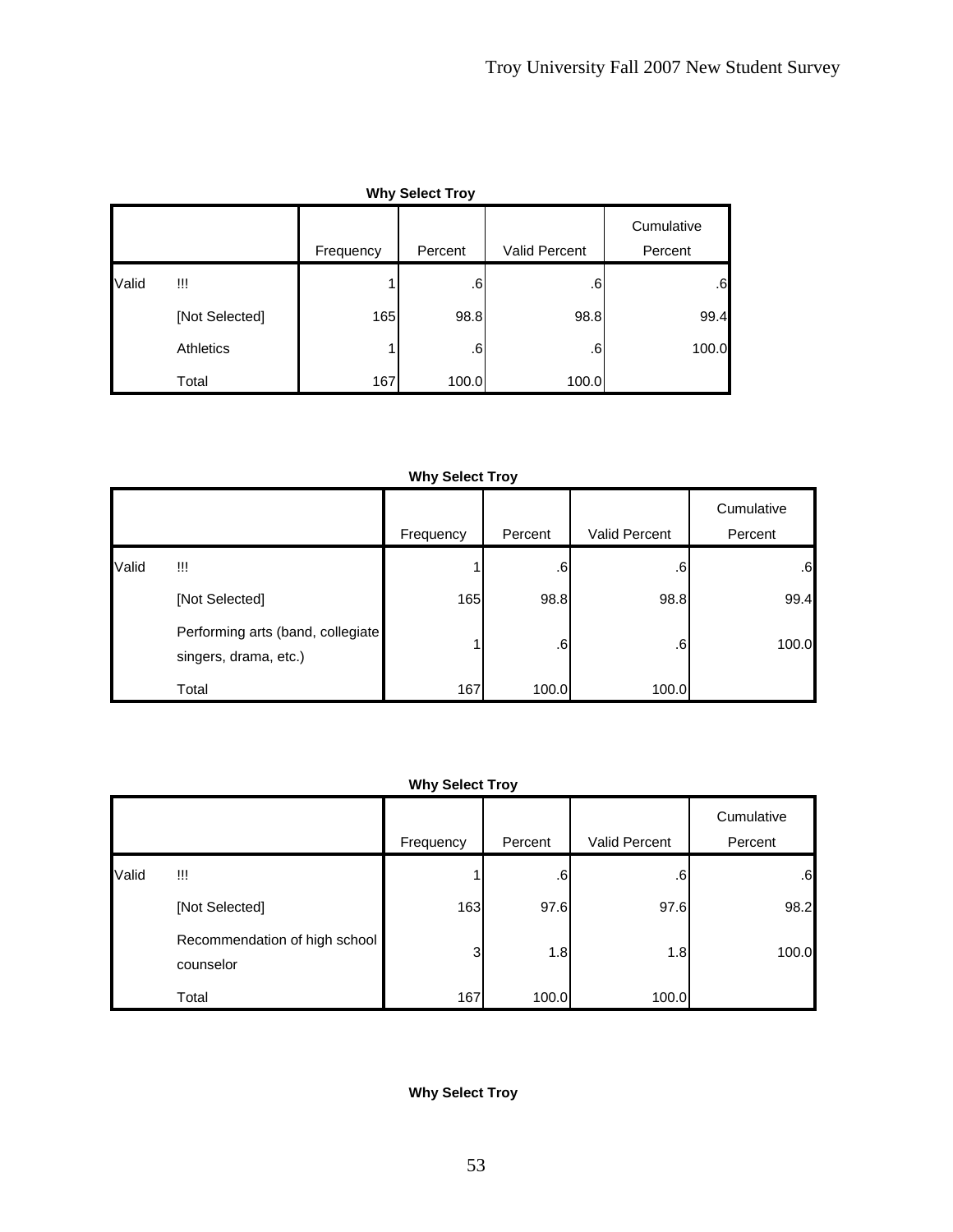|       |                                        | Frequency | Percent | Valid Percent | Cumulative<br>Percent |
|-------|----------------------------------------|-----------|---------|---------------|-----------------------|
| Valid | $\mathbf{III}$                         |           | .6      | $.6^{\circ}$  | .6                    |
|       | [Not Selected]                         | 161       | 96.4    | 96.4          | 97.0                  |
|       | Recommendation of college<br>counselor | 5         | 3.0     | 3.0           | 100.0                 |
|       | Total                                  | 167       | 100.0   | 100.0         |                       |

|       |                         | Frequency | Percent | Valid Percent | Cumulative<br>Percent |
|-------|-------------------------|-----------|---------|---------------|-----------------------|
| Valid | !!!                     |           | .6      | .6            | .6                    |
|       | [Not Selected]          | 143       | 85.6    | 85.6          | 86.2                  |
|       | Parents' recommendation | 23        | 13.8    | 13.8          | 100.0                 |
|       | Total                   | 167       | 100.0   | 100.0         |                       |

#### **Why Select Troy**

|       |                         | Frequency | Percent | Valid Percent | Cumulative<br>Percent |
|-------|-------------------------|-----------|---------|---------------|-----------------------|
| Valid | !!!                     |           | .6      | .6            | .6                    |
|       | [Not Selected]          | 138       | 82.6    | 82.6          | 83.2                  |
|       | Friends' recommendation | 28        | 16.8    | 16.8          | 100.0                 |
|       | Total                   | 167       | 100.0   | 100.0         |                       |

|       |                |           |         |               | Cumulative |
|-------|----------------|-----------|---------|---------------|------------|
|       |                | Frequency | Percent | Valid Percent | Percent    |
| Valid | w              |           | .61     | .6            | .6         |
|       | [Not Selected] | 157       | 94.0    | 94.0          | 94.6       |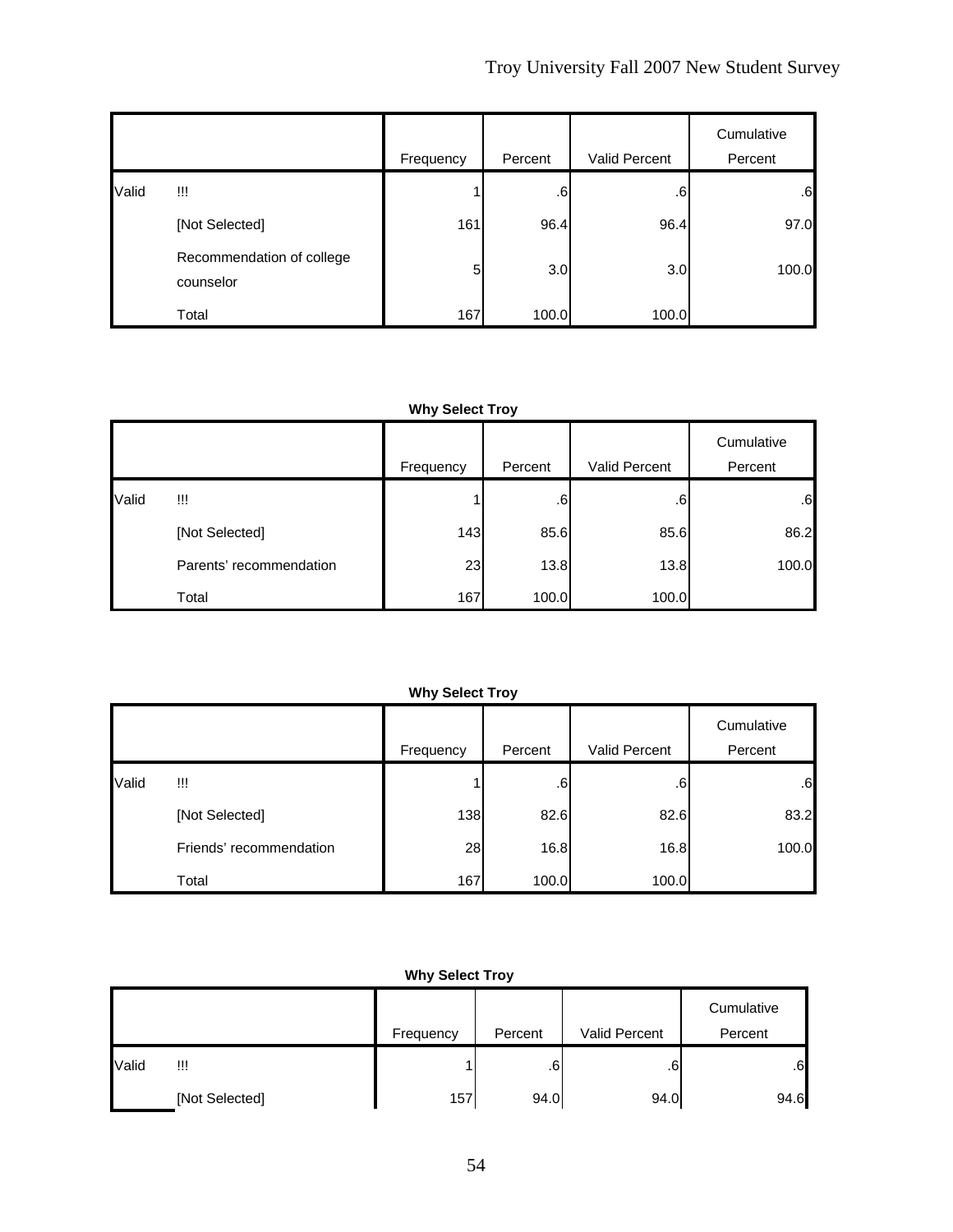| Alumni recommendation | 9   | ◡.    | 5.4   | 00.0 |
|-----------------------|-----|-------|-------|------|
| $\tau$ otal           | 167 | 100.0 | 100.0 |      |

|       |                 |                 |           |               | Cumulative |
|-------|-----------------|-----------------|-----------|---------------|------------|
|       |                 | Frequency       | Percent   | Valid Percent | Percent    |
| Valid | Ш               |                 | $6 \cdot$ | .6            | .6         |
|       | [Not Selected]  | 154             | 92.2      | 92.2          | 92.8       |
|       | Other (specify) | 12 <sub>l</sub> | 7.2       | 7.2           | 100.0      |
|       | Total           | 167             | 100.0     | 100.0         |            |

|       | Learn About Troy          |                |         |               |                       |  |  |
|-------|---------------------------|----------------|---------|---------------|-----------------------|--|--|
|       |                           | Frequency      | Percent | Valid Percent | Cumulative<br>Percent |  |  |
| Valid | [Not Answered]            | $\overline{2}$ | 1.2     | 1.2           | 1.2                   |  |  |
|       | Alumni                    | 22             | 13.2    | 13.2          | 14.4                  |  |  |
|       | Billboard                 | 5              | 3.0     | 3.0           | 17.4                  |  |  |
|       | <b>Direct Mail</b>        |                | .6      | .6            | 18.0                  |  |  |
|       | <b>Guidance Counselor</b> | 9              | 5.4     | 5.4           | 23.4                  |  |  |
|       | Internet                  | 15             | 9.0     | 9.0           | 32.3                  |  |  |
|       | Newspaper                 |                | .6      | .6            | 32.9                  |  |  |
|       | Other (Specify)           | 28             | 16.8    | 16.8          | 49.7                  |  |  |
|       | Television                | 4              | 2.4     | 2.4           | 52.1                  |  |  |
|       | Word of mouth             | 80             | 47.9    | 47.9          | 100.0                 |  |  |
|       | Total                     | 167            | 100.0   | 100.0         |                       |  |  |

### **Learn About Troy**

#### **Registration Info**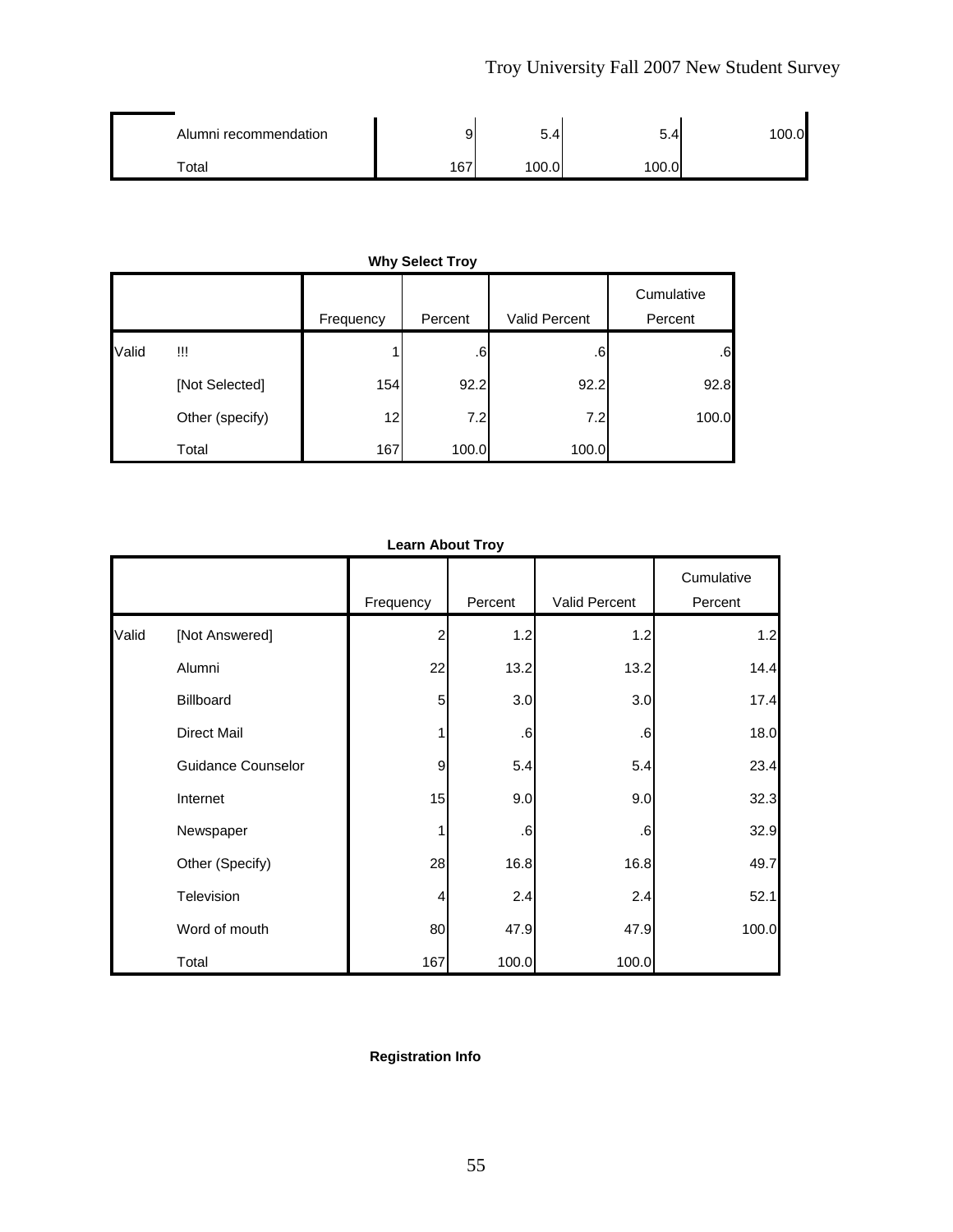|       |                    | Frequency      | Percent   | Valid Percent | Cumulative<br>Percent |
|-------|--------------------|----------------|-----------|---------------|-----------------------|
| Valid | Ш                  |                | $\cdot 6$ | .6            | .6                    |
|       | [Not Answered]     | 1              | .6        | .6            | 1.2                   |
|       | Billboard          | 11             | 6.6       | 6.6           | 7.8                   |
|       | <b>Direct Mail</b> | 27             | 16.2      | 16.2          | 24.0                  |
|       | Internet           | 62             | 37.1      | 37.1          | 61.1                  |
|       | Newspaper          | $\overline{c}$ | 1.2       | 1.2           | 62.3                  |
|       | Other (Specify)    | 20             | 12.0      | 12.0          | 74.3                  |
|       | Radio              | 3              | 1.8       | 1.8           | 76.0                  |
|       | Television         | 3              | 1.8       | 1.8           | 77.8                  |
|       | Word of mouth      | 37             | 22.2      | 22.2          | 100.0                 |
|       | Total              | 167            | 100.0     | 100.0         |                       |

|       |                    |             | <b>Way to Advertise</b> |               |                       |
|-------|--------------------|-------------|-------------------------|---------------|-----------------------|
|       |                    | Frequency   | Percent                 | Valid Percent | Cumulative<br>Percent |
| Valid | Ш                  | 1           | $\cdot 6$               | .6            | .6                    |
|       | [Not Answered]     | 1           | .6                      | .6            | 1.2                   |
|       | Billboard          | 6           | 3.6                     | 3.6           | 4.8                   |
|       | <b>Direct Mail</b> | 14          | 8.4                     | 8.4           | 13.2                  |
|       | Internet           | 47          | 28.1                    | 28.1          | 41.3                  |
|       | Newspaper          | 3           | 1.8                     | 1.8           | 43.1                  |
|       | Other (Specify)    | 5           | 3.0                     | 3.0           | 46.1                  |
|       | Radio              | $\mathsf g$ | 5.4                     | 5.4           | 51.5                  |
|       | Television         | 10          | 6.0                     | 6.0           | 57.5                  |
|       | Word of mouth      | 71          | 42.5                    | 42.5          | 100.0                 |
|       | Total              | 167         | 100.0                   | 100.0         |                       |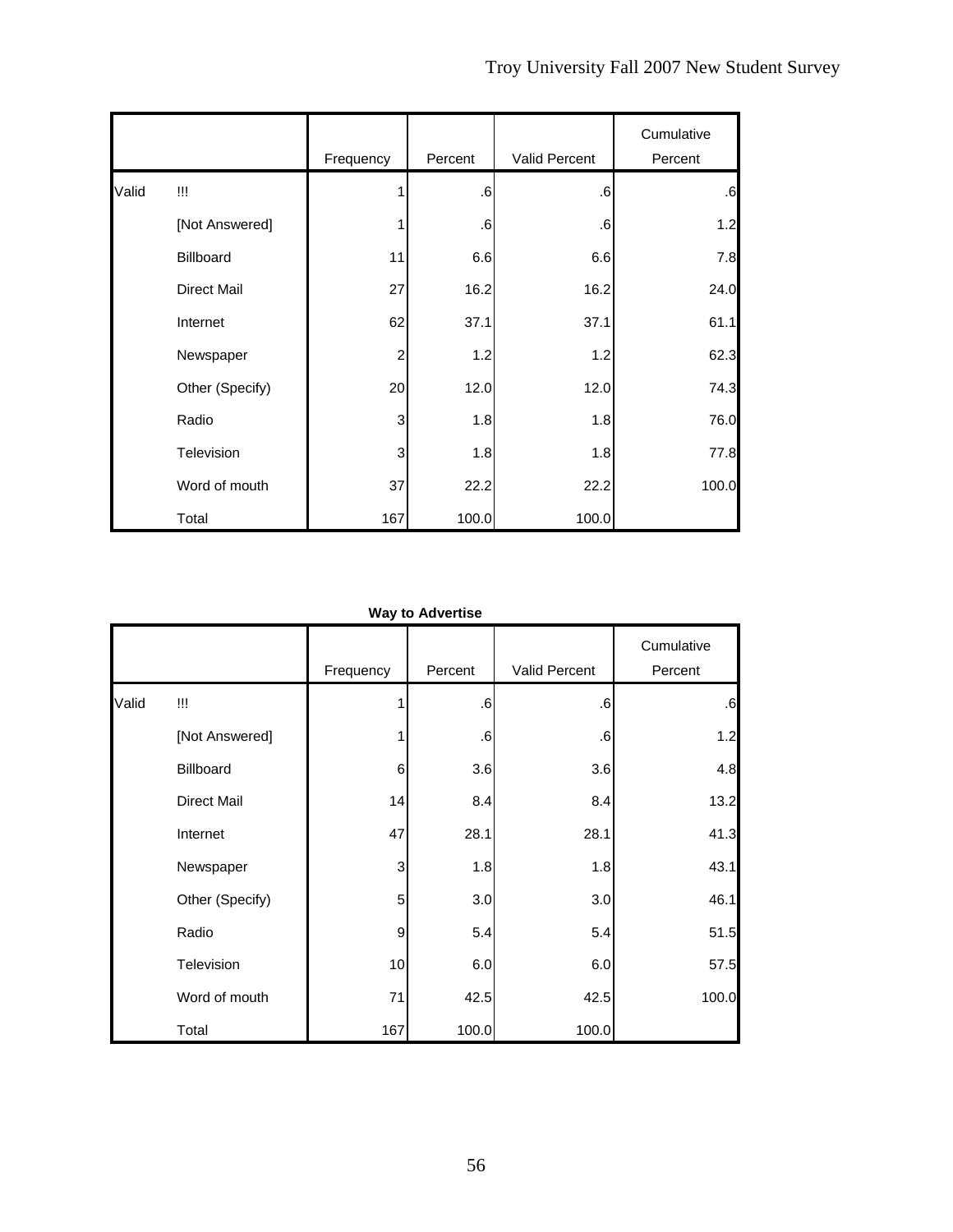|       | <b>Describe Troy</b>     |           |         |                      |                       |  |  |  |  |
|-------|--------------------------|-----------|---------|----------------------|-----------------------|--|--|--|--|
|       |                          | Frequency | Percent | <b>Valid Percent</b> | Cumulative<br>Percent |  |  |  |  |
| Valid | $\mathbf{III}$           |           | .6      | .6 <sub>1</sub>      | .6                    |  |  |  |  |
|       | [Not Selected]           | 82        | 49.1    | 49.1                 | 49.7                  |  |  |  |  |
|       | Academically challenging | 84        | 50.3    | 50.3                 | 100.0                 |  |  |  |  |
|       | Total                    | 167       | 100.0   | 100.0                |                       |  |  |  |  |

#### **Describe Troy**

|       |                |           |         |               | Cumulative |
|-------|----------------|-----------|---------|---------------|------------|
|       |                | Frequency | Percent | Valid Percent | Percent    |
| Valid | !!!            |           | .6      | .6            | $.6 \,$    |
|       | [Not Selected] | 102       | 61.1    | 61.1          | 61.7       |
|       | Caring         | 64        | 38.3    | 38.3          | 100.0      |
|       | Total          | 167       | 100.0   | 100.0         |            |

|       | <b>Describe Troy</b> |           |         |               |                       |  |  |  |
|-------|----------------------|-----------|---------|---------------|-----------------------|--|--|--|
|       |                      | Frequency | Percent | Valid Percent | Cumulative<br>Percent |  |  |  |
| Valid | w                    |           | .6      | .6            | .6                    |  |  |  |
|       | [Not Selected]       | 50        | 29.9    | 29.9          | 30.5                  |  |  |  |
|       | Convenient           | 116       | 69.5    | 69.5          | 100.0                 |  |  |  |
|       | Total                | 167       | 100.0   | 100.0         |                       |  |  |  |

|       | <b>Describe Troy</b> |           |         |                      |                       |  |  |  |
|-------|----------------------|-----------|---------|----------------------|-----------------------|--|--|--|
|       |                      | Frequency | Percent | <b>Valid Percent</b> | Cumulative<br>Percent |  |  |  |
| Valid | w                    |           | .6      | .6                   | .6                    |  |  |  |
|       | [Not Selected]       | 81        | 48.5    | 48.5                 | 49.1                  |  |  |  |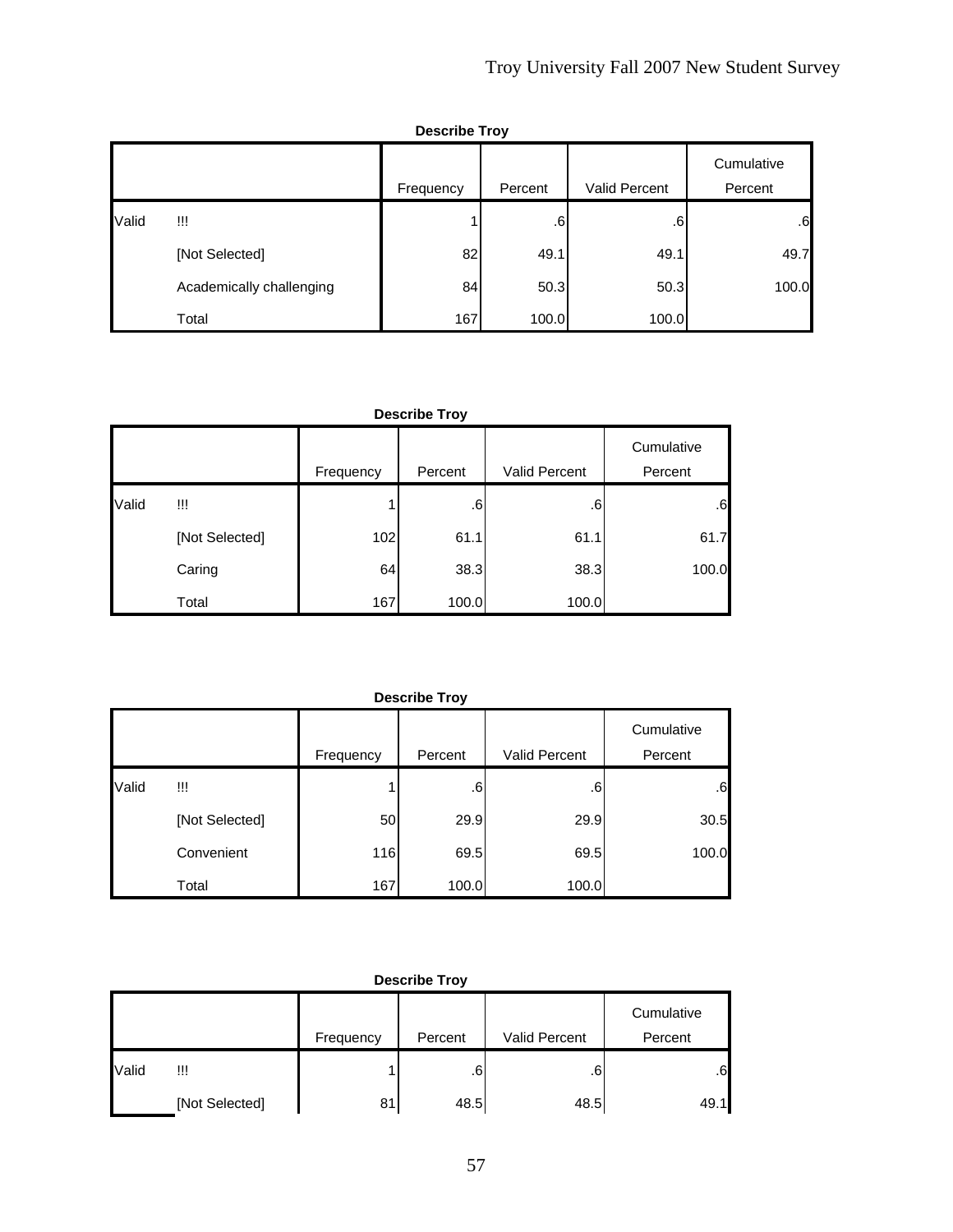| Friendly    | 85  | 50.9  | 50.9  | 100.0 |
|-------------|-----|-------|-------|-------|
| $\tau$ otal | 167 | 100.0 | 100.0 |       |

|       | <b>Describe Troy</b>     |           |         |               |                       |  |  |  |
|-------|--------------------------|-----------|---------|---------------|-----------------------|--|--|--|
|       |                          | Frequency | Percent | Valid Percent | Cumulative<br>Percent |  |  |  |
| Valid | !!!                      |           | .6      | .6            | .6                    |  |  |  |
|       | [Not Selected]           | 103       | 61.7    | 61.7          | 62.3                  |  |  |  |
|       | Good value for the price | 63        | 37.7    | 37.7          | 100.0                 |  |  |  |
|       | Total                    | 167       | 100.0   | 100.0         |                       |  |  |  |

#### **Describe Troy**

|       |                | Frequency | Percent | Valid Percent | Cumulative<br>Percent |
|-------|----------------|-----------|---------|---------------|-----------------------|
| Valid | w              |           | .6      | $6 \cdot$     | .6                    |
|       | [Not Selected] | 100       | 59.9    | 59.9          | 60.5                  |
|       | Helpful        | 66        | 39.5    | 39.5          | 100.0                 |
|       | Total          | 167       | 100.0   | 100.0         |                       |

#### **Describe Troy**

|       |                  |           |         |               | Cumulative |
|-------|------------------|-----------|---------|---------------|------------|
|       |                  | Frequency | Percent | Valid Percent | Percent    |
| Valid | w                |           | .6      | $.6^{\circ}$  | .6         |
|       | [Not Selected]   | 95        | 56.9    | 56.9          | 57.5       |
|       | Student-centered | 71        | 42.5    | 42.5          | 100.0      |
|       | Total            | 167       | 100.0   | 100.0         |            |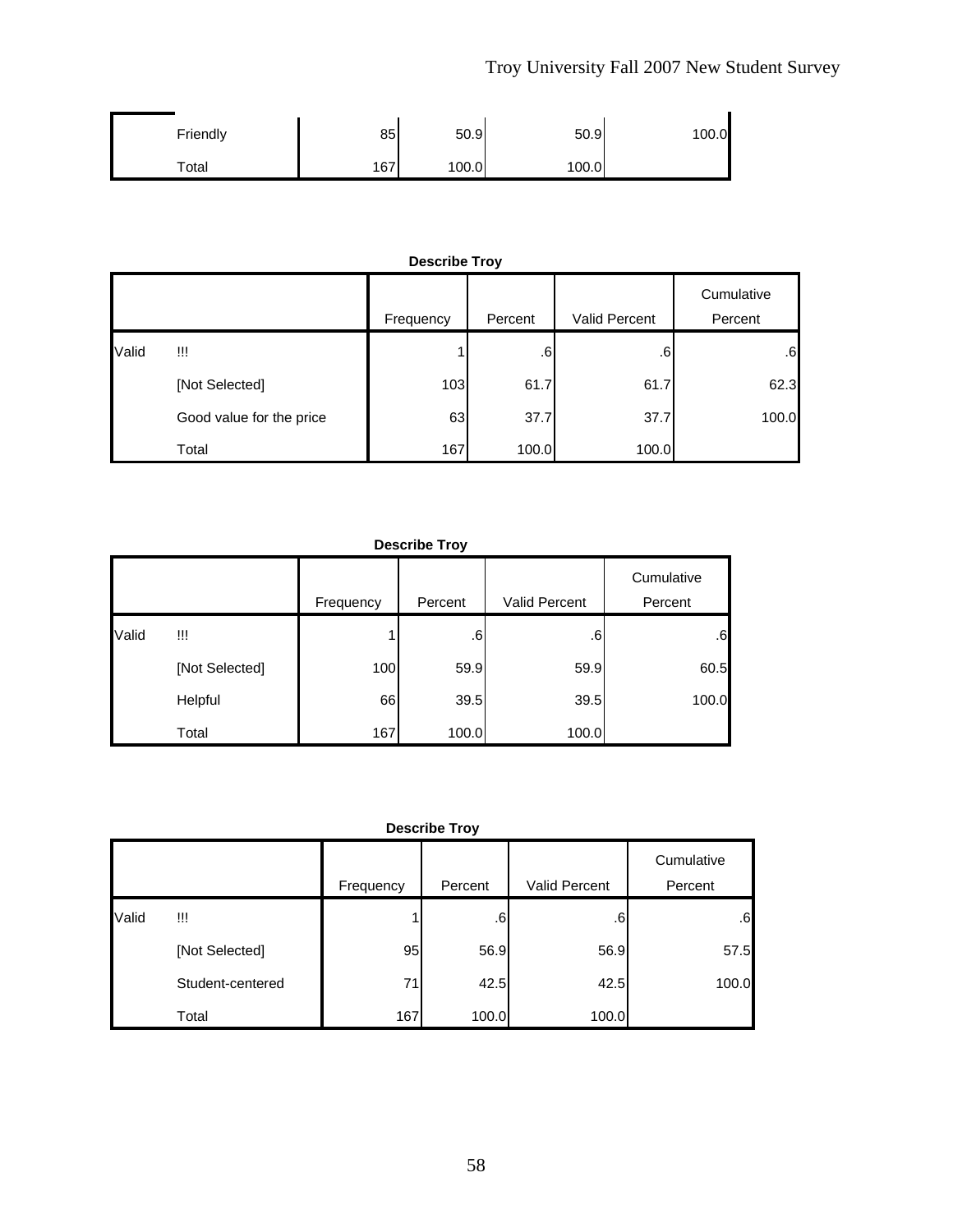|       | <b>Describe Troy</b> |           |         |                      |                       |  |  |  |
|-------|----------------------|-----------|---------|----------------------|-----------------------|--|--|--|
|       |                      | Frequency | Percent | <b>Valid Percent</b> | Cumulative<br>Percent |  |  |  |
| Valid | $\mathbf{III}$       |           | $.6\,$  | .6                   | .6                    |  |  |  |
|       | [Not Selected]       | 147       | 88.0    | 88.0                 | 88.6                  |  |  |  |
|       | Other (Specify)      | 19        | 11.4    | 11.4                 | 100.0                 |  |  |  |
|       | Total                | 167       | 100.0   | 100.0                |                       |  |  |  |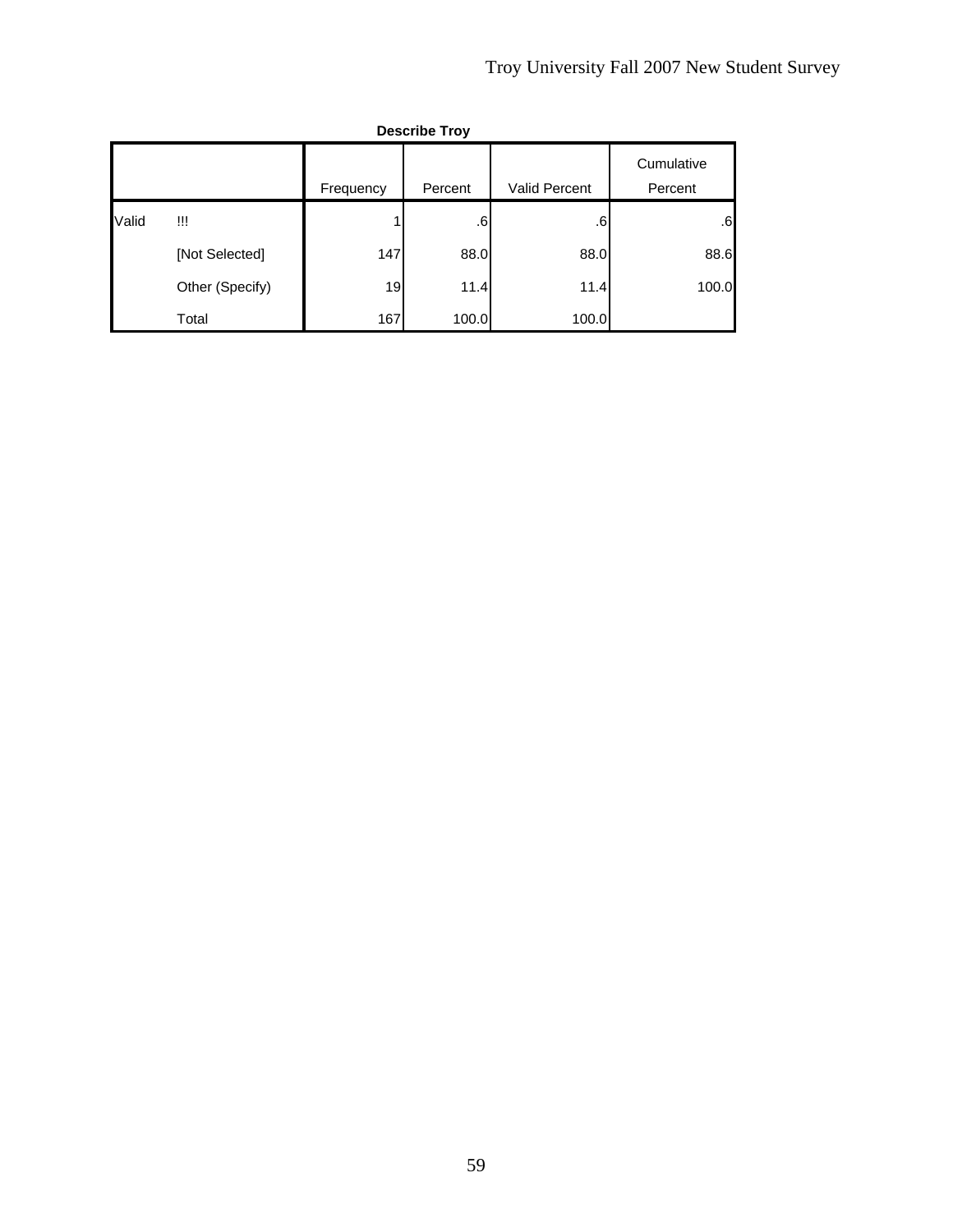# **Appendix 22. Troy University Fall 2007 New Student Survey Responses – Montgomery**

|       | Gender         |           |         |               |                       |  |  |  |
|-------|----------------|-----------|---------|---------------|-----------------------|--|--|--|
|       |                | Frequency | Percent | Valid Percent | Cumulative<br>Percent |  |  |  |
| Valid | [Not Answered] | 2         | .7      | .7            | .7                    |  |  |  |
|       | Female         | 231       | 84.9    | 84.9          | 85.7                  |  |  |  |
|       | Male           | 39        | 14.3    | 14.3          | 100.0                 |  |  |  |
|       | Total          | 272       | 100.0   | 100.0         |                       |  |  |  |

|       |                               | <b>Ethnicity</b> |         |               |                       |
|-------|-------------------------------|------------------|---------|---------------|-----------------------|
|       |                               | Frequency        | Percent | Valid Percent | Cumulative<br>Percent |
| Valid | [Not Answered]                |                  | .4      | .4            | .4                    |
|       | American Indian/Alaska Native |                  | .4      | .4            | .7                    |
|       | Asian/Pacific Islander        | 5                | 1.8     | 1.8           | 2.6                   |
|       | Black, non-Hispanic           | 158              | 58.1    | 58.1          | 60.7                  |
|       | Hispanic                      | 2                | .7      | .7            | 61.4                  |
|       | Race/ethnicity unknown        |                  |         | .7            | 62.1                  |
|       | White, non-Hispanic           | 103              | 37.9    | 37.9          | 100.0                 |
|       | Total                         | 272              | 100.0   | 100.0         |                       |

| Age   |                |           |         |               |                       |  |  |
|-------|----------------|-----------|---------|---------------|-----------------------|--|--|
|       |                | Frequency | Percent | Valid Percent | Cumulative<br>Percent |  |  |
| Valid | [Not Answered] |           | .4      | .4            | .4                    |  |  |
|       | $18 - 19$      | 42        | 15.4    | 15.4          | 15.8                  |  |  |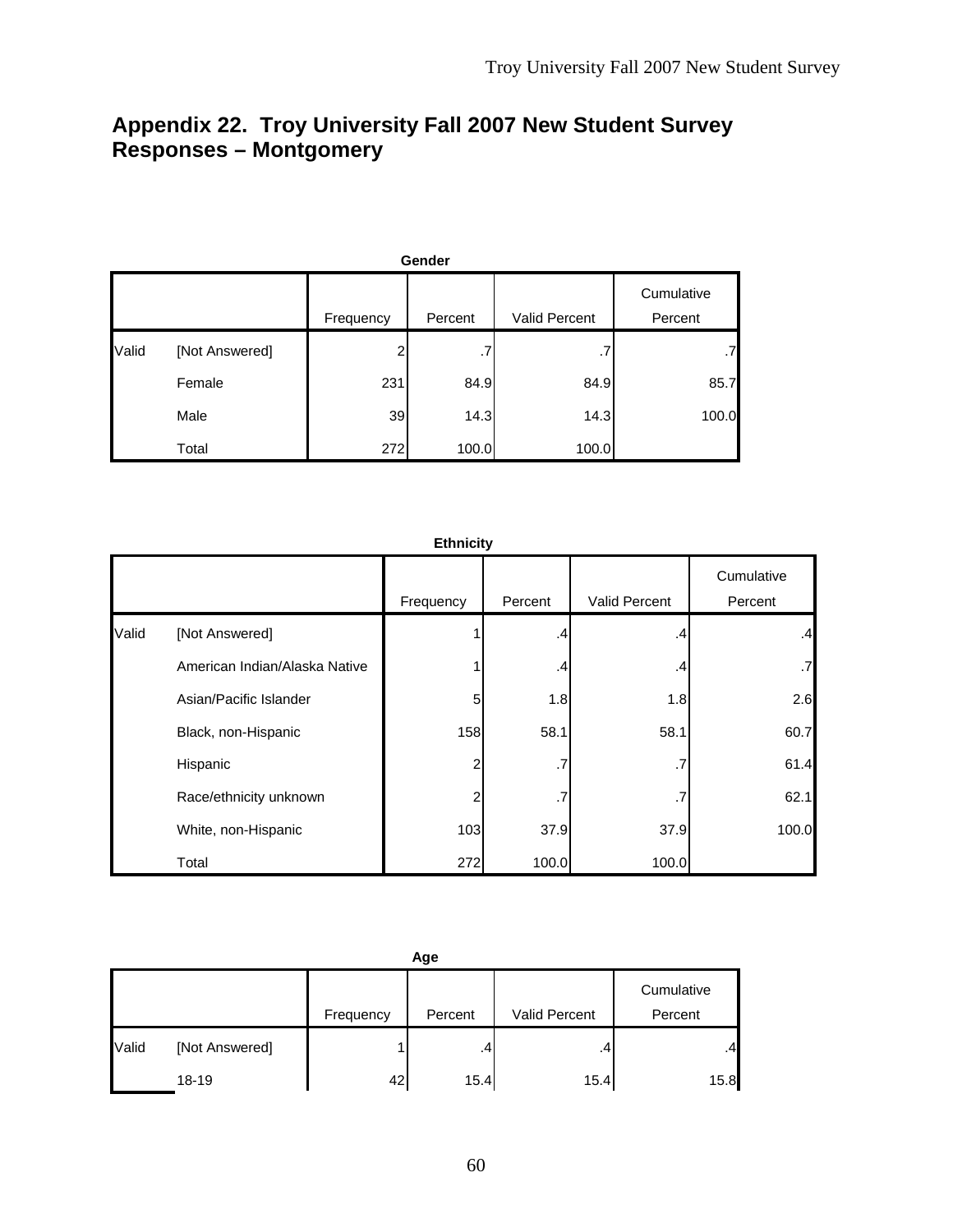| $20 - 21$  | 15  | 5.5   | 5.5   | 21.3  |
|------------|-----|-------|-------|-------|
| $21 - 24$  | 30  | 11.0  | 11.0  | 32.4  |
| 25-29      | 58  | 21.3  | 21.3  | 53.7  |
| 30-34      | 53  | 19.5  | 19.5  | 73.2  |
| 35-39      | 33  | 12.1  | 12.1  | 85.3  |
| 40-49      | 27  | 9.9   | 9.9   | 95.2  |
| 50-64      | 10  | 3.7   | 3.7   | 98.9  |
| 65 or over | 3   | 1.1   | 1.1   | 100.0 |
| Total      | 272 | 100.0 | 100.0 |       |

| Campus |            |             |         |               |            |  |  |
|--------|------------|-------------|---------|---------------|------------|--|--|
|        |            |             |         |               | Cumulative |  |  |
|        |            | Frequency   | Percent | Valid Percent | Percent    |  |  |
| Valid  | Montgomery | <b>2721</b> | 100.0   | 100.0         | 100.0      |  |  |

|       |                                     | $\sim$ $\sim$ |         |               |                       |
|-------|-------------------------------------|---------------|---------|---------------|-----------------------|
|       |                                     | Frequency     | Percent | Valid Percent | Cumulative<br>Percent |
| Valid | [Not Answered]                      | 214           | 78.7    | 78.7          | 78.7                  |
|       | Distance Learning, Troy,<br>Alabama |               | $\cdot$ | .4            | 79.0                  |
|       | Maxwell AFB                         |               | $\cdot$ | .4            | 79.4                  |
|       | Montgomery, Alabama                 | 54            | 19.9    | 19.9          | 99.3                  |
|       | Other                               | 2             | .7      | .7            | 100.0                 |
|       | Total                               | 272           | 100.0   | 100.0         |                       |

**UC Site**

|           |         |               | Cumulative |
|-----------|---------|---------------|------------|
| Frequency | Percent | Valid Percent | Percent    |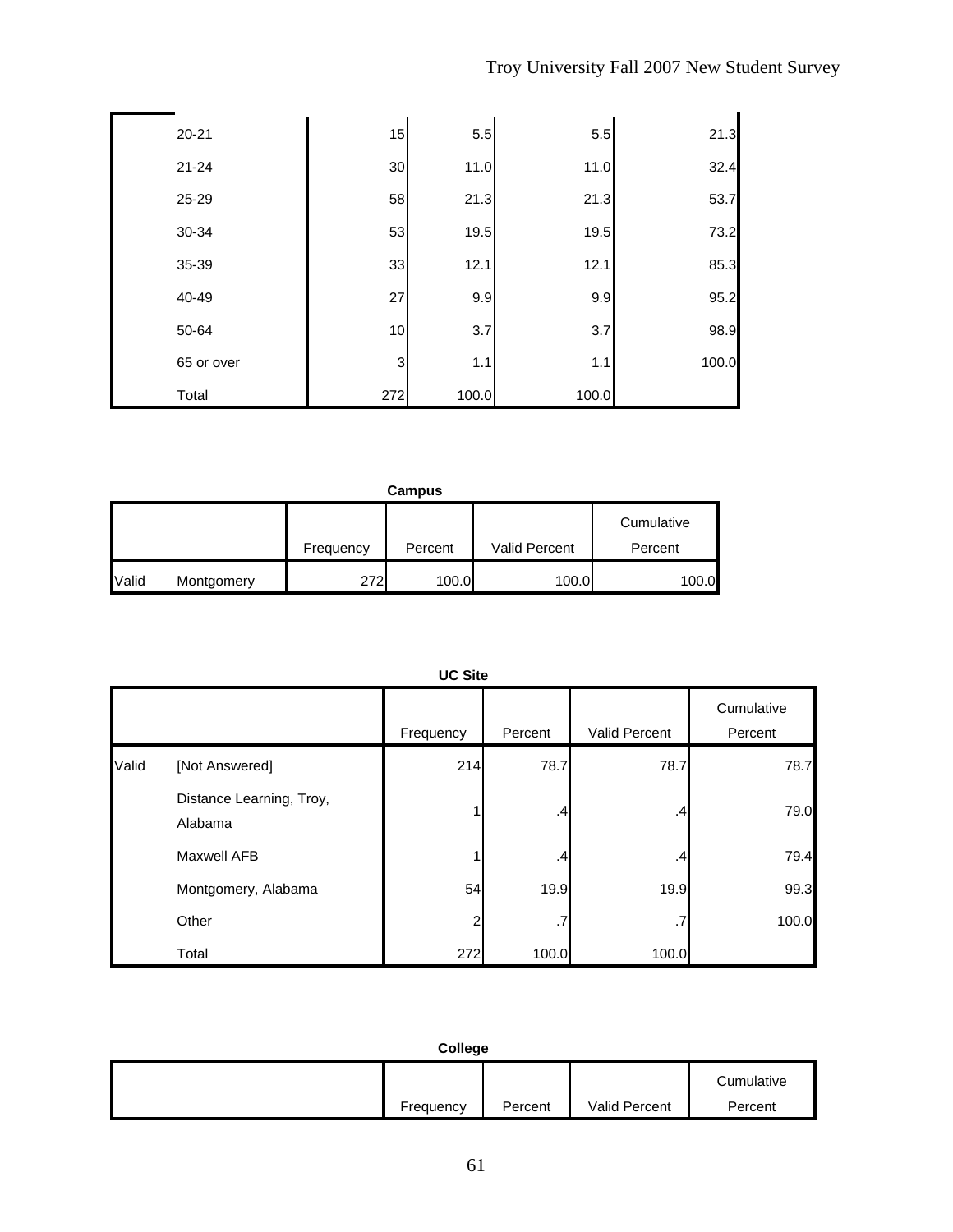| Valid | [Not Answered]                     | 17  | 6.2   | 6.2   | 6.2   |
|-------|------------------------------------|-----|-------|-------|-------|
|       | Arts & Sciences                    | 45  | 16.5  | 16.5  | 22.8  |
|       | <b>Business</b>                    | 112 | 41.2  | 41.2  | 64.0  |
|       | <b>Communication and Fine Arts</b> |     | .4    | .4    | 64.3  |
|       | Education                          | 32  | 11.8  | 11.8  | 76.1  |
|       | <b>Health and Human Services</b>   | 65  | 23.9  | 23.9  | 100.0 |
|       | Total                              | 272 | 100.0 | 100.0 |       |

## **Degree Program**

|       |                             | Frequency | Percent         | Valid Percent | Cumulative<br>Percent |
|-------|-----------------------------|-----------|-----------------|---------------|-----------------------|
| Valid | [Not Answered]              | 2         | .7              |               |                       |
|       | Associate                   | 83        | 30.5            | 30.5          | 31.2                  |
|       | Bachelor's                  | 109       | 40.1            | 40.1          | 71.3                  |
|       | <b>Education Specialist</b> |           | .4 <sub>1</sub> | .4            | 71.7                  |
|       | Master's                    | 68        | 25.0            | 25.0          | 96.7                  |
|       | Other                       | 9         | 3.3             | 3.3           | 100.0                 |
|       | Total                       | 272       | 100.0           | 100.0         |                       |

| Major |                                            |           |                 |               |                       |  |  |
|-------|--------------------------------------------|-----------|-----------------|---------------|-----------------------|--|--|
|       |                                            | Frequency | Percent         | Valid Percent | Cumulative<br>Percent |  |  |
| Valid | [Not Answered]                             | 4         | 1.5             | 1.5           | 1.5                   |  |  |
|       | Accounting                                 | 34        | 12.5            | 12.5          | 14.0                  |  |  |
|       | <b>Adult Education</b>                     | 3         | 1.1             | 1.1           | 15.1                  |  |  |
|       | <b>Applied Computer Science</b>            |           | .4 <sub>1</sub> | .4            | 15.4                  |  |  |
|       | Associate of Science in<br><b>Business</b> | 5         | 1.8             | 1.8           | 17.3                  |  |  |
|       | Biology                                    |           | $\cdot$         | .4            | 17.6                  |  |  |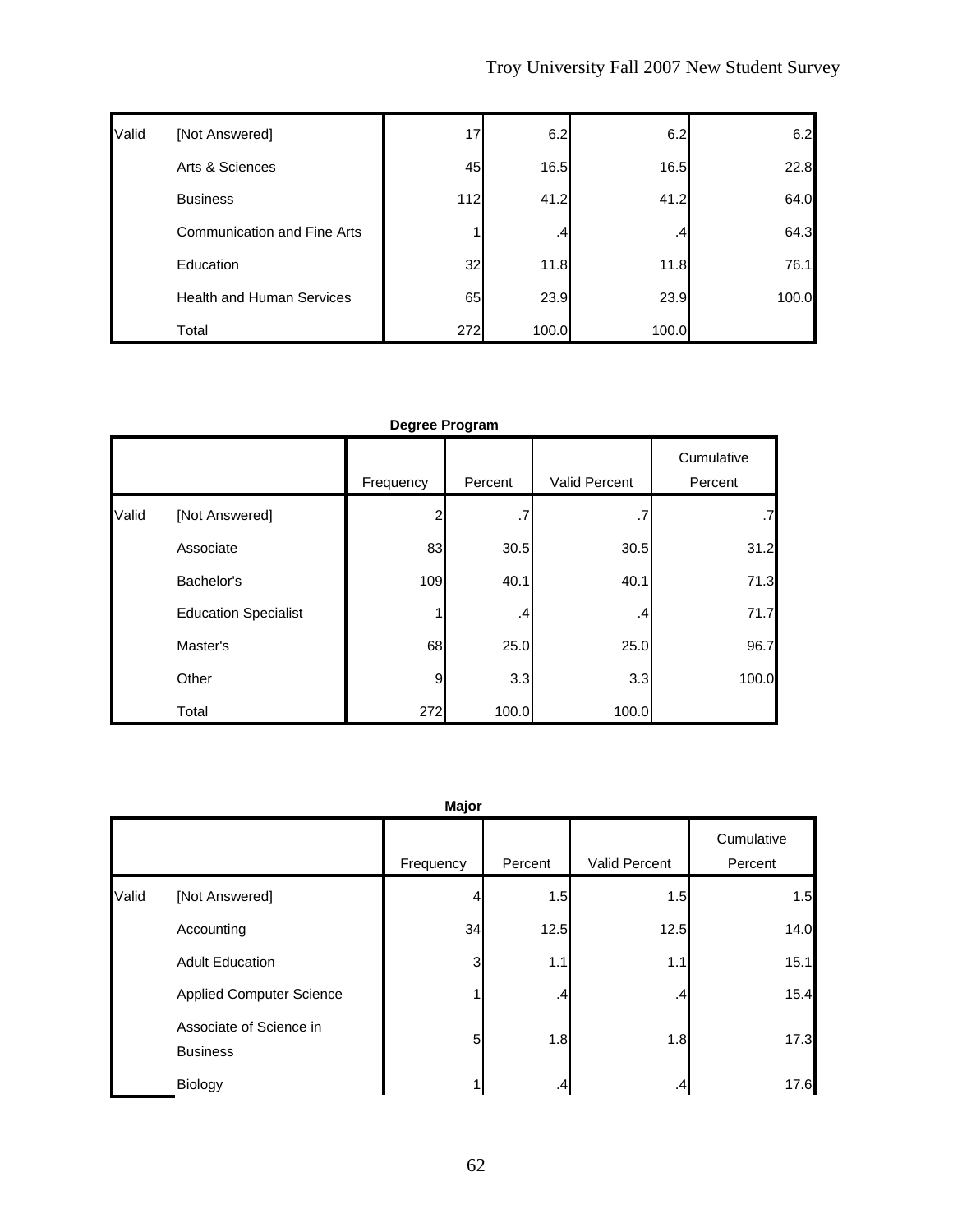| <b>Community Counseling</b>                           | 6              | 2.2     | 2.2       | 19.9 |
|-------------------------------------------------------|----------------|---------|-----------|------|
| <b>Computer Science</b>                               | 19             | 7.0     | 7.0       | 26.8 |
| <b>Criminal Justice</b>                               | 3              | 1.1     | 1.1       | 27.9 |
| English                                               | 5              | 1.8     | 1.8       | 29.8 |
| <b>Executive Master of Business</b><br>Administration | 1              | .4      | .4        | 30.1 |
| Finance                                               | 1              | $\cdot$ | .4        | 30.5 |
| <b>General Business</b>                               | 17             | 6.2     | 6.2       | 36.8 |
| <b>General Education</b>                              | 6              | 2.2     | 2.2       | 39.0 |
| History                                               | 3              | 1.1     | 1.1       | 40.1 |
| Human Resource Management                             | 15             | 5.5     | 5.5       | 45.6 |
| <b>Human Services</b>                                 | 1              | .4      | .4        | 46.0 |
| Information System                                    | 1              | $\cdot$ | $\cdot$   | 46.3 |
| Management                                            | 5              | 1.8     | 1.8       | 48.2 |
| Marketing                                             | 5              | 1.8     | 1.8       | 50.0 |
| Master of Business<br>Administration                  | 12             | 4.4     | 4.4       | 54.4 |
| Mathematics                                           | 2              | .7      | .7        | 55.1 |
| Nursing                                               | 63             | 23.2    | 23.2      | 78.3 |
| Other                                                 | 10             | 3.7     | 3.7       | 82.0 |
| <b>Political Science</b>                              | 1              | .4      | .4        | 82.4 |
| Psychology                                            | 20             | 7.4     | 7.4       | 89.7 |
| <b>Rehabilitation Counseling</b>                      | 3              | 1.1     | 1.1       | 90.8 |
| <b>School Counseling</b>                              | 1              | .4      | .4        | 91.2 |
| School Psychometry                                    | 2              | .7      | .7        | 91.9 |
| Small Business and<br>Entrepreneurship                | 3              | 1.1     | 1.1       | 93.0 |
| Social Science                                        | 2              | $\cdot$ | .7        | 93.8 |
| Sociology                                             | $\overline{c}$ | $\cdot$ | $\cdot$ 7 | 94.5 |
| <b>Substance Abuse Counseling</b>                     | $\vert$        | 1.5     | 1.5       | 96.0 |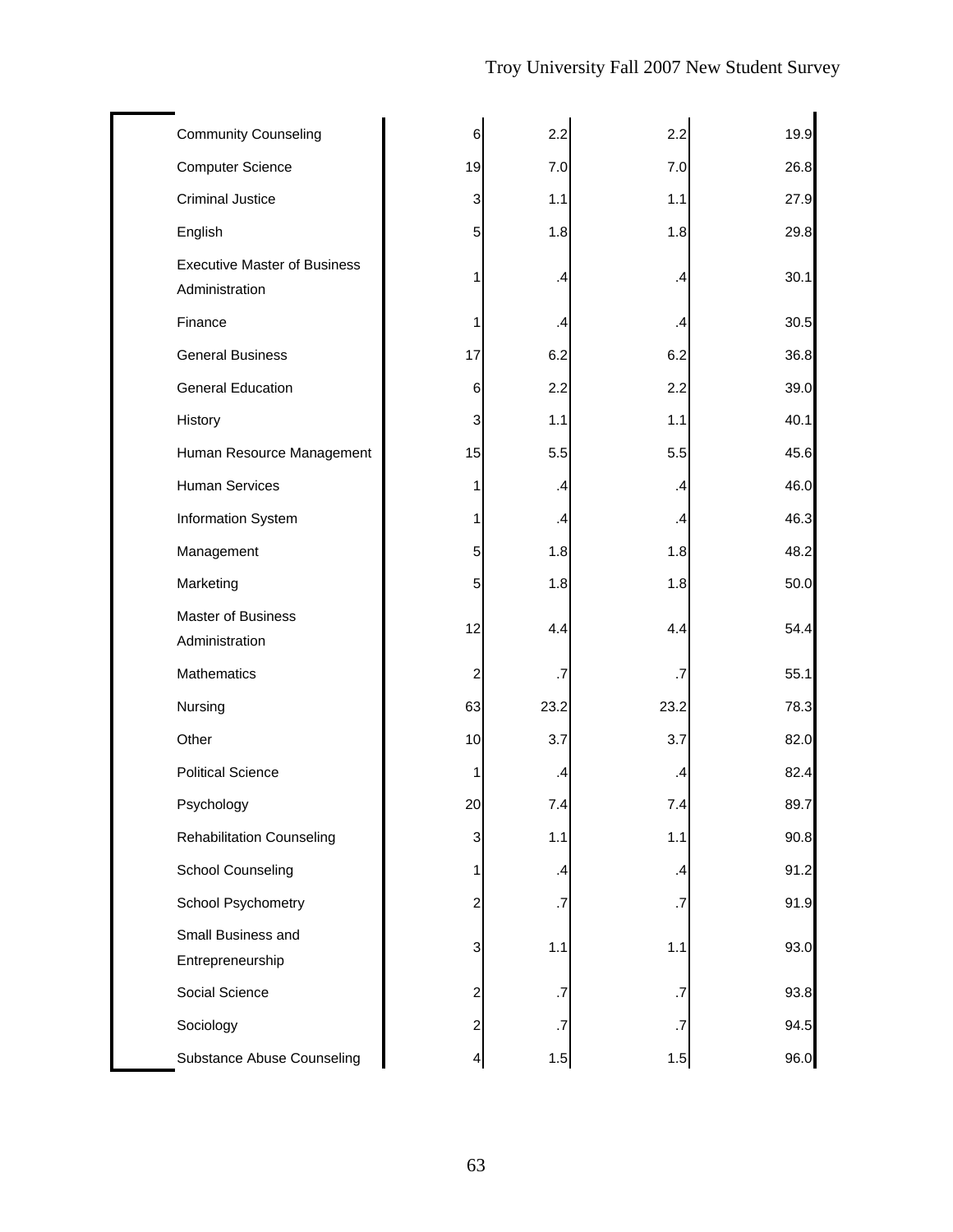| Technology and Resource<br>Management | ⌒   | $\cdot$ | $\cdot$ | 96.7  |
|---------------------------------------|-----|---------|---------|-------|
| Undecided                             | 9   | 3.3     | 3.3     | 100.0 |
| Total                                 | 272 | 100.0   | 100.0   |       |

|       | <b>Choice</b>  |                |         |               |                       |  |  |  |  |
|-------|----------------|----------------|---------|---------------|-----------------------|--|--|--|--|
|       |                | Frequency      | Percent | Valid Percent | Cumulative<br>Percent |  |  |  |  |
| Valid | [Not Answered] | 5              | 1.8     | 1.8           | 1.8                   |  |  |  |  |
|       | First choice   | 216            | 79.4    | 79.4          | 81.2                  |  |  |  |  |
|       | Fourth choice  | $\overline{2}$ | .7      | .7            | 82.0                  |  |  |  |  |
|       | Second choice  | 39             | 14.3    | 14.3          | 96.3                  |  |  |  |  |
|       | Third choice   | 10             | 3.7     | 3.7           | 100.0                 |  |  |  |  |
|       | Total          | 272            | 100.0   | 100.0         |                       |  |  |  |  |

#### **Visit Campus?**

|       |                |           |         |               | Cumulative |
|-------|----------------|-----------|---------|---------------|------------|
|       |                | Frequency | Percent | Valid Percent | Percent    |
| Valid | [Not Answered] |           | .4      | .4            | .4         |
|       | <b>No</b>      | 128       | 47.1    | 47.1          | 47.4       |
|       | Yes            | 143       | 52.6    | 52.6          | 100.0      |
|       | Total          | 272       | 100.0   | 100.0         |            |

|       |                          | Frequency | Percent | Valid Percent | Cumulative<br>Percent |
|-------|--------------------------|-----------|---------|---------------|-----------------------|
| Valid | [Not Selected]           | 161       | 59.2    | 59.2          | 59.2                  |
|       | Good academic repulation | 111       | 40.8    | 40.8          | 100.0                 |
|       | Total                    | 272       | 100.0   | 100.0         |                       |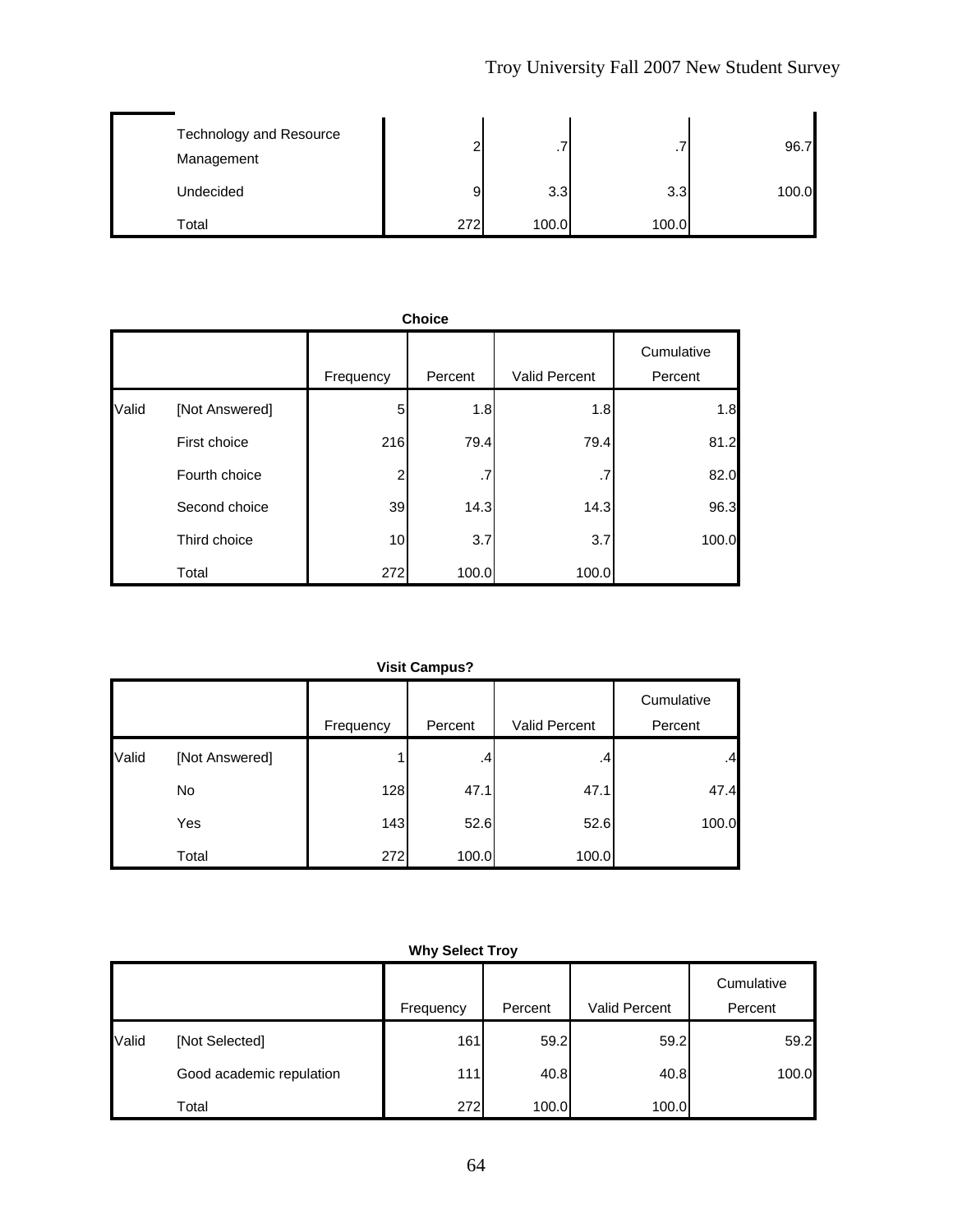|       | <b>Why Select Troy</b>                   |           |         |                      |                       |  |  |  |  |
|-------|------------------------------------------|-----------|---------|----------------------|-----------------------|--|--|--|--|
|       |                                          | Frequency | Percent | <b>Valid Percent</b> | Cumulative<br>Percent |  |  |  |  |
| Valid | [Not Selected]                           | 248       | 91.2    | 91.2                 | 91.2                  |  |  |  |  |
|       | Good reputation for social<br>activities | 24        | 8.8     | 8.8                  | 100.0                 |  |  |  |  |
|       | Total                                    | 272       | 100.0   | 100.0                |                       |  |  |  |  |

|       |                                |           |         |               | Cumulative |
|-------|--------------------------------|-----------|---------|---------------|------------|
|       |                                | Frequency | Percent | Valid Percent | Percent    |
| Valid | [Not Selected]                 | 265       | 97.4    | 97.4          | 97.4       |
|       | Rankings in national magazines |           | 2.6     | 2.6           | 100.0      |
|       | Total                          | 272       | 100.0   | 100.0         |            |

|       |                         | Frequency | Percent | Valid Percent | Cumulative<br>Percent |
|-------|-------------------------|-----------|---------|---------------|-----------------------|
| Valid | [Not Selected]          | 224       | 82.4    | 82.4          | 82.4                  |
|       | Graduates get good jobs | 48        | 17.6    | 17.6          | 100.0                 |
|       | Total                   | 272       | 100.0   | 100.0         |                       |

| <b>Why Select Troy</b> |
|------------------------|
|------------------------|

|       |                |           |         |                      | Cumulative |
|-------|----------------|-----------|---------|----------------------|------------|
|       |                | Frequency | Percent | <b>Valid Percent</b> | Percent    |
| Valid | [Not Selected] | 210       | 77.2    | 77.2                 | 77.2       |
|       | Size of campus | 62        | 22.8    | 22.8                 | 100.0      |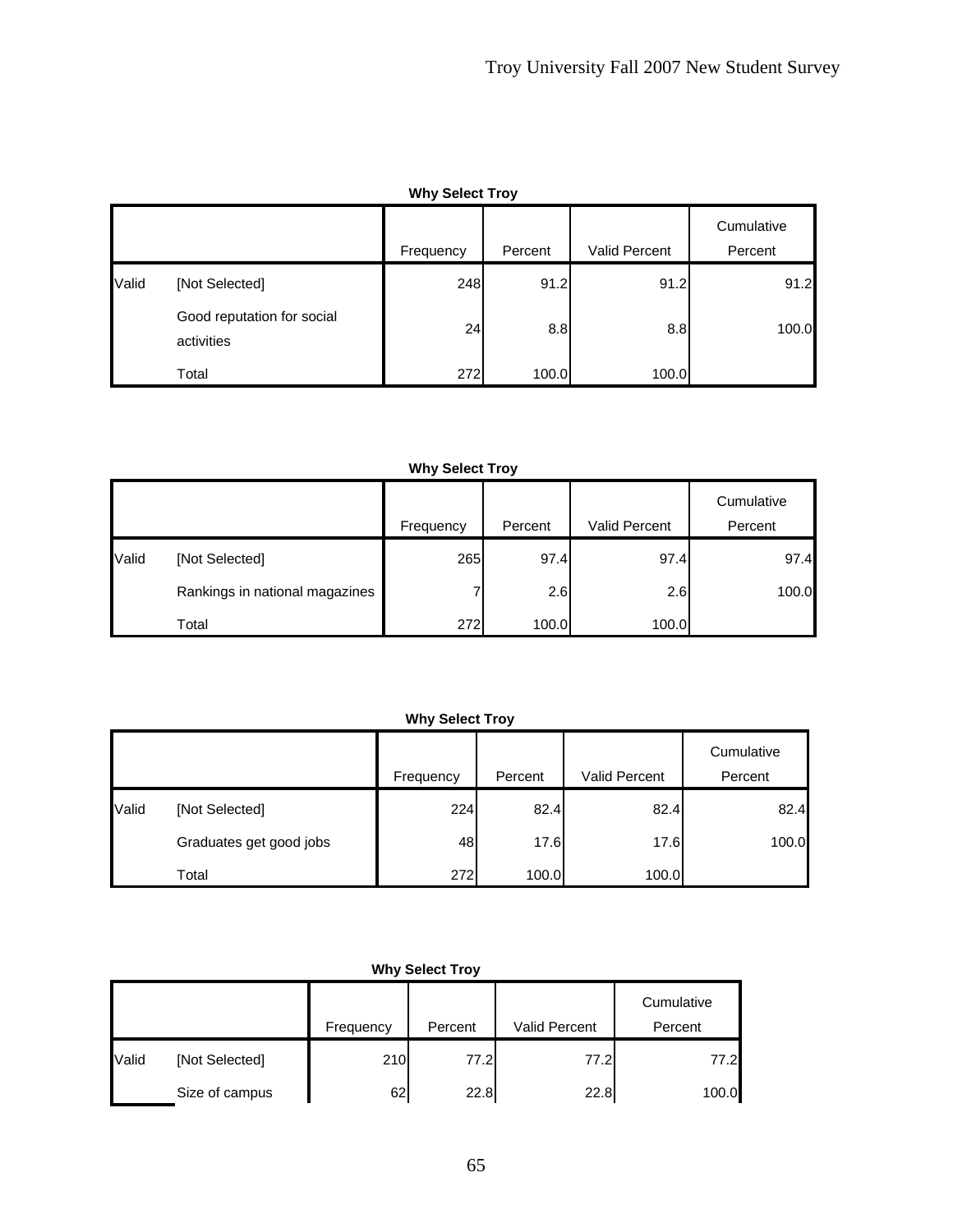|       | <b>Why Select Troy</b> |           |         |               |                       |  |  |  |
|-------|------------------------|-----------|---------|---------------|-----------------------|--|--|--|
|       |                        | Frequency | Percent | Valid Percent | Cumulative<br>Percent |  |  |  |
| Valid | [Not Selected]         | 210       | 77.2    | 77.2          | 77.2                  |  |  |  |
|       | Size of campus         | 62        | 22.8    | 22.8          | 100.0                 |  |  |  |
|       | Total                  | 272       | 100.0   | 100.0         |                       |  |  |  |

**Why Select Troy**

|       |                |           |         |                      | Cumulative |
|-------|----------------|-----------|---------|----------------------|------------|
|       |                | Frequency | Percent | <b>Valid Percent</b> | Percent    |
| Valid | [Not Selected] | 66        | 24.3    | 24.3                 | 24.3       |
|       | Location       | 206       | 75.7    | 75.7                 | 100.0      |
|       | Total          | 272       | 100.0   | 100.0                |            |

**Why Select Troy**

|       |                | Frequency | Percent | Valid Percent | Cumulative<br>Percent |
|-------|----------------|-----------|---------|---------------|-----------------------|
| Valid | [Not Selected] | 148       | 54.4    | 54.4          | 54.4                  |
|       | Affordability  | 124       | 45.6    | 45.6          | 100.0                 |
|       | Total          | 272       | 100.0   | 100.0         |                       |

**Why Select Troy**

|       |                               | Frequency | Percent | Valid Percent | Cumulative<br>Percent |
|-------|-------------------------------|-----------|---------|---------------|-----------------------|
| Valid | [Not Selected]                | 181       | 66.5    | 66.5          | 66.5                  |
|       | Availability of financial aid | 91        | 33.5    | 33.5          | 100.0                 |
|       | Total                         | 272       | 100.0   | 100.0         |                       |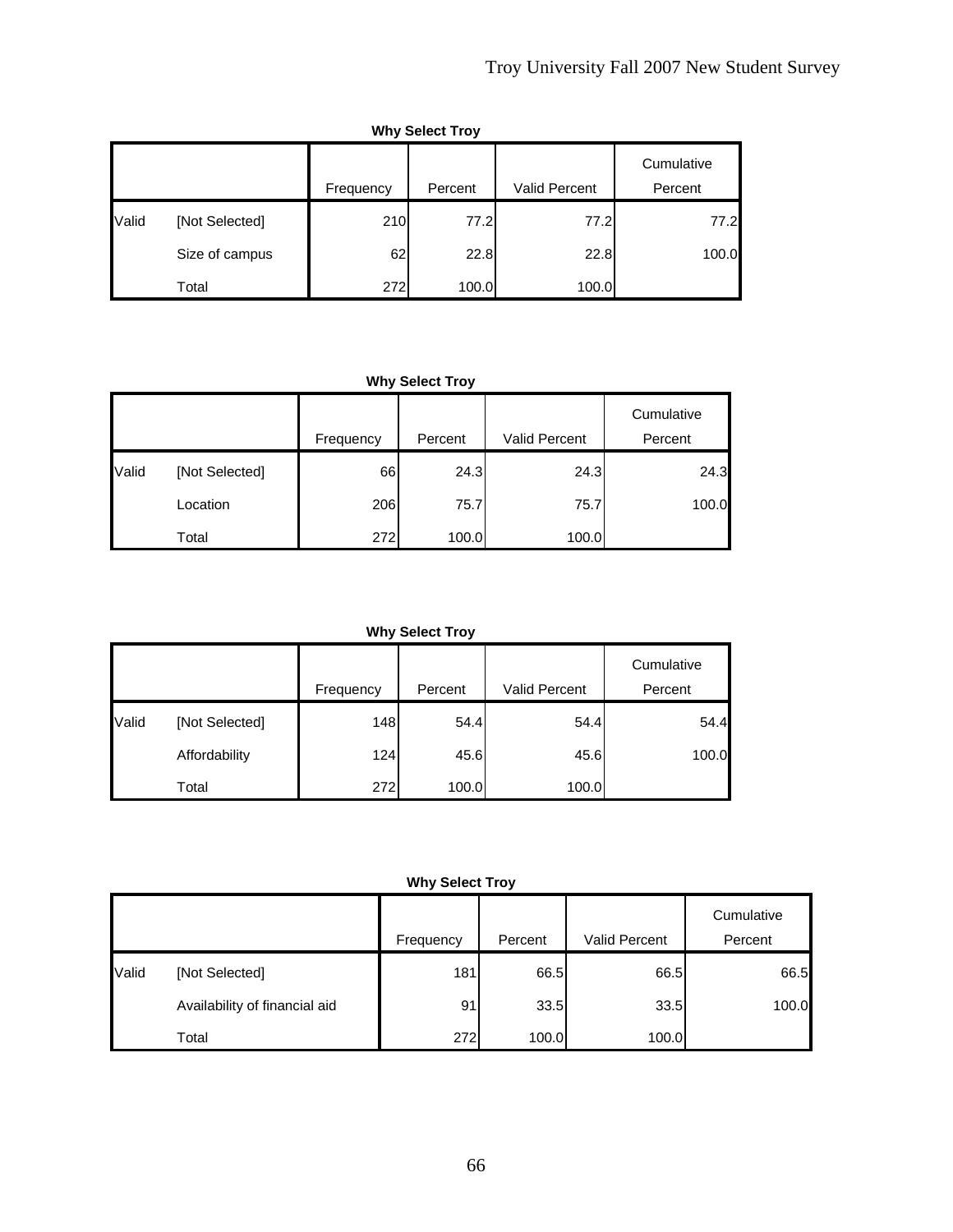|       | <b>Why Select Troy</b> |           |         |                      |                       |  |  |  |  |
|-------|------------------------|-----------|---------|----------------------|-----------------------|--|--|--|--|
|       |                        | Frequency | Percent | <b>Valid Percent</b> | Cumulative<br>Percent |  |  |  |  |
| Valid | [Not Selected]         | 204       | 75.0    | 75.0                 | 75.0                  |  |  |  |  |
|       | Admission standards    | 68        | 25.0    | 25.0                 | 100.0                 |  |  |  |  |
|       | Total                  | 272       | 100.0   | 100.0                |                       |  |  |  |  |

|       |                   | Frequency | Percent | Valid Percent | Cumulative<br>Percent |
|-------|-------------------|-----------|---------|---------------|-----------------------|
| Valid | [Not Selected]    | 171       | 62.9    | 62.9          | 62.9                  |
|       | Academic programs | 101       | 37.1    | 37.1          | 100.0                 |
|       | Total             | 272       | 100.0   | 100.0         |                       |

## **Why Select Troy**

|       |                         | Frequency  | Percent | <b>Valid Percent</b> | Cumulative<br>Percent |
|-------|-------------------------|------------|---------|----------------------|-----------------------|
| Valid | [Not Selected]          | 88         | 32.4    | 32.4                 | 32.4                  |
|       | Flexibility of schedule | <b>184</b> | 67.6    | 67.6                 | 100.0                 |
|       | Total                   | 272        | 100.0   | 100.0                |                       |

|       |                   | Frequency | Percent | Valid Percent | Cumulative<br>Percent |
|-------|-------------------|-----------|---------|---------------|-----------------------|
| Valid | [Not Selected]    | 238       | 87.5    | 87.5          | 87.5                  |
|       | Social atmosphere | 34        | 12.5    | 12.5          | 100.0                 |
|       | Total             | 272       | 100.0   | 100.0         |                       |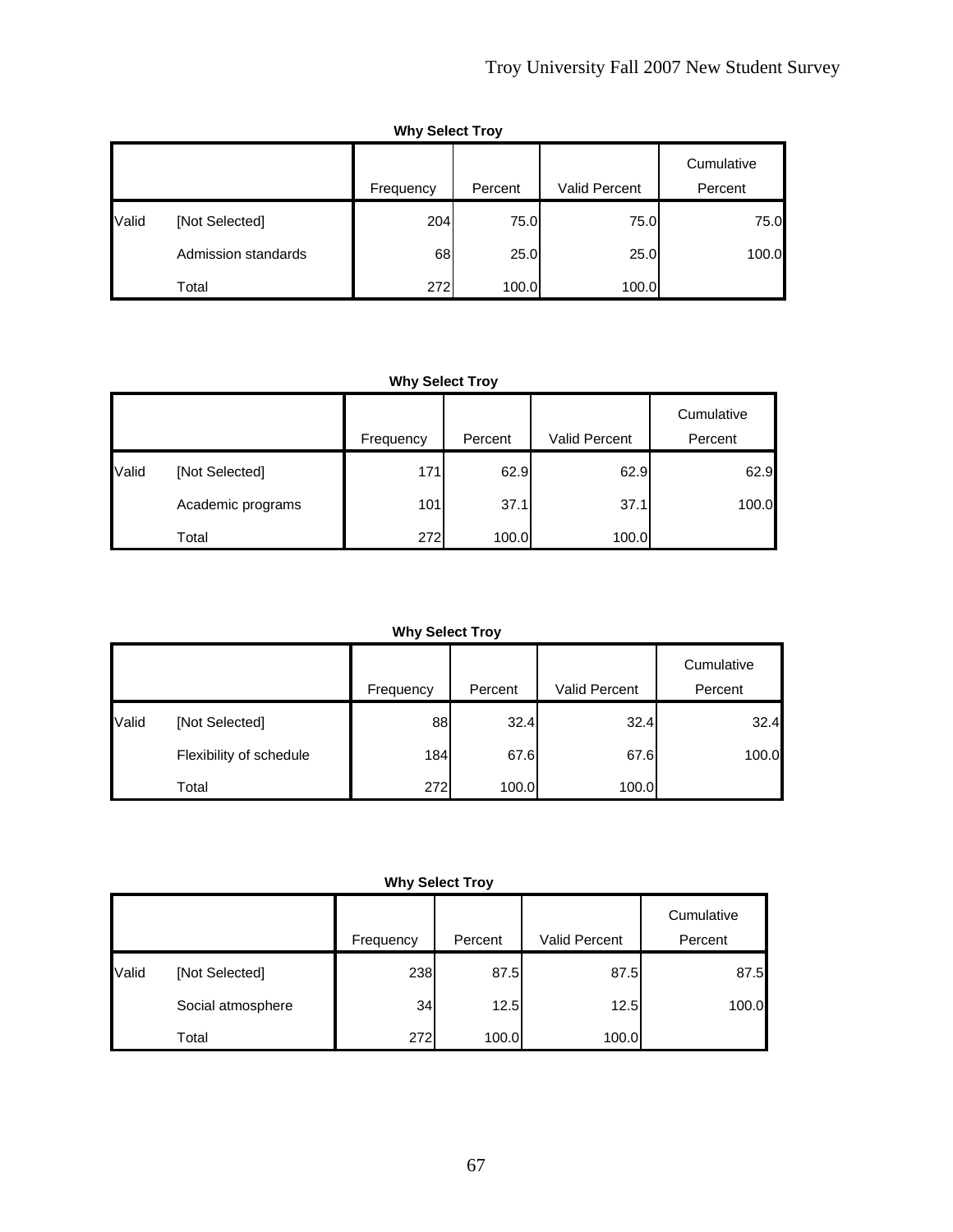|       | <b>THIS OCIGAL LIDY</b>   |           |         |               |                       |  |  |  |  |
|-------|---------------------------|-----------|---------|---------------|-----------------------|--|--|--|--|
|       |                           | Frequency | Percent | Valid Percent | Cumulative<br>Percent |  |  |  |  |
| Valid | [Not Selected]            | 230       | 84.6    | 84.6          | 84.6                  |  |  |  |  |
|       | Diversity of student body | 42        | 15.4    | 15.4          | 100.0                 |  |  |  |  |
|       | Total                     | 272       | 100.0   | 100.0         |                       |  |  |  |  |

**Why Select Troy**

|       |                  | Frequency    | Percent | <b>Valid Percent</b> | Cumulative<br>Percent |
|-------|------------------|--------------|---------|----------------------|-----------------------|
| Valid | [Not Selected]   | 269          | 98.9    | 98.9                 | 98.9                  |
|       | <b>Athletics</b> | $\mathbf{3}$ | 1.1     | 1.1                  | 100.0                 |
|       | Total            | 272          | 100.0   | 100.0                |                       |

## **Why Select Troy**

|       |                                                            | Frequency | Percent | <b>Valid Percent</b> | Cumulative<br>Percent |
|-------|------------------------------------------------------------|-----------|---------|----------------------|-----------------------|
|       |                                                            |           |         |                      |                       |
| Valid | [Not Selected]                                             | 267       | 98.2    | 98.2                 | 98.2                  |
|       | Performing arts (band, collegiate<br>singers, drama, etc.) | 5         | 1.8     | 1.8                  | 100.0                 |
|       | Total                                                      | 272       | 100.0   | 100.0                |                       |

|       |                                            | Frequency | Percent | Valid Percent | Cumulative<br>Percent |
|-------|--------------------------------------------|-----------|---------|---------------|-----------------------|
| Valid | [Not Selected]                             | 269       | 98.9    | 98.9          | 98.9                  |
|       | Recommendation of high school<br>counselor | 3         | 1.1     | 1.1           | 100.0                 |
|       | Total                                      | 272       | 100.0   | 100.0         |                       |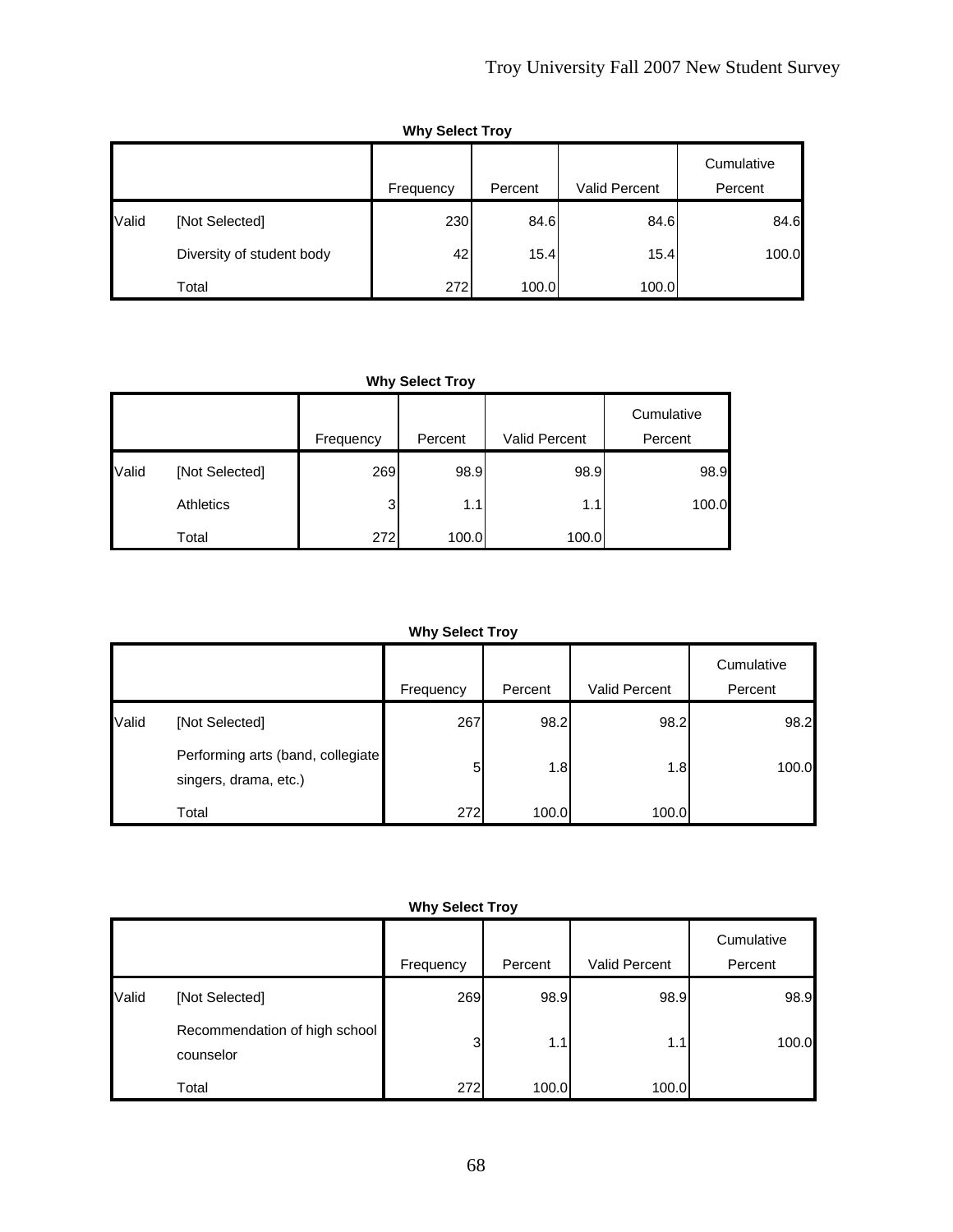|       | <b>Why Select Troy</b>                 |           |         |                      |                       |  |  |  |  |  |
|-------|----------------------------------------|-----------|---------|----------------------|-----------------------|--|--|--|--|--|
|       |                                        | Frequency | Percent | <b>Valid Percent</b> | Cumulative<br>Percent |  |  |  |  |  |
| Valid | [Not Selected]                         | 268       | 98.5    | 98.5                 | 98.5                  |  |  |  |  |  |
|       | Recommendation of college<br>counselor | 4         | 1.5     | 1.5                  | 100.0                 |  |  |  |  |  |
|       | Total                                  | 272       | 100.0   | 100.0                |                       |  |  |  |  |  |

|       |                         | Frequency | Percent | Valid Percent | Cumulative<br>Percent |
|-------|-------------------------|-----------|---------|---------------|-----------------------|
| Valid | [Not Selected]          | 253       | 93.0    | 93.0          | 93.0                  |
|       | Parents' recommendation | 19        | 7.0I    | 7.0           | 100.0                 |
|       | Total                   | 272       | 100.0   | 100.0         |                       |

#### **Why Select Troy**

|       |                         | Frequency | Percent | <b>Valid Percent</b> | Cumulative<br>Percent |
|-------|-------------------------|-----------|---------|----------------------|-----------------------|
| Valid | [Not Selected]          | 187       | 68.8    | 68.8                 | 68.8                  |
|       | Friends' recommendation | 85        | 31.2    | 31.2                 | 100.0                 |
|       | Total                   | 272       | 100.0   | 100.0                |                       |

|       |                       |           |         |               | Cumulative |
|-------|-----------------------|-----------|---------|---------------|------------|
|       |                       | Frequency | Percent | Valid Percent | Percent    |
| Valid | [Not Selected]        | 254       | 93.4    | 93.4          | 93.4       |
|       | Alumni recommendation | 18        | 6.6     | 6.6           | 100.0      |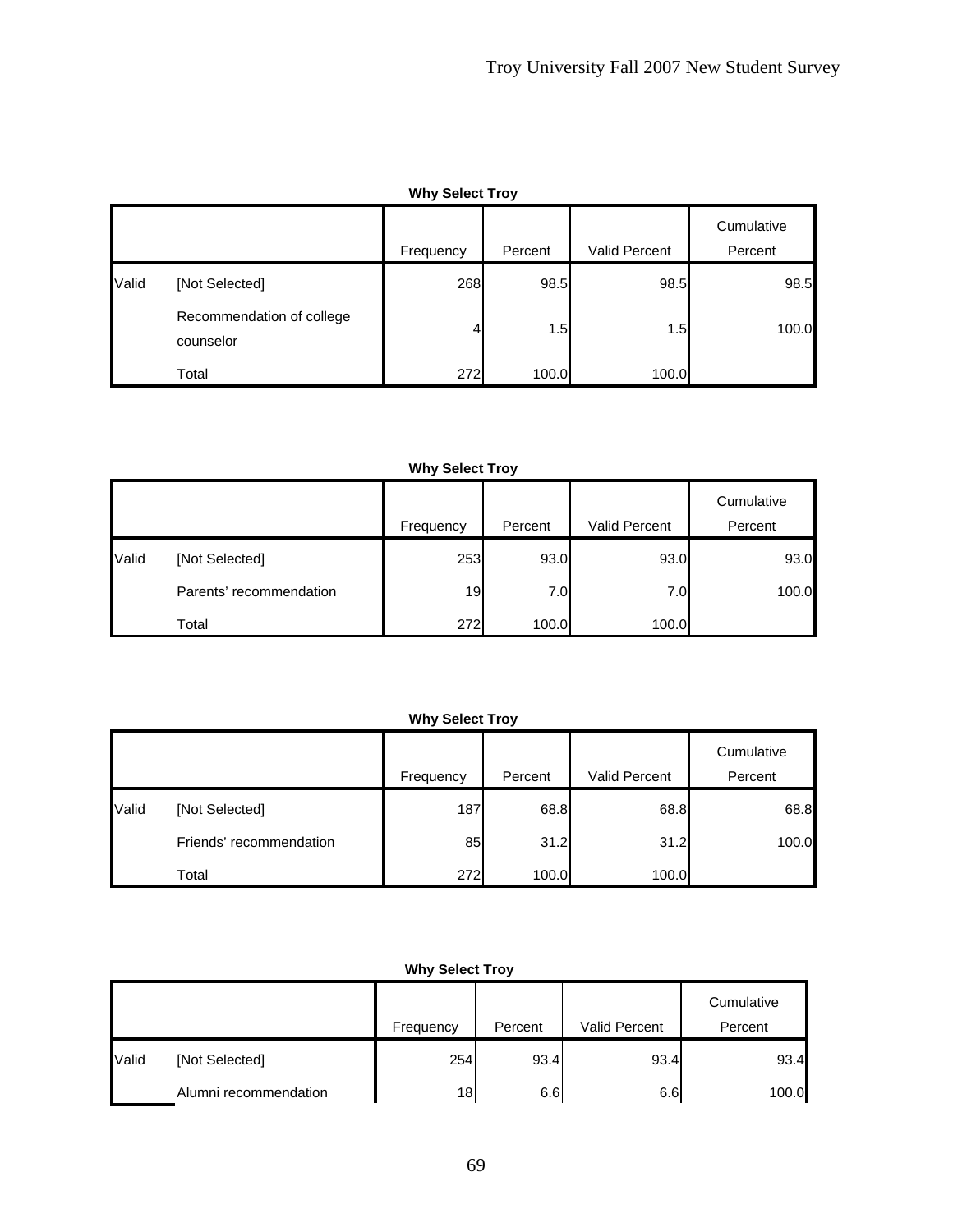|       | <b>THE DEPTH IT OF</b> |           |         |                      |                       |  |  |
|-------|------------------------|-----------|---------|----------------------|-----------------------|--|--|
|       |                        | Frequency | Percent | <b>Valid Percent</b> | Cumulative<br>Percent |  |  |
| Valid | [Not Selected]         | 254       | 93.4    | 93.4                 | 93.4                  |  |  |
|       | Alumni recommendation  | 18        | 6.6     | 6.6                  | 100.0                 |  |  |
|       | Total                  | 272       | 100.0   | 100.0                |                       |  |  |

**Why Select Troy**

**Why Select Troy**

|       |                 | Frequency | Percent | <b>Valid Percent</b> | Cumulative<br>Percent |
|-------|-----------------|-----------|---------|----------------------|-----------------------|
| Valid | [Not Selected]  | 245       | 90.1    | 90.1                 | 90.1                  |
|       | Other (specify) | 27        | 9.9     | 9.9                  | 100.0                 |
|       | Total           | 272       | 100.0   | 100.0                |                       |

| <b>Learn About Troy</b> |  |  |
|-------------------------|--|--|
|-------------------------|--|--|

|       |                    | Frequency | Percent | Valid Percent | Cumulative<br>Percent |
|-------|--------------------|-----------|---------|---------------|-----------------------|
|       |                    |           |         |               |                       |
| Valid | [Not Answered]     |           | .4      | .4            | .4                    |
|       | Alumni             | 34        | 12.5    | 12.5          | 12.9                  |
|       | Billboard          | 4         | 1.5     | 1.5           | 14.3                  |
|       | Direct Mail        |           | .4      | .4            | 14.7                  |
|       | Guidance Counselor | 9         | 3.3     | 3.3           | 18.0                  |
|       | Internet           | 10        | 3.7     | 3.7           | 21.7                  |
|       | Newspaper          | 2         | .7      | .7            | 22.4                  |
|       | Other (Specify)    | 32        | 11.8    | 11.8          | 34.2                  |
|       | Television         | 13        | 4.8     | 4.8           | 39.0                  |
|       | Word of mouth      | 166       | 61.0    | 61.0          | 100.0                 |
|       | Total              | 272       | 100.0   | 100.0         |                       |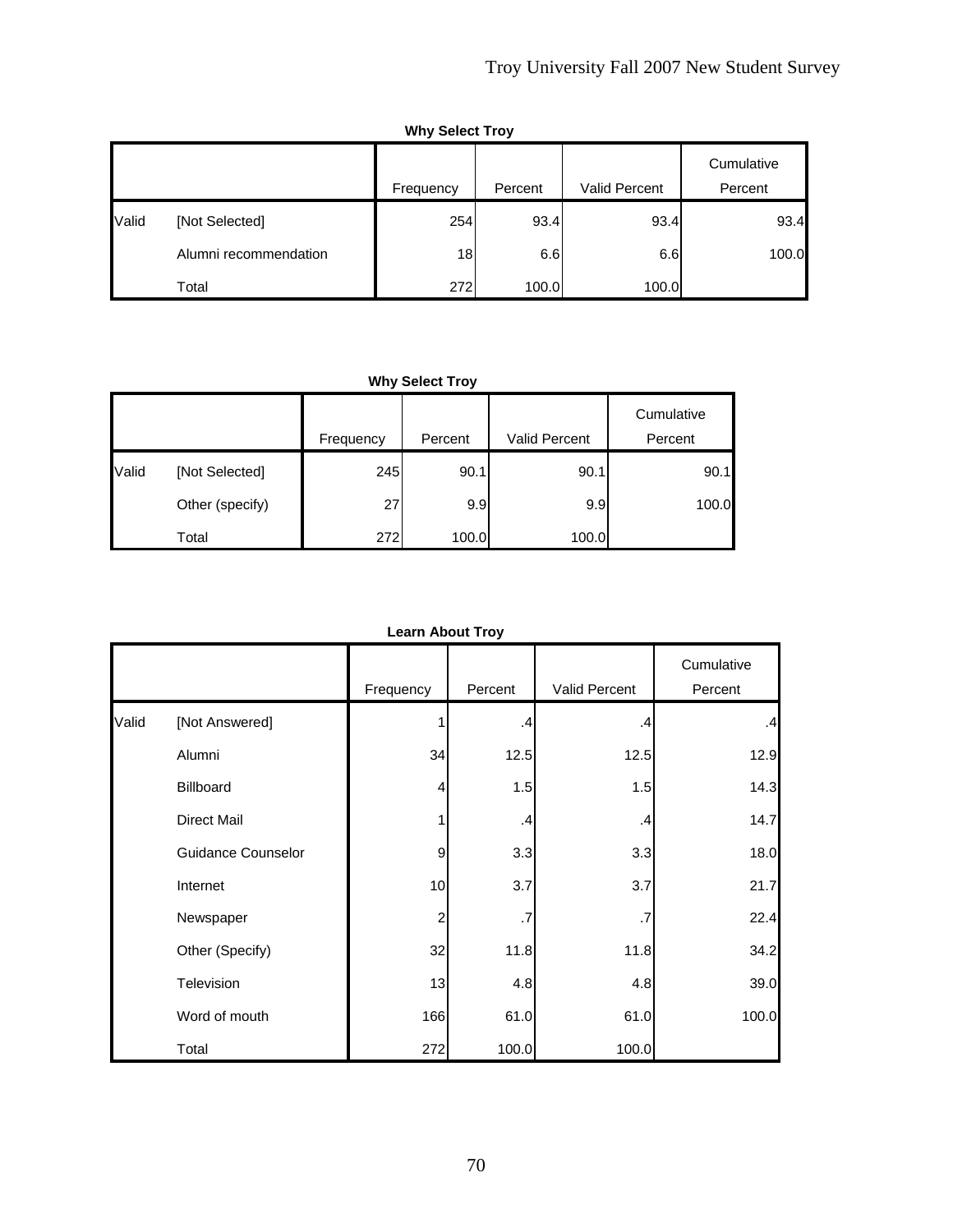|       |                    |           | <b>Registration Info</b> |                      |                       |
|-------|--------------------|-----------|--------------------------|----------------------|-----------------------|
|       |                    | Frequency | Percent                  | <b>Valid Percent</b> | Cumulative<br>Percent |
| Valid | [Not Answered]     | 2         | .7                       | .7                   | .7                    |
|       | Billboard          | 6         | 2.2                      | 2.2                  | 2.9                   |
|       | <b>Direct Mail</b> | 38        | 14.0                     | 14.0                 | 16.9                  |
|       | Internet           | 106       | 39.0                     | 39.0                 | 55.9                  |
|       | Newspaper          | 3         | 1.1                      | 1.1                  | 57.0                  |
|       | Other (Specify)    | 53        | 19.5                     | 19.5                 | 76.5                  |
|       | Radio              |           | $\cdot$                  | $\cdot$              | 76.8                  |
|       | Television         |           | $\cdot$                  | $\cdot$              | 77.2                  |
|       | Word of mouth      | 62        | 22.8                     | 22.8                 | 100.0                 |
|       | Total              | 272       | 100.0                    | 100.0                |                       |

| <b>Way to Advertise</b> |  |
|-------------------------|--|
|-------------------------|--|

|       |                    | Frequency | Percent | Valid Percent | Cumulative<br>Percent |
|-------|--------------------|-----------|---------|---------------|-----------------------|
| Valid | [Not Answered]     | 3         | 1.1     | 1.1           | 1.1                   |
|       | Billboard          | 6         | 2.2     | 2.2           | 3.3                   |
|       | <b>Direct Mail</b> | 31        | 11.4    | 11.4          | 14.7                  |
|       | Internet           | 61        | 22.4    | 22.4          | 37.1                  |
|       | Newspaper          | 2         | $.7\,$  | .7            | 37.9                  |
|       | Other (Specify)    | 3         | 1.1     | 1.1           | 39.0                  |
|       | Radio              | 8         | 2.9     | 2.9           | 41.9                  |
|       | Television         | 35        | 12.9    | 12.9          | 54.8                  |
|       | Word of mouth      | 123       | 45.2    | 45.2          | 100.0                 |
|       | Total              | 272       | 100.0   | 100.0         |                       |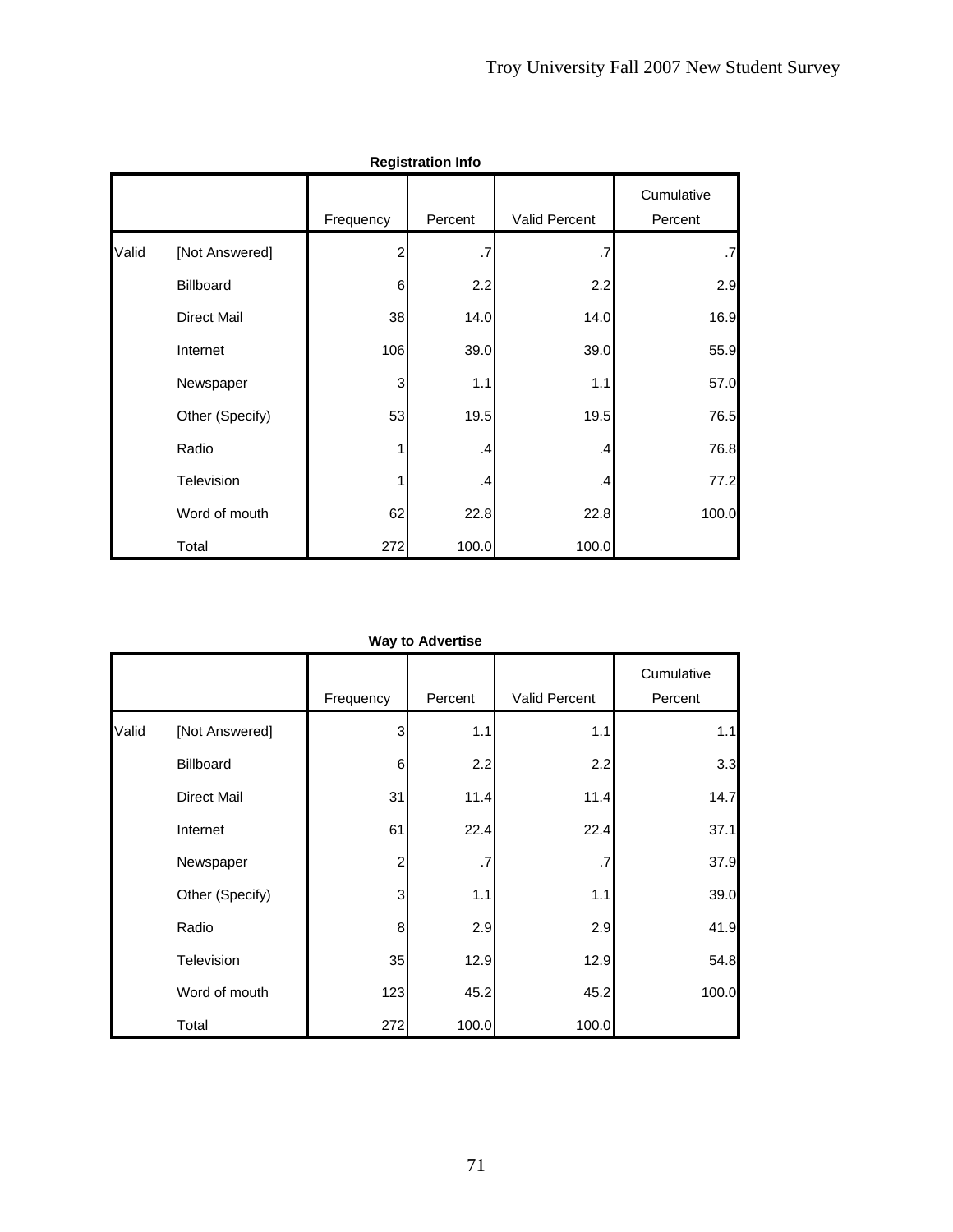|       | <b>Describe Troy</b>     |           |         |                      |                       |  |  |  |
|-------|--------------------------|-----------|---------|----------------------|-----------------------|--|--|--|
|       |                          | Frequency | Percent | <b>Valid Percent</b> | Cumulative<br>Percent |  |  |  |
| Valid | [Not Selected]           | 160       | 58.8    | 58.8                 | 58.8                  |  |  |  |
|       | Academically challenging | 112       | 41.2    | 41.2                 | 100.0                 |  |  |  |
|       | Total                    | 272       | 100.0   | 100.0                |                       |  |  |  |

# **Describe Troy**

|       |                | Frequency       | Percent | <b>Valid Percent</b> | Cumulative<br>Percent |
|-------|----------------|-----------------|---------|----------------------|-----------------------|
| Valid | [Not Selected] | 182             | 66.9    | 66.9                 | 66.9                  |
|       | Caring         | 90 <sub>l</sub> | 33.1    | 33.1                 | 100.0                 |
|       | Total          | 272             | 100.0   | 100.0                |                       |

#### **Describe Troy**

|       |                | Frequency | Percent | <b>Valid Percent</b> | Cumulative<br>Percent |
|-------|----------------|-----------|---------|----------------------|-----------------------|
| Valid | [Not Selected] | 80        | 29.4    | 29.4                 | 29.4                  |
|       | Convenient     | 192       | 70.6    | 70.6                 | 100.0                 |
|       | Total          | 272       | 100.0   | 100.0                |                       |

|       |                | Frequency | Percent | <b>Valid Percent</b> | Cumulative<br>Percent |
|-------|----------------|-----------|---------|----------------------|-----------------------|
| Valid | [Not Selected] | 149       | 54.8    | 54.8                 | 54.8                  |
|       | Friendly       | 123       | 45.2    | 45.2                 | 100.0                 |
|       | Total          | 272       | 100.0   | 100.0                |                       |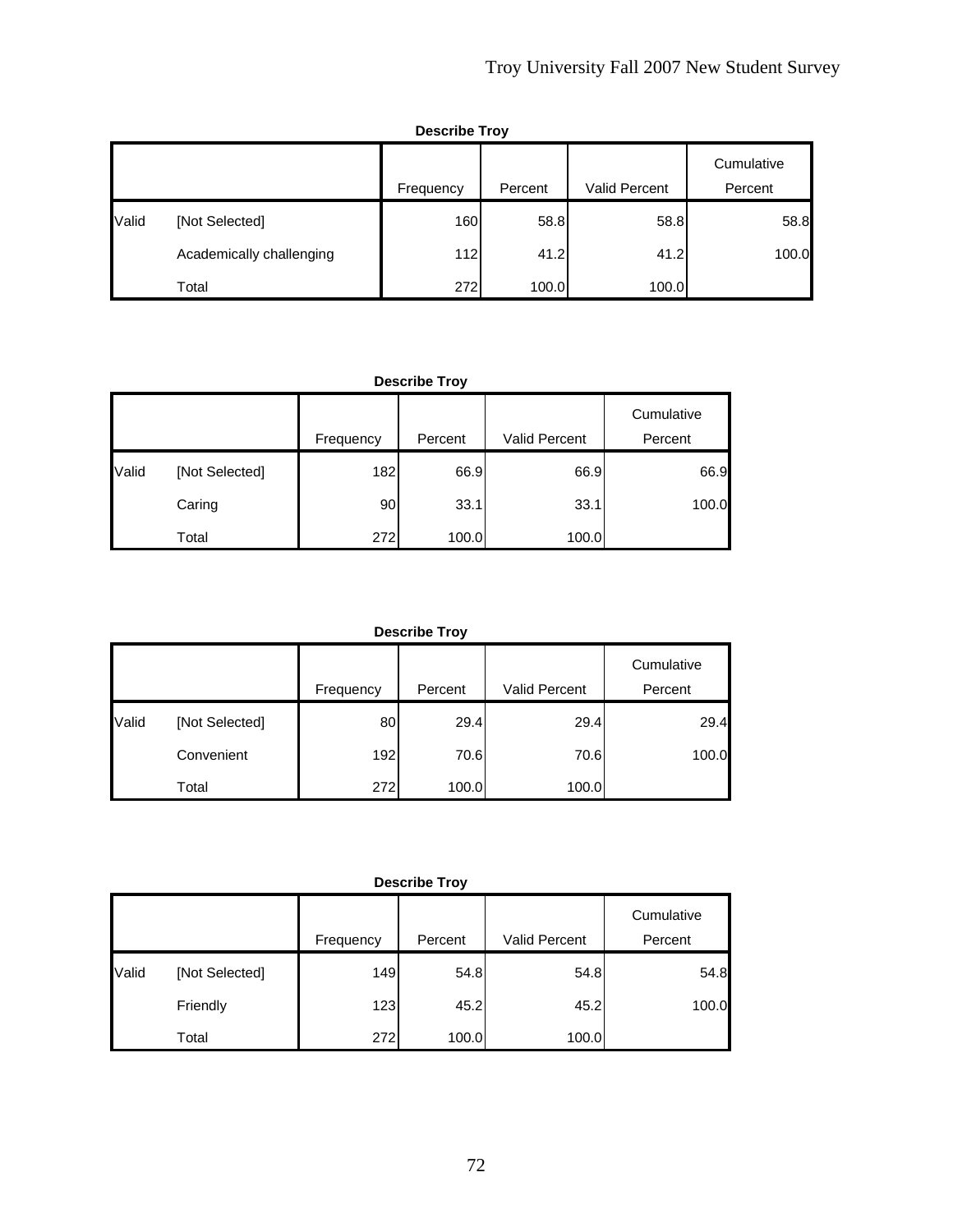|       | <b>Describe Troy</b>     |           |         |               |                       |  |  |  |  |
|-------|--------------------------|-----------|---------|---------------|-----------------------|--|--|--|--|
|       |                          | Frequency | Percent | Valid Percent | Cumulative<br>Percent |  |  |  |  |
| Valid | [Not Selected]           | 157       | 57.7    | 57.7          | 57.7                  |  |  |  |  |
|       | Good value for the price | 115       | 42.3    | 42.3          | 100.0                 |  |  |  |  |
|       | Total                    | 272       | 100.0   | 100.0         |                       |  |  |  |  |

#### **Describe Troy**

|       |                | Frequency       | Percent | Valid Percent | Cumulative<br>Percent |
|-------|----------------|-----------------|---------|---------------|-----------------------|
| Valid | [Not Selected] | 178             | 65.4    | 65.4          | 65.4                  |
|       | Helpful        | 94 <sub>1</sub> | 34.6    | 34.6          | 100.0                 |
|       | Total          | 272             | 100.0   | 100.0         |                       |

## **Describe Troy**

|       |                  | Frequency | Percent | <b>Valid Percent</b> | Cumulative<br>Percent |
|-------|------------------|-----------|---------|----------------------|-----------------------|
| Valid | [Not Selected]   | 155       | 57.0    | 57.0                 | 57.0                  |
|       | Student-centered | 117       | 43.0    | 43.0                 | 100.0                 |
|       | Total            | 272       | 100.0   | 100.0                |                       |

|       |                 | Frequency       | Percent | Valid Percent | Cumulative<br>Percent |
|-------|-----------------|-----------------|---------|---------------|-----------------------|
| Valid | [Not Selected]  | 260             | 95.6    | 95.6          | 95.6                  |
|       | Other (Specify) | 12 <sub>l</sub> | 4.4     | 4.4           | 100.0                 |
|       | Total           | 272             | 100.0   | 100.0         |                       |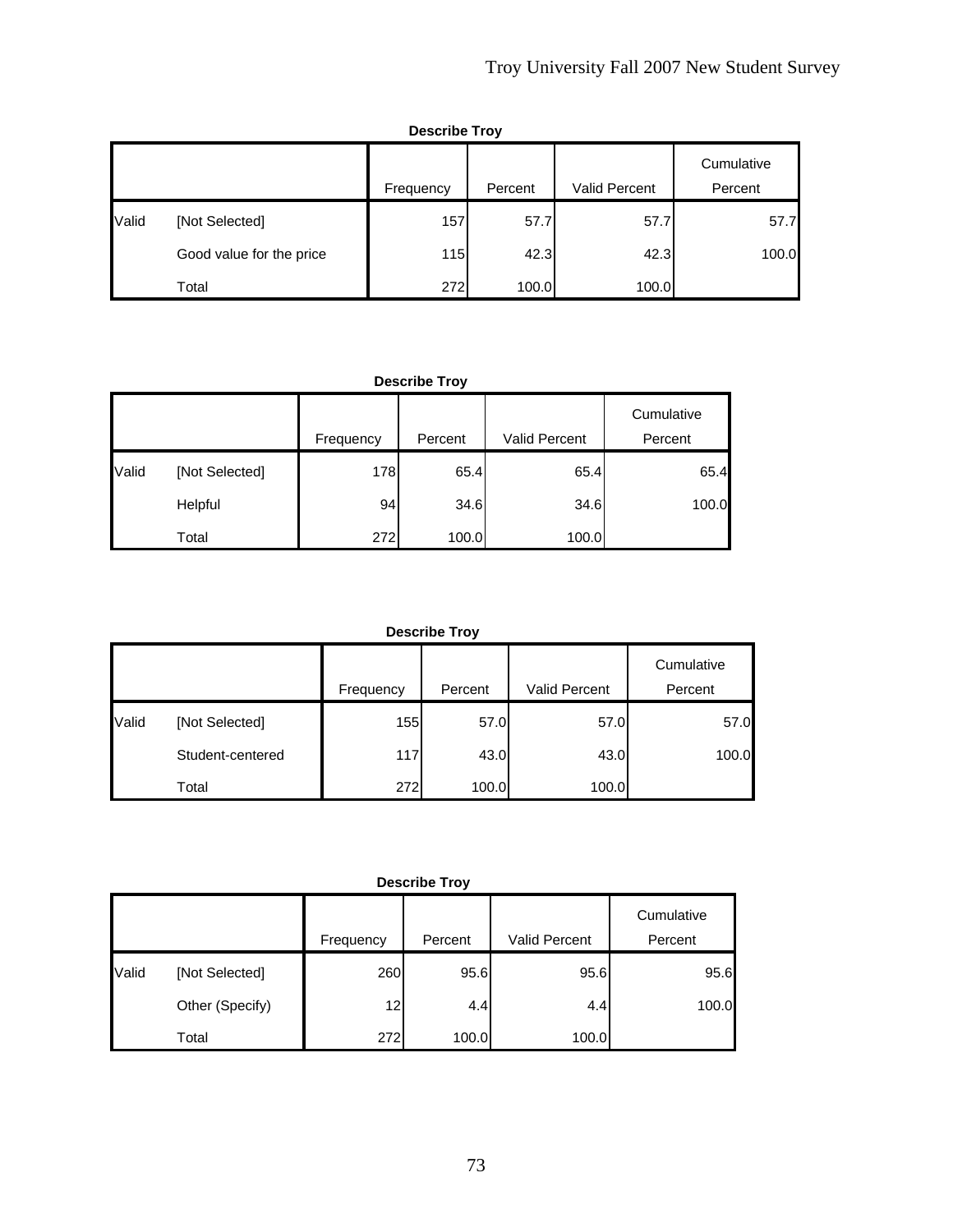# **Appendix 23. Troy University Fall 2007 New Student Survey Responses – Phenix City**

|       | Gender |           |         |               |                       |  |  |  |  |
|-------|--------|-----------|---------|---------------|-----------------------|--|--|--|--|
|       |        | Frequency | Percent | Valid Percent | Cumulative<br>Percent |  |  |  |  |
| Valid | Female | 117       | 89.3    | 89.3          | 89.3                  |  |  |  |  |
|       | Male   | 14        | 10.7    | 10.7          | 100.0                 |  |  |  |  |
|       | Total  | 131       | 100.0   | 100.0         |                       |  |  |  |  |

**Ethnicity** Frequency | Percent | Valid Percent **Cumulative** Percent Valid [Not Answered] 1 .8 .8 .8 Asian/Pacific Islander 1.5 2.3 Black, non-Hispanic 52 39.7 39.7 42.0 Hispanic 2 1.5 1.5 43.5 Race/ethnicity unknown  $\begin{array}{ccc} 2 & 1.5 & 1.5 \end{array}$  1.5  $\begin{array}{ccc} 45.0 & 45.0 \end{array}$ White, non-Hispanic **100.0** 72 55.0 55.0 55.0 Total 100.0 131 100.0 100.0

|       | Age       |           |         |               |            |  |  |  |  |
|-------|-----------|-----------|---------|---------------|------------|--|--|--|--|
|       |           |           |         |               | Cumulative |  |  |  |  |
|       |           | Frequency | Percent | Valid Percent | Percent    |  |  |  |  |
| Valid | 18-19     | 3         | 2.3     | 2.3           | 2.3        |  |  |  |  |
|       | $20 - 21$ |           | 5.3     | 5.3           | 7.6        |  |  |  |  |
|       | $21 - 24$ | 23        | 17.6    | 17.6          | 25.2       |  |  |  |  |
|       | 25-29     | 21        | 16.0    | 16.0          | 41.2       |  |  |  |  |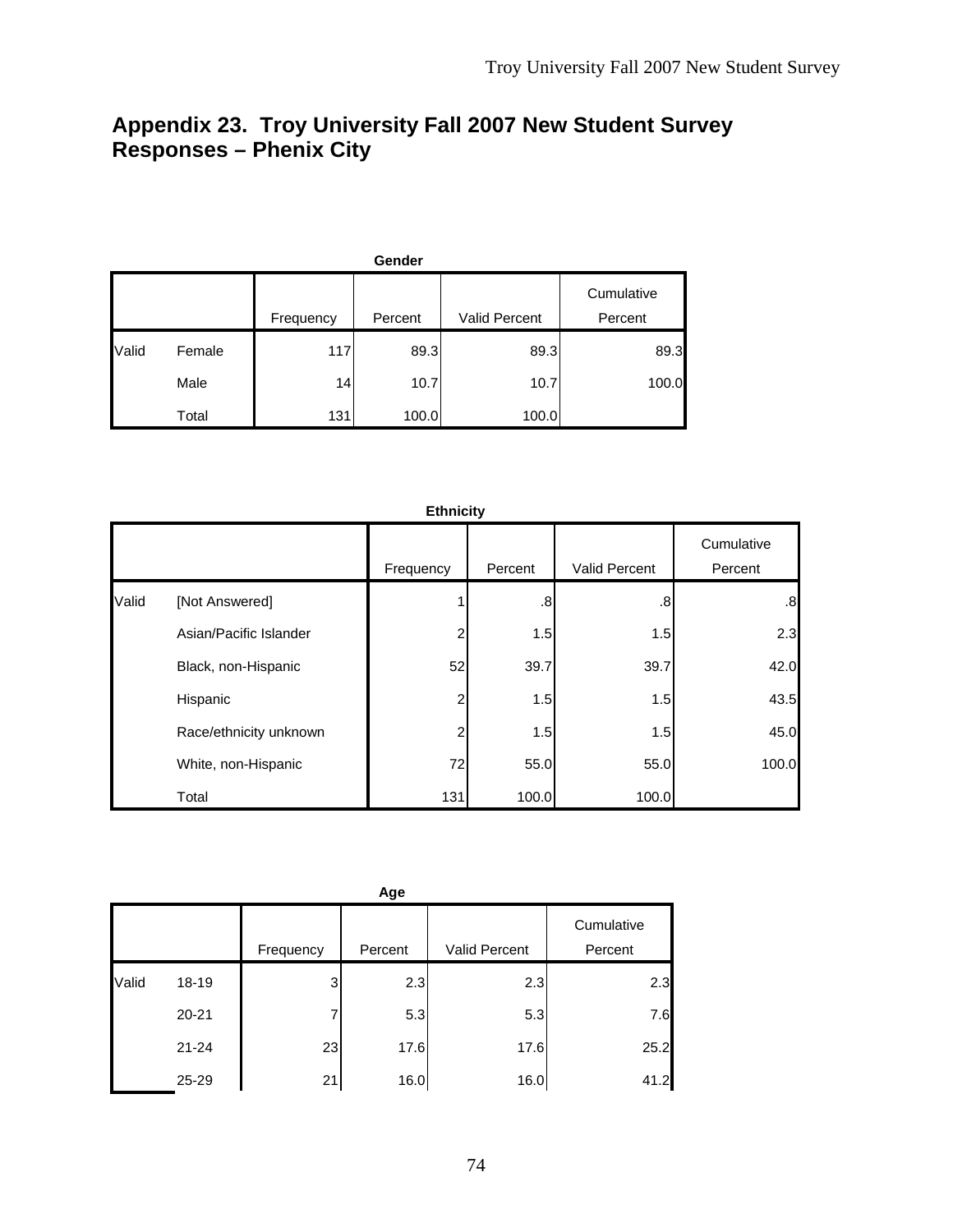| 30-34 | 25  | 19.1  | 19.1  | 60.3  |
|-------|-----|-------|-------|-------|
| 35-39 | 24  | 18.3  | 18.3  | 78.6  |
| 40-49 | 22  | 16.8  | 16.8  | 95.4  |
| 50-64 | 6   | 4.6   | 4.6   | 100.0 |
| Total | 131 | 100.0 | 100.0 |       |

**Campus**

|       |                    | Frequency | Percent | Valid Percent | Cumulative<br>Percent |
|-------|--------------------|-----------|---------|---------------|-----------------------|
| Valid | <b>Phenix City</b> | 131       | 100.0   | 100.0         | 100.0                 |

|       | <b>UC Site</b>        |           |         |               |                       |  |  |  |
|-------|-----------------------|-----------|---------|---------------|-----------------------|--|--|--|
|       |                       | Frequency | Percent | Valid Percent | Cumulative<br>Percent |  |  |  |
| Valid | [Not Answered]        | 102       | 77.9    | 77.9          | 77.9                  |  |  |  |
|       | Covington, Georgia    |           | .8      | .8            | 78.6                  |  |  |  |
|       | Fort Benning, Georgia |           | .8      | .8            | 79.4                  |  |  |  |
|       | Fort Rucker, Alabama  |           | .8      | .8            | 80.2                  |  |  |  |
|       | Phenix City, Alabama  | 26        | 19.8    | 19.8          | 100.0                 |  |  |  |
|       | Total                 | 131       | 100.0   | 100.0         |                       |  |  |  |

|       | College         |           |         |               |                       |  |  |
|-------|-----------------|-----------|---------|---------------|-----------------------|--|--|
|       |                 | Frequency | Percent | Valid Percent | Cumulative<br>Percent |  |  |
| Valid | [Not Answered]  | 5         | 3.8     | 3.8           | 3.8                   |  |  |
|       | Arts & Sciences | 5         | 3.8     | 3.8           | 7.6                   |  |  |
|       | <b>Business</b> | 35        | 26.7    | 26.7          | 34.4                  |  |  |
|       | Education       | 58        | 44.3    | 44.3          | 78.6                  |  |  |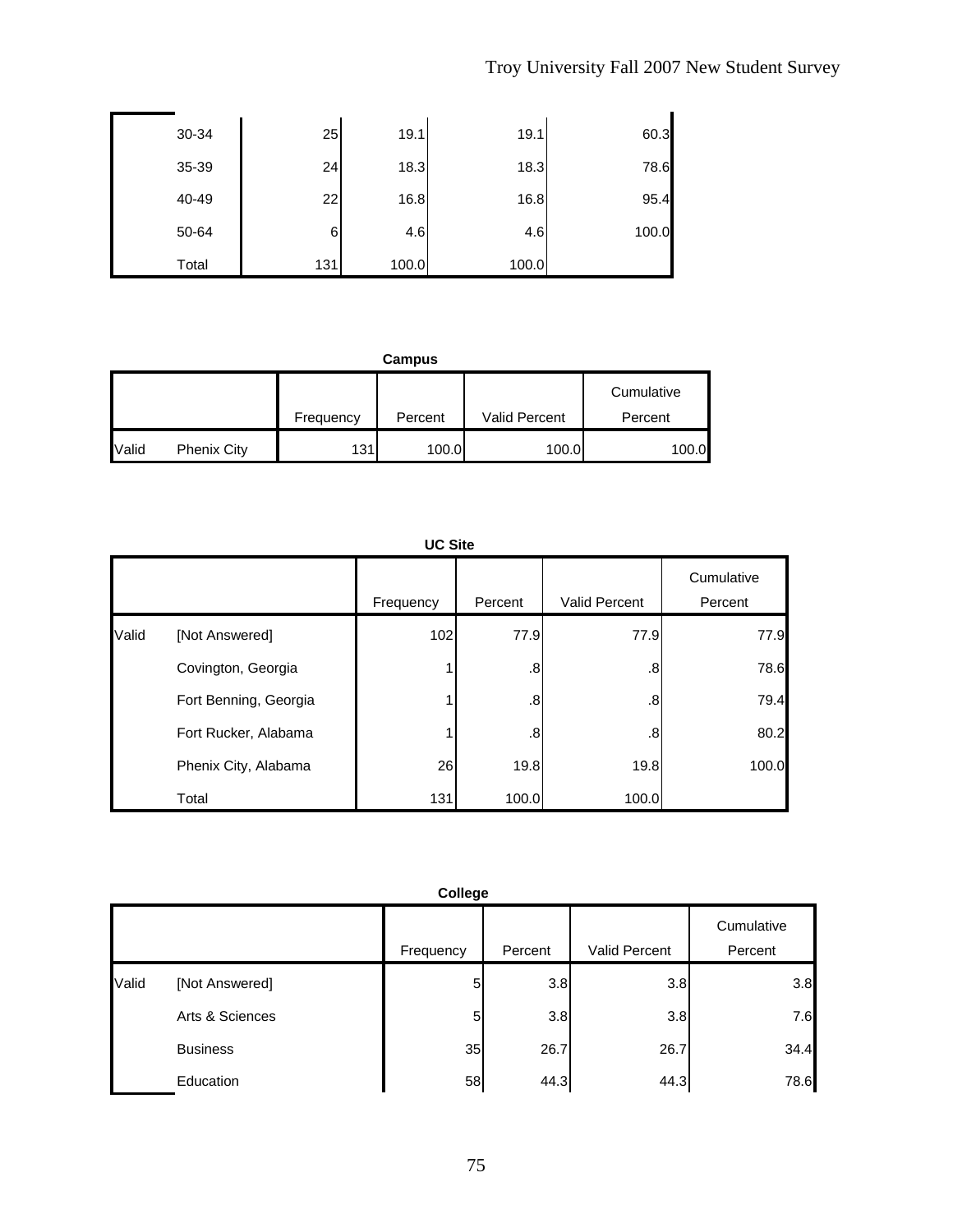| <b>Health and Human Services</b> | 28  | 21.4  | 24<br>21.4 | 100.0 |
|----------------------------------|-----|-------|------------|-------|
| Total                            | 131 | 100.0 | 100.0      |       |

|       | Degree Program              |                |         |               |                       |  |  |  |
|-------|-----------------------------|----------------|---------|---------------|-----------------------|--|--|--|
|       |                             | Frequency      | Percent | Valid Percent | Cumulative<br>Percent |  |  |  |
| Valid | Bachelor's                  | 79             | 60.3    | 60.3          | 60.3                  |  |  |  |
|       | <b>Education Specialist</b> | 5              | 3.8     | 3.8           | 64.1                  |  |  |  |
|       | Master's                    | 44             | 33.6    | 33.6          | 97.7                  |  |  |  |
|       | Other                       | $\overline{3}$ | 2.3     | 2.3           | 100.0                 |  |  |  |
|       | Total                       | 131            | 100.0   | 100.0         |                       |  |  |  |

|       | <b>Major</b>                               |           |         |               |                       |  |  |  |
|-------|--------------------------------------------|-----------|---------|---------------|-----------------------|--|--|--|
|       |                                            | Frequency | Percent | Valid Percent | Cumulative<br>Percent |  |  |  |
| Valid | [Not Answered]                             | 7         | 5.3     | 5.3           | 5.3                   |  |  |  |
|       | Accounting                                 | 15        | 11.5    | 11.5          | 16.8                  |  |  |  |
|       | <b>Clinical Mental Counseling</b>          |           | .8      | .8            | 17.6                  |  |  |  |
|       | <b>Community Counseling</b>                | 7         | 5.3     | 5.3           | 22.9                  |  |  |  |
|       | Early Childhood Education                  | 8         | 6.1     | 6.1           | 29.0                  |  |  |  |
|       | Education Administration and<br>Leadership | 9         | 6.9     | 6.9           | 35.9                  |  |  |  |
|       | <b>Educational Administration</b>          | 2         | 1.5     | 1.5           | 37.4                  |  |  |  |
|       | <b>Elementary Education</b>                | 31        | 23.7    | 23.7          | 61.1                  |  |  |  |
|       | <b>General Business</b>                    | 5         | 3.8     | 3.8           | 64.9                  |  |  |  |
|       | <b>General Education</b>                   | 4         | 3.1     | 3.1           | 67.9                  |  |  |  |
|       | Human Resource Management                  | 3         | 2.3     | 2.3           | 70.2                  |  |  |  |
|       | <b>Human Services</b>                      | 3         | 2.3     | 2.3           | 72.5                  |  |  |  |
|       | Information System                         | 2         | 1.5     | 1.5           | 74.0                  |  |  |  |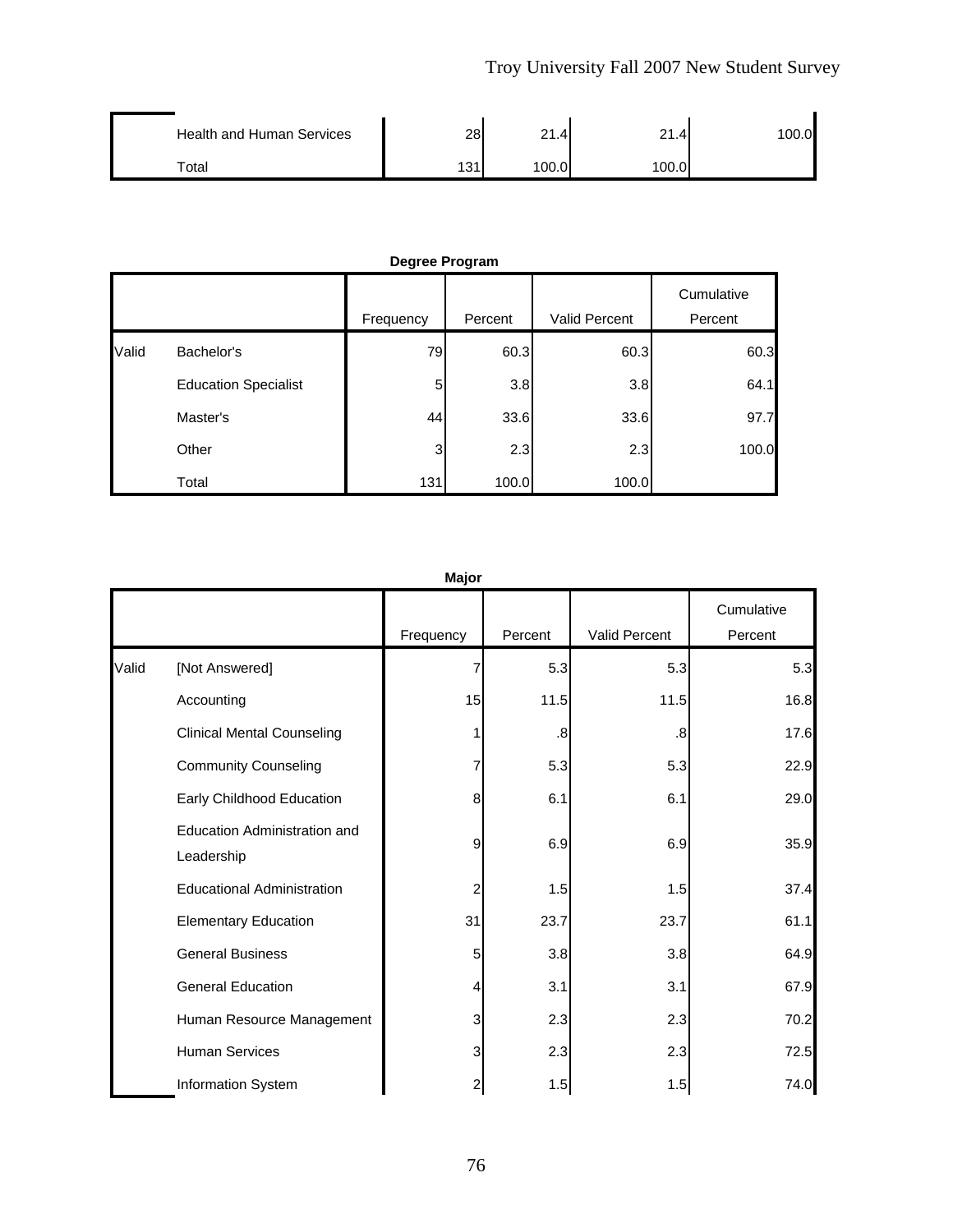| Management                                  | 3              | 2.3   | 2.3               | 76.3  |
|---------------------------------------------|----------------|-------|-------------------|-------|
| <b>Master of Business</b><br>Administration | 3              | 2.3   | 2.3               | 78.6  |
| Nursing                                     | 10             | 7.6   | 7.6               | 86.3  |
| Other                                       | $\overline{c}$ | 1.5   | 1.5               | 87.8  |
| Psychology                                  | 7              | 5.3   | 5.3               | 93.1  |
| Rehabilitation                              | 1              | .8    | .8                | 93.9  |
| <b>Rehabilitation Counseling</b>            | 3              | 2.3   | 2.3               | 96.2  |
| Secondary Education                         | 1              | .8    | $\boldsymbol{.8}$ | 96.9  |
| Social Science                              | $\overline{c}$ | 1.5   | 1.5               | 98.5  |
| Social Work                                 |                | .8    | $\boldsymbol{.8}$ | 99.2  |
| Sport and Fitness Management                |                | .8    | $\boldsymbol{.8}$ | 100.0 |
| Total                                       | 131            | 100.0 | 100.0             |       |

|       |                | Frequency | Percent | <b>Valid Percent</b> | Cumulative<br>Percent |
|-------|----------------|-----------|---------|----------------------|-----------------------|
| Valid | [Not Answered] | 2         | 1.5     | 1.5                  | 1.5                   |
|       | First choice   | 107       | 81.7    | 81.7                 | 83.2                  |
|       | Fourth choice  | 2         | 1.5     | 1.5                  | 84.7                  |
|       | Second choice  | 17        | 13.0    | 13.0                 | 97.7                  |
|       | Third choice   | 3         | 2.3     | 2.3                  | 100.0                 |
|       | Total          | 131       | 100.0   | 100.0                |                       |

|       | <b>VISIt Campus?</b> |           |         |                      |            |  |  |  |
|-------|----------------------|-----------|---------|----------------------|------------|--|--|--|
|       |                      |           |         |                      | Cumulative |  |  |  |
|       |                      | Frequency | Percent | <b>Valid Percent</b> | Percent    |  |  |  |
| Valid | No                   | 73        | 55.7    | 55.7                 | 55.7       |  |  |  |
|       | Yes                  | 58        | 44.3    | 44.3                 | 100.0      |  |  |  |

## **Visit Campus?**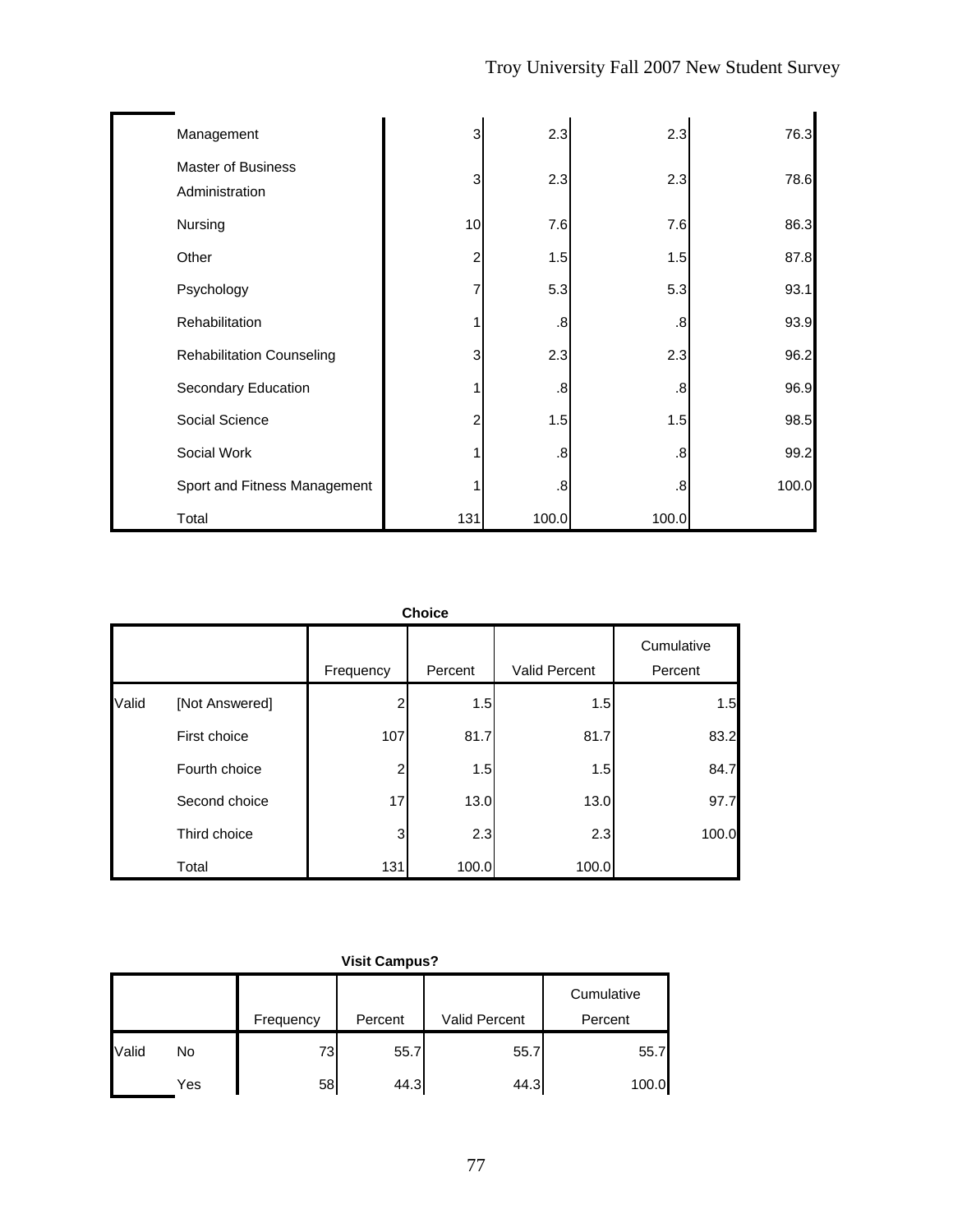|       | <b>Visit Campus?</b> |           |         |                      |                       |  |  |  |
|-------|----------------------|-----------|---------|----------------------|-----------------------|--|--|--|
|       |                      | Frequency | Percent | <b>Valid Percent</b> | Cumulative<br>Percent |  |  |  |
| Valid | No                   | 73        | 55.7    | 55.7                 | 55.7                  |  |  |  |
|       | Yes                  | 58        | 44.3    | 44.3                 | 100.0                 |  |  |  |
|       | Total                | 131       | 100.0   | 100.0                |                       |  |  |  |

|       |                          | Frequency | Percent | Valid Percent | Cumulative<br>Percent |
|-------|--------------------------|-----------|---------|---------------|-----------------------|
| Valid | [Not Selected]           | 77        | 58.8    | 58.8          | 58.8                  |
|       | Good academic repulation | 54        | 41.2    | 41.2          | 100.0                 |
|       | Total                    | 131       | 100.0   | 100.0         |                       |

## **Why Select Troy**

|       |                                          | Frequency | Percent | Valid Percent | Cumulative<br>Percent |
|-------|------------------------------------------|-----------|---------|---------------|-----------------------|
| Valid | [Not Selected]                           | 123       | 93.9    | 93.9          | 93.9                  |
|       | Good reputation for social<br>activities | 8         | 6.1     | 6.1           | 100.0                 |
|       | Total                                    | 131       | 100.0   | 100.0         |                       |

|       |                                | Frequency | Percent | Valid Percent | Cumulative<br>Percent |
|-------|--------------------------------|-----------|---------|---------------|-----------------------|
| Valid | [Not Selected]                 | 126       | 96.2    | 96.2          | 96.2                  |
|       | Rankings in national magazines | 5         | 3.8     | 3.8           | 100.0                 |
|       | Total                          | 131       | 100.0   | 100.0         |                       |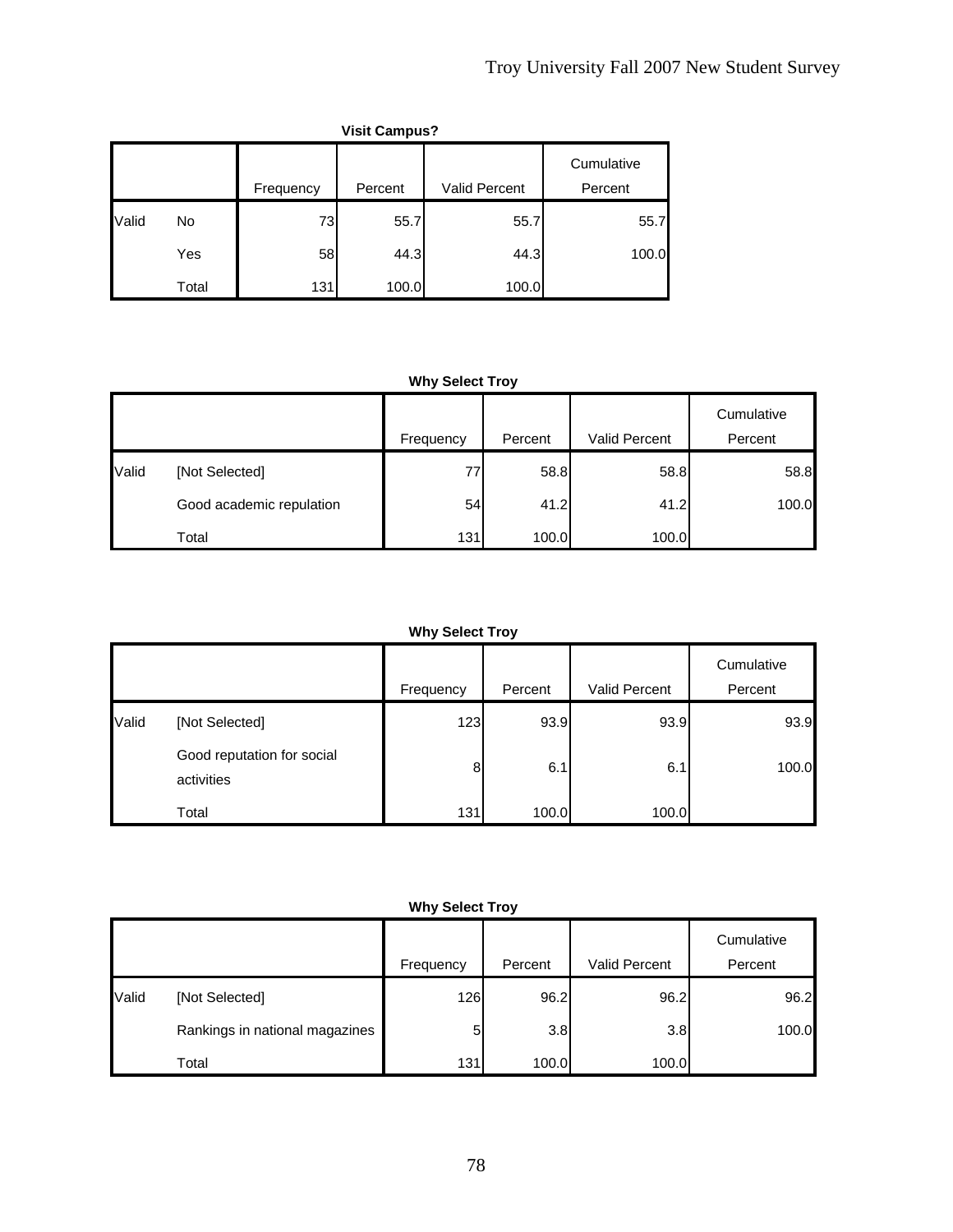|       | <b>Why Select Troy</b>  |           |         |               |                       |  |  |  |
|-------|-------------------------|-----------|---------|---------------|-----------------------|--|--|--|
|       |                         | Frequency | Percent | Valid Percent | Cumulative<br>Percent |  |  |  |
| Valid | [Not Selected]          | 118       | 90.1    | 90.1          | 90.1                  |  |  |  |
|       | Graduates get good jobs | 13        | 9.9     | 9.9           | 100.0                 |  |  |  |
|       | Total                   | 131       | 100.0   | 100.0         |                       |  |  |  |

|       |                | Frequency | Percent | Valid Percent | Cumulative<br>Percent |
|-------|----------------|-----------|---------|---------------|-----------------------|
| Valid | [Not Selected] | 97        | 74.0    | 74.0          | 74.0                  |
|       | Size of campus | 34        | 26.0    | 26.0          | 100.0                 |
|       | Total          | 131       | 100.0   | 100.0         |                       |

## **Why Select Troy**

|       |                | Frequency | Percent | <b>Valid Percent</b> | Cumulative<br>Percent |
|-------|----------------|-----------|---------|----------------------|-----------------------|
| Valid | [Not Selected] | 23        | 17.6    | 17.6                 | 17.6                  |
|       | Location       | 108       | 82.4    | 82.4                 | 100.0                 |
|       | Total          | 131       | 100.0   | 100.0                |                       |

|       |                | Frequency | Percent | <b>Valid Percent</b> | Cumulative<br>Percent |
|-------|----------------|-----------|---------|----------------------|-----------------------|
| Valid | [Not Selected] | 64        | 48.9    | 48.9                 | 48.9                  |
|       | Affordability  | 67        | 51.1    | 51.1                 | 100.0                 |
|       | Total          | 131       | 100.0   | 100.0                |                       |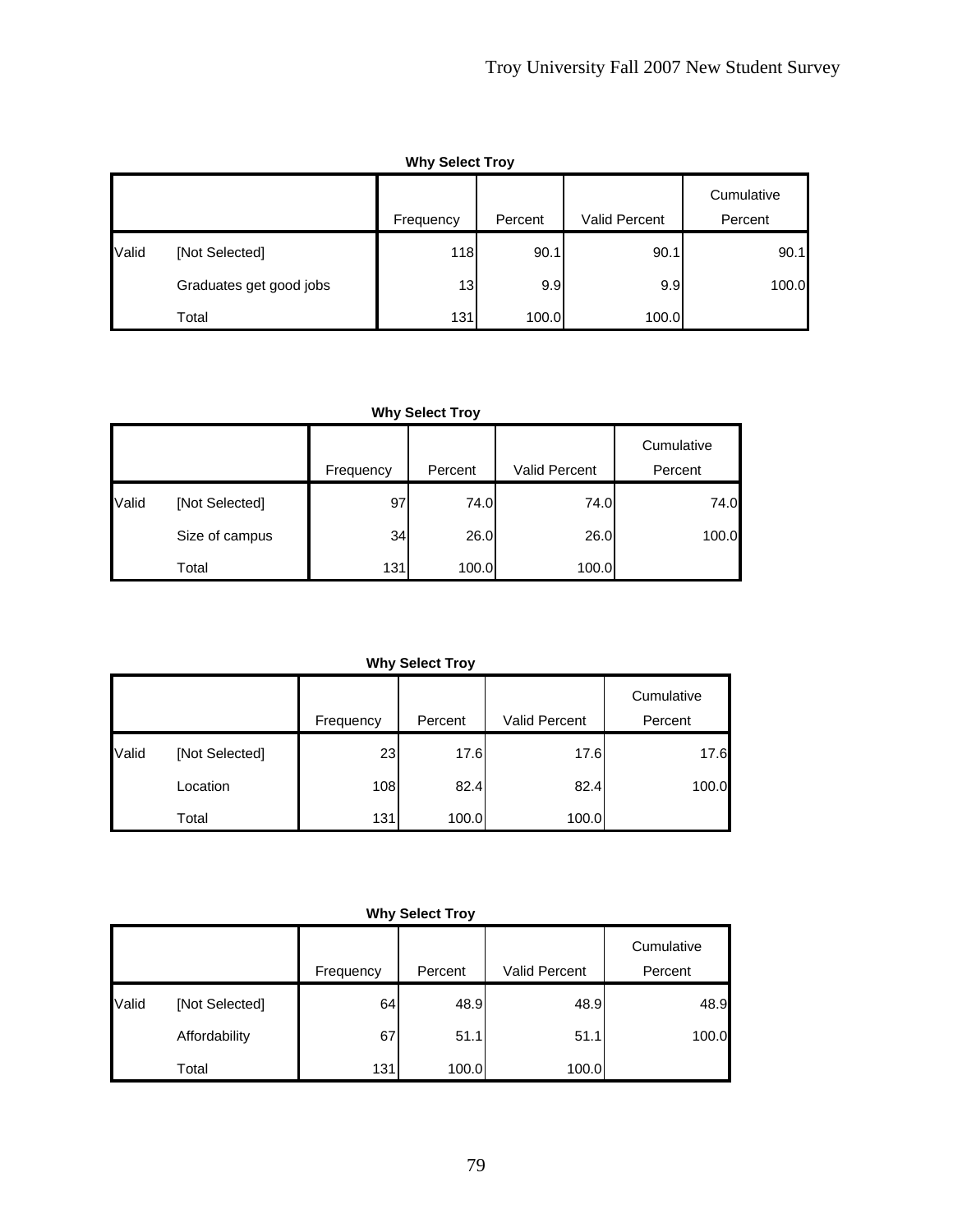|       | Why Select Troy               |                 |         |               |                       |  |  |  |
|-------|-------------------------------|-----------------|---------|---------------|-----------------------|--|--|--|
|       |                               | Frequency       | Percent | Valid Percent | Cumulative<br>Percent |  |  |  |
| Valid | [Not Selected]                | 94 <sub>l</sub> | 71.8    | 71.8          | 71.8                  |  |  |  |
|       | Availability of financial aid | 37              | 28.2    | 28.2          | 100.0                 |  |  |  |
|       | Total                         | 131             | 100.0   | 100.0         |                       |  |  |  |

**Why Select To** 

**Why Select Troy**

|       |                     | Frequency | Percent | <b>Valid Percent</b> | Cumulative<br>Percent |
|-------|---------------------|-----------|---------|----------------------|-----------------------|
| Valid | [Not Selected]      | 106       | 80.9    | 80.9                 | 80.9                  |
|       | Admission standards | 25        | 19.1    | 19.1                 | 100.0                 |
|       | Total               | 131       | 100.0   | 100.0                |                       |

**Why Select Troy**

|       |                   | Frequency | Percent | Valid Percent | Cumulative<br>Percent |
|-------|-------------------|-----------|---------|---------------|-----------------------|
|       |                   |           |         |               |                       |
| Valid | [Not Selected]    | 84        | 64.1    | 64.1          | 64.1                  |
|       | Academic programs | 47        | 35.9    | 35.9          | 100.0                 |
|       | Total             | 131       | 100.0   | 100.0         |                       |

**Why Select Troy**

|       |                         | Frequency | Percent | <b>Valid Percent</b> | Cumulative<br>Percent |
|-------|-------------------------|-----------|---------|----------------------|-----------------------|
| Valid | [Not Selected]          | 41        | 31.3    | 31.3                 | 31.3                  |
|       | Flexibility of schedule | 90        | 68.7    | 68.7                 | 100.0                 |
|       | Total                   | 131       | 100.0   | 100.0                |                       |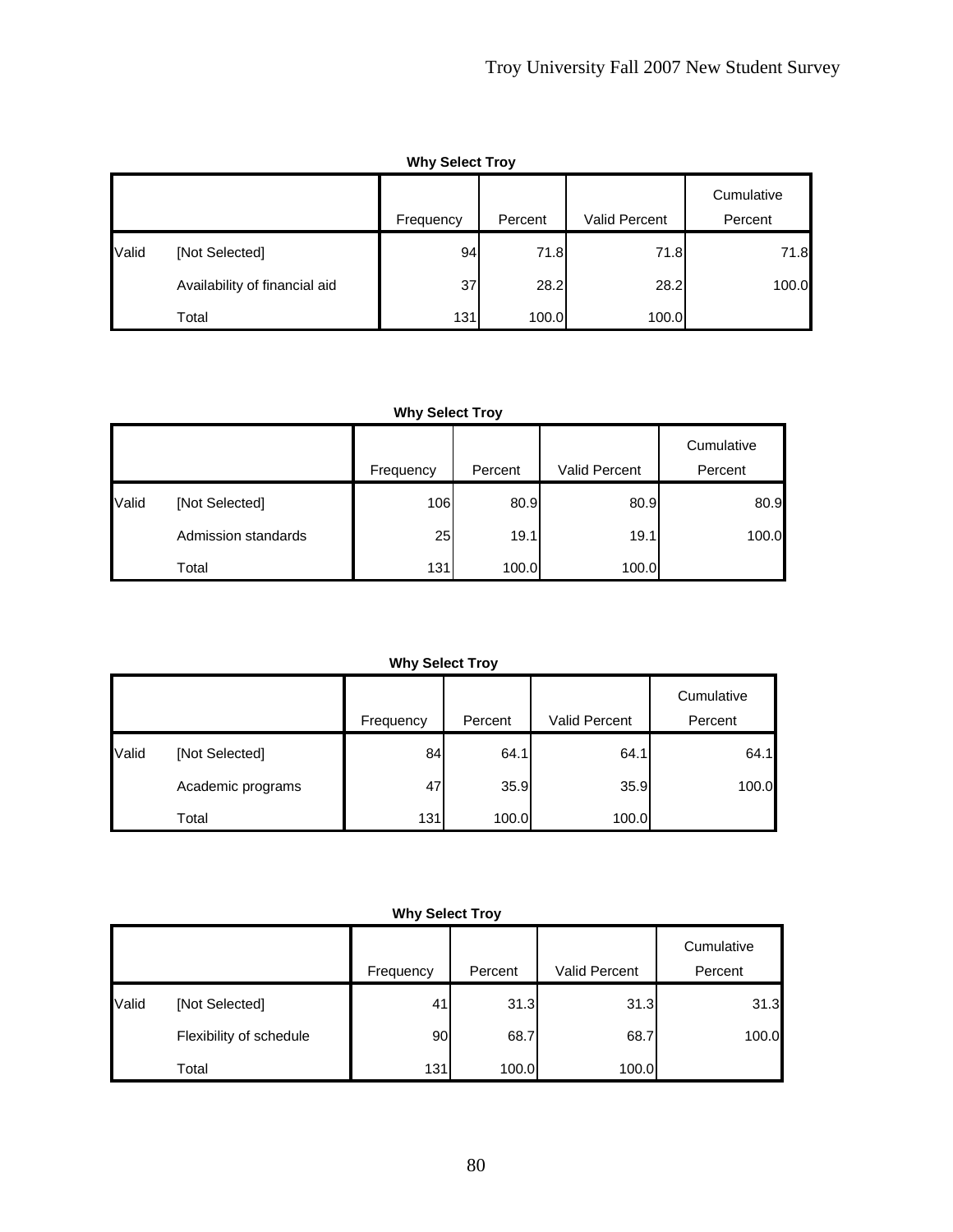|       | <b>Why Select Troy</b> |           |         |                      |                       |  |  |  |  |
|-------|------------------------|-----------|---------|----------------------|-----------------------|--|--|--|--|
|       |                        | Frequency | Percent | <b>Valid Percent</b> | Cumulative<br>Percent |  |  |  |  |
| Valid | [Not Selected]         | 127       | 96.9    | 96.9                 | 96.9                  |  |  |  |  |
|       | Social atmosphere      | 4         | 3.1     | 3.1                  | 100.0                 |  |  |  |  |
|       | Total                  | 131       | 100.0   | 100.0                |                       |  |  |  |  |

|       |                           | Frequency | Percent | Valid Percent | Cumulative<br>Percent |
|-------|---------------------------|-----------|---------|---------------|-----------------------|
| Valid | [Not Selected]            | 115       | 87.8    | 87.8          | 87.8                  |
|       | Diversity of student body | 16        | 12.2    | 12.2          | 100.0                 |
|       | Total                     | 131       | 100.0   | 100.0         |                       |

**Why Select Troy**

|              |                |           |         |                      | Cumulative |
|--------------|----------------|-----------|---------|----------------------|------------|
|              |                | Frequency | Percent | <b>Valid Percent</b> | Percent    |
| <b>Valid</b> | [Not Selected] | 131       | 100.0   | 100.0                | 100.0      |

|              |                | Frequency | Percent | <b>Valid Percent</b> | Cumulative<br>Percent |
|--------------|----------------|-----------|---------|----------------------|-----------------------|
| <b>Valid</b> | [Not Selected] | 131       | 100.0   | 100.0                | 100.0                 |

| <b>Why Select Troy</b> |  |  |  |  |
|------------------------|--|--|--|--|
|------------------------|--|--|--|--|

|           |         |                      | Cumulative |
|-----------|---------|----------------------|------------|
| Frequency | Percent | <b>Valid Percent</b> | Percent    |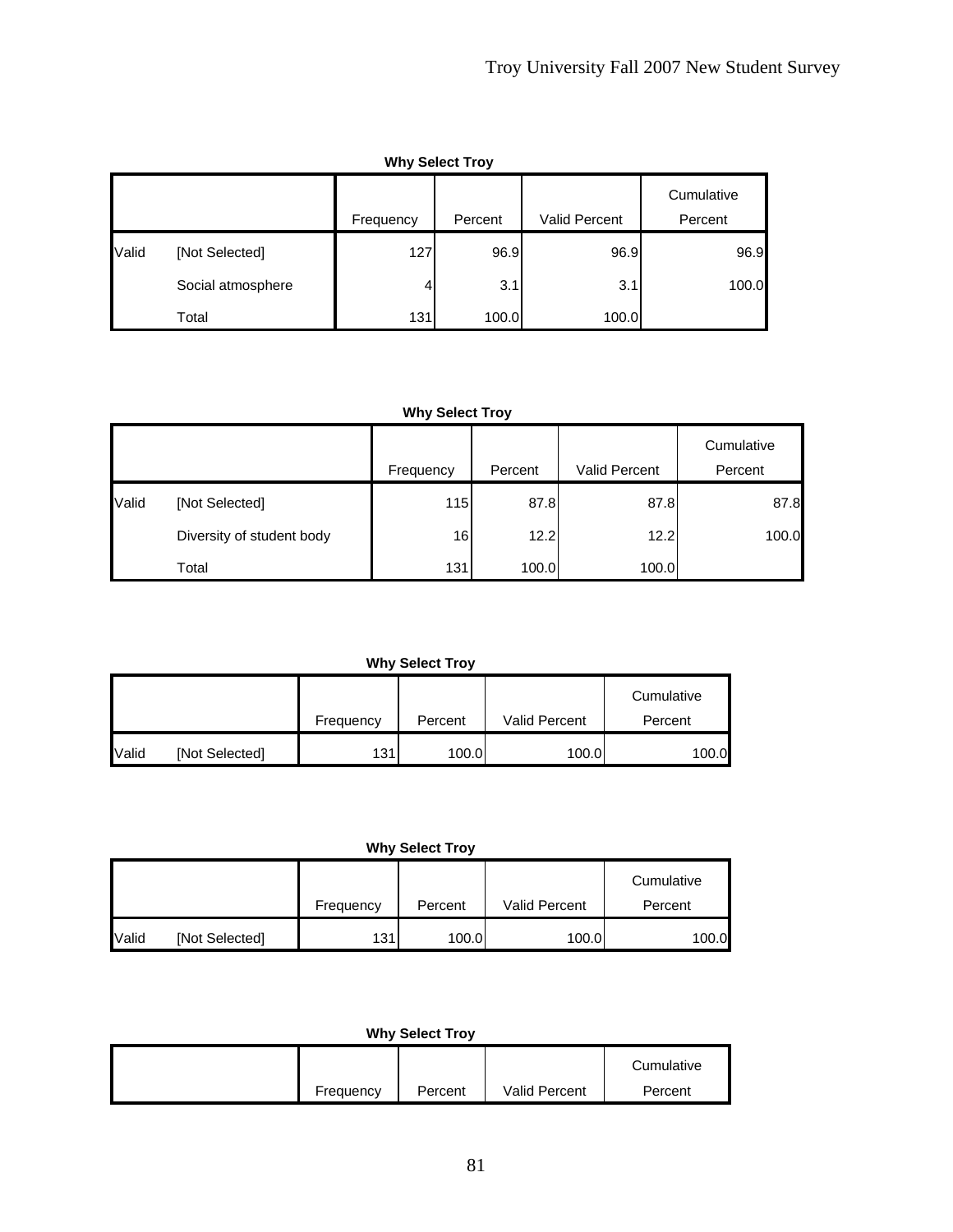|       | <b>Why Select Troy</b> |           |         |                      |            |  |  |  |
|-------|------------------------|-----------|---------|----------------------|------------|--|--|--|
|       |                        |           |         |                      | Cumulative |  |  |  |
|       |                        | Frequency | Percent | <b>Valid Percent</b> | Percent    |  |  |  |
| Valid | [Not Selected]         | 131       | 100.0   | 100.0                | 100.0      |  |  |  |

|       |                |           |         |                      | Cumulative |
|-------|----------------|-----------|---------|----------------------|------------|
|       |                | Frequency | Percent | <b>Valid Percent</b> | Percent    |
| Valid | [Not Selected] | 131       | 100.0   | 100.0                | 100.0      |

#### **Why Select Troy**

|       |                         | Frequency | Percent | Valid Percent | Cumulative<br>Percent |
|-------|-------------------------|-----------|---------|---------------|-----------------------|
| Valid | [Not Selected]          | 122       | 93.1    | 93.1          | 93.1                  |
|       | Parents' recommendation | 9         | 6.9     | 6.9           | 100.0                 |
|       | Total                   | 131       | 100.0   | 100.0         |                       |

#### **Why Select Troy**

|       |                         | Frequency | Percent | Valid Percent | Cumulative<br>Percent |
|-------|-------------------------|-----------|---------|---------------|-----------------------|
| Valid | [Not Selected]          | 94        | 71.8    | 71.8          | 71.8                  |
|       | Friends' recommendation | 37        | 28.2    | 28.2          | 100.0                 |
|       | Total                   | 131       | 100.0   | 100.0         |                       |

|              |                |           |         |                      | Cumulative |
|--------------|----------------|-----------|---------|----------------------|------------|
|              |                | Frequency | Percent | <b>Valid Percent</b> | Percent    |
| <b>Valid</b> | [Not Selected] | 118l      | 90.1    | 90.1                 | 90.1       |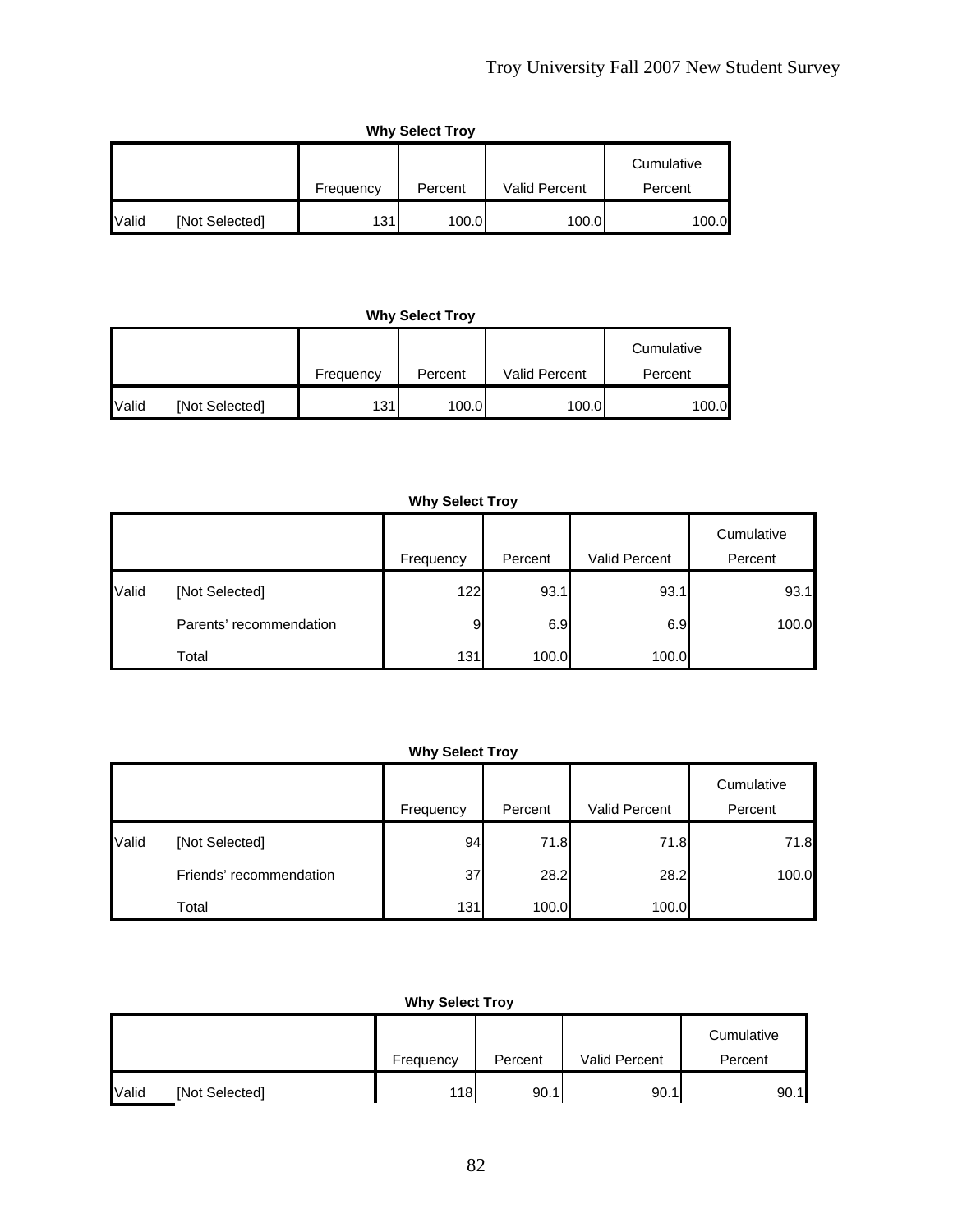| Alumni recommendation | 12<br>ູບ     | 9.9   | 9.91  | 0.001 |
|-----------------------|--------------|-------|-------|-------|
| $\tau$ otal           | 1 O A<br>ا v | 100.0 | 100.0 |       |

|       |                 |                |         |               | Cumulative |
|-------|-----------------|----------------|---------|---------------|------------|
|       |                 | Frequency      | Percent | Valid Percent | Percent    |
| Valid | [Not Selected]  | 122            | 93.1    | 93.1          | 93.1       |
|       | Other (specify) | 9 <sub>l</sub> | 6.9     | 6.9           | 100.0      |
|       | Total           | 131            | 100.0   | 100.0         |            |

|       |                           | Learn About Troy |                   |                   |                       |
|-------|---------------------------|------------------|-------------------|-------------------|-----------------------|
|       |                           | Frequency        | Percent           | Valid Percent     | Cumulative<br>Percent |
| Valid | [Not Answered]            | 2                | 1.5               | 1.5               | 1.5                   |
|       | Alumni                    | 19               | 14.5              | 14.5              | 16.0                  |
|       | Billboard                 | 3                | 2.3               | 2.3               | 18.3                  |
|       | Direct Mail               | 1                | .8                | $\boldsymbol{.8}$ | 19.1                  |
|       | <b>Guidance Counselor</b> |                  | $\boldsymbol{.8}$ | .8                | 19.8                  |
|       | Internet                  | 7                | 5.3               | 5.3               | 25.2                  |
|       | Newspaper                 | 2                | 1.5               | 1.5               | 26.7                  |
|       | Other (Specify)           | 19               | 14.5              | 14.5              | 41.2                  |
|       | Radio                     |                  | $\boldsymbol{.8}$ | .8                | 42.0                  |
|       | Television                |                  | $\boldsymbol{.8}$ | $\boldsymbol{.8}$ | 42.7                  |
|       | Word of mouth             | 75               | 57.3              | 57.3              | 100.0                 |
|       | Total                     | 131              | 100.0             | 100.0             |                       |

#### **Learn About Troy**

#### **Registration Info**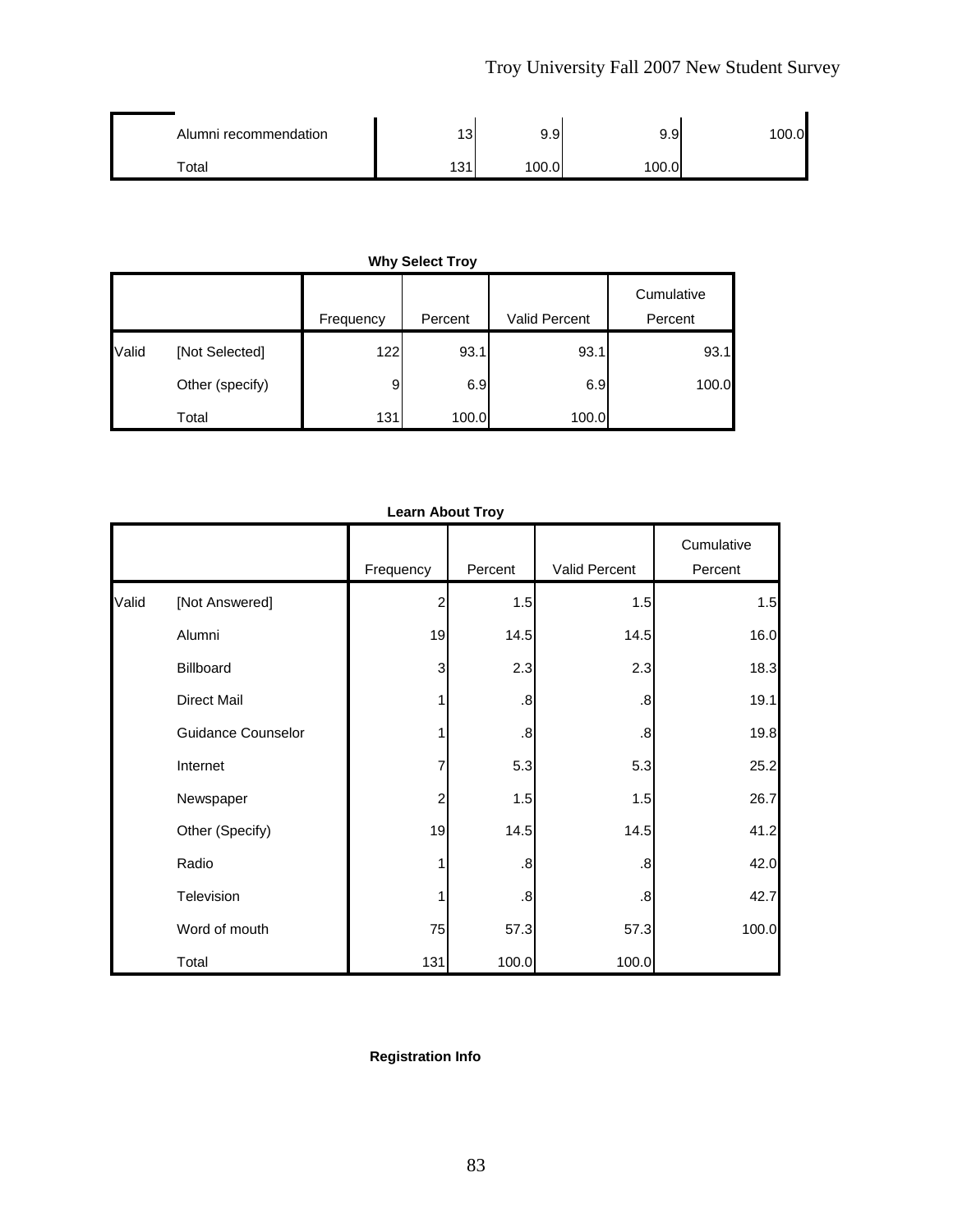|       |                    | Frequency      | Percent | Valid Percent | Cumulative<br>Percent |
|-------|--------------------|----------------|---------|---------------|-----------------------|
| Valid | [Not Answered]     | $\overline{2}$ | 1.5     | 1.5           | 1.5                   |
|       | Billboard          | 1              | $.8\,$  | .8            | 2.3                   |
|       | <b>Direct Mail</b> | 12             | 9.2     | 9.2           | 11.5                  |
|       | Internet           | 56             | 42.7    | 42.7          | 54.2                  |
|       | Newspaper          | $\overline{2}$ | 1.5     | 1.5           | 55.7                  |
|       | Other (Specify)    | 22             | 16.8    | 16.8          | 72.5                  |
|       | Television         | 4              | 3.1     | 3.1           | 75.6                  |
|       | Word of mouth      | 32             | 24.4    | 24.4          | 100.0                 |
|       | Total              | 131            | 100.0   | 100.0         |                       |

#### **Way to Advertise**

|       |                    |                |         |               | Cumulative |
|-------|--------------------|----------------|---------|---------------|------------|
|       |                    | Frequency      | Percent | Valid Percent | Percent    |
| Valid | [Not Answered]     | 3              | 2.3     | 2.3           | 2.3        |
|       | Billboard          | 3              | 2.3     | 2.3           | 4.6        |
|       | <b>Direct Mail</b> | 17             | 13.0    | 13.0          | 17.6       |
|       | Internet           | 29             | 22.1    | 22.1          | 39.7       |
|       | Newspaper          | $\overline{2}$ | 1.5     | 1.5           | 41.2       |
|       | Radio              | 4              | 3.1     | 3.1           | 44.3       |
|       | Television         | 17             | 13.0    | 13.0          | 57.3       |
|       | Word of mouth      | 56             | 42.7    | 42.7          | 100.0      |
|       | Total              | 131            | 100.0   | 100.0         |            |

|       | <b>Describe Troy</b> |           |         |               |            |  |  |
|-------|----------------------|-----------|---------|---------------|------------|--|--|
|       |                      |           |         |               | Cumulative |  |  |
|       |                      | Frequency | Percent | Valid Percent | Percent    |  |  |
| Valid | [Not Selected]       | 82        | 62.6    | 62.6          | 62.6       |  |  |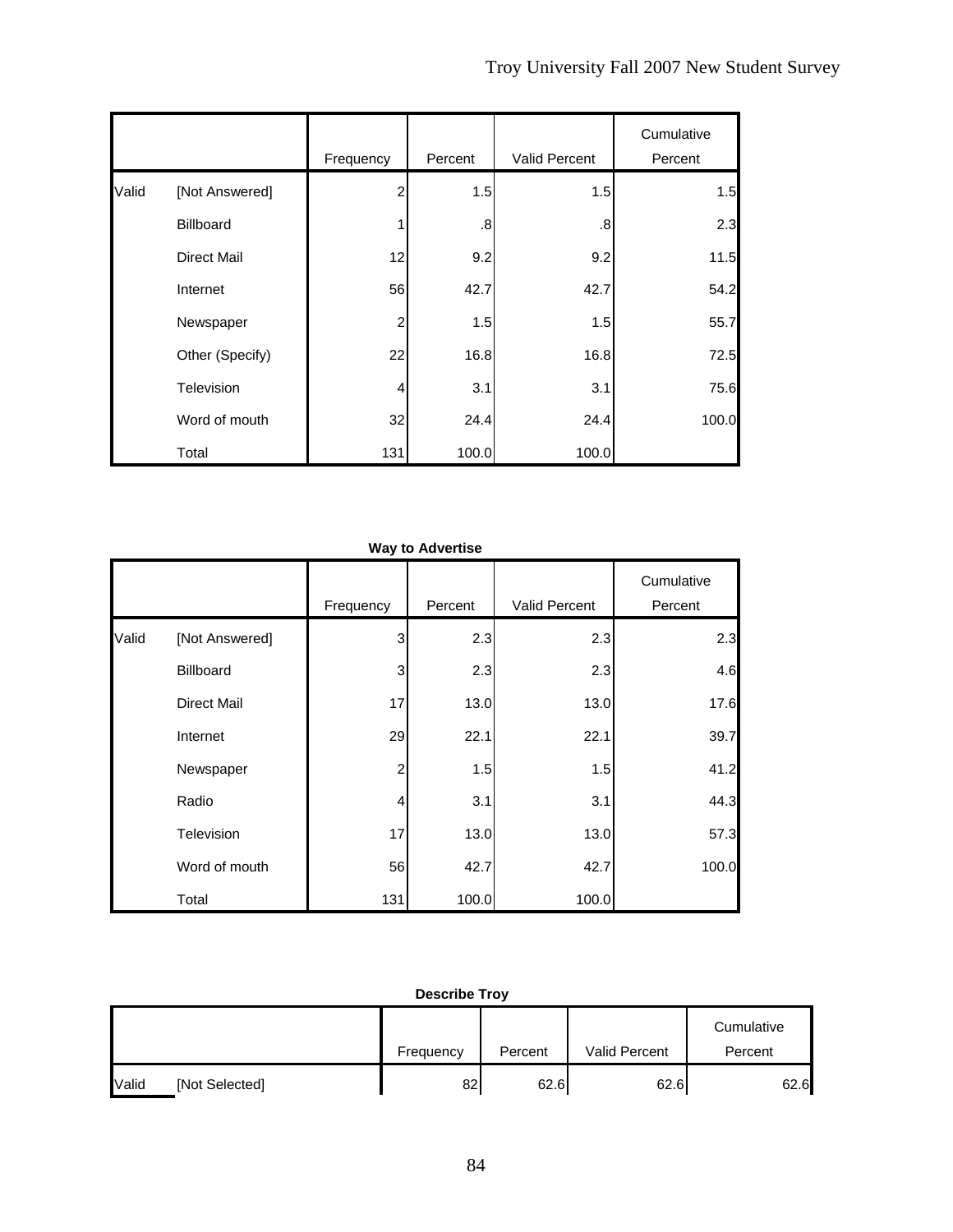| Academically challenging | 49         | 37.4  | 37.4 <sub>1</sub> | 100.0 |
|--------------------------|------------|-------|-------------------|-------|
| $\tau$ otal              | 121<br>וטו | 100.0 | 100.0             |       |

#### **Describe Troy**

|       |                | Frequency | Percent | <b>Valid Percent</b> | Cumulative<br>Percent |
|-------|----------------|-----------|---------|----------------------|-----------------------|
| Valid | [Not Selected] | 91        | 69.5    | 69.5                 | 69.5                  |
|       | Caring         | 40        | 30.5    | 30.5                 | 100.0                 |
|       | Total          | 131       | 100.0   | 100.0                |                       |

**Describe Troy**

|       |                | Frequency | Percent | <b>Valid Percent</b> | Cumulative<br>Percent |
|-------|----------------|-----------|---------|----------------------|-----------------------|
| Valid | [Not Selected] | 26        | 19.8    | 19.8                 | 19.8                  |
|       | Convenient     | 105       | 80.2    | 80.2                 | 100.0                 |
|       | Total          | 131       | 100.0   | 100.0                |                       |

|       |                |           |         |                      | Cumulative |
|-------|----------------|-----------|---------|----------------------|------------|
|       |                | Frequency | Percent | <b>Valid Percent</b> | Percent    |
| Valid | [Not Selected] | 71        | 54.2    | 54.2                 | 54.2       |
|       | Friendly       | 60        | 45.8    | 45.8                 | 100.0      |
|       | Total          | 131       | 100.0   | 100.0                |            |

|       | <b>Describe Troy</b> |           |         |               |                       |  |  |  |
|-------|----------------------|-----------|---------|---------------|-----------------------|--|--|--|
|       |                      | Frequency | Percent | Valid Percent | Cumulative<br>Percent |  |  |  |
| Valid | [Not Selected]       | 66        | 50.4    | 50.4          | 50.4                  |  |  |  |
|       |                      |           |         |               |                       |  |  |  |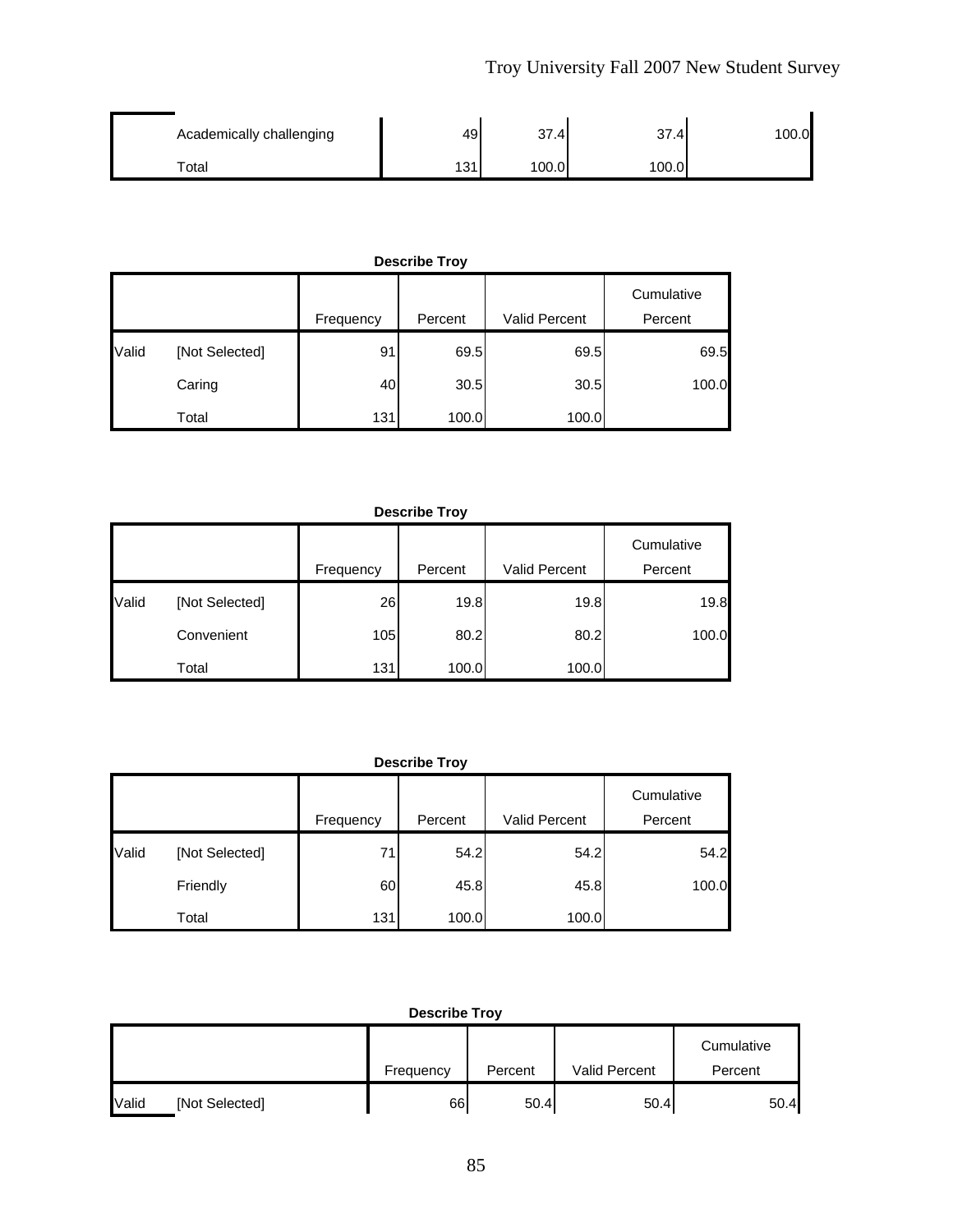| Good value for the price | 65  | 49.6   | 49.6  | 100.0 |
|--------------------------|-----|--------|-------|-------|
| Total                    | 131 | 100.01 | 100.0 |       |

|       |                |           |         |                      | Cumulative |
|-------|----------------|-----------|---------|----------------------|------------|
|       |                | Frequency | Percent | <b>Valid Percent</b> | Percent    |
| Valid | [Not Selected] | 79        | 60.3    | 60.3                 | 60.3       |
|       | Helpful        | 52        | 39.7    | 39.7                 | 100.0      |
|       | Total          | 131       | 100.0   | 100.0                |            |

**Describe Troy**

|       |                  | Frequency | Percent | <b>Valid Percent</b> | Cumulative<br>Percent |
|-------|------------------|-----------|---------|----------------------|-----------------------|
| Valid | [Not Selected]   | 79        | 60.3    | 60.3                 | 60.3                  |
|       | Student-centered | 52        | 39.7    | 39.7                 | 100.0                 |
|       | Total            | 131       | 100.0   | 100.0                |                       |

**Describe Troy**

|       |                 |           |         |                      | Cumulative |
|-------|-----------------|-----------|---------|----------------------|------------|
|       |                 | Frequency | Percent | <b>Valid Percent</b> | Percent    |
| Valid | [Not Selected]  | 122       | 93.1    | 93.1                 | 93.1       |
|       | Other (Specify) | 9         | 6.9     | 6.9                  | 100.0      |
|       | Total           | 131       | 100.0   | 100.0                |            |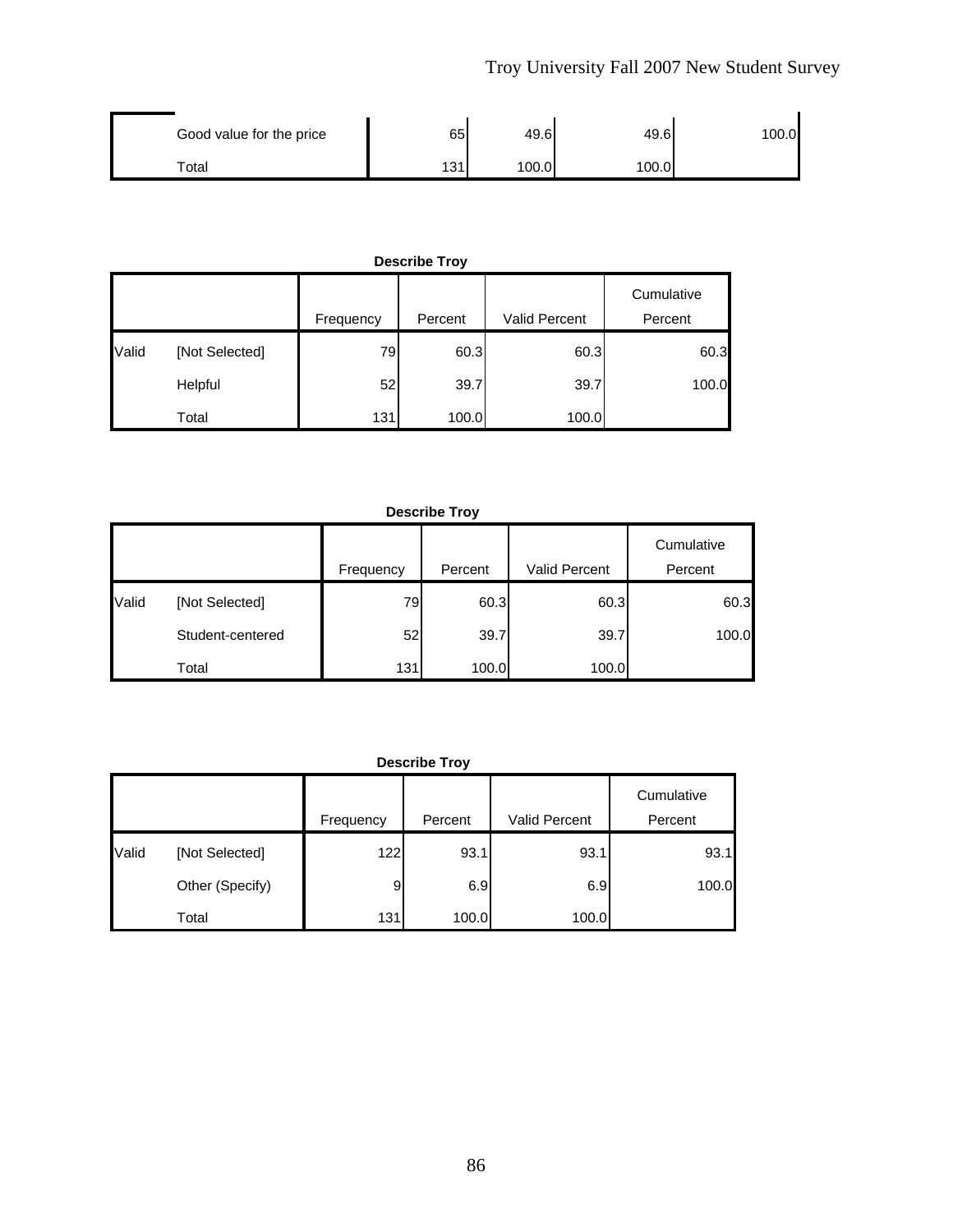# **Appendix 24. Troy University Fall 2007 New Student Survey Responses – Troy Campus**

|       | Gender         |           |         |               |                       |  |  |  |
|-------|----------------|-----------|---------|---------------|-----------------------|--|--|--|
|       |                | Frequency | Percent | Valid Percent | Cumulative<br>Percent |  |  |  |
| Valid | [Not Answered] | 4         | $.8\,$  | .8            | .8                    |  |  |  |
|       | Female         | 370       | 70.7    | 70.7          | 71.5                  |  |  |  |
|       | Male           | 149       | 28.5    | 28.5          | 100.0                 |  |  |  |
|       | Total          | 523       | 100.0   | 100.0         |                       |  |  |  |

|       | <b>Ethnicity</b>              |           |                  |               |                       |  |  |  |
|-------|-------------------------------|-----------|------------------|---------------|-----------------------|--|--|--|
|       |                               | Frequency | Percent          | Valid Percent | Cumulative<br>Percent |  |  |  |
| Valid | [Not Answered]                |           | .4               | .4            | .4                    |  |  |  |
|       | American Indian/Alaska Native | 6         | 1.1              | 1.1           | 1.5                   |  |  |  |
|       | Asian/Pacific Islander        | 40        | 7.6              | 7.6           | 9.2                   |  |  |  |
|       | Black, non-Hispanic           | 148       | 28.3             | 28.3          | 37.5                  |  |  |  |
|       | Hispanic                      | 7         | 1.3              | 1.3           | 38.8                  |  |  |  |
|       | Nonresident Alien             | 2         | $\cdot$          | .4            | 39.2                  |  |  |  |
|       | Race/ethnicity unknown        | 5         | 1.0 <sub>l</sub> | 1.0           | 40.2                  |  |  |  |
|       | White, non-Hispanic           | 313       | 59.8             | 59.8          | 100.0                 |  |  |  |
|       | Total                         | 523       | 100.0            | 100.0         |                       |  |  |  |

|       | Age            |           |         |                      |                 |  |  |  |
|-------|----------------|-----------|---------|----------------------|-----------------|--|--|--|
|       |                |           |         |                      | Cumulative      |  |  |  |
|       |                | Frequency | Percent | <b>Valid Percent</b> | Percent         |  |  |  |
| Valid | [Not Answered] | 3         | $.6\,$  | .6                   | .6 <sub>l</sub> |  |  |  |

87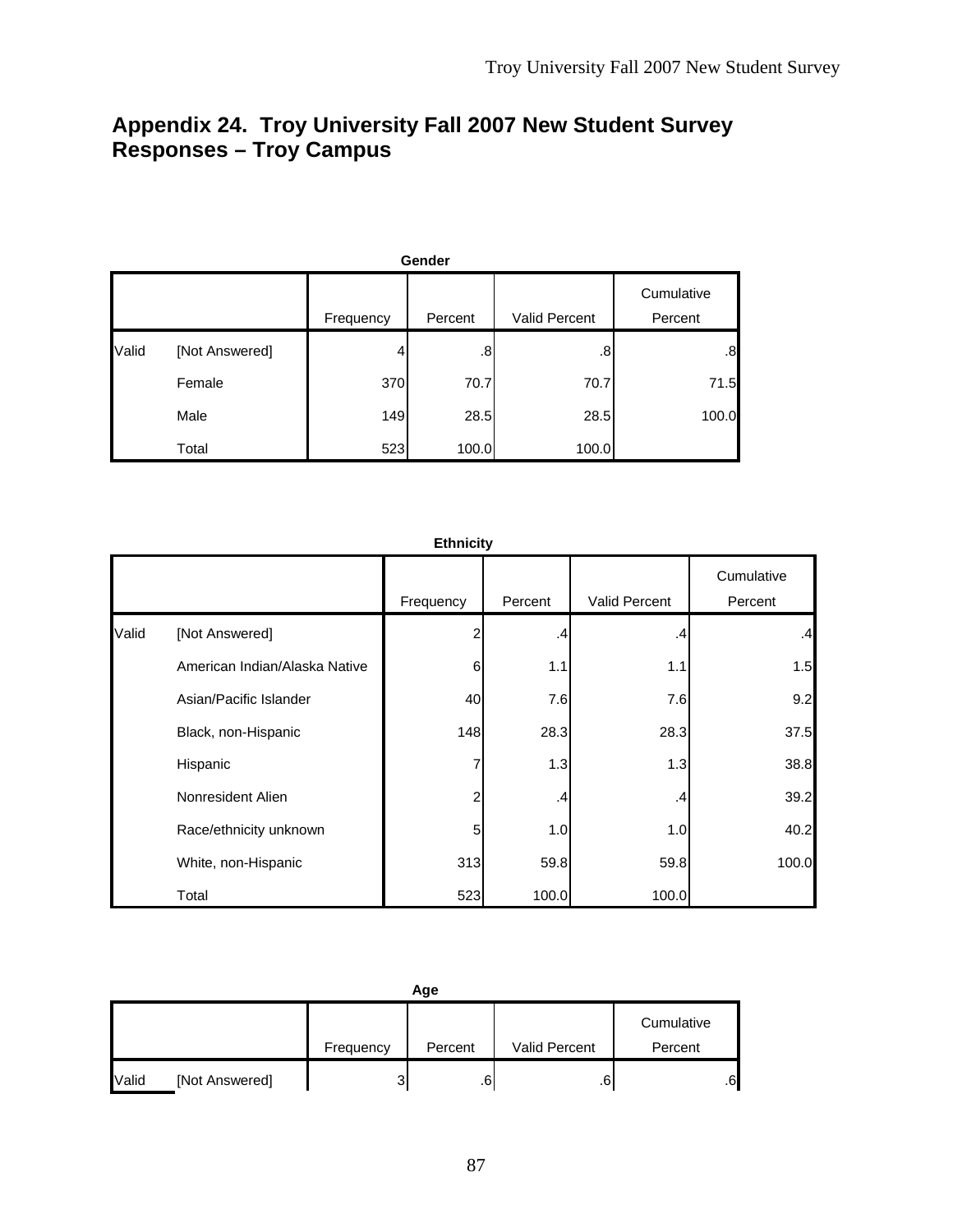| 18-19     | 331 | 63.3  | 63.3  | 63.9  |
|-----------|-----|-------|-------|-------|
| $20 - 21$ | 47  | 9.0   | 9.0   | 72.8  |
| $21 - 24$ | 42  | 8.0   | 8.0   | 80.9  |
| 25-29     | 38  | 7.3   | 7.3   | 88.1  |
| 30-34     | 19  | 3.6   | 3.6   | 91.8  |
| 35-39     | 10  | 1.9   | 1.9   | 93.7  |
| 40-49     | 25  | 4.8   | 4.8   | 98.5  |
| 50-64     | 8   | 1.5   | 1.5   | 100.0 |
| Total     | 523 | 100.0 | 100.0 |       |

|       | <b>UC SITE</b>                               |           |                   |               |                       |  |  |  |  |
|-------|----------------------------------------------|-----------|-------------------|---------------|-----------------------|--|--|--|--|
|       |                                              | Frequency | Percent           | Valid Percent | Cumulative<br>Percent |  |  |  |  |
| Valid | [Not Answered]                               | 395       | 75.5              | 75.5          | 75.5                  |  |  |  |  |
|       | Albany, Georgia                              | 13        | 2.5               | 2.5           | 78.0                  |  |  |  |  |
|       | Atlanta, Georgia                             | 2         | .4                | .4            | 78.4                  |  |  |  |  |
|       | Augusta, Georgia                             | 5         | 1.0               | 1.0           | 79.3                  |  |  |  |  |
|       | Brunswick, Georgia                           |           | $\cdot$           | $\cdot$       | 79.5                  |  |  |  |  |
|       | Covington, Georgia                           |           | $.2\,$            | $\cdot$       | 79.7                  |  |  |  |  |
|       | Distance Learning,<br>Florida/Western Region |           | $.2\,$            | $\cdot$       | 79.9                  |  |  |  |  |
|       | Distance Learning, Troy,<br>Alabama          |           | $\overline{2}$    | $\cdot$       | 80.1                  |  |  |  |  |
|       | Dothan, Alabama                              |           | $\cdot$           | $\cdot$       | 80.3                  |  |  |  |  |
|       | eArmyU Programs                              | 2         | .4                | .4            | 80.7                  |  |  |  |  |
|       | Fort Benning, Georgia                        | 4         | $\boldsymbol{.8}$ | .8            | 81.5                  |  |  |  |  |
|       | Fort Bragg, North Carolina                   |           | $\cdot$           | $\cdot$       | 81.6                  |  |  |  |  |
|       | Fort Lewis, Washington                       |           | $\cdot$           | $\cdot$       | 81.8                  |  |  |  |  |
|       | Fort Walton Beach Area                       |           | $\mathbf{.2}$     | $\cdot$       | 82.0                  |  |  |  |  |

**UC Site**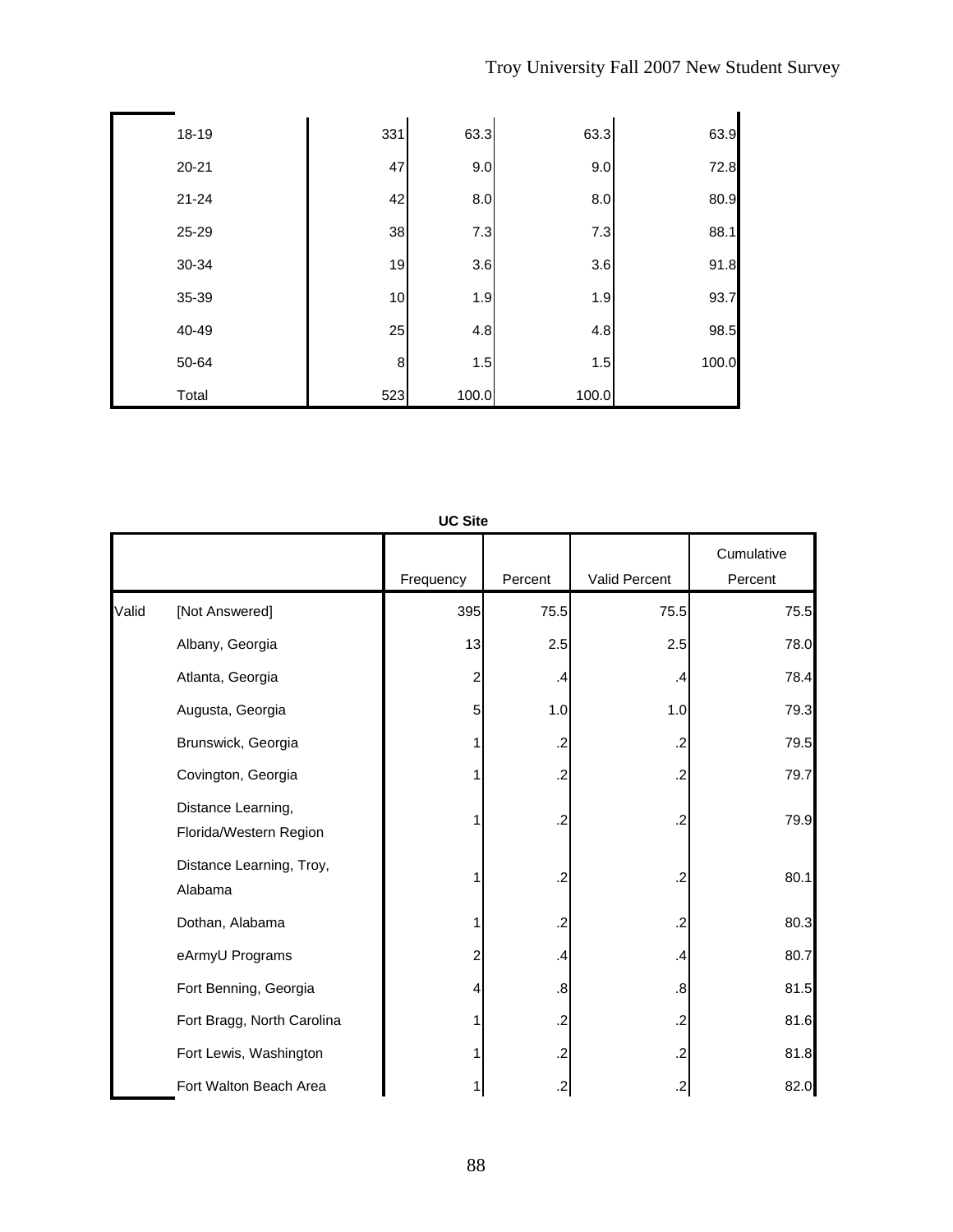| Jacksonville, Florida |     | $\cdot$   | .2    | 82.2  |
|-----------------------|-----|-----------|-------|-------|
| Montgomery, Alabama   |     | $\cdot$ 2 | .2    | 82.4  |
| Orlando, Florida      |     | $\cdot$   | .2    | 82.6  |
| Other                 |     | $\cdot$ 2 | .2    | 82.8  |
| Troy, Alabama         | 90  | 17.2      | 17.2  | 100.0 |
| Total                 | 523 | 100.0     | 100.0 |       |

|       | College                            |           |         |                      |                       |  |  |  |  |
|-------|------------------------------------|-----------|---------|----------------------|-----------------------|--|--|--|--|
|       |                                    | Frequency | Percent | <b>Valid Percent</b> | Cumulative<br>Percent |  |  |  |  |
| Valid | [Not Answered]                     | 56        | 10.7    | 10.7                 | 10.7                  |  |  |  |  |
|       | Arts & Sciences                    | 116       | 22.2    | 22.2                 | 32.9                  |  |  |  |  |
|       | <b>Business</b>                    | 123       | 23.5    | 23.5                 | 56.4                  |  |  |  |  |
|       | <b>Communication and Fine Arts</b> | 55        | 10.5    | 10.5                 | 66.9                  |  |  |  |  |
|       | Education                          | 72        | 13.8    | 13.8                 | 80.7                  |  |  |  |  |
|       | <b>Health and Human Services</b>   | 101       | 19.3    | 19.3                 | 100.0                 |  |  |  |  |
|       | Total                              | 523       | 100.0   | 100.0                |                       |  |  |  |  |

## **Degree Program**

|       |                             | Frequency | Percent | Valid Percent | Cumulative<br>Percent |
|-------|-----------------------------|-----------|---------|---------------|-----------------------|
| Valid | [Not Answered]              | 43        | 8.2     | 8.2           | 8.2                   |
|       | Associate                   | 53        | 10.1    | 10.1          | 18.4                  |
|       | Bachelor's                  | 328       | 62.7    | 62.7          | 81.1                  |
|       | <b>Education Specialist</b> |           | .2      | .2            | 81.3                  |
|       | Master's                    | 72        | 13.8    | 13.8          | 95.0                  |
|       | Other                       | 26        | 5.0     | 5.0           | 100.0                 |
|       | Total                       | 523       | 100.0   | 100.0         |                       |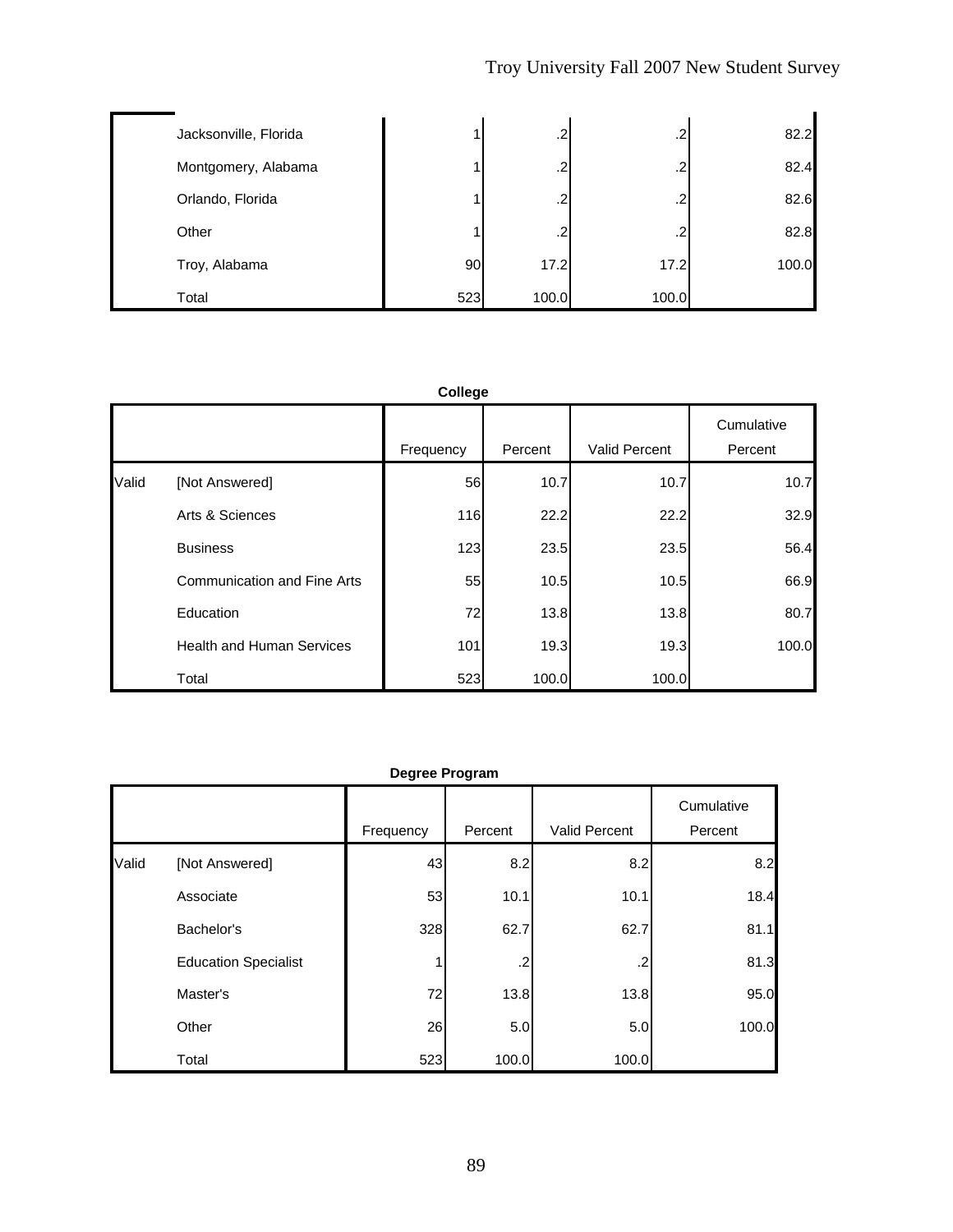|       | Major                                                |           |               |                   |                       |  |  |  |
|-------|------------------------------------------------------|-----------|---------------|-------------------|-----------------------|--|--|--|
|       |                                                      | Frequency | Percent       | Valid Percent     | Cumulative<br>Percent |  |  |  |
| Valid | [Not Answered]                                       | 21        | 4.0           | 4.0               | 4.0                   |  |  |  |
|       | Accounting                                           | 21        | 4.0           | 4.0               | 8.0                   |  |  |  |
|       | Art                                                  | 3         | .6            | .6                | 8.6                   |  |  |  |
|       | <b>Art Education</b>                                 | 1         | $\cdot$ .2    | $.2\,$            | 8.8                   |  |  |  |
|       | Art Studio                                           | 1         | $\cdot$       | $.2\,$            | 9.0                   |  |  |  |
|       | Associate of Science in<br><b>Business</b>           | 2         | $\cdot$       | $\cdot$           | 9.4                   |  |  |  |
|       | <b>Athletic Training</b>                             | 4         | .8            | $\boldsymbol{.8}$ | 10.1                  |  |  |  |
|       | Biology                                              | 39        | 7.5           | 7.5               | 17.6                  |  |  |  |
|       | <b>Biology Education</b>                             | 1         | $\cdot$       | $\cdot$           | 17.8                  |  |  |  |
|       | <b>Broadcast Journalism</b>                          | 17        | 3.3           | 3.3               | 21.0                  |  |  |  |
|       | Chemistry                                            | 4         | .8            | $\boldsymbol{.8}$ | 21.8                  |  |  |  |
|       | <b>Clinical Mental Counseling</b>                    | 1         | $\cdot$       | $.2\,$            | 22.0                  |  |  |  |
|       | Collaborative Teacher $K - 6$                        | 2         | $\cdot$       | $\mathbf{.4}$     | 22.4                  |  |  |  |
|       | Communication Arts -<br><b>Communication Studies</b> | 1         | $\cdot$       | $\cdot$           | 22.6                  |  |  |  |
|       | <b>Communication Arts - Dramatic</b><br>Arts         | 4         | .8            | $\boldsymbol{.8}$ | 23.3                  |  |  |  |
|       | <b>Community Counseling</b>                          | 2         | $\mathcal{A}$ | $\cdot$           | 23.7                  |  |  |  |
|       | <b>Comprehensive General</b><br>Science Education    | 2         | $\mathcal{A}$ | $\mathcal{A}$     | 24.1                  |  |  |  |
|       | <b>Computer Science</b>                              | 11        | 2.1           | 2.1               | 26.2                  |  |  |  |
|       | <b>Criminal Justice</b>                              | 23        | 4.4           | 4.4               | 30.6                  |  |  |  |
|       | Design, Technology, and<br>Industry                  | 10        | 1.9           | 1.9               | 32.5                  |  |  |  |
|       | Early Childhood Education                            | 1         | $\cdot$       | $\cdot$           | 32.7                  |  |  |  |
|       | Economics                                            | 1         | $\mathbf{.2}$ | $\cdot$           | 32.9                  |  |  |  |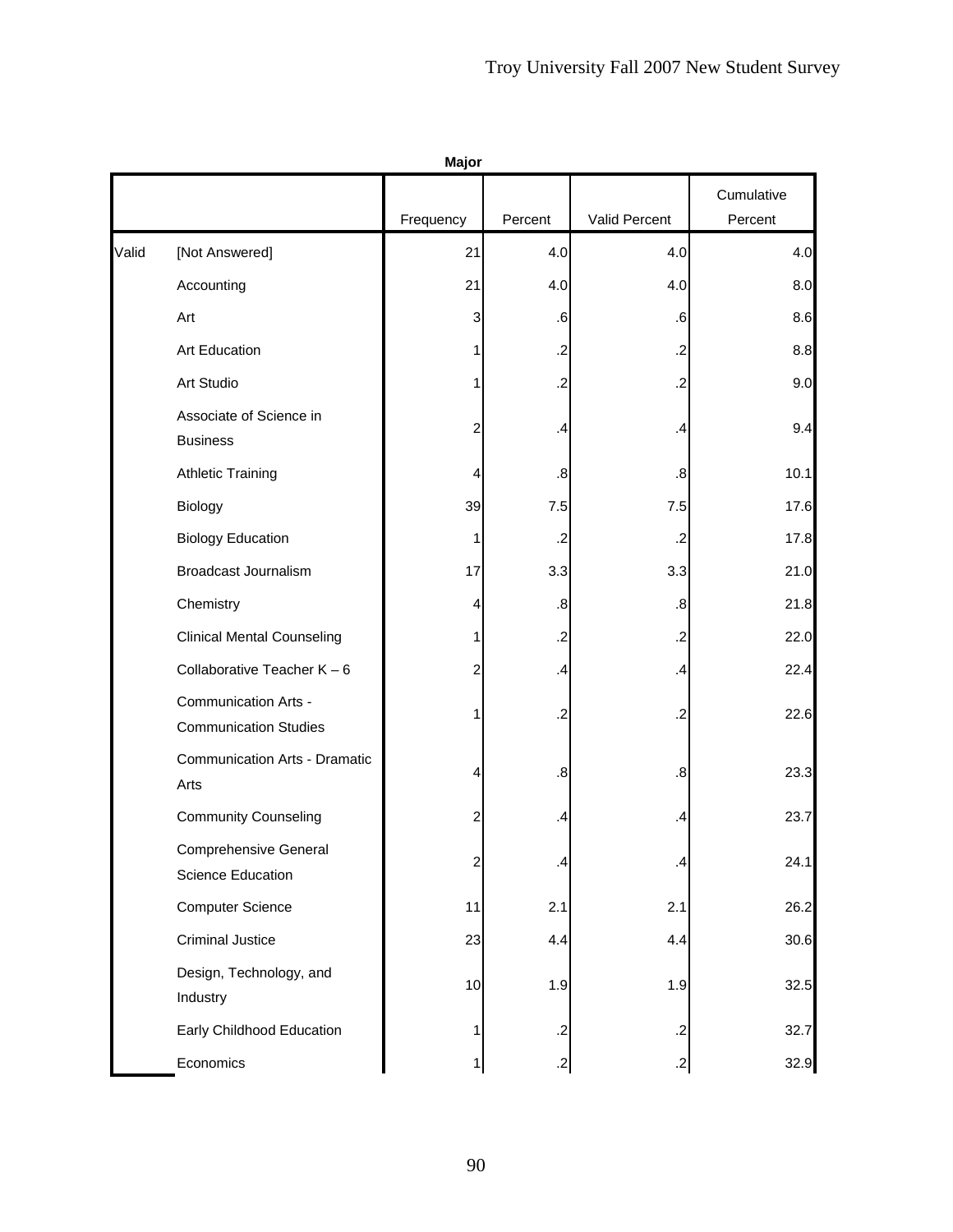| Education Administration and<br>Leadership     | 3              | .6                | .6                | 33.5 |
|------------------------------------------------|----------------|-------------------|-------------------|------|
| <b>Elementary Education</b>                    | 25             | 4.8               | 4.8               | 38.2 |
| English                                        | 5              | 1.0               | 1.0               | 39.2 |
| English Language Arts<br>Education             | 1              | $\cdot$           | .2                | 39.4 |
| <b>Environmental and Biological</b><br>Science | 3              | .6                | .6                | 40.0 |
| <b>Environmental Science</b>                   | 6              | 1.1               | 1.1               | 41.1 |
| Finance                                        | 8              | 1.5               | 1.5               | 42.6 |
| <b>General Business</b>                        | 11             | 2.1               | 2.1               | 44.7 |
| Geomatics                                      | 4              | $\boldsymbol{.8}$ | $\boldsymbol{.8}$ | 45.5 |
| Health and Physical Education                  | 1              | $\cdot$           | $\cdot$           | 45.7 |
| History                                        | 3              | .6                | .6                | 46.3 |
| <b>History Education</b>                       | 3              | .6                | .6                | 46.8 |
| Human Resource Management                      | 9              | 1.7               | 1.7               | 48.6 |
| <b>Human Services</b>                          | $\overline{c}$ | $\cdot$           | .4                | 48.9 |
| Information System                             | $\overline{7}$ | 1.3               | 1.3               | 50.3 |
| <b>International Business</b>                  | 3              | .6                | .6                | 50.9 |
| <b>International Relations</b>                 | 5              | 1.0               | 1.0               | 51.8 |
| Journalism                                     | 5              | 1.0               | 1.0               | 52.8 |
| Management                                     | 16             | 3.1               | 3.1               | 55.8 |
| Marketing                                      | 13             | 2.5               | 2.5               | 58.3 |
| Master of Business<br>Administration           | 5              | 1.0               | 1.0               | 59.3 |
| Mathematics                                    | 1              | .2                | $\cdot$           | 59.5 |
| <b>Mathematics Education</b>                   | 6              | 1.1               | 1.1               | 60.6 |
| Music                                          | 11             | 2.1               | 2.1               | 62.7 |
| Music Education                                | 14             | 2.7               | 2.7               | 65.4 |
| Nursing                                        | 51             | 9.8               | 9.8               | 75.1 |
| Other                                          | 19             | 3.6               | 3.6               | 78.8 |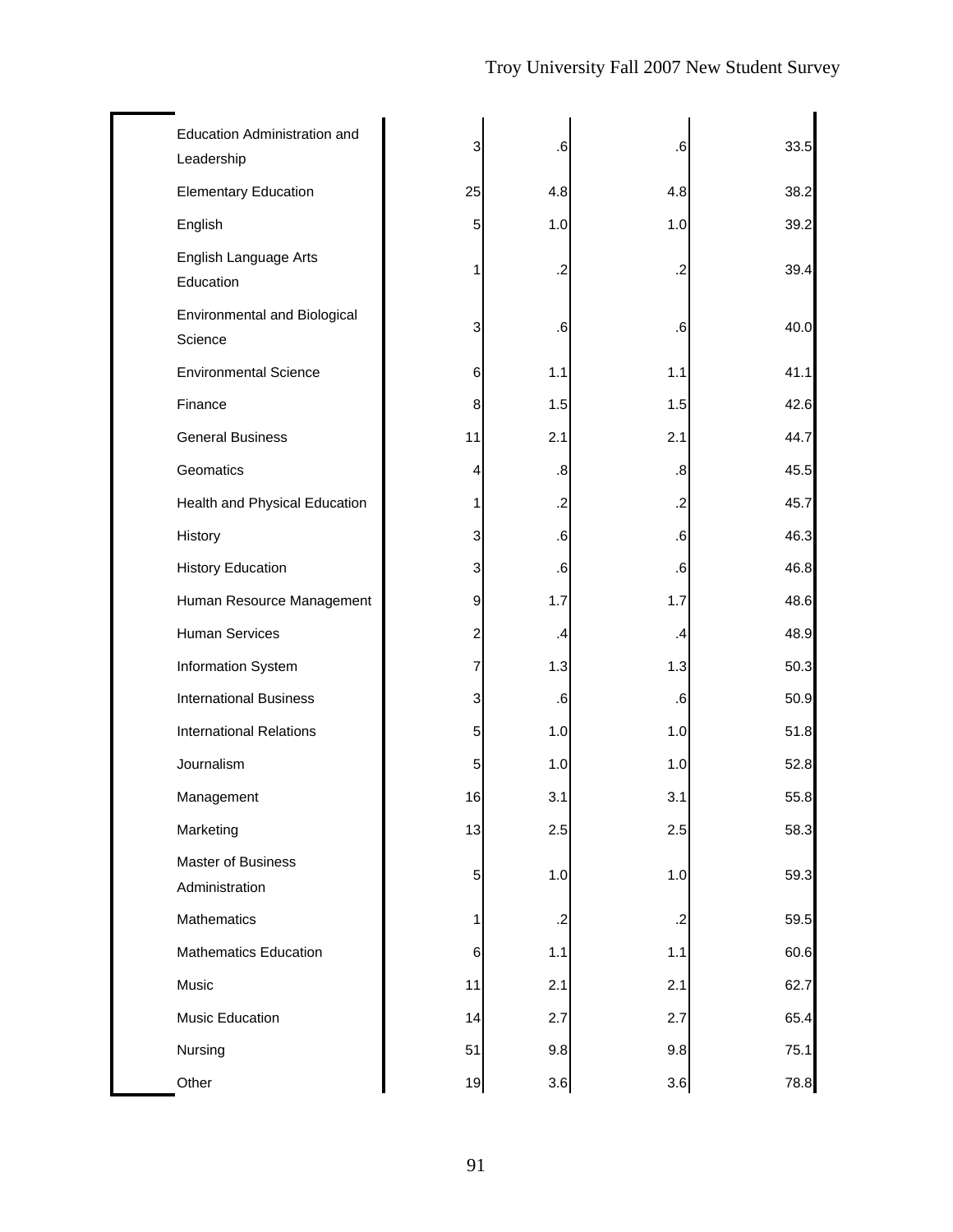| <b>Physical Education</b>        | 1   | $\overline{2}$    | $\cdot$           | 79.0  |
|----------------------------------|-----|-------------------|-------------------|-------|
| <b>Political Science</b>         | 5   | 1.0               | 1.0               | 79.9  |
| Post-Secondary Education         | 5   | 1.0               | 1.0               | 80.9  |
| Psychology                       | 19  | 3.6               | 3.6               | 84.5  |
| <b>Public Administration</b>     | 4   | $\boldsymbol{.8}$ | $\boldsymbol{.8}$ | 85.3  |
| Rehabilitation                   | 1   | $\cdot$           | $\cdot$           | 85.5  |
| Risk Management and<br>Insurance | 1   | .2                | $\cdot$           | 85.7  |
| Secondary Education              | 4   | .8                | 8.                | 86.4  |
| Social Science                   | 3   | $\cdot 6$         | $\cdot 6$         | 87.0  |
| Social Science Education         | 1   | $\cdot$           | $\cdot$           | 87.2  |
| Social Work                      | 8   | 1.5               | 1.5               | 88.7  |
| Sociology                        | 1   | $\overline{2}$    | $\cdot$           | 88.9  |
| Sport and Fitness Management     | 5   | 1.0               | 1.0               | 89.9  |
| Undecided                        | 53  | 10.1              | 10.1              | 100.0 |
| Total                            | 523 | 100.0             | 100.0             |       |

|       | <b>Choice</b>  |           |         |               |                       |  |  |  |  |
|-------|----------------|-----------|---------|---------------|-----------------------|--|--|--|--|
|       |                | Frequency | Percent | Valid Percent | Cumulative<br>Percent |  |  |  |  |
| Valid | W              |           | .2      | .2            | $\cdot$               |  |  |  |  |
|       | [Not Answered] | 5         | 1.0     | 1.0           | 1.1                   |  |  |  |  |
|       | First choice   | 347       | 66.3    | 66.3          | 67.5                  |  |  |  |  |
|       | Fourth choice  | 8         | 1.5     | 1.5           | 69.0                  |  |  |  |  |
|       | Second choice  | 121       | 23.1    | 23.1          | 92.2                  |  |  |  |  |
|       | Third choice   | 41        | 7.8     | 7.8           | 100.0                 |  |  |  |  |
|       | Total          | 523       | 100.0   | 100.0         |                       |  |  |  |  |

## **Visit Campus?**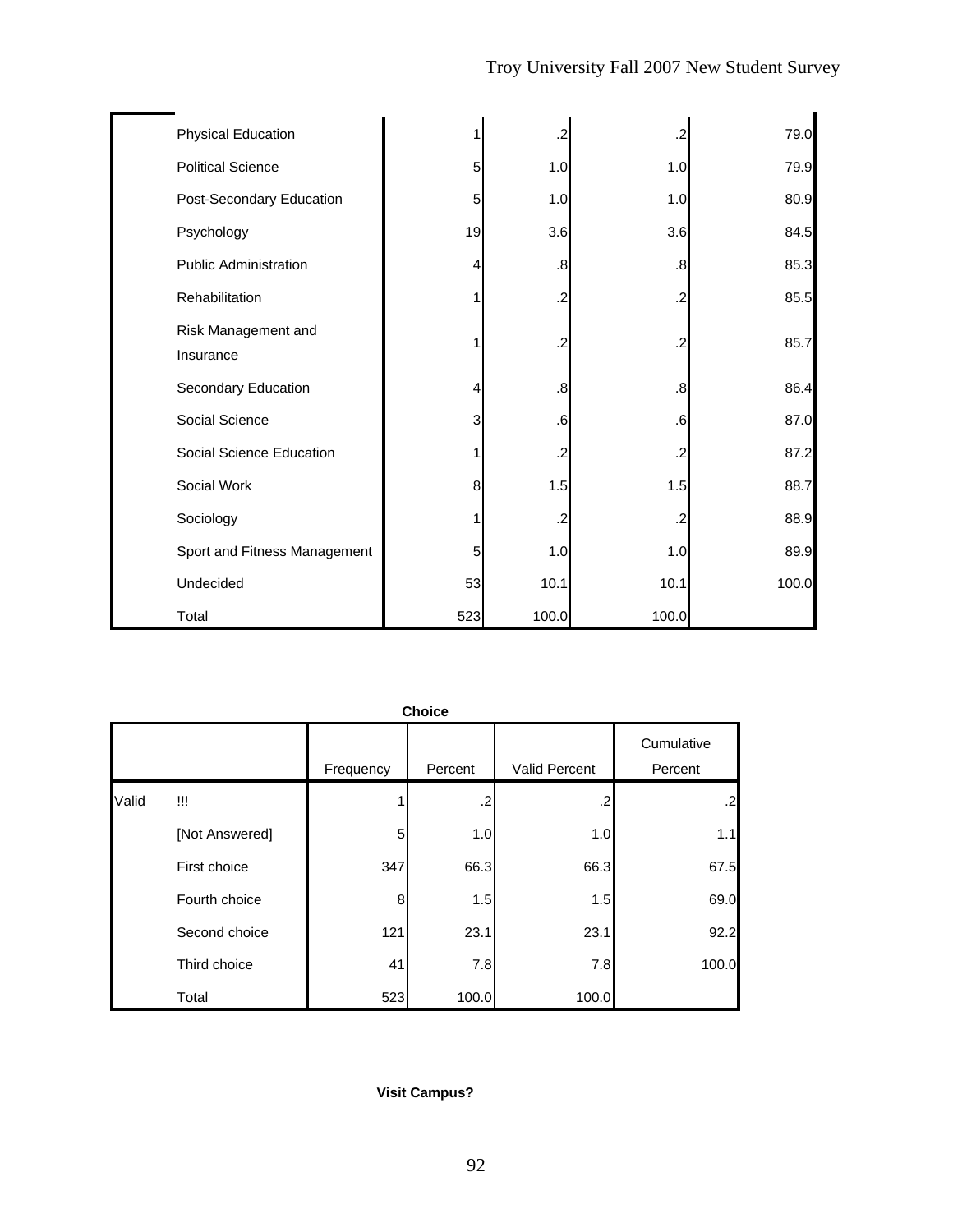|       |                |           |         |               | Cumulative |
|-------|----------------|-----------|---------|---------------|------------|
|       |                | Frequency | Percent | Valid Percent | Percent    |
| Valid | W              |           | $\cdot$ | .2            | .2         |
|       | [Not Answered] | 6         | 1.1     | 1.1           | 1.3        |
|       | No             | 154       | 29.4    | 29.4          | 30.8       |
|       | Yes            | 362       | 69.2    | 69.2          | 100.0      |
|       | Total          | 523       | 100.0   | 100.0         |            |

|       |                          | Frequency | Percent | Valid Percent | Cumulative<br>Percent |
|-------|--------------------------|-----------|---------|---------------|-----------------------|
| Valid | !!!                      |           | .2      | .2            | $\overline{2}$        |
|       | [Not Selected]           | 270       | 51.6    | 51.6          | 51.8                  |
|       | Good academic repulation | 252       | 48.2    | 48.2          | 100.0                 |
|       | Total                    | 523       | 100.0   | 100.0         |                       |

|       |                                          | Frequency | Percent | <b>Valid Percent</b> | Cumulative<br>Percent |
|-------|------------------------------------------|-----------|---------|----------------------|-----------------------|
| Valid | !!!                                      |           | $\cdot$ | .2                   | .2                    |
|       | [Not Selected]                           | 401       | 76.7    | 76.7                 | 76.9                  |
|       | Good reputation for social<br>activities | 121       | 23.1    | 23.1                 | 100.0                 |
|       | Total                                    | 523       | 100.0   | 100.0                |                       |

| <b>Why Select Troy</b> |           |               |               |                       |  |
|------------------------|-----------|---------------|---------------|-----------------------|--|
|                        | Frequency | Percent       | Valid Percent | Cumulative<br>Percent |  |
| Valid<br>!!!           |           | $\mathcal{L}$ | .2            | .2                    |  |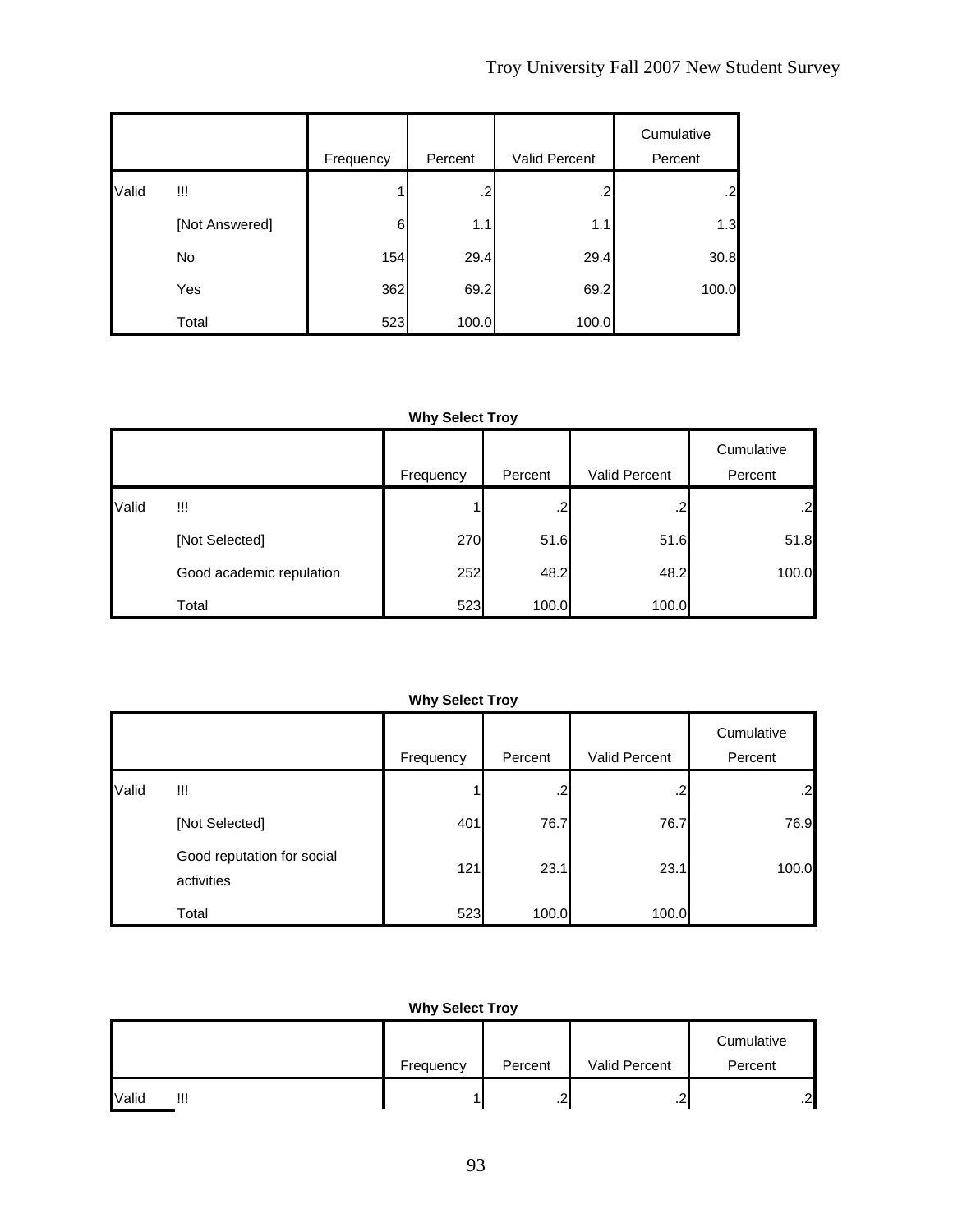| [Not Selected]                 | 479 | 91.6  | 91.6  | 91.8  |
|--------------------------------|-----|-------|-------|-------|
| Rankings in national magazines | 43  | 8.2   | 8.2   | 100.0 |
| $\tau$ otal                    | 523 | 100.0 | 100.0 |       |

## **Why Select Troy**

|       |                         | Frequency | Percent | Valid Percent | Cumulative<br>Percent |
|-------|-------------------------|-----------|---------|---------------|-----------------------|
| Valid | !!!                     |           | າ<br>.∠ | .2            | .2                    |
|       | [Not Selected]          | 410       | 78.4    | 78.4          | 78.6                  |
|       | Graduates get good jobs | 112       | 21.4    | 21.4          | 100.0                 |
|       | Total                   | 523       | 100.0   | 100.0         |                       |

#### **Why Select Troy**

|       |                | Frequency | Percent | Valid Percent | Cumulative<br>Percent |
|-------|----------------|-----------|---------|---------------|-----------------------|
| Valid | !!!            |           | .2      | .2            | .2                    |
|       | [Not Selected] | 253       | 48.4    | 48.4          | 48.6                  |
|       | Size of campus | 269       | 51.4    | 51.4          | 100.0                 |
|       | Total          | 523       | 100.0   | 100.0         |                       |

|       |                |           |         |               | Cumulative    |
|-------|----------------|-----------|---------|---------------|---------------|
|       |                | Frequency | Percent | Valid Percent | Percent       |
| Valid | w              |           | $\cdot$ | .2            | $\mathbf{.2}$ |
|       | [Not Selected] | 159       | 30.4    | 30.4          | 30.6          |
|       | Location       | 363       | 69.4    | 69.4          | 100.0         |
|       | Total          | 523       | 100.0   | 100.0         |               |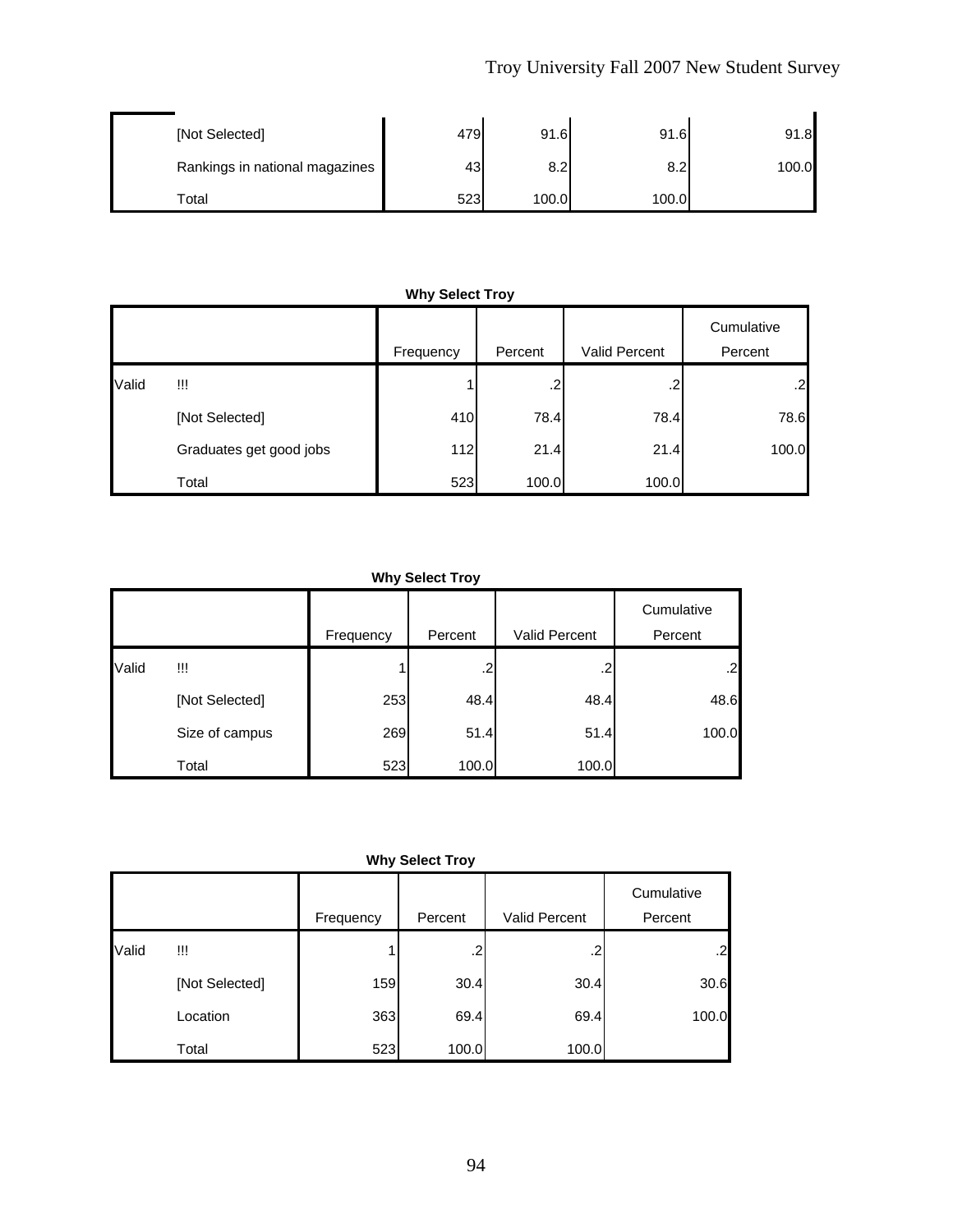| <b>Why Select Troy</b> |                |           |         |                      |                       |  |
|------------------------|----------------|-----------|---------|----------------------|-----------------------|--|
|                        |                | Frequency | Percent | <b>Valid Percent</b> | Cumulative<br>Percent |  |
| Valid                  | Ш              |           | .2      | .2                   | .2                    |  |
|                        | [Not Selected] | 230       | 44.0    | 44.0                 | 44.2                  |  |
|                        | Affordability  | 292       | 55.8    | 55.8                 | 100.0                 |  |
|                        | Total          | 523       | 100.0   | 100.0                |                       |  |

|       |                               | Frequency | Percent | Valid Percent | Cumulative<br>Percent |
|-------|-------------------------------|-----------|---------|---------------|-----------------------|
| Valid | W                             |           | .2      | .2            | .2                    |
|       | [Not Selected]                | 328       | 62.7    | 62.7          | 62.9                  |
|       | Availability of financial aid | 194       | 37.1    | 37.1          | 100.0                 |
|       | Total                         | 523       | 100.0   | 100.0         |                       |

**Why Select Troy**

|       |                     |           |         |               | Cumulative |
|-------|---------------------|-----------|---------|---------------|------------|
|       |                     | Frequency | Percent | Valid Percent | Percent    |
| Valid | Ш                   |           | .2      | .2            | .2         |
|       | [Not Selected]      | 402       | 76.9    | 76.9          | 77.1       |
|       | Admission standards | 120       | 22.9    | 22.9          | 100.0      |
|       | Total               | 523       | 100.0   | 100.0         |            |

|  | <b>Why Select Troy</b> |  |
|--|------------------------|--|
|--|------------------------|--|

|                     | Frequency | Percent  | Valid Percent | Cumulative<br>Percent |
|---------------------|-----------|----------|---------------|-----------------------|
| <b>Valid</b><br>!!! |           | ົ<br>. . | . <u>.</u>    | .2                    |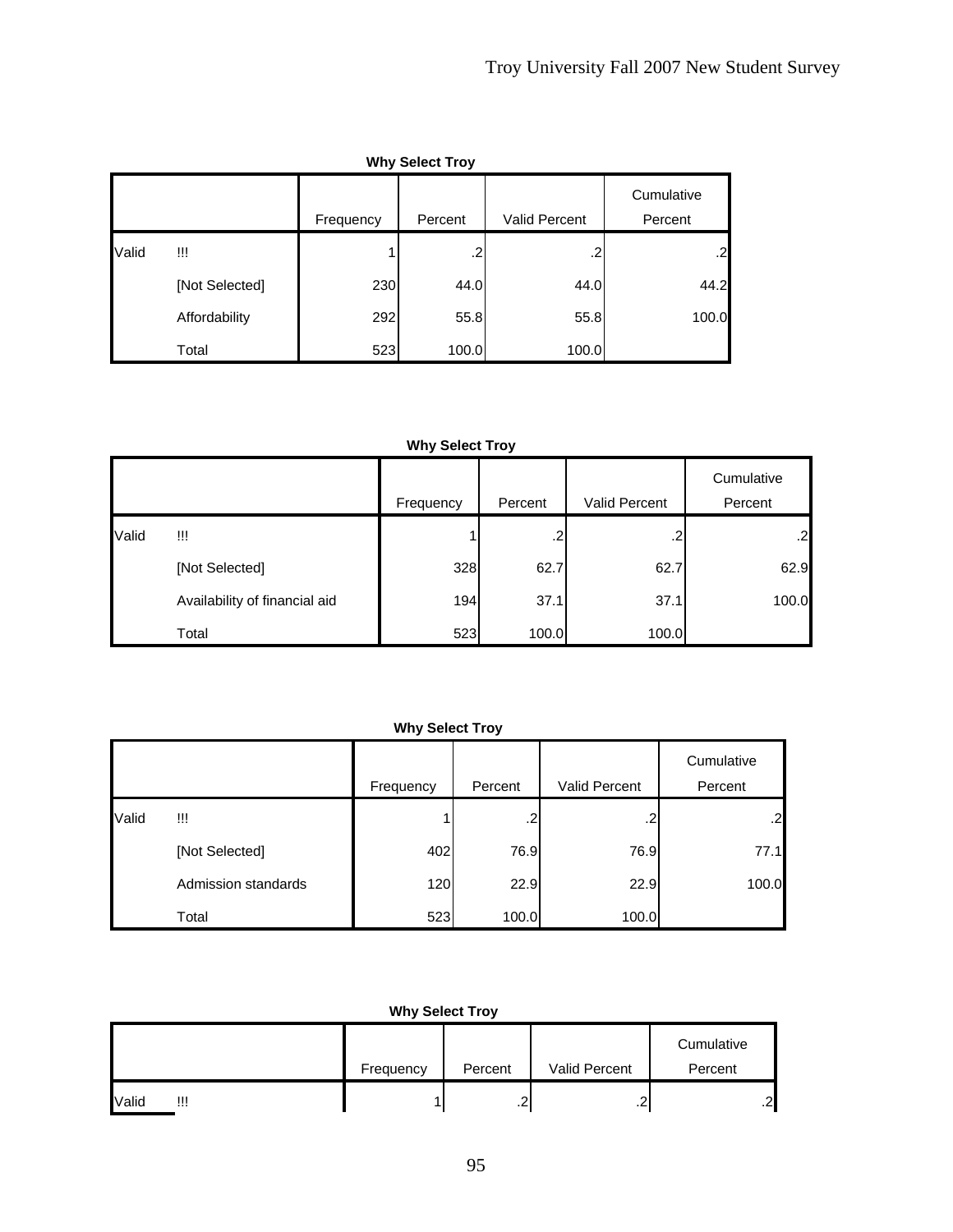| [Not Selected]    | 371 | 70.9  | 70.9  | 71.1<br>$\overline{1}$ |
|-------------------|-----|-------|-------|------------------------|
| Academic programs | 151 | 28.9  | 28.9  | 100.0                  |
| Total             | 523 | 100.0 | 100.0 |                        |

|       | $\ldots$ , $\ldots$ , $\ldots$ , |           |         |               |                       |  |  |
|-------|----------------------------------|-----------|---------|---------------|-----------------------|--|--|
|       |                                  | Frequency | Percent | Valid Percent | Cumulative<br>Percent |  |  |
| Valid | Ш                                |           | .2      | .2            | .2                    |  |  |
|       | [Not Selected]                   | 392       | 75.0    | 75.0          | 75.1                  |  |  |
|       | Flexibility of schedule          | 130       | 24.9    | 24.9          | 100.0                 |  |  |
|       | Total                            | 523       | 100.0   | 100.0         |                       |  |  |

**Why Select Troy**

|       |                   | Frequency | Percent | Valid Percent | Cumulative<br>Percent |
|-------|-------------------|-----------|---------|---------------|-----------------------|
| Valid | !!!               |           | .2      | $\cdot$       | .2                    |
|       | [Not Selected]    | 383       | 73.2    | 73.2          | 73.4                  |
|       | Social atmosphere | 139       | 26.6    | 26.6          | 100.0                 |
|       | Total             | 523       | 100.0   | 100.0         |                       |

|  | <b>Why Select Troy</b> |
|--|------------------------|
|  |                        |

|              |      |           |         |                      | Cumulative |
|--------------|------|-----------|---------|----------------------|------------|
|              |      | Frequency | Percent | <b>Valid Percent</b> | Percent    |
| <b>Valid</b> | Frov | 523       | 100.0   | 100.0                | 100.0      |

**Why Select Troy**

|           |         |                      | Cumulative |
|-----------|---------|----------------------|------------|
| Frequency | Percent | <b>Valid Percent</b> | Percent    |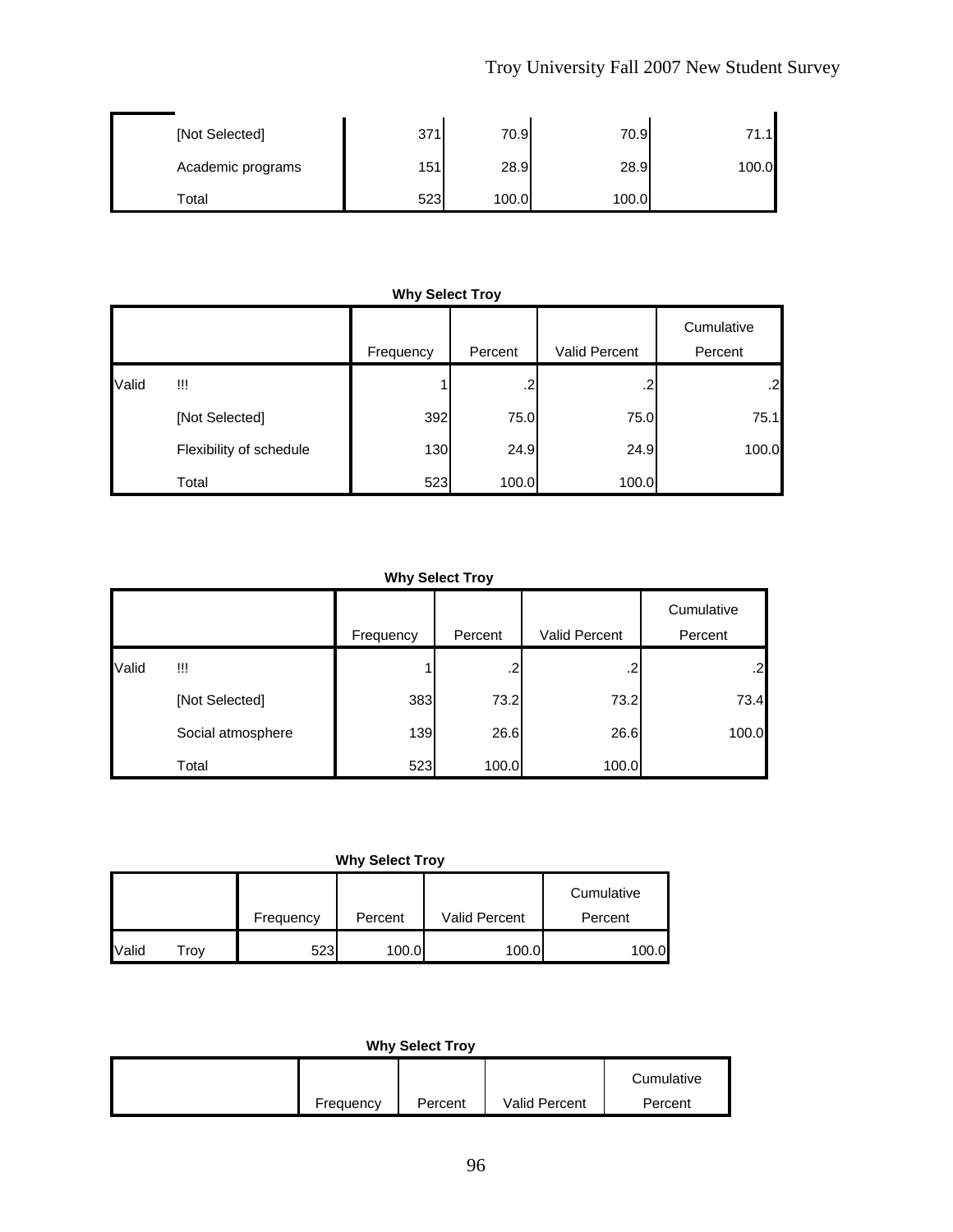| Valid | Ш              |     | າ<br>$\sim$ | .2    | .2    |
|-------|----------------|-----|-------------|-------|-------|
|       | [Not Selected] | 452 | 86.4        | 86.4  | 86.6  |
|       | Athletics      | 70  | 13.4        | 13.4  | 100.0 |
|       | Total          | 523 | 100.0       | 100.0 |       |

## **Why Select Troy**

|       |                                                            | Frequency | Percent | Valid Percent | Cumulative<br>Percent |
|-------|------------------------------------------------------------|-----------|---------|---------------|-----------------------|
| Valid | !!!                                                        |           | .2      | .2            | .2                    |
|       | [Not Selected]                                             | 454       | 86.8    | 86.8          | 87.0                  |
|       | Performing arts (band, collegiate<br>singers, drama, etc.) | 68        | 13.0    | 13.0          | 100.0                 |
|       | Total                                                      | 523       | 100.0   | 100.0         |                       |

#### **Why Select Troy**

|       |                                            | Frequency | Percent | Valid Percent | Cumulative<br>Percent |
|-------|--------------------------------------------|-----------|---------|---------------|-----------------------|
| Valid | W                                          |           | .2      | .2            | .2                    |
|       | [Not Selected]                             | 470       | 89.9    | 89.9          | 90.1                  |
|       | Recommendation of high school<br>counselor | 52        | 9.9     | 9.9           | 100.0                 |
|       | Total                                      | 523       | 100.0   | 100.0         |                       |

|       |                |           |         |               | Cumulative |
|-------|----------------|-----------|---------|---------------|------------|
|       |                | Frequency | Percent | Valid Percent | Percent    |
| Valid | !!!            |           | ⌒<br>ے. | ີ<br>ے.       | .2         |
|       | [Not Selected] | 514       | 98.3    | 98.3          | 98.5       |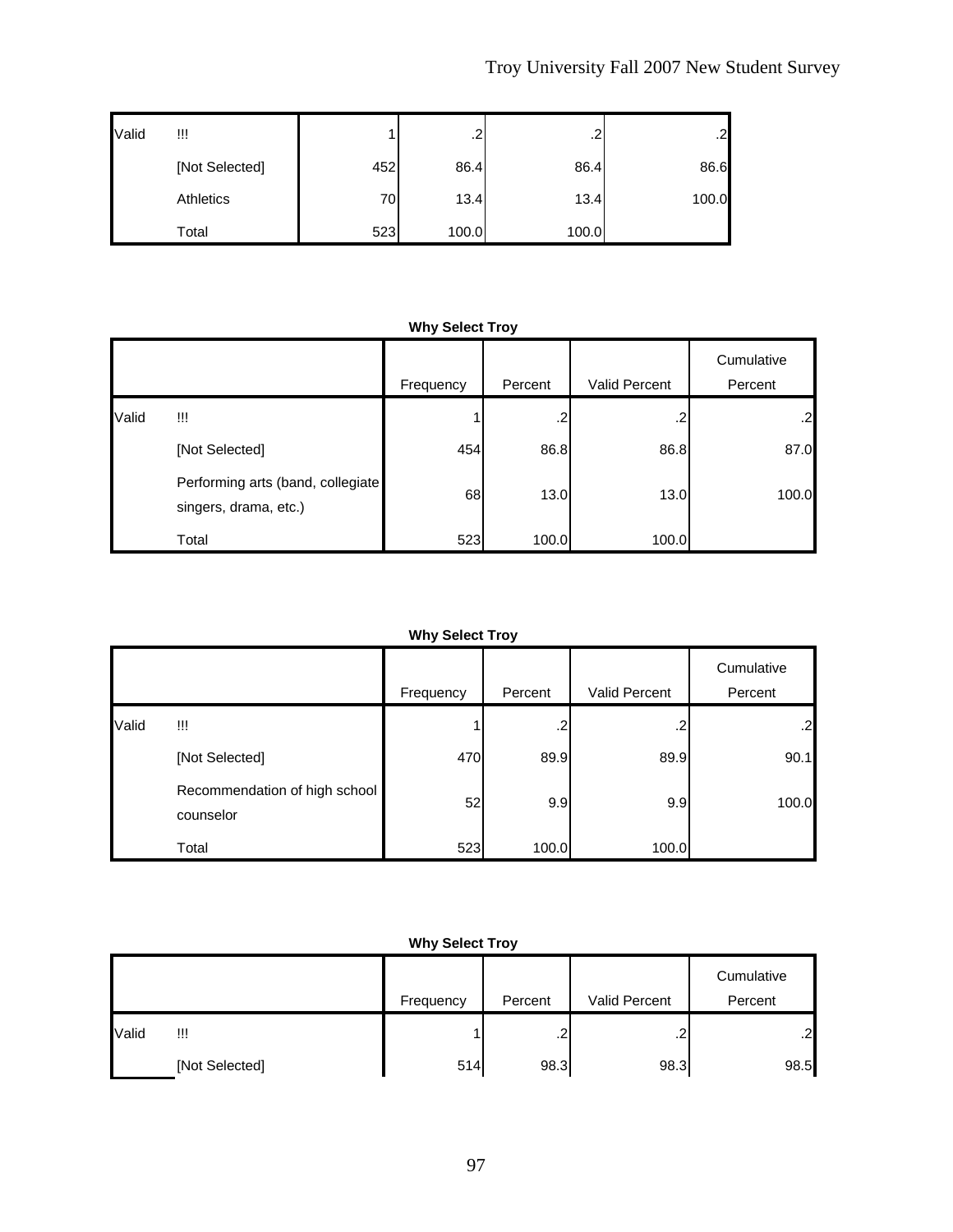| Recommendation of college<br>counselor |     | . .5  | .5    | 100.0 |
|----------------------------------------|-----|-------|-------|-------|
| Total                                  | 523 | 100.0 | 100.0 |       |

|       |                         | Frequency | Percent | <b>Valid Percent</b> | Cumulative<br>Percent |
|-------|-------------------------|-----------|---------|----------------------|-----------------------|
| Valid | !!!                     |           | .2      | .2                   | .2                    |
|       | [Not Selected]          | 404       | 77.2    | 77.2                 | 77.4                  |
|       | Parents' recommendation | 118       | 22.6    | 22.6                 | 100.0                 |
|       | Total                   | 523       | 100.0   | 100.0                |                       |

## **Why Select Troy**

|       |                         |           |         |               | Cumulative |
|-------|-------------------------|-----------|---------|---------------|------------|
|       |                         | Frequency | Percent | Valid Percent | Percent    |
| Valid | !!!                     |           | .2      | .2            | .2         |
|       | [Not Selected]          | 372       | 71.1    | 71.1          | 71.3       |
|       | Friends' recommendation | 150       | 28.7    | 28.7          | 100.0      |
|       | Total                   | 523       | 100.0   | 100.0         |            |

|       |                       | Frequency | Percent | Valid Percent | Cumulative<br>Percent |
|-------|-----------------------|-----------|---------|---------------|-----------------------|
| Valid | Ш                     |           | $\cdot$ | .2            | .2                    |
|       | [Not Selected]        | 442       | 84.5    | 84.5          | 84.7                  |
|       | Alumni recommendation | 80        | 15.3    | 15.3          | 100.0                 |
|       | Total                 | 523       | 100.0   | 100.0         |                       |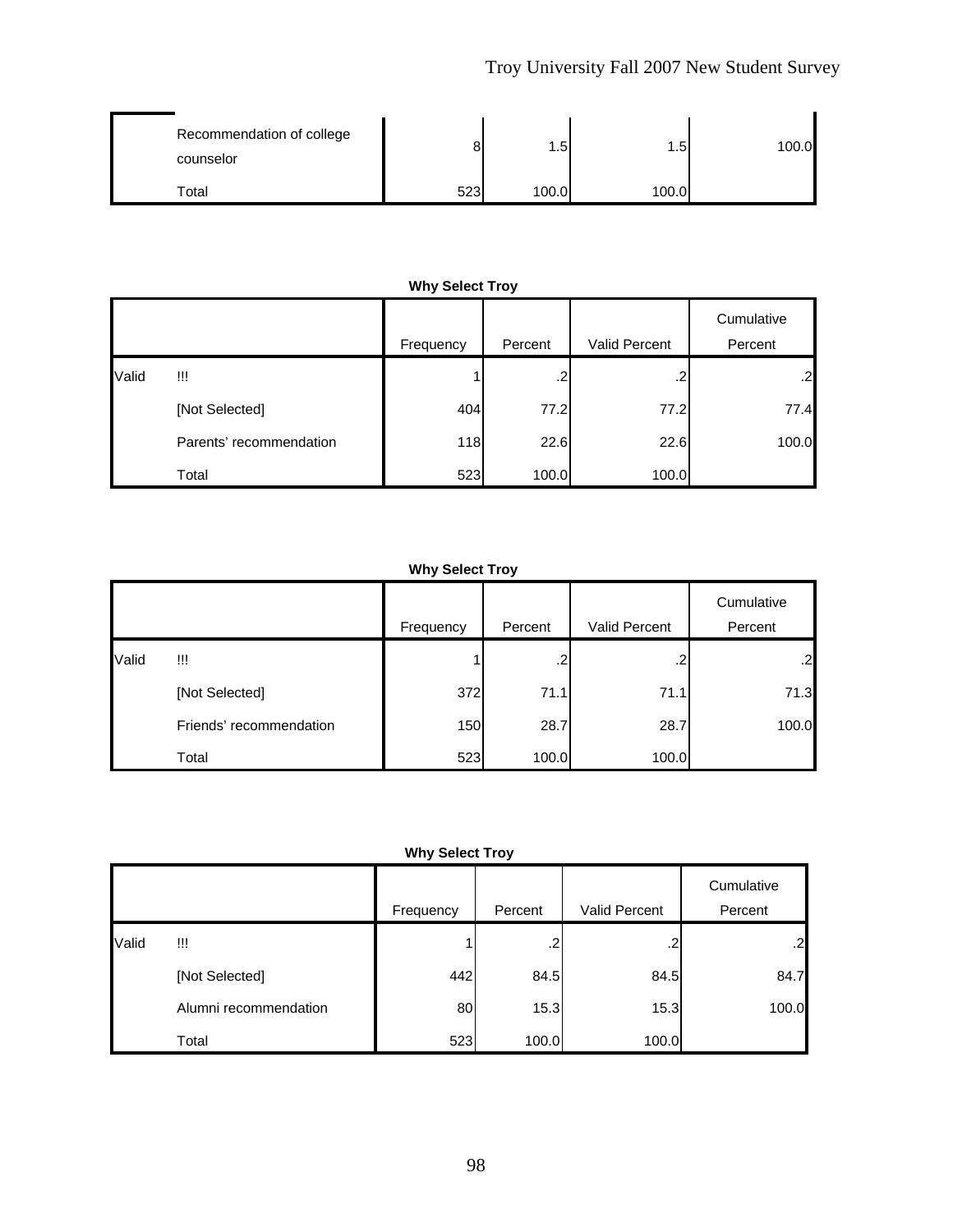|       | <b>Why Select Troy</b> |           |         |                      |                       |  |  |  |
|-------|------------------------|-----------|---------|----------------------|-----------------------|--|--|--|
|       |                        | Frequency | Percent | <b>Valid Percent</b> | Cumulative<br>Percent |  |  |  |
| Valid | !!!                    |           | .2      | .2                   | .2                    |  |  |  |
|       | [Not Selected]         | 463       | 88.5    | 88.5                 | 88.7                  |  |  |  |
|       | Other (specify)        | 59        | 11.3    | 11.3                 | 100.0                 |  |  |  |
|       | Total                  | 523       | 100.0   | 100.0                |                       |  |  |  |

|       |                           | Frequency | Percent | Valid Percent | Cumulative<br>Percent |
|-------|---------------------------|-----------|---------|---------------|-----------------------|
| Valid | [Not Answered]            | 8         | 1.5     | 1.5           | 1.5                   |
|       | Alumni                    | 83        | 15.9    | 15.9          | 17.4                  |
|       | Billboard                 | 9         | 1.7     | 1.7           | 19.1                  |
|       | <b>Direct Mail</b>        | 21        | 4.0     | 4.0           | 23.1                  |
|       | <b>Guidance Counselor</b> | 35        | 6.7     | 6.7           | 29.8                  |
|       | Internet                  | 43        | 8.2     | 8.2           | 38.0                  |
|       | Newspaper                 | 2         | $\cdot$ | .4            | 38.4                  |
|       | Other (Specify)           | 125       | 23.9    | 23.9          | 62.3                  |
|       | Radio                     | 2         | $\cdot$ | .4            | 62.7                  |
|       | Television                | 24        | 4.6     | 4.6           | 67.3                  |
|       | Word of mouth             | 171       | 32.7    | 32.7          | 100.0                 |
|       | Total                     | 523       | 100.0   | 100.0         |                       |

| <b>Registration Info</b> |  |
|--------------------------|--|
|                          |  |

|       |                |           |         |               | Cumulative |
|-------|----------------|-----------|---------|---------------|------------|
|       |                | Frequency | Percent | Valid Percent | Percent    |
| Valid | Ш              |           | ے.      | .,            | $\cdot$    |
|       | [Not Answered] |           | 1.3     | 1.3           | 1.5        |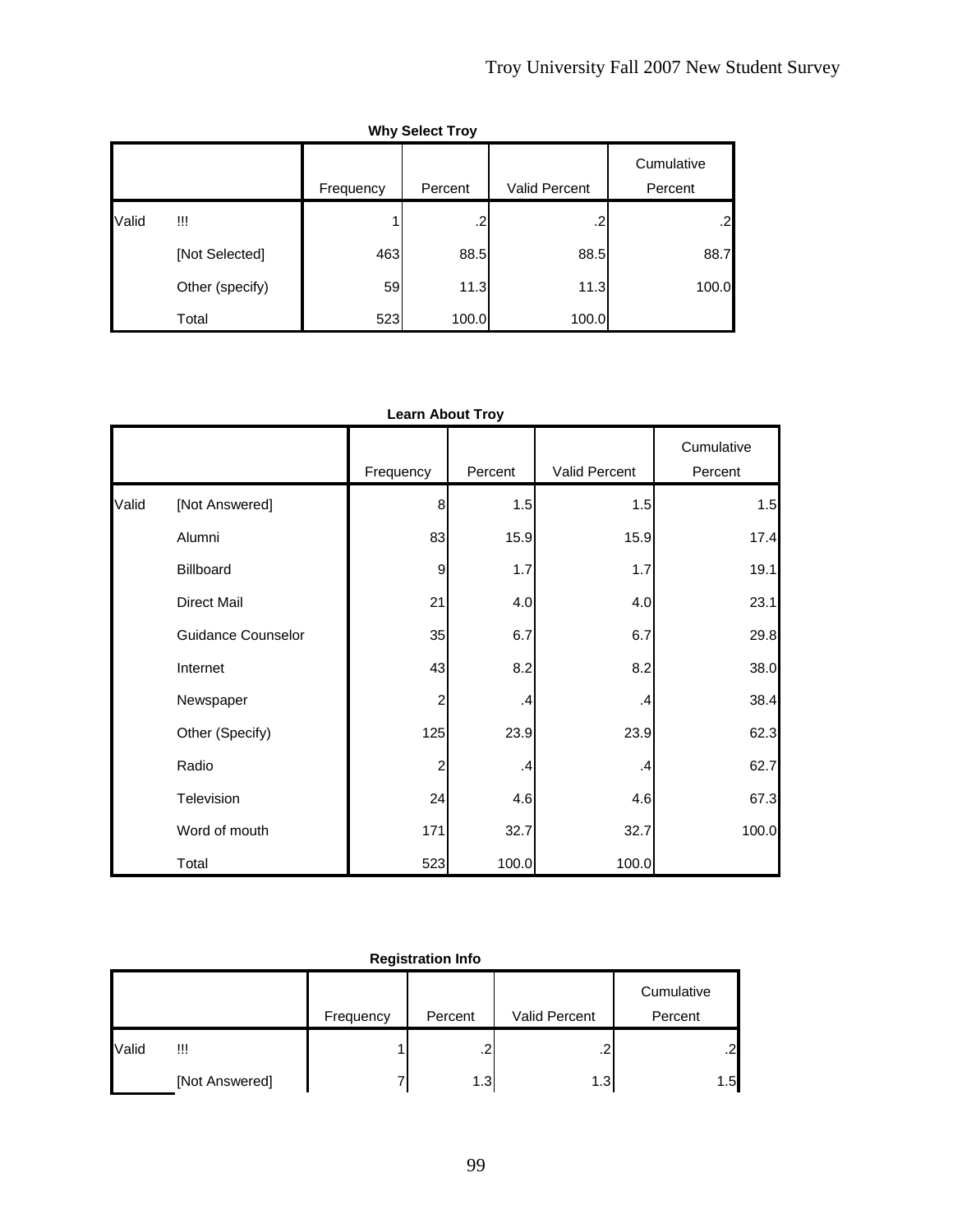| Billboard          |     | .2        | .2    | 1.7   |
|--------------------|-----|-----------|-------|-------|
| <b>Direct Mail</b> | 148 | 28.3      | 28.3  | 30.0  |
| Internet           | 240 | 45.9      | 45.9  | 75.9  |
| Newspaper          |     | $.2 \mid$ | .2    | 76.1  |
| Other (Specify)    | 69  | 13.2      | 13.2  | 89.3  |
| Word of mouth      | 56  | 10.7      | 10.7  | 100.0 |
| Total              | 523 | 100.0     | 100.0 |       |

#### **Way to Advertise**

|       |                    | Frequency | Percent | Valid Percent | Cumulative<br>Percent |
|-------|--------------------|-----------|---------|---------------|-----------------------|
|       |                    |           |         |               |                       |
| Valid | Ш                  |           | $\cdot$ | $\cdot$       | .2                    |
|       | [Not Answered]     | 11        | 2.1     | 2.1           | 2.3                   |
|       | Billboard          | 10        | 1.9     | 1.9           | 4.2                   |
|       | <b>Direct Mail</b> | 97        | 18.5    | 18.5          | 22.8                  |
|       | Internet           | 166       | 31.7    | 31.7          | 54.5                  |
|       | Newspaper          | 6         | 1.1     | 1.1           | 55.6                  |
|       | Other (Specify)    | 10        | 1.9     | 1.9           | 57.6                  |
|       | Radio              | 5         | 1.0     | 1.0           | 58.5                  |
|       | Television         | 43        | 8.2     | 8.2           | 66.7                  |
|       | Word of mouth      | 174       | 33.3    | 33.3          | 100.0                 |
|       | Total              | 523       | 100.0   | 100.0         |                       |

|       |                          | Frequency | Percent | Valid Percent | Cumulative<br>Percent |
|-------|--------------------------|-----------|---------|---------------|-----------------------|
| Valid | Ш                        |           | $\cdot$ | .∠            | $\cdot$               |
|       | [Not Selected]           | 323       | 61.8    | 61.8          | 62.0                  |
|       | Academically challenging | 199       | 38.0    | 38.0          | 100.0                 |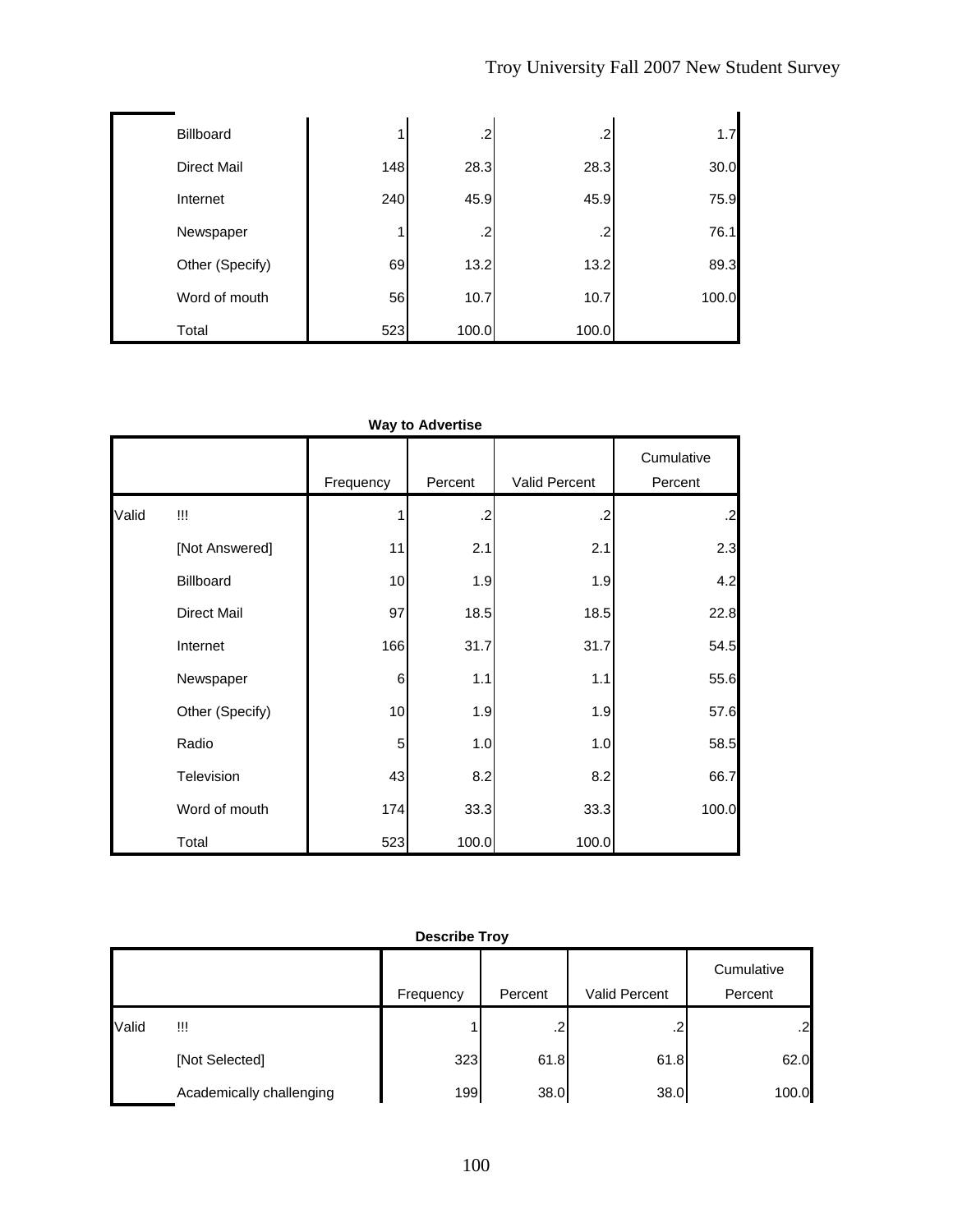|       | <b>Describe Troy</b>     |           |         |                      |                       |  |  |  |
|-------|--------------------------|-----------|---------|----------------------|-----------------------|--|--|--|
|       |                          | Frequency | Percent | <b>Valid Percent</b> | Cumulative<br>Percent |  |  |  |
| Valid | !!!                      |           | .2      | .2                   | .2                    |  |  |  |
|       | [Not Selected]           | 323       | 61.8    | 61.8                 | 62.0                  |  |  |  |
|       | Academically challenging | 199       | 38.0    | 38.0                 | 100.0                 |  |  |  |
|       | Total                    | 523       | 100.0   | 100.0                |                       |  |  |  |

|       |                | Frequency | Percent | Valid Percent | Cumulative<br>Percent |
|-------|----------------|-----------|---------|---------------|-----------------------|
| Valid | !!!            |           | .2      | .2            | .2 <sub>l</sub>       |
|       | [Not Selected] | 316       | 60.4    | 60.4          | 60.6                  |
|       | Caring         | 206       | 39.4    | 39.4          | 100.0                 |
|       | Total          | 523       | 100.0   | 100.0         |                       |

|       | <b>Describe Troy</b> |           |         |                      |                       |  |  |  |  |
|-------|----------------------|-----------|---------|----------------------|-----------------------|--|--|--|--|
|       |                      | Frequency | Percent | <b>Valid Percent</b> | Cumulative<br>Percent |  |  |  |  |
| Valid | W                    |           | .2      | .2                   | .2                    |  |  |  |  |
|       | [Not Selected]       | 240       | 45.9    | 45.9                 | 46.1                  |  |  |  |  |
|       | Convenient           | 282       | 53.9    | 53.9                 | 100.0                 |  |  |  |  |
|       | Total                | 523       | 100.0   | 100.0                |                       |  |  |  |  |

|       | <b>Describe Troy</b> |           |         |                      |                       |  |  |  |  |
|-------|----------------------|-----------|---------|----------------------|-----------------------|--|--|--|--|
|       |                      | Frequency | Percent | <b>Valid Percent</b> | Cumulative<br>Percent |  |  |  |  |
| Valid | Ш                    |           | .2      | ⌒<br>ے.              | .2                    |  |  |  |  |
|       | [Not Selected]       | 208       | 39.8    | 39.8                 | 40.0                  |  |  |  |  |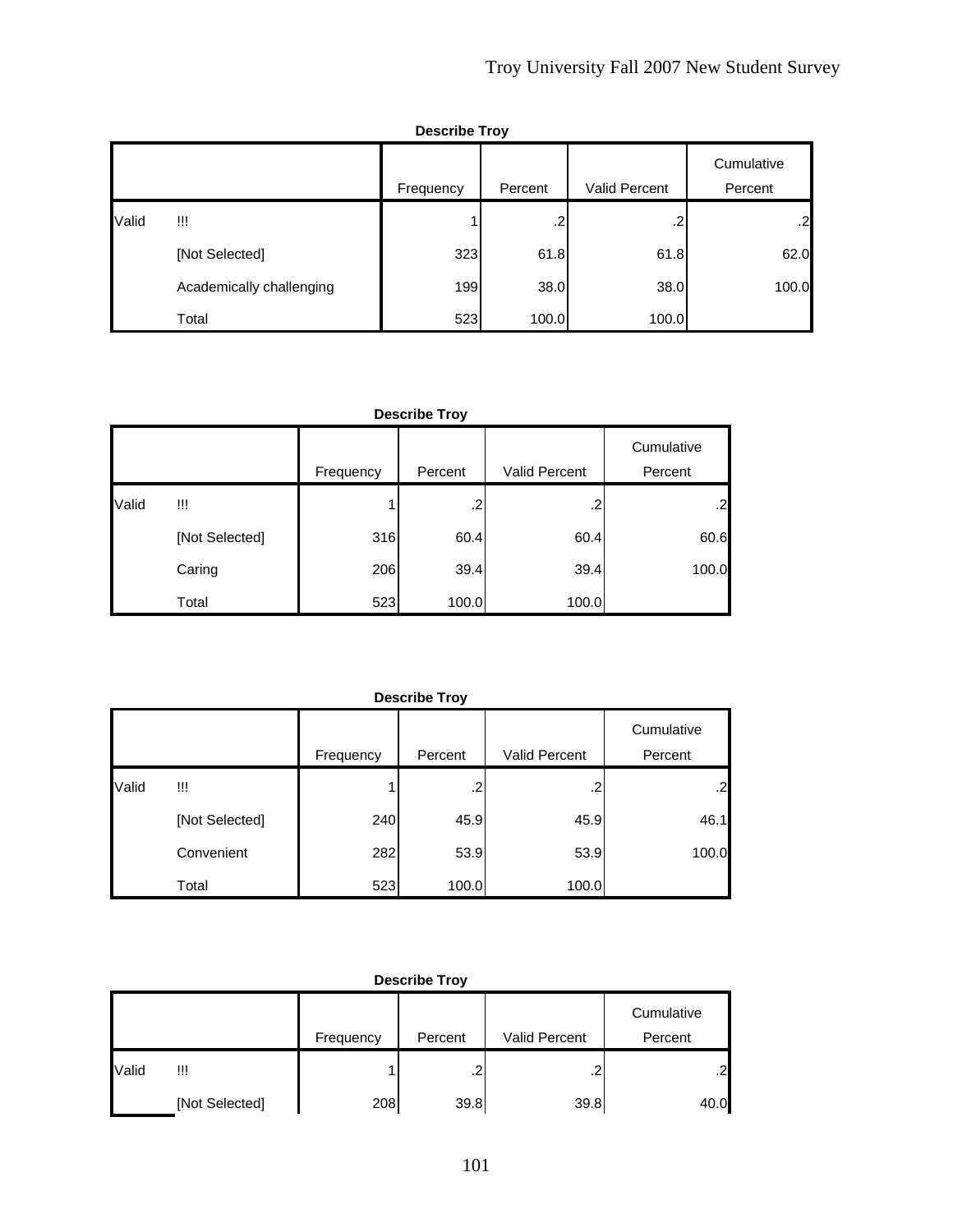| Friendly | 314 | 60.0  | 60.0  | 100.0 |
|----------|-----|-------|-------|-------|
| Total    | 523 | 100.0 | 100.0 |       |

|       | <b>Describe Troy</b>     |           |         |               |                       |  |  |  |  |
|-------|--------------------------|-----------|---------|---------------|-----------------------|--|--|--|--|
|       |                          | Frequency | Percent | Valid Percent | Cumulative<br>Percent |  |  |  |  |
| Valid | !!!                      |           | .2      | .2            | .2                    |  |  |  |  |
|       | [Not Selected]           | 235       | 44.9    | 44.9          | 45.1                  |  |  |  |  |
|       | Good value for the price | 287       | 54.9    | 54.9          | 100.0                 |  |  |  |  |
|       | Total                    | 523       | 100.0   | 100.0         |                       |  |  |  |  |

#### **Describe Troy**

|       |                | Frequency | Percent | Valid Percent | Cumulative<br>Percent |
|-------|----------------|-----------|---------|---------------|-----------------------|
| Valid | w              |           | .2      | .2            | .2                    |
|       | [Not Selected] | 325       | 62.1    | 62.1          | 62.3                  |
|       | Helpful        | 197       | 37.7    | 37.7          | 100.0                 |
|       | Total          | 523       | 100.0   | 100.0         |                       |

|       |                  |           |         |               | Cumulative |
|-------|------------------|-----------|---------|---------------|------------|
|       |                  | Frequency | Percent | Valid Percent | Percent    |
| Valid | w                |           | .2      | .2            | .2         |
|       | [Not Selected]   | 261       | 49.9    | 49.9          | 50.1       |
|       | Student-centered | 261       | 49.9    | 49.9          | 100.0      |
|       | Total            | 523       | 100.0   | 100.0         |            |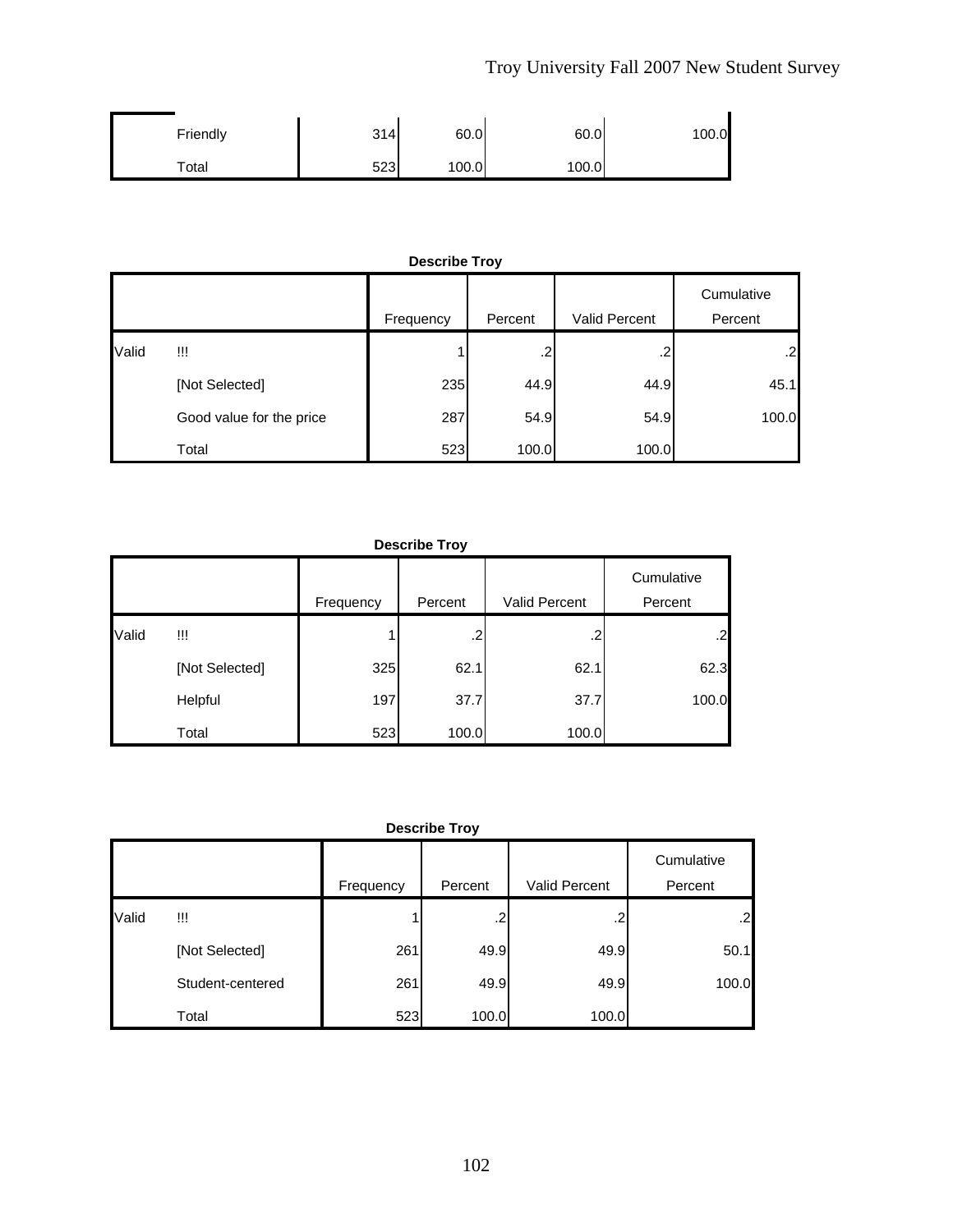|       | <b>Describe Troy</b> |           |         |                      |                       |  |  |  |
|-------|----------------------|-----------|---------|----------------------|-----------------------|--|--|--|
|       |                      | Frequency | Percent | <b>Valid Percent</b> | Cumulative<br>Percent |  |  |  |
| Valid | !!!                  |           | $\cdot$ | .2                   | .2                    |  |  |  |
|       | [Not Selected]       | 469       | 89.7    | 89.7                 | 89.9                  |  |  |  |
|       | Other (Specify)      | 53        | 10.1    | 10.1                 | 100.0                 |  |  |  |
|       | Total                | 523       | 100.0   | 100.0                |                       |  |  |  |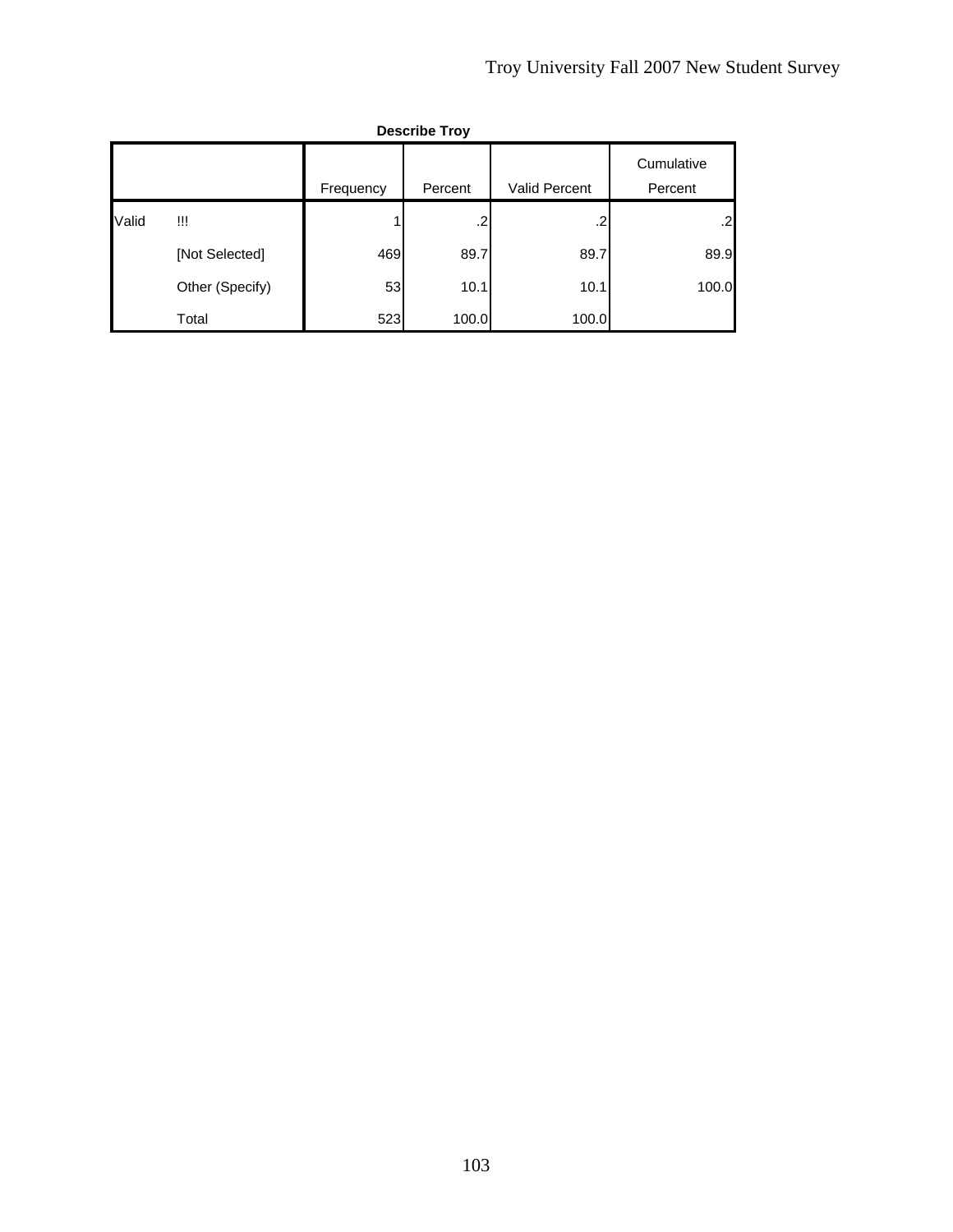# **Appendix 25. Troy University Fall 2007 New Student Survey Responses – University College**

|       | Gender         |           |         |               |                       |  |  |  |  |
|-------|----------------|-----------|---------|---------------|-----------------------|--|--|--|--|
|       |                | Frequency | Percent | Valid Percent | Cumulative<br>Percent |  |  |  |  |
| Valid | [Not Answered] |           | .2      | .2            | .2                    |  |  |  |  |
|       | Female         | 373       | 60.8    | 60.8          | 61.0                  |  |  |  |  |
|       | Male           | 239       | 39.0    | 39.0          | 100.0                 |  |  |  |  |
|       | Total          | 613       | 100.0   | 100.0         |                       |  |  |  |  |

|       | <b>Ethnicity</b>              |           |         |               |                       |  |  |  |  |
|-------|-------------------------------|-----------|---------|---------------|-----------------------|--|--|--|--|
|       |                               | Frequency | Percent | Valid Percent | Cumulative<br>Percent |  |  |  |  |
| Valid | [Not Answered]                |           | 1.1     | 1.1           | 1.1                   |  |  |  |  |
|       | American Indian/Alaska Native |           | .2      | .2            | 1.3                   |  |  |  |  |
|       | Asian/Pacific Islander        | 59        | 9.6     | 9.6           | 10.9                  |  |  |  |  |
|       | Black, non-Hispanic           | 305       | 49.8    | 49.8          | 60.7                  |  |  |  |  |
|       | Hispanic                      | 18        | 2.9     | 2.9           | 63.6                  |  |  |  |  |
|       | Nonresident Alien             |           | .2      | .2            | 63.8                  |  |  |  |  |
|       | Race/ethnicity unknown        | 10        | 1.6     | 1.6           | 65.4                  |  |  |  |  |
|       | White, non-Hispanic           | 212       | 34.6    | 34.6          | 100.0                 |  |  |  |  |
|       | Total                         | 613       | 100.0   | 100.0         |                       |  |  |  |  |

|       | Age            |           |         |               |                       |     |  |  |
|-------|----------------|-----------|---------|---------------|-----------------------|-----|--|--|
|       |                | Frequency | Percent | Valid Percent | Cumulative<br>Percent |     |  |  |
|       |                |           |         |               |                       |     |  |  |
| Valid | [Not Answered] |           | ີ<br>ے. | ົ<br>ے.       |                       | .21 |  |  |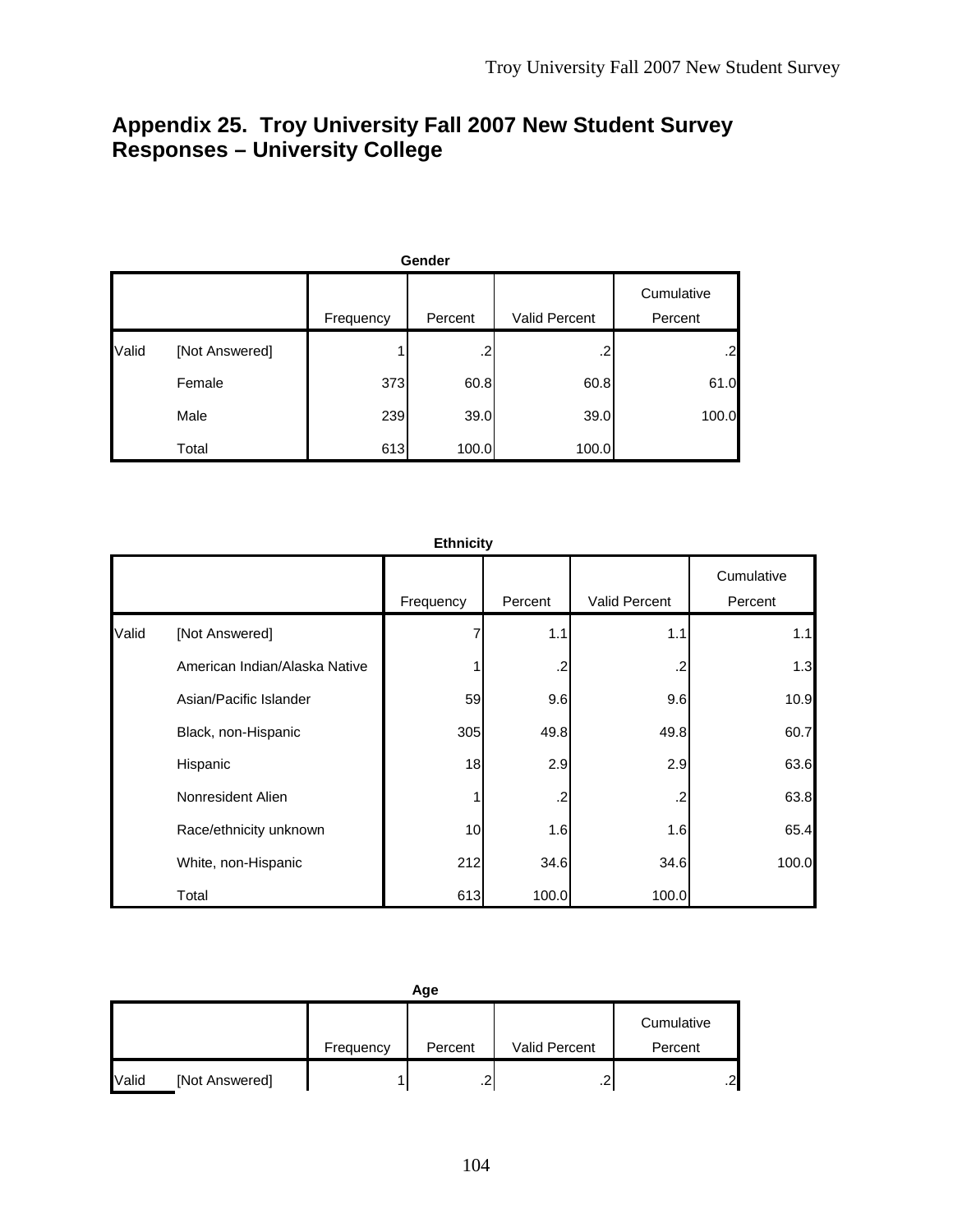| 18-19      | 26  | 4.2               | 4.2               | 4.4   |
|------------|-----|-------------------|-------------------|-------|
| $20 - 21$  | 44  | 7.2               | 7.2               | 11.6  |
| $21 - 24$  | 70  | 11.4              | 11.4              | 23.0  |
| 25-29      | 134 | 21.9              | 21.9              | 44.9  |
| 30-34      | 110 | 17.9              | 17.9              | 62.8  |
| 35-39      | 83  | 13.5              | 13.5              | 76.3  |
| 40-49      | 107 | 17.5              | 17.5              | 93.8  |
| 50-64      | 33  | 5.4               | 5.4               | 99.2  |
| 65 or over | 5   | $\boldsymbol{.8}$ | $\boldsymbol{.8}$ | 100.0 |
| Total      | 613 | 100.0             | 100.0             |       |

**Campus**

|       |                                                              | Frequency | Percent | Valid Percent | Cumulative<br>Percent |
|-------|--------------------------------------------------------------|-----------|---------|---------------|-----------------------|
| Valid | University College (Campuses<br>or sites outside of Alabama) | 613       | 100.0   | 100.0         | 100.0                 |

| <b>UC Site</b> |                            |           |           |               |                       |
|----------------|----------------------------|-----------|-----------|---------------|-----------------------|
|                |                            | Frequency | Percent   | Valid Percent | Cumulative<br>Percent |
| Valid          | [Not Answered]             | 13        | 2.1       | 2.1           | 2.1                   |
|                | Albany, Georgia            | 74        | 12.1      | 12.1          | 14.2                  |
|                | Atlanta, Georgia           | 75        | 12.2      | 12.2          | 26.4                  |
|                | Augusta, Georgia           | 86        | 14.0      | 14.0          | 40.5                  |
|                | Brunswick, Georgia         | 12        | 2.0       | 2.0           | 42.4                  |
|                | Clarksville, Tennessee     | 2         | $\cdot$ 3 | .3            | 42.7                  |
|                | Covington, Georgia         | 39        | 6.4       | 6.4           | 49.1                  |
|                | Dam Neck, Virginia         |           | .2        | $\cdot$       | 49.3                  |
|                | Davis-Monthan AFB, Arizona | 10        | 1.6       | 1.6           | 50.9                  |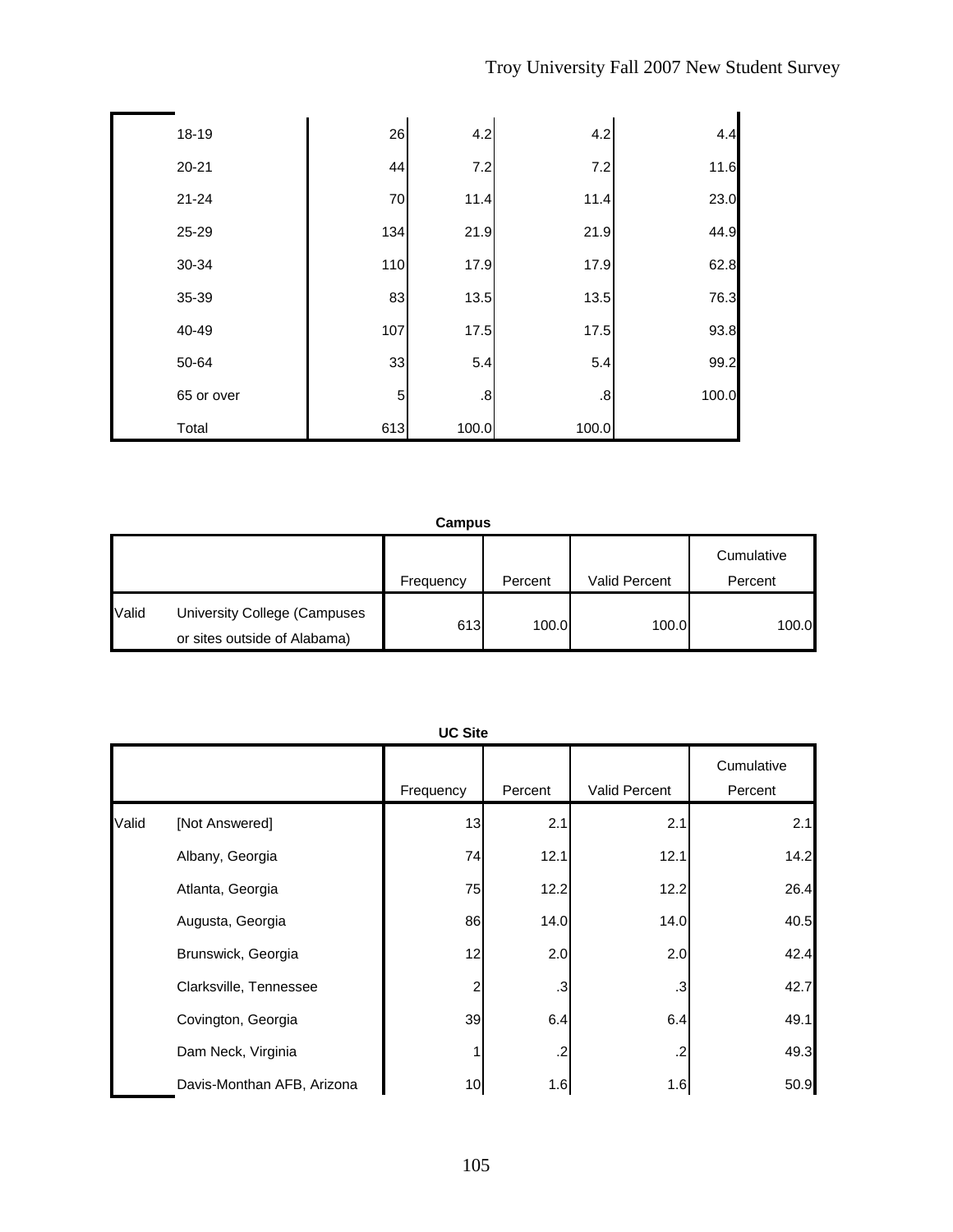| Distance Learning,<br>Florida/Western Region | 1              | $\cdot$           | $\cdot$   | 51.1 |
|----------------------------------------------|----------------|-------------------|-----------|------|
| Distance Learning, Pacific<br>Region         | 1              | .2                | $\cdot$   | 51.2 |
| Fayetteville, North Carolina                 | 6              | 1.0               | 1.0       | 52.2 |
| Fort Benning, Georgia                        | 31             | 5.1               | 5.1       | 57.3 |
| Fort Bragg, North Carolina                   | 4              | .7                | .7        | 57.9 |
| Fort Carson/Colorado Springs,<br>Colorado    | $\overline{c}$ | .3                | .3        | 58.2 |
| Fort Gordon, Georgia                         | 5              | .8                | .8        | 59.1 |
| Fort Lewis, Washington                       | 3              | .5                | .5        | 59.5 |
| Fort Monroe, Virginia                        | 1              | $.2\,$            | $.2\,$    | 59.7 |
| Fort Rucker, Alabama                         | $\overline{c}$ | $\cdot$ 3         | $\cdot$ 3 | 60.0 |
| Fort Walton Beach Area                       | 24             | 3.9               | 3.9       | 63.9 |
| Jacksonville, Florida                        | 5              | .8                | .8        | 64.8 |
| Kuala Lumpur, Malaysia                       | 15             | 2.4               | 2.4       | 67.2 |
| Langley AFB, Virginia                        | $\overline{c}$ | $\cdot$           | $\cdot$ 3 | 67.5 |
| Little Creek Amphibious Base,<br>Virginia    | 3              | .5                | .5        | 68.0 |
| Malacca, Malaysia                            | 11             | 1.8               | 1.8       | 69.8 |
| Malmstrom AFB                                | 1              | $\cdot$           | .2        | 70.0 |
| Misawa AB, Japan                             | 3              | $.5\,$            | $.5\,$    | 70.5 |
| Norfolk Naval Station, Virginia              | 5              | $\boldsymbol{.8}$ | .8        | 71.3 |
| Norfolk Regional Office, Virginia            | 6              | 1.0               | 1.0       | 72.3 |
| Oceana NAS, Virginia                         | $\overline{c}$ | $\cdot$ 3         | .3        | 72.6 |
| Orlando, Florida                             | 25             | 4.1               | 4.1       | 76.7 |
| Other                                        | 27             | 4.4               | 4.4       | 81.1 |
| Pensacola, Florida                           | 33             | 5.4               | 5.4       | 86.5 |
| Phenix City, Alabama                         | 1              | $\cdot$           | .2        | 86.6 |
| Seoul, Korea                                 | $\overline{2}$ | .3                | .3        | 86.9 |
| Sharjah, United Arab Emirates                | 20             | 3.3               | 3.3       | 90.2 |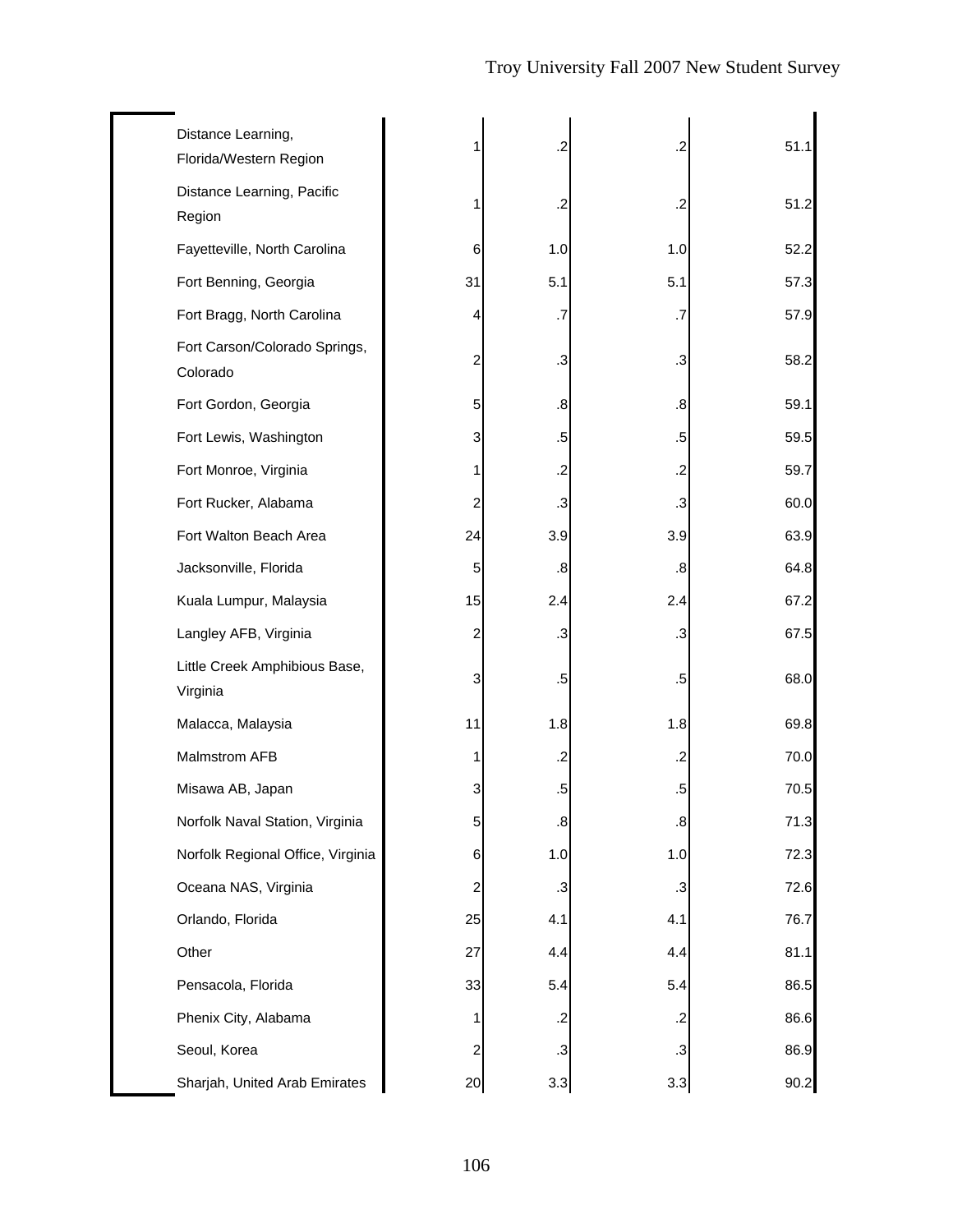| Shaw AFB, South Carolina   | 11              | 1.8   | 1.8   | 92.0  |
|----------------------------|-----------------|-------|-------|-------|
| Tampa/MacDill AFB, Florida | 20 <sub>l</sub> | 3.3   | 3.3   | 95.3  |
| Troy, Alabama              |                 | .2    | .2    | 95.4  |
| Tyndall AFB, Florida       | 24              | 3.9   | 3.9   | 99.3  |
| Vidalia, Georgia           | 4               | .7    | .7    | 100.0 |
| Total                      | 613             | 100.0 | 100.0 |       |

| College |                                    |           |         |                      |                       |
|---------|------------------------------------|-----------|---------|----------------------|-----------------------|
|         |                                    | Frequency | Percent | <b>Valid Percent</b> | Cumulative<br>Percent |
| Valid   | [Not Answered]                     | 26        | 4.2     | 4.2                  | 4.2                   |
|         | Arts & Sciences                    | 154       | 25.1    | 25.1                 | 29.4                  |
|         | <b>Business</b>                    | 258       | 42.1    | 42.1                 | 71.5                  |
|         | <b>Communication and Fine Arts</b> | 4         | .7      | $\cdot$ 7            | 72.1                  |
|         | Education                          | 109       | 17.8    | 17.8                 | 89.9                  |
|         | <b>Health and Human Services</b>   | 62        | 10.1    | 10.1                 | 100.0                 |
|         | Total                              | 613       | 100.0   | 100.0                |                       |

|       |                | Frequency | Percent | <b>Valid Percent</b> | Cumulative<br>Percent |
|-------|----------------|-----------|---------|----------------------|-----------------------|
| Valid | [Not Answered] | 66        | 10.8    | 10.8                 | 10.8                  |
|       | Associate      | 31        | 5.1     | 5.1                  | 15.8                  |
|       | Bachelor's     | 185       | 30.2    | 30.2                 | 46.0                  |
|       | Master's       | 328       | 53.5    | 53.5                 | 99.5                  |
|       | Other          | 3         | .5      | .5                   | 100.0                 |
|       | Total          | 613       | 100.0   | 100.0                |                       |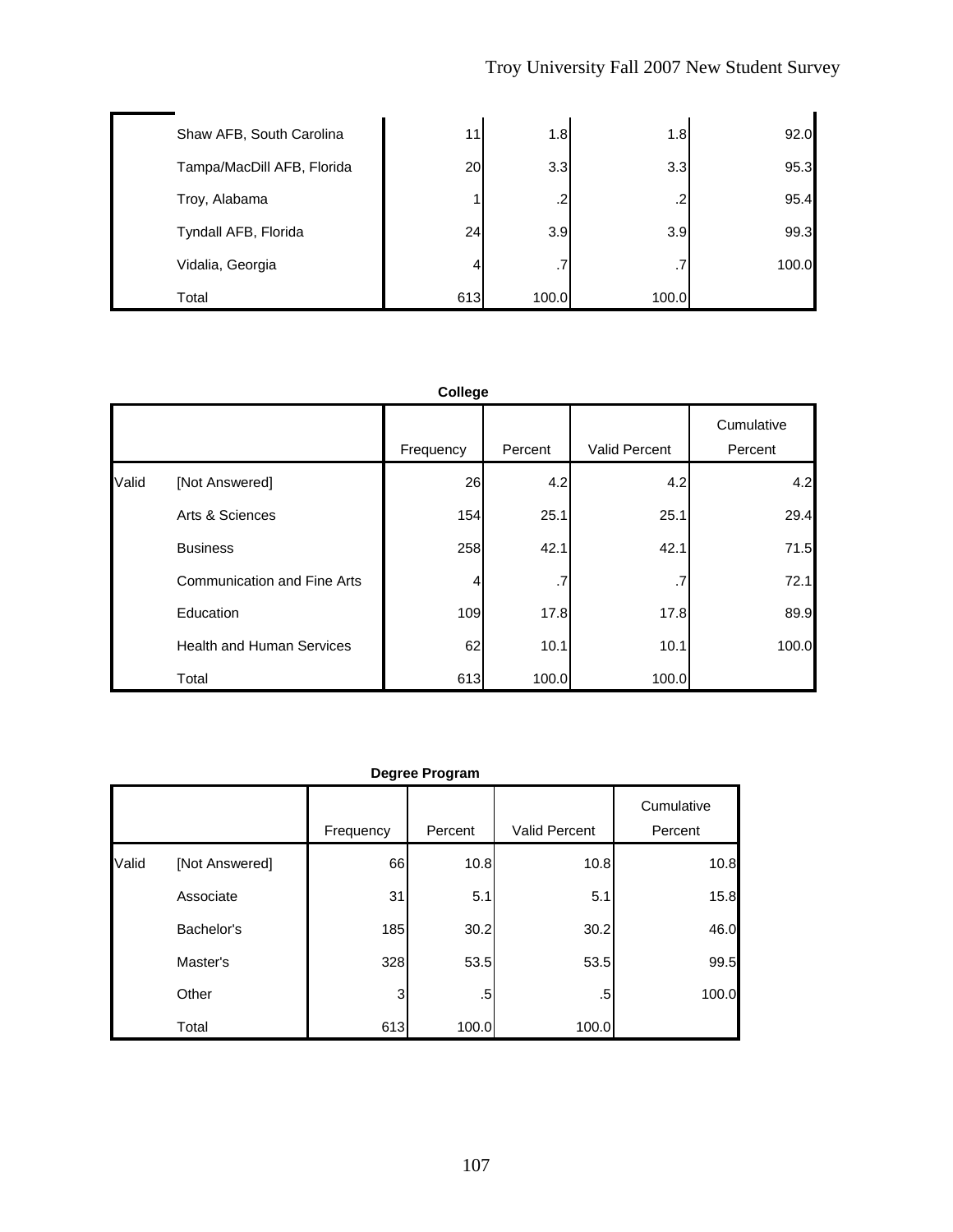|       |                                                          | Major                   |            |               |            |
|-------|----------------------------------------------------------|-------------------------|------------|---------------|------------|
|       |                                                          |                         |            |               | Cumulative |
|       |                                                          | Frequency               | Percent    | Valid Percent | Percent    |
| Valid | [Not Answered]                                           | 70                      | 11.4       | 11.4          | 11.4       |
|       | Accounting                                               | 6                       | 1.0        | 1.0           | 12.4       |
|       | <b>Adult Education</b>                                   | 6                       | 1.0        | 1.0           | 13.4       |
|       | <b>Applied Computer Science</b>                          | 9                       | 1.5        | 1.5           | 14.8       |
|       | Art                                                      | 1                       | $\cdot$    | $\cdot$ .2    | 15.0       |
|       | Associate of Science in<br><b>Business</b>               | 1                       | .2         | $\cdot$ .2    | 15.2       |
|       | Biology                                                  | 1                       | $\cdot$    | $\cdot$ .2    | 15.3       |
|       | <b>Clinical Mental Counseling</b>                        | 16                      | 2.6        | 2.6           | 17.9       |
|       | <b>Community Counseling</b>                              | 9                       | 1.5        | 1.5           | 19.4       |
|       | <b>Comprehensive General</b><br><b>Science Education</b> | 1                       | $\cdot$    | $\cdot$ .2    | 19.6       |
|       | <b>Computer Science</b>                                  | 33                      | 5.4        | 5.4           | 25.0       |
|       | <b>Criminal Justice</b>                                  | 66                      | 10.8       | 10.8          | 35.7       |
|       | Design, Technology, and<br>Industry                      | 1                       | $\cdot$    | $\cdot$       | 35.9       |
|       | Early Childhood Education                                | 1                       | $\cdot$    | $\cdot$       | 36.1       |
|       | Education Administration and<br>Leadership               | 1                       | $\cdot$    | $\cdot$ .2    | 36.2       |
|       | English                                                  | 2                       | .3         | $\cdot$       | 36.5       |
|       | <b>Executive Master of Business</b><br>Administration    | 1                       | $\cdot$    | $.2\,$        | 36.7       |
|       | Finance                                                  | $\overline{\mathbf{c}}$ | .3         | .3            | 37.0       |
|       | <b>General Business</b>                                  | 22                      | 3.6        | 3.6           | 40.6       |
|       | <b>General Education</b>                                 | 10                      | 1.6        | 1.6           | 42.3       |
|       | Health and Physical Education                            | 1                       | $\cdot$ .2 | $\cdot$ .2    | 42.4       |
|       | History                                                  | 3                       | .5         | $.5\,$        | 42.9       |
|       | Human Resource Management                                | 30                      | 4.9        | 4.9           | 47.8       |
|       | <b>Human Services</b>                                    | 1                       | $\cdot$ .2 | $\cdot$       | 48.0       |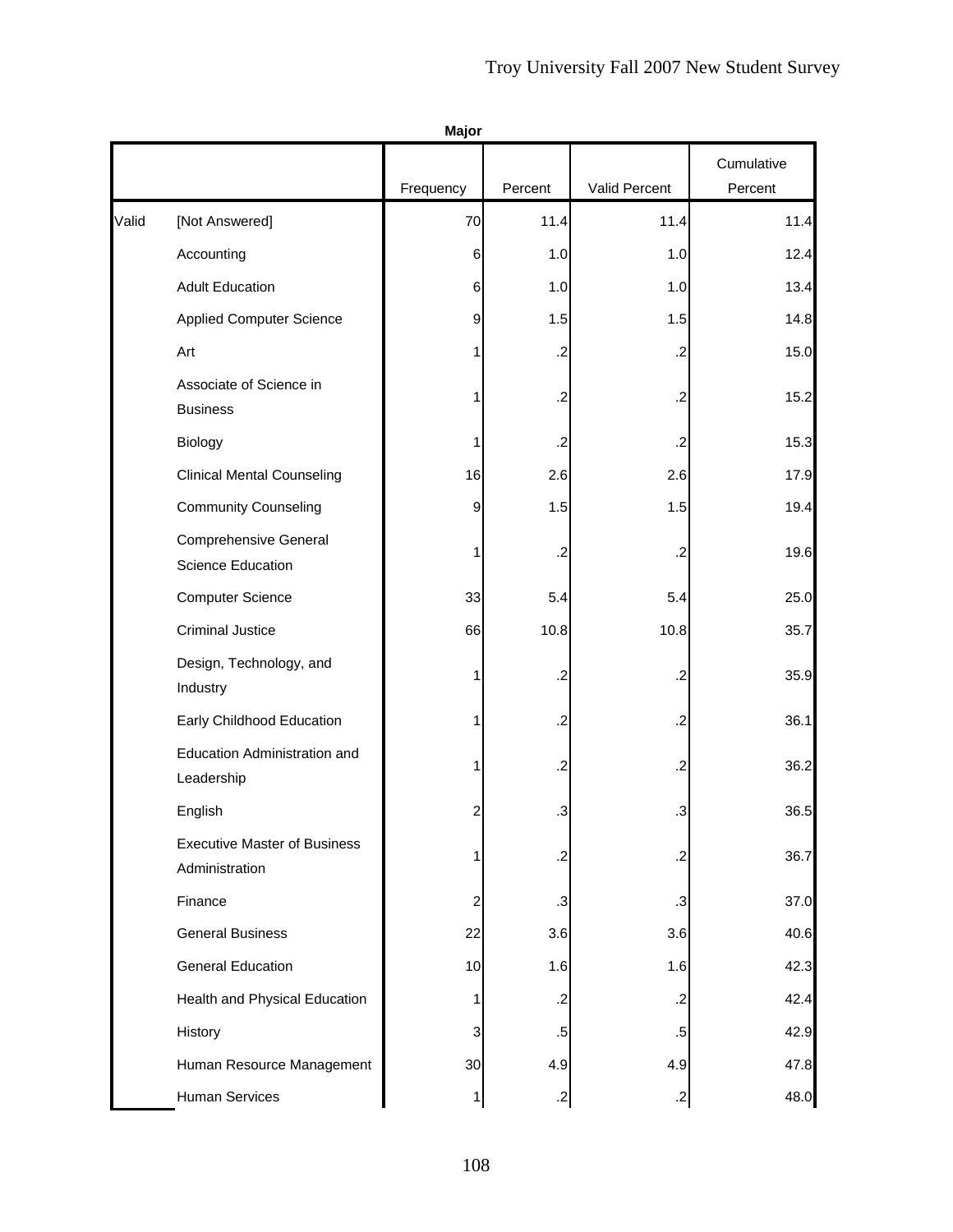| Information System                           | 3              | .5         | .5         | 48.5  |
|----------------------------------------------|----------------|------------|------------|-------|
| <b>International Relations</b>               | 14             | 2.3        | 2.3        | 50.7  |
| Management                                   | 69             | 11.3       | 11.3       | 62.0  |
| Marketing                                    | 1              | .2         | $\cdot$    | 62.2  |
| Master of Business<br>Administration         | 18             | 2.9        | 2.9        | 65.1  |
| Other                                        | 24             | 3.9        | 3.9        | 69.0  |
| <b>Political Science</b>                     | 1              | $\cdot$    | $\cdot$    | 69.2  |
| Post-Secondary Education                     | 54             | 8.8        | 8.8        | 78.0  |
| Psychology                                   | 43             | $7.0$      | 7.0        | 85.0  |
| <b>Public Administration</b>                 | 42             | 6.9        | 6.9        | 91.8  |
| School Counseling                            | 10             | 1.6        | 1.6        | 93.5  |
| School Psychometry                           | 1              | .2         | $\cdot$ .2 | 93.6  |
| Secondary Education                          | 2              | $\cdot$ 3  | .3         | 94.0  |
| Social Science                               | 1              | $\cdot$ .2 | $\cdot$    | 94.1  |
| Social Science Education                     | 3              | $.5\,$     | $.5\,$     | 94.6  |
| Social Services Counseling                   | 18             | 2.9        | 2.9        | 97.6  |
| Sociology                                    | 2              | $\cdot$    | $\cdot$    | 97.9  |
| Sport and Fitness Management                 | 3              | $.5\,$     | $.5\,$     | 98.4  |
| <b>Technology and Resource</b><br>Management | 8              | 1.3        | 1.3        | 99.7  |
| Undecided                                    | $\overline{c}$ | $\cdot$ 3  | $\cdot$ 3  | 100.0 |
| Total                                        | 613            | 100.0      | 100.0      |       |

|       | <b>Choice</b>  |           |         |               |                       |  |  |  |  |
|-------|----------------|-----------|---------|---------------|-----------------------|--|--|--|--|
|       |                | Frequency | Percent | Valid Percent | Cumulative<br>Percent |  |  |  |  |
| Valid | [Not Answered] | 8         | 1.3     | 1.3           | 1.3                   |  |  |  |  |
|       | First choice   | 423       | 69.0    | 69.0          | 70.3                  |  |  |  |  |
|       | Fourth choice  | 8         | 1.3     | 1.3           | 71.6                  |  |  |  |  |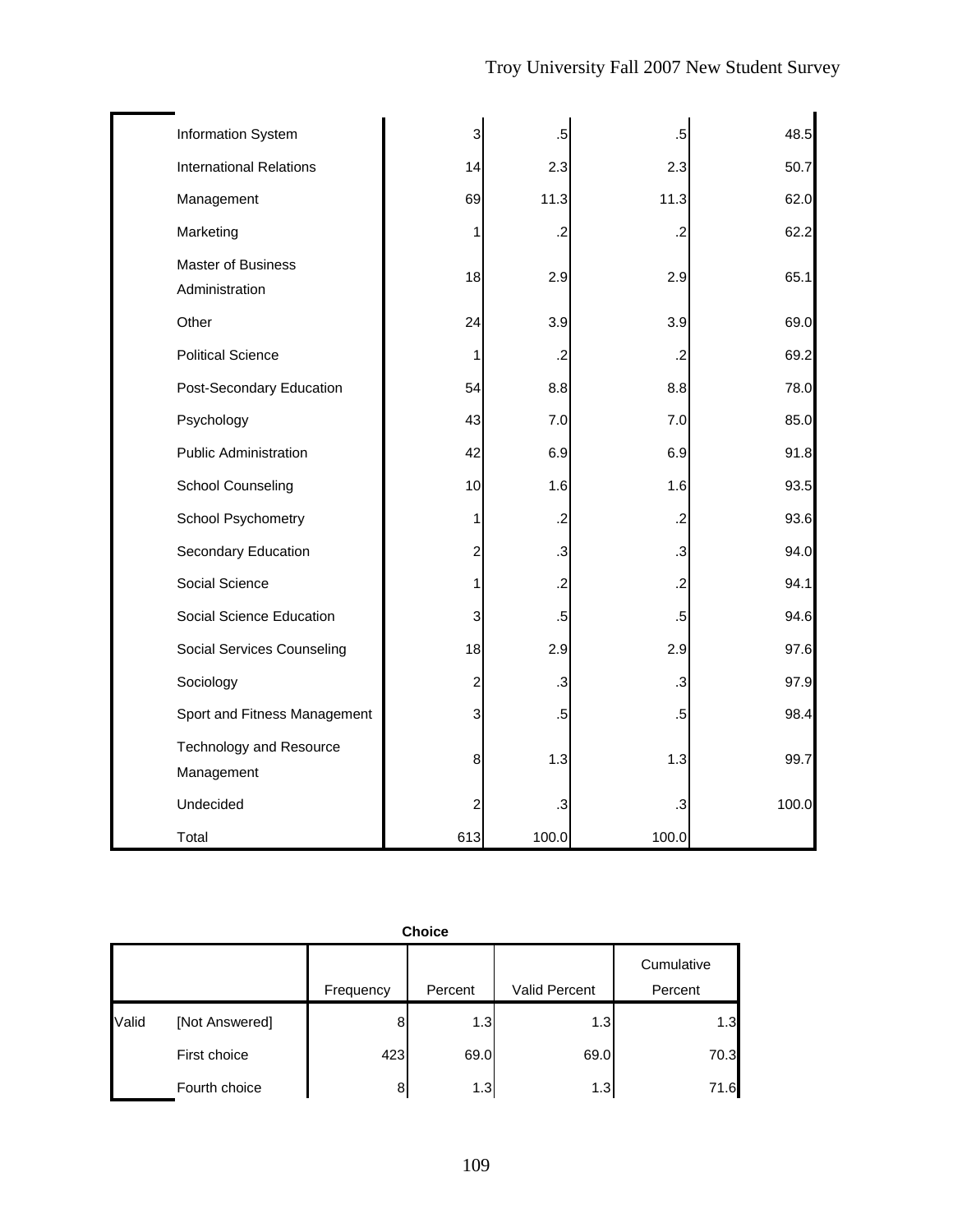| Second choice | 154 | 25.1  | 25.1  | 96.7  |
|---------------|-----|-------|-------|-------|
| Third choice  | 20  | 3.3   | 3.3   | 100.0 |
| Total         | 613 | 100.0 | 100.0 |       |

|       | <b>Visit Campus?</b> |           |         |               |                       |  |  |  |  |
|-------|----------------------|-----------|---------|---------------|-----------------------|--|--|--|--|
|       |                      | Frequency | Percent | Valid Percent | Cumulative<br>Percent |  |  |  |  |
| Valid | [Not Answered]       | 5         | .8      | .8            | .8                    |  |  |  |  |
|       | <b>No</b>            | 339       | 55.3    | 55.3          | 56.1                  |  |  |  |  |
|       | Yes                  | 269       | 43.9    | 43.9          | 100.0                 |  |  |  |  |
|       | Total                | 613       | 100.0   | 100.0         |                       |  |  |  |  |

## **Why Select Troy**

|       |                          | Frequency | Percent | Valid Percent | Cumulative<br>Percent |
|-------|--------------------------|-----------|---------|---------------|-----------------------|
| Valid | [Not Selected]           | 378       | 61.7    | 61.7          | 61.7                  |
|       | Good academic repulation | 235       | 38.3    | 38.3          | 100.0                 |
|       | Total                    | 613       | 100.0   | 100.0         |                       |

## **Why Select Troy**

|       |                                          | Frequency | Percent | <b>Valid Percent</b> | Cumulative<br>Percent |
|-------|------------------------------------------|-----------|---------|----------------------|-----------------------|
| Valid | [Not Selected]                           | 572       | 93.3    | 93.3                 | 93.3                  |
|       | Good reputation for social<br>activities | 41        | 6.7     | 6.7                  | 100.0                 |
|       | Total                                    | 613       | 100.0   | 100.0                |                       |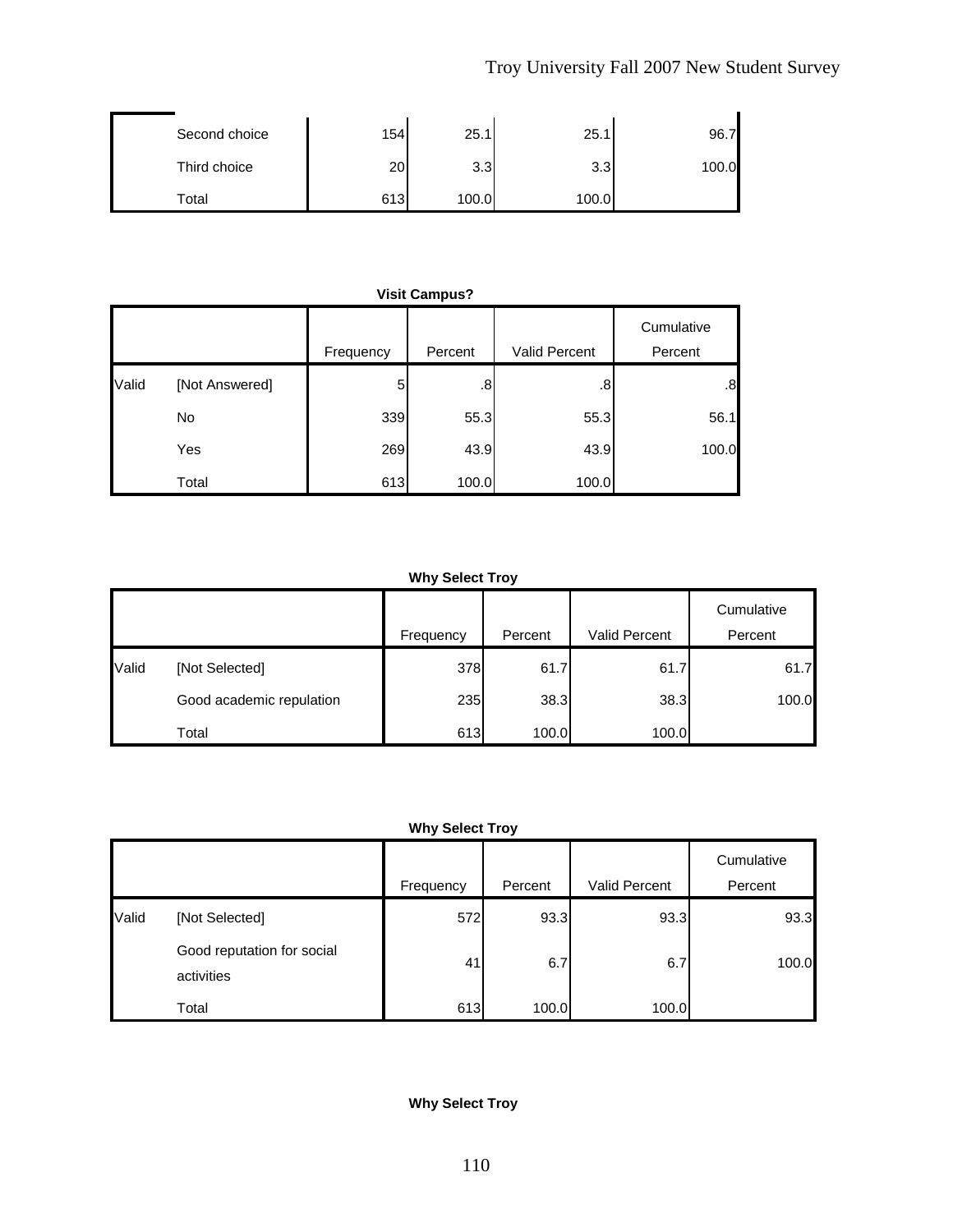|       |                                | Frequency | Percent | Valid Percent | Cumulative<br>Percent |
|-------|--------------------------------|-----------|---------|---------------|-----------------------|
| Valid | [Not Selected]                 | 585       | 95.4    | 95.4          | 95.4                  |
|       | Rankings in national magazines | 28        | 4.6     | 4.6           | 100.0                 |
|       | Total                          | 613       | 100.0   | 100.0         |                       |

**Why Select Troy**

|       |                         | Frequency | Percent | Valid Percent | Cumulative<br>Percent |
|-------|-------------------------|-----------|---------|---------------|-----------------------|
| Valid | [Not Selected]          | 533       | 86.9    | 86.9          | 86.9                  |
|       | Graduates get good jobs | 80        | 13.1    | 13.1          | 100.0                 |
|       | Total                   | 613       | 100.0   | 100.0         |                       |

**Why Select Troy**

|       |                |           |         |               | Cumulative |
|-------|----------------|-----------|---------|---------------|------------|
|       |                | Frequency | Percent | Valid Percent | Percent    |
| Valid | [Not Selected] | 535       | 87.3    | 87.3          | 87.3       |
|       | Size of campus | 78        | 12.7    | 12.7          | 100.0      |
|       | Total          | 613       | 100.0   | 100.0         |            |

**Why Select Troy**

|       |                | Frequency | Percent | <b>Valid Percent</b> | Cumulative<br>Percent |
|-------|----------------|-----------|---------|----------------------|-----------------------|
| Valid | [Not Selected] | 206       | 33.6    | 33.6                 | 33.6                  |
|       | Location       | 407       | 66.4    | 66.4                 | 100.0                 |
|       | Total          | 613       | 100.0   | 100.0                |                       |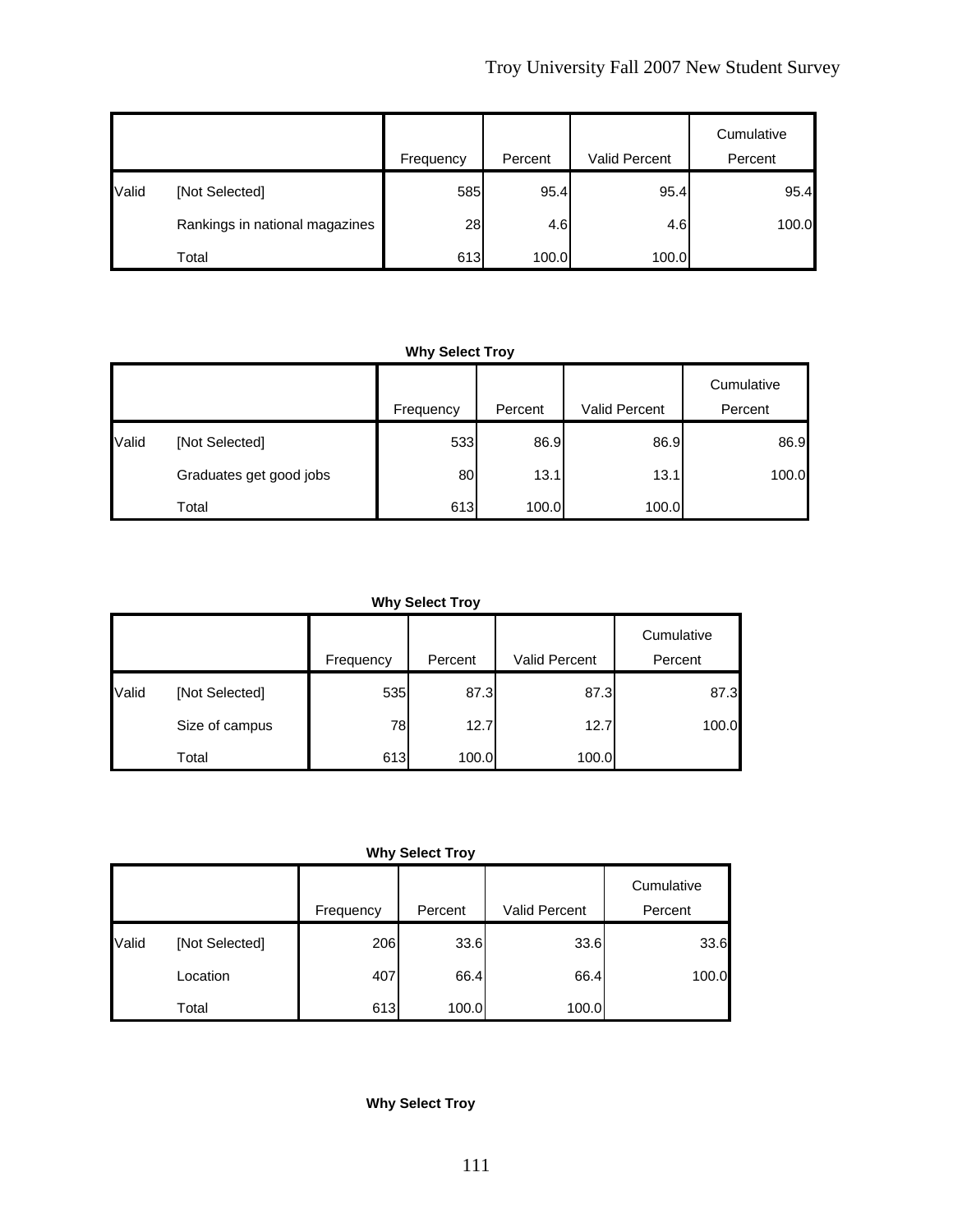|       |                | Frequency | Percent | <b>Valid Percent</b> | Cumulative<br>Percent |
|-------|----------------|-----------|---------|----------------------|-----------------------|
| Valid | [Not Selected] | 290       | 47.3    | 47.3                 | 47.3                  |
|       | Affordability  | 323       | 52.7    | 52.7                 | 100.0                 |
|       | Total          | 613       | 100.0   | 100.0                |                       |

|       |                               | Frequency | Percent | Valid Percent | Cumulative<br>Percent |
|-------|-------------------------------|-----------|---------|---------------|-----------------------|
| Valid | [Not Selected]                | 454       | 74.1    | 74.1          | 74.1                  |
|       | Availability of financial aid | 159       | 25.9    | 25.9          | 100.0                 |
|       | Total                         | 613       | 100.0   | 100.0         |                       |

**Why Select Troy**

|       |                     | Frequency | Percent | <b>Valid Percent</b> | Cumulative<br>Percent |
|-------|---------------------|-----------|---------|----------------------|-----------------------|
| Valid | [Not Selected]      | 426       | 69.5    | 69.5                 | 69.5                  |
|       | Admission standards | 187       | 30.5    | 30.5                 | 100.0                 |
|       | Total               | 613       | 100.0   | 100.0                |                       |

|       |                   | Frequency | Percent | Valid Percent | Cumulative<br>Percent |
|-------|-------------------|-----------|---------|---------------|-----------------------|
| Valid | [Not Selected]    | 357       | 58.2    | 58.2          | 58.2                  |
|       | Academic programs | 256       | 41.8    | 41.8          | 100.0                 |
|       | Total             | 613       | 100.0   | 100.0         |                       |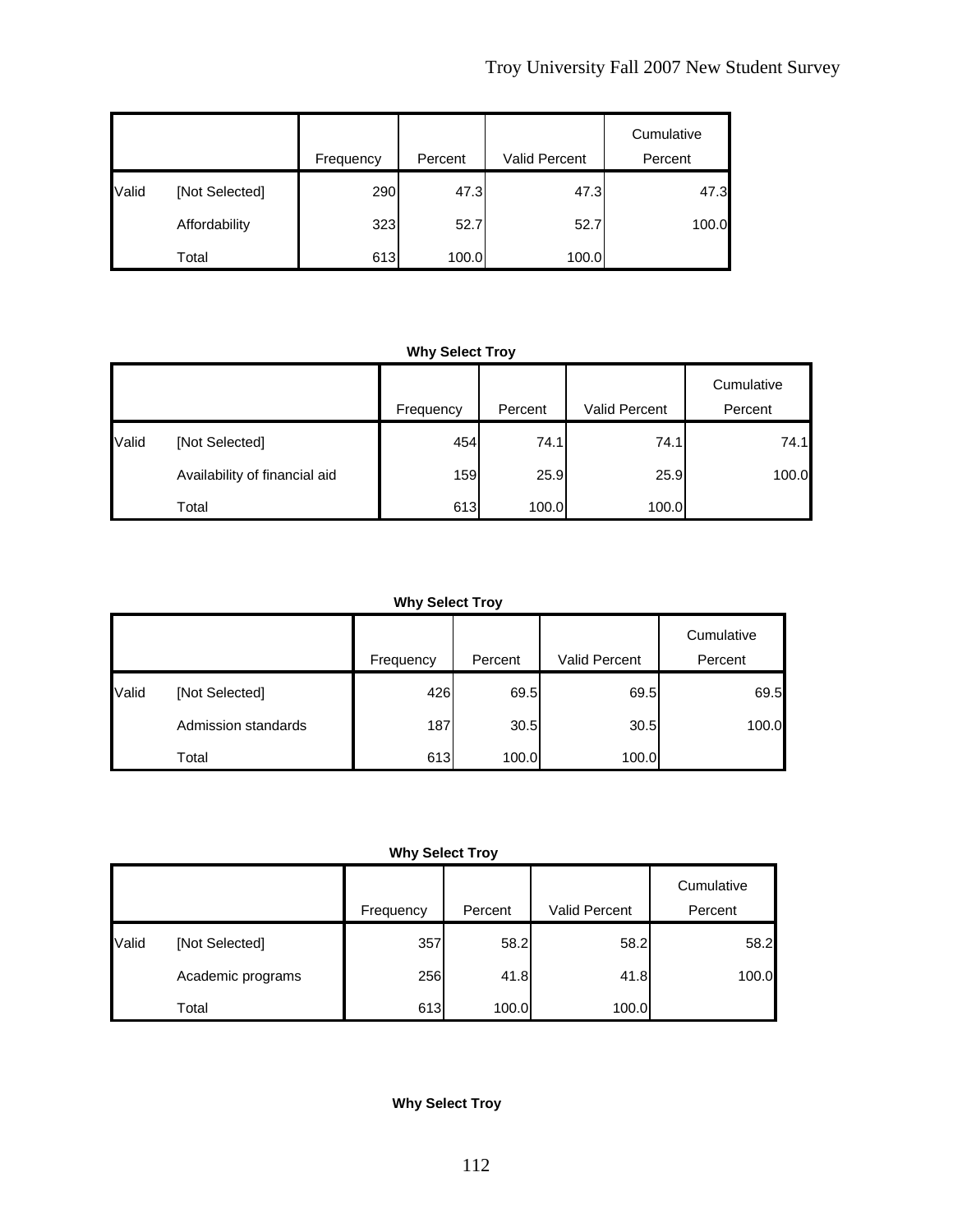|       |                         | Frequency | Percent | <b>Valid Percent</b> | Cumulative<br>Percent |
|-------|-------------------------|-----------|---------|----------------------|-----------------------|
| Valid | [Not Selected]          | 249       | 40.6    | 40.6                 | 40.6                  |
|       | Flexibility of schedule | 364       | 59.4    | 59.4                 | 100.0                 |
|       | Total                   | 613       | 100.0   | 100.0                |                       |

|       |                   |           |         |                      | Cumulative |
|-------|-------------------|-----------|---------|----------------------|------------|
|       |                   | Frequency | Percent | <b>Valid Percent</b> | Percent    |
| Valid | [Not Selected]    | 540       | 88.1    | 88.1                 | 88.1       |
|       | Social atmosphere | 73        | 11.9    | 11.9                 | 100.0      |
|       | Total             | 613       | 100.0   | 100.0                |            |

## **Why Select Troy**

|       |                           | Frequency | Percent | Valid Percent | Cumulative<br>Percent |
|-------|---------------------------|-----------|---------|---------------|-----------------------|
| Valid | [Not Selected]            | 549       | 89.6    | 89.6          | 89.6                  |
|       | Diversity of student body | 64        | 10.4    | 10.4          | 100.0                 |
|       | Total                     | 613       | 100.0   | 100.0         |                       |

#### **Why Select Troy**

|       |                  | Frequency | Percent | Valid Percent | Cumulative<br>Percent |
|-------|------------------|-----------|---------|---------------|-----------------------|
| Valid | [Not Selected]   | 605       | 98.7    | 98.7          | 98.7                  |
|       | <b>Athletics</b> | 8         | 1.3     | 1.3           | 100.0                 |
|       | Total            | 613       | 100.0   | 100.0         |                       |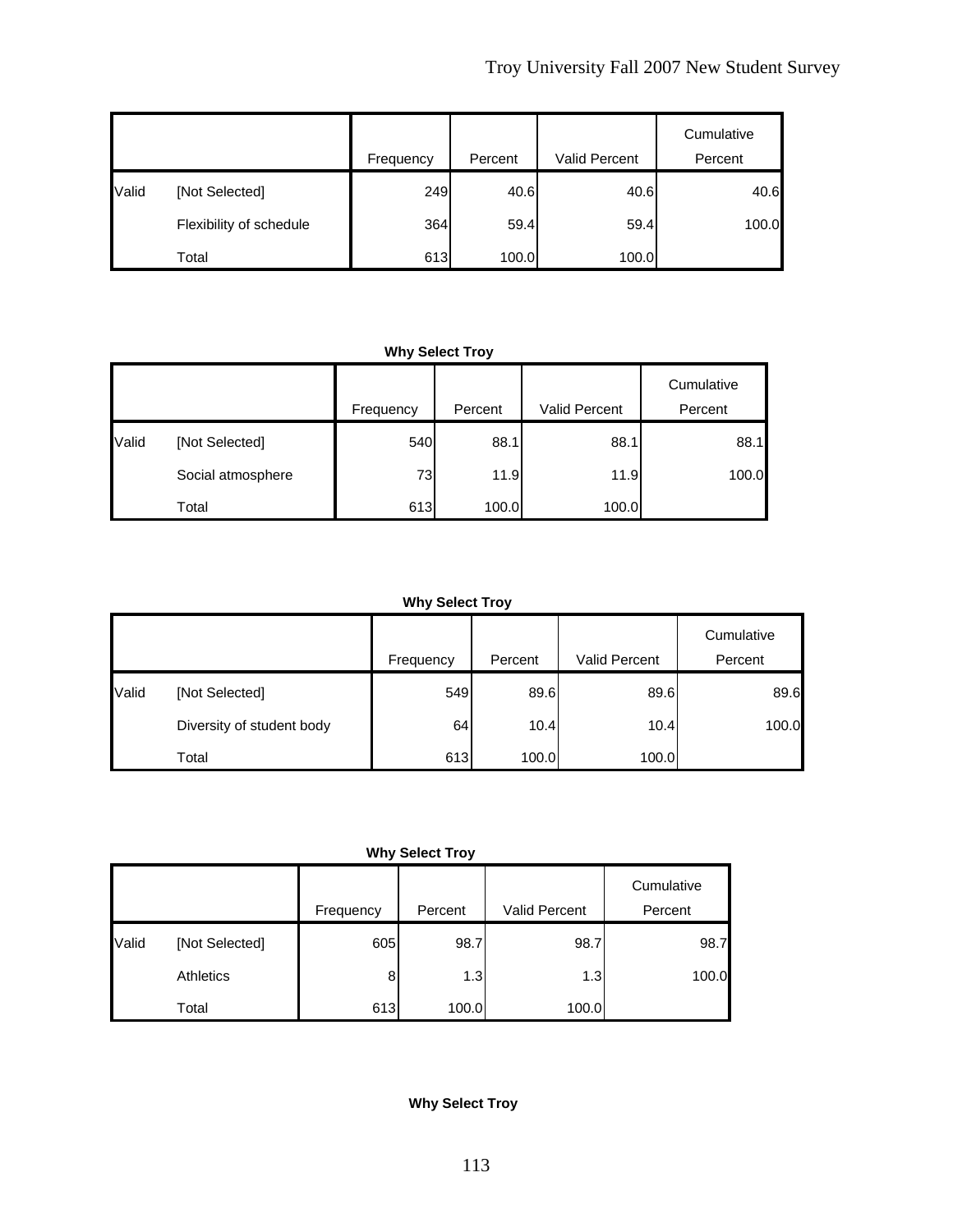|       |                                                            | Frequency | Percent | Valid Percent | Cumulative<br>Percent |
|-------|------------------------------------------------------------|-----------|---------|---------------|-----------------------|
| Valid | [Not Selected]                                             | 600       | 97.9    | 97.9          | 97.9                  |
|       | Performing arts (band, collegiate<br>singers, drama, etc.) | 13        | 2.1     | 2.1           | 100.0                 |
|       | Total                                                      | 613       | 100.0   | 100.0         |                       |

|       |                                            | Frequency | Percent | <b>Valid Percent</b> | Cumulative<br>Percent |
|-------|--------------------------------------------|-----------|---------|----------------------|-----------------------|
| Valid | [Not Selected]                             | 608       | 99.2    | 99.2                 | 99.2                  |
|       | Recommendation of high school<br>counselor | 5         | .8      | $\boldsymbol{.8}$    | 100.0                 |
|       | Total                                      | 613       | 100.0   | 100.0                |                       |

### **Why Select Troy**

|       |                                        | Frequency | Percent | <b>Valid Percent</b> | Cumulative<br>Percent |
|-------|----------------------------------------|-----------|---------|----------------------|-----------------------|
| Valid | [Not Selected]                         | 590       | 96.2    | 96.2                 | 96.2                  |
|       | Recommendation of college<br>counselor | 23        | 3.8     | 3.8                  | 100.0                 |
|       | Total                                  | 613       | 100.0   | 100.0                |                       |

|       |                         | Frequency | Percent | Valid Percent | Cumulative<br>Percent |
|-------|-------------------------|-----------|---------|---------------|-----------------------|
| Valid | [Not Selected]          | 562       | 91.7    | 91.7          | 91.7                  |
|       | Parents' recommendation | 51        | 8.3     | 8.3           | 100.0                 |
|       | Total                   | 613       | 100.0   | 100.0         |                       |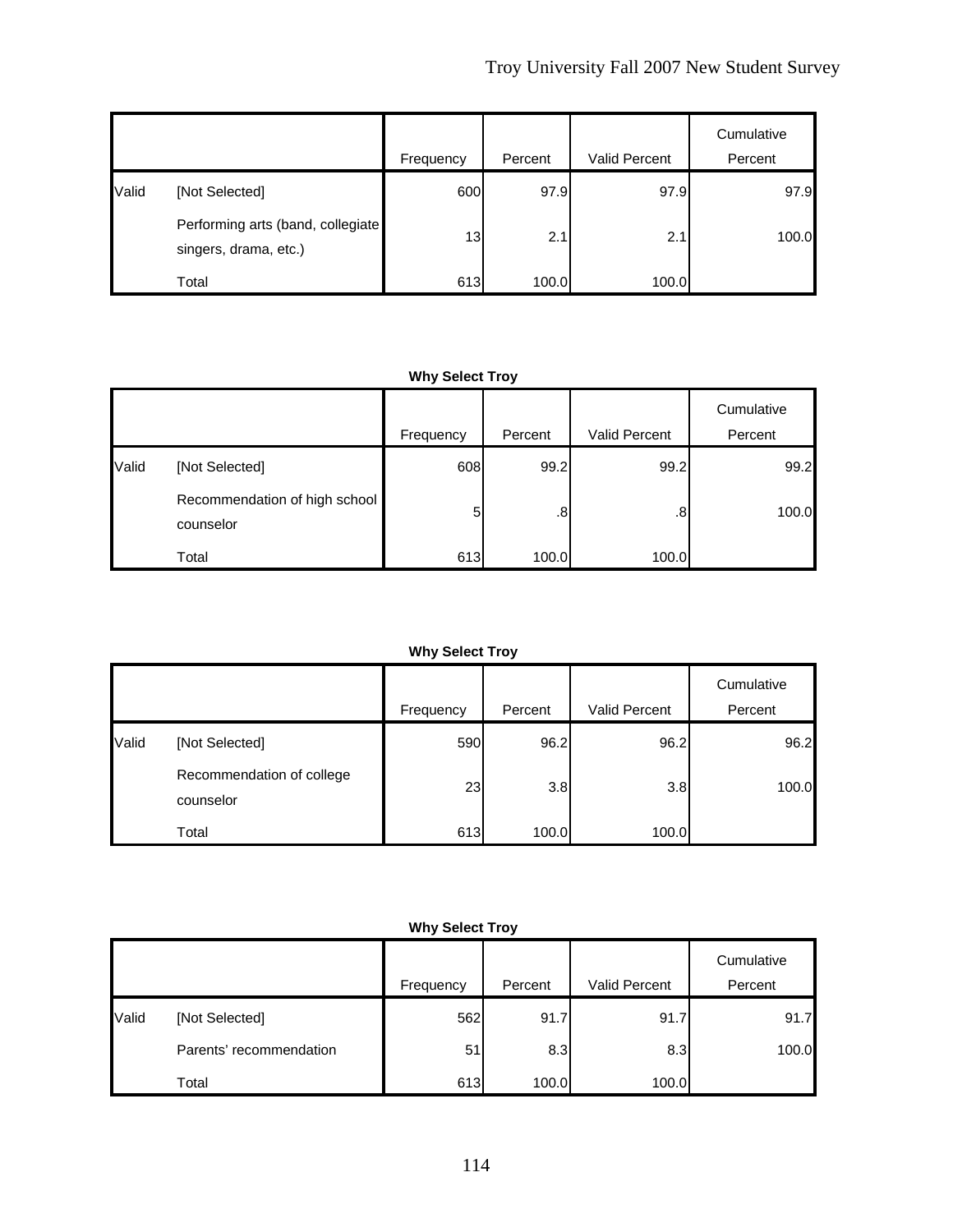|       | <b>Why Select Troy</b>  |           |         |               |                       |  |  |  |
|-------|-------------------------|-----------|---------|---------------|-----------------------|--|--|--|
|       |                         | Frequency | Percent | Valid Percent | Cumulative<br>Percent |  |  |  |
| Valid | [Not Selected]          | 458       | 74.7    | 74.7          | 74.7                  |  |  |  |
|       | Friends' recommendation | 155       | 25.3    | 25.3          | 100.0                 |  |  |  |
|       | Total                   | 613       | 100.0   | 100.0         |                       |  |  |  |

|       |                       | Frequency | Percent | Valid Percent | Cumulative<br>Percent |
|-------|-----------------------|-----------|---------|---------------|-----------------------|
| Valid | [Not Selected]        | 532       | 86.8    | 86.8          | 86.8                  |
|       | Alumni recommendation | 81        | 13.2    | 13.2          | 100.0                 |
|       | Total                 | 613       | 100.0   | 100.0         |                       |

**Why Select Troy**

|       |                 | Frequency | Percent | <b>Valid Percent</b> | Cumulative<br>Percent |
|-------|-----------------|-----------|---------|----------------------|-----------------------|
| Valid | [Not Selected]  | 574       | 93.6    | 93.6                 | 93.6                  |
|       | Other (specify) | 39        | 6.4     | 6.4                  | 100.0                 |
|       | Total           | 613       | 100.0   | 100.0                |                       |

## **Learn About Troy**

|       |                  | Frequency | Percent | Valid Percent | Cumulative<br>Percent |
|-------|------------------|-----------|---------|---------------|-----------------------|
| Valid | [Not Answered]   | 10        | 1.6     | 1.6           | 1.6                   |
|       | Alumni           | 103       | 16.8    | 16.8          | 18.4                  |
|       | <b>Billboard</b> | 19        | 3.1     | 3.1           | 21.5                  |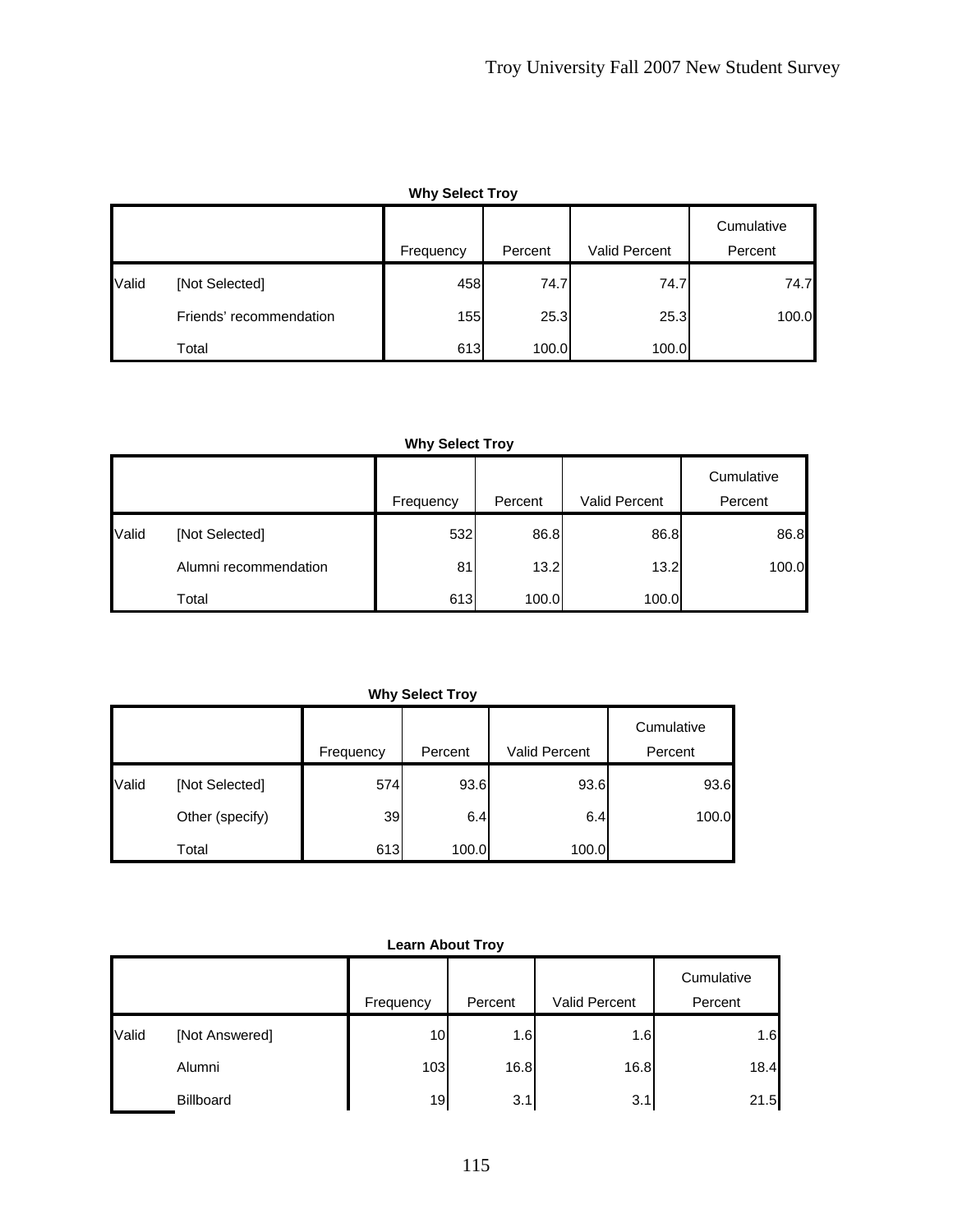| <b>Direct Mail</b>        | 2              | $\cdot$ 3 | .3    | 21.9  |
|---------------------------|----------------|-----------|-------|-------|
| <b>Guidance Counselor</b> | 19             | 3.1       | 3.1   | 25.0  |
| Internet                  | 55             | 9.0       | 9.0   | 33.9  |
| Newspaper                 | 15             | 2.4       | 2.4   | 36.4  |
| Other (Specify)           | 98             | 16.0      | 16.0  | 52.4  |
| Radio                     | $\overline{4}$ | .7        | .7    | 53.0  |
| Television                | 4              | .7        | .7    | 53.7  |
| Word of mouth             | 284            | 46.3      | 46.3  | 100.0 |
| Total                     | 613            | 100.0     | 100.0 |       |

|       | <b>Registration Info</b> |           |           |               |                       |  |  |  |
|-------|--------------------------|-----------|-----------|---------------|-----------------------|--|--|--|
|       |                          | Frequency | Percent   | Valid Percent | Cumulative<br>Percent |  |  |  |
| Valid | [Not Answered]           | 27        | 4.4       | 4.4           | 4.4                   |  |  |  |
|       | Billboard                | 15        | 2.4       | 2.4           | 6.9                   |  |  |  |
|       | <b>Direct Mail</b>       | 18        | 2.9       | 2.9           | 9.8                   |  |  |  |
|       | Internet                 | 281       | 45.8      | 45.8          | 55.6                  |  |  |  |
|       | Newspaper                | 11        | 1.8       | 1.8           | 57.4                  |  |  |  |
|       | Other (Specify)          | 126       | 20.6      | 20.6          | 78.0                  |  |  |  |
|       | Radio                    | 2         | $\cdot$ 3 | .3            | 78.3                  |  |  |  |
|       | Television               | 2         | .3        | .3            | 78.6                  |  |  |  |
|       | Word of mouth            | 131       | 21.4      | 21.4          | 100.0                 |  |  |  |
|       | Total                    | 613       | 100.0     | 100.0         |                       |  |  |  |

|  | <b>Way to Advertise</b> |
|--|-------------------------|

|       |                | Frequency | Percent | Valid Percent | Cumulative<br>Percent |
|-------|----------------|-----------|---------|---------------|-----------------------|
| Valid | [Not Answered] | 28        | 4.6     | 4.6           | 4.6                   |
|       | Billboard      | 9         | 1.5     | 1.5           | 6.0                   |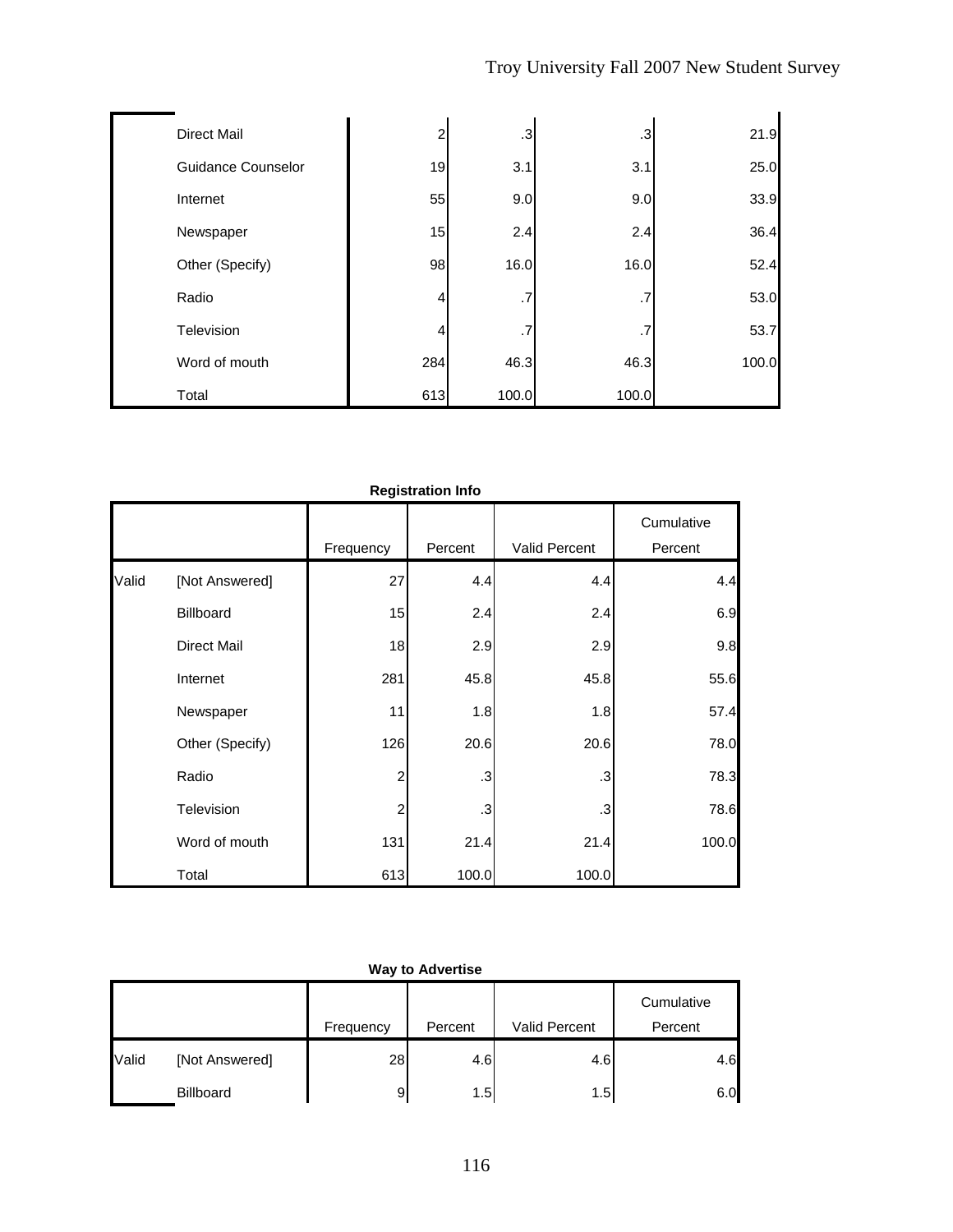| <b>Direct Mail</b> | 37  | 6.0   | 6.0   | 12.1  |
|--------------------|-----|-------|-------|-------|
| Internet           | 136 | 22.2  | 22.2  | 34.3  |
| Newspaper          | 23  | 3.8   | 3.8   | 38.0  |
| Other (Specify)    | 17  | 2.8   | 2.8   | 40.8  |
| Radio              | 17  | 2.8   | 2.8   | 43.6  |
| Television         | 43  | 7.0   | 7.0   | 50.6  |
| Word of mouth      | 303 | 49.4  | 49.4  | 100.0 |
| Total              | 613 | 100.0 | 100.0 |       |

### **Describe Troy**

|       |                          | Frequency | Percent | Valid Percent | Cumulative<br>Percent |
|-------|--------------------------|-----------|---------|---------------|-----------------------|
| Valid | [Not Selected]           | 373       | 60.8    | 60.8          | 60.8                  |
|       | Academically challenging | 240       | 39.2    | 39.2          | 100.0                 |
|       | Total                    | 613       | 100.0   | 100.0         |                       |

#### **Describe Troy**

|       |                | Frequency | Percent | Valid Percent | Cumulative<br>Percent |
|-------|----------------|-----------|---------|---------------|-----------------------|
| Valid | [Not Selected] | 435       | 71.0    | 71.0          | 71.0                  |
|       | Caring         | 178       | 29.0    | 29.0          | 100.0                 |
|       | Total          | 613       | 100.0   | 100.0         |                       |

### **Describe Troy**

|       |                | Frequency | Percent | Valid Percent | Cumulative<br>Percent |
|-------|----------------|-----------|---------|---------------|-----------------------|
| Valid | [Not Selected] | 201       | 32.8    | 32.8          | 32.8                  |
|       | Convenient     | 412       | 67.2    | 67.2          | 100.0                 |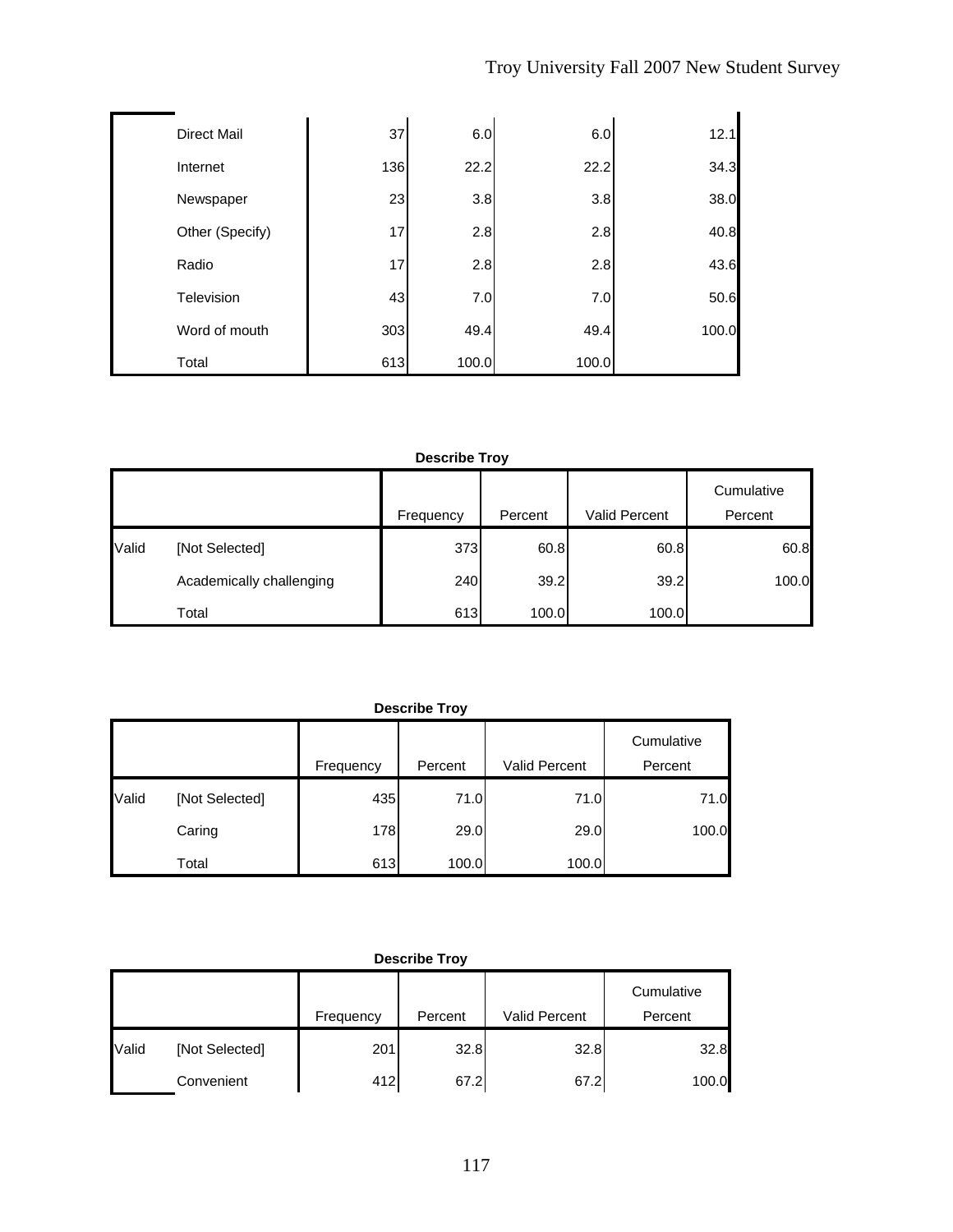|       | <b>Describe Troy</b> |           |         |               |            |  |  |
|-------|----------------------|-----------|---------|---------------|------------|--|--|
|       |                      |           |         |               | Cumulative |  |  |
|       |                      | Frequency | Percent | Valid Percent | Percent    |  |  |
| Valid | [Not Selected]       | 201       | 32.8    | 32.8          | 32.8       |  |  |
|       | Convenient           | 412       | 67.2    | 67.2          | 100.0      |  |  |
|       | Total                | 613       | 100.0   | 100.0         |            |  |  |

## **Describe Troy**

|       |                | Frequency | Percent | <b>Valid Percent</b> | Cumulative<br>Percent |
|-------|----------------|-----------|---------|----------------------|-----------------------|
|       |                |           |         |                      |                       |
| Valid | [Not Selected] | 359       | 58.6    | 58.6                 | 58.6                  |
|       | Friendly       | 254       | 41.4    | 41.4                 | 100.0                 |
|       | Total          | 613       | 100.0   | 100.0                |                       |

## **Describe Troy**

|       |                          | Frequency | Percent | <b>Valid Percent</b> | Cumulative<br>Percent |
|-------|--------------------------|-----------|---------|----------------------|-----------------------|
| Valid | [Not Selected]           | 317       | 51.7    | 51.7                 | 51.7                  |
|       | Good value for the price | 296       | 48.3    | 48.3                 | 100.0                 |
|       | Total                    | 613       | 100.0   | 100.0                |                       |

### **Describe Troy**

|       |                | Frequency | Percent | Valid Percent | Cumulative<br>Percent |
|-------|----------------|-----------|---------|---------------|-----------------------|
| Valid | [Not Selected] | 408       | 66.6    | 66.6          | 66.6                  |
|       | Helpful        | 205       | 33.4    | 33.4          | 100.0                 |
|       | Total          | 613       | 100.0   | 100.0         |                       |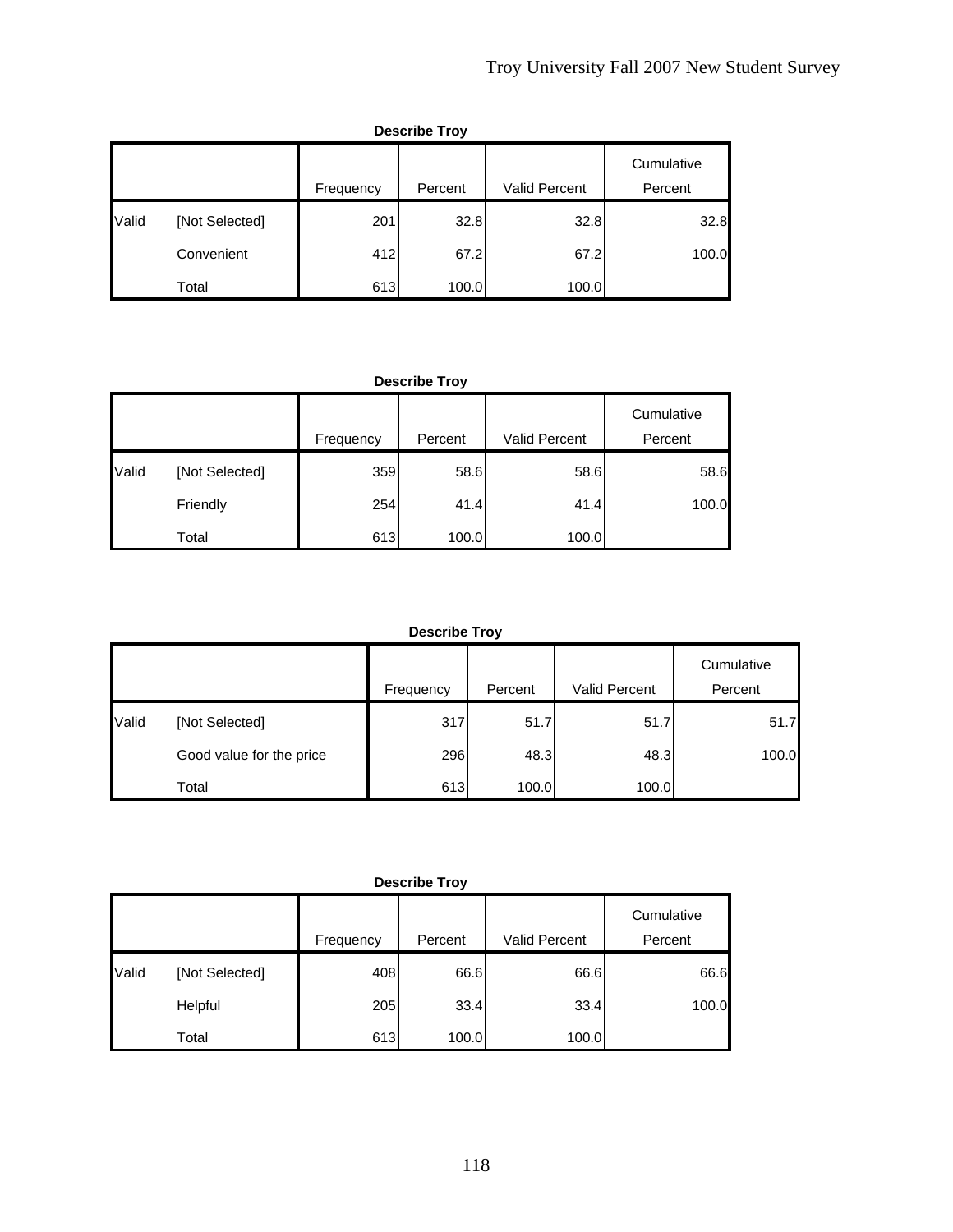|       | <b>Describe Troy</b> |           |         |                      |                       |  |  |
|-------|----------------------|-----------|---------|----------------------|-----------------------|--|--|
|       |                      | Frequency | Percent | <b>Valid Percent</b> | Cumulative<br>Percent |  |  |
| Valid | [Not Selected]       | 386       | 63.0    | 63.0                 | 63.0                  |  |  |
|       | Student-centered     | 227       | 37.0    | 37.0                 | 100.0                 |  |  |
|       | Total                | 613       | 100.0   | 100.0                |                       |  |  |

**Describe Troy**

|       |                 | Frequency | Percent | Valid Percent | Cumulative<br>Percent |
|-------|-----------------|-----------|---------|---------------|-----------------------|
| Valid | [Not Selected]  | 581       | 94.8    | 94.8          | 94.8                  |
|       | Other (Specify) | 32        | 5.2     | 5.2           | 100.0                 |
|       | Total           | 613       | 100.0   | 100.0         |                       |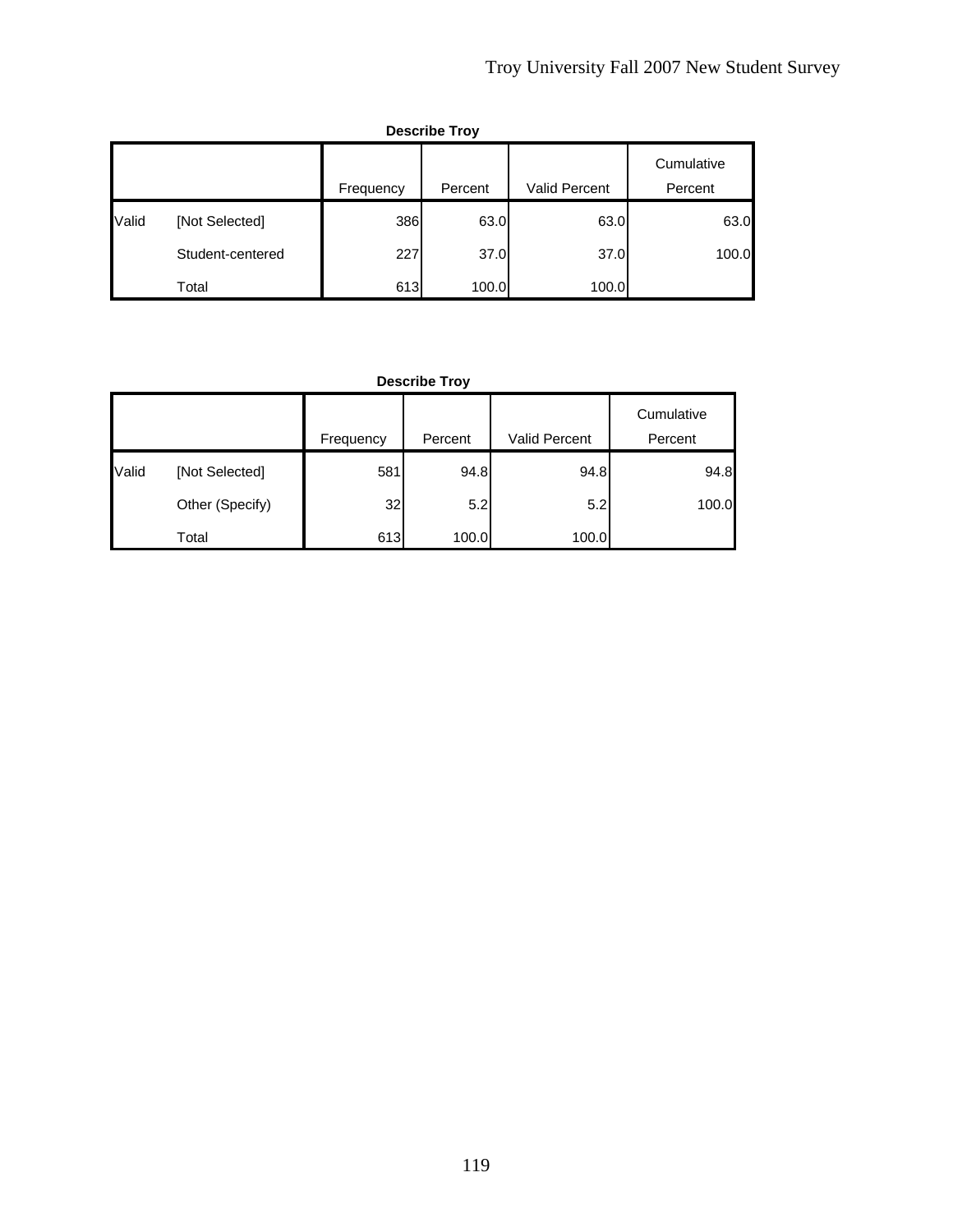# **Appendix 26. Troy University Fall 2007 New Student Survey Responses – eCampus**

|       | Gender         |           |         |               |                       |  |  |  |
|-------|----------------|-----------|---------|---------------|-----------------------|--|--|--|
|       |                | Frequency | Percent | Valid Percent | Cumulative<br>Percent |  |  |  |
| Valid | [Not Answered] | 4         | .3      | .3            | .3                    |  |  |  |
|       | Female         | 806       | 67.1    | 67.1          | 67.4                  |  |  |  |
|       | Male           | 391       | 32.6    | 32.6          | 100.0                 |  |  |  |
|       | Total          | 1201      | 100.0   | 100.0         |                       |  |  |  |

|       |                               | <b>Ethnicity</b> |         |               |                       |
|-------|-------------------------------|------------------|---------|---------------|-----------------------|
|       |                               | Frequency        | Percent | Valid Percent | Cumulative<br>Percent |
| Valid | [Not Answered]                | 12               | 1.0     | 1.0           | 1.0                   |
|       | American Indian/Alaska Native | 8                | .7      | $\cdot$ 7     | 1.7                   |
|       | Asian/Pacific Islander        | 13               | 1.1     | 1.1           | 2.7                   |
|       | Black, non-Hispanic           | 511              | 42.5    | 42.5          | 45.3                  |
|       | Hispanic                      | 46               | 3.8     | 3.8           | 49.1                  |
|       | Nonresident Alien             |                  | .1      | $\cdot$ 1     | 49.2                  |
|       | Race/ethnicity unknown        | 19               | 1.6     | 1.6           | 50.8                  |
|       | White, non-Hispanic           | 591              | 49.2    | 49.2          | 100.0                 |
|       | Total                         | 1201             | 100.0   | 100.0         |                       |

|       | Age            |           |         |                      |            |  |  |
|-------|----------------|-----------|---------|----------------------|------------|--|--|
|       |                |           |         |                      | Cumulative |  |  |
|       |                | Frequency | Percent | <b>Valid Percent</b> | Percent    |  |  |
| Valid | [Not Answered] | 3         | ີ<br>ے. | $\sqrt{2}$<br>ے.     | .2         |  |  |

120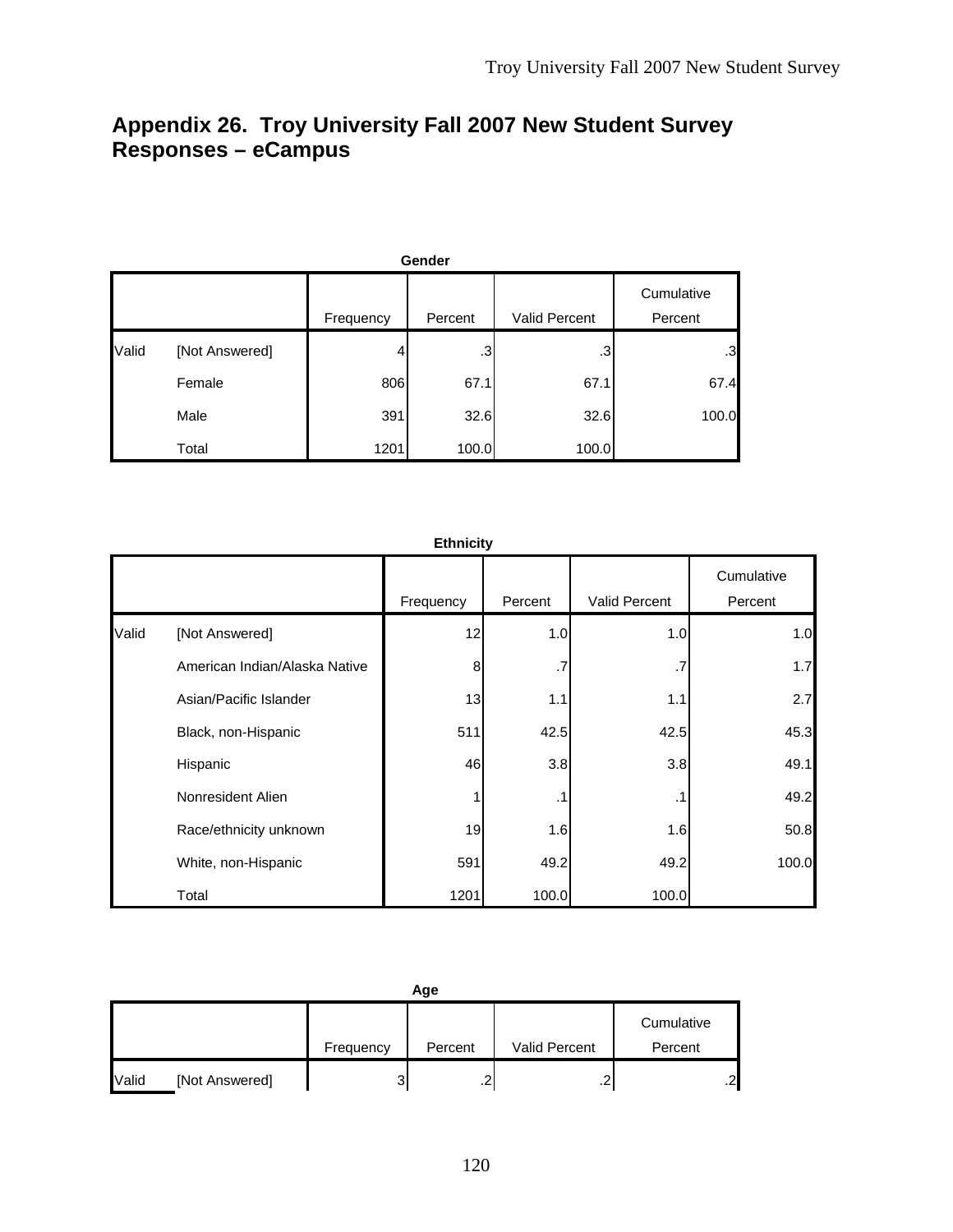| 18-19      | 15             | 1.2     | 1.2   | 1.5   |
|------------|----------------|---------|-------|-------|
| $20 - 21$  | 25             | 2.1     | 2.1   | 3.6   |
| $21 - 24$  | 157            | 13.1    | 13.1  | 16.7  |
| 25-29      | 322            | 26.8    | 26.8  | 43.5  |
| 30-34      | 255            | 21.2    | 21.2  | 64.7  |
| 35-39      | 188            | 15.7    | 15.7  | 80.3  |
| 40-49      | 195            | 16.2    | 16.2  | 96.6  |
| 50-64      | 39             | 3.2     | 3.2   | 99.8  |
| 65 or over | $\overline{c}$ | $\cdot$ | .2    | 100.0 |
| Total      | 1201           | 100.0   | 100.0 |       |

### **Campus**

|       |         |           |         |               | Cumulative |
|-------|---------|-----------|---------|---------------|------------|
|       |         | Frequency | Percent | Valid Percent | Percent    |
| Valid | eCampus | 1201      | 100.0   | 100.0         | 100.0      |

|       |                            | Frequency | Percent    | Valid Percent | Cumulative<br>Percent |
|-------|----------------------------|-----------|------------|---------------|-----------------------|
| Valid | [Not Answered]             | 1005      | 83.7       | 83.7          | 83.7                  |
|       | Albany, Georgia            | 19        | 1.6        | 1.6           | 85.3                  |
|       | Atlanta, Georgia           | 9         | .7         | .7            | 86.0                  |
|       | Augusta, Georgia           | 10        | .8         | .8            | 86.8                  |
|       | Bangkok, Thailand          |           | $\cdot$ 1  | .1            | 86.9                  |
|       | Brunswick, Georgia         | 2         | $\cdot$    | .2            | 87.1                  |
|       | Clarksville, Tennessee     | 2         | $\cdot$    | .2            | 87.3                  |
|       | Covington, Georgia         | 2         | $\cdot$ .2 | .2            | 87.4                  |
|       | Davis-Monthan AFB, Arizona |           | $\cdot$ 1  | .1            | 87.5                  |

## **UC Site**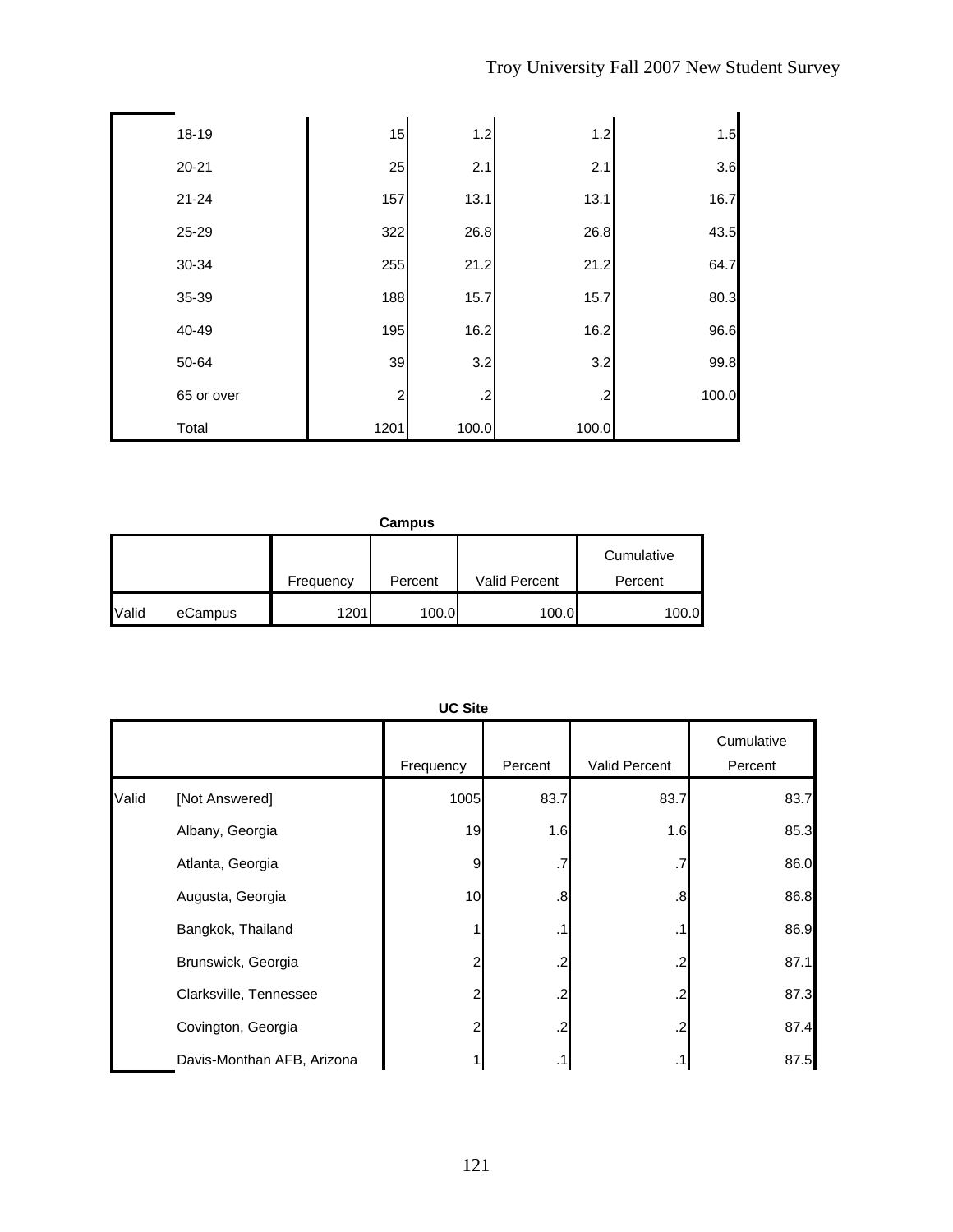| Distance Learning,<br>Florida/Western Region | 10             | .8        | .8      | 88.3  |
|----------------------------------------------|----------------|-----------|---------|-------|
| Distance Learning, Pacific<br>Region         | 2              | $\cdot$   | .2      | 88.5  |
| Distance Learning, Troy,<br>Alabama          | 28             | 2.3       | 2.3     | 90.8  |
| Dothan, Alabama                              | 1              | $\cdot$ 1 | .1      | 90.9  |
| eArmyU Programs                              | 15             | 1.2       | 1.2     | 92.2  |
| Fayetteville, North Carolina                 | 4              | $\cdot$   | .3      | 92.5  |
| Fort Benning, Georgia                        | 24             | 2.0       | 2.0     | 94.5  |
| Fort Bragg, North Carolina                   | $\overline{c}$ | .2        | .2      | 94.7  |
| Fort Gordon, Georgia                         | 1              | $\cdot$ 1 | .1      | 94.8  |
| Fort Myer, Virginia/Pentagon                 | 1              | $\cdot$ 1 | .1      | 94.8  |
| Fort Walton Beach Area                       | 6              | $.5\,$    | .5      | 95.3  |
| <b>Guam Campus</b>                           | 1              | .1        | .1      | 95.4  |
| Jacksonville, Florida                        | $\overline{c}$ | .2        | $\cdot$ | 95.6  |
| Kadena AB, Okinawa, Japan                    | 1              | $\cdot$ 1 | .1      | 95.7  |
| Montgomery, Alabama                          | 8              | .7        | .7      | 96.3  |
| Norfolk Naval Station, Virginia              | 1              | .1        | .1      | 96.4  |
| Norfolk Regional Office, Virginia            | 3              | .2        | .2      | 96.7  |
| Oceana NAS, Virginia                         | 1              | $\cdot$ 1 | .1      | 96.8  |
| Orlando, Florida                             | $\overline{c}$ | $\cdot$   | .2      | 96.9  |
| Other                                        | 13             | 1.1       | 1.1     | 98.0  |
| Pensacola, Florida                           | 5              | $\cdot$   | $\cdot$ | 98.4  |
| Sharjah, United Arab Emirates                | 1              | $\cdot$ 1 | .1      | 98.5  |
| Shaw AFB, South Carolina                     | $\overline{c}$ | $\cdot$   | .2      | 98.7  |
| Troy, Alabama                                | 13             | 1.1       | 1.1     | 99.8  |
| Tyndall AFB, Florida                         | $\overline{c}$ | .2        | .2      | 99.9  |
| Vidalia, Georgia                             | 1              | $\cdot$ 1 | .1      | 100.0 |
| Total                                        | 1201           | 100.0     | 100.0   |       |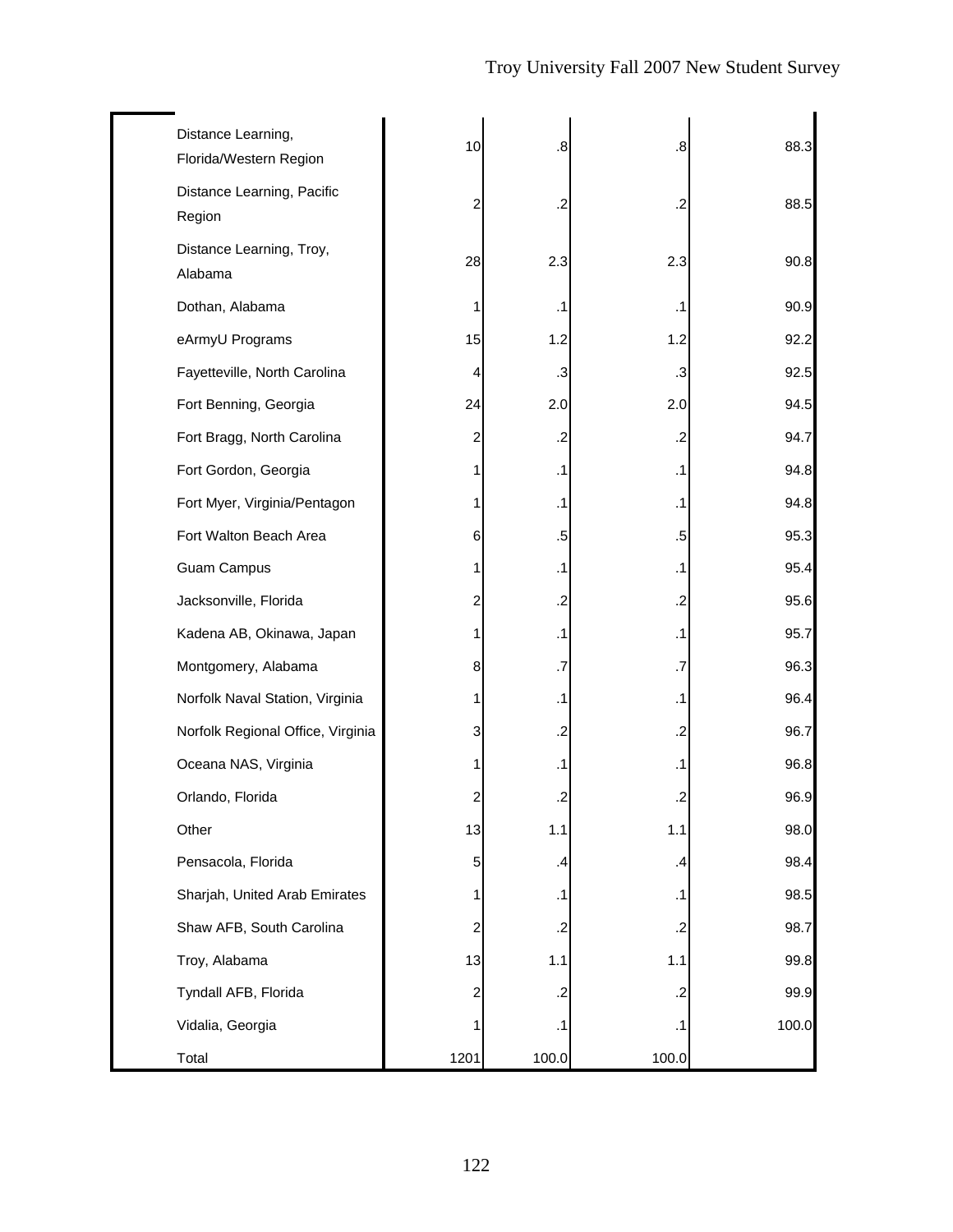| College |                                    |           |         |               |                       |  |
|---------|------------------------------------|-----------|---------|---------------|-----------------------|--|
|         |                                    | Frequency | Percent | Valid Percent | Cumulative<br>Percent |  |
| Valid   | [Not Answered]                     | 71        | 5.9     | 5.9           | 5.9                   |  |
|         | Arts & Sciences                    | 419       | 34.9    | 34.9          | 40.8                  |  |
|         | <b>Business</b>                    | 469       | 39.1    | 39.1          | 79.9                  |  |
|         | <b>Communication and Fine Arts</b> | 21        | 1.7     | 1.7           | 81.6                  |  |
|         | Education                          | 116       | 9.7     | 9.7           | 91.3                  |  |
|         | <b>Health and Human Services</b>   | 105       | 8.7     | 8.7           | 100.0                 |  |
|         | Total                              | 1201      | 100.0   | 100.0         |                       |  |

| Degree Program |
|----------------|

|       |                | Frequency | Percent | <b>Valid Percent</b> | Cumulative<br>Percent |
|-------|----------------|-----------|---------|----------------------|-----------------------|
| Valid | [Not Answered] | 5         | .4      | .4                   | $.4 \,$               |
|       | Associate      | 152       | 12.7    | 12.7                 | 13.1                  |
|       | Bachelor's     | 665       | 55.4    | 55.4                 | 68.4                  |
|       | Master's       | 358       | 29.8    | 29.8                 | 98.3                  |
|       | Other          | 21        | 1.7     | 1.7                  | 100.0                 |
|       | Total          | 1201      | 100.0   | 100.0                |                       |

|       | <b>Major</b>                    |           |           |               |                       |  |  |
|-------|---------------------------------|-----------|-----------|---------------|-----------------------|--|--|
|       |                                 | Frequency | Percent   | Valid Percent | Cumulative<br>Percent |  |  |
| Valid | [Not Answered]                  | 47        | 3.9       | 3.9           | 3.9                   |  |  |
|       | Accounting                      | 24        | 2.0       | 2.0           | 5.9                   |  |  |
|       | <b>Adult Education</b>          |           | $\cdot$ 1 | .1            | 6.0                   |  |  |
|       | <b>Applied Computer Science</b> | 38        | 3.2       | 3.2           | 9.2                   |  |  |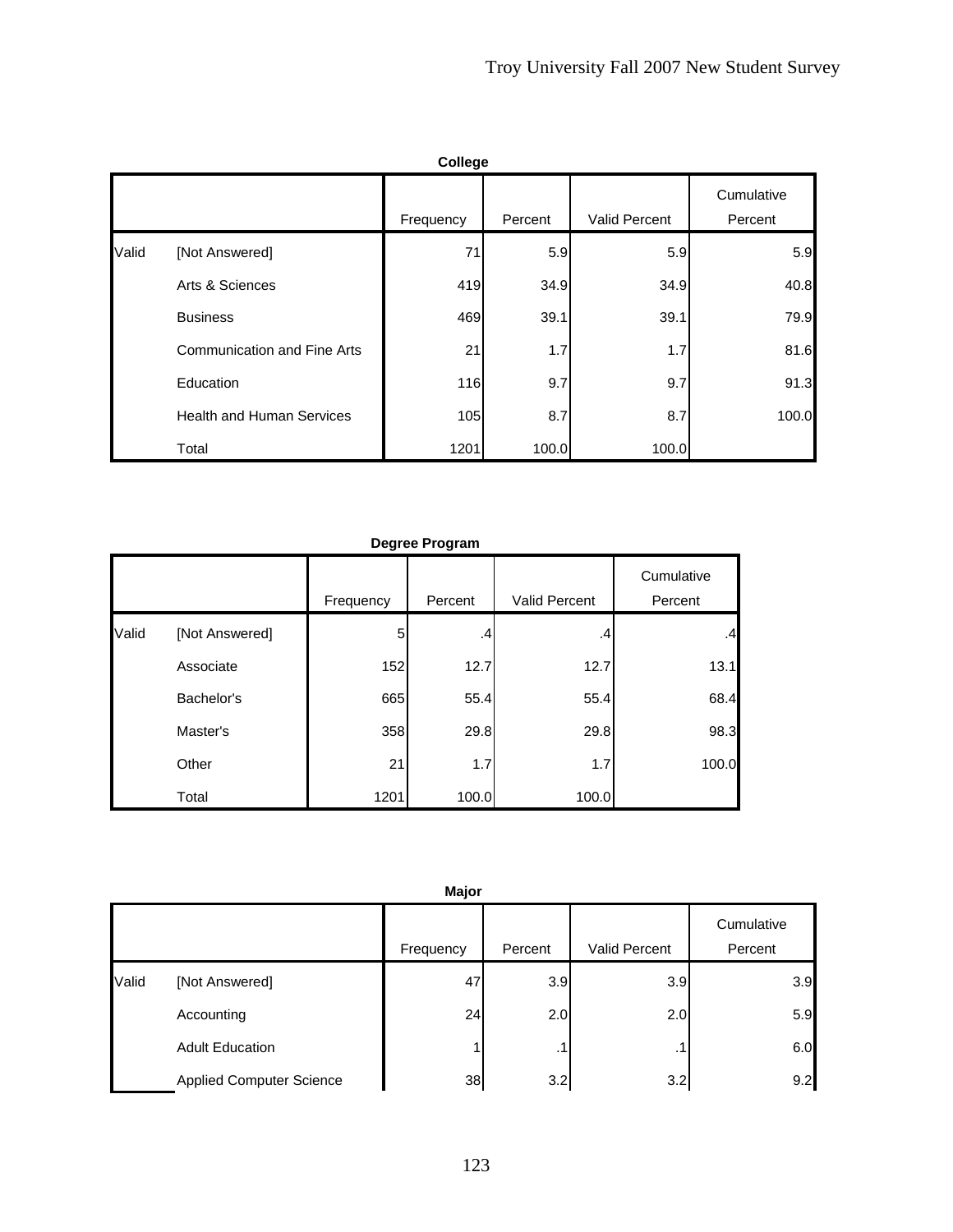| Associate of Science in<br><b>Business</b> | 33             | 2.7        | 2.7            | 11.9 |
|--------------------------------------------|----------------|------------|----------------|------|
| <b>Athletic Training</b>                   | 2              | $\cdot$    | $\cdot$        | 12.1 |
| Biology                                    | 2              | $\cdot$    | $\cdot$        | 12.2 |
| <b>Computer Science</b>                    | 32             | 2.7        | 2.7            | 14.9 |
| <b>Criminal Justice</b>                    | 165            | 13.7       | 13.7           | 28.6 |
| Early Childhood Education                  | 2              | .2         | $\overline{2}$ | 28.8 |
| Education Administration and<br>Leadership | 1              | $\cdot$ 1  | $\cdot$ 1      | 28.9 |
| <b>Elementary Education</b>                | 6              | $.5\,$     | $.5\,$         | 29.4 |
| English                                    | 2              | .2         | $\cdot$        | 29.6 |
| Environmental and Biological<br>Science    | 1              | $\cdot$ 1  | $\cdot$ 1      | 29.6 |
| Finance                                    | 8              | .7         | .7             | 30.3 |
| <b>General Business</b>                    | 105            | 8.7        | 8.7            | 39.1 |
| <b>General Education</b>                   | 25             | 2.1        | 2.1            | 41.1 |
| History                                    | 5              | $\cdot$    | .4             | 41.5 |
| <b>History Education</b>                   | $\overline{c}$ | $\cdot$ .2 | $\cdot$        | 41.7 |
| Human Resource Management                  | 95             | 7.9        | 7.9            | 49.6 |
| Information System                         | 8              | .7         | .7             | 50.3 |
| <b>International Business</b>              | 1              | $\cdot$ 1  | .1             | 50.4 |
| <b>International Relations</b>             | 44             | 3.7        | 3.7            | 54.0 |
| Journalism                                 | 1              | $\cdot$ 1  | $\cdot$ 1      | 54.1 |
| Management                                 | 100            | 8.3        | 8.3            | 62.4 |
| Marketing                                  | 3              | .2         | $\cdot$        | 62.7 |
| Master of Business<br>Administration       | 36             | 3.0        | 3.0            | 65.7 |
| Nursing                                    | 15             | 1.2        | 1.2            | 66.9 |
| Other                                      | 44             | 3.7        | 3.7            | 70.6 |
| <b>Physical Education</b>                  | 1              | $\cdot$ 1  | $\cdot$ 1      | 70.7 |
| <b>Political Science</b>                   | 35             | 2.9        | 2.9            | 73.6 |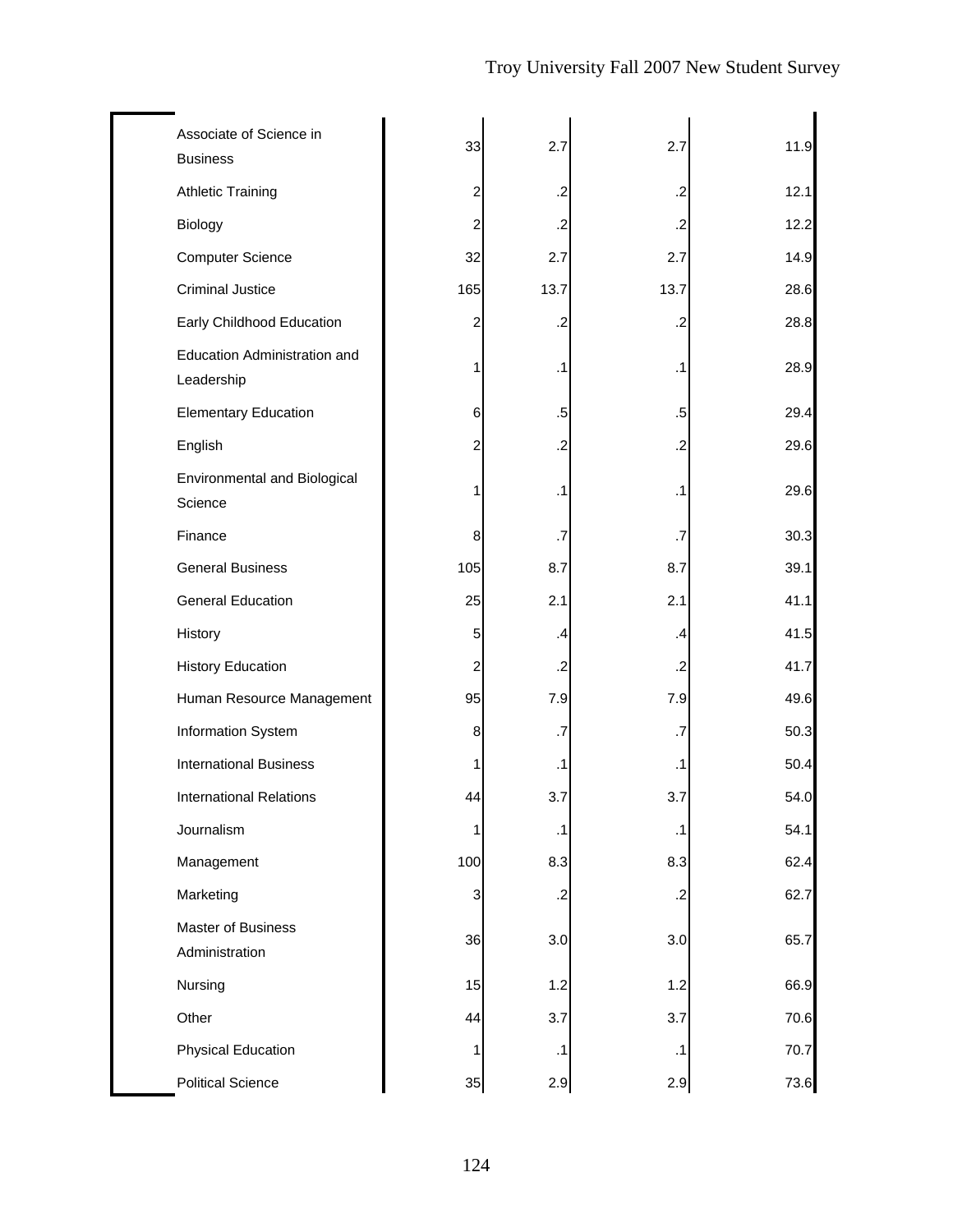| Post-Secondary Education               | 35   | 2.9       | 2.9       | 76.5  |
|----------------------------------------|------|-----------|-----------|-------|
| Psychology                             | 117  | 9.7       | 9.7       | 86.3  |
| <b>Public Administration</b>           | 58   | 4.8       | 4.8       | 91.1  |
| Secondary Education                    | 4    | .3        | $\cdot$ 3 | 91.4  |
| Small Business and<br>Entrepreneurship | 1    | $\cdot$ 1 | $\cdot$ 1 | 91.5  |
| Social Science                         | 29   | 2.4       | 2.4       | 93.9  |
| Social Science Education               | 3    | $\cdot$   | $\cdot$   | 94.2  |
| Social Services Counseling             | 1    | .1        | $\cdot$ 1 | 94.3  |
| Social Work                            | 2    | $\cdot$   | $\cdot$   | 94.4  |
| Sociology                              | 7    | .6        | .6        | 95.0  |
| Sport and Fitness Management           | 24   | 2.0       | 2.0       | 97.0  |
| Technology and Resource<br>Management  | 15   | 1.2       | 1.2       | 98.3  |
| Undecided                              | 21   | 1.7       | 1.7       | 100.0 |
| Total                                  | 1201 | 100.0     | 100.0     |       |

|       | <b>Choice</b>  |           |         |               |                       |  |  |  |  |
|-------|----------------|-----------|---------|---------------|-----------------------|--|--|--|--|
|       |                | Frequency | Percent | Valid Percent | Cumulative<br>Percent |  |  |  |  |
| Valid | $\mathbf{III}$ |           | .1      | .1            | $\cdot$ 1             |  |  |  |  |
|       | [Not Answered] | 17        | 1.4     | 1.4           | 1.5                   |  |  |  |  |
|       | First choice   | 876       | 72.9    | 72.9          | 74.4                  |  |  |  |  |
|       | Fourth choice  | 14        | 1.2     | 1.2           | 75.6                  |  |  |  |  |
|       | Second choice  | 259       | 21.6    | 21.6          | 97.2                  |  |  |  |  |
|       | Third choice   | 34        | 2.8     | 2.8           | 100.0                 |  |  |  |  |
|       | Total          | 1201      | 100.0   | 100.0         |                       |  |  |  |  |

## **Visit Campus?**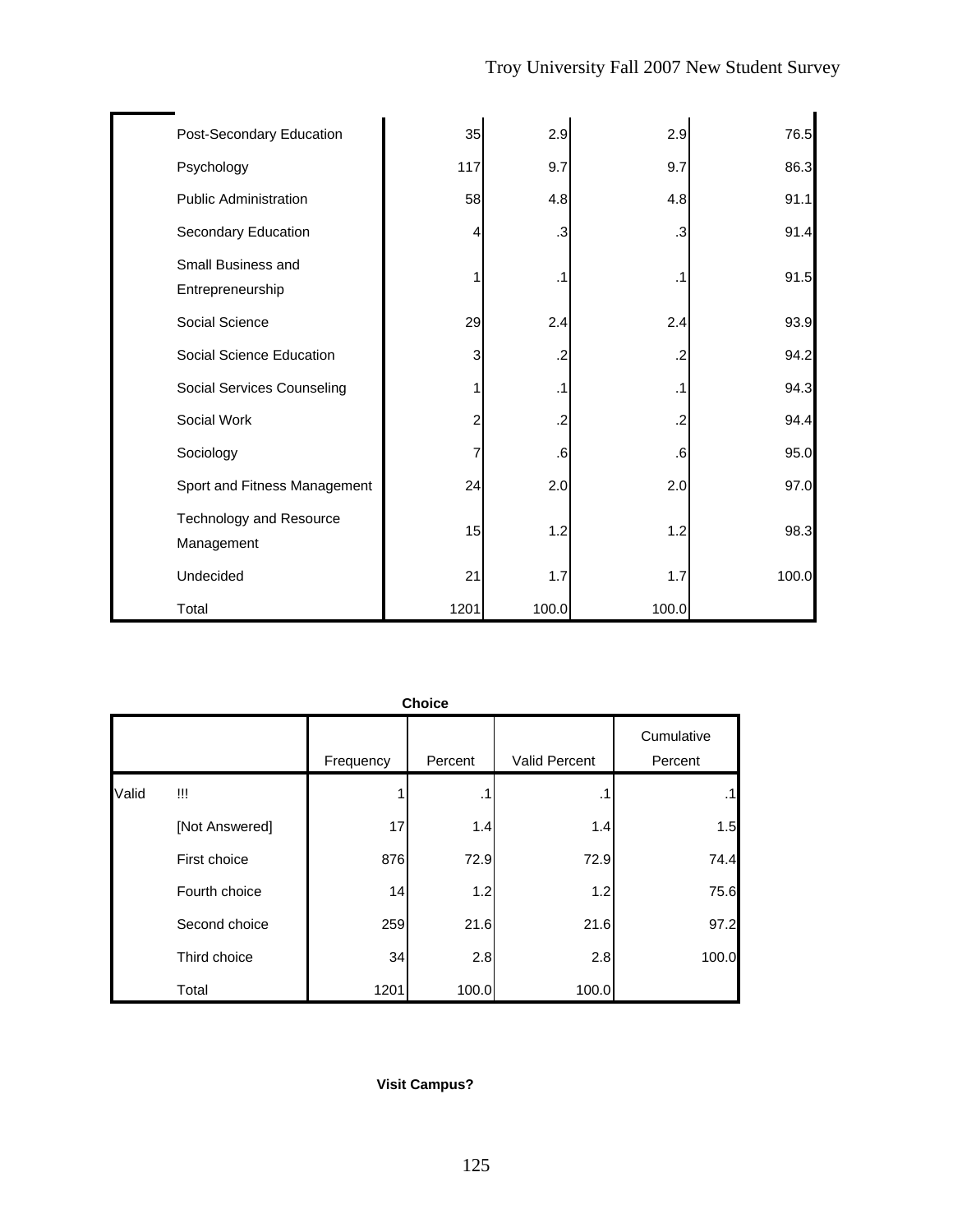|       |                |           |         |               | Cumulative |
|-------|----------------|-----------|---------|---------------|------------|
|       |                | Frequency | Percent | Valid Percent | Percent    |
| Valid | W              |           | .1      | . .           | .1         |
|       | [Not Answered] | 18        | 1.5     | 1.5           | 1.6        |
|       | No             | 962       | 80.1    | 80.1          | 81.7       |
|       | Yes            | 220       | 18.3    | 18.3          | 100.0      |
|       | Total          | 1201      | 100.0   | 100.0         |            |

|       |                          | Frequency | Percent | <b>Valid Percent</b> | Cumulative<br>Percent |
|-------|--------------------------|-----------|---------|----------------------|-----------------------|
| Valid | !!!                      |           | . .     | $\blacksquare$       | $\cdot$ 1             |
|       | [Not Selected]           | 664       | 55.3    | 55.3                 | 55.4                  |
|       | Good academic repulation | 536       | 44.6    | 44.6                 | 100.0                 |
|       | Total                    | 1201      | 100.0   | 100.0                |                       |

|       |                                          | Frequency | Percent   | Valid Percent | Cumulative<br>Percent |
|-------|------------------------------------------|-----------|-----------|---------------|-----------------------|
| Valid | !!!                                      |           | $\cdot$ 1 | $\cdot$ 1     | $\cdot$ 1             |
|       | [Not Selected]                           | 1145      | 95.3      | 95.3          | 95.4                  |
|       | Good reputation for social<br>activities | 55        | 4.6       | 4.6           | 100.0                 |
|       | Total                                    | 1201      | 100.0     | 100.0         |                       |

| <b>Why Select Troy</b> |           |         |               |                       |  |  |
|------------------------|-----------|---------|---------------|-----------------------|--|--|
|                        | Frequency | Percent | Valid Percent | Cumulative<br>Percent |  |  |
| Valid<br>!!!           |           | . 1     | $\cdot$ 1     | .1                    |  |  |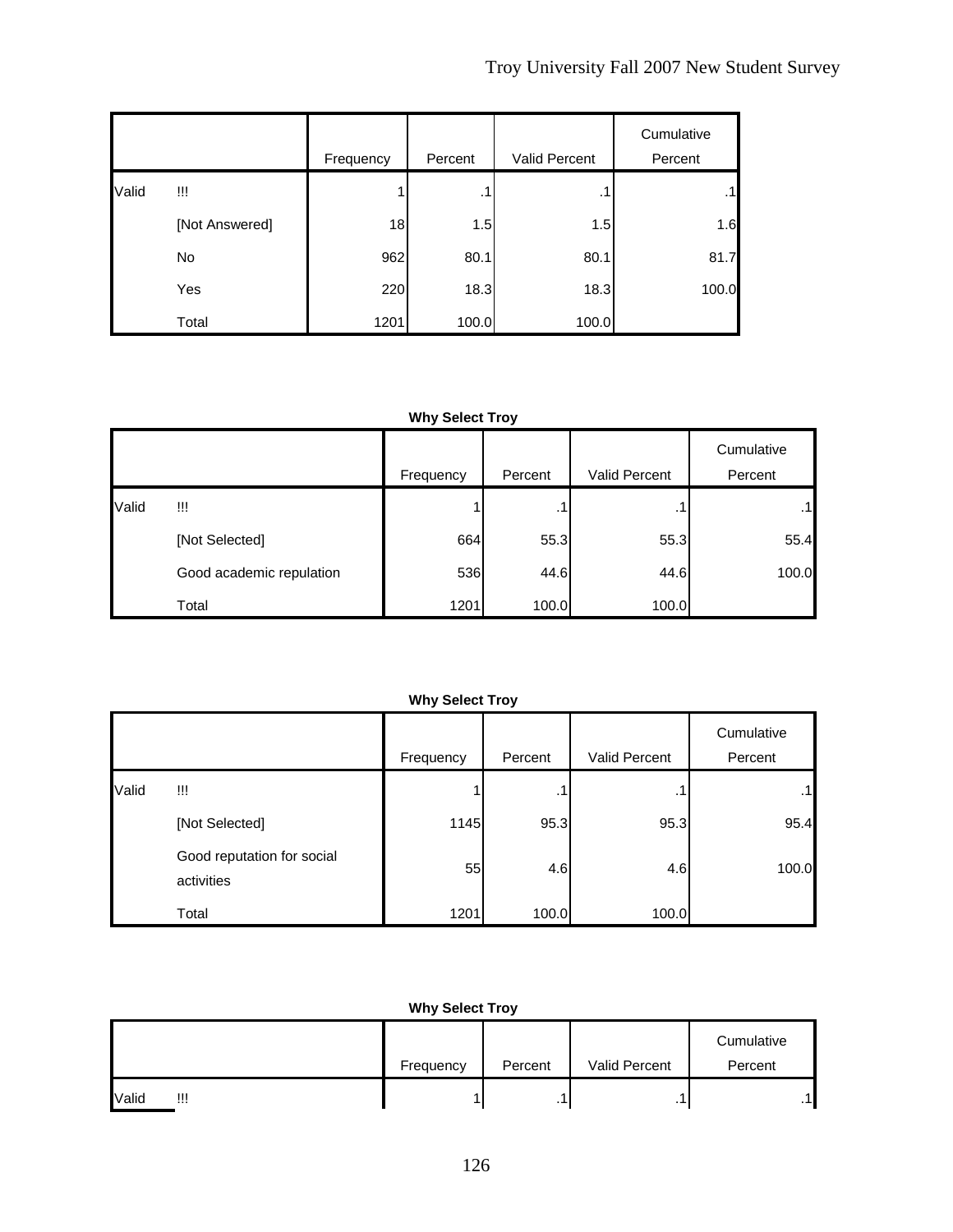| [Not Selected]                 | 1128            | 93.9  | 93.9             | 94.0  |
|--------------------------------|-----------------|-------|------------------|-------|
| Rankings in national magazines | 72 <sub>1</sub> | 6.0   | 6.0 <sub>1</sub> | 100.0 |
| Total                          | 1201            | 100.0 | 100.0            |       |

# **Why Select Troy** Frequency Percent Valid Percent Cumulative Percent Valid !!! 1 .1 .1 .1 [Not Selected] 1098 91.4 91.4 91.4 91.5 Graduates get good jobs  $\begin{array}{ccc} 102 & 8.5 & 8.5 \end{array}$  8.5 100.0 Total 100.0 | 1201 | 100.0 | 100.0 | 100.0 | 100.0 | 100.0 | 100.0 | 100.0 | 100

### **Why Select Troy**

|       |                | Frequency | Percent | Valid Percent | Cumulative<br>Percent |
|-------|----------------|-----------|---------|---------------|-----------------------|
| Valid | Ш              |           | .1      | . .           | $\cdot$ 1             |
|       | [Not Selected] | 1151      | 95.8    | 95.8          | 95.9                  |
|       | Size of campus | 49        | 4.1     | 4.1           | 100.0                 |
|       | Total          | 1201      | 100.0   | 100.0         |                       |

|       |                |           |         |               | Cumulative |
|-------|----------------|-----------|---------|---------------|------------|
|       |                | Frequency | Percent | Valid Percent | Percent    |
| Valid | !!!            |           | .1      | .1            | .1         |
|       | [Not Selected] | 875       | 72.9    | 72.9          | 72.9       |
|       | Location       | 325       | 27.1    | 27.1          | 100.0      |
|       | Total          | 1201      | 100.0   | 100.0         |            |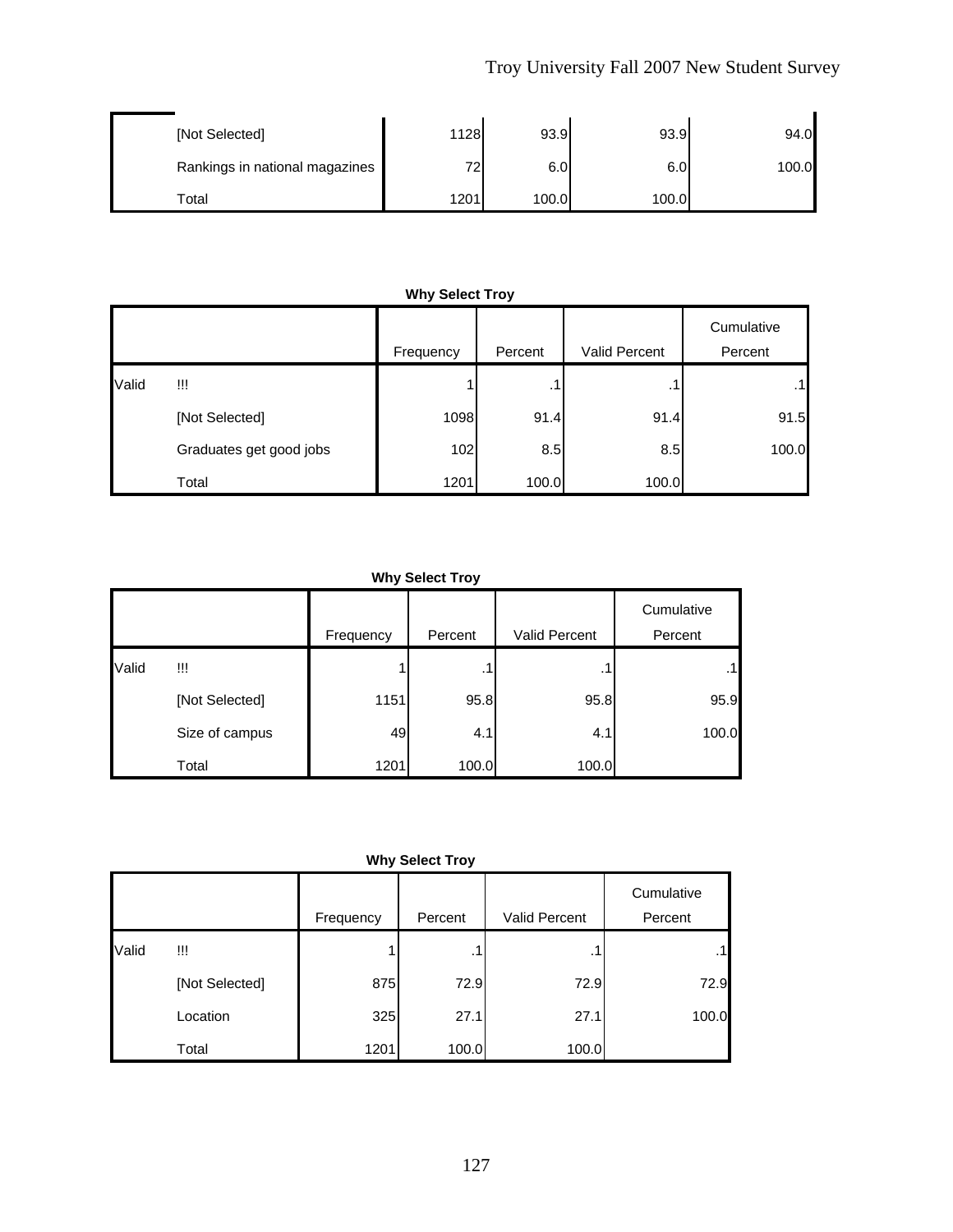| <b>Why Select Troy</b> |                |           |         |                      |                       |  |  |
|------------------------|----------------|-----------|---------|----------------------|-----------------------|--|--|
|                        |                | Frequency | Percent | <b>Valid Percent</b> | Cumulative<br>Percent |  |  |
| Valid                  | Ш              |           | . 1     | . .                  |                       |  |  |
|                        | [Not Selected] | 675       | 56.2    | 56.2                 | 56.3                  |  |  |
|                        | Affordability  | 525       | 43.7    | 43.7                 | 100.0                 |  |  |
|                        | Total          | 1201      | 100.0   | 100.0                |                       |  |  |

|       |                               | Frequency | Percent | Valid Percent | Cumulative<br>Percent |
|-------|-------------------------------|-----------|---------|---------------|-----------------------|
| Valid | w                             |           | . .     | $\cdot$ 1     | $\cdot$ 1             |
|       | [Not Selected]                | 915       | 76.2    | 76.2          | 76.3                  |
|       | Availability of financial aid | 285       | 23.7    | 23.7          | 100.0                 |
|       | Total                         | 1201      | 100.0   | 100.0         |                       |

## **Why Select Troy**

|       |                     |           |         |               | Cumulative |
|-------|---------------------|-----------|---------|---------------|------------|
|       |                     | Frequency | Percent | Valid Percent | Percent    |
| Valid | !!!                 |           | .1      |               | .1         |
|       | [Not Selected]      | 989       | 82.3    | 82.3          | 82.4       |
|       | Admission standards | 211       | 17.6    | 17.6          | 100.0      |
|       | Total               | 1201      | 100.0   | 100.0         |            |

|            |           |         |               | Cumulative |
|------------|-----------|---------|---------------|------------|
|            | Frequency | Percent | Valid Percent | Percent    |
| Valid<br>Ш |           |         | ٠             | $\cdot$ 1  |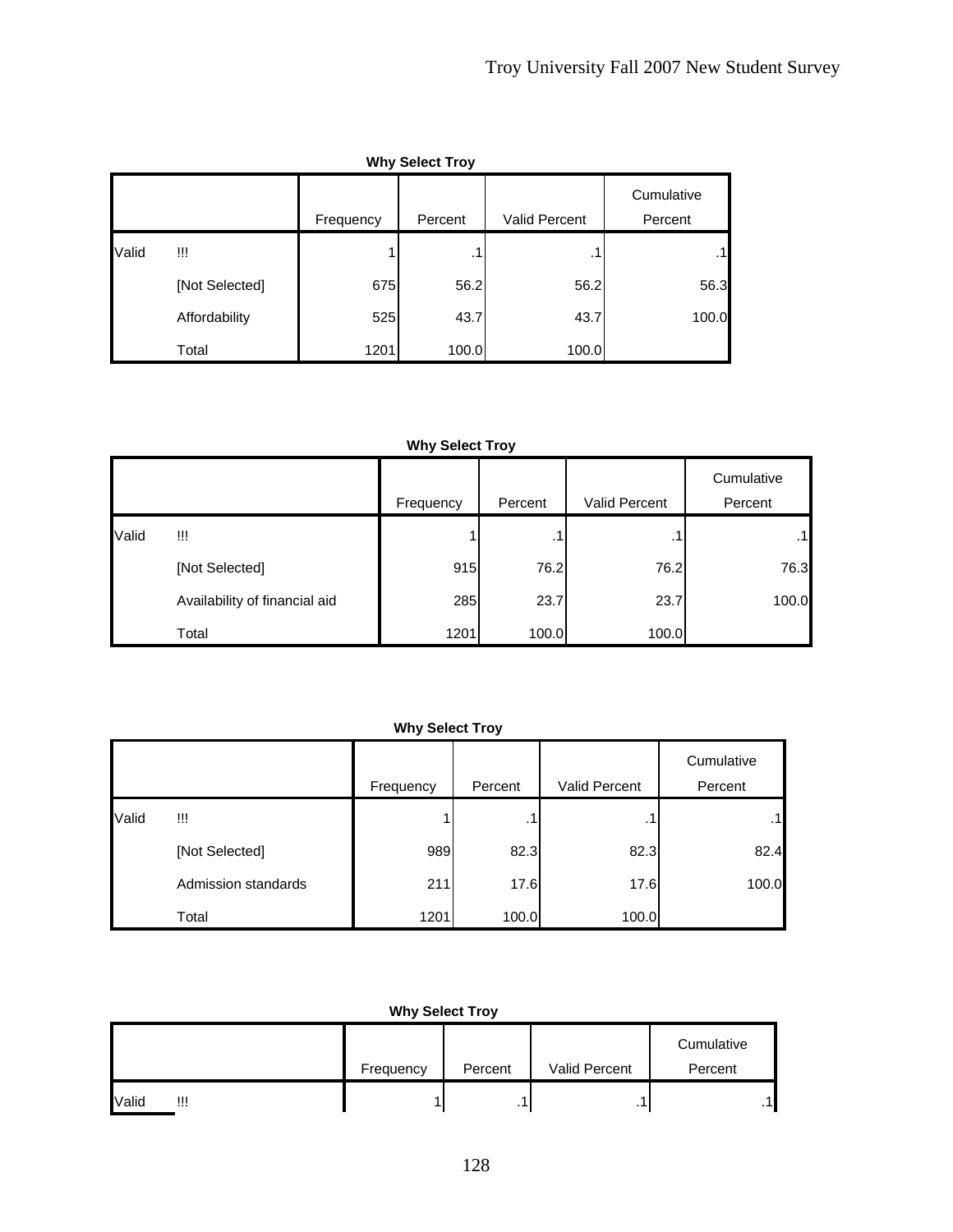| [Not Selected]    | 739  | 61.5  | 61.5  | 61.6  |
|-------------------|------|-------|-------|-------|
| Academic programs | 461  | 38.4  | 38.4  | 100.0 |
| Total             | 1201 | 100.0 | 100.0 |       |

|       |                         | Frequency | Percent | Valid Percent | Cumulative<br>Percent |  |  |  |
|-------|-------------------------|-----------|---------|---------------|-----------------------|--|--|--|
| Valid | w                       |           | .1      |               | $\cdot$ 1             |  |  |  |
|       | [Not Selected]          | 392       | 32.6    | 32.6          | 32.7                  |  |  |  |
|       | Flexibility of schedule | 808       | 67.3    | 67.3          | 100.0                 |  |  |  |
|       | Total                   | 1201      | 100.0   | 100.0         |                       |  |  |  |

### **Why Select Troy**

**Why Select Troy**

|       |                   | Frequency | Percent | Valid Percent | Cumulative<br>Percent |
|-------|-------------------|-----------|---------|---------------|-----------------------|
| Valid | Ш                 |           |         |               | .1                    |
|       | [Not Selected]    | 1182      | 98.4    | 98.4          | 98.5                  |
|       | Social atmosphere | 18        | 1.5     | 1.5           | 100.0                 |
|       | Total             | 1201      | 100.0   | 100.0         |                       |

|       |                           | Frequency | Percent        | Valid Percent | Cumulative<br>Percent |
|-------|---------------------------|-----------|----------------|---------------|-----------------------|
| Valid | Ш                         |           | $\blacksquare$ | $\cdot$ 1     | .1 <sup>1</sup>       |
|       | [Not Selected]            | 1131      | 94.2           | 94.2          | 94.3                  |
|       | Diversity of student body | 69        | 5.7            | 5.7           | 100.0                 |
|       | Total                     | 1201      | 100.0          | 100.0         |                       |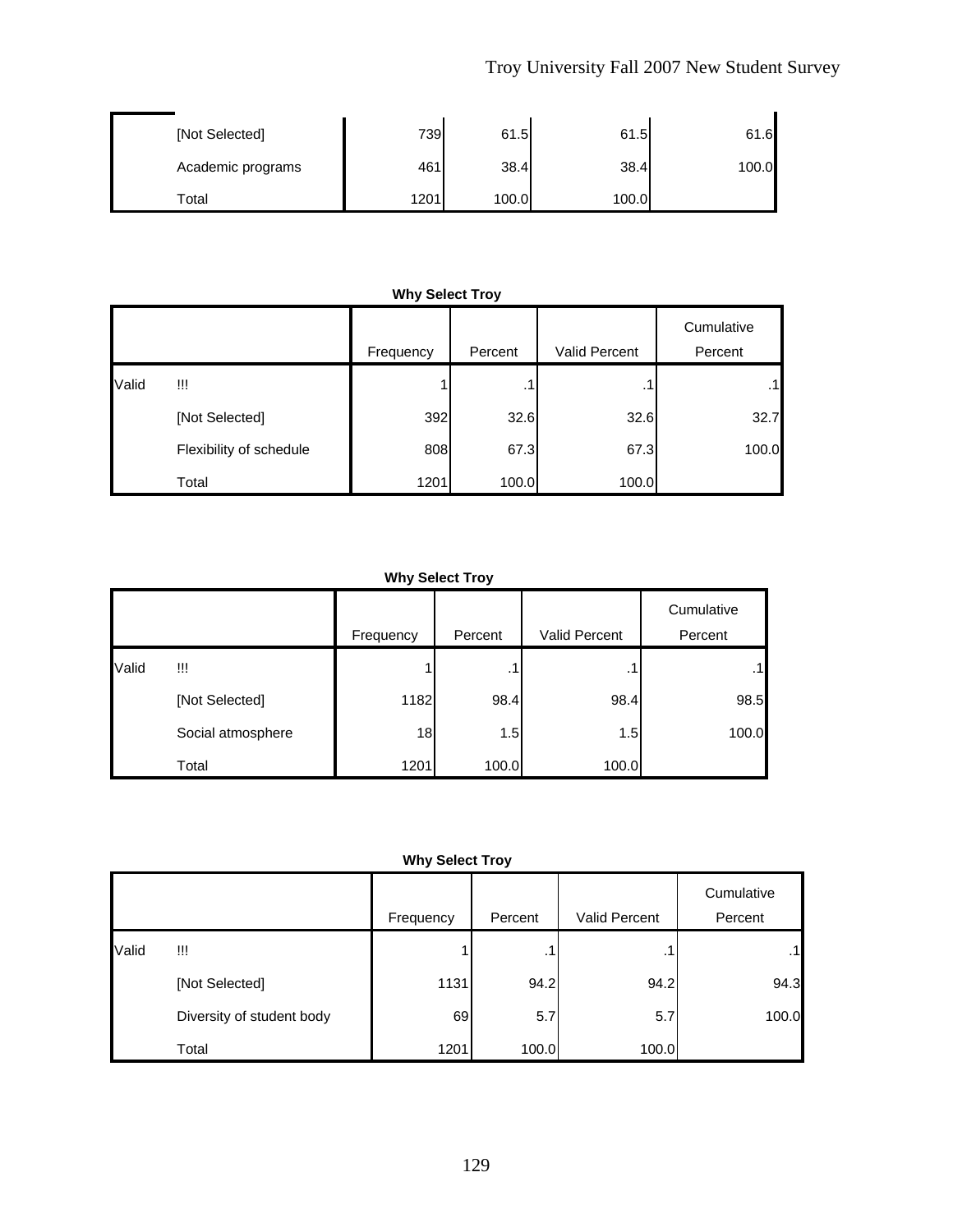| <b>Why Select Troy</b> |                  |           |         |                      |                       |  |  |
|------------------------|------------------|-----------|---------|----------------------|-----------------------|--|--|
|                        |                  | Frequency | Percent | <b>Valid Percent</b> | Cumulative<br>Percent |  |  |
| Valid                  | Ш                |           | . .     | . .                  |                       |  |  |
|                        | [Not Selected]   | 1189      | 99.0    | 99.0                 | 99.1                  |  |  |
|                        | <b>Athletics</b> | 11        | .9      | .9                   | 100.0                 |  |  |
|                        | Total            | 1201      | 100.0   | 100.0                |                       |  |  |

|       |                                                            | Frequency | Percent         | <b>Valid Percent</b> | Cumulative<br>Percent |
|-------|------------------------------------------------------------|-----------|-----------------|----------------------|-----------------------|
| Valid | !!!                                                        |           | . .             | ٠٦                   | $\cdot$ 1             |
|       | [Not Selected]                                             | 1195      | 99.5            | 99.5                 | 99.6                  |
|       | Performing arts (band, collegiate<br>singers, drama, etc.) | 5         | .4 <sub>1</sub> | .4                   | 100.0                 |
|       | Total                                                      | 1201      | 100.0           | 100.0                |                       |

### **Why Select Troy**

|       |                                            | Frequency | Percent | Valid Percent | Cumulative<br>Percent |
|-------|--------------------------------------------|-----------|---------|---------------|-----------------------|
| Valid | !!!                                        |           | $\cdot$ | . 1           | $\cdot$ 1             |
|       | [Not Selected]                             | 1196      | 99.6    | 99.6          | 99.7                  |
|       | Recommendation of high school<br>counselor | 4         | .3      | $\cdot$ 3     | 100.0                 |
|       | Total                                      | 1201      | 100.0   | 100.0         |                       |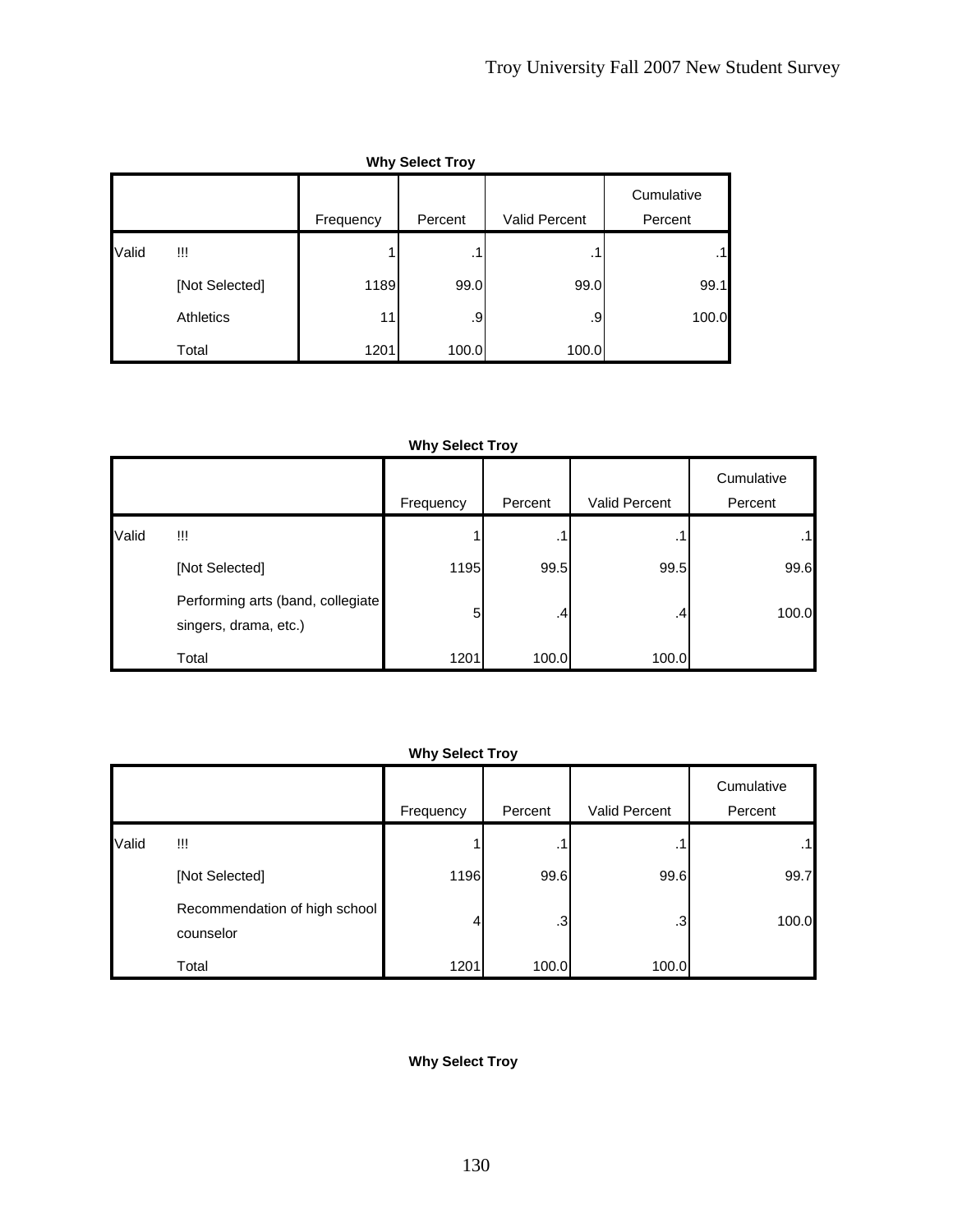|       |                                        | Frequency | Percent | Valid Percent | Cumulative<br>Percent |
|-------|----------------------------------------|-----------|---------|---------------|-----------------------|
| Valid | !!!                                    |           | . 1     | . 1           | .1                    |
|       | [Not Selected]                         | 1161      | 96.7    | 96.7          | 96.8                  |
|       | Recommendation of college<br>counselor | 39        | 3.2     | 3.2           | 100.0                 |
|       | Total                                  | 1201      | 100.0   | 100.0         |                       |

|       |                         | Frequency | Percent | Valid Percent | Cumulative<br>Percent |
|-------|-------------------------|-----------|---------|---------------|-----------------------|
|       |                         |           |         |               |                       |
| Valid | !!!                     |           | . .     | . .           | .1                    |
|       | [Not Selected]          | 1172      | 97.6    | 97.6          | 97.7                  |
|       | Parents' recommendation | 28        | 2.3     | 2.3           | 100.0                 |
|       | Total                   | 1201      | 100.0   | 100.0         |                       |

#### **Why Select Troy**

|       |                         | Frequency | Percent      | Valid Percent | Cumulative<br>Percent |
|-------|-------------------------|-----------|--------------|---------------|-----------------------|
| Valid | !!!                     |           | $\mathbf{r}$ | ٠.            | .1                    |
|       | [Not Selected]          | 857       | 71.4         | 71.4          | 71.4                  |
|       | Friends' recommendation | 343       | 28.6         | 28.6          | 100.0                 |
|       | Total                   | 1201      | 100.0        | 100.0         |                       |

|       |                |           |         |               | Cumulative |
|-------|----------------|-----------|---------|---------------|------------|
|       |                | Frequency | Percent | Valid Percent | Percent    |
| Valid | w              |           |         | . .           | .11        |
|       | [Not Selected] | 1120      | 93.3    | 93.3          | 93.3       |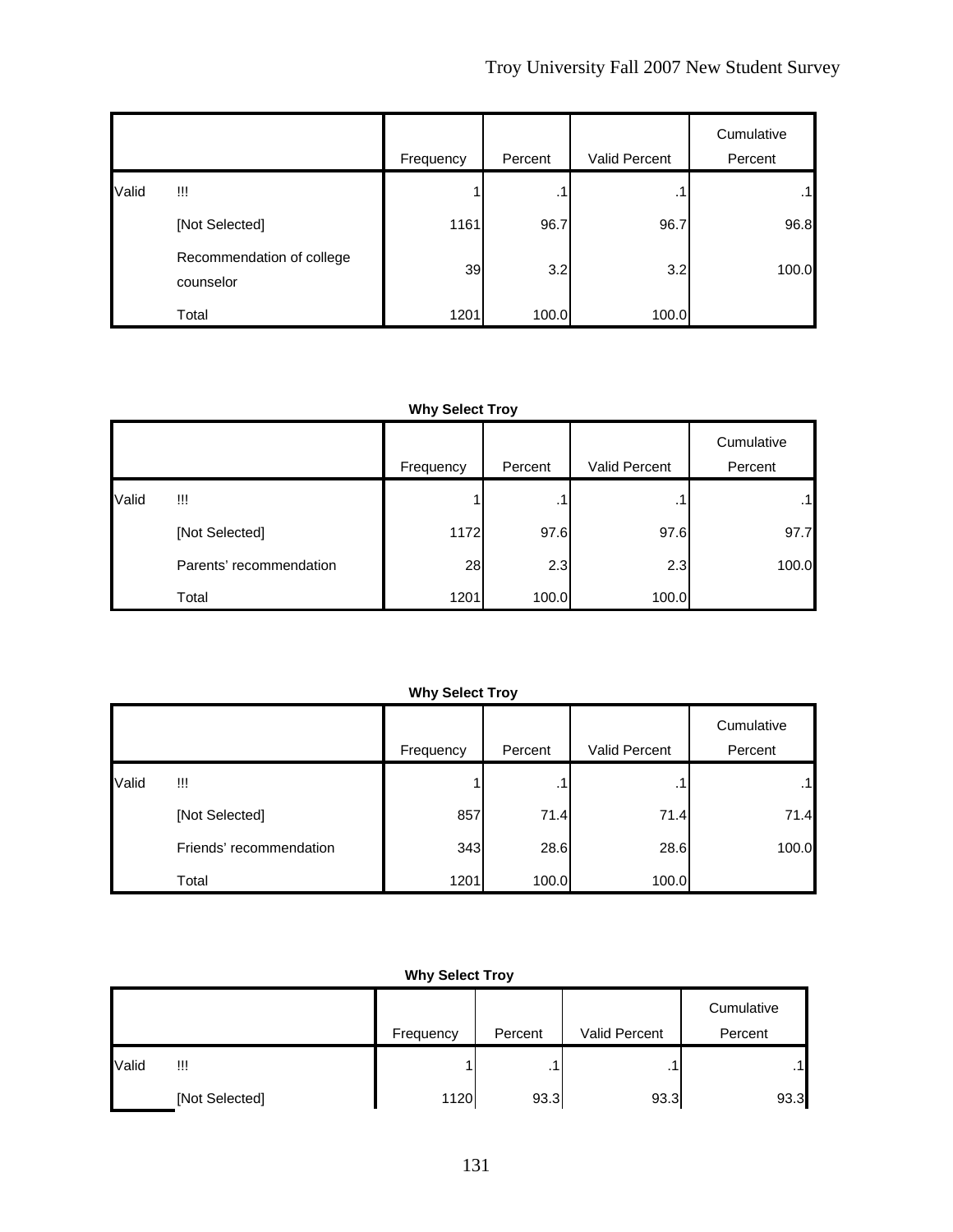| Alumni recommendation | 80   | 6.7<br>- | ⌒<br>⇁<br>◡. | 0.001 |
|-----------------------|------|----------|--------------|-------|
| $\tau$ otal           | 1201 | 100.0    | 100.0        |       |

|       |                 |           |         |               | Cumulative |
|-------|-----------------|-----------|---------|---------------|------------|
|       |                 | Frequency | Percent | Valid Percent | Percent    |
| Valid | Ш               |           | .1      | .1            | .1         |
|       | [Not Selected]  | 1021      | 85.0    | 85.0          | 85.1       |
|       | Other (specify) | 179       | 14.9    | 14.9          | 100.0      |
|       | Total           | 1201      | 100.0   | 100.0         |            |

|       | Learn About Troy          |           |            |               |                       |  |  |  |
|-------|---------------------------|-----------|------------|---------------|-----------------------|--|--|--|
|       |                           | Frequency | Percent    | Valid Percent | Cumulative<br>Percent |  |  |  |
| Valid | [Not Answered]            | 10        | .8         | .8            | .8                    |  |  |  |
|       | Alumni                    | 158       | 13.2       | 13.2          | 14.0                  |  |  |  |
|       | Billboard                 | 20        | 1.7        | 1.7           | 15.7                  |  |  |  |
|       | <b>Direct Mail</b>        | 2         | $\cdot$ .2 | .2            | 15.8                  |  |  |  |
|       | <b>Guidance Counselor</b> | 52        | 4.3        | 4.3           | 20.1                  |  |  |  |
|       | Internet                  | 182       | 15.2       | 15.2          | 35.3                  |  |  |  |
|       | Newspaper                 | 6         | .5         | .5            | 35.8                  |  |  |  |
|       | Other (Specify)           | 175       | 14.6       | 14.6          | 50.4                  |  |  |  |
|       | Radio                     | 6         | .5         | .5            | 50.9                  |  |  |  |
|       | Television                | 35        | 2.9        | 2.9           | 53.8                  |  |  |  |
|       | Word of mouth             | 555       | 46.2       | 46.2          | 100.0                 |  |  |  |
|       | Total                     | 1201      | 100.0      | 100.0         |                       |  |  |  |

## **Learn About Troy**

## **Registration Info**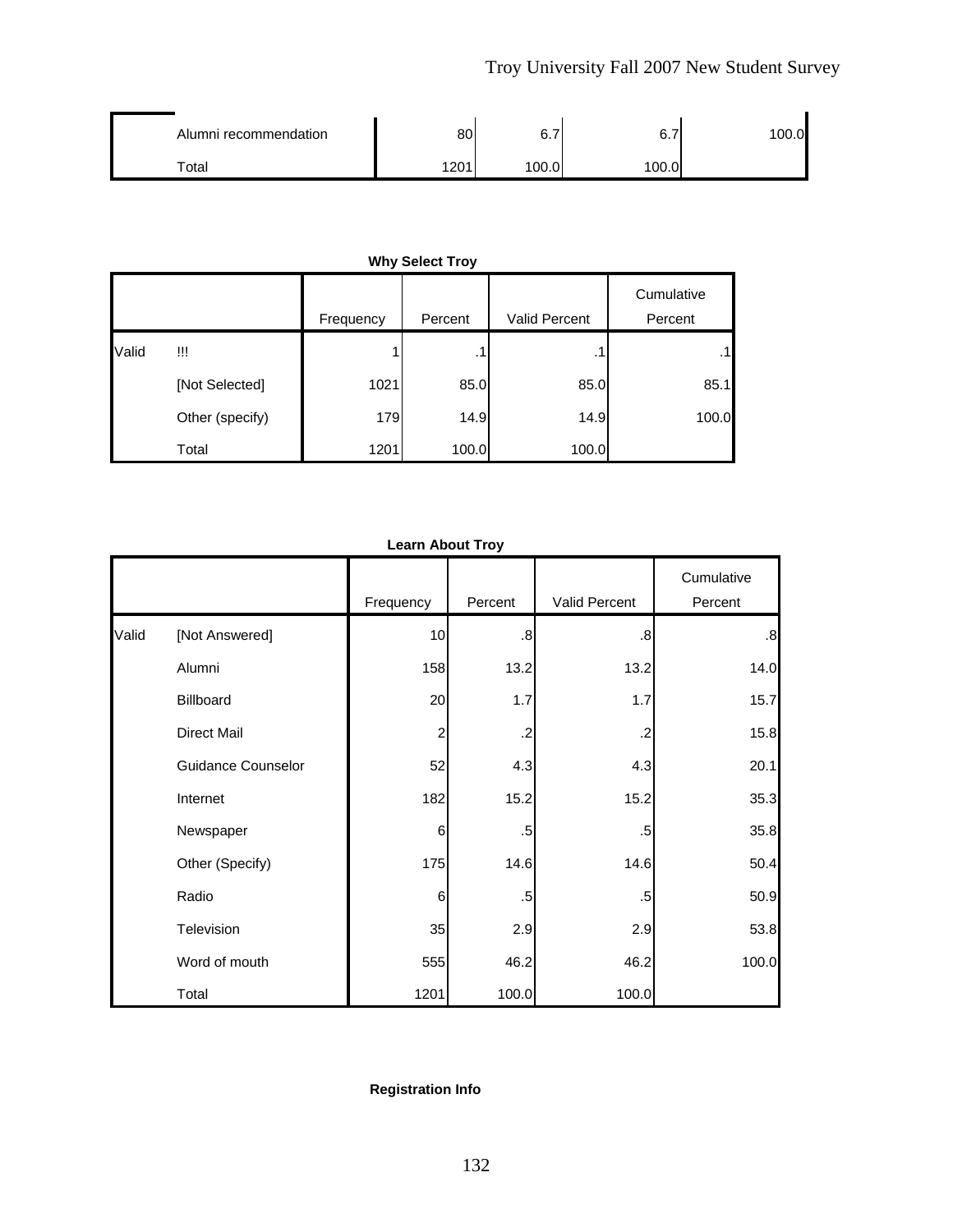|       |                    | Frequency      | Percent   | Valid Percent | Cumulative<br>Percent |
|-------|--------------------|----------------|-----------|---------------|-----------------------|
| Valid | Ш                  |                | $\cdot$ 1 | $\cdot$ 1     | .1                    |
|       | [Not Answered]     | 17             | 1.4       | 1.4           | 1.5                   |
|       | Billboard          | 11             | .9        | .9            | 2.4                   |
|       | <b>Direct Mail</b> | 23             | 1.9       | 1.9           | 4.3                   |
|       | Internet           | 841            | 70.0      | 70.0          | 74.4                  |
|       | Newspaper          | 8              | .7        | $\cdot$       | 75.0                  |
|       | Other (Specify)    | 130            | 10.8      | 10.8          | 85.8                  |
|       | Radio              | $\overline{2}$ | $\cdot$   | $\cdot$       | 86.0                  |
|       | Television         | 8              | .7        | .7            | 86.7                  |
|       | Word of mouth      | 160            | 13.3      | 13.3          | 100.0                 |
|       | Total              | 1201           | 100.0     | 100.0         |                       |

|       | <b>Way to Advertise</b> |           |           |               |                       |  |  |  |  |
|-------|-------------------------|-----------|-----------|---------------|-----------------------|--|--|--|--|
|       |                         | Frequency | Percent   | Valid Percent | Cumulative<br>Percent |  |  |  |  |
| Valid | Ш                       | 1         | $\cdot$ 1 | $\cdot$ 1     | $\cdot$ 1             |  |  |  |  |
|       | [Not Answered]          | 30        | 2.5       | 2.5           | 2.6                   |  |  |  |  |
|       | Billboard               | 19        | 1.6       | 1.6           | 4.2                   |  |  |  |  |
|       | <b>Direct Mail</b>      | 54        | 4.5       | 4.5           | 8.7                   |  |  |  |  |
|       | Internet                | 379       | 31.6      | 31.6          | 40.2                  |  |  |  |  |
|       | Newspaper               | 13        | 1.1       | 1.1           | 41.3                  |  |  |  |  |
|       | Other (Specify)         | 17        | 1.4       | 1.4           | 42.7                  |  |  |  |  |
|       | Radio                   | 34        | 2.8       | 2.8           | 45.5                  |  |  |  |  |
|       | Television              | 115       | 9.6       | 9.6           | 55.1                  |  |  |  |  |
|       | Word of mouth           | 539       | 44.9      | 44.9          | 100.0                 |  |  |  |  |
|       | Total                   | 1201      | 100.0     | 100.0         |                       |  |  |  |  |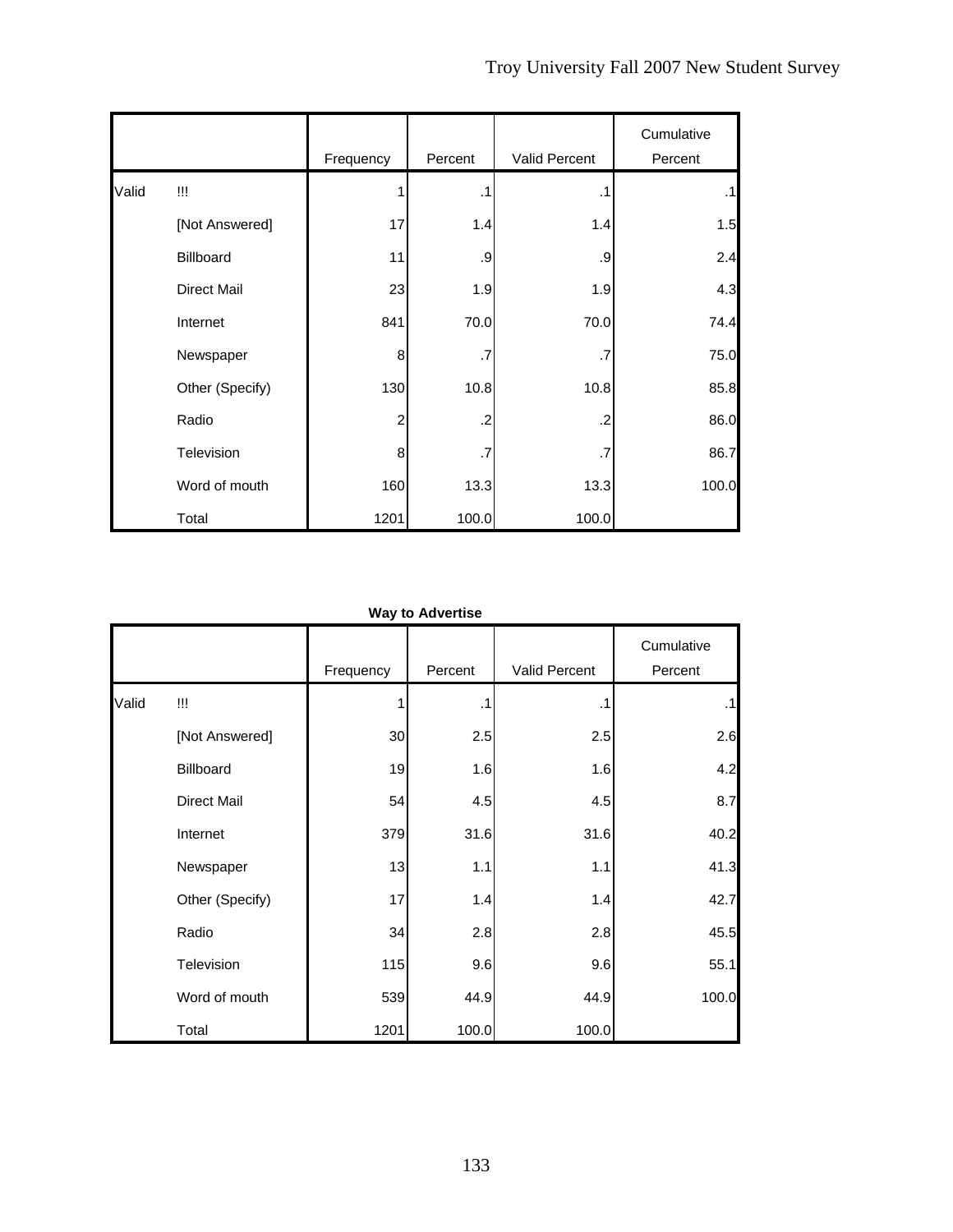|       | <b>Describe Troy</b>     |           |         |               |                       |  |  |  |  |
|-------|--------------------------|-----------|---------|---------------|-----------------------|--|--|--|--|
|       |                          | Frequency | Percent | Valid Percent | Cumulative<br>Percent |  |  |  |  |
| Valid | W                        |           | . 1     | .1            | $\cdot$ 1             |  |  |  |  |
|       | [Not Selected]           | 677       | 56.4    | 56.4          | 56.5                  |  |  |  |  |
|       | Academically challenging | 523       | 43.5    | 43.5          | 100.0                 |  |  |  |  |
|       | Total                    | 1201      | 100.0   | 100.0         |                       |  |  |  |  |

## **Describe Troy**

|       |                |           |         |               | Cumulative |
|-------|----------------|-----------|---------|---------------|------------|
|       |                | Frequency | Percent | Valid Percent | Percent    |
| Valid | !!!            |           | .1      | .1            | .1         |
|       | [Not Selected] | 970       | 80.8    | 80.8          | 80.8       |
|       | Caring         | 230       | 19.2    | 19.2          | 100.0      |
|       | Total          | 1201      | 100.0   | 100.0         |            |

|       | <b>Describe Troy</b> |           |         |               |                       |  |  |  |  |
|-------|----------------------|-----------|---------|---------------|-----------------------|--|--|--|--|
|       |                      | Frequency | Percent | Valid Percent | Cumulative<br>Percent |  |  |  |  |
| Valid | W                    |           | .1      | . .           | $\cdot$ 1             |  |  |  |  |
|       | [Not Selected]       | 362       | 30.1    | 30.1          | 30.2                  |  |  |  |  |
|       | Convenient           | 838       | 69.8    | 69.8          | 100.0                 |  |  |  |  |
|       | Total                | 1201      | 100.0   | 100.0         |                       |  |  |  |  |

|       | <b>Describe Troy</b> |           |         |               |                       |  |  |  |  |
|-------|----------------------|-----------|---------|---------------|-----------------------|--|--|--|--|
|       |                      | Frequency | Percent | Valid Percent | Cumulative<br>Percent |  |  |  |  |
| Valid | Ш                    |           | . I     | $\cdot$ 1     | $\cdot$ 1             |  |  |  |  |
|       | [Not Selected]       | 866       | 72.1    | 72.1          | 72.2                  |  |  |  |  |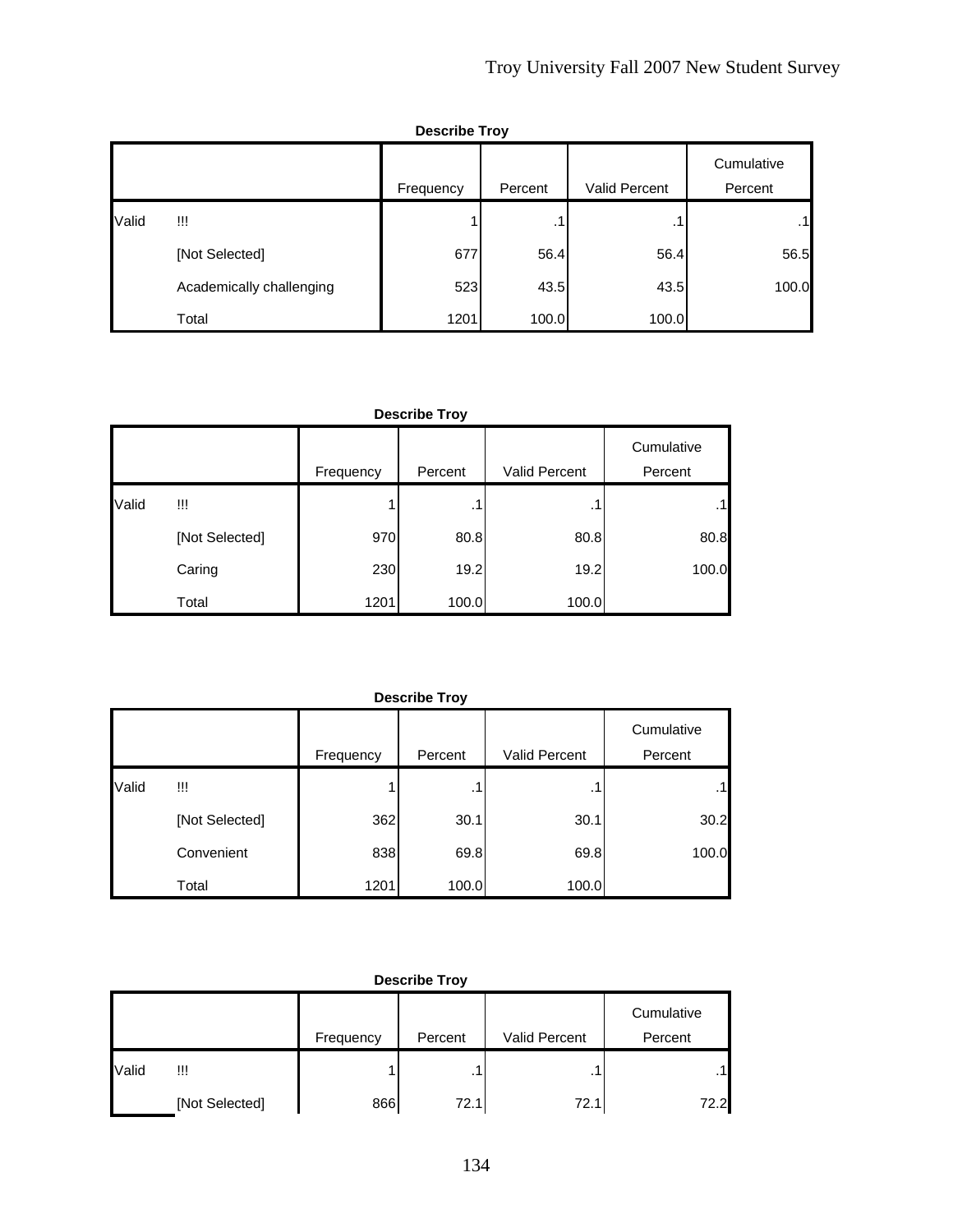| Friendly    | 334  | 27.8  | 27.8  | 100.0 |
|-------------|------|-------|-------|-------|
| $\tau$ otal | 1201 | 100.0 | 100.0 |       |

|       | <b>Describe Troy</b>     |           |         |                      |                       |  |  |  |
|-------|--------------------------|-----------|---------|----------------------|-----------------------|--|--|--|
|       |                          | Frequency | Percent | <b>Valid Percent</b> | Cumulative<br>Percent |  |  |  |
| Valid | w                        |           | . .     | $\cdot$ 1            | .1                    |  |  |  |
|       | [Not Selected]           | 655       | 54.5    | 54.5                 | 54.6                  |  |  |  |
|       | Good value for the price | 545       | 45.4    | 45.4                 | 100.0                 |  |  |  |
|       | Total                    | 1201      | 100.0   | 100.0                |                       |  |  |  |

#### **Describe Troy**

|       |                | Frequency | Percent | Valid Percent | Cumulative<br>Percent |
|-------|----------------|-----------|---------|---------------|-----------------------|
| Valid | w              |           | .1      | .1            | $\cdot$ 1             |
|       | [Not Selected] | 866       | 72.1    | 72.1          | 72.2                  |
|       | Helpful        | 334       | 27.8    | 27.8          | 100.0                 |
|       | Total          | 1201      | 100.0   | 100.0         |                       |

#### **Describe Troy**

|       |                  |           |         |                      | Cumulative |
|-------|------------------|-----------|---------|----------------------|------------|
|       |                  | Frequency | Percent | <b>Valid Percent</b> | Percent    |
| Valid | w                |           | . .     |                      | . .        |
|       | [Not Selected]   | 836       | 69.6    | 69.6                 | 69.7       |
|       | Student-centered | 364       | 30.3    | 30.3                 | 100.0      |
|       | Total            | 1201      | 100.0   | 100.0                |            |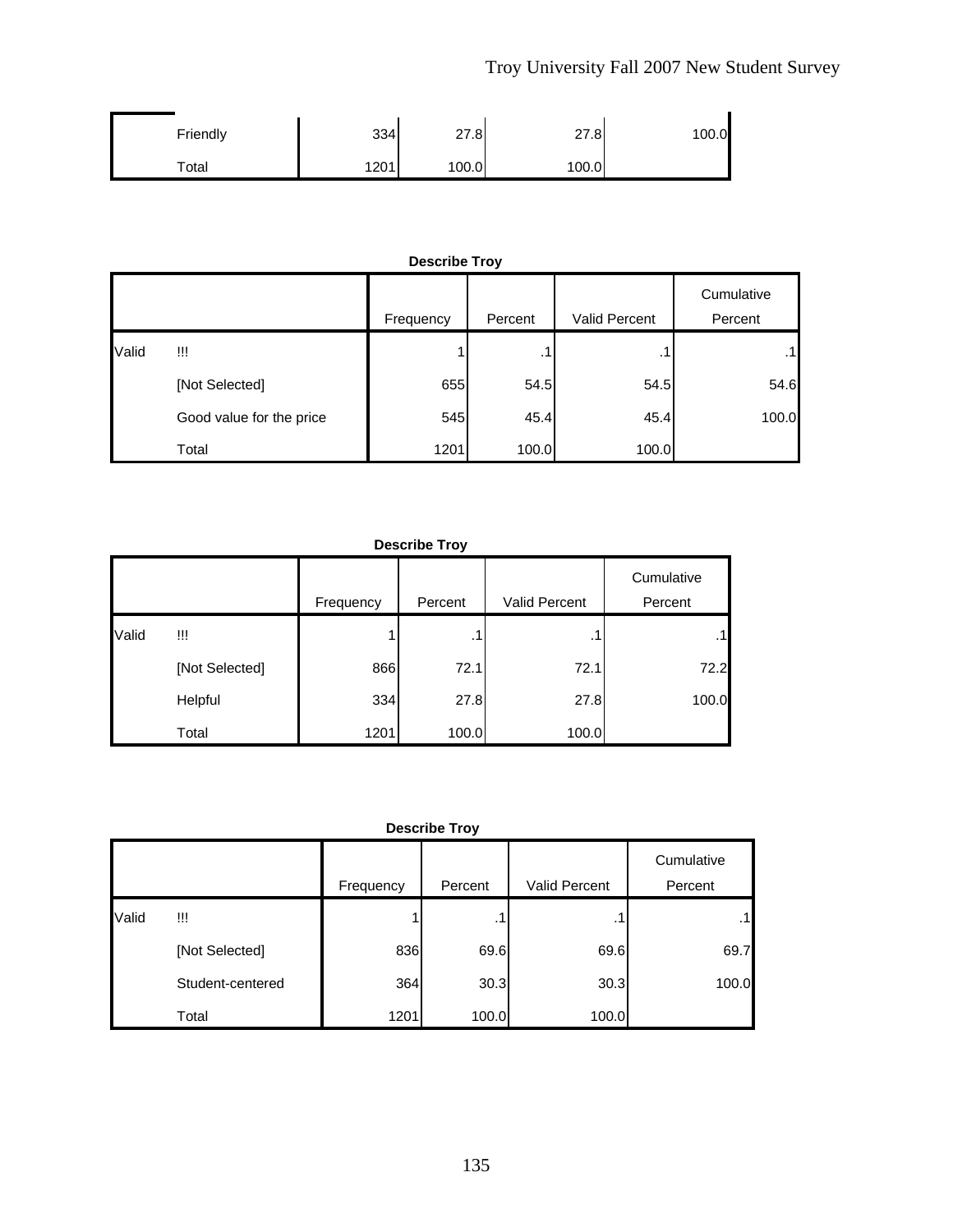|       | <b>Describe Troy</b> |           |         |                      |                       |  |  |  |  |
|-------|----------------------|-----------|---------|----------------------|-----------------------|--|--|--|--|
|       |                      | Frequency | Percent | <b>Valid Percent</b> | Cumulative<br>Percent |  |  |  |  |
| Valid | !!!                  |           | .1      | ٦.                   | .1                    |  |  |  |  |
|       | [Not Selected]       | 1119      | 93.2    | 93.2                 | 93.3                  |  |  |  |  |
|       | Other (Specify)      | 81        | 6.7     | 6.7                  | 100.0                 |  |  |  |  |
|       | Total                | 1201      | 100.0   | 100.0                |                       |  |  |  |  |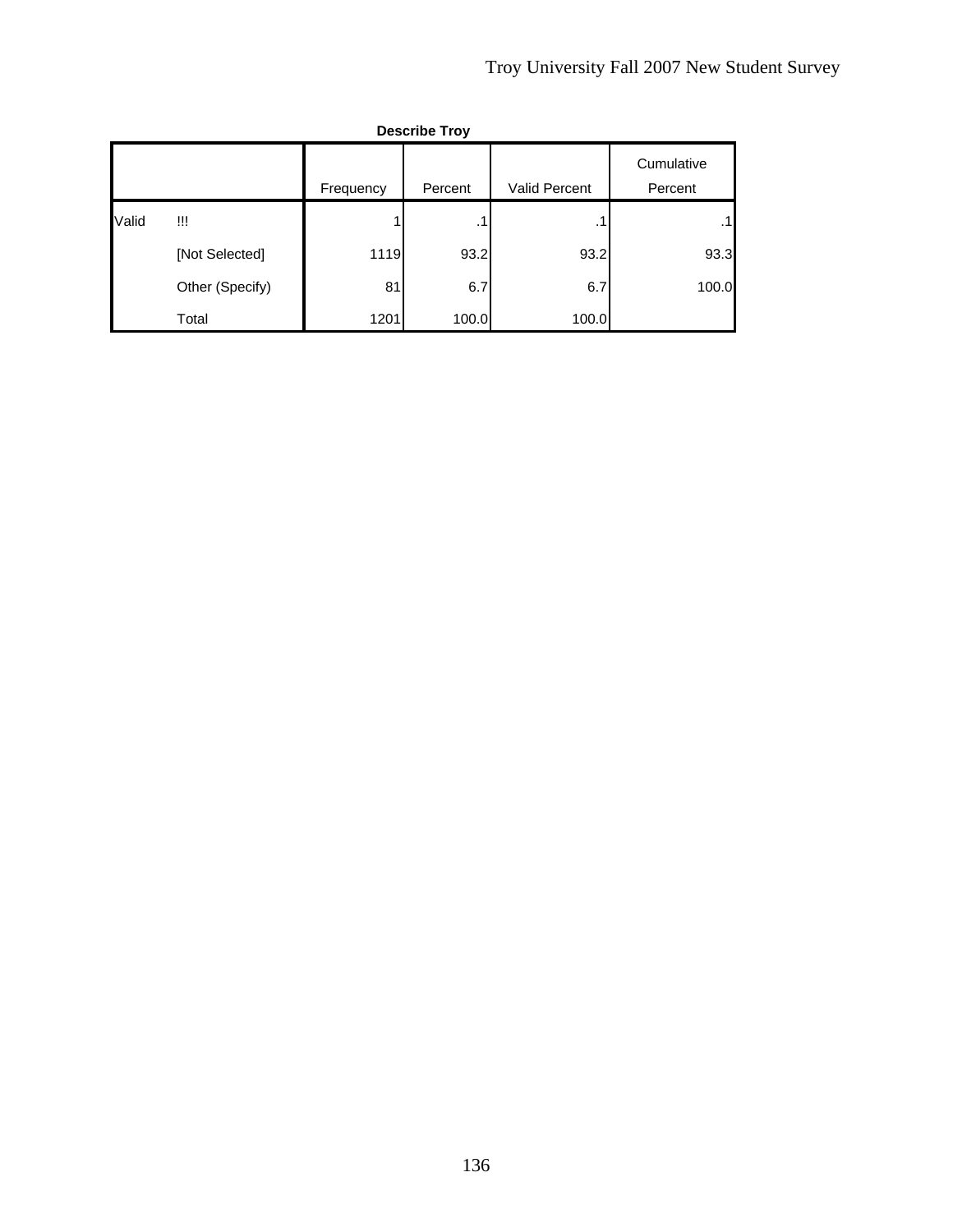# **Appendix 27. Troy University Fall 2007 New Student Survey Responses – Overall**

|       | Gender         |           |              |               |                       |  |  |  |  |
|-------|----------------|-----------|--------------|---------------|-----------------------|--|--|--|--|
|       |                | Frequency | Percent      | Valid Percent | Cumulative<br>Percent |  |  |  |  |
| Valid | [Not Answered] | 14        | $.5^{\circ}$ | .5            | .5                    |  |  |  |  |
|       | Female         | 2036      | 69.4         | 69.4          | 69.9                  |  |  |  |  |
|       | Male           | 884       | 30.1         | 30.1          | 100.0                 |  |  |  |  |
|       | Total          | 2934      | 100.0        | 100.0         |                       |  |  |  |  |

|       | <b>Ethnicity</b>              |           |         |                      |                       |  |  |  |
|-------|-------------------------------|-----------|---------|----------------------|-----------------------|--|--|--|
|       |                               | Frequency | Percent | <b>Valid Percent</b> | Cumulative<br>Percent |  |  |  |
| Valid | [Not Answered]                | 27        | .9      | .9                   | .9                    |  |  |  |
|       | American Indian/Alaska Native | 16        | .5      | .5                   | 1.5                   |  |  |  |
|       | Asian/Pacific Islander        | 123       | 4.2     | 4.2                  | 5.7                   |  |  |  |
|       | Black, non-Hispanic           | 1212      | 41.3    | 41.3                 | 47.0                  |  |  |  |
|       | Hispanic                      | 76        | 2.6     | 2.6                  | 49.6                  |  |  |  |
|       | Nonresident Alien             | 5         | .2      | .2                   | 49.7                  |  |  |  |
|       | Race/ethnicity unknown        | 41        | 1.4     | 1.4                  | 51.1                  |  |  |  |
|       | White, non-Hispanic           | 1434      | 48.9    | 48.9                 | 100.0                 |  |  |  |
|       | Total                         | 2934      | 100.0   | 100.0                |                       |  |  |  |

|       | Age            |           |         |               |                       |        |  |  |
|-------|----------------|-----------|---------|---------------|-----------------------|--------|--|--|
|       |                | Frequency | Percent | Valid Percent | Cumulative<br>Percent |        |  |  |
|       |                |           |         |               |                       |        |  |  |
| Valid | [Not Answered] | 17        | .6      | .6            |                       | $.6\,$ |  |  |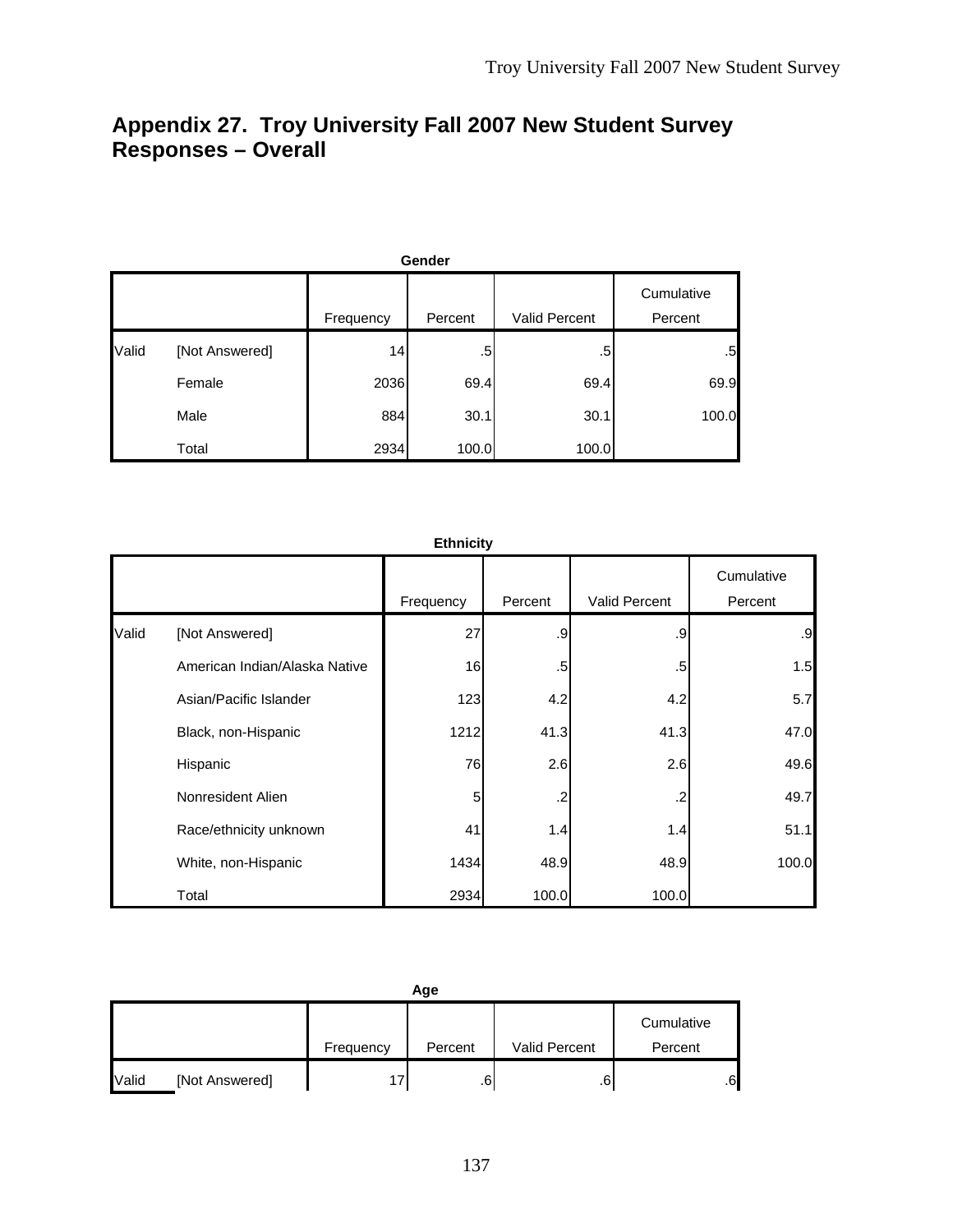| 18-19      | 449  | 15.3      | 15.3      | 15.9  |
|------------|------|-----------|-----------|-------|
| $20 - 21$  | 159  | 5.4       | 5.4       | 21.3  |
| $21 - 24$  | 357  | 12.2      | 12.2      | 33.5  |
| 25-29      | 609  | 20.8      | 20.8      | 54.2  |
| 30-34      | 482  | 16.4      | 16.4      | 70.7  |
| 35-39      | 347  | 11.8      | 11.8      | 82.5  |
| 40-49      | 400  | 13.6      | 13.6      | 96.1  |
| 50-64      | 104  | 3.5       | 3.5       | 99.7  |
| 65 or over | 10   | $\cdot$ 3 | $\cdot$ 3 | 100.0 |
| Total      | 2934 | 100.0     | 100.0     |       |

|       | <b>Campus</b>                                                       |           |         |                      |                       |  |  |  |  |
|-------|---------------------------------------------------------------------|-----------|---------|----------------------|-----------------------|--|--|--|--|
|       |                                                                     | Frequency | Percent | <b>Valid Percent</b> | Cumulative<br>Percent |  |  |  |  |
| Valid | [Not Answered]                                                      | 27        | .9      | .9                   | .9                    |  |  |  |  |
|       | Dothan                                                              | 167       | 5.7     | 5.7                  | 6.6                   |  |  |  |  |
|       | eCampus                                                             | 1201      | 40.9    | 40.9                 | 47.5                  |  |  |  |  |
|       | Montgomery                                                          | 272       | 9.3     | 9.3                  | 56.8                  |  |  |  |  |
|       | <b>Phenix City</b>                                                  | 131       | 4.5     | 4.5                  | 61.3                  |  |  |  |  |
|       | Troy                                                                | 523       | 17.8    | 17.8                 | 79.1                  |  |  |  |  |
|       | <b>University College (Campuses</b><br>or sites outside of Alabama) | 613       | 20.9    | 20.9                 | 100.0                 |  |  |  |  |
|       | Total                                                               | 2934      | 100.0   | 100.0                |                       |  |  |  |  |

|       | <b>UC Site</b>  |           |         |               |            |  |  |
|-------|-----------------|-----------|---------|---------------|------------|--|--|
|       |                 |           |         |               | Cumulative |  |  |
|       |                 | Frequency | Percent | Valid Percent | Percent    |  |  |
| Valid | [Not Answered]  | 1883      | 64.2    | 64.2          | 64.2       |  |  |
|       | Albany, Georgia | 108       | 3.7     | 3.7           | 67.9       |  |  |

## 138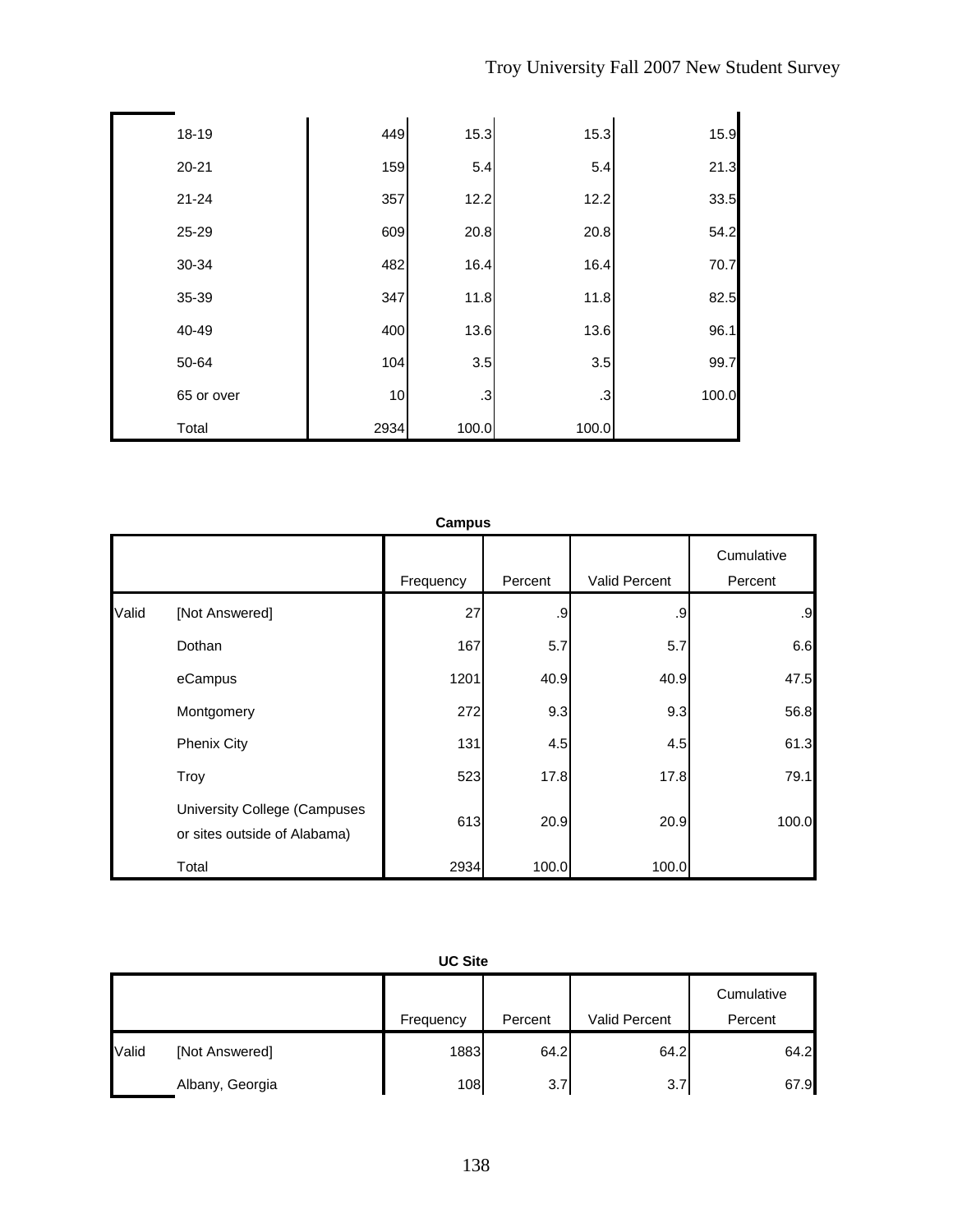| Atlanta, Georgia                             | 86             | 2.9           | 2.9             | 70.8 |
|----------------------------------------------|----------------|---------------|-----------------|------|
| Augusta, Georgia                             | 102            | 3.5           | 3.5             | 74.3 |
| Bangkok, Thailand                            | 1              | .0            | .0              | 74.3 |
| Brunswick, Georgia                           | 15             | $.5\,$        | $.5\,$          | 74.8 |
| Clarksville, Tennessee                       | 4              | $\cdot$ 1     | $\cdot$ 1       | 74.9 |
| Covington, Georgia                           | 43             | 1.5           | 1.5             | 76.4 |
| Dam Neck, Virginia                           | 1              | .0            | .0              | 76.4 |
| Davis-Monthan AFB, Arizona                   | 11             | $\mathcal{A}$ | .4              | 76.8 |
| Distance Learning,<br>Florida/Western Region | 12             | .4            | .4              | 77.2 |
| Distance Learning, Pacific<br>Region         | 3              | .1            | $\cdot$ 1       | 77.3 |
| Distance Learning, Troy,<br>Alabama          | 30             | 1.0           | 1.0             | 78.4 |
| Dothan, Alabama                              | 38             | 1.3           | 1.3             | 79.7 |
| eArmyU Programs                              | 17             | .6            | .6              | 80.2 |
| Fayetteville, North Carolina                 | 11             | $\mathcal{A}$ | $\cdot$         | 80.6 |
| Fort Benning, Georgia                        | 60             | 2.0           | 2.0             | 82.7 |
| Fort Bragg, North Carolina                   | 7              | $\cdot$       | .2              | 82.9 |
| Fort Carson/Colorado Springs,<br>Colorado    | $\overline{c}$ | .1            | .1              | 83.0 |
| Fort Gordon, Georgia                         | 6              | $\cdot$       | $\cdot$         | 83.2 |
| Fort Lewis, Washington                       | 4              | .1            | $\cdot$ 1       | 83.3 |
| Fort Monroe, Virginia                        | 1              | .0            | .0              | 83.3 |
| Fort Myer, Virginia/Pentagon                 | 1              | .0            | .0              | 83.4 |
| Fort Rucker, Alabama                         | 3              | $\cdot$ 1     | $\cdot$ 1       | 83.5 |
| Fort Walton Beach Area                       | 31             | 1.1           | 1.1             | 84.5 |
| <b>Guam Campus</b>                           | 1              | .0            | .0              | 84.6 |
| Jacksonville, Florida                        | 8              | $\cdot$ 3     | $\cdot$         | 84.8 |
| Kadena AB, Okinawa, Japan                    | 1              | .0            | .0              | 84.9 |
| Kuala Lumpur, Malaysia                       | 15             | $.5\,$        | $.5\phantom{0}$ | 85.4 |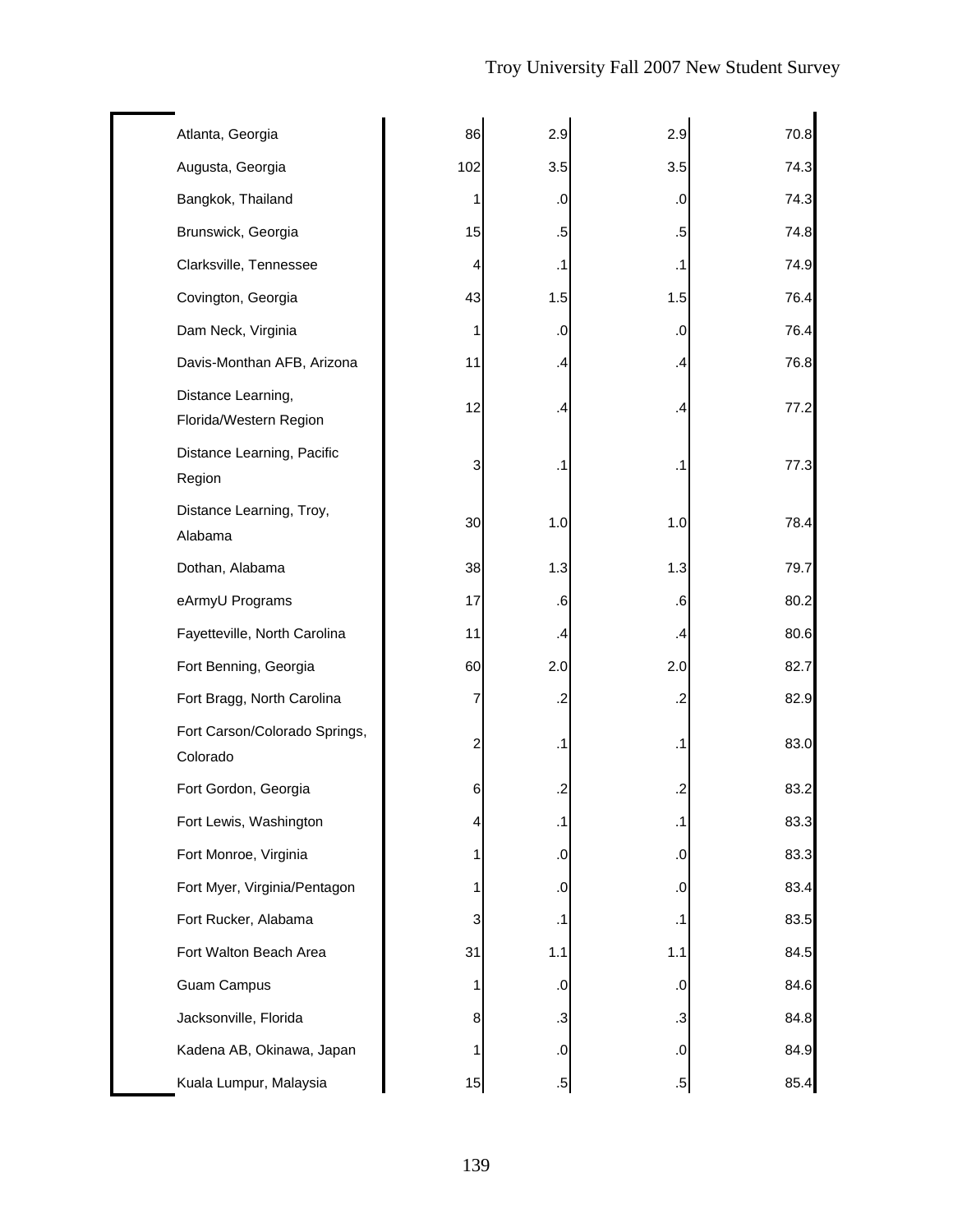| Langley AFB, Virginia                     | 2    | $\cdot$ 1 | .1      | 85.4  |
|-------------------------------------------|------|-----------|---------|-------|
| Little Creek Amphibious Base,<br>Virginia | 3    | .1        | .1      | 85.5  |
| Malacca, Malaysia                         | 11   | .4        | .4      | 85.9  |
| Malmstrom AFB                             |      | .0        | .0      | 86.0  |
| Maxwell AFB                               |      | 0.0       | 0.      | 86.0  |
| Misawa AB, Japan                          | 3    | $\cdot$ 1 | .1      | 86.1  |
| Montgomery, Alabama                       | 63   | 2.1       | 2.1     | 88.2  |
| Norfolk Naval Station, Virginia           | 6    | $\cdot$   | $\cdot$ | 88.4  |
| Norfolk Regional Office, Virginia         | 9    | $\cdot$   | $\cdot$ | 88.8  |
| Oceana NAS, Virginia                      | 3    | $\cdot$ 1 | .1      | 88.9  |
| Orlando, Florida                          | 28   | 1.0       | 1.0     | 89.8  |
| Other                                     | 43   | 1.5       | 1.5     | 91.3  |
| Pensacola, Florida                        | 38   | 1.3       | 1.3     | 92.6  |
| Phenix City, Alabama                      | 27   | .9        | .9      | 93.5  |
| Seoul, Korea                              | 2    | .1        | .1      | 93.6  |
| Sharjah, United Arab Emirates             | 21   | .7        | .7      | 94.3  |
| Shaw AFB, South Carolina                  | 13   | .4        | .4      | 94.7  |
| Tampa/MacDill AFB, Florida                | 20   | .7        | .7      | 95.4  |
| Troy, Alabama                             | 104  | 3.5       | 3.5     | 98.9  |
| Tyndall AFB, Florida                      | 26   | .9        | .9      | 99.8  |
| Vidalia, Georgia                          | 5    | $\cdot$   | .2      | 100.0 |
| Total                                     | 2934 | 100.0     | 100.0   |       |

| olle<br>n<br>- 16 |  |
|-------------------|--|
|                   |  |

|       |                 | Frequency | Percent | <b>Valid Percent</b> | Cumulative<br>Percent |
|-------|-----------------|-----------|---------|----------------------|-----------------------|
| Valid | [Not Answered]  | 193       | 6.6     | 6.6                  | 6.6                   |
|       | Arts & Sciences | 772       | 26.3    | 26.3                 | 32.9                  |
|       | <b>Business</b> | 1062      | 36.2    | 36.2                 | 69.1                  |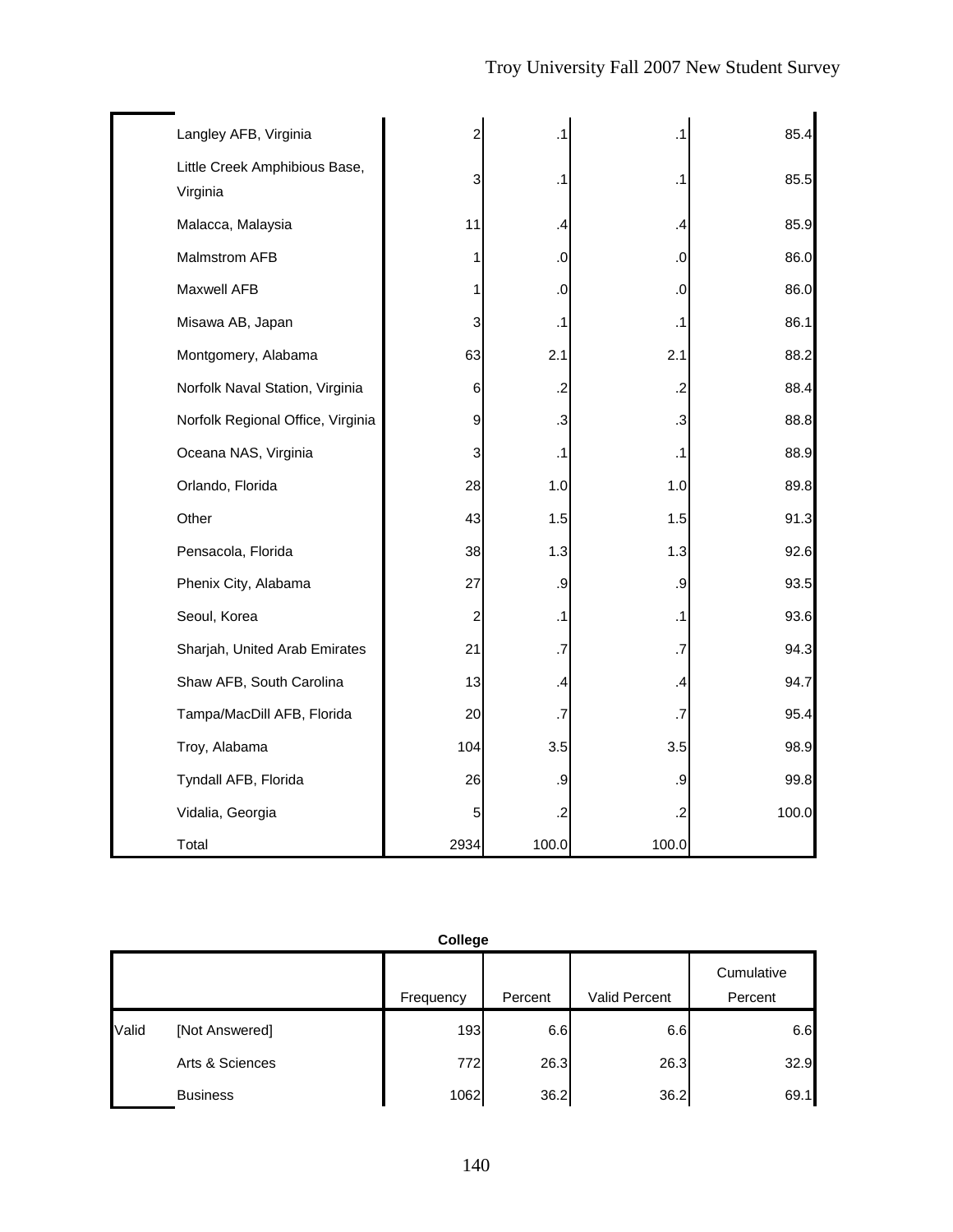| <b>Communication and Fine Arts</b> | 83   | 2.8   | 2.8   | 71.9  |
|------------------------------------|------|-------|-------|-------|
| Education                          | 456  | 15.5  | 15.5  | 87.5  |
| <b>Health and Human Services</b>   | 368  | 12.5  | 12.5  | 100.0 |
| Total                              | 2934 | 100.0 | 100.0 |       |

|       | Degree Program              |           |         |               |                       |  |  |
|-------|-----------------------------|-----------|---------|---------------|-----------------------|--|--|
|       |                             | Frequency | Percent | Valid Percent | Cumulative<br>Percent |  |  |
| Valid | [Not Answered]              | 133       | 4.5     | 4.5           | 4.5                   |  |  |
|       | Associate                   | 335       | 11.4    | 11.4          | 16.0                  |  |  |
|       | Bachelor's                  | 1489      | 50.7    | 50.7          | 66.7                  |  |  |
|       | <b>Education Specialist</b> | 8         | .3      | .3            | 67.0                  |  |  |
|       | Master's                    | 904       | 30.8    | 30.8          | 97.8                  |  |  |
|       | Other                       | 65        | 2.2     | 2.2           | 100.0                 |  |  |
|       | Total                       | 2934      | 100.0   | 100.0         |                       |  |  |

|       |                                            | Major     |           |               |                       |
|-------|--------------------------------------------|-----------|-----------|---------------|-----------------------|
|       |                                            | Frequency | Percent   | Valid Percent | Cumulative<br>Percent |
| Valid | [Not Answered]                             | 167       | 5.7       | 5.7           | 5.7                   |
|       | Accounting                                 | 128       | 4.4       | 4.4           | 10.1                  |
|       | <b>Adult Education</b>                     | 10        | .3        | .3            | 10.4                  |
|       | <b>Applied Computer Science</b>            | 58        | 2.0       | 2.0           | 12.4                  |
|       | Art                                        | 4.        | $\cdot$ 1 | $\cdot$ 1     | 12.5                  |
|       | Art Education                              |           | .0        | .0            | 12.5                  |
|       | Art Studio                                 |           | .0        | .0            | 12.6                  |
|       | Associate of Science in<br><b>Business</b> | 41        | 1.4       | 1.4           | 14.0                  |
|       | <b>Athletic Training</b>                   | 6         | $\cdot$   | .2            | 14.2                  |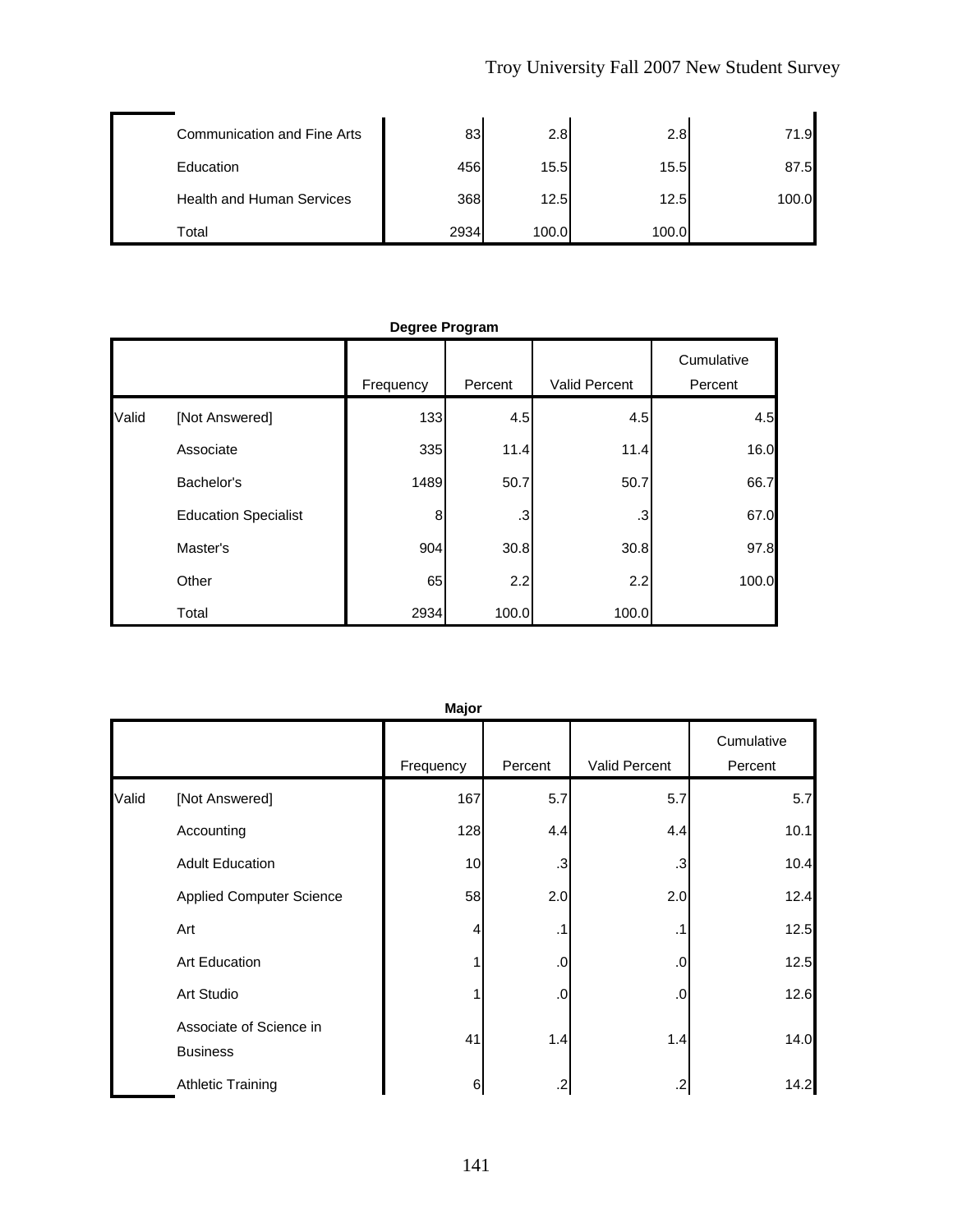| Biology                                                  | 48  | 1.6       | 1.6       | 15.8 |
|----------------------------------------------------------|-----|-----------|-----------|------|
| <b>Biology Education</b>                                 | 3   | .1        | $\cdot$ 1 | 15.9 |
| <b>Broadcast Journalism</b>                              | 18  | .6        | .6        | 16.5 |
| Chemistry                                                | 5   | .2        | $\cdot$   | 16.7 |
| <b>Clinical Mental Counseling</b>                        | 18  | .6        | .6        | 17.3 |
| Collaborative Teacher $K - 6$                            | 2   | .1        | $\cdot$ 1 | 17.4 |
| Communication Arts -<br><b>Communication Studies</b>     | 1   | .0        | .0        | 17.4 |
| <b>Communication Arts - Dramatic</b><br>Arts             | 4   | .1        | .1        | 17.6 |
| <b>Community Counseling</b>                              | 24  | .8        | .8        | 18.4 |
| <b>Comprehensive General</b><br><b>Science Education</b> | 3   | $\cdot$ 1 | .1        | 18.5 |
| <b>Computer Science</b>                                  | 97  | 3.3       | 3.3       | 21.8 |
| <b>Criminal Justice</b>                                  | 264 | 9.0       | 9.0       | 30.8 |
| Design, Technology, and<br>Industry                      | 11  | $\cdot$   | .4        | 31.2 |
| Early Childhood Education                                | 19  | .6        | .6        | 31.8 |
| Economics                                                | 1   | .0        | .0        | 31.8 |
| Education Administration and<br>Leadership               | 14  | .5        | $.5\,$    | 32.3 |
| <b>Educational Administration</b>                        | 2   | $\cdot$ 1 | .1        | 32.4 |
| <b>Elementary Education</b>                              | 89  | 3.0       | 3.0       | 35.4 |
| English                                                  | 20  | .7        | .7        | 36.1 |
| English Language Arts<br>Education                       | 8   | $\cdot$   | $\cdot$ 3 | 36.4 |
| Environmental and Biological<br>Science                  | 4   | $\cdot$ 1 | .1        | 36.5 |
| <b>Environmental Science</b>                             | 7   | .2        | .2        | 36.7 |
| <b>Executive Master of Business</b><br>Administration    | 2   | .1        | .1        | 36.8 |
| Finance                                                  | 22  | $\cdot$ 7 | .7        | 37.6 |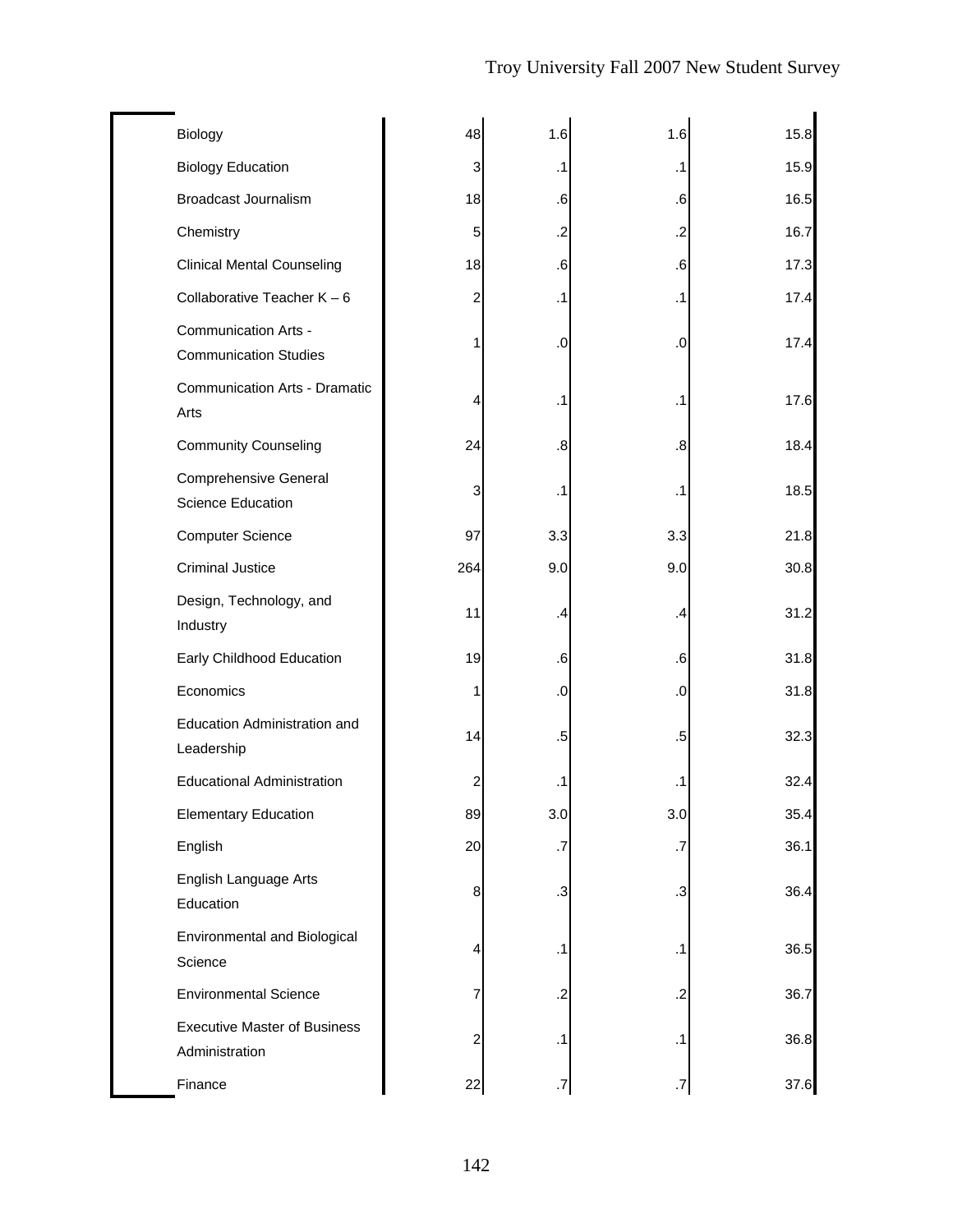| <b>General Business</b>                     | 170            | 5.8        | 5.8       | 43.4 |
|---------------------------------------------|----------------|------------|-----------|------|
| <b>General Education</b>                    | 53             | 1.8        | 1.8       | 45.2 |
| Geomatics                                   | 4              | $\cdot$ 1  | $\cdot$ 1 | 45.3 |
| Health and Physical Education               | $\overline{c}$ | $\cdot$ 1  | $\cdot$ 1 | 45.4 |
| History                                     | 15             | .5         | $.5\,$    | 45.9 |
| <b>History Education</b>                    | 10             | $\cdot$    | $\cdot$ 3 | 46.2 |
| Human Resource Management                   | 160            | 5.5        | 5.5       | 51.7 |
| <b>Human Services</b>                       | 7              | .2         | $\cdot$   | 51.9 |
| Information System                          | 21             | .7         | .7        | 52.6 |
| <b>International Business</b>               | 4              | $\cdot$ 1  | $\cdot$ 1 | 52.8 |
| <b>International Relations</b>              | 63             | 2.1        | 2.1       | 54.9 |
| Journalism                                  | 6              | .2         | $\cdot$   | 55.1 |
| Management                                  | 197            | 6.7        | 6.7       | 61.8 |
| Marketing                                   | 25             | .9         | .9        | 62.7 |
| <b>Master of Business</b><br>Administration | 78             | 2.7        | 2.7       | 65.3 |
| Mathematics                                 | 5              | $\cdot$    | $\cdot$   | 65.5 |
| <b>Mathematics Education</b>                | 6              | $\cdot$ .2 | $\cdot$   | 65.7 |
| Music                                       | 11             | $\cdot$    | .4        | 66.1 |
| <b>Music Education</b>                      | 14             | .5         | .5        | 66.6 |
| Nursing                                     | 140            | 4.8        | 4.8       | 71.3 |
| Other                                       | 100            | 3.4        | 3.4       | 74.7 |
| <b>Physical Education</b>                   | 3              | $\cdot$ 1  | .1        | 74.8 |
| <b>Political Science</b>                    | 42             | 1.4        | 1.4       | 76.3 |
| Post-Secondary Education                    | 95             | 3.2        | 3.2       | 79.5 |
| Psychology                                  | 217            | 7.4        | 7.4       | 86.9 |
| <b>Public Administration</b>                | 106            | 3.6        | 3.6       | 90.5 |
| Rehabilitation                              | $\overline{c}$ | $\cdot$ 1  | $\cdot$ 1 | 90.6 |
| <b>Rehabilitation Counseling</b>            | 7              | $\cdot$ .2 | $\cdot$   | 90.8 |
| Risk Management and<br>Insurance            |                | .0         | 0.        | 90.9 |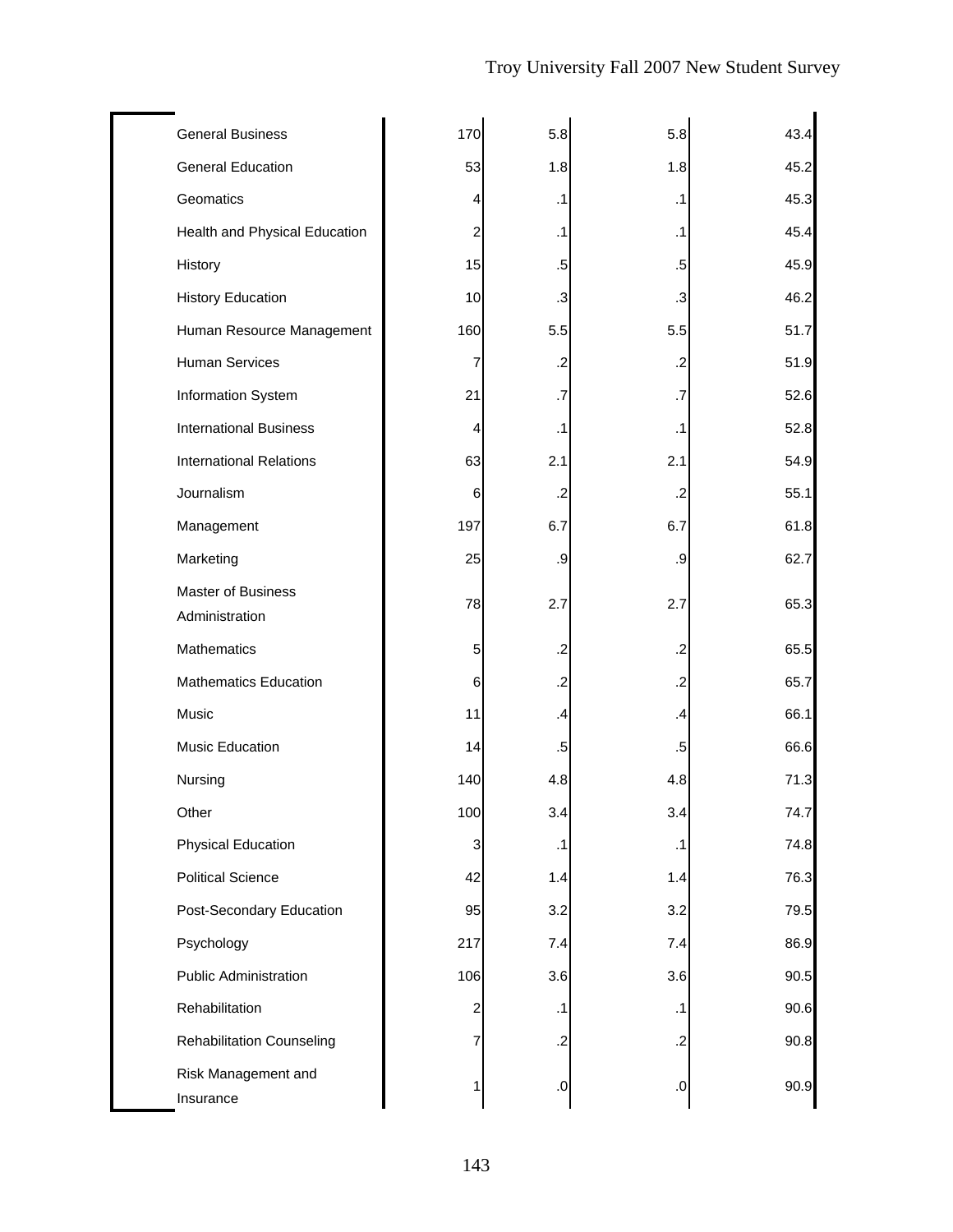| <b>School Counseling</b>               | 11   | .4    | .4     | 91.2  |
|----------------------------------------|------|-------|--------|-------|
| School Psychometry                     | 3    | .1    | .1     | 91.3  |
| Secondary Education                    | 13   | .4    | .4     | 91.8  |
| Small Business and<br>Entrepreneurship | 4    | .1    | .1     | 91.9  |
| Social Science                         | 37   | 1.3   | 1.3    | 93.2  |
| Social Science Education               | 8    | .3    | .3     | 93.5  |
| Social Services Counseling             | 19   | .6    | .6     | 94.1  |
| Social Work                            | 11   | .4    | .4     | 94.5  |
| Sociology                              | 14   | .5    | $.5\,$ | 95.0  |
| Sport and Fitness Management           | 33   | 1.1   | 1.1    | 96.1  |
| Substance Abuse Counseling             | 4    | .1    | .1     | 96.2  |
| Technology and Resource<br>Management  | 25   | .9    | .9     | 97.1  |
| Undecided                              | 86   | 2.9   | 2.9    | 100.0 |
| Total                                  | 2934 | 100.0 | 100.0  |       |

|       | <b>Choice</b>  |           |         |                      |                       |  |  |  |
|-------|----------------|-----------|---------|----------------------|-----------------------|--|--|--|
|       |                | Frequency | Percent | <b>Valid Percent</b> | Cumulative<br>Percent |  |  |  |
| Valid | W              | 6         | .2      | .2                   | .2                    |  |  |  |
|       | [Not Answered] | 55        | 1.9     | 1.9                  | 2.1                   |  |  |  |
|       | First choice   | 2117      | 72.2    | 72.2                 | 74.2                  |  |  |  |
|       | Fourth choice  | 34        | 1.2     | 1.2                  | 75.4                  |  |  |  |
|       | Second choice  | 612       | 20.9    | 20.9                 | 96.3                  |  |  |  |
|       | Third choice   | 110       | 3.7     | 3.7                  | 100.0                 |  |  |  |
|       | Total          | 2934      | 100.0   | 100.0                |                       |  |  |  |

# **Visit Campus?**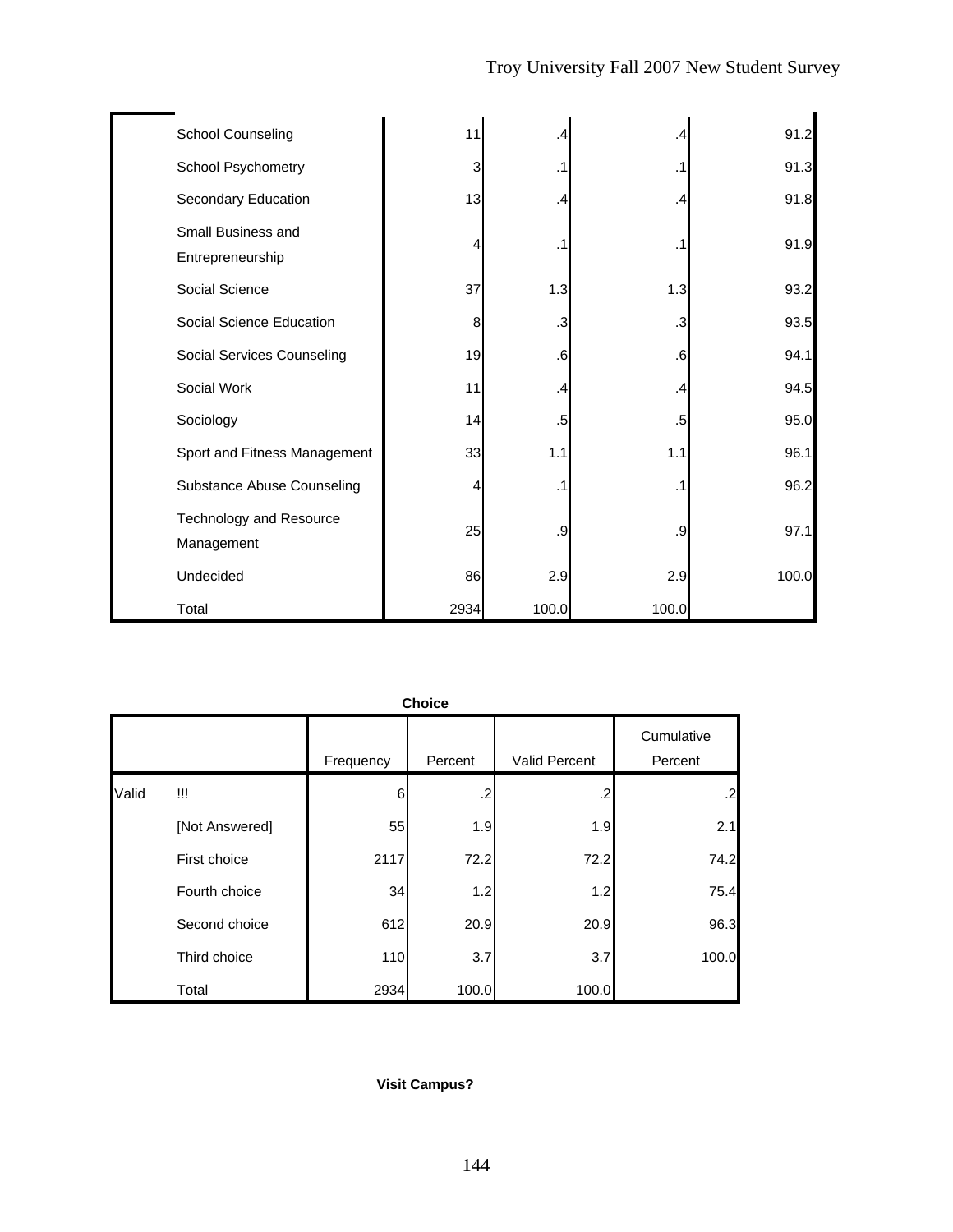|       |                | Frequency | Percent | Valid Percent | Cumulative<br>Percent |
|-------|----------------|-----------|---------|---------------|-----------------------|
| Valid | $\mathbf{III}$ | 6         | .2      | .2            | .2                    |
|       | [Not Answered] | 44        | 1.5     | 1.5           | 1.7                   |
|       | No             | 1732      | 59.0    | 59.0          | 60.7                  |
|       | Yes            | 1152      | 39.3    | 39.3          | 100.0                 |
|       | Total          | 2934      | 100.0   | 100.0         |                       |

|       |                          | Frequency | Percent | Valid Percent | Cumulative<br>Percent |
|-------|--------------------------|-----------|---------|---------------|-----------------------|
| Valid | !!!                      | 6         | .2      | .2            | $\overline{2}$        |
|       | [Not Selected]           | 1659      | 56.5    | 56.5          | 56.7                  |
|       | Good academic repulation | 1269      | 43.3    | 43.3          | 100.0                 |
|       | Total                    | 2934      | 100.0   | 100.0         |                       |

|       |                                          | Frequency | Percent | Valid Percent | Cumulative<br>Percent |
|-------|------------------------------------------|-----------|---------|---------------|-----------------------|
| Valid | !!!                                      | 6         | .2      | .2            | .2                    |
|       | [Not Selected]                           | 2669      | 91.0    | 91.0          | 91.2                  |
|       | Good reputation for social<br>activities | 259       | 8.8     | 8.8           | 100.0                 |
|       | Total                                    | 2934      | 100.0   | 100.0         |                       |

| <b>Why Select Troy</b> |           |         |               |                |  |
|------------------------|-----------|---------|---------------|----------------|--|
|                        |           |         |               | Cumulative     |  |
|                        | Frequency | Percent | Valid Percent | Percent        |  |
| Valid<br>w             | 6         | ⌒<br>ے. | ີ<br>ے.       | $\overline{2}$ |  |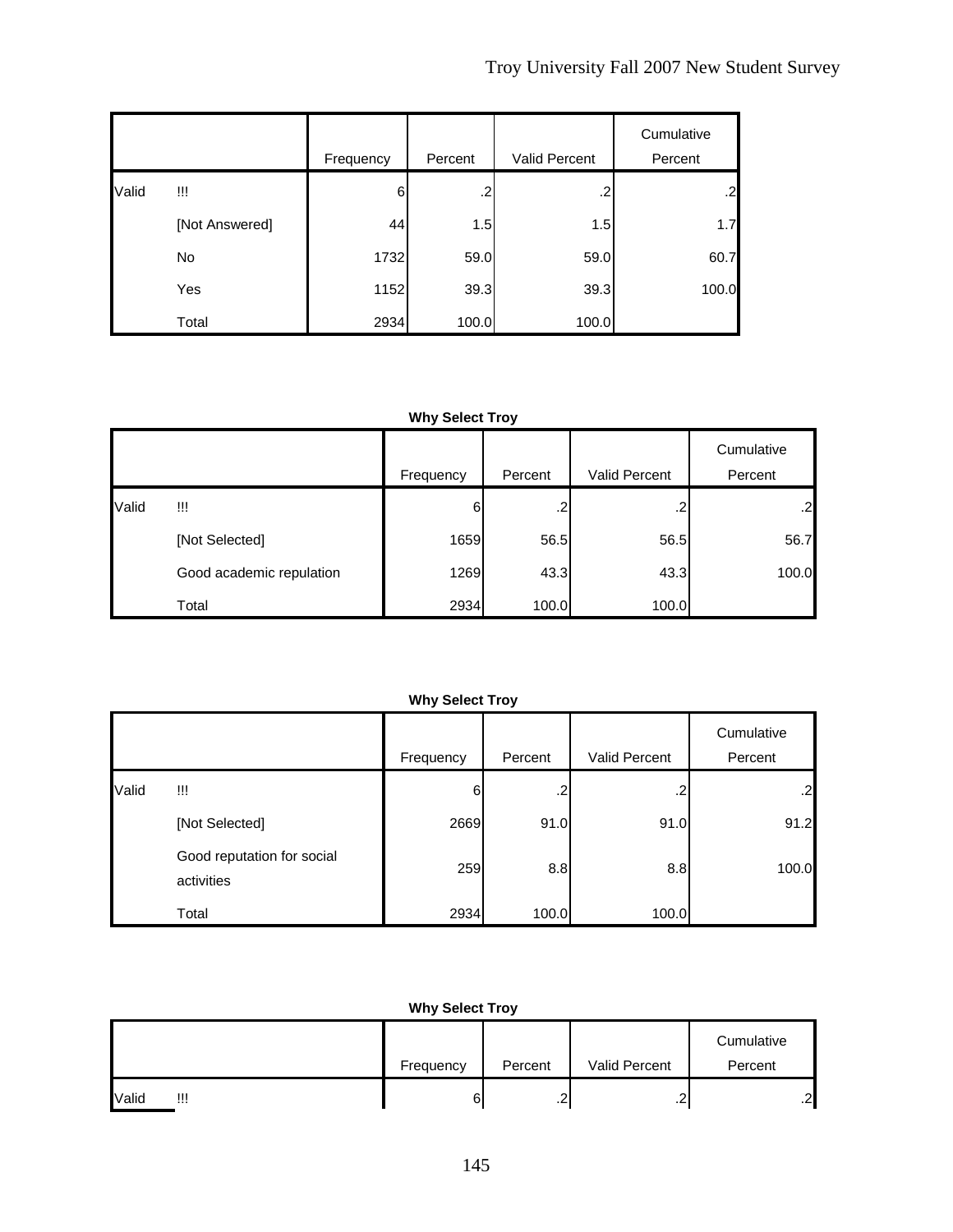# Troy University Fall 2007 New Student Survey

| [Not Selected]                 | 2763 | 94.2  | 94.2  | 94.4  |
|--------------------------------|------|-------|-------|-------|
| Rankings in national magazines | 165  | 5.6   | 5.6   | 100.0 |
| Total                          | 2934 | 100.0 | 100.0 |       |

|       | ,                       |           |         |                      |            |  |  |  |
|-------|-------------------------|-----------|---------|----------------------|------------|--|--|--|
|       |                         |           |         |                      | Cumulative |  |  |  |
|       |                         | Frequency | Percent | <b>Valid Percent</b> | Percent    |  |  |  |
| Valid | W                       | 6         | .2      | .2                   | .2         |  |  |  |
|       | [Not Selected]          | 2544      | 86.7    | 86.7                 | 86.9       |  |  |  |
|       | Graduates get good jobs | 384       | 13.1    | 13.1                 | 100.0      |  |  |  |
|       | Total                   | 2934      | 100.0   | 100.0                |            |  |  |  |

**Why Select Troy**

|       |                |           |         |                      | Cumulative |
|-------|----------------|-----------|---------|----------------------|------------|
|       |                | Frequency | Percent | <b>Valid Percent</b> | Percent    |
| Valid | !!!            | 6         | .2      | .2                   | .2         |
|       | [Not Selected] | 2377      | 81.0    | 81.0                 | 81.2       |
|       | Size of campus | 551       | 18.8    | 18.8                 | 100.0      |
|       | Total          | 2934      | 100.0   | 100.0                |            |

| <b>Why Select Troy</b> |
|------------------------|
|------------------------|

|       |                |           |         |               | Cumulative    |
|-------|----------------|-----------|---------|---------------|---------------|
|       |                | Frequency | Percent | Valid Percent | Percent       |
| Valid | w              | 6         | $\cdot$ | .2            | $\mathbf{.2}$ |
|       | [Not Selected] | 1361      | 46.4    | 46.4          | 46.6          |
|       | Location       | 1567      | 53.4    | 53.4          | 100.0         |
|       | Total          | 2934      | 100.0   | 100.0         |               |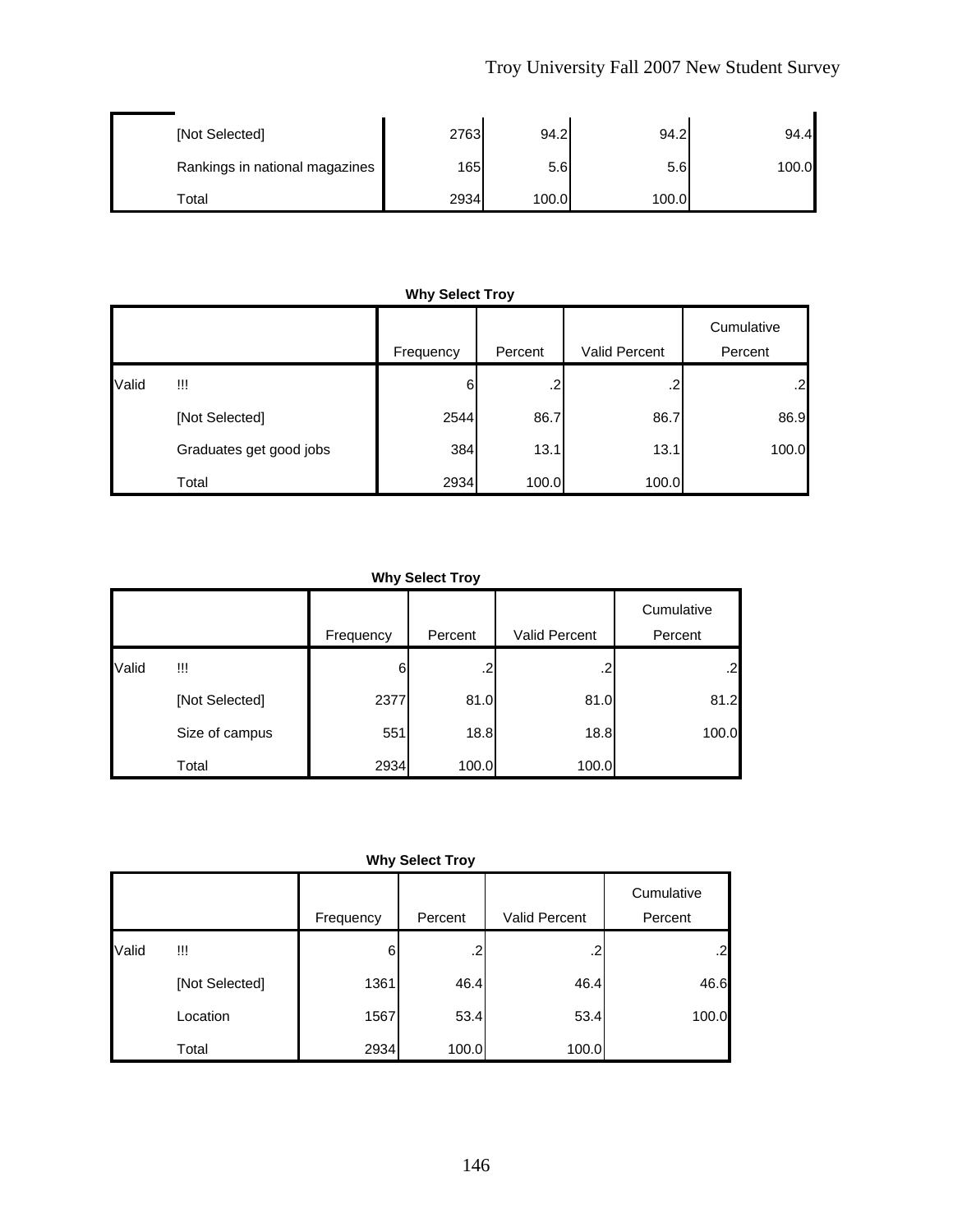|       | <b>Why Select Troy</b> |           |         |                      |                       |  |  |
|-------|------------------------|-----------|---------|----------------------|-----------------------|--|--|
|       |                        | Frequency | Percent | <b>Valid Percent</b> | Cumulative<br>Percent |  |  |
| Valid | Ш                      | 6         | .2      | .2                   |                       |  |  |
|       | [Not Selected]         | 1531      | 52.2    | 52.2                 | 52.4                  |  |  |
|       | Affordability          | 1397      | 47.6    | 47.6                 | 100.0                 |  |  |
|       | Total                  | 2934      | 100.0   | 100.0                |                       |  |  |

|       |                               | Frequency | Percent | <b>Valid Percent</b> | Cumulative<br>Percent |
|-------|-------------------------------|-----------|---------|----------------------|-----------------------|
| Valid | !!!                           | 6         | .2      | .2                   | .2 <sub>l</sub>       |
|       | [Not Selected]                | 2112      | 72.0    | 72.0                 | 72.2                  |
|       | Availability of financial aid | 816       | 27.8    | 27.8                 | 100.0                 |
|       | Total                         | 2934      | 100.0   | 100.0                |                       |

|       |                     |           |         |               | Cumulative |
|-------|---------------------|-----------|---------|---------------|------------|
|       |                     | Frequency | Percent | Valid Percent | Percent    |
| Valid | !!!                 | 6         | .2      | .2            | .2         |
|       | [Not Selected]      | 2292      | 78.1    | 78.1          | 78.3       |
|       | Admission standards | 636       | 21.7    | 21.7          | 100.0      |
|       | Total               | 2934      | 100.0   | 100.0         |            |

|  | <b>Why Select Troy</b> |  |
|--|------------------------|--|
|--|------------------------|--|

|                     | Frequency | Percent  | Valid Percent | Cumulative<br>Percent |
|---------------------|-----------|----------|---------------|-----------------------|
| <b>Valid</b><br>!!! | 6.        | ົ<br>. . | . <u>.</u>    | .2                    |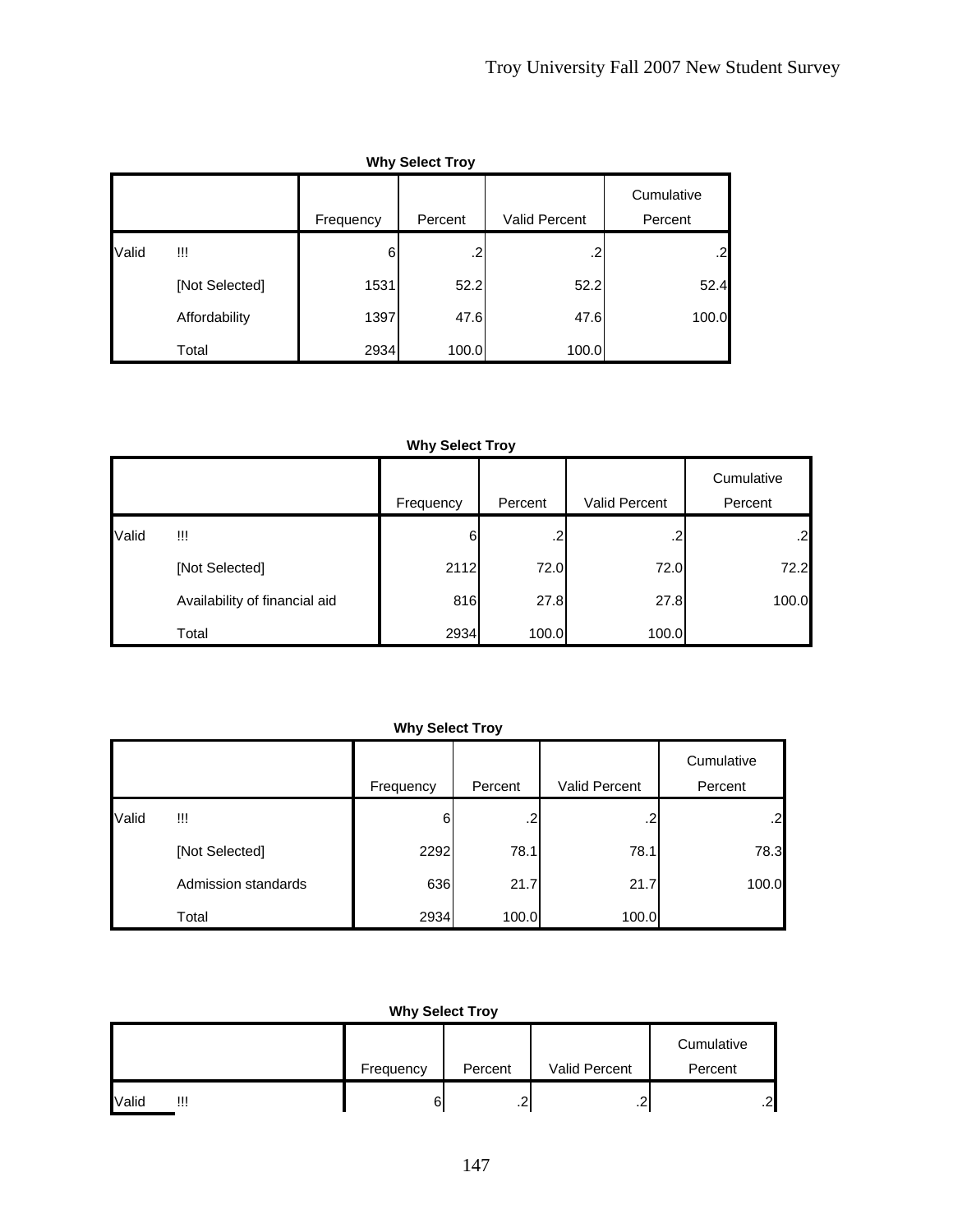# Troy University Fall 2007 New Student Survey

| [Not Selected]    | 1860 | 63.4  | 63.4  | 63.6  |
|-------------------|------|-------|-------|-------|
| Academic programs | 1068 | 36.4  | 36.4  | 100.0 |
| $\tau$ otal       | 2934 | 100.0 | 100.0 |       |

|       | ,                       |           |         |               |                       |  |  |  |
|-------|-------------------------|-----------|---------|---------------|-----------------------|--|--|--|
|       |                         | Frequency | Percent | Valid Percent | Cumulative<br>Percent |  |  |  |
| Valid | W                       | 6         | .2      | .2            | .2                    |  |  |  |
|       | [Not Selected]          | 1280      | 43.6    | 43.6          | 43.8                  |  |  |  |
|       | Flexibility of schedule | 1648      | 56.2    | 56.2          | 100.0                 |  |  |  |
|       | Total                   | 2934      | 100.0   | 100.0         |                       |  |  |  |

#### **Why Select Troy**

**Why Select Troy**

|       |                   | Frequency | Percent | Valid Percent | Cumulative<br>Percent |
|-------|-------------------|-----------|---------|---------------|-----------------------|
| Valid | Ш                 | 6         |         |               | .2                    |
|       | [Not Selected]    | 2651      | 90.4    | 90.4          | 90.6                  |
|       | Social atmosphere | 277       | 9.4     | 9.4           | 100.0                 |
|       | Total             | 2934      | 100.0   | 100.0         |                       |

|       |                           | Frequency | Percent | Valid Percent | Cumulative<br>Percent |
|-------|---------------------------|-----------|---------|---------------|-----------------------|
| Valid | w                         | 6         | .2      | $\cdot$       | .21                   |
|       | [Not Selected]            | 2619      | 89.3    | 89.3          | 89.5                  |
|       | Diversity of student body | 309       | 10.5    | 10.5          | 100.0                 |
|       | Total                     | 2934      | 100.0   | 100.0         |                       |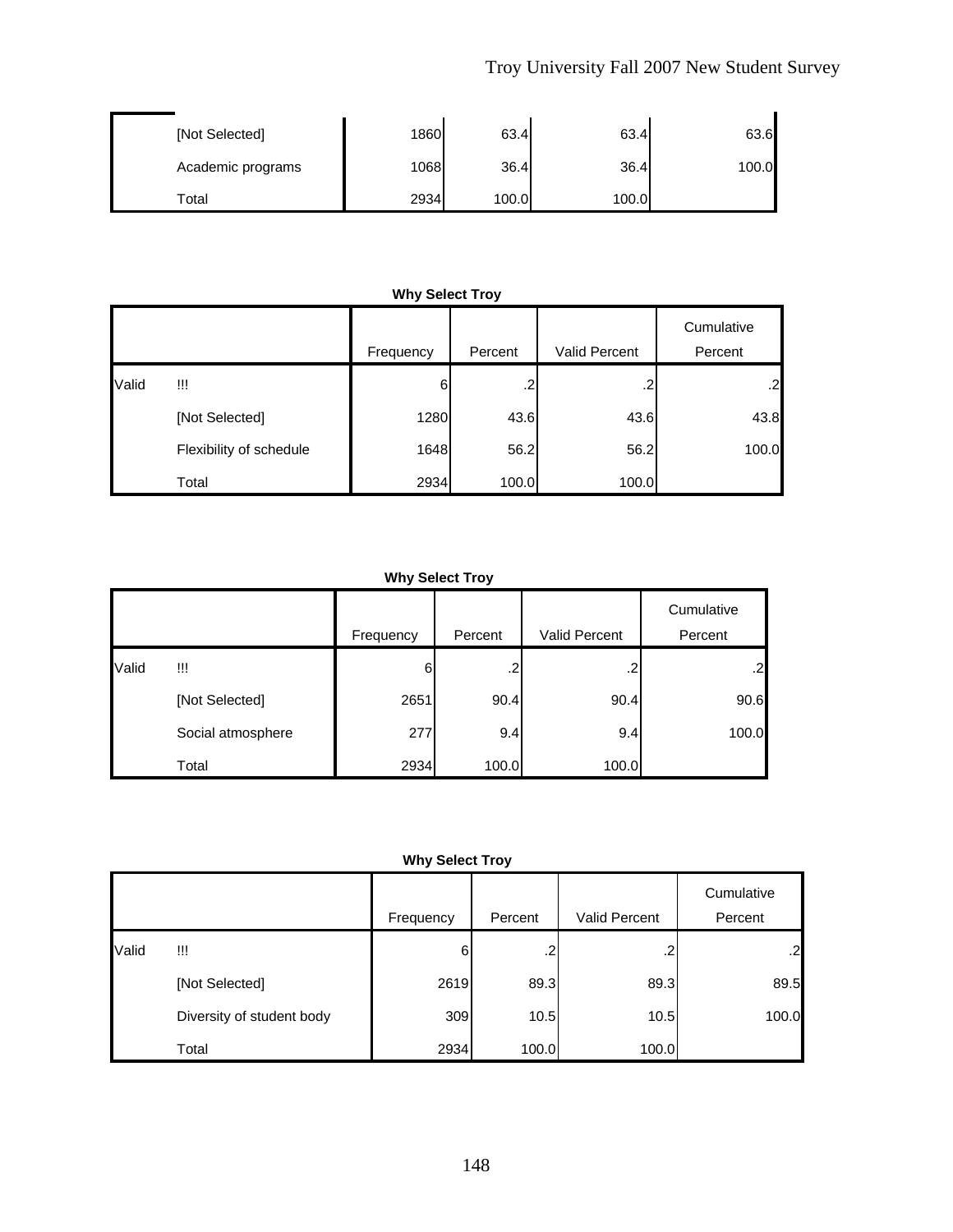| <b>Why Select Troy</b> |                  |           |         |                      |                       |  |  |
|------------------------|------------------|-----------|---------|----------------------|-----------------------|--|--|
|                        |                  | Frequency | Percent | <b>Valid Percent</b> | Cumulative<br>Percent |  |  |
| Valid                  | !!!              | 6         | .2      | .2                   | .2                    |  |  |
|                        | [Not Selected]   | 2835      | 96.6    | 96.6                 | 96.8                  |  |  |
|                        | <b>Athletics</b> | 93        | 3.2     | 3.2                  | 100.0                 |  |  |
|                        | Total            | 2934      | 100.0   | 100.0                |                       |  |  |

|       |                                                            | Frequency | Percent       | Valid Percent | Cumulative<br>Percent |
|-------|------------------------------------------------------------|-----------|---------------|---------------|-----------------------|
| Valid | !!!                                                        | 6         | $.2^{\prime}$ | .2            | .2                    |
|       | [Not Selected]                                             | 2835      | 96.6          | 96.6          | 96.8                  |
|       | Performing arts (band, collegiate<br>singers, drama, etc.) | 93        | 3.2           | 3.2           | 100.0                 |
|       | Total                                                      | 2934      | 100.0         | 100.0         |                       |

#### **Why Select Troy**

|       |                                            | Frequency | Percent | Valid Percent | Cumulative<br>Percent |
|-------|--------------------------------------------|-----------|---------|---------------|-----------------------|
| Valid | !!!                                        | 6         | .2      | .2            | $\cdot$               |
|       | [Not Selected]                             | 2861      | 97.5    | 97.5          | 97.7                  |
|       | Recommendation of high school<br>counselor | 67        | 2.3     | 2.3           | 100.0                 |
|       | Total                                      | 2934      | 100.0   | 100.0         |                       |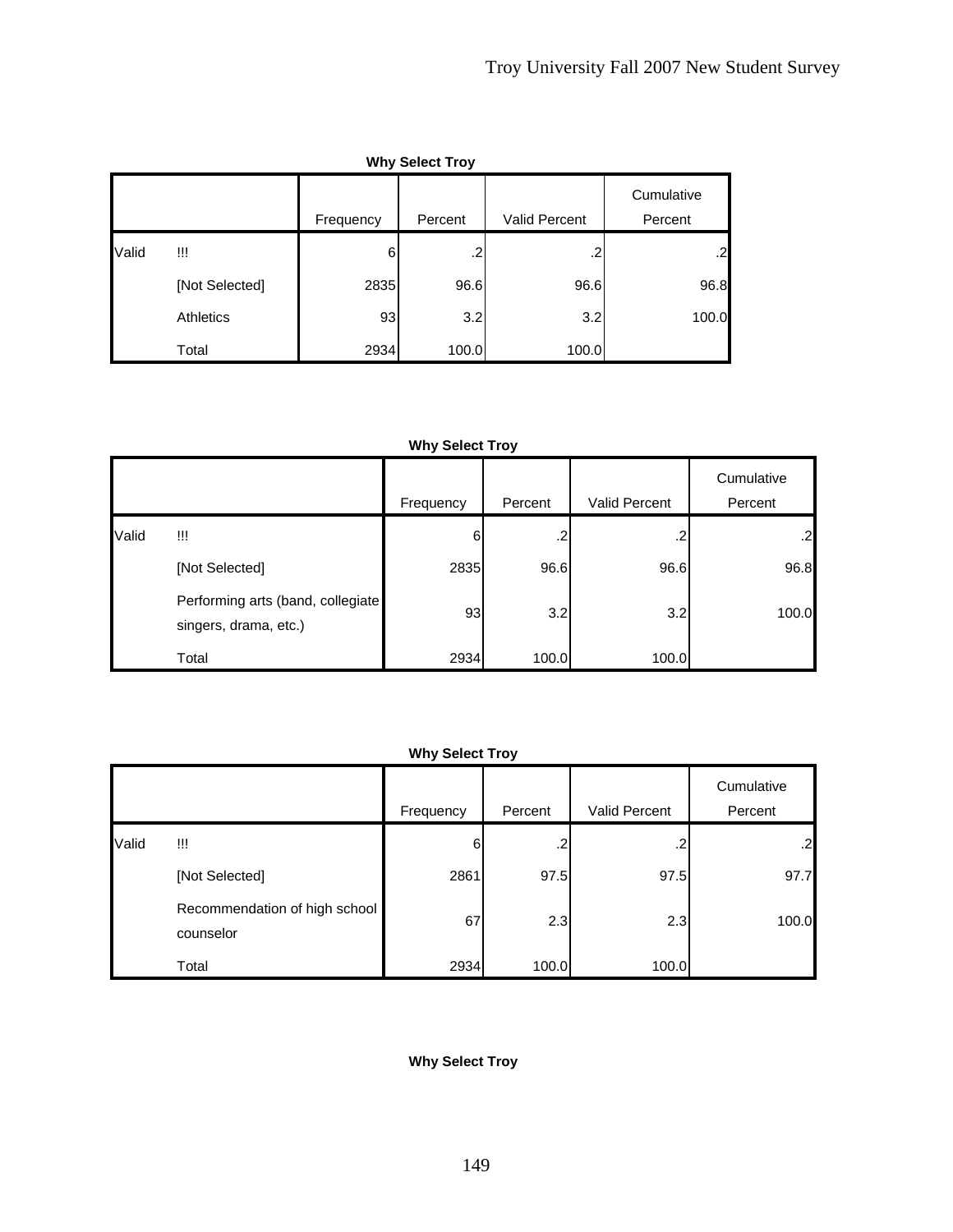|       |                                        | Frequency | Percent | Valid Percent | Cumulative<br>Percent |
|-------|----------------------------------------|-----------|---------|---------------|-----------------------|
| Valid | $\mathbf{III}$                         | 6         | .2      | .2            | $\overline{2}$        |
|       | [Not Selected]                         | 2849      | 97.1    | 97.1          | 97.3                  |
|       | Recommendation of college<br>counselor | 79        | 2.7     | 2.7           | 100.0                 |
|       | Total                                  | 2934      | 100.0   | 100.0         |                       |

|       |                         | Frequency | Percent | Valid Percent | Cumulative<br>Percent |
|-------|-------------------------|-----------|---------|---------------|-----------------------|
| Valid | !!!                     | 6         | .2      | .2            | $\overline{2}$        |
|       | [Not Selected]          | 2678      | 91.3    | 91.3          | 91.5                  |
|       | Parents' recommendation | 250       | 8.5     | 8.5           | 100.0                 |
|       | Total                   | 2934      | 100.0   | 100.0         |                       |

#### **Why Select Troy**

|       |                         | Frequency | Percent | Valid Percent | Cumulative<br>Percent |
|-------|-------------------------|-----------|---------|---------------|-----------------------|
| Valid | !!!                     | 6         | .2      | .2            | $\overline{2}$        |
|       | [Not Selected]          | 2128      | 72.5    | 72.5          | 72.7                  |
|       | Friends' recommendation | 800       | 27.3    | 27.3          | 100.0                 |
|       | Total                   | 2934      | 100.0   | 100.0         |                       |

|       |                |           |            |               | Cumulative |
|-------|----------------|-----------|------------|---------------|------------|
|       |                | Frequency | Percent    | Valid Percent | Percent    |
| Valid | w              | 6         | . <u>.</u> | ⌒<br>ے.       | .2         |
|       | [Not Selected] | 2646      | 90.2       | 90.2          | 90.4       |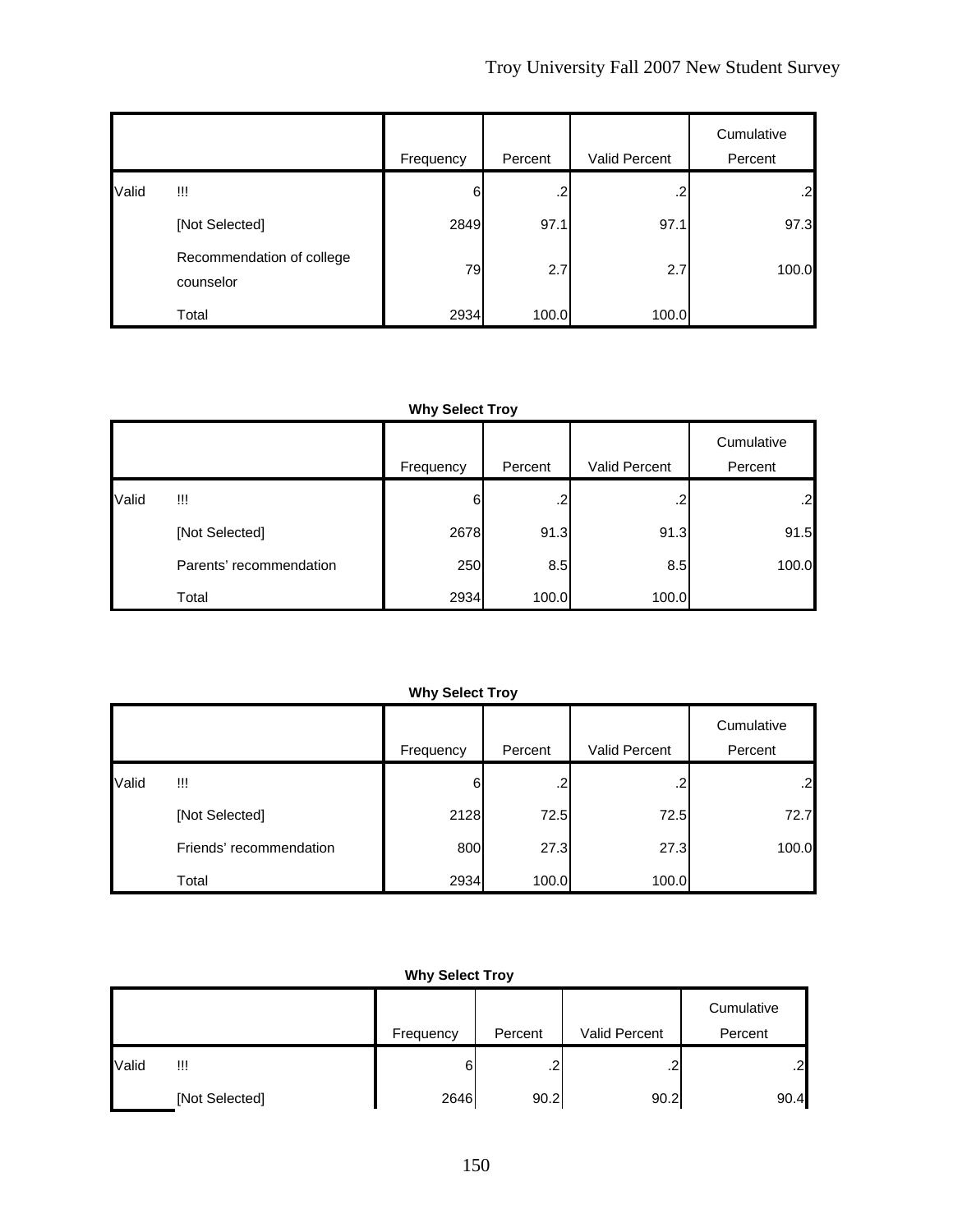| Alumni recommendation | റാറ<br>ZUZ | 9.6   | 9.6   | 00.0 |
|-----------------------|------------|-------|-------|------|
| $\mathsf{^{To}tal}$   | 2934       | 100.0 | 100.0 |      |

|       |                 | Frequency | Percent | Valid Percent | Cumulative<br>Percent |
|-------|-----------------|-----------|---------|---------------|-----------------------|
|       |                 |           |         |               |                       |
| Valid | !!!             | 6         | .2      | .2            | .2                    |
|       | [Not Selected]  | 2601      | 88.7    | 88.7          | 88.9                  |
|       | Other (specify) | 327       | 11.1    | 11.1          | 100.0                 |
|       | Total           | 2934      | 100.0   | 100.0         |                       |

|       | Learn About Troy   |           |         |               |                       |  |  |
|-------|--------------------|-----------|---------|---------------|-----------------------|--|--|
|       |                    | Frequency | Percent | Valid Percent | Cumulative<br>Percent |  |  |
| Valid | [Not Answered]     | 49        | 1.7     | 1.7           | 1.7                   |  |  |
|       | Alumni             | 422       | 14.4    | 14.4          | 16.1                  |  |  |
|       | Billboard          | 61        | 2.1     | 2.1           | 18.1                  |  |  |
|       | <b>Direct Mail</b> | 28        | 1.0     | 1.0           | 19.1                  |  |  |
|       | Guidance Counselor | 125       | 4.3     | 4.3           | 23.3                  |  |  |
|       | Internet           | 312       | 10.6    | 10.6          | 34.0                  |  |  |
|       | Newspaper          | 28        | 1.0     | 1.0           | 34.9                  |  |  |
|       | Other (Specify)    | 479       | 16.3    | 16.3          | 51.3                  |  |  |
|       | Radio              | 13        | $\cdot$ | .4            | 51.7                  |  |  |
|       | Television         | 81        | 2.8     | 2.8           | 54.5                  |  |  |
|       | Word of mouth      | 1336      | 45.5    | 45.5          | 100.0                 |  |  |
|       | Total              | 2934      | 100.0   | 100.0         |                       |  |  |

### **Learn About Troy**

### **Registration Info**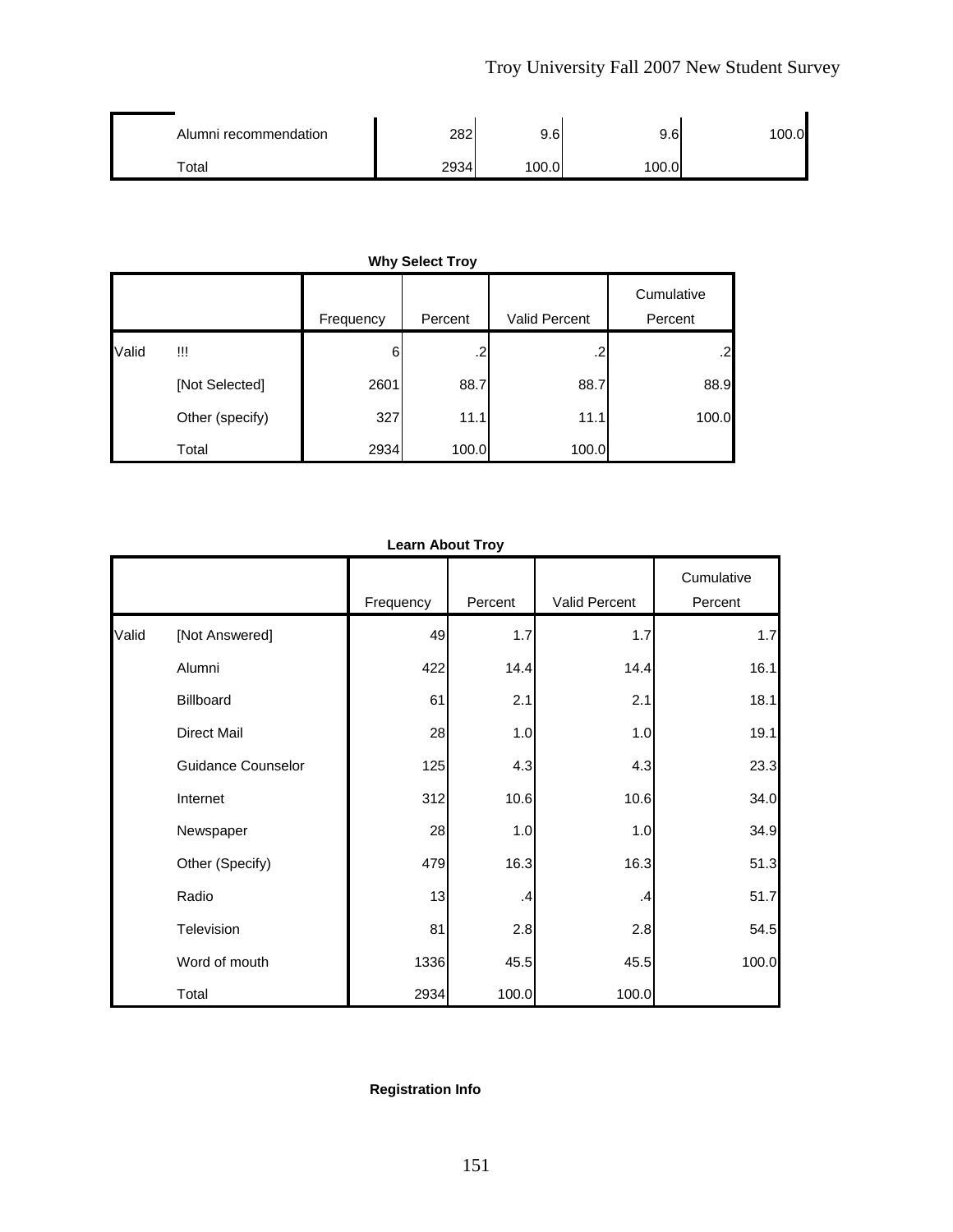|       |                    | Frequency | Percent | Valid Percent | Cumulative<br>Percent |
|-------|--------------------|-----------|---------|---------------|-----------------------|
| Valid | Ш                  | 6         | $\cdot$ | $\cdot$       | .2                    |
|       | [Not Answered]     | 69        | 2.4     | 2.4           | 2.6                   |
|       | Billboard          | 45        | 1.5     | 1.5           | 4.1                   |
|       | <b>Direct Mail</b> | 269       | 9.2     | 9.2           | 13.3                  |
|       | Internet           | 1591      | 54.2    | 54.2          | 67.5                  |
|       | Newspaper          | 27        | .9      | .9            | 68.4                  |
|       | Other (Specify)    | 421       | 14.3    | 14.3          | 82.8                  |
|       | Radio              | 8         | .3      | .3            | 83.0                  |
|       | Television         | 18        | $.6\,$  | .6            | 83.6                  |
|       | Word of mouth      | 480       | 16.4    | 16.4          | 100.0                 |
|       | Total              | 2934      | 100.0   | 100.0         |                       |

|       | <b>Way to Advertise</b> |           |         |               |                       |  |  |  |
|-------|-------------------------|-----------|---------|---------------|-----------------------|--|--|--|
|       |                         | Frequency | Percent | Valid Percent | Cumulative<br>Percent |  |  |  |
| Valid | !!!                     | 6         | $\cdot$ | .2            | $\overline{.2}$       |  |  |  |
|       | [Not Answered]          | 89        | 3.0     | 3.0           | 3.2                   |  |  |  |
|       | Billboard               | 53        | 1.8     | 1.8           | 5.0                   |  |  |  |
|       | Direct Mail             | 250       | 8.5     | 8.5           | 13.6                  |  |  |  |
|       | Internet                | 821       | 28.0    | 28.0          | 41.5                  |  |  |  |
|       | Newspaper               | 50        | 1.7     | 1.7           | 43.3                  |  |  |  |
|       | Other (Specify)         | 53        | 1.8     | 1.8           | 45.1                  |  |  |  |
|       | Radio                   | 77        | 2.6     | 2.6           | 47.7                  |  |  |  |
|       | Television              | 263       | 9.0     | 9.0           | 56.6                  |  |  |  |
|       | Word of mouth           | 1272      | 43.4    | 43.4          | 100.0                 |  |  |  |
|       | Total                   | 2934      | 100.0   | 100.0         |                       |  |  |  |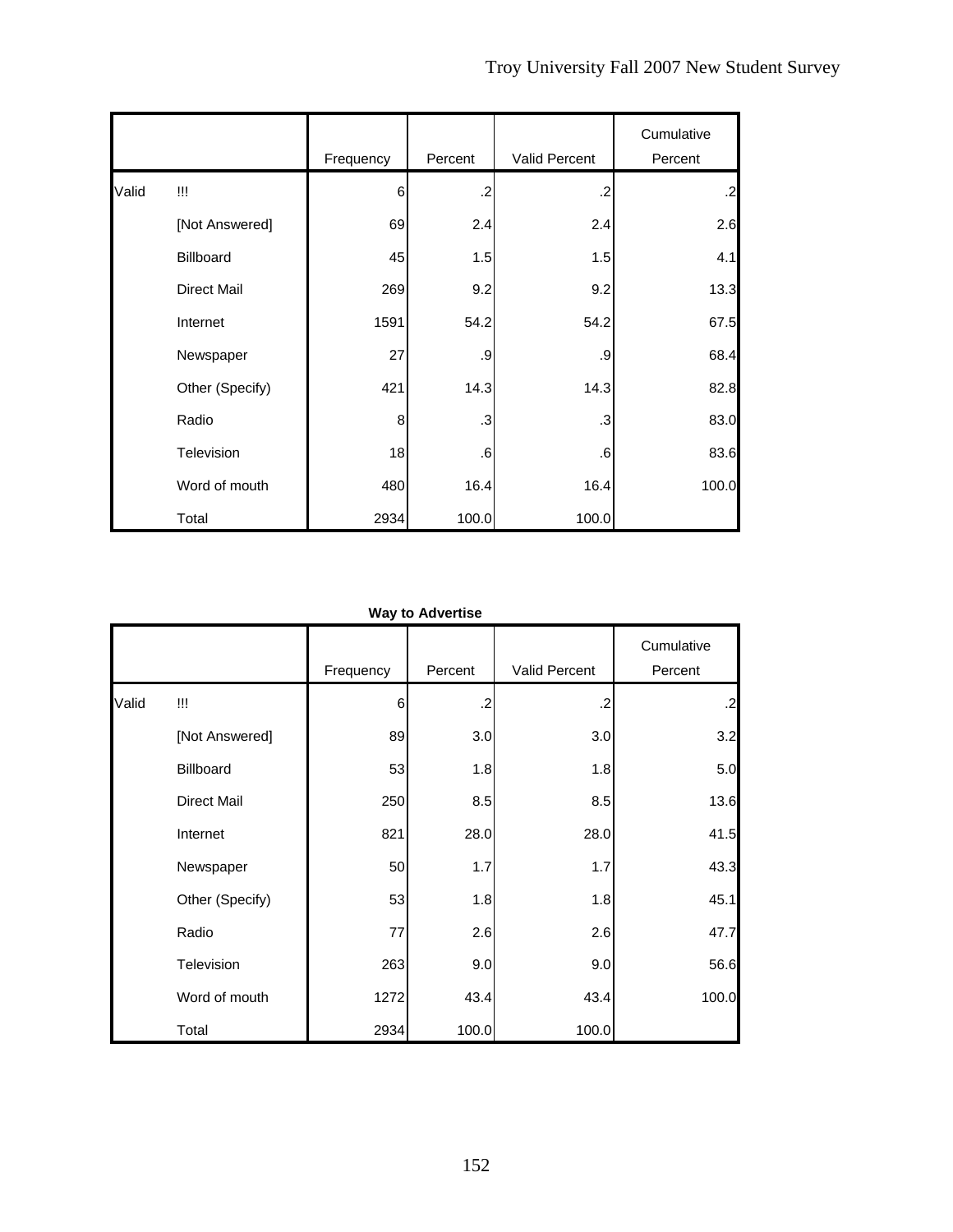|       | <b>Describe Troy</b>     |           |         |               |                       |  |  |  |
|-------|--------------------------|-----------|---------|---------------|-----------------------|--|--|--|
|       |                          | Frequency | Percent | Valid Percent | Cumulative<br>Percent |  |  |  |
| Valid | $\mathbf{III}$           | 6         | .2      | .2            | .2                    |  |  |  |
|       | [Not Selected]           | 1717      | 58.5    | 58.5          | 58.7                  |  |  |  |
|       | Academically challenging | 1211      | 41.3    | 41.3          | 100.0                 |  |  |  |
|       | Total                    | 2934      | 100.0   | 100.0         |                       |  |  |  |

### **Describe Troy**

|       |                |           |         |               | Cumulative |
|-------|----------------|-----------|---------|---------------|------------|
|       |                | Frequency | Percent | Valid Percent | Percent    |
| Valid | !!!            | 6         | .2      | .2            | .2         |
|       | [Not Selected] | 2117      | 72.2    | 72.2          | 72.4       |
|       | Caring         | 811       | 27.6    | 27.6          | 100.0      |
|       | Total          | 2934      | 100.0   | 100.0         |            |

|       | <b>Describe Troy</b> |           |         |               |                       |  |  |  |  |
|-------|----------------------|-----------|---------|---------------|-----------------------|--|--|--|--|
|       |                      | Frequency | Percent | Valid Percent | Cumulative<br>Percent |  |  |  |  |
| Valid | !!!                  | 6         | .2      | .2            | .2                    |  |  |  |  |
|       | [Not Selected]       | 977       | 33.3    | 33.3          | 33.5                  |  |  |  |  |
|       | Convenient           | 1951      | 66.5    | 66.5          | 100.0                 |  |  |  |  |
|       | Total                | 2934      | 100.0   | 100.0         |                       |  |  |  |  |

|       | <b>Describe Troy</b> |           |         |                      |                       |  |  |  |  |
|-------|----------------------|-----------|---------|----------------------|-----------------------|--|--|--|--|
|       |                      | Frequency | Percent | <b>Valid Percent</b> | Cumulative<br>Percent |  |  |  |  |
| Valid | w                    | 6         | .2      | ົ<br>ے.              | .2                    |  |  |  |  |
|       | [Not Selected]       | 1751      | 59.7    | 59.7                 | 59.9                  |  |  |  |  |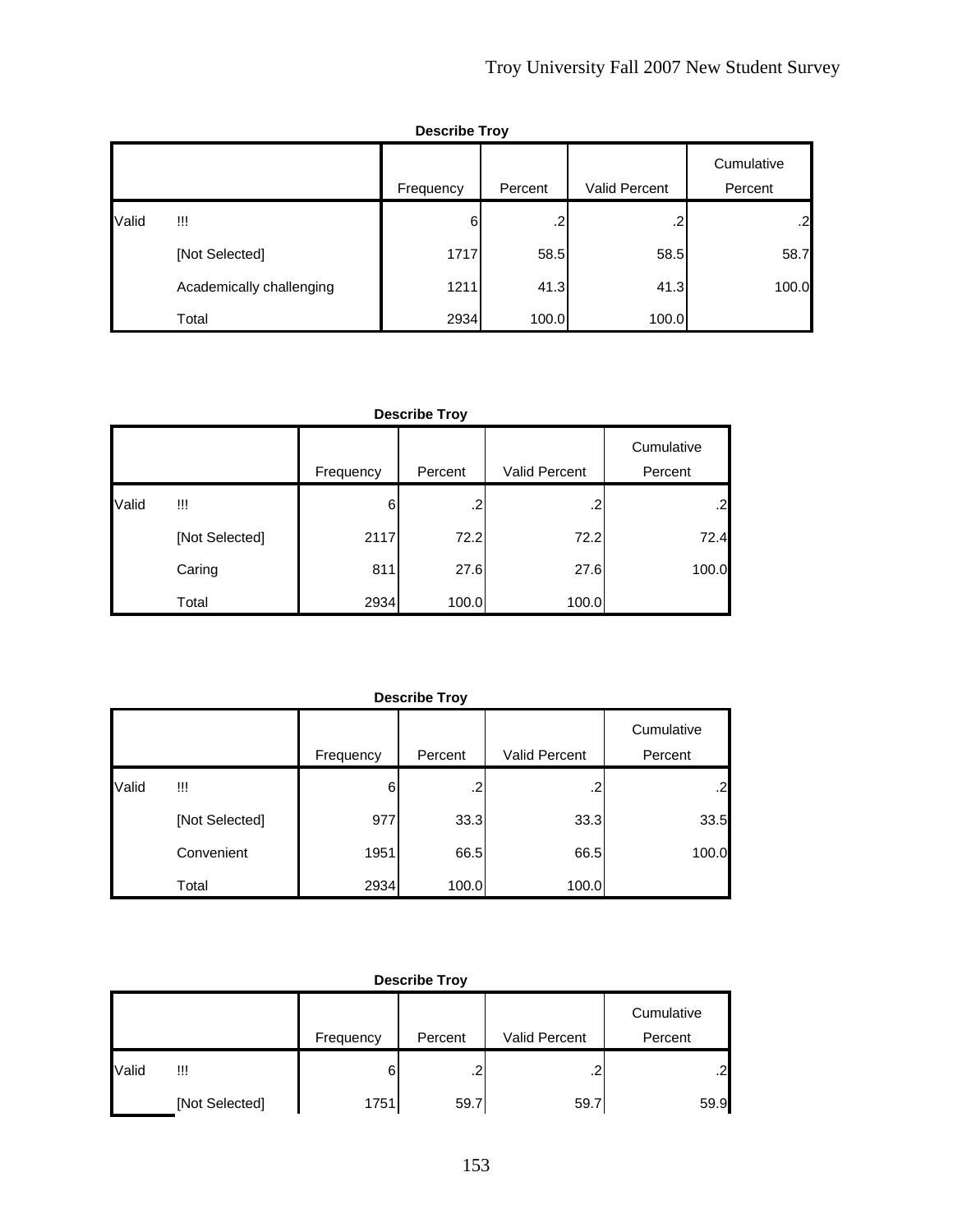# Troy University Fall 2007 New Student Survey

| Friendly    | 1177<br>. | 40.1  | 40.1  | 100.0 |
|-------------|-----------|-------|-------|-------|
| $\tau$ otal | 2934      | 100.0 | 100.0 |       |

|       | <b>Describe Troy</b>     |           |            |                      |                       |
|-------|--------------------------|-----------|------------|----------------------|-----------------------|
|       |                          | Frequency | Percent    | <b>Valid Percent</b> | Cumulative<br>Percent |
| Valid | W                        | 6         | $\cdot$ .2 | .2                   | .2                    |
|       | [Not Selected]           | 1552      | 52.9       | 52.9                 | 53.1                  |
|       | Good value for the price | 1376      | 46.9       | 46.9                 | 100.0                 |
|       | Total                    | 2934      | 100.0      | 100.0                |                       |

#### **Describe Troy**

|       |                | Frequency | Percent | Valid Percent | Cumulative<br>Percent |
|-------|----------------|-----------|---------|---------------|-----------------------|
| Valid | w              | 6         | .2      | $\cdot$       | $\overline{.2}$       |
|       | [Not Selected] | 1976      | 67.3    | 67.3          | 67.6                  |
|       | Helpful        | 952       | 32.4    | 32.4          | 100.0                 |
|       | Total          | 2934      | 100.0   | 100.0         |                       |

#### **Describe Troy**

|       |                  |           |         |                      | Cumulative |
|-------|------------------|-----------|---------|----------------------|------------|
|       |                  | Frequency | Percent | <b>Valid Percent</b> | Percent    |
| Valid | w                | 6         | .2      | .2                   | .2         |
|       | [Not Selected]   | 1832      | 62.4    | 62.4                 | 62.6       |
|       | Student-centered | 1096      | 37.4    | 37.4                 | 100.0      |
|       | Total            | 2934      | 100.0   | 100.0                |            |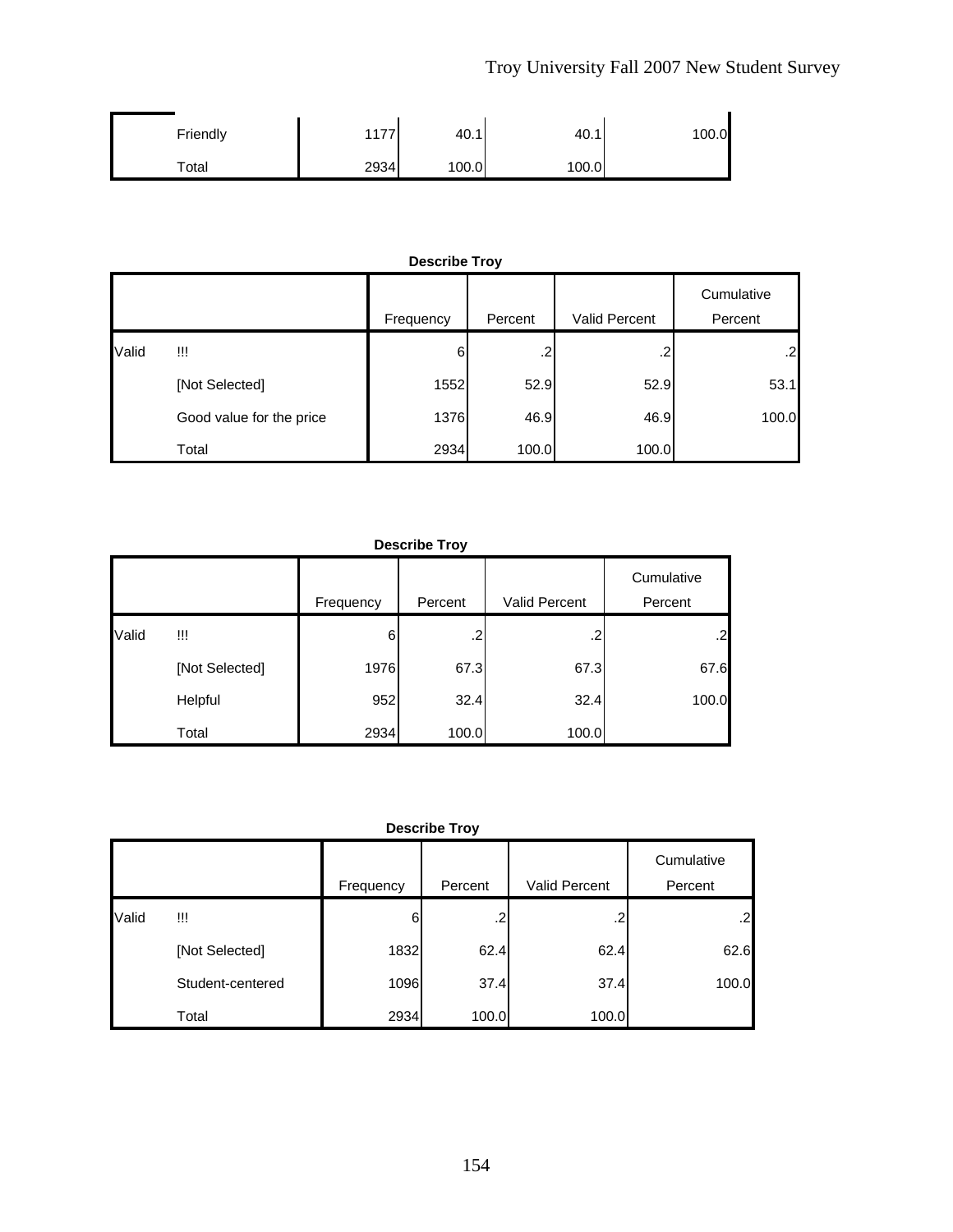|       |                 |           | <b>Describe Troy</b> |               |                       |
|-------|-----------------|-----------|----------------------|---------------|-----------------------|
|       |                 | Frequency | Percent              | Valid Percent | Cumulative<br>Percent |
| Valid | !!!             | 6         | .2                   | .2            | .2                    |
|       | [Not Selected]  | 2721      | 92.7                 | 92.7          | 92.9                  |
|       | Other (Specify) | 207       | 7.1                  | 7.1           | 100.0                 |
|       | Total           | 2934      | 100.0                | 100.0         |                       |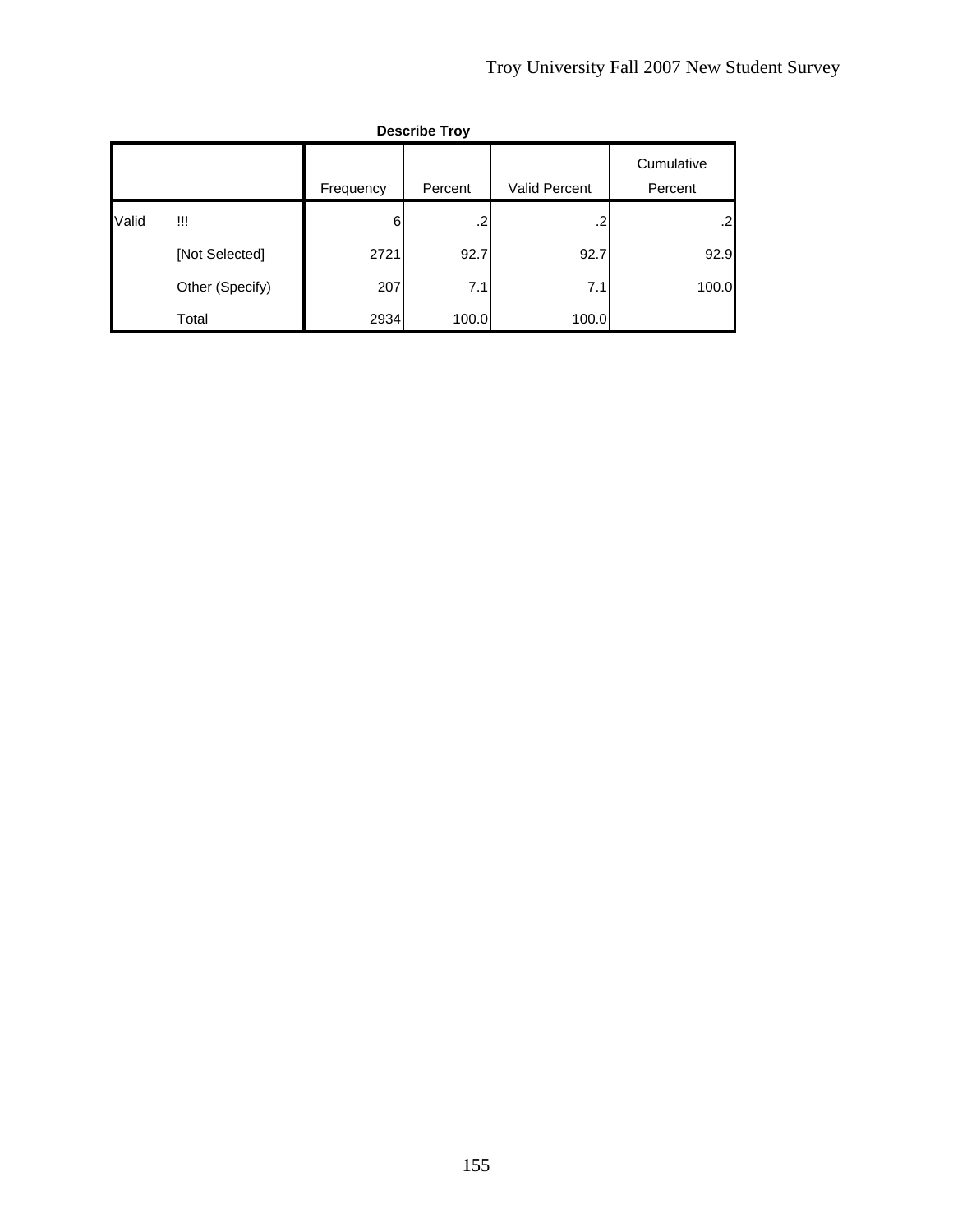



Gender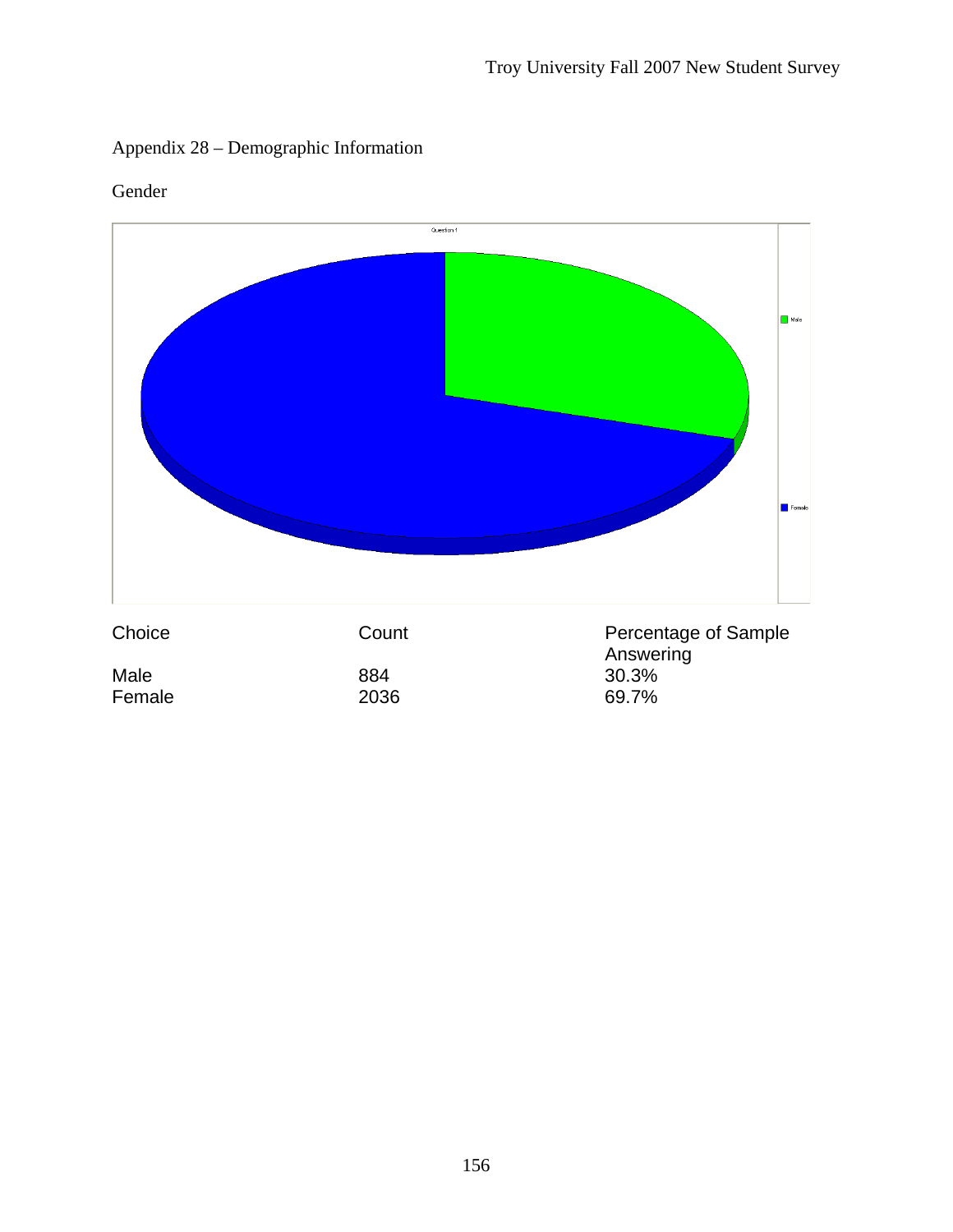

| Choice                 | Count | Percentage of Sample<br>Answering |
|------------------------|-------|-----------------------------------|
| Nonresident Alien      | 5     | 0.2%                              |
| Black, non-Hispanic    | 1212  | 41.7%                             |
| American Indian/Alaska | 16    | 0.6%                              |
| <b>Native</b>          |       |                                   |
| Asian/Pacific Islander | 123   | 4.2%                              |
| Hispanic               | 76    | 2.6%                              |
| White, non-Hispanic    | 1434  | 49.3%                             |
| Race/ethnicity unknown | 41    | 1.4%                              |

# Race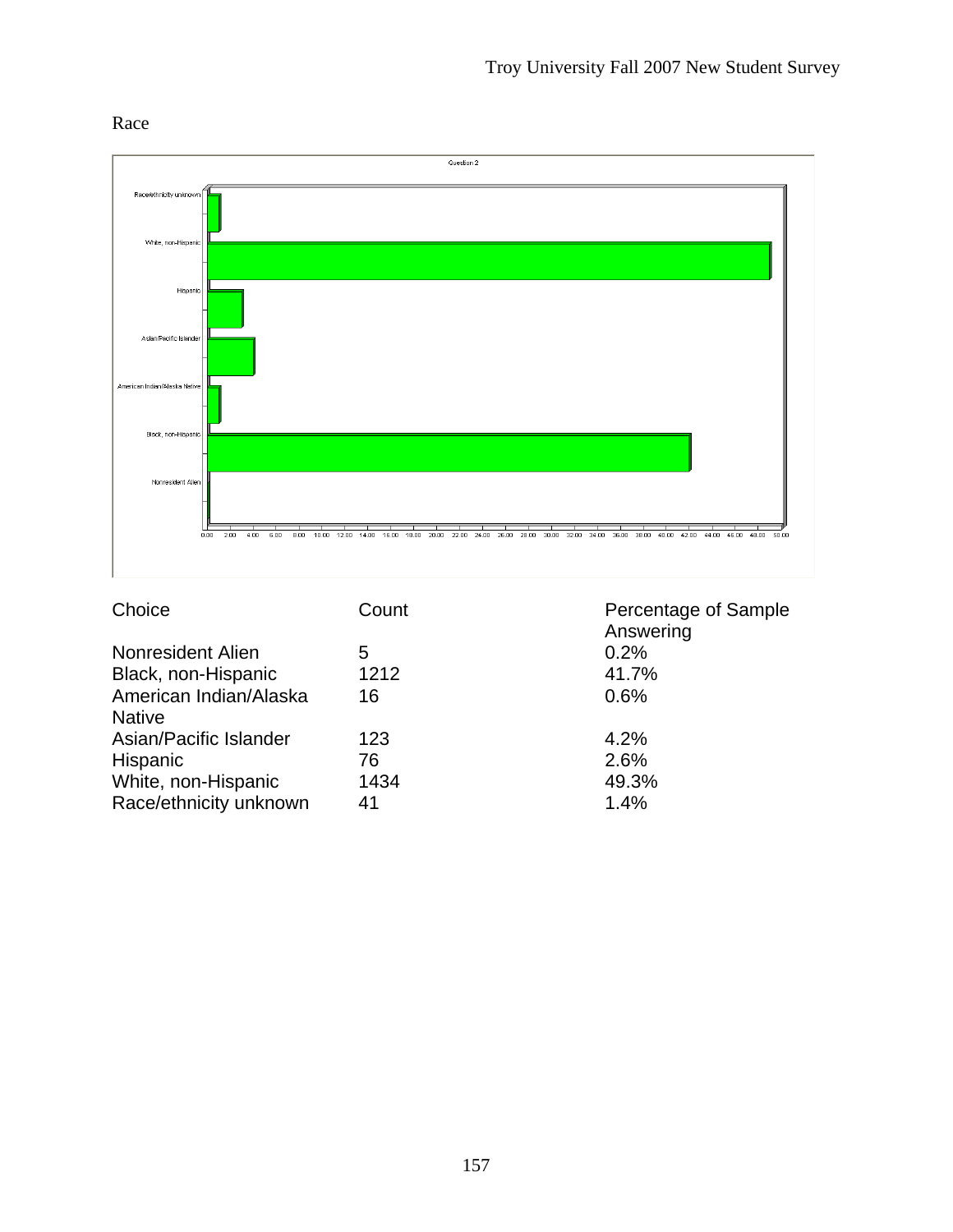

| Choice     | Count | Percentage of Sample<br>Answering |
|------------|-------|-----------------------------------|
| $18 - 19$  | 449   | 15.4%                             |
| $20 - 21$  | 159   | 5.5%                              |
| $21 - 24$  | 357   | 12.2%                             |
| $25 - 29$  | 609   | 20.9%                             |
| 30-34      | 482   | 16.5%                             |
| 35-39      | 347   | 11.9%                             |
| 40-49      | 400   | 13.7%                             |
| 50-64      | 104   | 3.6%                              |
| 65 or over | 10    | 0.3%                              |

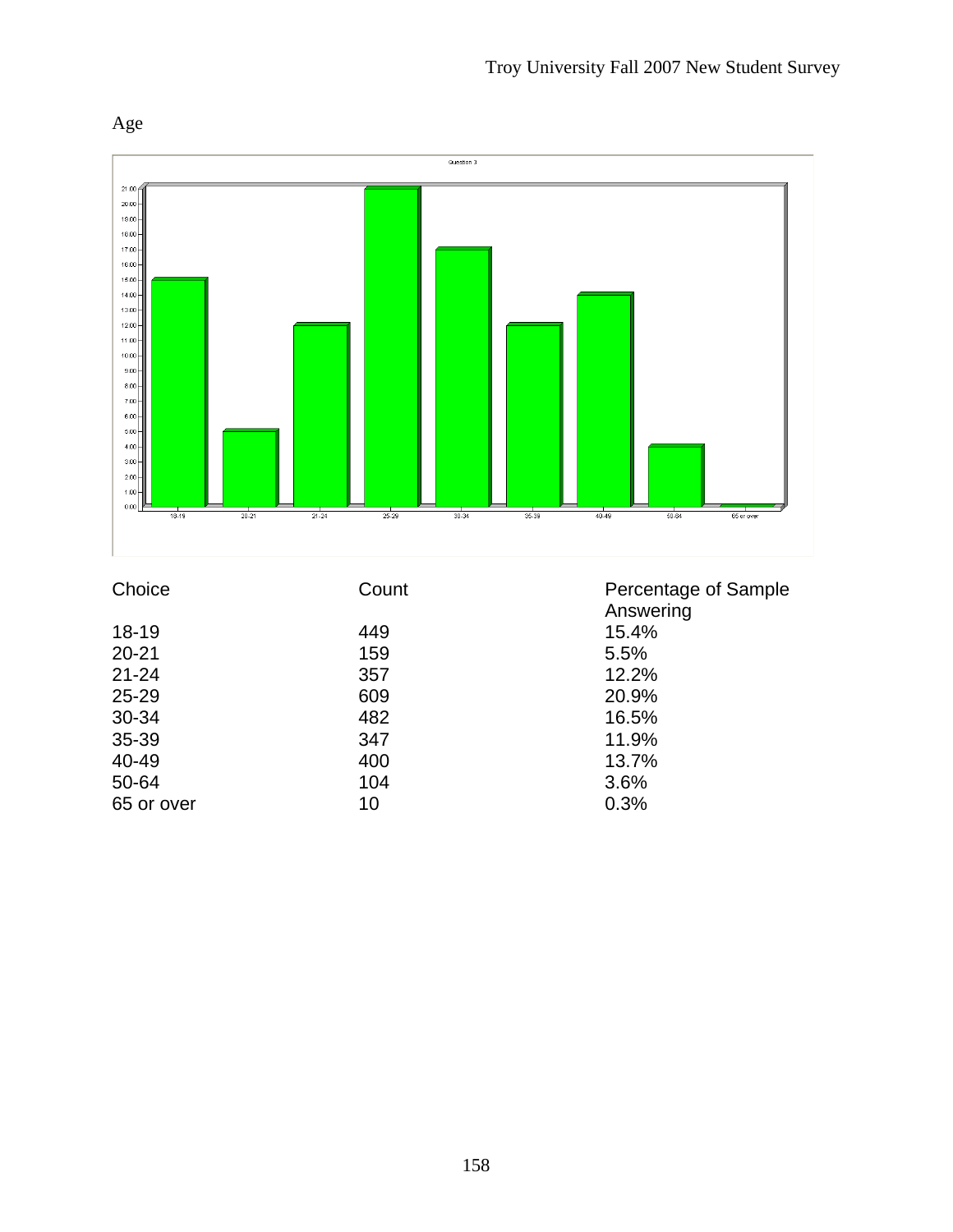

| Choice                                                                                                                  | Count | Percentage<br>of Sample<br>Answering |
|-------------------------------------------------------------------------------------------------------------------------|-------|--------------------------------------|
| Dually-enrolled high school student                                                                                     | 9     | 0.3%                                 |
| First-time freshman (an undergraduate student attending<br>college for the first time)                                  | 781   | 27.0%                                |
| First-time graduate (a graduate student enrolled in a graduate<br>program for the first time)                           | 681   | 23.6%                                |
| Undergraduate transfer student (an undergraduate student who<br>transferred to TROY from another college or university) | 991   | 34.3%                                |
| Graduate transfer student (a graduate student who transferred<br>to TROY from another college or university)            | 98    | 3.4%                                 |
| Undergraduate transient student (an undergraduate student<br>attending TROY temporarily)                                | 68    | 2.4%                                 |
| Graduate transient student (a graduate student attending<br>TROY temporarily)                                           | 36    | $1.2\%$                              |
| Other (Specify)                                                                                                         | 224   | 7.8%                                 |

# Status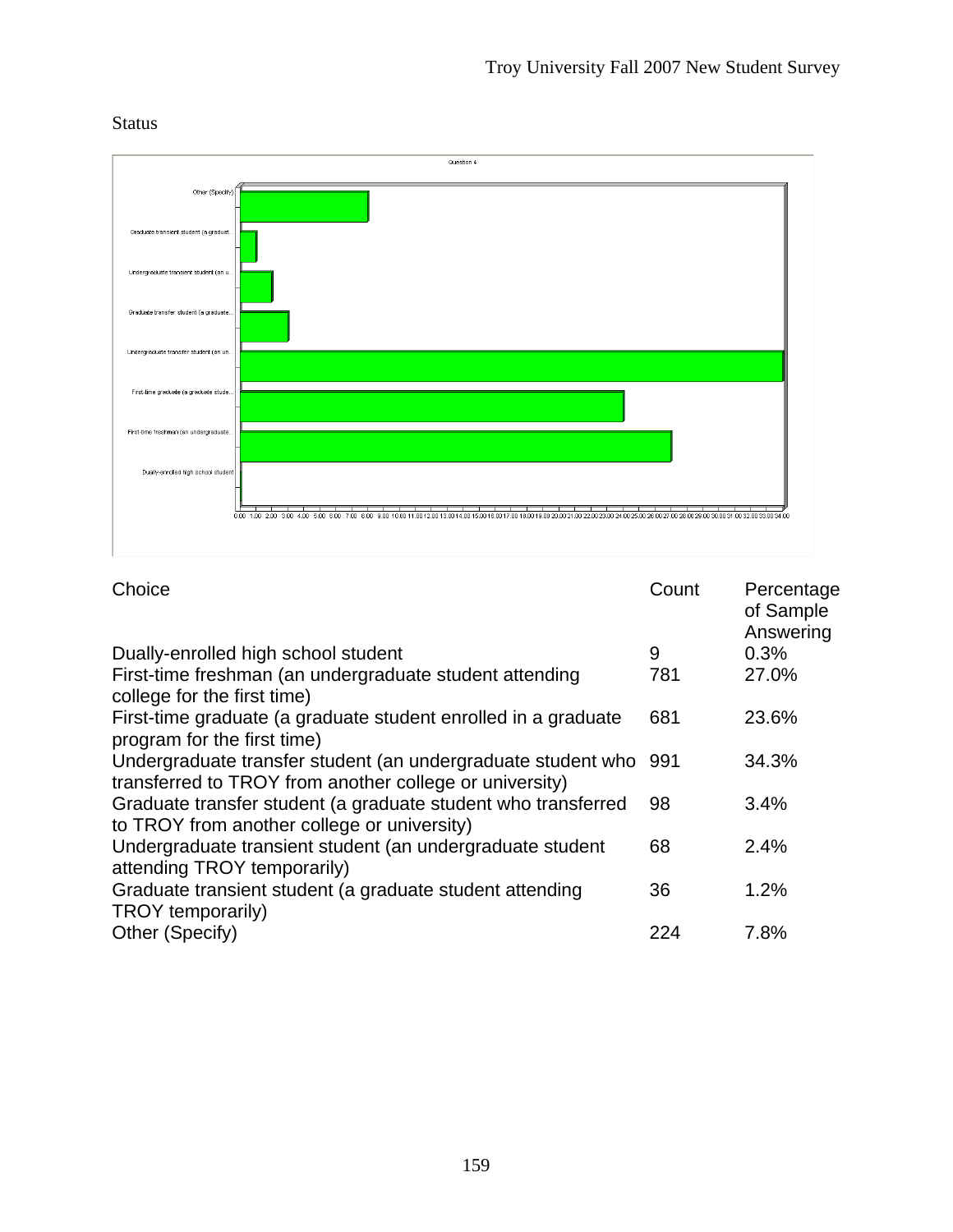# Campus



University College

of Alabama)

(Campuses or sites outside

| <b>Choice</b>      | Count | <b>Perce</b> |
|--------------------|-------|--------------|
|                    |       | Answ         |
| Dothan             | 167   | $5.7\%$      |
| Montgomery         | 272   | $9.4\%$      |
| <b>Phenix City</b> | 131   | 4.5%         |

Count Percentage of Sample Answering<br>5.7% Phenix City **131** 4.5%<br>Troy **131** 4.5% Troy 523 18.0% eCampus 1201 41.3%<br>
University College 613 21.1%

21.1%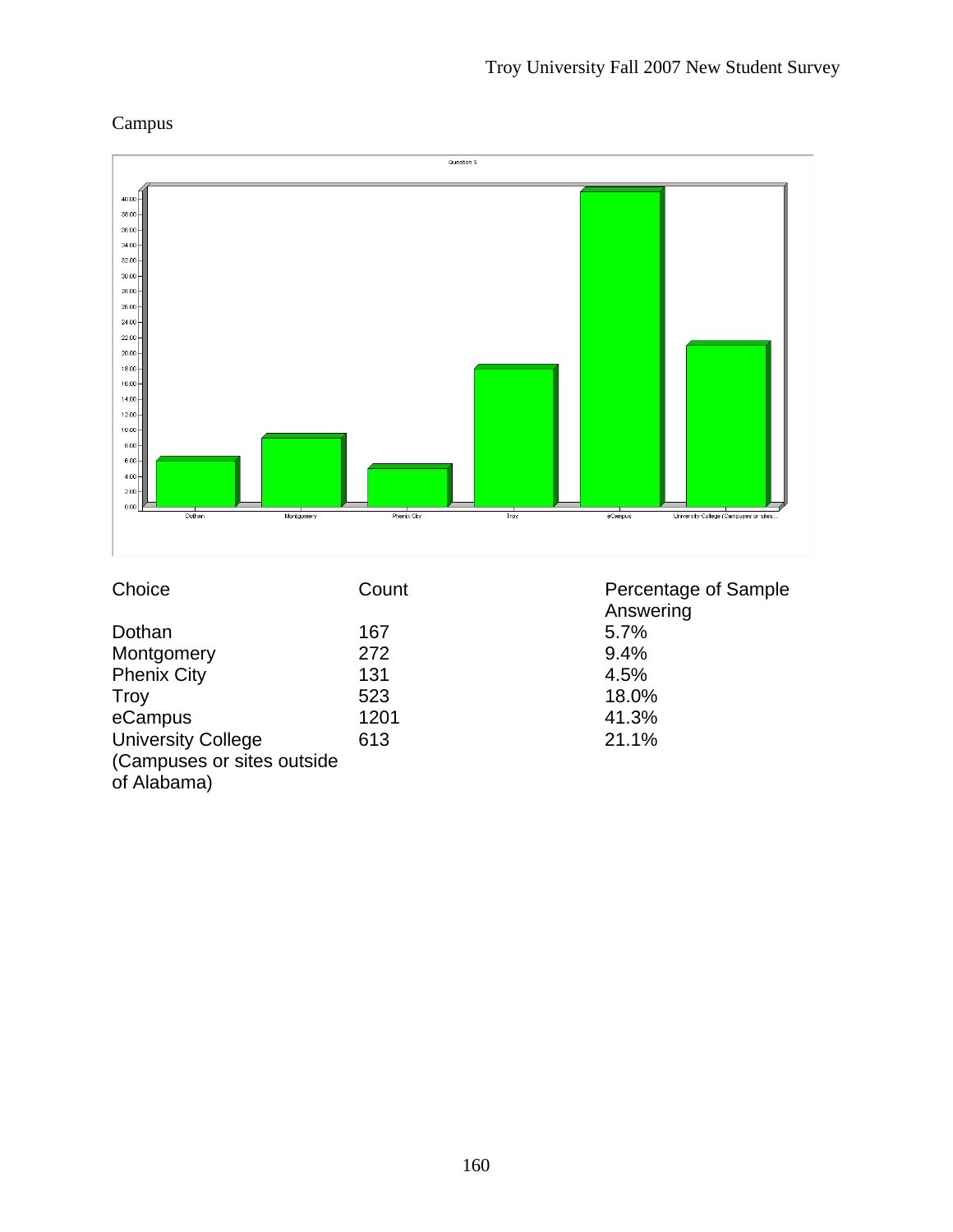

83 3.0%

Health and Human Services 368 13.4%

# College

Communication and Fine

Arts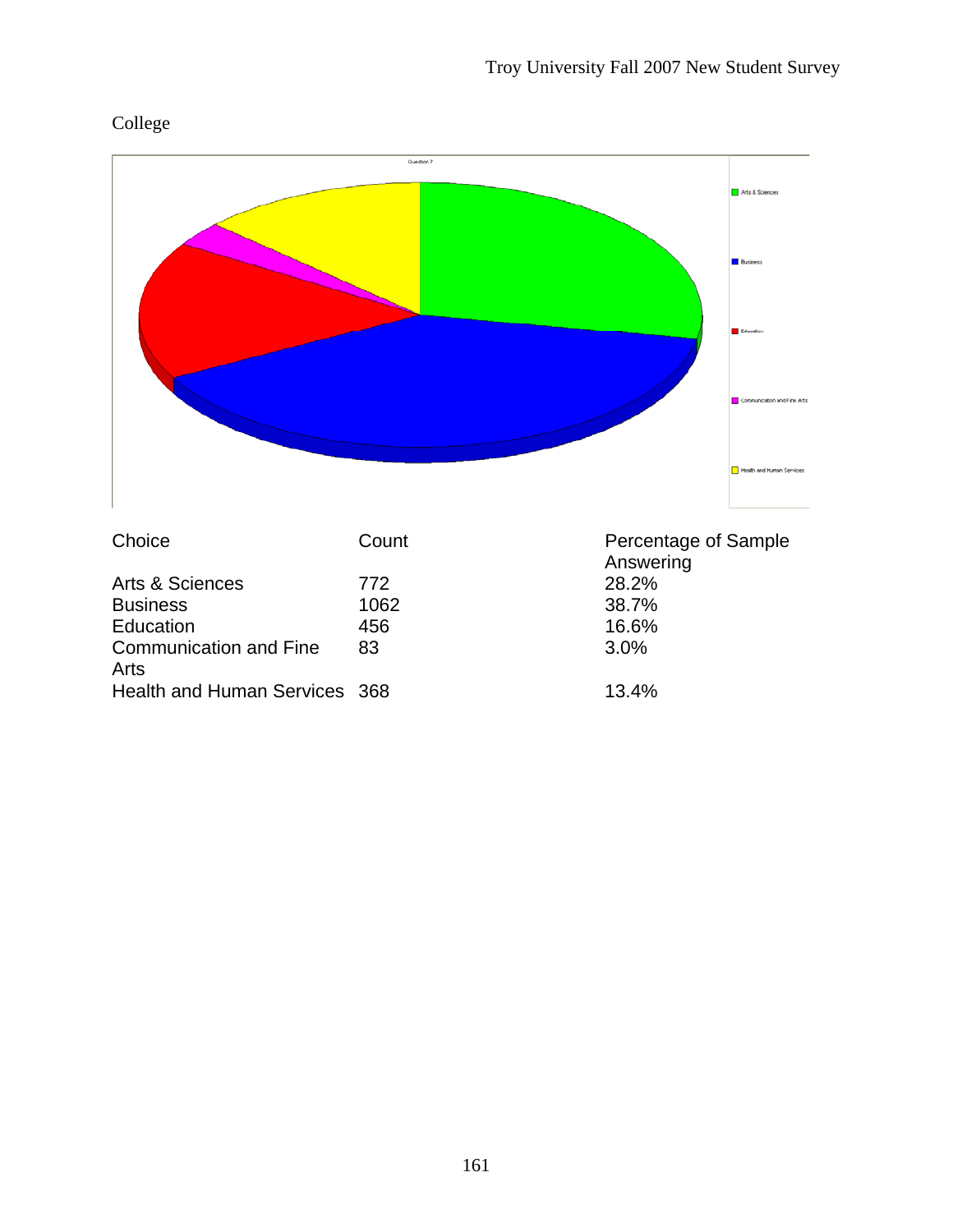# Degree level



|                             |      | Answ    |
|-----------------------------|------|---------|
| Associate                   | 335  | 12.0%   |
| Bachelor's                  | 1489 | 53.2%   |
| Master's                    | 904  | 32.3%   |
| <b>Education Specialist</b> | 8    | $0.3\%$ |
| Other                       | 65   | 2.3%    |

Answering 12.0% 53.2% 32.3%<br>0.3%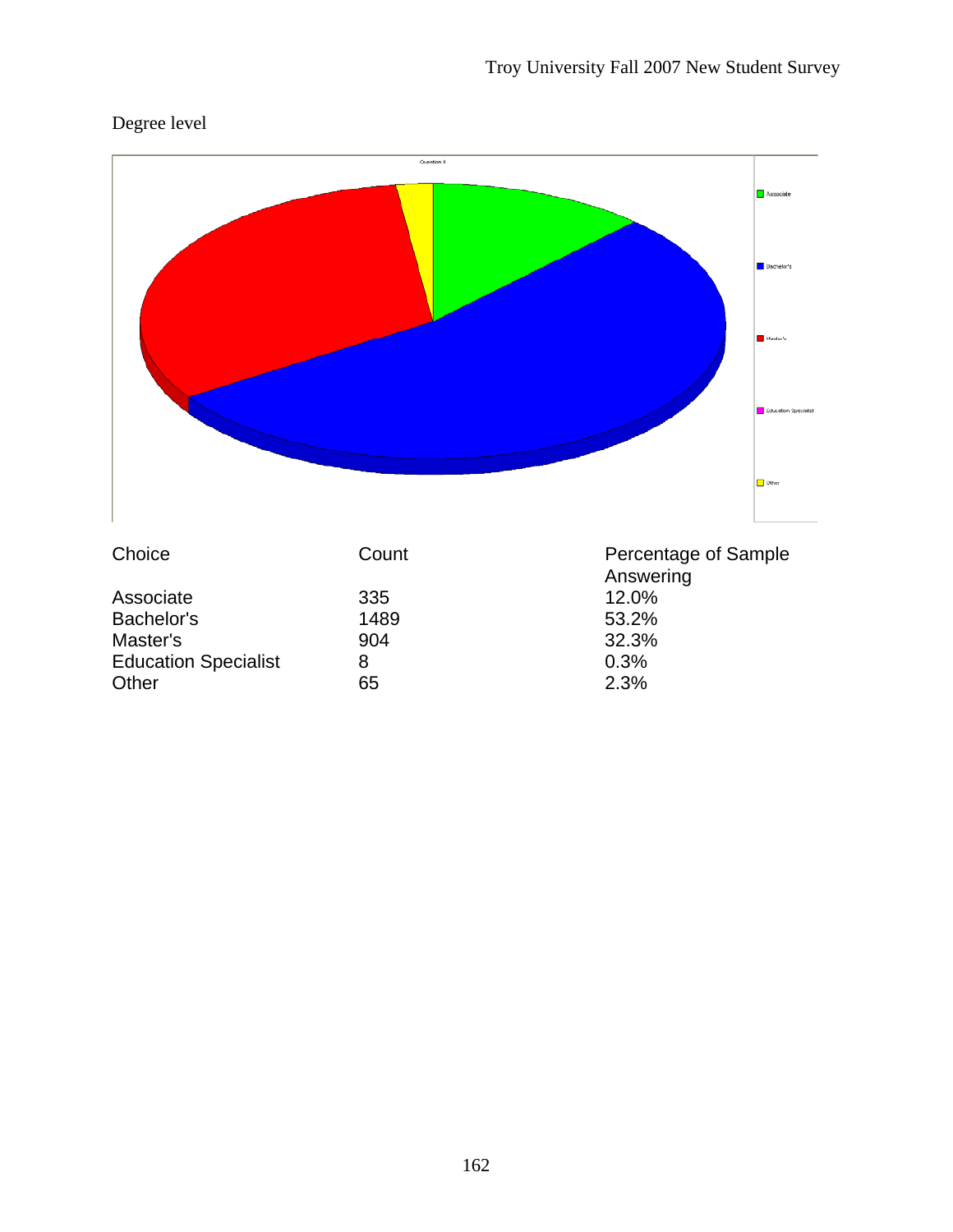# Choice of college



| Choice        | Count | Percentage of Sample<br>Answering |
|---------------|-------|-----------------------------------|
| First choice  | 2117  | 73.7%                             |
| Second choice | 612   | 21.3%                             |
| Third choice  | 110   | 3.8%                              |
| Fourth choice | 34    | 1.2%                              |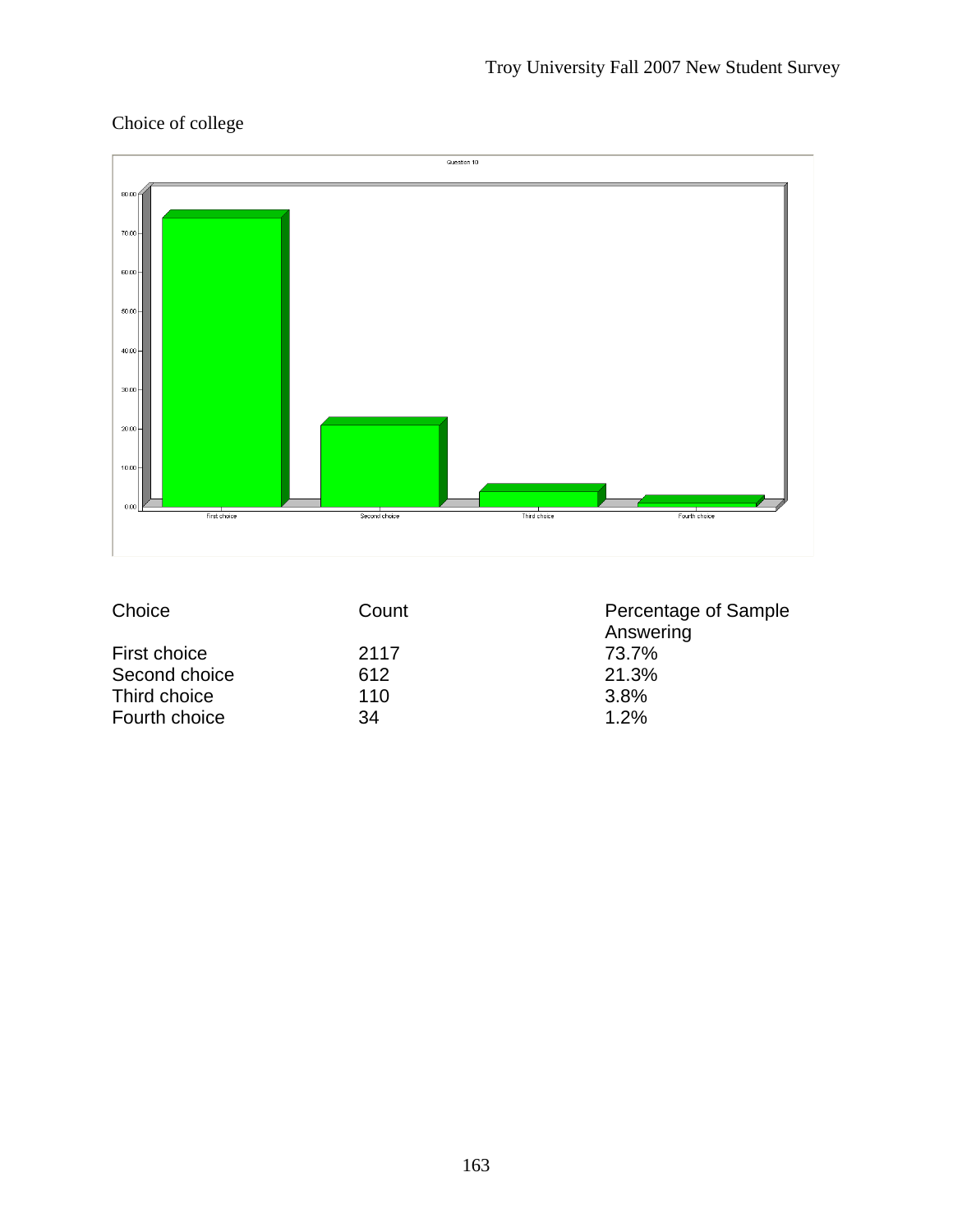

# Campus visit prior to enrollment

| Choice    | Count | Percentage |
|-----------|-------|------------|
|           |       | Answering  |
| Yes       | 1152  | 39.9%      |
| <b>No</b> | 1732  | 60.1%      |

164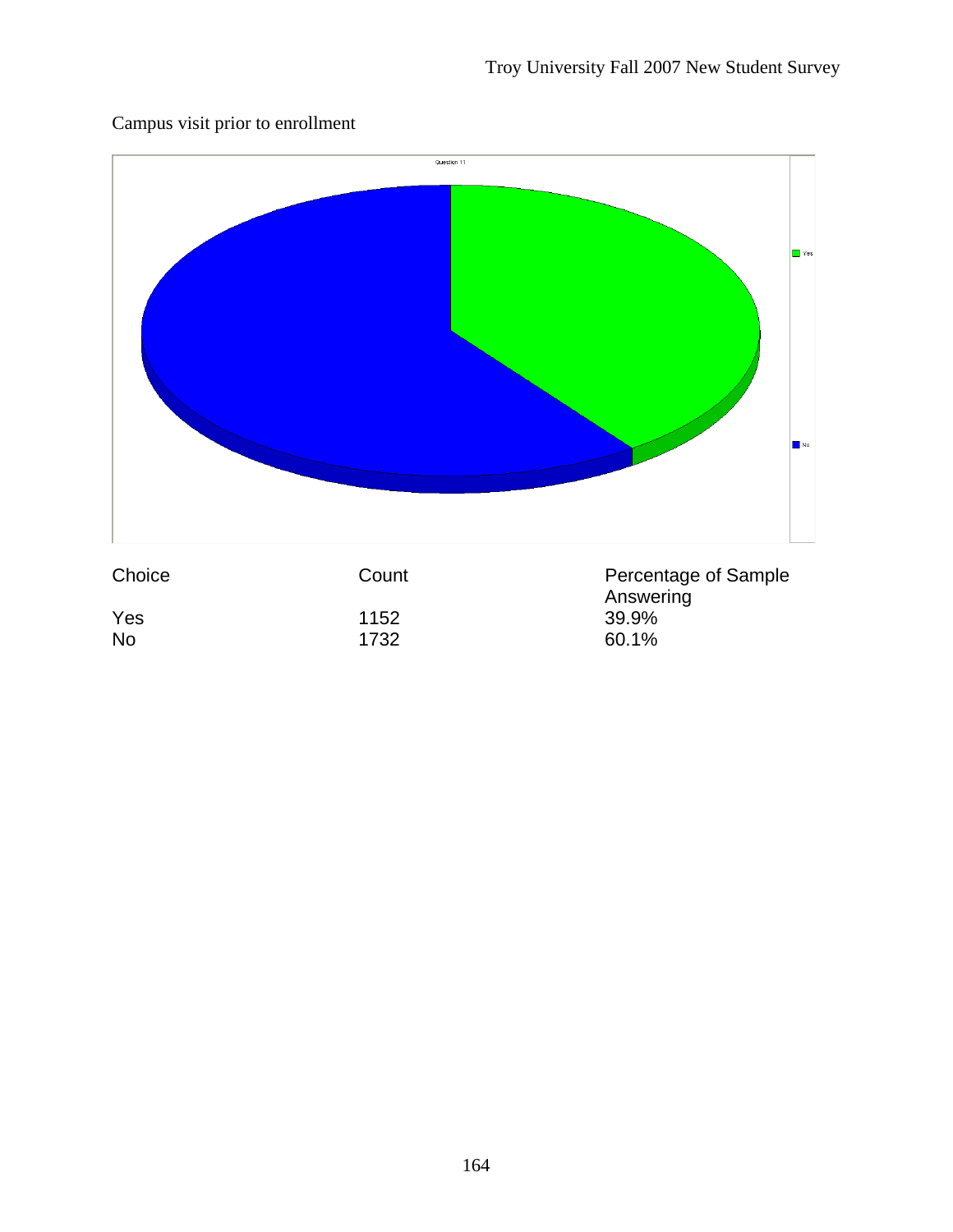

# Reasons selected Troy University

| Choice                                                  | Count | <b>Percent of Sample</b> |
|---------------------------------------------------------|-------|--------------------------|
|                                                         |       | Asked                    |
| Good academic repulation                                | 1269  | 43.3%                    |
| Good reputation for social activities                   | 259   | 8.8%                     |
| Rankings in national magazines                          | 165   | 5.6%                     |
| Graduates get good jobs                                 | 384   | 13.1%                    |
| Size of campus                                          | 551   | 18.8%                    |
| Location                                                | 1567  | 53.5%                    |
| Affordability                                           | 1397  | 47.7%                    |
| Availability of financial aid                           | 816   | 27.9%                    |
| <b>Admission standards</b>                              | 636   | 21.7%                    |
| Academic programs                                       | 1068  | 36.5%                    |
| Flexibility of schedule                                 | 1648  | 56.3%                    |
| Social atmosphere                                       | 277   | 9.5%                     |
| Diversity of student body                               | 309   | 10.6%                    |
| <b>Athletics</b>                                        | 93    | 3.2%                     |
| Performing arts (band, collegiate singers, drama, etc.) | 93    | 3.2%                     |
| Recommendation of high school counselor                 | 67    | 2.3%                     |
| Recommendation of college counselor                     | 79    | 2.7%                     |
| Parents' recommendation                                 | 250   | 8.5%                     |
| Friends' recommendation                                 | 800   | 27.3%                    |
| Alumni recommendation                                   | 282   | 9.6%                     |
| Other (specify)                                         | 327   | 11.2%                    |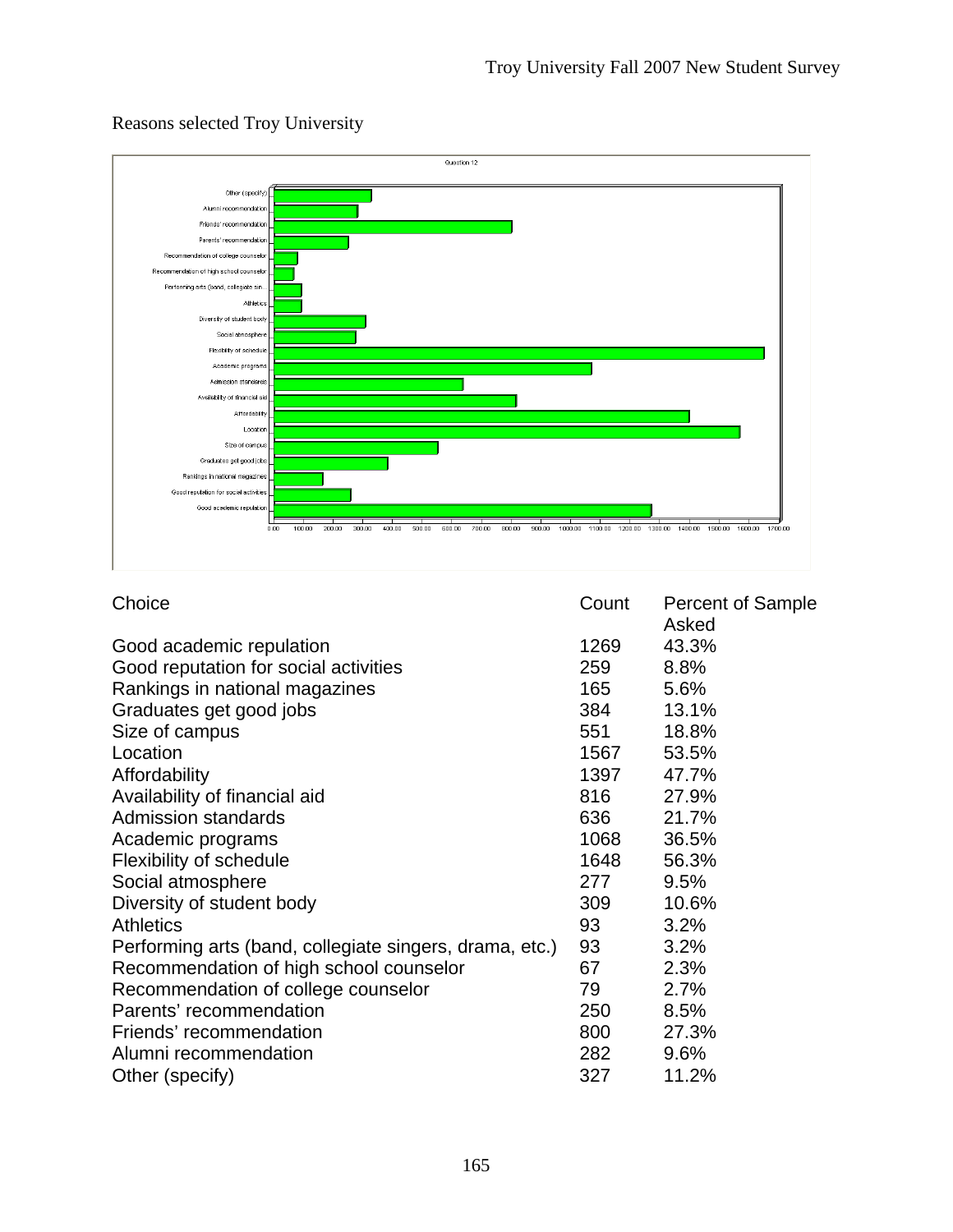

# How learned about Troy University

| Count | Percentage of Sample<br>Answering |
|-------|-----------------------------------|
| 422   | 14.6%                             |
| 61    | 2.1%                              |
| 28    | 1.0%                              |
| 125   | 4.3%                              |
| 312   | 10.8%                             |
| 28    | 1.0%                              |
| 13    | 0.5%                              |
| 81    | 2.8%                              |
| 1336  | 46.3%                             |
| 479   | 16.6%                             |
|       |                                   |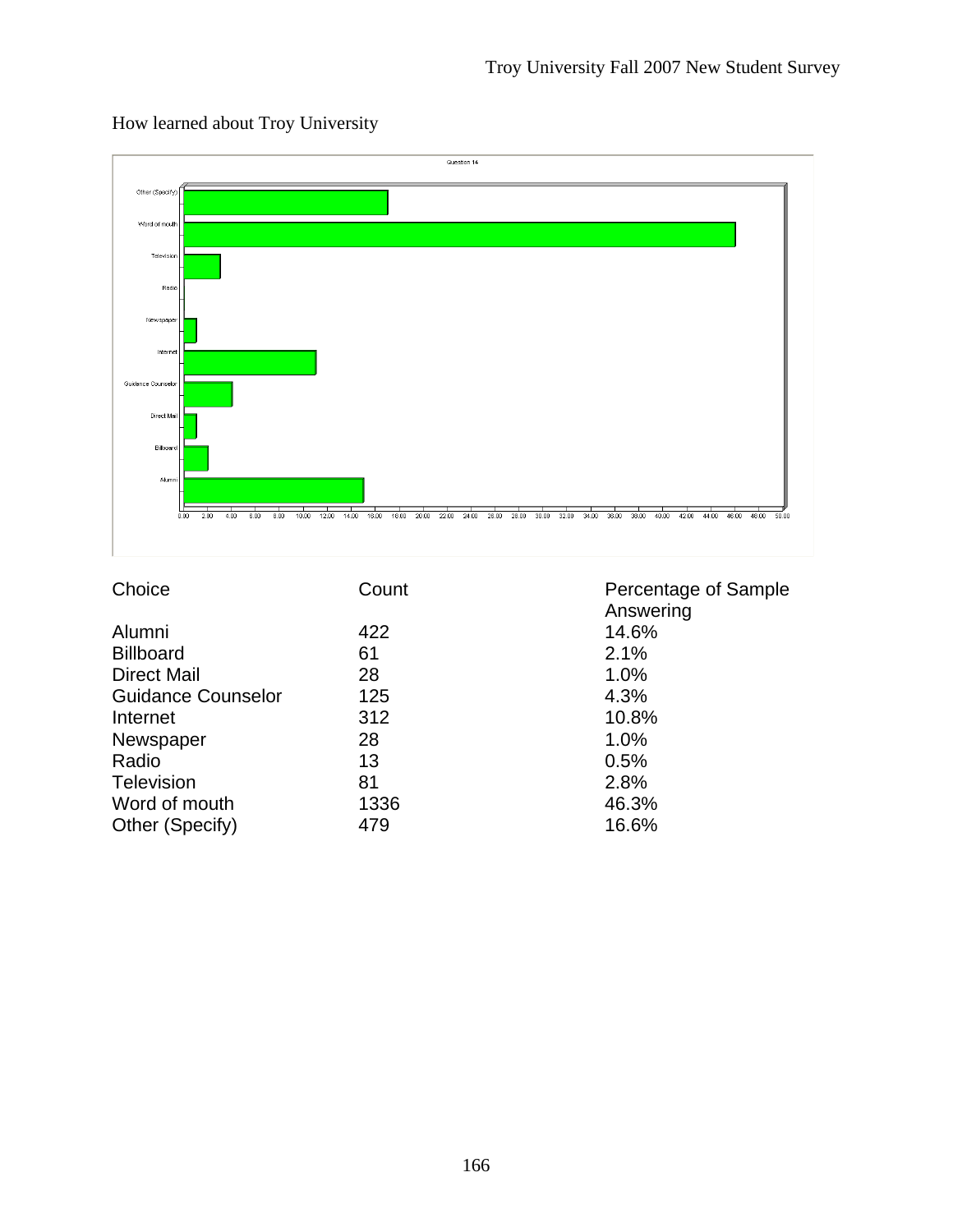

How learned about registration dates and times

| Choice             | Count | Percentage of Sample<br>Answering |
|--------------------|-------|-----------------------------------|
| <b>Billboard</b>   | 45    | 1.6%                              |
| <b>Direct Mail</b> | 269   | 9.4%                              |
| Internet           | 1591  | 55.6%                             |
| Newspaper          | 27    | 0.9%                              |
| Radio              | 8     | 0.3%                              |
| Television         | 18    | 0.6%                              |
| Word of mouth      | 480   | 16.8%                             |
| Other (Specify)    | 421   | 14.7%                             |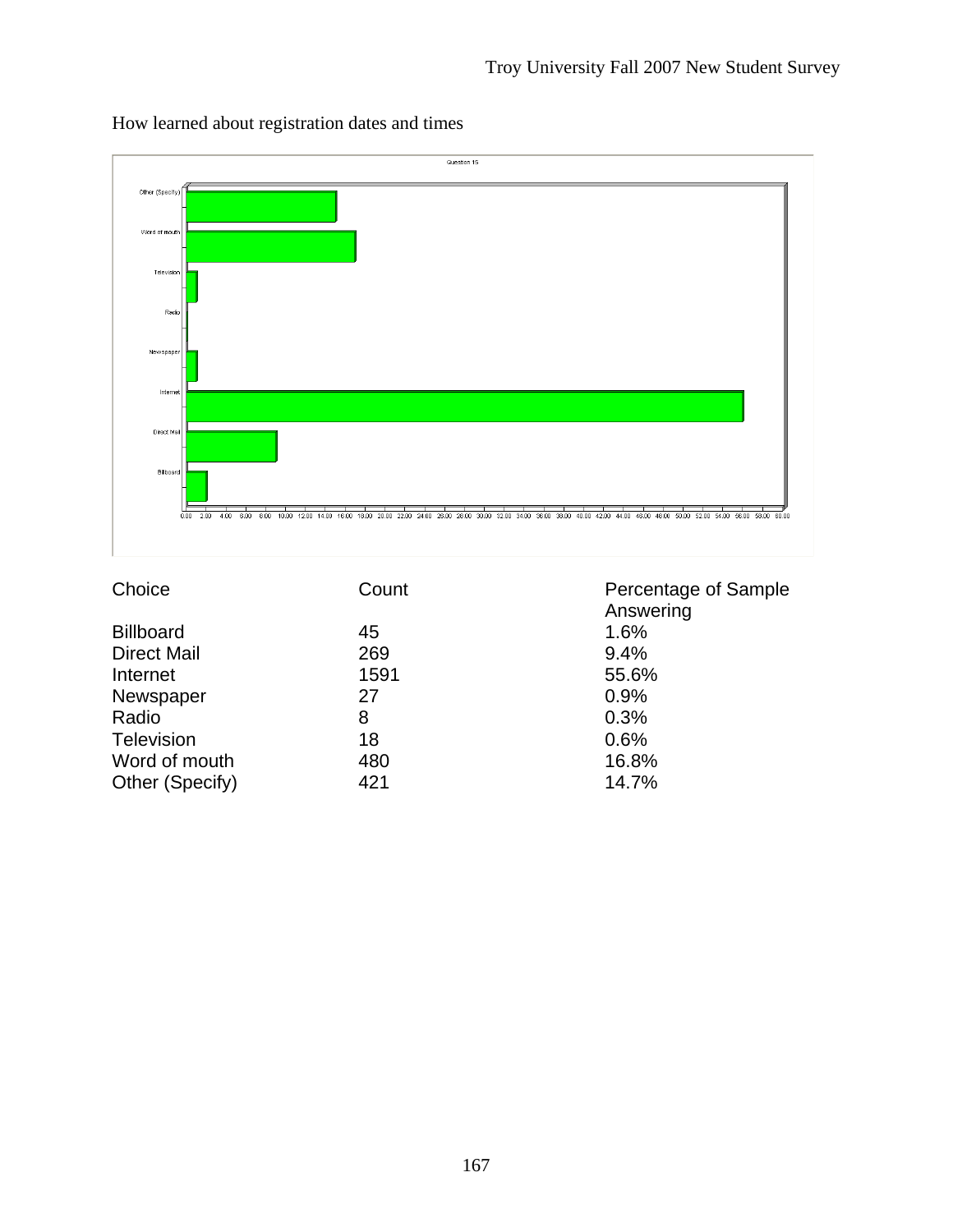Best way to advertise to friends



| Choice             | Count | Percentage of Sample<br>Answering |
|--------------------|-------|-----------------------------------|
| <b>Billboard</b>   | 53    | 1.9%                              |
| <b>Direct Mail</b> | 250   | 8.8%                              |
| Internet           | 821   | 28.9%                             |
| Newspaper          | 50    | 1.8%                              |
| Radio              | 77    | 2.7%                              |
| Television         | 263   | 9.3%                              |
| Word of mouth      | 1272  | 44.8%                             |
| Other (Specify)    | 53    | 1.9%                              |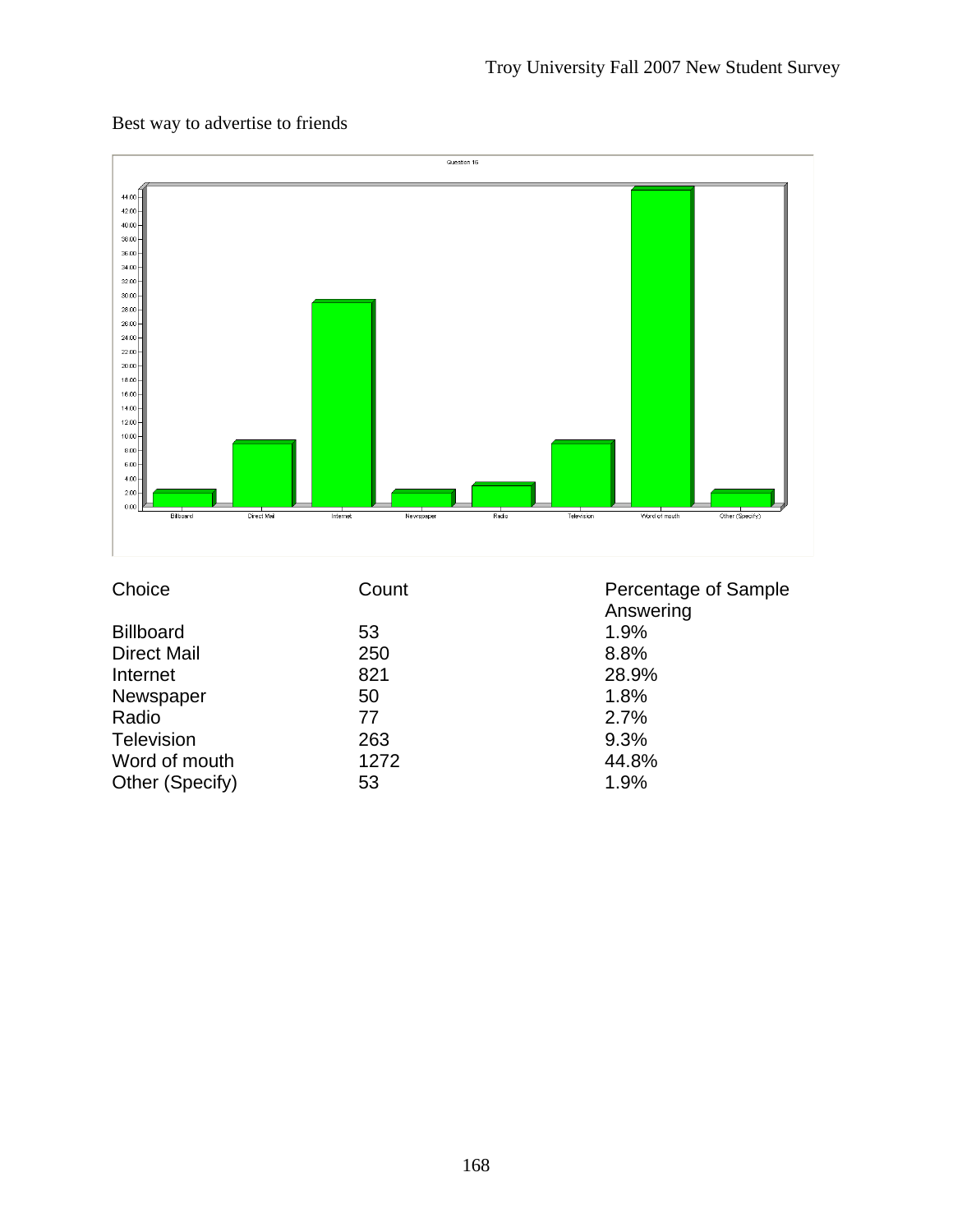

Words to describe Troy University to a friend

| Choice                   | Count | Percent of Sample Asked |
|--------------------------|-------|-------------------------|
| Academically challenging | 1211  | 41.4%                   |
| Caring                   | 811   | 27.7%                   |
| Convenient               | 1951  | 66.6%                   |
| Friendly                 | 1177  | 40.2%                   |
| Good value for the price | 1376  | 47.0%                   |
| Helpful                  | 952   | 32.5%                   |
| Student-centered         | 1096  | 37.4%                   |
| Other (Specify)          | 207   | 7.1%                    |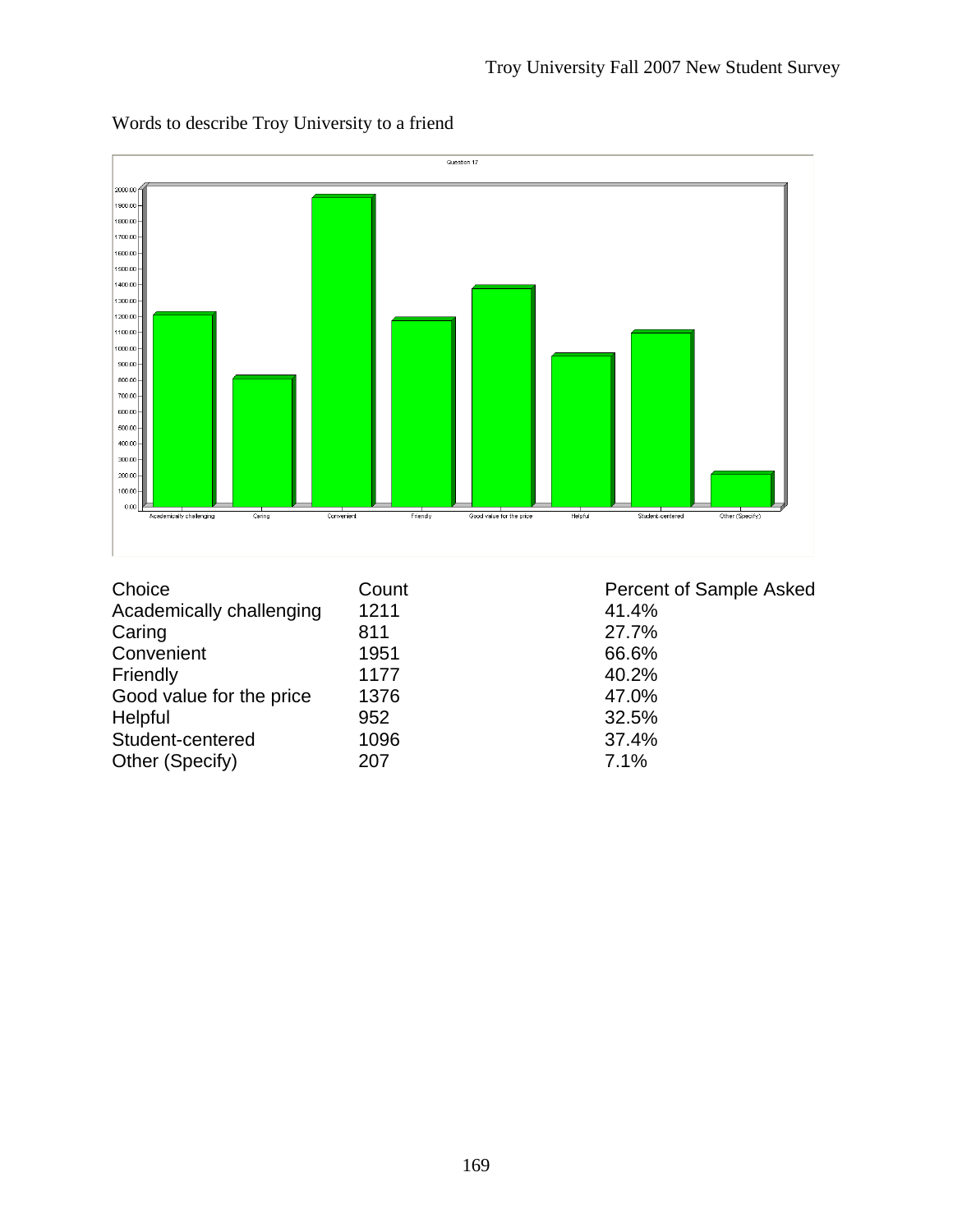## **Appendix 29 – 2007 New Student Survey Instrument**

Troy University is interested in your success as a student. Your feedback is needed to help evaluate the University's programs and services. Your thoughtful and honest responses to the survey questions are highly appreciated.

# 1. **Gender:**

- O Male
- Female

# 2. **Ethnicity:**

- O Nonresident Alien
- O Black, non-Hispanic
- O American Indian/Alaska Native
- Q Asian/Pacific Islander
- O Hispanic
- White, non-Hispanic
- O Race/ethnicity unknown

# 3. **Age:**

- $Q$  18-19
- $Q$  20-21
- $Q$  21-24
- $Q$  25-29
- 30-34
- 35-39
- $Q$  40-49
- 50-64
- $\bigcirc$  65 or over

### 4. **Enrollment Status:**

O Dually-enrolled high school student

 First-time freshman (an undergraduate student attending college for the first time)

 First-time graduate (a graduate student enrolled in a graduate program for the first time)

 Undergraduate transfer student (an undergraduate student who transferred to TROY from another college or university)

 Graduate transfer student (a graduate student who transferred to TROY from another college or university)

O Undergraduate transient student (an undergraduate student attending TROY temporarily)

 Graduate transient student (a graduate student attending TROY temporarily)

Other (Specify) \_\_\_\_\_\_\_\_\_\_\_\_\_\_\_\_\_\_\_\_\_\_\_\_\_\_\_\_\_\_\_\_\_\_\_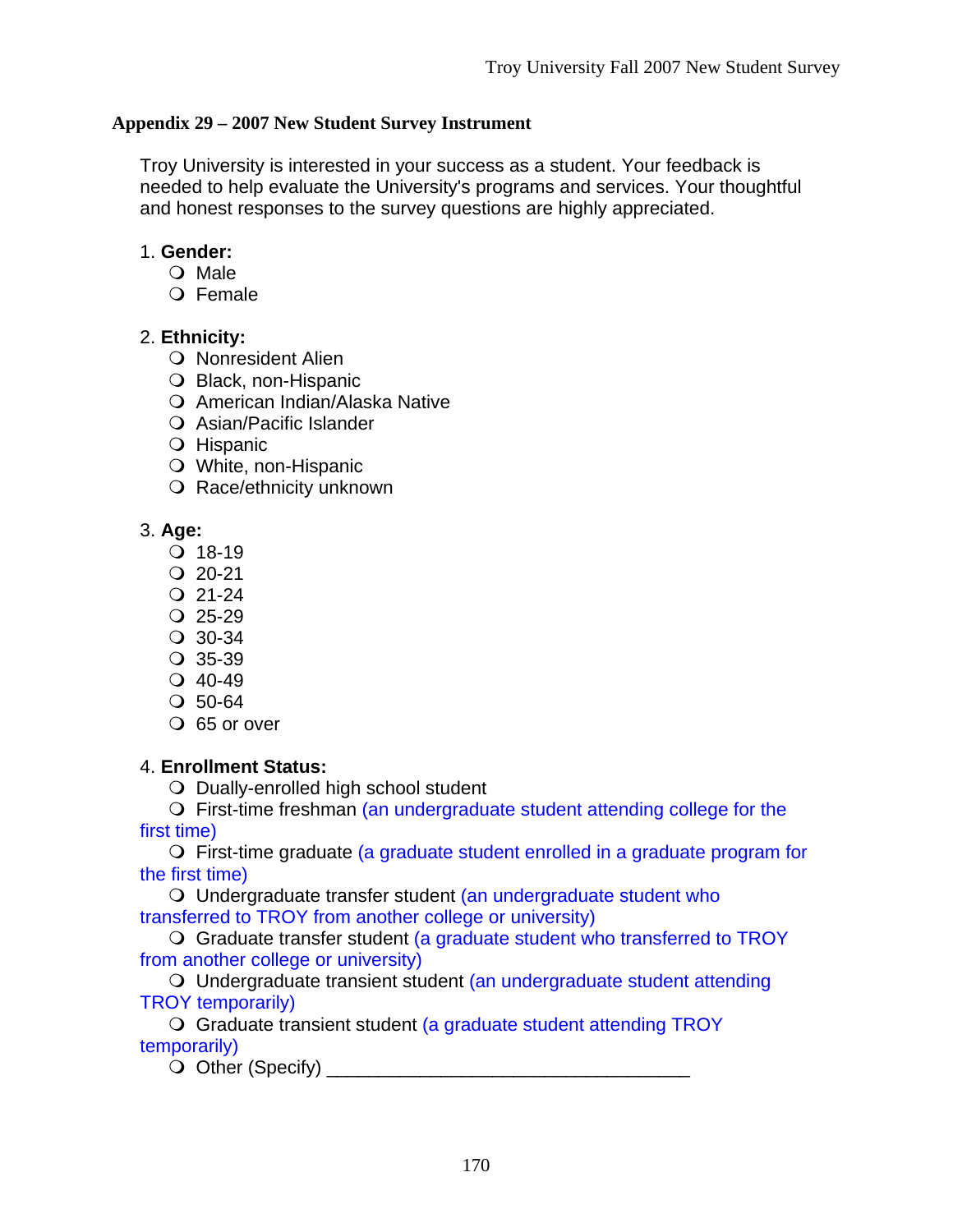# 5. **Campus where you are currently enrolled:**

- O Dothan
- O Montgomery
- O Phenix City
- O Troy
- O eCampus
- University College (Campuses or sites outside of Alabama)

### 6. **If you selected University College in Question 5, please select the site from which you are taking classes now:**

- Albany, Georgia
- O Atlanta, Georgia
- Augusta, Georgia
- O Bangkok, Thailand
- O Bethesda, Maryland
- O Brunswick, Georgia
- Clarksville, Tennessee
- O Colombo, Sri Lanka
- O Covington, Georgia
- O Dam Neck, Virginia
- Davis-Monthan AFB, Arizona
- O Distance Learning, Florida/Western Region
- O Distance Learning, Pacific Region
- O Distance Learning, Troy, Alabama
- O Dothan, Alabama
- O eArmyU Programs
- Fayetteville, North Carolina
- Fort Belvoir, Virginia
- Fort Benning, Georgia
- Fort Bragg, North Carolina
- Fort Carson/Colorado Springs, Colorado
- Fort Eustis, Virginia
- Fort Gordon, Georgia
- Fort Lewis, Washington
- Fort Monroe, Virginia
- Fort Myer, Virginia/Pentagon
- Fort Rucker, Alabama
- Fort Walton Beach Area
- O Guam Campus
- Guantanamo Bay, Cuba
- Gunter AFB
- Guayaquil, Ecuador
- O Hanoi, Vietnam
- O Heidelberg, Germany
- O Ho Chi Minh City, Vietnam
- O Holloman AFB, New Mexico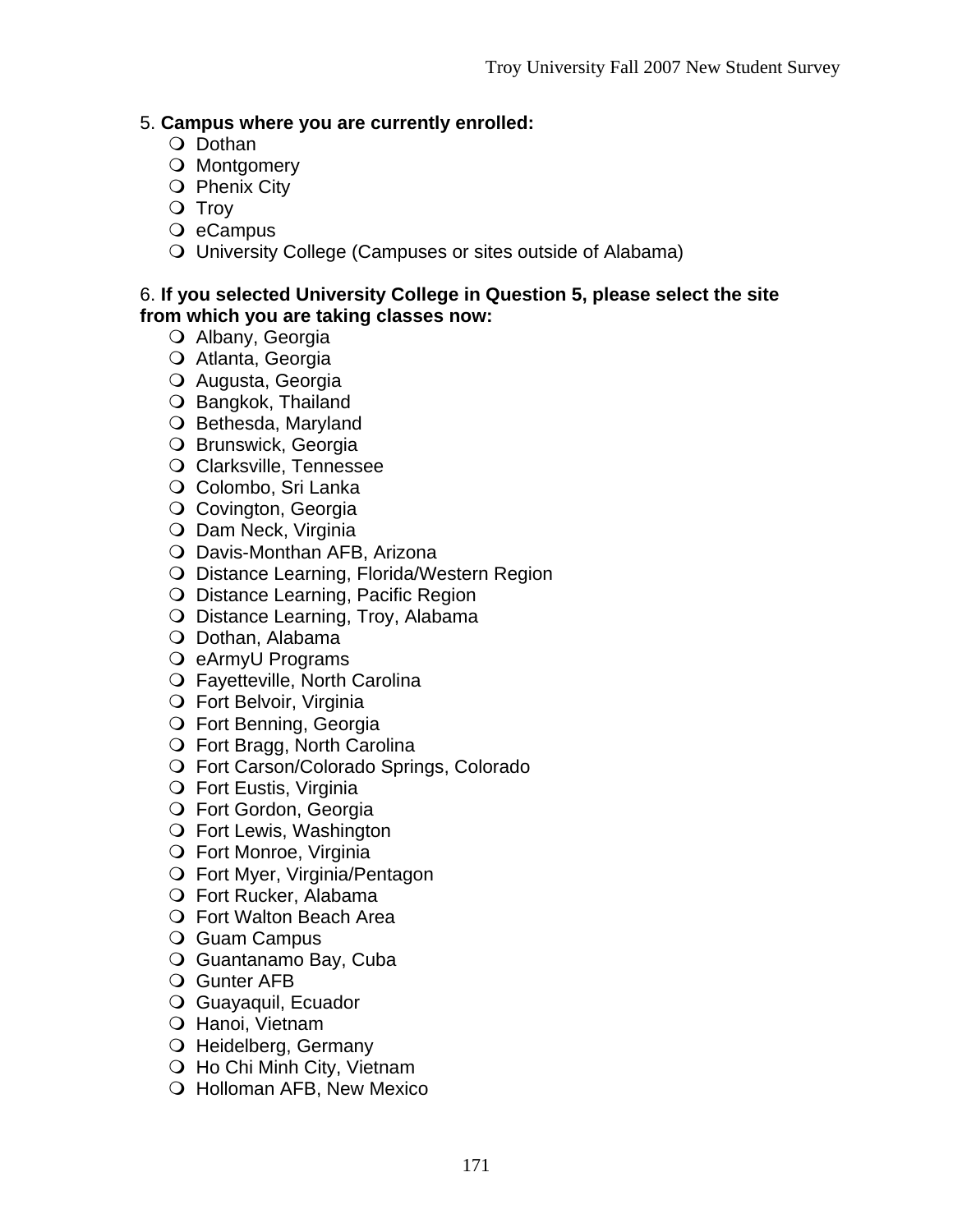- O Hong Kong
- O Jacksonville, Florida
- O Kadena AB, Okinawa, Japan
- O Kuala Lumpur, Malaysia
- Langley AFB, Virginia
- O Little Creek Amphibious Base, Virginia
- O Malacca, Malaysia
- O Malmstrom AFB
- O Maxwell AFB
- O Misawa AB, Japan
- O Montgomery, Alabama
- O Mumbai, India
- O New Orleans, Louisiana
- O Norfolk Naval Station, Virginia
- O Norfolk Regional Office, Virginia
- O Oceana NAS, Virginia
- O Orlando, Florida
- O Pensacola, Florida
- O Phenix City, Alabama
- O Portsmouth
- O Savannah, Georgia
- O Seoul, Korea
- O Sharjah, United Arab Emirates
- O Shaw AFB, South Carolina
- O Taipei, Taiwan
- Tampa/MacDill AFB, Florida
- O Troy, Alabama
- Tyndall AFB, Florida
- Vidalia, Georgia
- Yongsan Garrison, Seoul, Korea
- O Other

### 7. **College you are attending:**

- O Arts & Sciences
- O Business
- Education
- Communication and Fine Arts
- O Health and Human Services

## 8. **Degree program you are in:**

- Associate
- O Bachelor's
- Master's
- Education Specialist
- O Other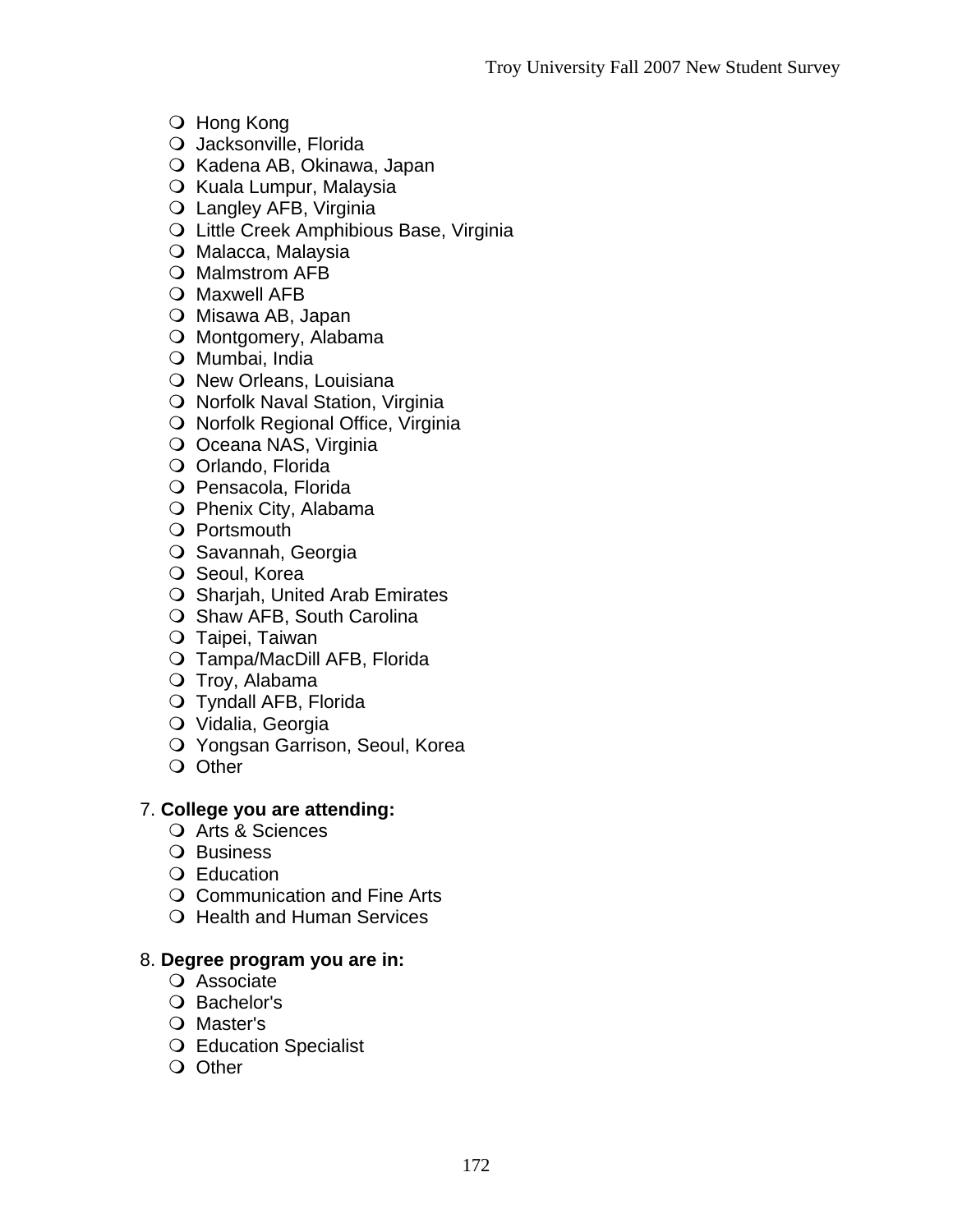## 9. **Your major at Troy University:**

- O Applied Computer Science
- O Computer Science
- O Biology
- O Biology Education
- O Chemistry
- O Chemistry Education
- O Comprehensive General Science
- O Comprehensive General Science Education
- O Criminal Justice
- English
- English Language Arts Education
- Environmental and Biological Science
- Environmental Science
- General Education
- O Geomatics
- O History
- O History Education
- O International Relations
- Q Mathematics
- O Mathematics Education
- O Political Science
- Public Administration
- O Social Science
- O Social Science Education
- O Sociology
- O Associate of Science in Business
- O Accounting
- Economics
- O Finance
- Marketing
- O Management
- O Human Resource Management
- O Hospitality and Tourism Management
- O Information System
- O International Economic Development
- General Business
- O International Business
- O Small Business and Entrepreneurship
- O Risk Management and Insurance
- O Technology and Resource Management
- O Production & Operation Management
- O Master of Business Administration
- Executive Master of Business Administration
- O Art
- O Art Education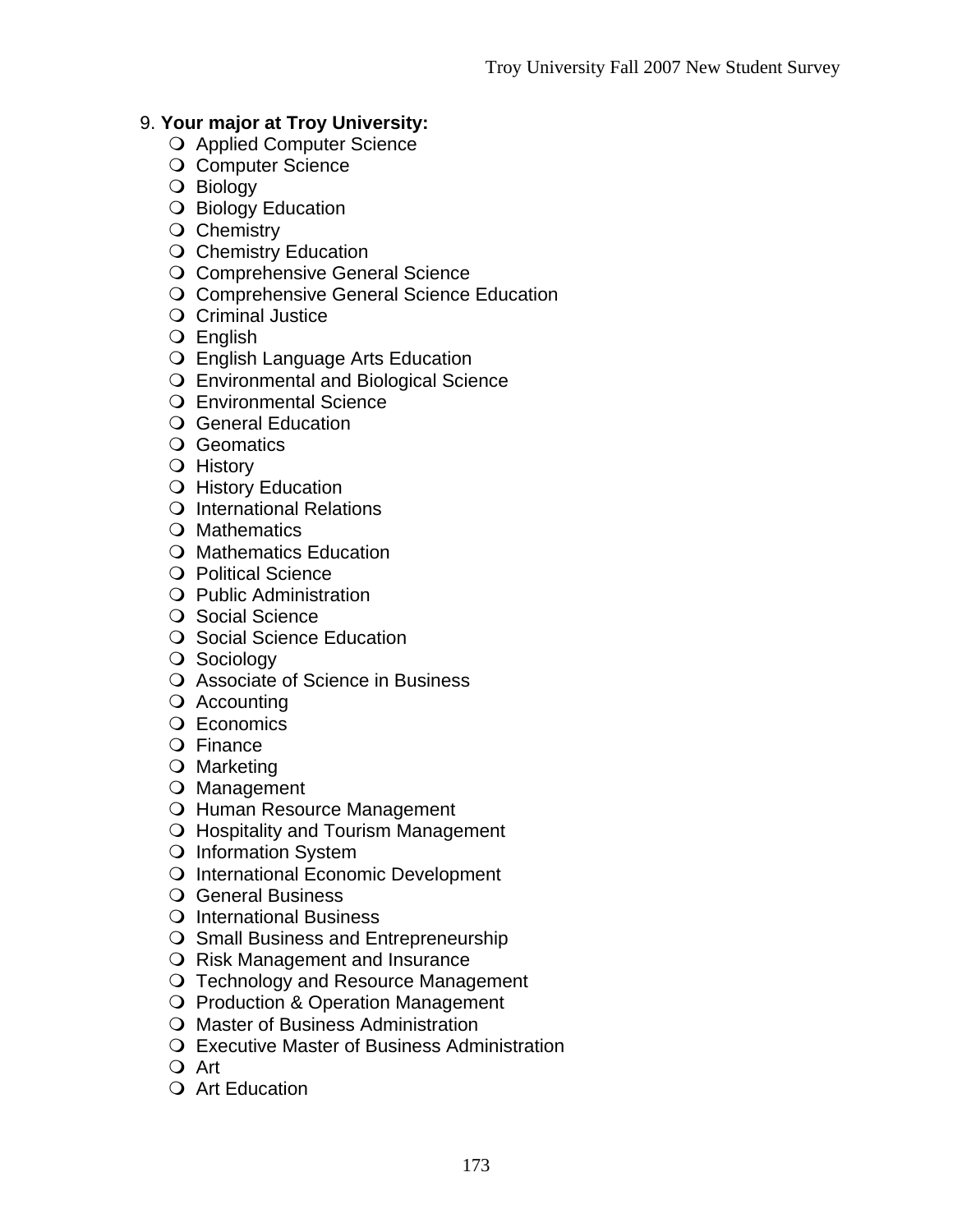- O Art Studio
- Communication Arts Dramatic Arts
- O Communication Arts Speech Communication
- Communication Arts Communication Studies
- Design, Technology, and Industry
- O Journalism
- Broadcast Journalism
- O Music
- O Music Education
- Foreign Language
- O Early Childhood Education
- Elementary Education
- O Secondary Education
- O Post-Secondary Education
- O Interdisciplinary Education
- **O** Gifted Education
- O Reading Specialist Education
- $\overline{O}$  Collaborative Teacher K 6
- $\overline{O}$  Collaborative Teacher 6 12
- Adult Education
- Educational Administration
- Education Administration and Leadership
- O School Counseling
- O School Psychometry
- O Rehabilitation Counseling
- O Social Services Counseling
- O Substance Abuse Counseling
- O Clinical Mental Counseling
- O Community Counseling
- O Correction Counseling
- O Student Services Counseling
- O Psychology
- O Athletic Training
- O Human Services
- $\bigcirc$  Rehabilitation
- O Health and Physical Education
- O Physical Education
- Nursing
- O Social Work
- O Sport and Fitness Management
- O Other
- Undecided

# 10. **When you applied for admission to college, Troy University was your:**

- First choice
- O Second choice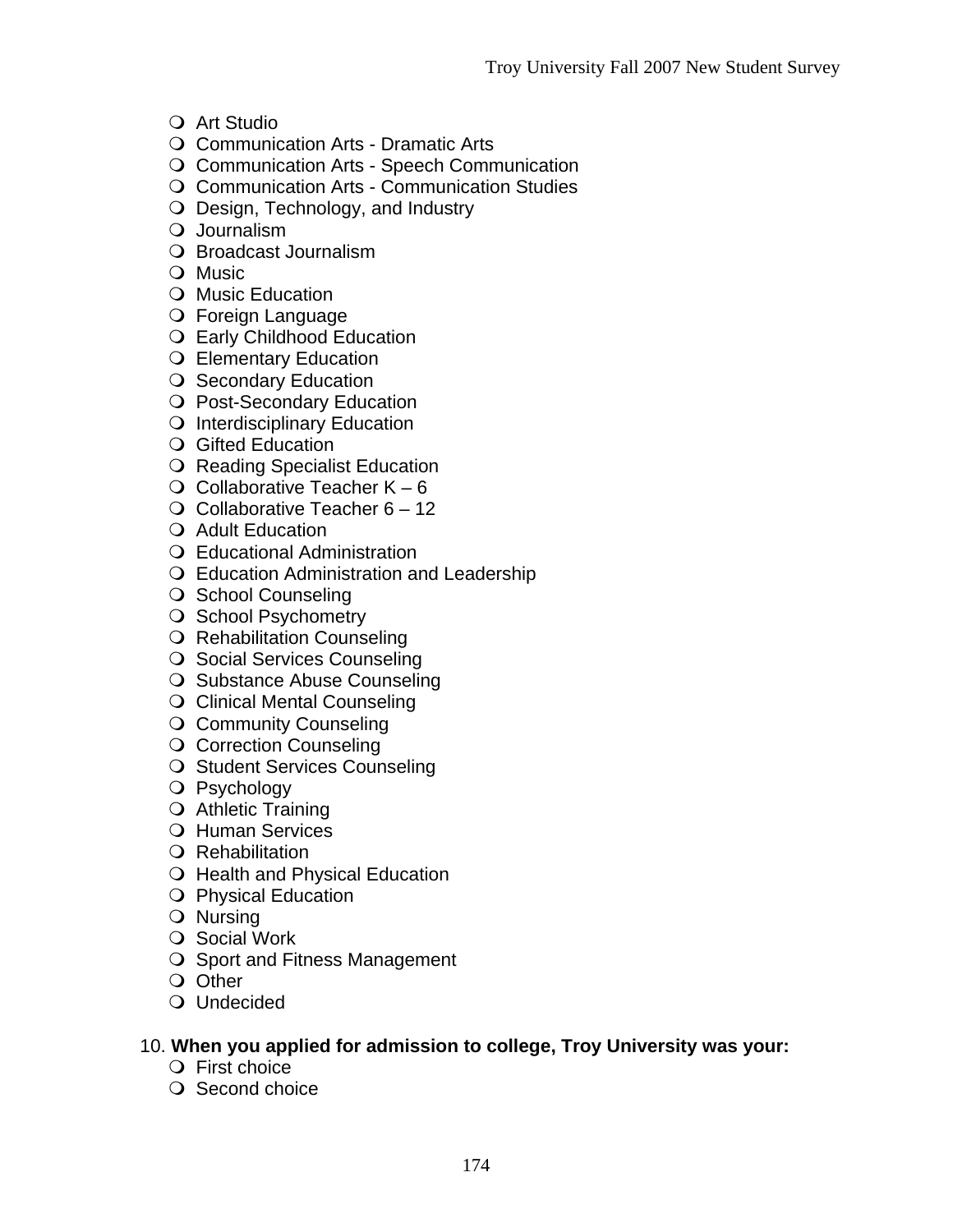- O Third choice
- Fourth choice

### 11. **Prior to enrollment in Troy University, did you visit the campus where you enrolled?**

- Yes
- O No

### 12. **Please select the reasons why you have chosen to attend Troy University (select as many as apply):**

- □ Good academic reputation
- $\Box$  Good reputation for social activities
- $\Box$  Rankings in national magazines
- $\Box$  Graduates get good jobs
- $\Box$  Size of campus
- **L** Location
- $\Box$  Affordability
- $\Box$  Availability of financial aid
- Admission standards
- $\Box$  Academic programs
- $\Box$  Flexibility of schedule
- $\Box$  Social atmosphere
- $\Box$  Diversity of student body
- □ Athletics
- $\Box$  Performing arts (band, collegiate singers, drama, etc.)
- □ Recommendation of high school counselor
- $\Box$  Recommendation of college counselor
- □ Parents' recommendation
- □ Friends' recommendation
- **Q** Alumni recommendation
- $\Box$  Other (specify)  $\_\_$

13. **Please rate your agreement with the following statements with regard to academic programs, student services, and administrative procedures at Troy University:**

TROY personnel are knowledgeable and helpful.

Faculty care about students as individuals.

I feel I can talk to faculty about my academic concerns.

Academic advising is adequate.

- Sufficient financial aid options are available.
- The tuition payment plan is
- beneficial for students.
- ❖ Strongly Disagree
- Disagree
- ❖ Neutral
- ❖ Agree
- Strongly Agree
- ❖ Not Applicable
- $\overline{O}$  1
- $\overline{Q}$  2
- O 3
- $\Omega$  4
- O 5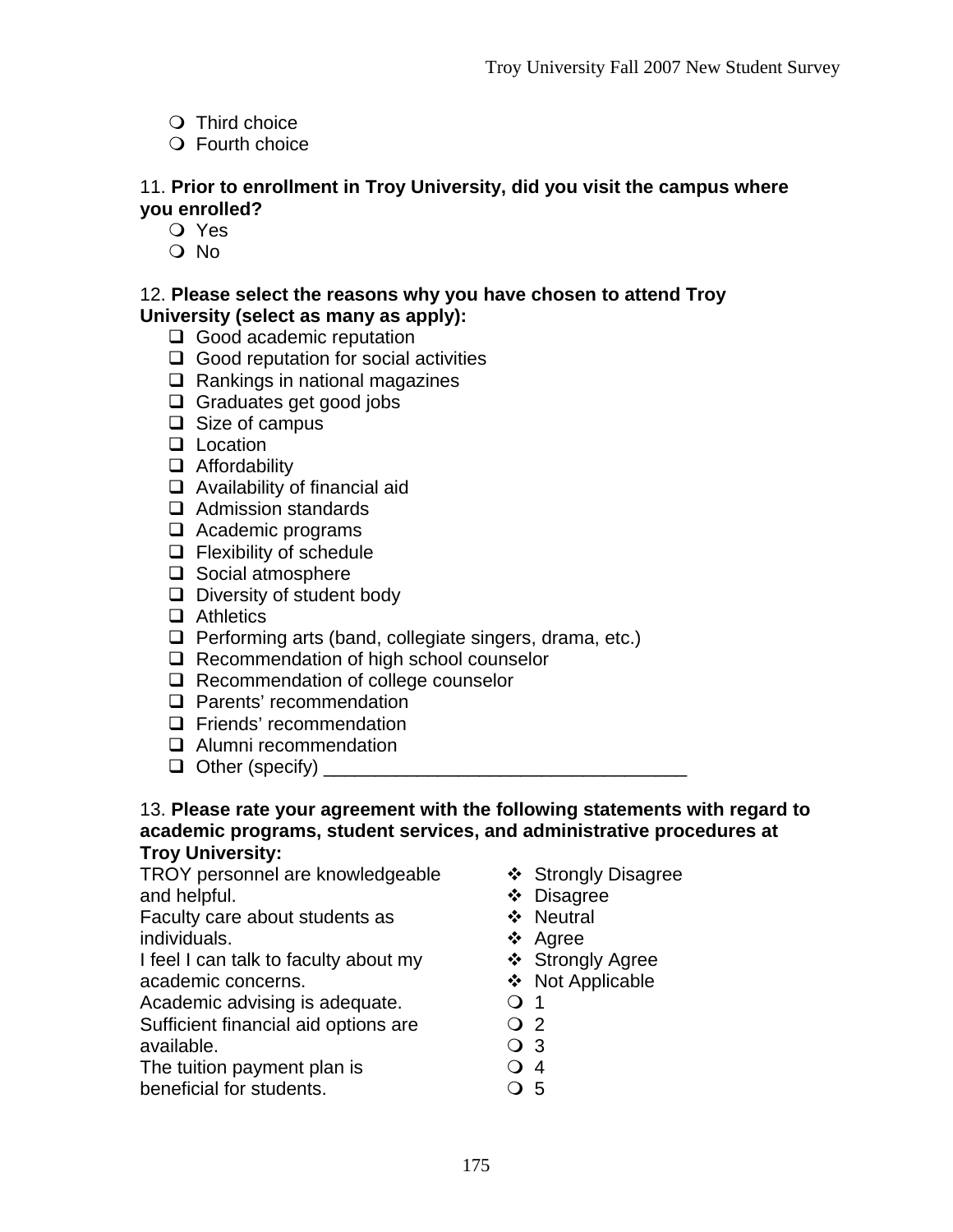$\Omega$  6

Class information provided prior to enrollment was helpful.

Registration dates, times, and procedures were made clear to me prior to enrollment.

The online registration process is user-friendly.

The on-site registration process is user-friendly.

Students seldom get the "run around" when seeking information. The online Schedule of Classes is informative and easy to follow.

The printed Schedule of Classes is informative and easy to follow.

Class drop/add procedures are appropriate.

Classes are offered at convenient times.

The classes I attend are well organized and well taught.

The University offers a variety of majors at my location.

Tutorial services are sufficient. On-campus bookstore hours are convenient for students.

Purchasing textbooks through Troy Virtual BookStore is convenient. Student organizations are available for my participation.

The semester/term format at my location accommodates my learning. Troy University has a good

reputation in my community.

I am receiving a quality education at Troy University.

I would recommend Troy University to a friend who is planning to go to college.

### 14. **How did you first learn about TROY?**

- Alumni
- Billboard
- O Direct Mail
- O Guidance Counselor